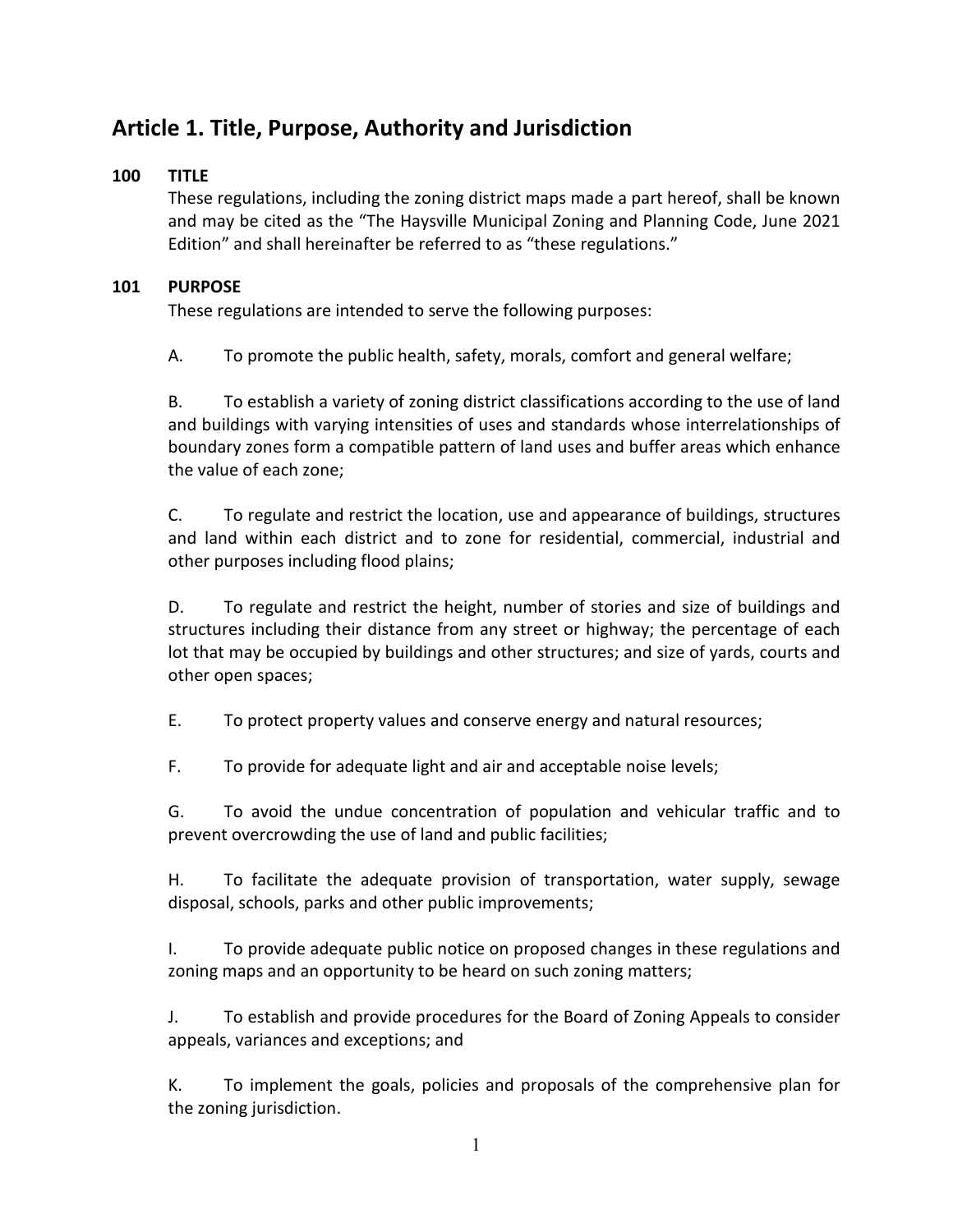#### **102 AUTHORITY**

These regulations are adopted under authority established by K.S.A., 12-741 et seq., as amended, 12-736, 12-753 to 12-761 inclusive, 12-763, 12-764, 12-766, 12-3009 to 12- 3012 inclusive, 12-3301 and 12-3302.

#### **103 ZONING JURISDICTION**

These regulations shall apply to all buildings, structures and land within the corporate limits of the City of Haysville, Kansas, as presently exist or are hereafter established by annexation.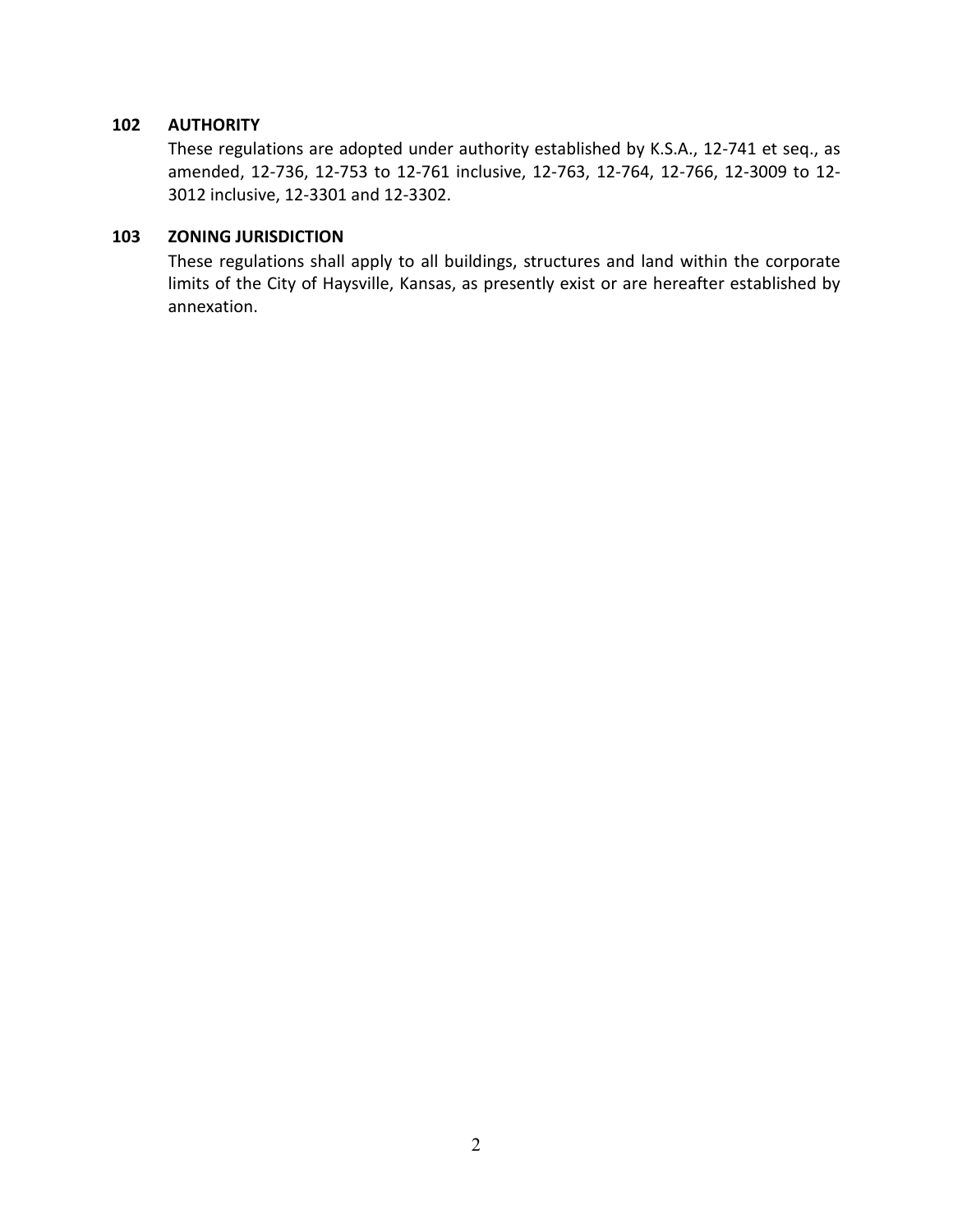# **Article 2. Interpretation, Construction and Definitions**

### **200 RULES OF INTERPRETATION**

A. Minimum Requirements. In their interpretation and application, the provisions of these regulations shall be held to be the minimum requirements for the promotion of the public health, safety, morals, comfort and general welfare.

B. Overlapping or Contradictory Regulations. Where the conditions imposed by the provisions of these regulations upon the use of land or structures are either more restrictive or less restrictive than comparable conditions imposed by any other provision of any other applicable law, ordinance, resolution, rule or regulation of any kind, the regulations which are more restrictive and impose higher standards or requirements shall govern.

C. Private Agreements. The provisions of these regulations are not intended to abrogate any easement, deed restriction, covenant or other private agreement of legal relationship; provided, that where the requirements of these regulations are more restrictive or impose higher standards or regulations than such private agreements, the requirements of these regulations shall govern. The City does not have a responsibility to enforce such private agreements.

D. Unlawful Uses. No use of land or structure which was not lawfully existing at the time of the adoption of these regulations shall become or be made lawful solely by reason of the adoption of these regulations; and to the extent that, and in any respect that, said unlawful use or structure is in conflict with the requirements of these regulations, said use or structure remains unlawful hereunder.

E. Not a Licensing Regulation. Nothing contained in these regulations shall be deemed to be a consent, license or permit to use any property or to locate, construct or maintain any structure or facility or to carry on any trade, industry, occupation or activity.

F. Effect on Existing Permits. For all purposes except single-family residential developments platted and recorded after January 1, 1992, nothing in these regulations shall be deemed to require any change in plans, construction or designated use of any land or structure in the event that:

- 1. A zoning permit for such use of land or structure was lawfully issued prior to the effective date of these regulations or the effective date of any amendment thereof; and
- 2. Such permit had not by its own terms expired prior to such effective date; and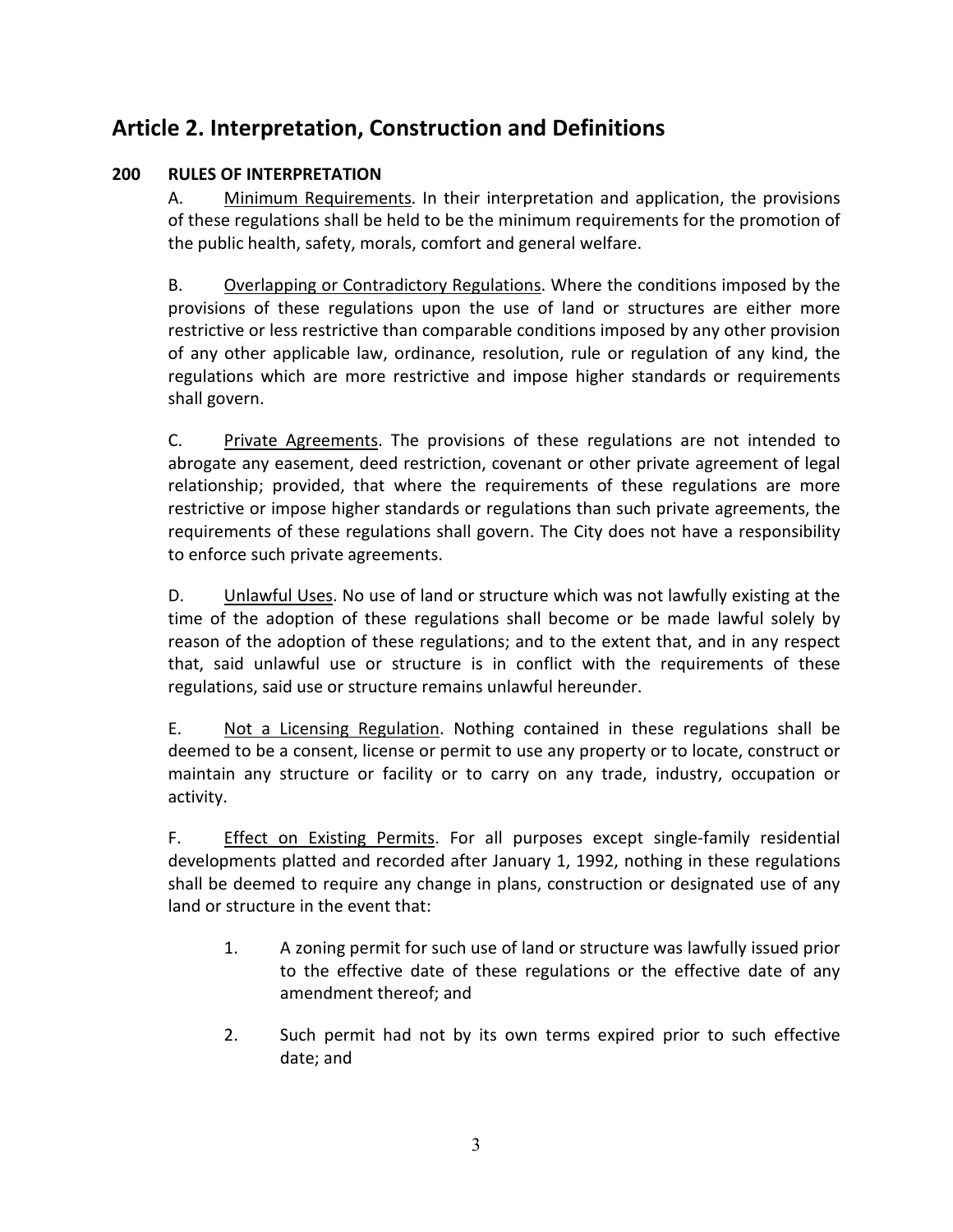- 3. Such permit was issued on the basis of an application showing complete plans for proposed construction and/or use; and
- 4. There has been a substantial change of position, substantial expenditure, substantial work performed or incurrence of substantial obligations by the permit holder in reliance on such permit other than purchase of land or preparation of design plans; and
- 5. Such issuance of a permit and change of position, expenditures, work or incurrence of obligations were made prior to the effective date of an amendment of these regulations which amendments would have made illegal the issuance of such permit; and
- 6. Construction pursuant to such permit is completed prior to the expiration of such permit; and
- 7. When the use of land or a structure is completed under a permit to which this section applies, an occupancy certificate shall be issued in accordance with the zoning regulations in effect at the time the zoning permit was issued.

G. Vesting of Development Rights. For the purpose of single-family developments, development rights in such land use shall vest upon recording of a plat of such land. If construction is not commenced on such land within 5 years of recording a plat, the development rights in such shall expire.

For all purposes other than single-family developments, the right to use land for a particular purpose shall vest upon the issuance of all permits required for such use by a city or county and construction has begun and substantial amounts of work have been completed under a validly issued permit.

#### **201 RULES OF CONSTRUCTION**

A. In the construction of these regulations, the provisions and rules of the Section shall be preserved and applied, except when the context clearly requires otherwise:

- 1. The word "person" includes a firm, association, organization, partnership, trust, company or corporation as well as an individual.
- 2. The present tense includes the future tense, the singular number includes the plural and the plural number includes the singular.
- 3. Unless the context clearly indicates the contrary, conjunctions shall be interpreted as follows:
	- a. "And" indicates that all connected items, conditions, provisions or events shall apply; and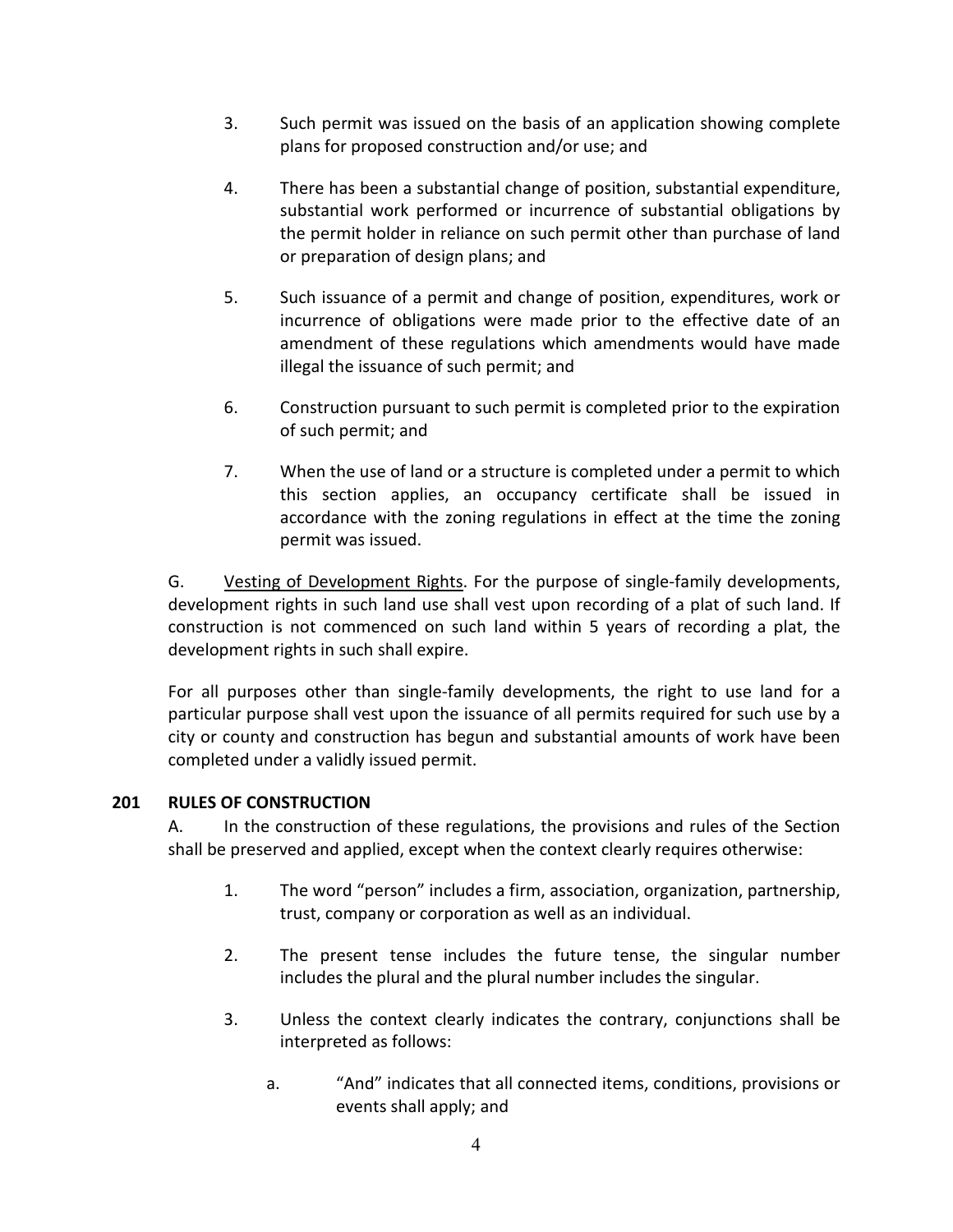- b. "Or" indicates that one or more of the connected items, conditions, provisions or events shall apply.
- 4. The word "shall" is mandatory; the word "may" is permissive.
- 5. The words "used" or "occupied" include words "intended, designed or arranged to be used or occupied."
- 6. The word "lot" includes the words "plot," "tract" or "parcel."
- 7. Unless otherwise specified, all distances shall be measured horizontally.

B. In all other cases all words and phrases not defined in this article shall be defined by the commission as necessary utilizing a dictionary to limit possible definitions and using the spirit and intent of this chapter as a guide.

#### **202 DEFINITIONS**

The following definitions shall be used in the interpretation and construction of these regulations.

- A. Accessory apartment. An accessory use dwelling unit that may be wholly within, or may be detached from, a principal single-family dwelling unit.
- B. Accessory use or structure. A use or structure on the same lot with, and of a nature customarily incidental and subordinate to, the principal use or structure.
- C. Agriculture. Includes farming, dairying, pasturage, agriculture, horticulture, viticulture, animal and poultry husbandry, and the sale of such products on the premises by one engaged in agriculture as herein defined.
- D. Alley. A public right-of-way along the side of or in the rear of a lot intended to provide a secondary means of access to and from the street and such lot. An alley is not intended for general traffic circulation*.* Any such access designated as a fire lane shall meet the fire code requirements for such. No lot shall front upon an alley.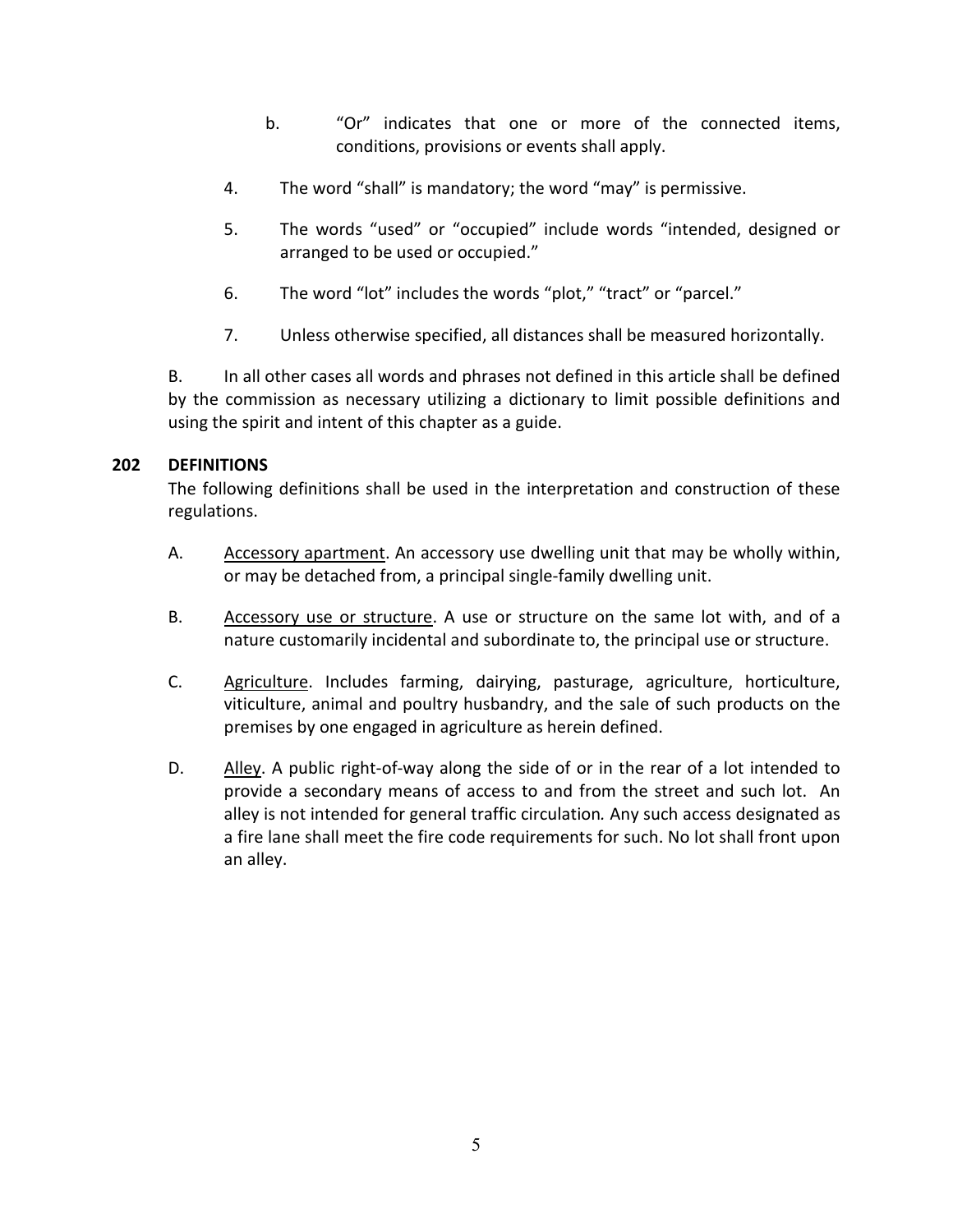- E. All weather surface. Includes: 1) asphalt, minimum 2" inches depth, shall be placed over base material minimum 4" inches depth, 2) concrete, minimum 4" inches depth, 3) compacted rock/crushed concrete, minimum 4" inches depth, utilizing minimum 1" inch diameter rock with not more than 10% fines for a binder, 4) brick paver stone, minimum 2 3/8" inches thick shall be placed over base material minimum 5" inches depth. Base material shall consist of a minimum 4" inches depth crushed stone or gravel, and topped with sand minimum 1" inch depth. Utilization of the compacted rock/crushed concrete option shall require borders installed around all four sides, extending 2" to 3" inches above ground and not to impede drainage. Every all-weather surface must be properly maintained and kept free of potholes, weeds, grass, dust, trash, and miscellaneous scattered objects (debris) to qualify as an "all-weather" surface. A surface that is not maintained free of weeds and debris is not an "allweather" surface as an improperly developed or maintained surface does not meet the goals or the intent of this definition.
- F. Alteration, structural. Any change in the supporting members of a building such as bearing walls, partitions, columns, beams or girders, or any substantial change in roof or exterior walls.
- G. Assisted Living**.** Any place or facility licensed and regulated by the State of Kansas caring for six or more individuals not related within the third degree of relationship to the administrator, operator or owner by blood or marriage and who, by choice or due to functional impairments, may need personal care and may need supervised nursing care to compensate for activities of daily living limitations and in which the place or facility includes apartments for residents and provides or coordinates a range of services including personal care or supervised nursing care available 24 hours-a-day, seven days-a-week for the support of resident independence. The provision of skilled nursing procedures to a resident in an assisted living facility is not prohibited. Generally, the skilled services provided in an assisted living facility shall be provided on an intermittent or limited-term basis, or, if limited in scope, on a regular basis.
- H. Attached structure. Any building or structure that is physically connected to another by means of the walls or roof touching.
- I. Auction house. An enclosed place or establishment that primarily conducts or operates for compensation or profit as a private or public market where items are offered for sale through competitive bidding. The term "auction house" shall not include flea markets, yard sales, livestock markets, or vehicle auctions. The term "auction house" shall not include on premise estate, foreclosure, real estate, or personal property sales conducted, as regulated by Article 5 of the Haysville City Code – Temporary Sales.
- J. Automobile. A vehicle with GVW under 10,000 lbs.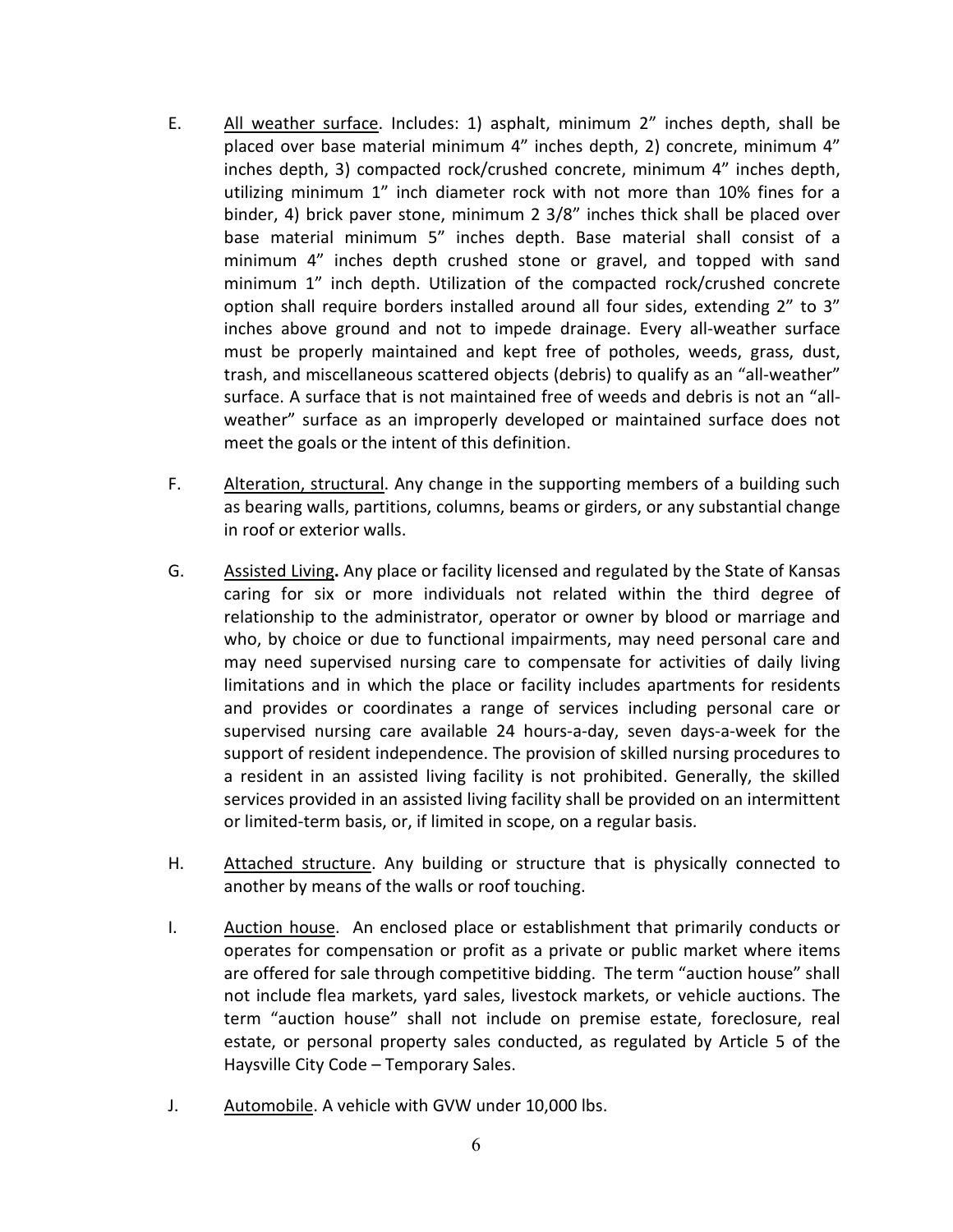- K. Automobile service center. Buildings and premises where gasoline, oil, batteries, tires and automobile accessories and grease may be supplied and dispensed at retail and where the following services may be rendered and sales made:
	- 1. Sale and servicing of spark plugs, batteries and distributor parts.
	- 2. Tire servicing and repair, but no recapping or re-grooving.
	- 3. Replacement of mufflers and tail pipes, water hose, fan belts, brake fluid, light bulbs, fuses, floor mats, seat covers, windshield wipers and wiper blades, grease retainers, wheel bearings, bearings, mirrors, replace shock absorbers, and the like.
	- 4. Radiator cleaning and flushing.
	- 5. Washing and polishing and sale of automobile washing and polishing materials.
	- 6. Greasing and lubrication.
	- 7. Providing and repairing fuel pumps, oil pumps and lines.
	- 8. Minor servicing and repair of carburetors.
	- 9. Adjusting and repairing brakes.
	- 10. Front end alignment.
	- 11. Drivetrain repair or replacement.
	- 12. Sales of cold drinks, packaged foods, tobacco and similar convenience goods for automobile service station customers as accessory and incidental to principal operation.
	- 13. Provision of road maps and other informational material to customers; provision of restroom facilities.

Uses permissible at an automobile service center do not include the storage of an automobile not in operating condition for more than 60 days.

- L. Automobile wrecking. The dismantling or wrecking of used motor vehicles or trailers, or the storage, sale or dumping of dismantled, partially dismantled, obsolete or wrecked vehicles or their parts.
- M. Banking Services. An establishment engaged in deposit banking or consumer lending. Typical uses include commercial banks, savings institutions and credit unions.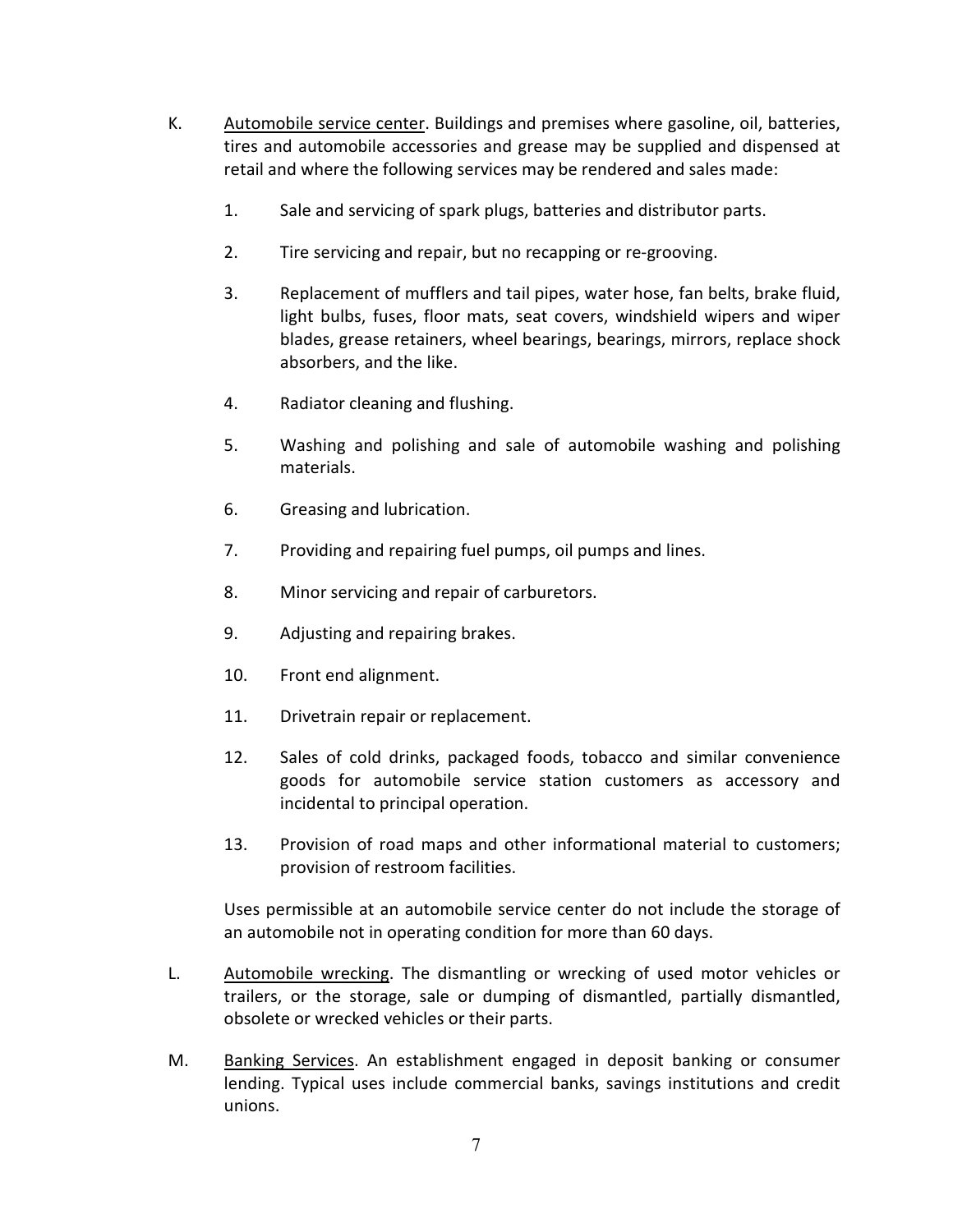- N. Bed and Breakfast Inn. The use of an owner-occupied or manager-occupied residential structure to provide rooms for temporary lodging or lodging and meals for not more than 15 guests on a paying basis.
- O. Billboard. Any sign or advertisement used as an outdoor display for the purpose of making anything known, the origin or point of sale of which is remote from the display.
- P. Block. A tract of land bounded by streets, or by a combination of streets, railway right-of-way or waterways.
- Q. Board. Shall mean the board of zoning appeals.
- R. Boarding house. A building or portion thereof, other than a hotel or motel, where lodging and meals for four or more persons are provided for compensation.
- S. Building. A structure having a roof supported by columns or walls for the shelter, support or enclosure of persons, animals, or chattels. When separated by division walls from the ground up without openings, each portion of such building shall be deemed a separate building.
	- 1. Building, accessory. A building which is on a foundation that meets the requirements of the adopted building code on the same lot as the main building or principle use, and of a nature customarily incidental and subordinate to the main building or principle use.
	- 2. Building, auxiliary. A building on the same lot as the main building or principle use which may be on a substandard permanent foundation and of a nature customarily incidental and subordinate to the main building or principle use and does not exceed 99 square feet. For example, a portable metal storage shed on a concrete slab with modified footings is an auxiliary building.
	- 3. Building, community. A building for social, educational, and recreational activities of a neighborhood or community, provided, that any such use is not operated for commercial gain.
- T. Building, height. The vertical distance measured from the adjoining curb grade to the highest point of the roof, provided, that where buildings are set back from the street line, the height of the building may be measured from the average elevation of the finished grade along the front of the building.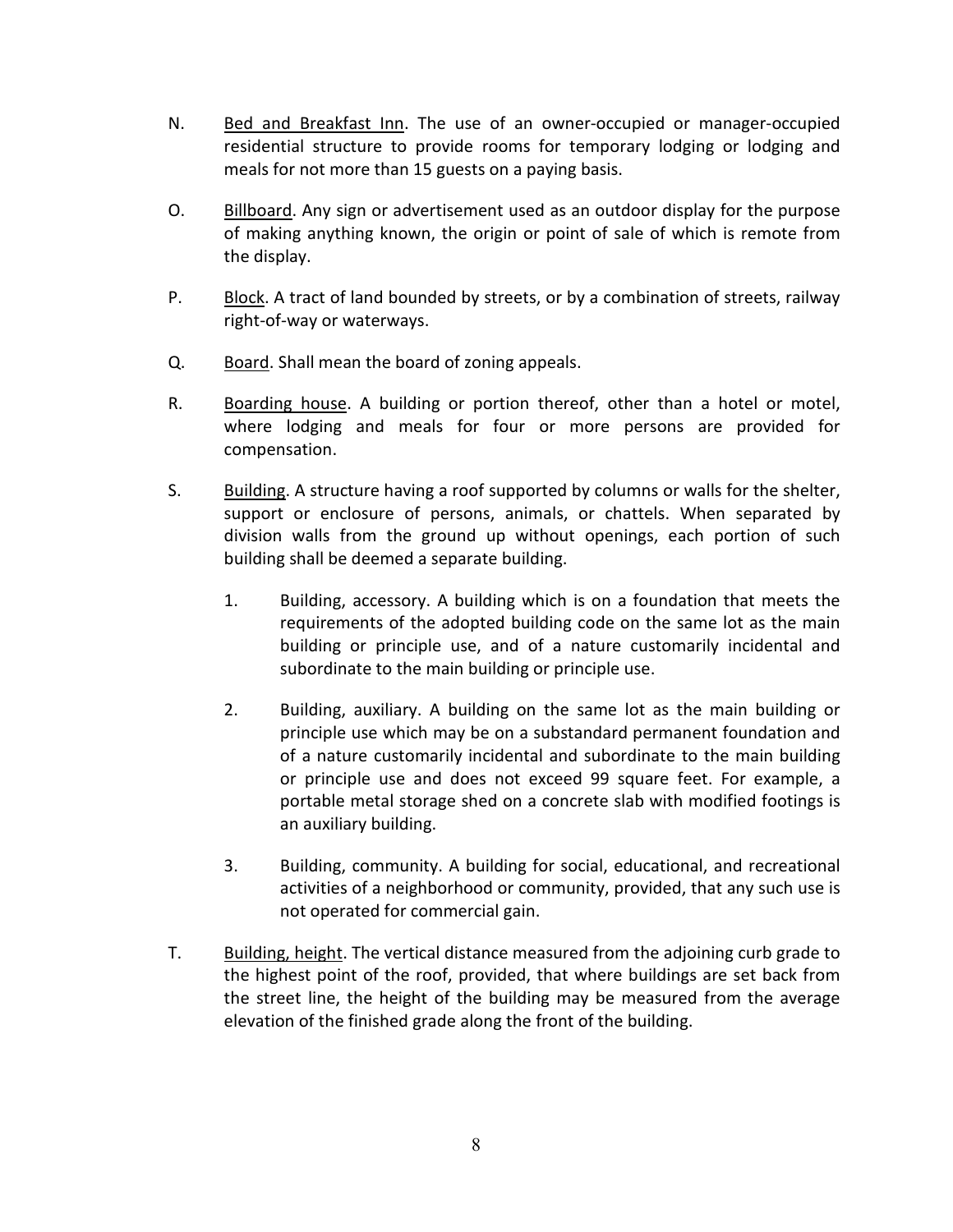- U. Building line. A line that is the distance that is required by the City of Haysville Zoning Regulations between a principal structure or accessory structure and the property line of the lot on which the structure is located. This term refers specifically to the exterior face of a wall of an existing structure or the limits to which an exterior face of a wall of a proposed structure may be built, but shall not include the face of one story unoccupied gable roofed areas over open porches, entrances or like appendages.
- V. Cargo container (shipping container). Any portable, weather-resistant receptacle, container or other structure that is designed or used for the storage or shipment of household goods, commodities, building materials, furniture, or merchandise.
- W. Class "A" Club. A premises which is owned or leased by a corporation, partnership, business trust or association and which is operated thereby as a bona fide nonprofit social, fraternal or war veterans' club, as determined by the Director of Alcoholic Beverage Control of the Kansas Department of Revenue, for the exclusive use of the corporate stockholders, partners, trust beneficiaries or associates (hereinafter referred to as members) and their families and guests accompanying them. No memberships required.
- X. Class "B" Club. A premises operated for profit by a corporation, partnership or individual, to which members of such club may resort for the consumption of food or alcoholic beverages and for entertainment. Memberships only.
- Y. College or University. An institution of higher education offering undergraduate or graduate degrees and including such accessory uses as dormitories and stadiums.
- Z. Commission. The Haysville Planning Commission.
- AA. Construction Sales and Service, General. An establishment engaged in the retail or wholesale sale of materials used in the construction of buildings or other structures, as well as the outdoor storage of construction equipment or materials on lots other than construction sites. Typical uses include lumberyards, home improvement centers, lawn and garden supply stores, construction equipment sales and rental, electrical, plumbing, air conditioning and heating supply stores, swimming pool sales, construction and trade contractors' storage yards and public utility corporation storage yards.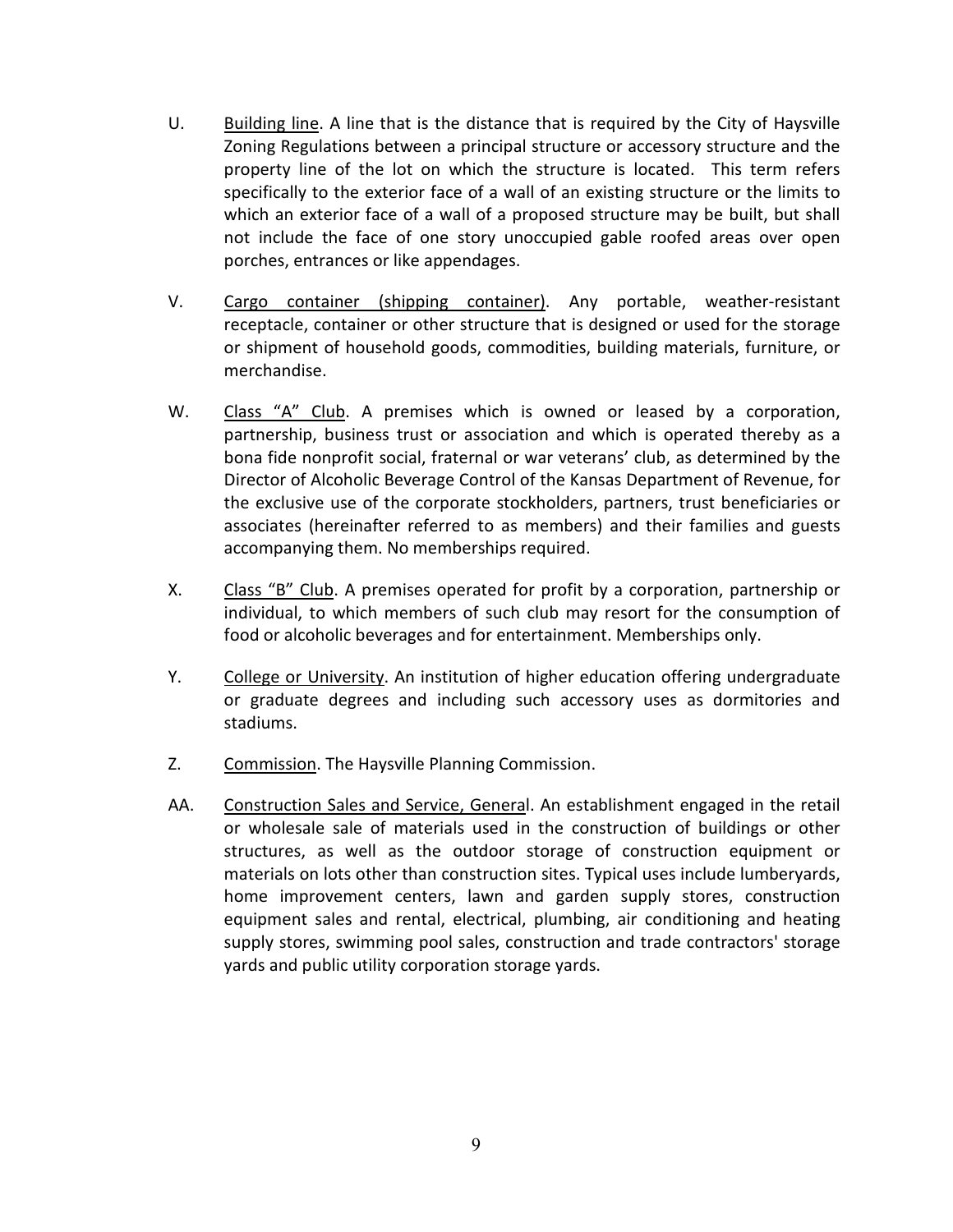- BB. Construction Sales and Service, Limited. An establishment engaged primarily in the retail sale of materials used in the construction and maintenance of buildings or other structures, as well as limited outdoor storage of materials. Typical uses include home improvement centers, lawn and garden supply stores, electrical, plumbing and heating supply stores and public utility corporation storage yards. For the purposes of this definition, limited open air storage shall be screened by a six foot opaque fence or wall and shall be ancillary to the primary use and may not exceed 15 percent of the main building floor area unless the screening method is an extension of the architecture of the main building. Materials stored within the enclosure shall not be permitted to exceed the height of the fence or wall.
- CC. Convenience Store. An establishment engaged in the retail sale of food, beverages, gasoline and other frequently or recurrently needed merchandise for household or automotive use and which may specifically include a car wash as an accessory use, but shall not include vehicle repair.
- AB. Correctional Placement Residence. A facility for individuals or offenders that provides residential and/or rehabilitation services for those who reside or have been placed in such facilities due to any one of the following situations:
	- 1. prior to, or instead of, being sent to prison;
	- 2. received a conditional release prior to a hearing;
	- 3. as part of a local sentence of not more than one year;
	- 4. at or near the end of a prison sentence, such as a state operated or franchised work release program, or a privately operated facility housing parolees;
	- 5. received a deferred sentence and placed in facilities operated by community corrections; or
	- 6. Require court ordered guidance services for alcohol or chemical dependence.

Such facilities will comply with the regulatory requirements of a federal, state or local government agency; and if such facilities are not directly operated by a unit of government they will meet licensure requirements that further specify minimum service standards.

AC. Court. An open, unoccupied space other than a yard on the same lot with a building or group of buildings, and which is bounded on two or more sides by such building or buildings.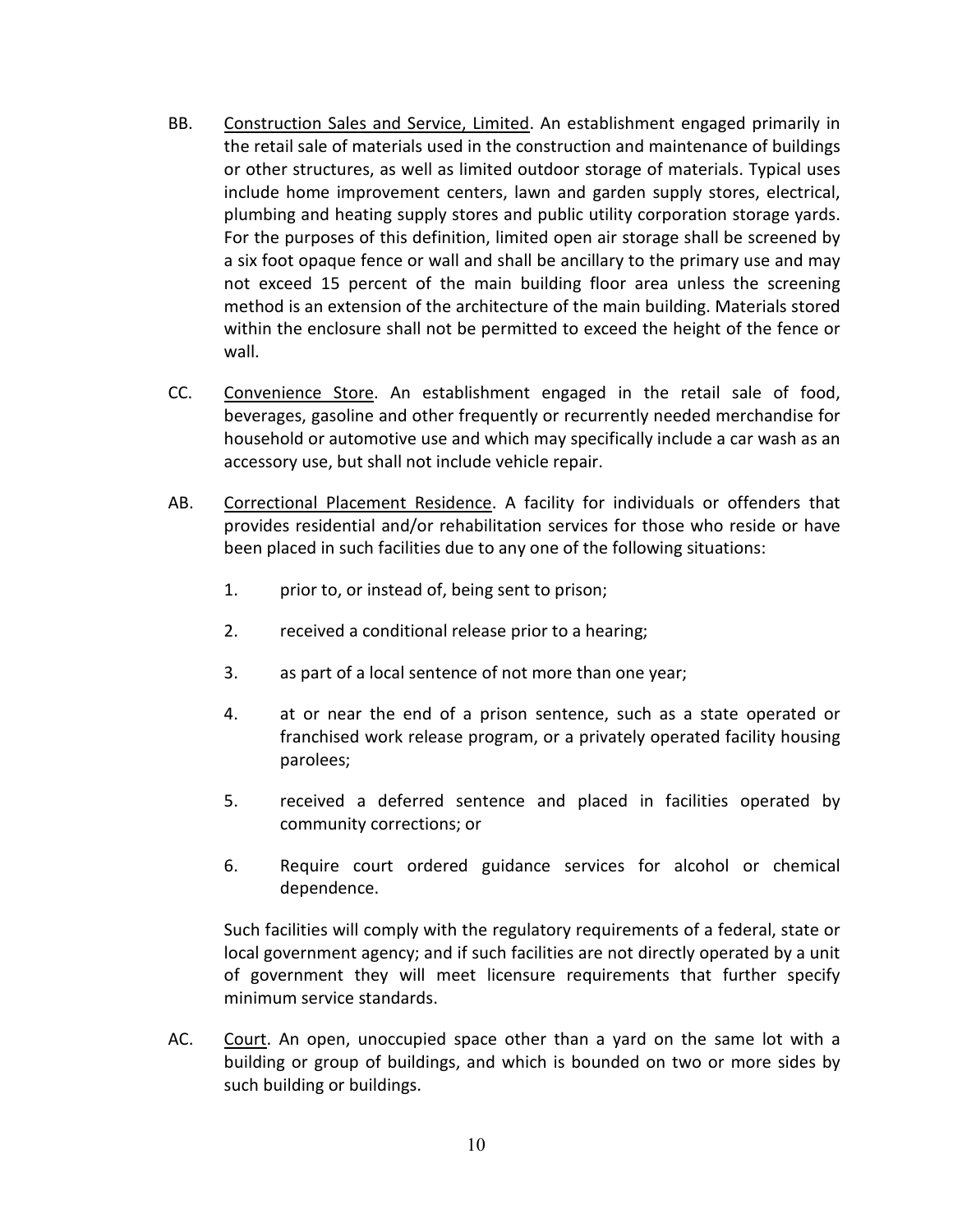- 1. Inner court. A court other than an outer court. The length of an inner court is the minimum horizontal dimension measured parallel to its longest side. The width of an inner court is the minimum horizontal dimension measured at right angles to its length.
- 2. Outer court. A court which opens onto a required yard, or street or alley. The width of an outer court is the minimum horizontal dimension measured in the same general direction as the yard, street or alley upon which the court opens. The depth of an outer court is the minimum dimension measured at right angles to its width.
- AD. Detached Structure. Any building or structure that does not have a wall, roof or other structural member in common with or in permanent contact with another building or structure.
- AE. District. Any section of the city for which the regulations governing the use of buildings and premises and the height and area of buildings are uniform.
- AF. Drinking Establishment. Premises which may be open to the general public, where alcoholic liquor by the individual drink is sold.
- AG. Dwelling.
	- 1. One-family dwelling (Single Family). A detached building used exclusively for residential purposes having suitable accommodations for only one family.
	- 2. Two-family dwelling (Duplex). A detached building used exclusively for residential purposes and designed for or occupied by two families independently of each other.
	- 3. Three-family dwelling (Triplex). A detached building used exclusively for residential purposes and designed for or occupied by three families independently of each other.
	- 4. Four-family dwelling (Fourplex). A detached building used exclusively for residential purposes and designed for or occupied by four families independently of each other.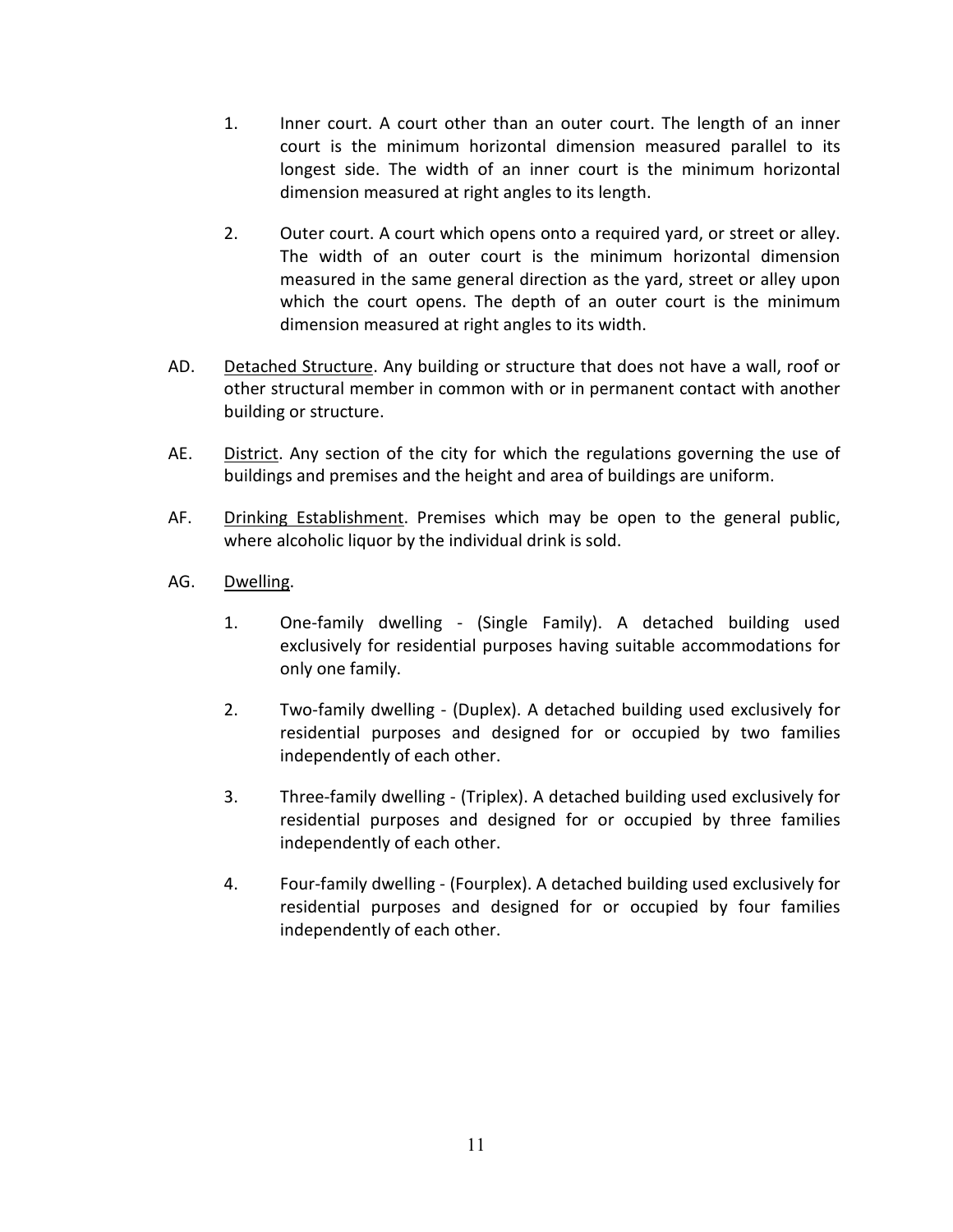- 5. Multiple-family dwelling (Apartment, condominium). A building or portion of a building having suitable accommodations for five or more families living independently of each other, who may or may not have joint use of utilities, halls, yards, etc. The term includes premises occupied permanently for residential purpose in which the rooms are occupied in apartments, suites or groups such as bachelor apartments, studio apartments, kitchenette apartments and all other dwellings similarly occupied. The term does not include premises occupied transiently as a temporary abode such as hotel, motel, dormitory and lodging or boarding and rooming houses.
- 6. Mobile home. A detached residential dwelling unit, manufactured prior to 1976 or not in conformance with HUD Code, that is designed for transportation on streets or highways on its own wheels or on latter or other trailers, and arriving at the site where it is to be occupied as a dwelling complete and ready for occupancy except for minor and incidental unpacking and assembly operations on jacks or other temporary foundations, connections to utilities and the like. A recreational vehicle is not to be considered a mobile home.
- 7. Modular home. A detached residential dwelling unit which meets existing city building codes and which is built off-site and delivered to site where it is to be occupied as a dwelling complete and ready for occupancy except for minor and incidental unpacking and assembly operations, location on permanent foundation, connection to utilities and the like.
- 8. Residential-design manufactured home. A manufactured home on permanent foundation which has minimum dimensions of 22 body feet in width, a pitched roof, and siding and roofing materials which are customarily used on site-built homes, and which complies with the architectural and aesthetic standards specified (See Section 504). A residential-design manufactured home shall be considered a single-family dwelling. (K.S.A. 12-742)
- 9. Manufactured home. A structure consisting of one or more mobile components manufactured to the standards embodied in the Federal Manufactured Home Construction and Safety Standards Act generally known as the HUD Code. Such units shall be connected to all utilities in conformance with applicable regulations. This shall not include a "residential-design manufactured home." (K.S.A. 12-742)
- AH. Dwelling unit. One or more rooms in a dwelling, apartment, condominium, or hotel designed for occupancy by one family for living purposes.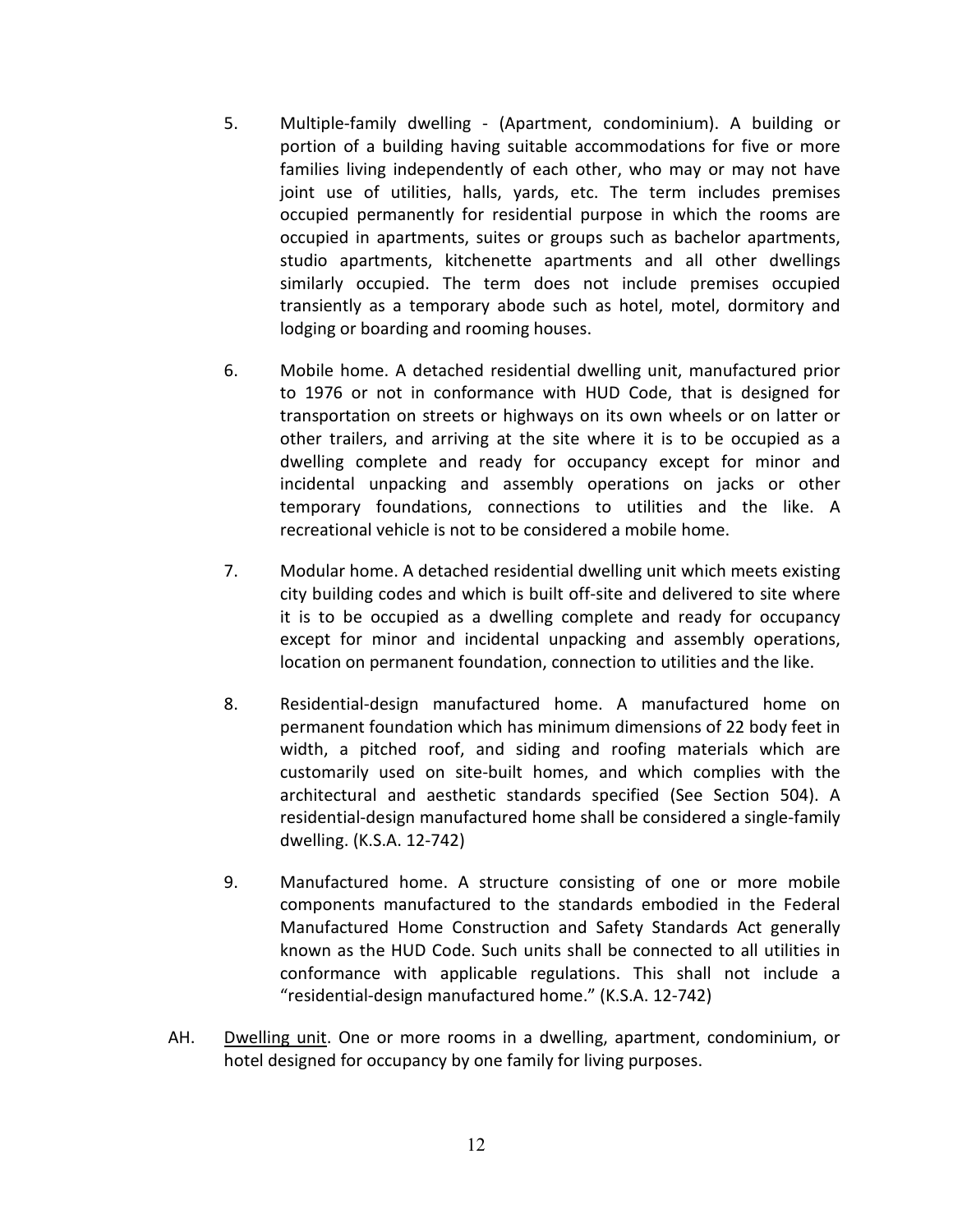- AI. Easement. A grant of specific property rights to land for the use of the public, a corporation or another person or entity.
- AJ. Educational institutions. An institution which offers general academic instruction equivalent to the standards prescribed by the State Board of Education or Board of Regents.
- AK. Entertainment, Indoor. An establishment offering recreation, entertainment or games of skill to the general public for a fee or charge and wholly enclosed in a building. Typical uses include bowling alleys, bingo parlors, pool halls, theaters, banquet facilities and video game arcades. It does not include buildings typically accessory to a subdivision that are for use by the subdivision's residents and their guests.
- AL. Entertainment, Outdoor. An establishment offering recreation, entertainment or games of skill to the general public for a fee or charge wherein any portion of the activity ranges, miniature golf courses and drive-in theaters. It does not include golf courses, parks, open space and recreational facilities typically accessory to a subdivision that are for use by the subdivision's residents and their guests.
- AM. Family. An individual or two or more persons related by blood or marriage, or a group of not more than five persons (excluding household employees) not related by blood or marriage, living together in a single dwelling unit.
- AN. Frontage. The property on one side of a street between two intersecting streets (crossing or terminating) measured along the line of the street; or with a dead end street, all property abutting one side of such street measured from the nearest intersecting street and the end of the dead end street.
- AO. Frontage lot. That portion of the frontage which lies between the side lot lines of a single lot.
- AP. Garage.
	- 1. Private garage. A detached accessory building or portion of a main building for the parking and temporary storage of automobiles of the occupants of the premises, and wherein (a) not more than one space is rented for parking to persons not occupants of the premises; (b) not more than one commercial vehicle per dwelling unit is parked or stored; and (c) the commercial vehicles permitted do not exceed 26,000 pounds gross vehicle weight rating.
	- 2. Public garage. A building other than a private garage used for housing, care or repair of automobiles, or where such vehicles are equipped for operation, repaired, parked or stored for remuneration, hire, or sale.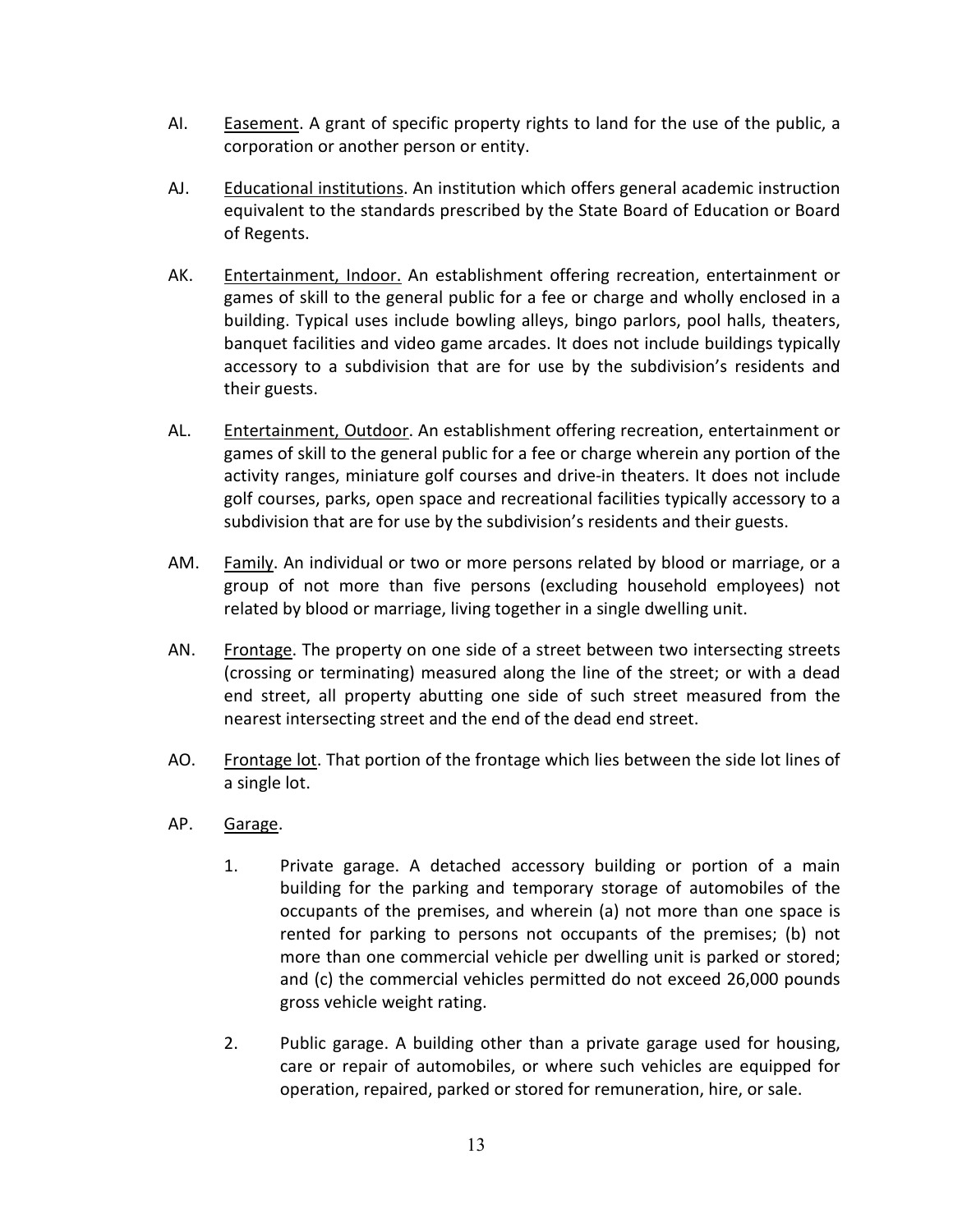- 3. Storage garage. (See Self-Service Storage.)
- AQ. Governing Body. The mayor and city council of the City of Haysville.
- AR. Green area. A landscape area set aside and maintained by the owner for the aesthetic enjoyment of the public.
- AS. Group Home. A residential facility licensed by the state Department of Social and Rehabilitation Services, the Behavioral Service Regulatory Board or the State Board of Healing Arts that is occupied or intended to be occupied by persons with a "disability," as that term is defined in K.S.A. 12-736 as amended, and staff residents, none of whom need be related by blood or marriage. For purposes of this zoning ordinance, a group home shall be considered a single-family dwelling and shall be permitted wherever single-family dwellings are permitted.
- AT. Group Home, Limited. A group home that is occupied by not more than ten persons, including a maximum of eight persons with a disability and a maximum of two staff residents, none of whom need be related by blood or marriage.
- AU. Group Residence. A residential facility providing cooking, sleeping and sanitary accommodations for a group of people, not defined as a family, on a weekly or longer basis. Typical uses include fraternity or sorority houses, dormitories, residence halls, boarding or lodging houses, children's homes, children in need of care under the Code for Care of Children and emergency shelters for the homeless and for victims of crime, abuse or neglect and include establishments providing guidance services for persons receiving non-court ordered alcohol or chemical dependence treatment which will comply with all applicable regulatory requirements of federal, state or local government agencies. The term "group residence" does not include "group home" or "correctional placement residence."
- AV. Group Residence, General. A group residence that is occupied by more than fifteen persons, including staff members who reside in the facility.
- AW. Group Residence, Limited. A group residence that is occupied by six to fifteen persons, including staff members who reside in the facility.
- AX. Hard surface. Asphalt, concrete or other similar surface impervious to water and strong enough for the intended use. A "Hard Surface" differs from an "All-Weather Surface" in that a "Hard Surface" does not include gravel or rock.
- AY. Home occupation. A business, profession, occupation or trade conducted in a dwelling unit, for gain or support by a resident of the dwelling unit and which is accessory to the use of the dwelling unit as a residence.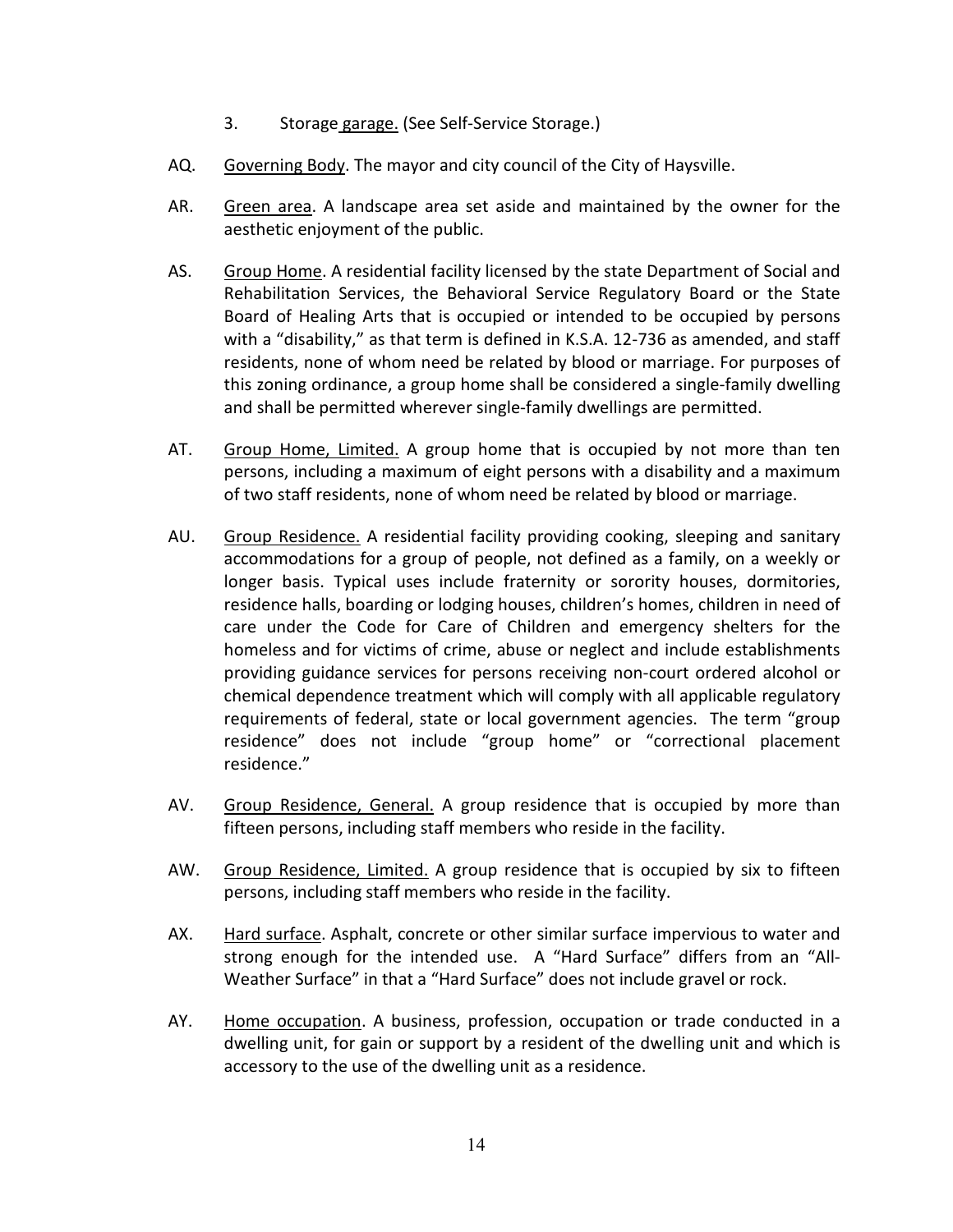- AZ. Hotel. Any building or portion thereof which contains guest rooms which are designed or intended to be used, let or hired out for occupancy by, or which are occupied by 10 or more individuals for compensation whether it be paid directly or indirectly.
- AAA. Improvements. All facilities constructed or erected by a subdivider within a subdivision to permit and facilitate the use of lots or blocks for residential, commercial or industrial purposes. Improvements shall include all facilities listed in Article VII of the subdivision regulations adopted by the city.
- BA. Industrial dry cleaner. All dry cleaning establishments that derive less than 75 percent of their business from walk-in traffic.
- BB. Industrial laundry. All laundries that derive less than 75 percent of their income from self-service customers.
- BC. Launderette. All laundries whereby 75 percent of the business is self-service laundry--washers and dryers.
- BD. Laundry or Dry Cleaning, Limited. An establishment primarily engaged in providing household laundry and dry cleaning services, classified as low hazard in applicable codes, with customer drop-off and pickup.
- BE. Laundry Services. An establishment primarily engaged in the large scale cleaning of laundry or that includes dry-cleaning activities other than those classified as low hazard in applicable codes.
- BF. Livable area. The total contiguous area of a dwelling unit.
- BG. Loading space. Space logically and conveniently located for bulk pickups and deliveries, scaled to such vehicles when required off-street parking space is filled. Required off-street loading space is not to be included as off-street parking space in computation of required off-street parking space. (See also Section 500.)
- BH. Lot or plot. A portion or basic parcel of a subdivision or other tract of land intended to be the parcel by which such land would be individually developed and transferred. A building site or parcel of land occupied or intended to be occupied by a building and accessory buildings, and including such open spaces as are required under this article, and having its principal frontage upon a public street or officially approved place.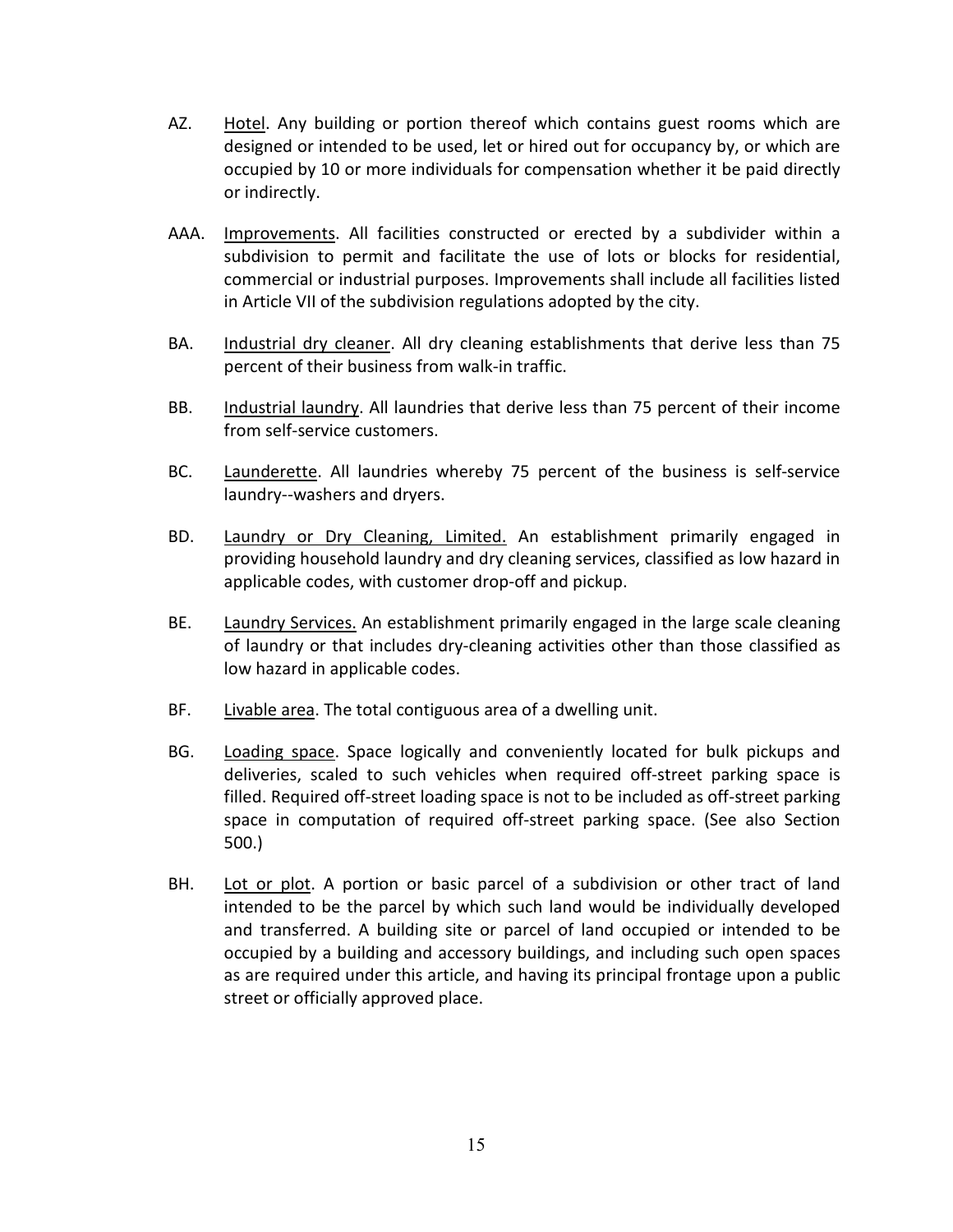- 1. Corner lot. A lot located at the intersection of two or more streets. A lot abutting on a curved street or streets shall be considered a corner lot if straight lines drawn from the foremost points of the side lot lines to the foremost point of the lot meet at an interior angle of less than 135 degrees.
- 2. Interior lot. A lot other than a corner lot.
- 3. Through lot. A lot not a corner lot with frontage on more than one street.

| <b>STREET</b> |               |                 |                |                 |                 |  |
|---------------|---------------|-----------------|----------------|-----------------|-----------------|--|
|               | <b>CORNER</b> | <b>INTERIOR</b> |                | <b>INTERIOR</b> | <b>KEY</b>      |  |
|               |               |                 | <b>THROUGH</b> |                 |                 |  |
|               | <b>CORNER</b> | <b>INTERIOR</b> |                | <b>INTERIOR</b> | <b>INTERIOR</b> |  |
|               |               |                 |                |                 | <b>KEY</b>      |  |
| <b>STREET</b> |               |                 |                |                 |                 |  |

**TABLE: LOT TYPES**

- BI. Lot area. The total horizontal area within the lot line of a lot.
- BJ. Lot depth. The horizontal distance between the front and rear lot lines measured along the median between the two side lot lines.
- BK. Lot lines. The lines bounding a lot as defined herein.
- BL. Lot of record. A lot or portions of one or more lots which are a part of a subdivision, the map of which has been recorded in the office of the register of deeds in Sedgwick County or a plot described by metes and bounds, the description of which has been recorded in the office of the register of deeds of Sedgwick County.
- BM. Lot split. The dividing or redividing of a lot or lots in a recorded plat of a subdivision into not more than two tracts that meet the criteria established within the subdivision regulations.
- BN. Lot width. The horizontal distance between the side lot lines measured at right angles to the lot depth at a point midway between the front and rear lot lines measured along lot depth.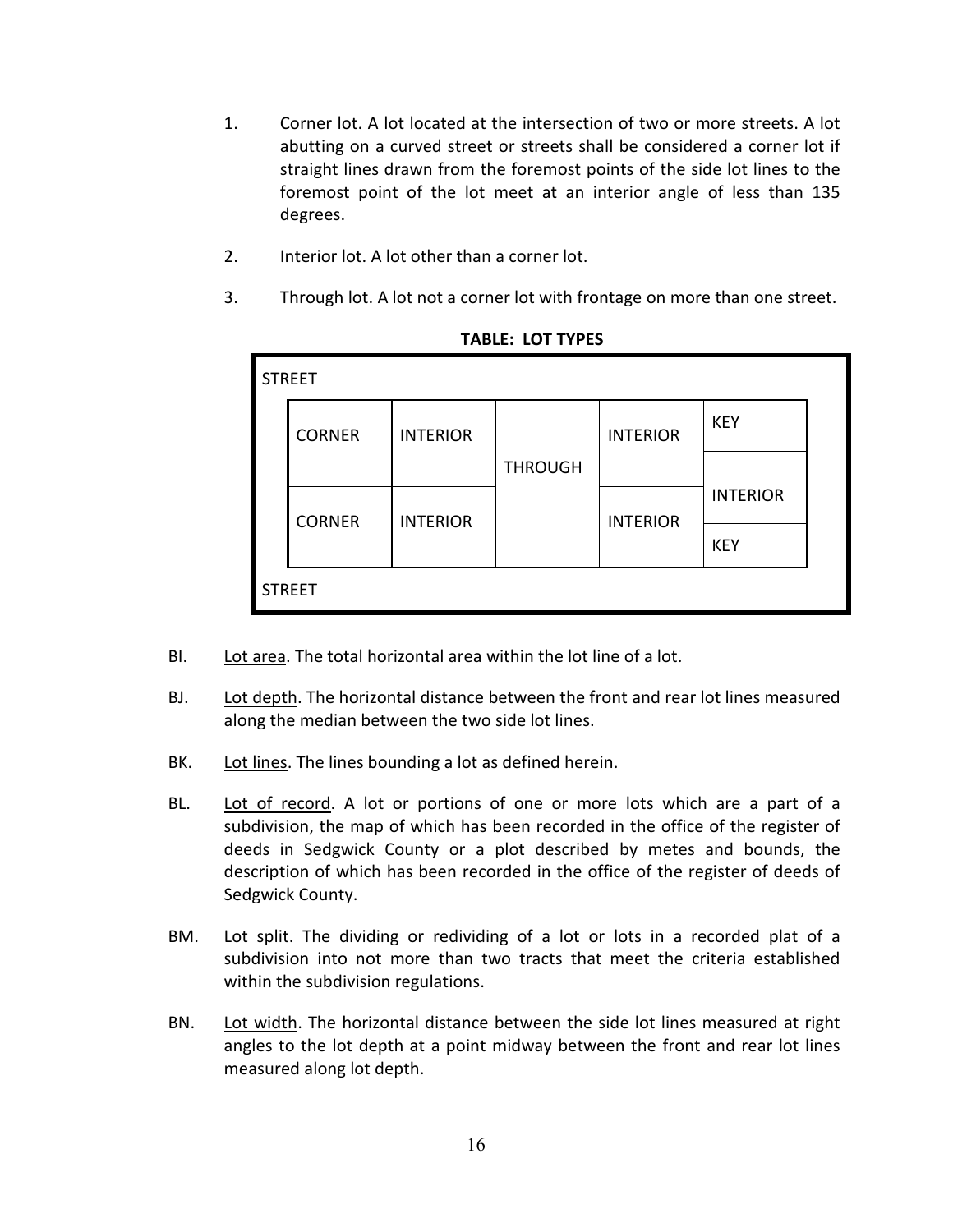- BO. Manufactured home park. A tract of land in one's ownership that is used or intended to be used by 2 or more manufactured homes and which has sanitary facilities, water, electricity and other similar utilities available to permit residential occupancy of homes. The term 'manufactured home park' does not include sales lots on which unoccupied homes, whether new or used, are parked for the purposes of storage, inspection, or sale.
- BP. Manufactured home park boundary line. The outermost property line that encloses the spaces/lots contained within a manufactured home park or subdivision.
- BQ. Manufactured home space. Shall mean a parcel of ground within a manufactured home park that is designated and intended to accommodate one manufactured home or mobile home, that provides service facilities for water, sewer, and electricity. Also referred to as a lot.
- BR. Manufactured home subdivision. For the purpose of this ordinance shall mean two or more lots, created at the same time by division from a larger tract, which are intended to be individually owned and developed manufactured homes and which have sanitary facilities, water, electricity and other similar utilities available to permit residential occupancy of the homes. Manufactured homes*,*  modular homes, residential-design manufactured homes and site-built homes shall also be permitted unless prohibited by covenant or by conditions of the conditional use permit).
- BS. Master plan. Any plan or map adopted by the city for guidance of growth and improvement of the city and its environs including modifications or refinements that may be made from time to time.
- BT. Metes and bounds means a system of describing and identifying a parcel of land by measures (metes) and direction (bounds) from an identifiable point of reference.
- BU. Motel or motor hotel. A group of attached or detached dwellings with separate toilet facilities for each unit, and which are provided for transient guests.
- BV. Non-conforming structure or lot. A structure, or lot, lawfully existing at the time this zoning ordinance became effective, or as amended, which does not conform with the setback, height, lot size or other dimensional or property development standards applicable to the zoning district in which the structure or lot is located.
- BW. Non-conforming use. Use of any land, building or structure which does not comply with the use regulations of the zoning district in which such use is located but which complied with the use regulations in effect at the time the use was established.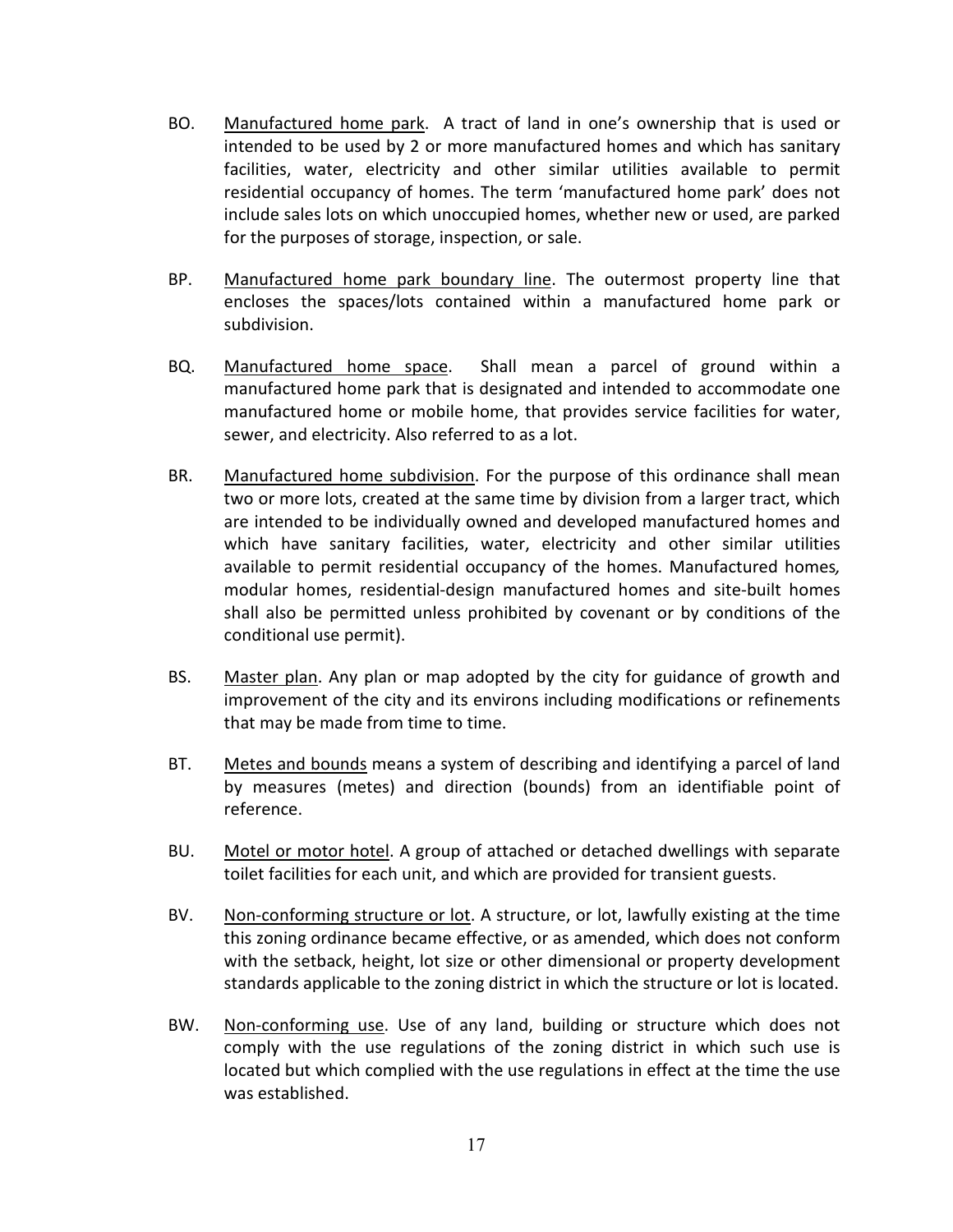- BX. Nurseries and Garden Centers. A place of business where retail and wholesale products and produce are sold to the consumer. These centers, which may include a nursery and/or greenhouses, import most of the items sold, and may include plants, nursery products and stock, and other garden and farm variety tools and utensils.
- BY. Nursing facility. Any place or facility licensed and regulated by the State of Kansas operating 24 hours a day, seven days a week, caring for six or more individuals not related within the third degree of relationship to the administrator or owner by blood or marriage and who, due to functional impairments, need skilled nursing care to compensate for activities of daily living limitations.
- BZ. Original tract. A tract of land in existence at the time that Sedgwick County adopted subdivision regulations. (July 1, 1969)
- CA. Owner. Any person or persons, firm or firms, corporation or corporations, or any other legal entity having legal title to land.
- CB. Park. A tract of land that is owned by or under the control of a public agency or homeowner's association that provides opportunities for active or passive recreational activities. Park may include outdoor swimming pools, swimming pool areas and hard surface recreational areas, provided these areas are unenclosed, except for fences, canopies, bathhouses or other minor structures.
- CC. Parking area, private. An area, other than a Street or Alley, used or intended to be used for the Parking of the Motor Vehicles, boats, Trailers that are exempt from Motor Vehicle registration by the state or are registered or are required by law to be registered with a 2M+ Kansas license plate in the City or 8M in the County, and unoccupied Recreational Vehicles, any of which shall be owned, leased, borrowed, etc. by the occupants of a Dwelling Unit that is located on the same Zoning Lot, and wherein not more than one Commercial Vehicle per Dwelling Unit is parked and the permitted Commercial Vehicle does not exceed 26,000 pounds gross vehicle weight rating.
- CD. Parking space. (Automobile) A hard surface, (except may be "all weather" in areas identified as flood plains by the Zoning Administrator), surfaced area on privately owned property within or without a building or on a private or public parking area and sufficient in size for the parking of one automobile. The area shall conform to design criteria set forth in Section 500.
- CC. Parts Car. An inoperable motor vehicle, including any vehicle without current registration, which is owned by a collector to furnish parts which will enable the collector to restore, preserve and maintain a special interest vehicle, street rod vehicle or antique.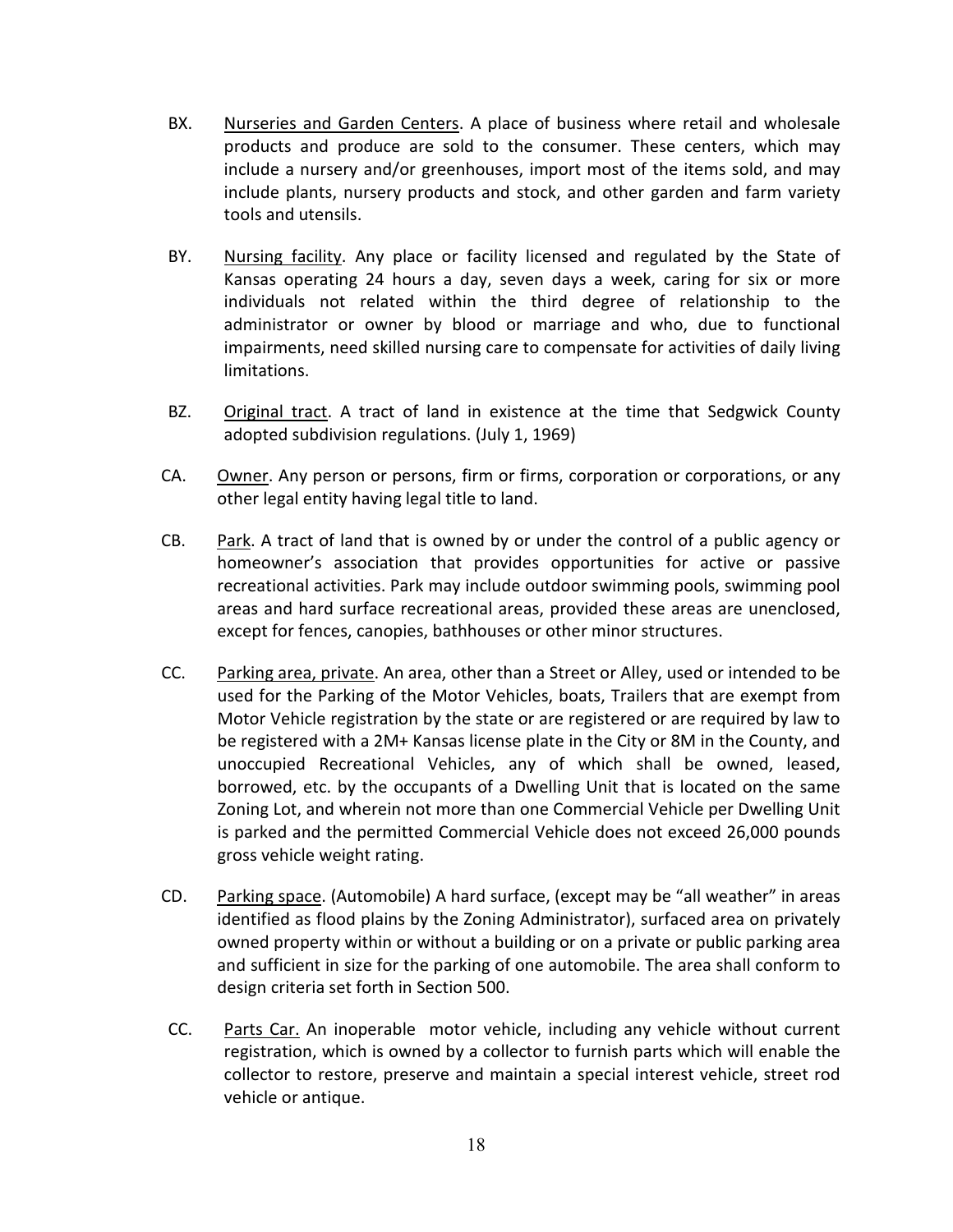- CD. Pedestrian way. A right-of-way for pedestrian traffic.
- CE. Place. An open unoccupied space other than a street or alley permanently reserved as the principal means of access to abutting property.
- CF. Planning consultant. Any person, firm, partnership, association, or corporation contracted to provide professional planning advice or service to the city.
- CG. Plat. An engineering drawing/map of a tract of land that has been lawfully subdivided meeting the criteria established in the subdivision regulations and duly recorded in the office of the register of deeds of Sedgwick County.
- CH. Porch. A roofed structure projecting from a building and separated from the building by the walls thereof and having no enclosing features except roof supports and open railing.
- CI. Public way. Any parcel of land unobstructed from the ground to the sky, more than 10 feet in width, appropriated to the free passage of the general public.
- CJ. Recreational vehicle. For the purpose of this ordinance shall mean a unit designed as temporary living quarters for recreational, camping or travel use that has a body width not exceeding eight feet and a body length not exceeding 40 feet. Units may have their own power, or be designed to be drawn or mounted on an automotive vehicle and may or may not include individual toilet and bath. Recreational vehicle shall include motor homes, travel trailers, truck campers, camping trailers, converted busses, house boats or other similar units as determined by the inspector.
- CK. Recreational vehicle campground. For the purpose of this ordinance shall mean the use of a parcel or tract of land, which provides space for the transient occupancy of recreational vehicles, and which is lawfully permitted to be used for the parking and occupancy of two or more recreational vehicles. Recreational vehicles, whether new or used, which are parked for the purpose of storage, inspection or sale shall not be construed to be a recreational vehicle campground, and must be maintained to comply with all outdoor storage regulations.
- CL. Replat. The subdivision of a tract of land that has previously been lawfully subdivided and a plat of such prior subdivision duly recorded.
- CM. Restaurant. A public eating establishment in which the primary function is the preparation and serving of food on the premises.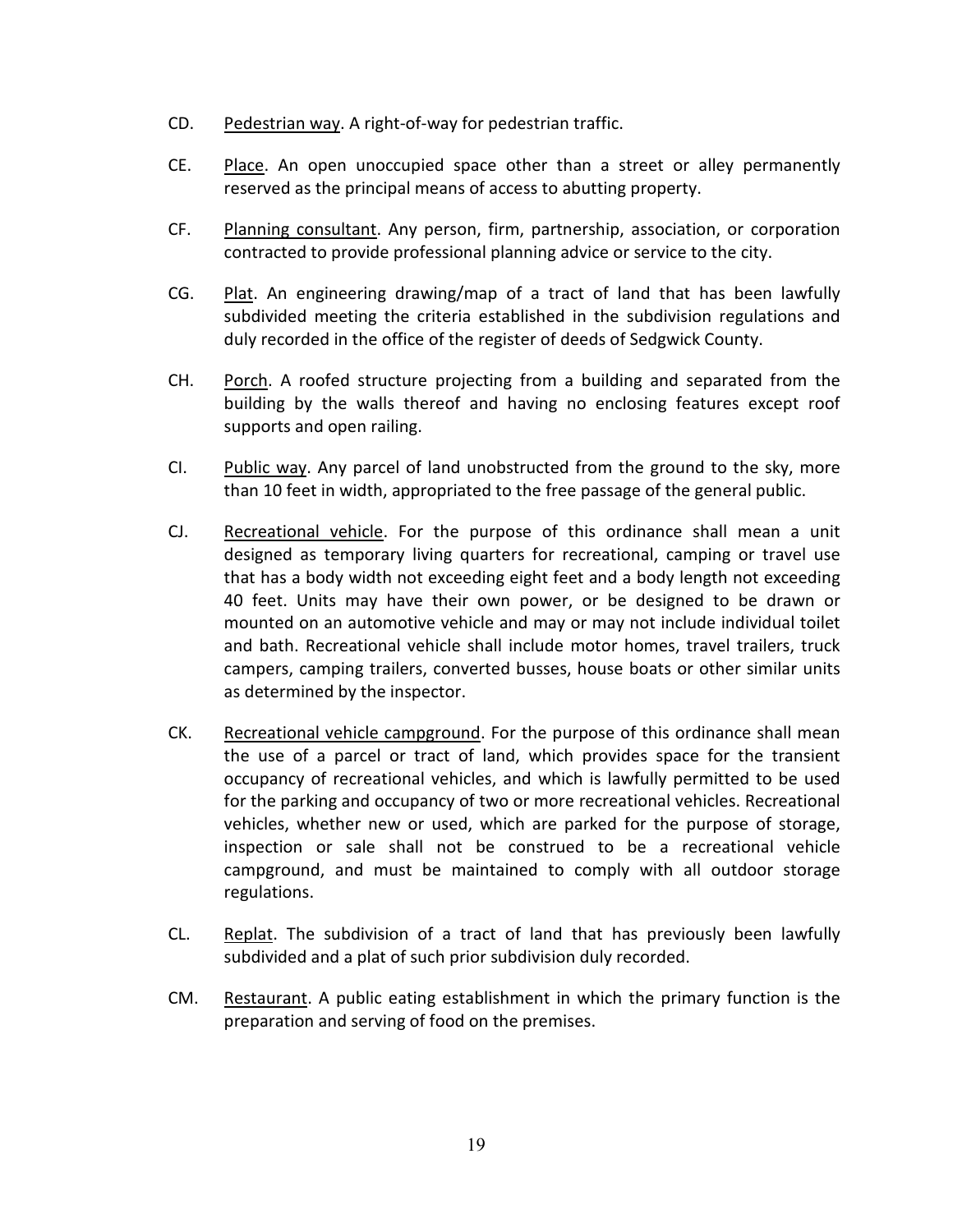- CN. Restaurant club. A licensed food service establishment which, as determined by the director (as defined by K.S.A. 41-102), derives from sales of food for consumption on the licensed club premises not less than 50% of its gross receipts from all sales of food and beverages on such premises in a 12 month period.
- CO. Restaurant Drinking Establishment. Subject to a food sales requirement under KSA 41-2642 and amendments thereto, a licensed food service establishment which, as determined by the director (as defined by K.S.A. 41-102), derives from sales of food for consumption on the licensed drinking establishment premises not less than 30% of its gross receipts from all sales of food and beverages on such premises in a 12 month period.
- CP. Rooming House. A building or portion thereof other than a hotel, where lodging for four or more persons is provided for compensation.
- CQ. Safety Services. A facility for conduct of public safety and emergency services, including fire and police protection services and emergency medical and ambulance services.
- CR. Salvage Yard. A lot, land or structure, or part thereof, used primarily for the collecting, dismantling, storing and/or salvaging of machinery, equipment, appliances or vehicles that are not in operating condition; and/or for the sale of parts thereof. Typical uses include vehicle salvage yards and junk yards.
- CS. Schools. Elementary or Secondary. The use of a site for instructional purposed on an elementary or secondary level, approved under the regulations of the State.
- CT. Screening. Fencing, evergreen vegetation or landscaped earth berms maintained for the purpose of concealing from view the area behind such fences, evergreen vegetation or berms.
- CU. Self-Service Storage. An enclosed storage facility of a commercial nature containing independent, fully enclosed bays that are leased to tenants exclusively for dead storage of their goods or property.
- CV. Setback line. The distance that is required by this Code between a Principal Structure or Accessory Structure and the property line of the Lot on which the Structure is located. (Note: The term Setback refers to a required minimum area, while the term Yard refers to the actual open area.)
- CW. Shopping center. A group of retail stores, originally planned and developed as a single unit, with immediate adjoining off-street parking facilities.
- CX. Signs. As defined by Chapter 16B, Haysville Municipal Code.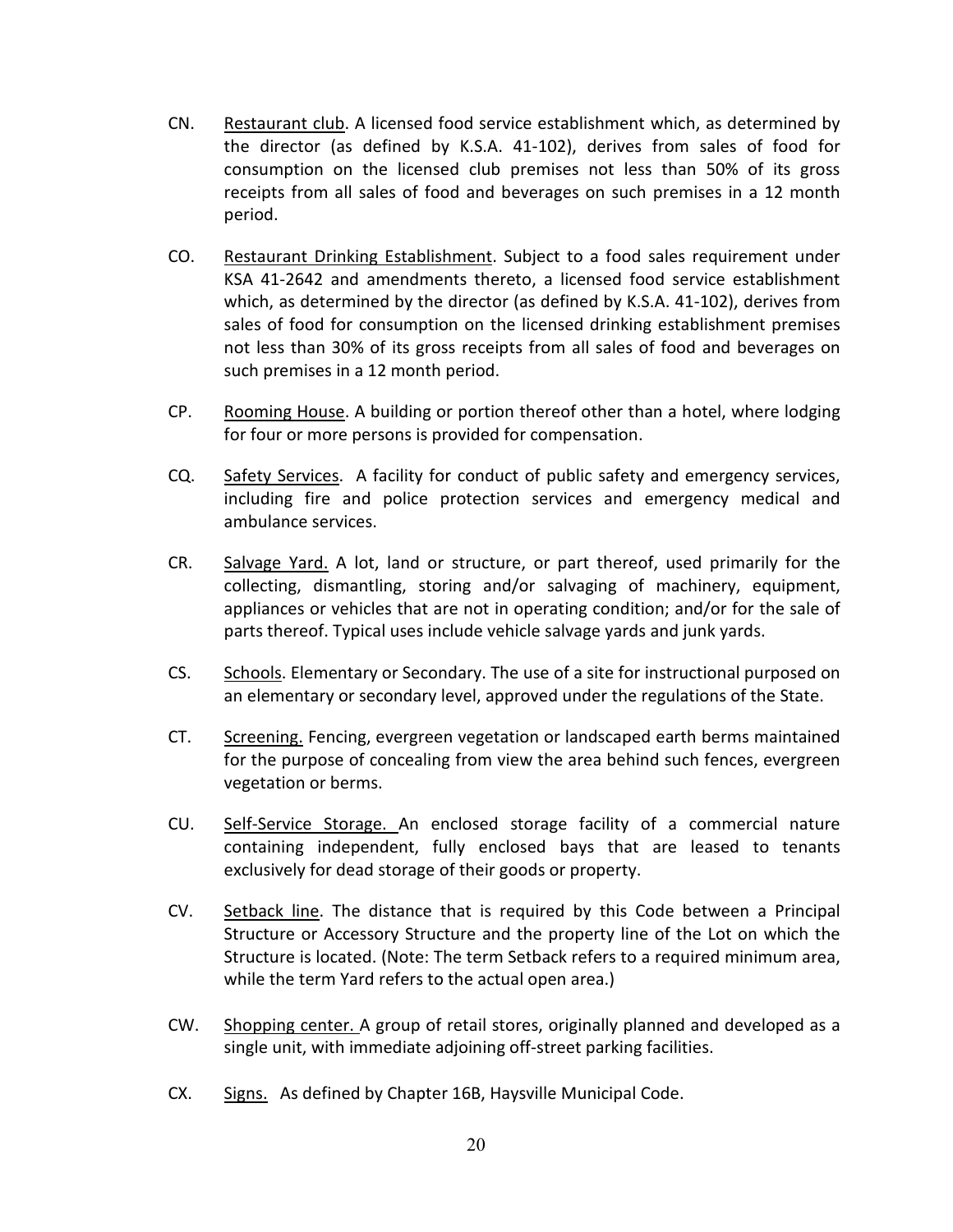- CY. Skilled nursing care. Services performed by or under the immediate supervision of a registered professional nurse and additional licensed nursing personnel. Skilled nursing includes administration of medications and treatments as prescribed by a licensed physician or dentist; and other nursing functions which require substantial nursing judgment and skill based on the knowledge and application of scientific principles.
- CZ. Spa. Exercise equipment, sauna, pool, or steam room.
- CZ. Storage, Outdoor. The keeping, storing, placing or locating outside of an enclosed structure for more than 72 consecutive hours any property, goods, products, equipment, trailers, or other similar items not considered accessory uses as listed in this code. This does not include the storage and/or baling of junk, scrap, paper, bottles, rags or similar materials. The term "Outdoor Storage" does not include "Vehicle Storage Yard."
- DA. Street. A thoroughfare, whether public or private, 25 feet or more in width. For the purpose of this chapter, the word "street" shall include the words "road," "highway," "boulevard," "avenue," etc.
	- 1. Arterial street. Any street serving major traffic movements which is designed primarily as a traffic carrier between cities or between various sections of the city, which forms part of a network of through streets, and which provides service and access to abutting properties only as a secondary function.
	- 2. Collector street. Any street designed primarily to gather traffic from local or residential streets and carry it to the arterial system.
	- 3. Dead end street. A street or road that has no outlet and terminates in a dead end or cul-de-sac.
	- 4. Freeway. Any divided street or highway with complete access control and grade separated interchanges with all other streets and highways.
	- 5. Half street. A street bordering one or more property lines of a subdivision tract to which the subdivider has allocated only a portion of the ultimate and intended street width.
	- 6. Local street. (See residential street.)
	- 7. Marginal access street. A local street which is parallel with and adjacent to a limited access highway or arterial street and which provides access to abutting properties and protection from fast through traffic on the limited access highway or arterial street.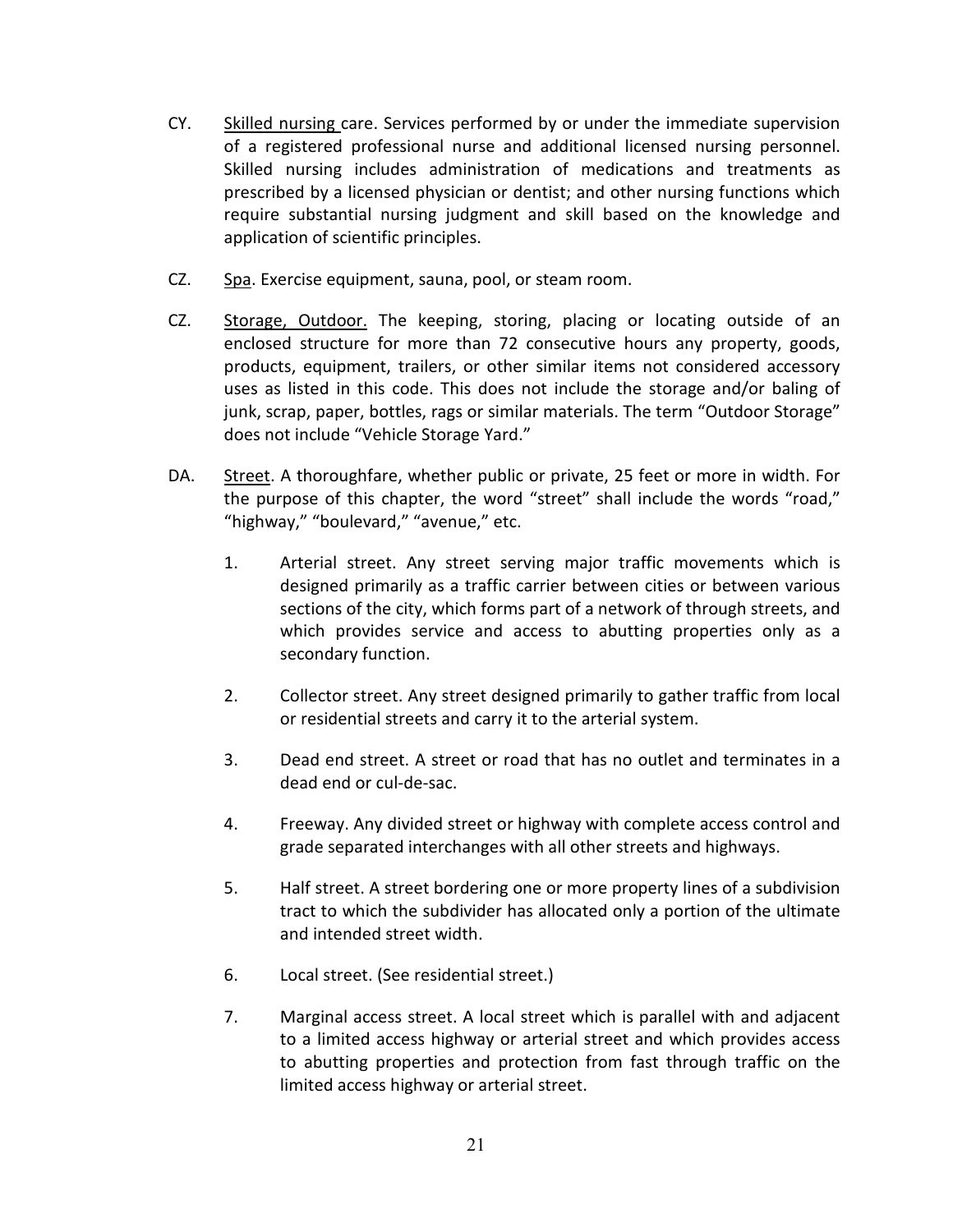- 8. Residential street. Any street designed primarily to provide access to abutting property to include lanes, drives, circles, boulevards, or any other designation that might be given to such streets.
- 9. Road or roadway. The paved or improved area existing on the street right-of-way exclusive of sidewalks, driveways or related uses.
- 10. Subcollector. Any street designed to provide passage to residential streets and convey traffic to collector streets or through traffic to lower order streets.
- DB. Street lines. The right-of-way line of the street.
- DC. Structure or building. Anything constructed or erected with a fixed location on the ground, or attached to something having a fixed location on the ground. Among other things, structures include buildings, mobile homes, walls, billboards and poster panels. For the purpose of this chapter, fences will not be considered structures.
- DD. Subdivider. The owner, or any other person, firm or corporation authorized by the owner, undertaking proceedings under the provisions of the subdivision regulations for the purpose of subdividing land.
- DE. Subdivision. Any division or redivision of land by means of mapping, platting, conveying, changing, or rearranging of boundaries, or otherwise, and shall also relate to the process of subdividing or other land subdivided, where appropriate to the context.
- DF. Tavern. An establishment in which the primary function is the public sale and serving of malt beverages provided there is no dancing.
- DG. Use, principal. The main and primary purpose for which land or a structure is designed, arranged or intended, or for which it may be occupied or maintained under this ordinance.
- DH. Utility, Major. Generating plants; electrical switching facilities and primary substations; water and wastewater treatment plants; water tanks; and radio, television and microwave transmission towers; and similar facilities or agencies that are under public franchise or ownership to provide the general public with electricity, gas, heat, steam, communication, rail transportation, water, sewage collection or other similar service. The term "utility" shall not be construed to include corporate or general offices; gas or oil processing; manufacturing facilities; postal facilities or other uses defined in this section.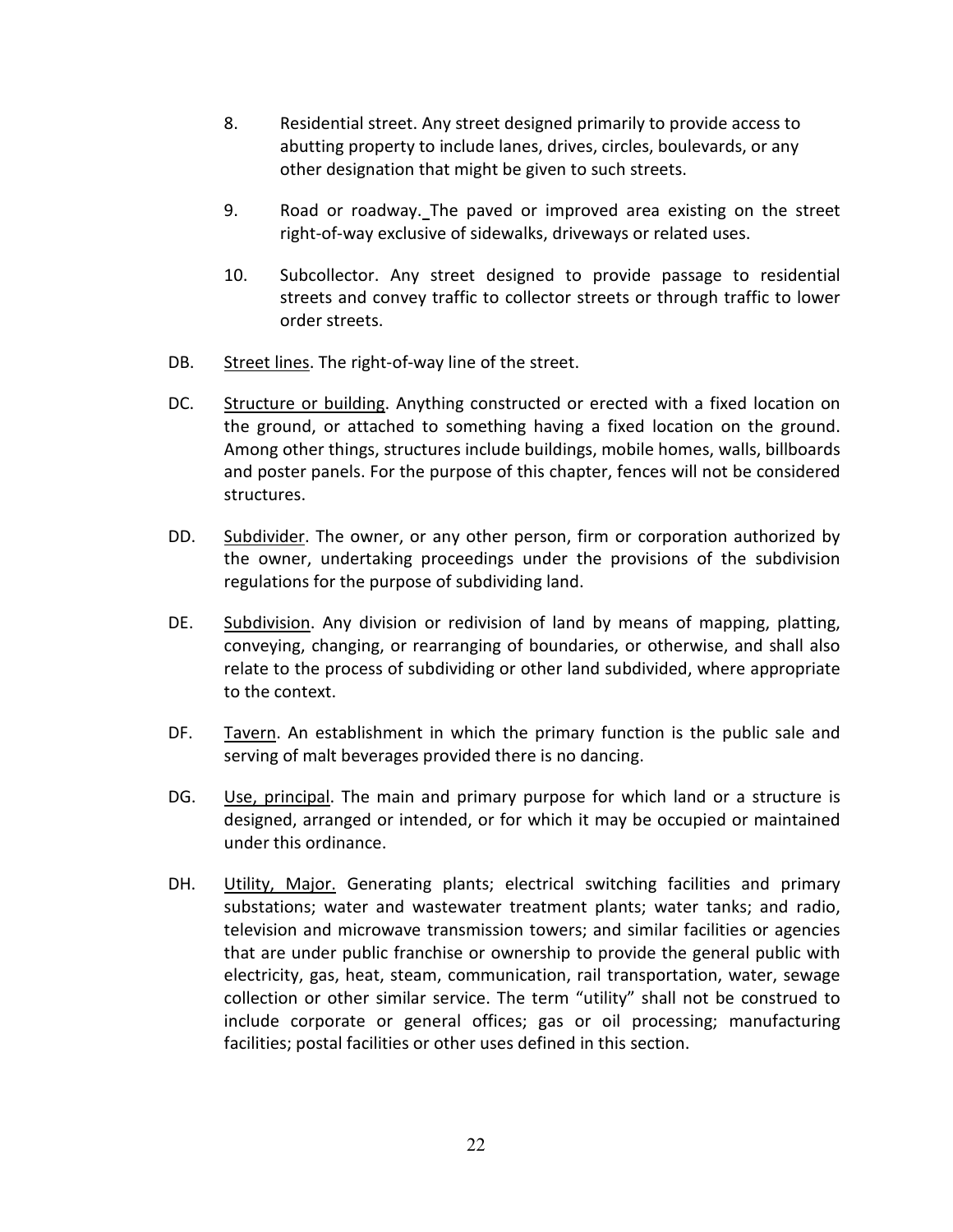- DI. Utility, Minor. Services and facilities of agencies that are under public franchise or ownership to provide services that are essential to support development and that involve only minor structures, such as lift stations, poles and lines, which do not generate discernable noise, odor or vibration within any nearby residential district, and which comply with the setback requirements of the district in which they are located.
- DJ. Variance. To authorize in specific cases a deviation from the specific terms of the zoning ordinance, which will not be contrary to the public interest and where owing to special conditions, a literal enforcement of the provisions of the zoning ordinance will, in an individual case, result in unnecessary hardship, and provided the spirit of the zoning ordinance shall be observed, public safety and welfare secured and substantial justice done. Such variance shall not permit any use not permitted by the zoning ordinance in such district.
- DK. Vehicle and Equipment Repair. An establishment primarily engaged in the major repair or painting of motor vehicles or heavy equipment, including auto body repairs, installation of major accessories and transmission and engine rebuilding services. Typical uses include major automobile repair garages, farm equipment repair and paint and body shops.
- DL. Vehicle Restoration, General. An establishment primarily engaged in painting of, restoration of, or body work to, motor vehicles or heavy equipment. Typical uses include paint or body shops. "Parts cars" may be stored on premises in conjunction with a general vehicle restoration business. Such inoperable vehicles must comply with the outdoor storage regulations, and those portions of the health and welfare code pertaining to their storage and maintenance.
- DM. Vocational School. A use providing education or training in business, commercial trades, language, arts or other similar activity or occupational pursuit.
- DN. Wholesale and Warehousing, General. An establishment that is primarily engaged in the storage and sale of goods to other firms for resale, as well as activities involving significant movement and storage of products or equipment. Uses include truck terminal or bus servicing facilities, major mail distribution centers, frozen food lockers, motor freight terminals, moving and storage firms, and warehousing and storage facilities.
- DO. Wholesale and Warehousing, Limited. An establishment that is engaged in the small scale storage and sale of goods to other businesses for resale, excluding major distribution centers, motor freight terminals, moving and storage firms and similar high volume, high turnover facilities. Limited wholesale and warehouse area will generally be less than 50,000 square feet in area and operate during conventional business hours.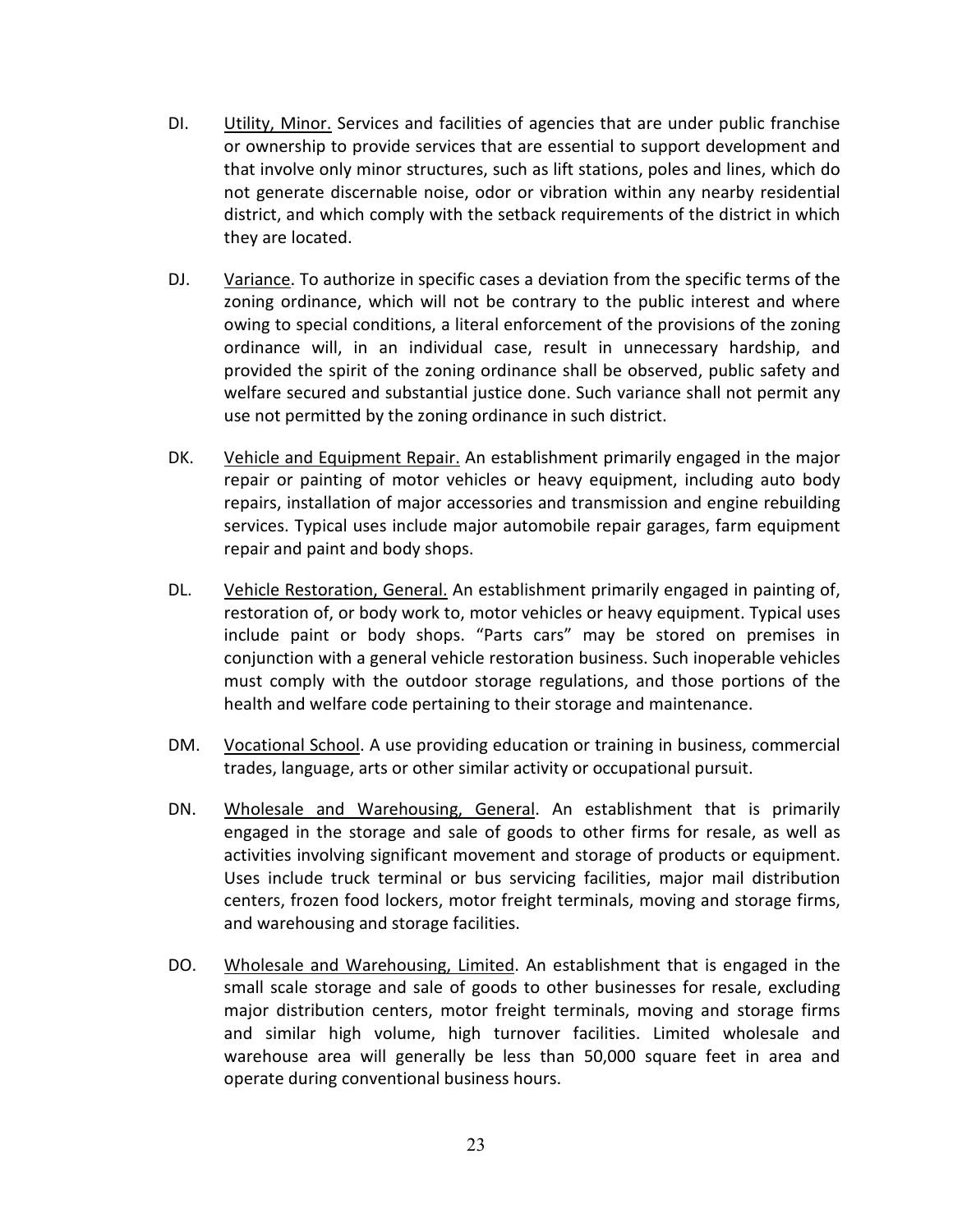- DP. Yard. An open space, other than a court, on the same lot with a building or group of buildings, which open space lies between the building or group of buildings and the nearest lot line, is unoccupied and unobstructed from the ground upward, except as provided in this chapter.
	- 1. Front yard. A yard extending across the full width of the lot, the depth of which is the minimum horizontal distance between the front property line and the building line. On corner lots, the street address shall determine the primary front yard requirement which shall have the required front yard depth and the subordinate front yard other shall have no less than fifteen (15) feet.
	- 2. Rear yard. A yard extending across the full width of the lot between the nearest rear main building and the rear lot lines. The depth of the required rear yard shall be measured horizontally from the nearest part of a main building toward the nearest point of the rear lot lines. In case of through lots and corner lots there will be no rear yards, but only front and side yards.
	- 3. Side yard. From the front yard to the point of intersection of the rear yard or property line, when no rear yard exists.
	- 4. Street yard. The area of a lot, which lies between the property line abutting a street and the street wall line of the building. If a building has a rounded street wall or if the building is on an irregular-shaped lot, wall lines extending parallel to the street wall from the points of the wall closest to the side property lines shall be used to define the limits of the street yard.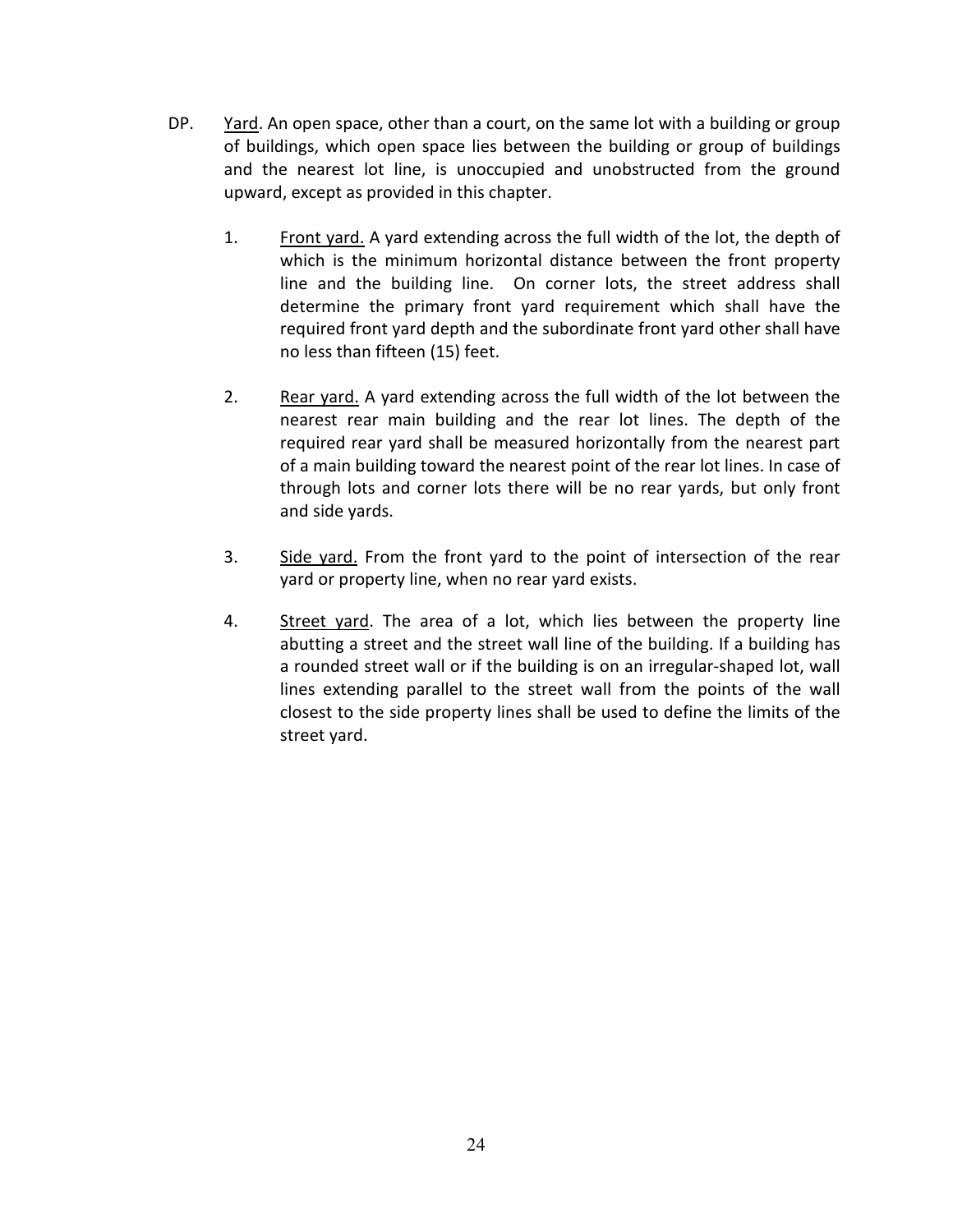## **ARTICLE 3. GENERAL REGULATIONS**

#### **300 DISTRICTS**

For the purpose of regulating the use of land, location of trades, industries and commercial enterprises, the zoning regulations provide for the city to be divided into districts as follows:

- A. Residential AZ, AA, A, AAA, AB, AC, BB, B, CC, C;
- B. Commercial OC, DD, D, E;
- C. Industrial F, G.

#### **301 DISTRICT MAP ADOPTED**

A. Boundaries of the zoning districts set out in Section 300 are hereby established as shown on the map designated as the zoning district map. The map and all the notations, references and information shown thereon are hereby made as much a part of this chapter as if the same were set forth in full herein. It shall be the duty of the city clerk to keep in file in his or her office an authentic copy of the map, all charges, amendments or additions thereto, and duplicate copies thereof shall be kept on file in the office of the planning commission and the zoning administrator.

B. When definite distances in feet are not shown on the zoning district map, the district boundaries are intended to be along existing street, alley, or platted lot lines or extension of the same, and if the exact location of such line is not clear, it shall be determined by the zoning administrator, due consideration being given to location as indicated by the scale of the zoning district map.

C. When the streets or alleys on the ground differ from the streets or alleys as shown on the zoning district map, the zoning administrator may apply the district designations on the map to the streets and alleys on the ground in such manner as to conform to the intent and purpose of the zoning regulations.

D. All territory which may hereafter be annexed to the city shall, unless otherwise noted, automatically be classed as lying and being in the District "AA" until such classification shall have been changed by an amendment to the zoning regulations as provided by law in keeping with the approved land use plan. Further, within 60 days after a review and update of the land use plan, following or in conjunction with annexation, all land annexed will be reviewed on the basis of the land use plan and the commission will make recommendations regarding land to be zoned by general revision of the existing zoning ordinance.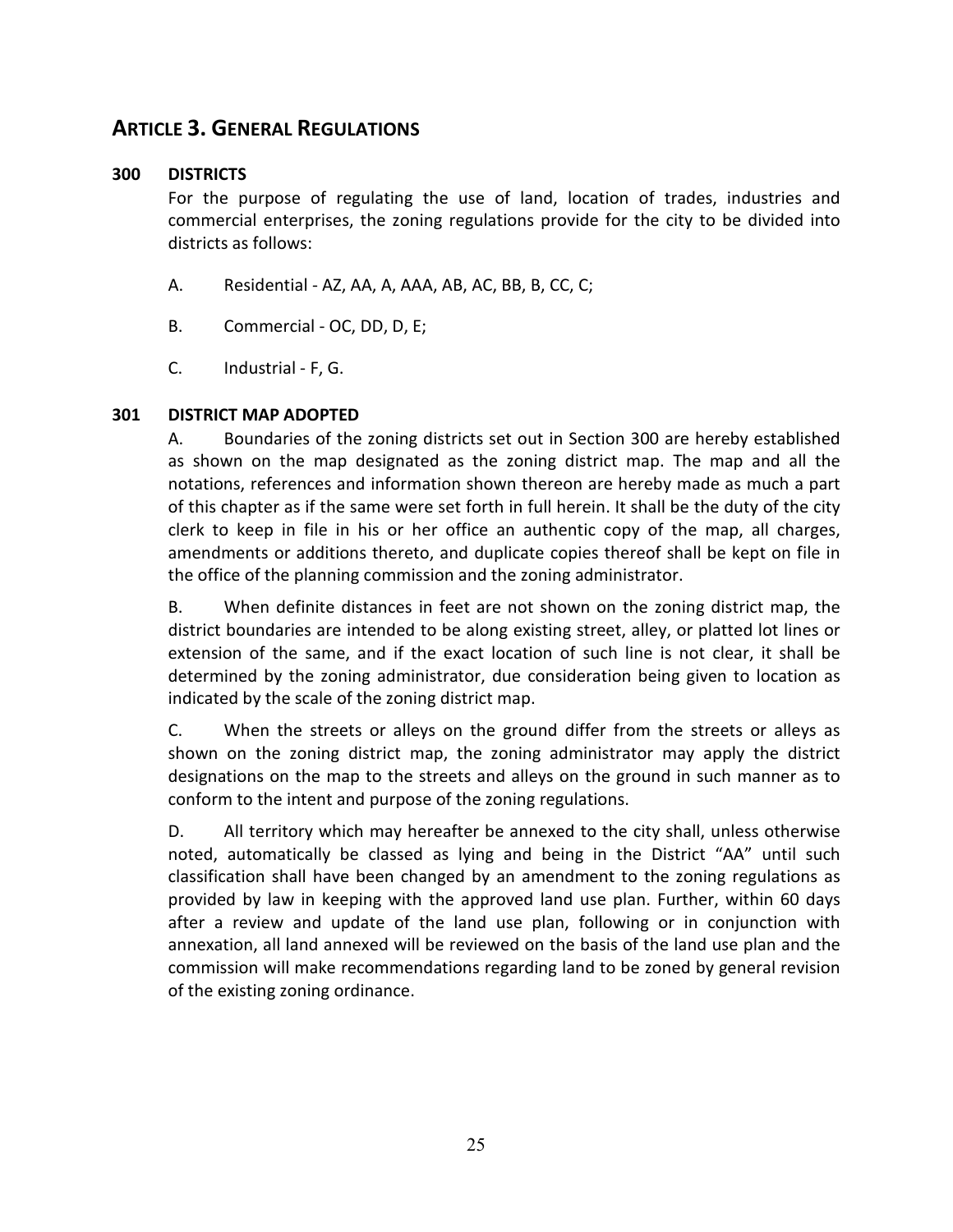E. Whenever any street, alley or other public way is vacated by official action of the governing body, the zoning districts adjoining each side of such street, alley or public way shall automatically extend to the center of such vacation and all the area included in this vacation shall then and thenceforth be subject to all regulations of the extended district.

#### **302 BOUNDARIES OF DISTRICTS**

The boundaries of the districts are, unless otherwise indicated, the centerline of streets and alleys.

#### **303 REGULATIONS; ALL DISTRICTS**

The rules and regulations governing all zoning districts in the city shall be as follows:

A. Except as specifically noted in this article, the type of construction permitted will be governed by the building codes duly adopted and in use in the city.

B. No yard, court or other open space provided about any building for the purpose of complying with the provisions of this chapter shall be diminished in any way or again used, in whole or in part, as a yard, court or other open space for another building.

- C. Except as hereinafter provided:
	- 1. No building or structure shall be erected, converted, enlarged, reconstructed or structurally altered for use, nor shall any building or structure or land to be used or changed in use to not comply with all of the district regulations established by this chapter for the district in which the building, structure or land is located, except as noted in Article 6.
	- 2. The yard regulations and the lot area provisions required by this chapter shall be considered minimum regulations for each and every building or structure existing at the time of the effective date of this chapter for any building or structure hereafter erected or structurally altered. No land required for yards or for lot area provisions now in use for an existing building or structure hereafter erected or structurally altered shall be considered as a minimum for a yard or lot area for any other building or structure.
	- 3. Every building or structure hereafter erected, enlarged or converted to a use which requires off-street parking shall provide garage space or parking space in compliance with all of the district regulations established by this chapter for the district in which the building or structure is located.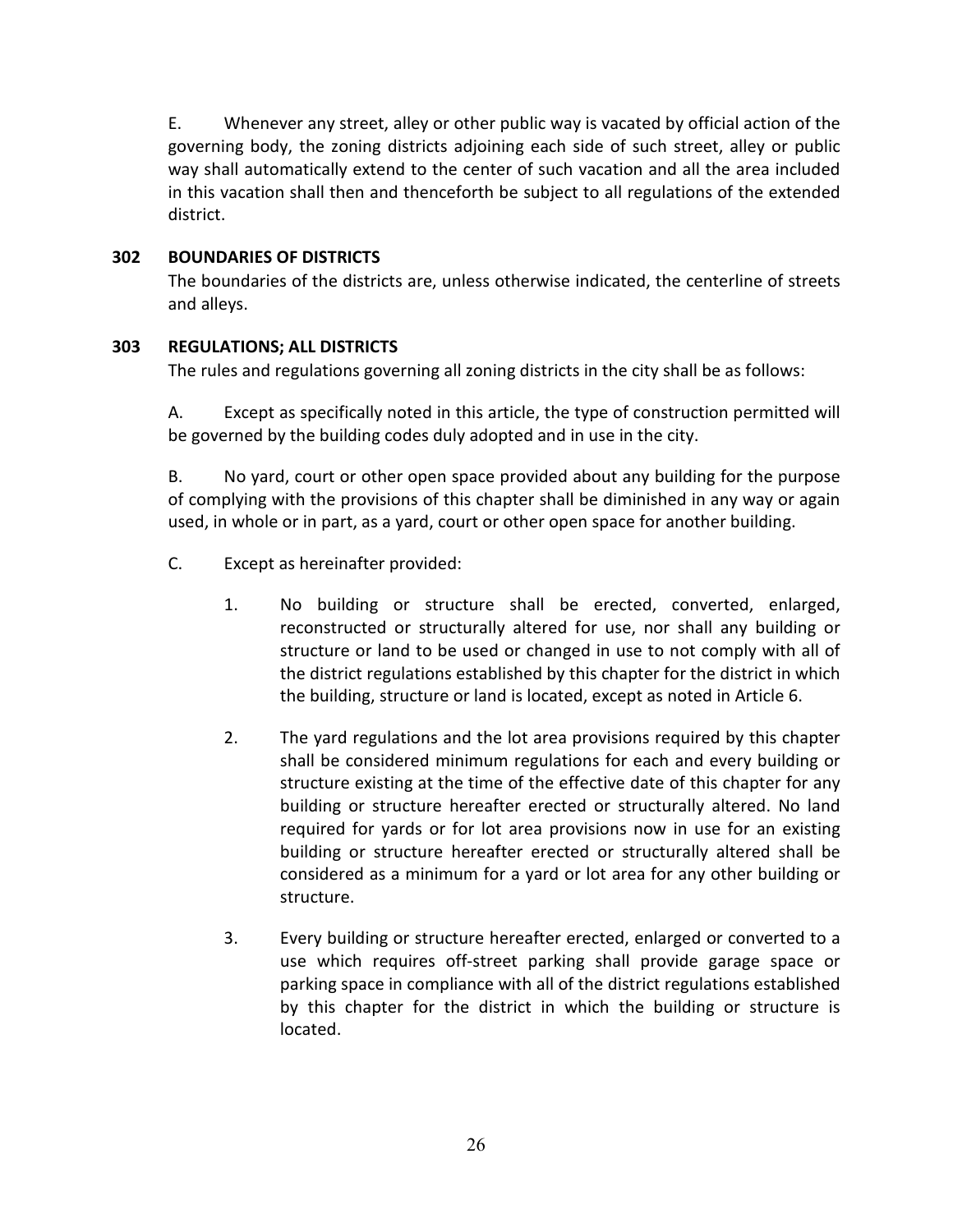4. Every building or structure hereafter erected, enlarged or converted for commercial or industrial purposes, shall provide reasonable facilities for the loading or unloading of goods in compliance with all the district regulations established by this chapter for the district in which the building, structure or land is located.

D. Offices, sheds, warehouses and open air storages used by building contractors in connection with the building of a principal building or the development of an area, may be erected and used in any district; provided, that they shall be removed from the premises within 10 days after substantial completion of the project or unusual suspension of work, or upon permit expiration, whichever is the earlier date. (See Section 704 for permit procedure.)

E. It shall be unlawful to remove minerals from the ground except in "G" Heavy Industrial Districts (excluding water).

F. It shall be unlawful to use a manufactured home for habitation except in "C" Manufactured Home Parks or Subdivisions and in compliance with all of the regulations and requirements contained in the current ordinance regulating manufactured homes, adopted by the city and on file in the offices of the commission, public works director, zoning administrator, and city clerk which code of rules and regulations is hereby adopted in its entirety and incorporated in Section 409.

G. The required front and side yard areas shall be landscaped and maintained in good condition.

H. Whenever a provision appears requiring the head of a department or some other officer or employee to do some act or perform some duty, it is to be construed to authorize the head of the department or other officer to designate, delegate and authorize subordinates to perform the required act or duty unless the terms of the provision or section specify otherwise.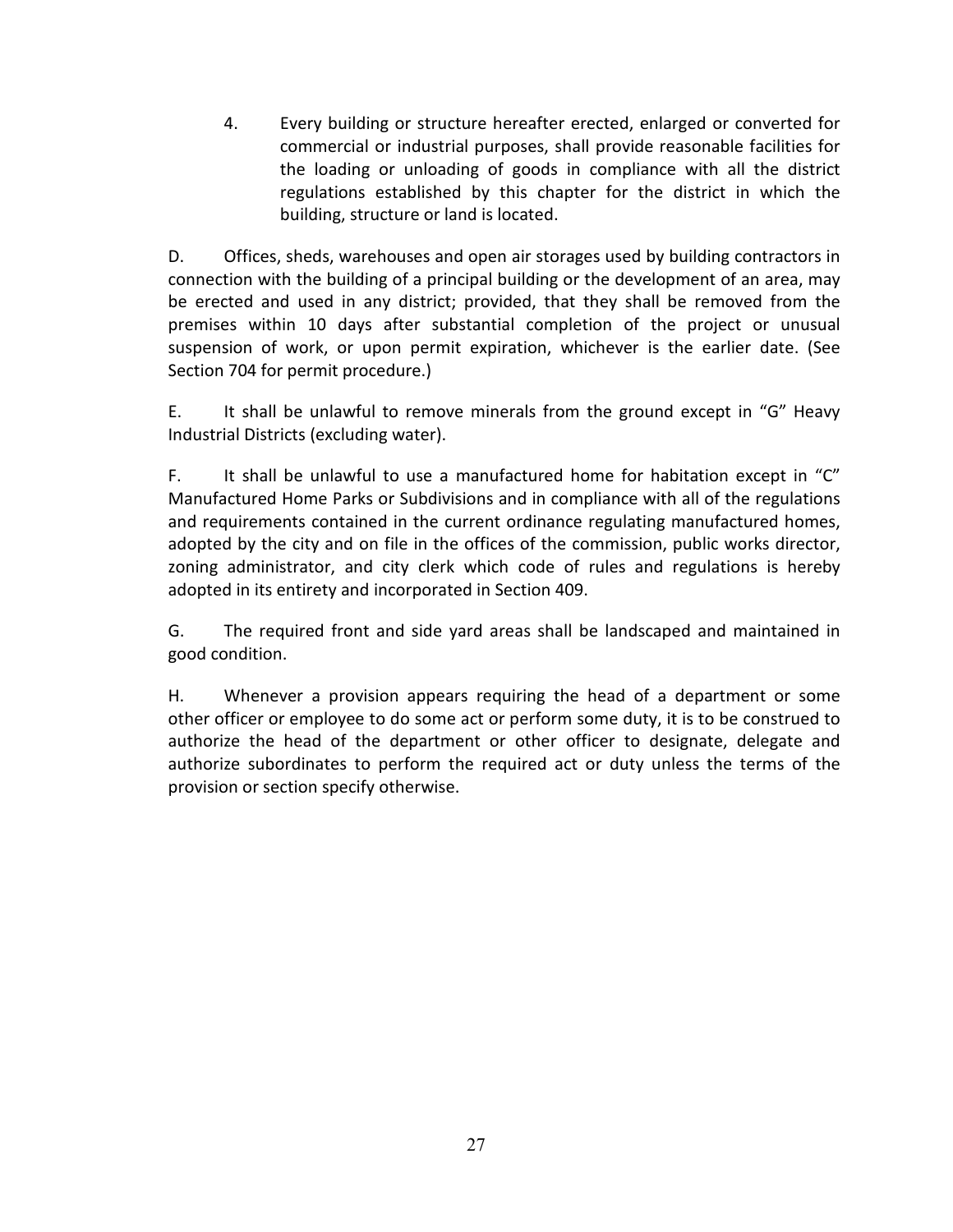# **Article 4. Zoning Districts**

#### **400 RESIDENTIAL; "AA" DISTRICT REGULATIONS**

The regulations relating to the Residential "AA" District shall be as follows:

A. Use Regulations. In the "AA" Single Family Dwelling District as defined in the terms of this article, no building shall be hereinafter erected, enlarged, converted or altered unless otherwise provided in this article, except for one or more of the following uses:

- 1. Single family dwellings.
- 2. Conditional Uses. (See Section 702.)
	- a. Parks, playgrounds and community buildings owned and/or operated by the city.
	- b. Churches and their accessory buildings.
	- c. Development of natural resources and extraction of raw materials such as rock, gravel, sand, fill dirt, soil, etc.
	- d. Public schools, elementary schools and high schools and private schools having a curriculum equivalent to and substantially the same as that of a public elementary or public high school but not including private kindergartens or nursery schools accommodating 10 or more students.
	- e. Safety Services.
- 3. Home Occupations. (See Section 502)
- 4. Detached accessory structures: Provided, that they are located within the side and/or rear yard of a lot and are in accordance with all setback requirements.
- B. Height Regulations.
	- 1. No building shall exceed three stories or 45 feet in height.
- C. Area Regulations.
	- 1. Minimum area of dwelling shall be not less than 1,500 square feet.
	- 2. Lot area per family--The lot area for a one-family dwelling and accessory building shall be not less than 15,000 square feet.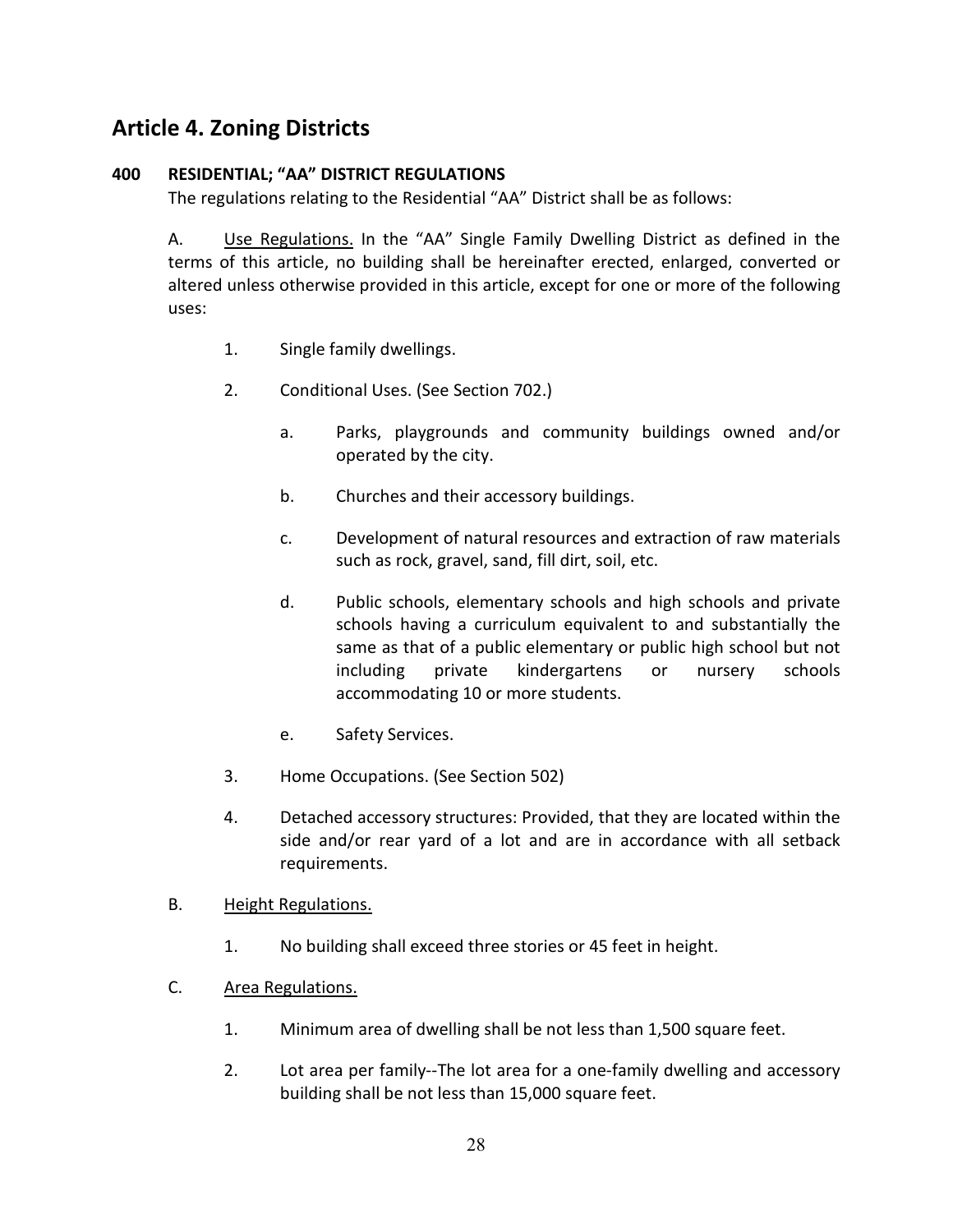- 3. Eave overhangs, cornices, chimneys, awnings, basement escape window wells and similar architectural appendages may extend into required yards by a maximum of 30 inches provided they shall not encroach on any platted or recorded easement.
- 4. Front yard.
	- a. In all locations where building lines or setback lines or front yard lines are shown on plats which have been approved by the commission and which are recorded in the office of the register of deeds of Sedgwick County, the minimum front yard setback shall be the same as the distance between the front line and the building or setback line shown on the plat.

Provided further, with regard to single family dwellings only, an open, unenclosed porch may project into a required front yard for a distance not exceeding eight feet but shall not encroach upon any platted or recorded easement.

b. In the "AA" Single Family Dwelling District, the minimum front yard setback shall be 30 feet; provided, that the minimum front yard setback of all lots between two adjacent conforming use buildings shall be the distance between the front of the lot and a straight line projected between the nearest front corner of the building on each side of the lot in question: Provided further, that the application of this rule shall not reduce the minimum front yard setback to less than 20 feet.

Where the lot under consideration adjoins on one side only a lot having an existing conforming use building, the minimum front yard setback shall be determined by the following formula: (30' + X)/2, where X equals the minimum front yard setback of the existing building.

Where there are through lots, the above front yard requirements shall apply to the frontage on both streets.

c. The application of these regulations shall not increase the front yard setback to more than 35 feet: Provided, that existing buildings located wholly or partly on the front half of lots having setbacks in excess of 35 feet shall be considered as having setbacks of 35 feet and this figure of 35 feet shall be used in calculating the setback of buildings on adjacent lots. Buildings placed entirely on the rear half of lot shall not be considered.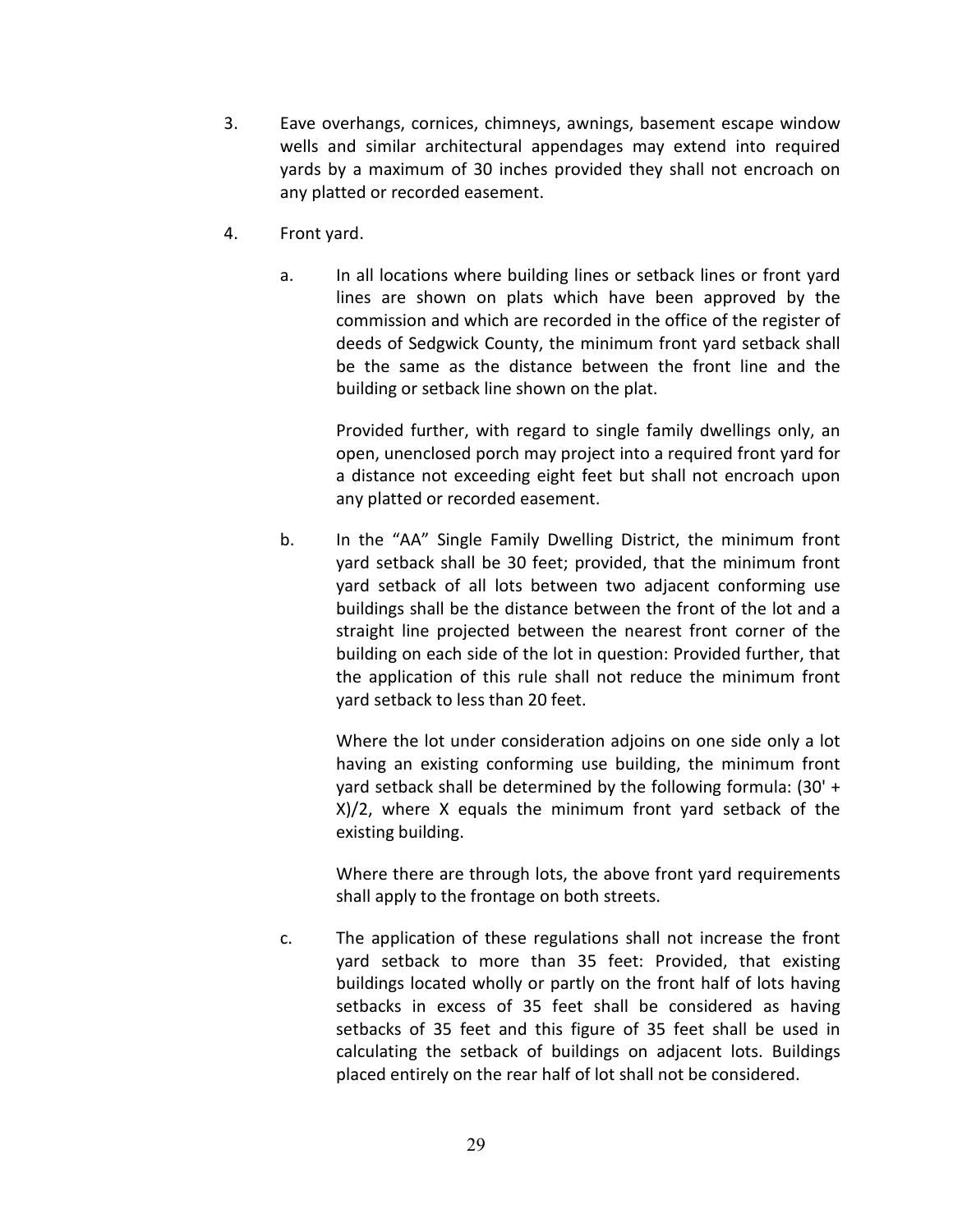- d. Corner lots shall have at least a minimum of one front yard setback and a minimum 15 feet setback on the other side abutting a street. Where setbacks on the recorded plat are shown in excess of the minimum setback requirement the greater setback shall be used.
- 5. Side yard.
	- a. In all locations where building lines or side lines on corner lots are shown on plats which have been approved by the commission and which are recorded in the office of the register of deeds of Sedgwick County, the minimum width of the side yard shall be the same as the distance between the side lot line and the building line shown on the plat.
	- b. On all lots which are hereafter improved with major buildings or additions to major buildings, such construction shall not reduce the side yard to less than six feet or height divided by four whichever is greater.
	- c. A side yard width of not less than 25 feet on the side of the lot adjoining another building site shall be provided for all schools, libraries, churches, community houses and other public and semipublic buildings used, constructed or enlarged in the "AA" Single Family Dwelling district.
	- d. Accessory building shall be not less than six feet from side lot lines or building height divided by four whichever is greater, nor shall they encroach on any platted or recorded easement.
	- e. Corner lots shall have at least a minimum of one front yard setback and a minimum 15 feet setback on the other side abutting a street. Where setbacks on the recorded plat are shown in excess of the minimum setback requirements the greater setbacks shall be used.
- 6. Rear yard.
	- a. There shall be rear yard having a depth of not less than 25 feet.

Provided further, that chimneys may project into the required rear yard but shall not encroach upon any platted or recorded easement.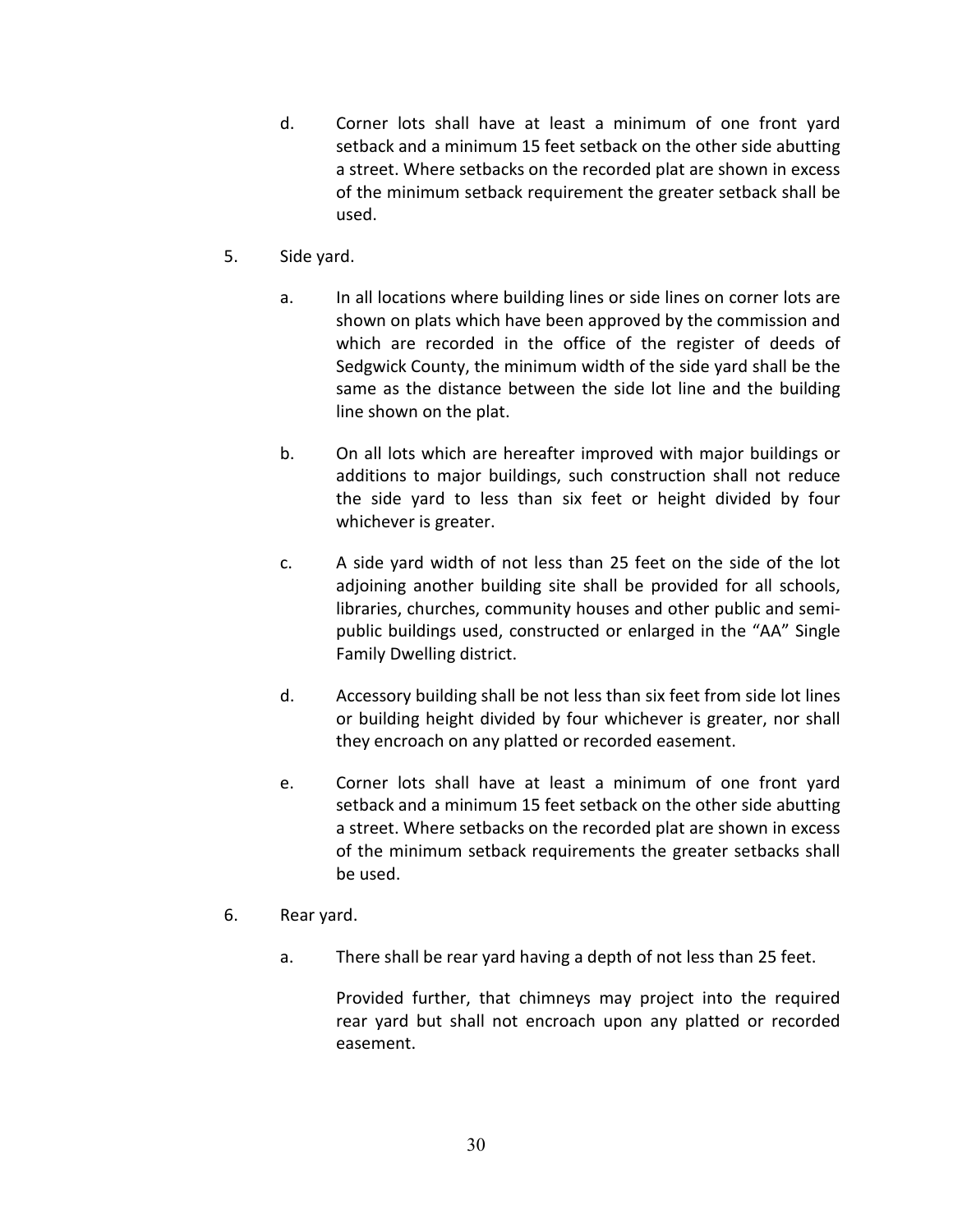- b. Accessory building shall be not less than 10 feet from the centerline of any platted alley. Where there is no platted alley, they shall be located not less than five feet from the rear lot line, nor shall they encroach on any platted or recorded easement.
- D. Parking Regulations. (See Section 500.)

#### **401 RESIDENTIAL; "AAA" DISTRICT REGULATIONS**

The purpose of this section is to accommodate large lot, single-family residential development and complementary land uses. The "AAA" district is intended for application in areas where some public services are available and where soils are capable of accommodating septic tanks. The regulations relating to the Residential "AAA" District shall be as follows:

- A. Permitted uses. The following uses shall be permitted by-right in the "AAA" District.
	- 1. Single-family dwellings.
	- 2. Manufactured Home
	- 3. Churches and their accessory buildings.
	- 4. Day care.
	- 5. Golf Course.
	- 6. Group home, limited.
	- 7. Parks, playgrounds and community buildings owned and/or operated by the city.
	- 8. School, elementary, middle and high.
	- 9. Utility, minor.
	- 10. Agriculture
- B. Conditional uses. The following uses shall be permitted in the "AAA" District if reviewed and approved by the Planning Commission in accordance with the procedures and standards of Section 702.
	- 1. Accessory apartment.
	- 2. Group residence, limited and general.
	- 3. Neighborhood swimming pool.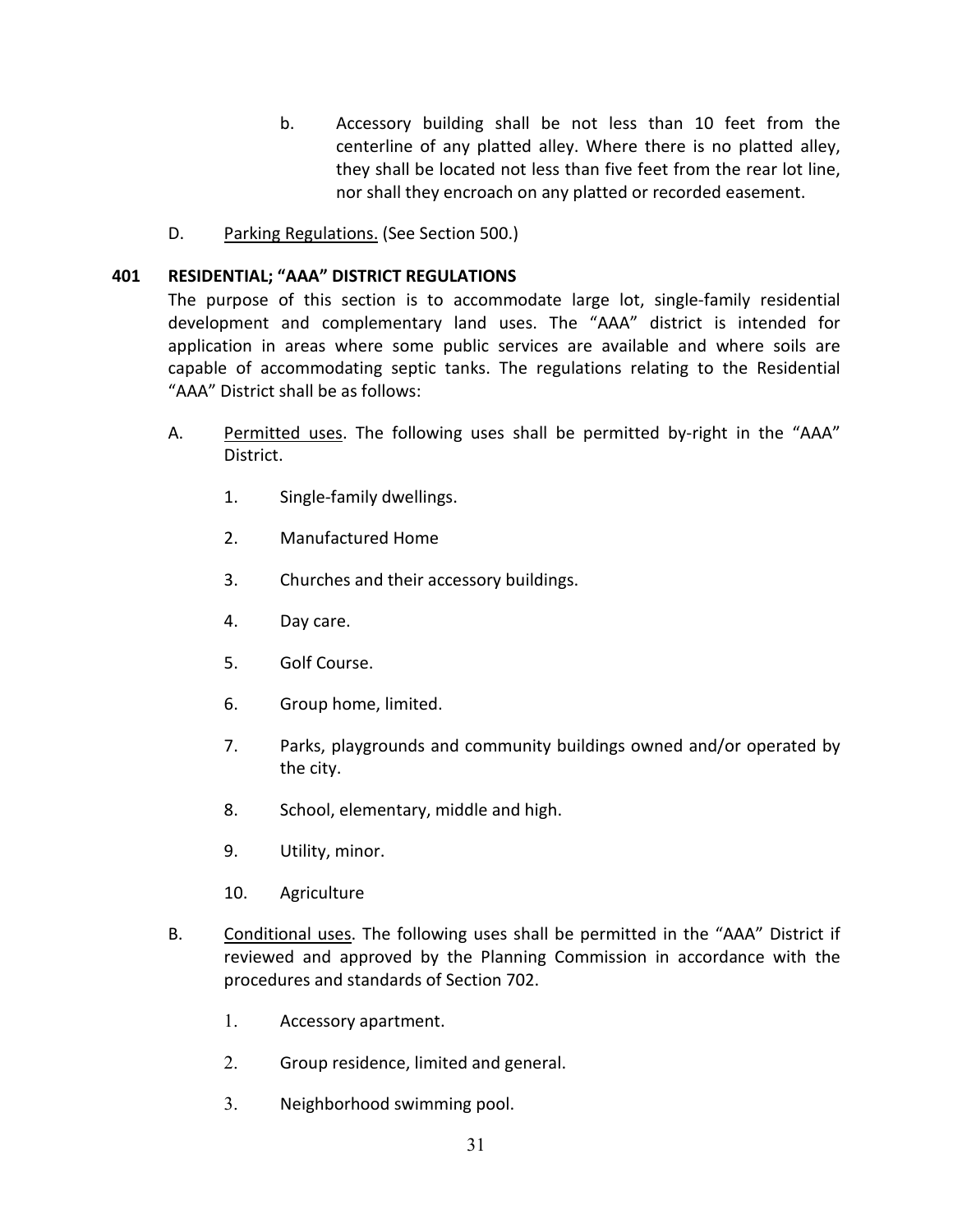- 4. Cemetery.
- 5. Community assembly.
- 6. Convalescent care facility, limited.
- 7. Cultural group.
- 8. Day care, general.
- 9. Government service.
- 10. Hospital.
- 11. Library.
- 12. Safety services.
- 13. Utility, major.
- 14. Airport or airstrip.
- 15. Bed and breakfast inn.
- 16. Kennel, boarding/breeding/training and hobby.
- 17. Parking area and/or accessory drive ancillary.
- 18. Recreation and entertainment, indoor and outdoor.
- 19. Recreational vehicle campground.
- 20. Riding academy or stable.
- 21. Industrial, manufacturing and extractive uses:
	- a. Asphalt or concrete plant, general
	- b. Mining or quarrying
	- c. Oil and gas drilling
	- d. Rock crushing
- 22. Agricultural research.
- 23. Agricultural sales and service.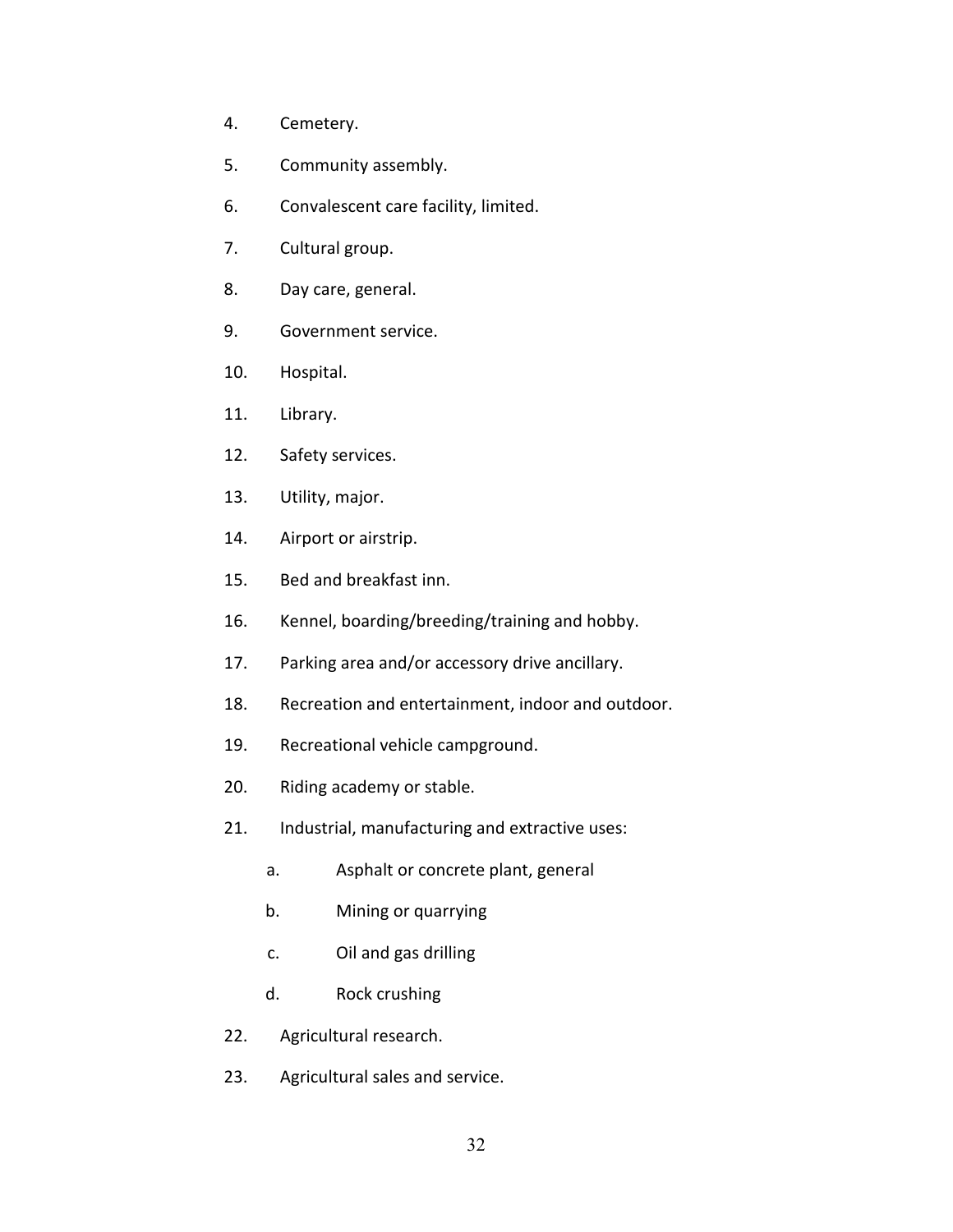C. Property development standards. Each site in the "AAA" district shall be subject to the following minimum property development standards.

- 1. Minimum lot size: 20,000 square feet
- 2. Minimum lot width: 100 feet
- 3. Minimum front setback: 25 feet
- 4. Minimum rear setback: 25 feet
- 5. Minimum interior side setback: 10 feet
- 6. Minimum street side setback: 20 feet
- 7. Maximum height: 35 feet; 45 feet if located at least 25 feet from all lot lines; no maximum height limit for barns, silos and other similar farm buildings; heights for conditional uses to be determined as part of the conditional use permit.
- D. Special "AAA" district regulations. The following special regulations shall apply to property in the "AAA" district.
	- 1. Lot size requirements for nonresidential uses and uses served by private water supply. The minimum lot size requirement for residential uses served by private water supply shall be 40,000 square feet. The minimum lot size for nonresidential uses shall be established by the zoning administrator.
	- 2. Lot size requirements for uses served by sewage lagoons. The minimum lot size requirement for uses served by sewage lagoons shall be five acres.
	- 3. Permitted Animals. The following animals are permitted.
		- a. Dogs and Cats in accordance to City Code.
		- b. Large and Small Domestic animals including, but not limited to rabbits, fowl, bovine cattle, horses, sheep, and goats, in accordance with each of the following standards:
			- i. Providing at least ten thousand (10,000) square feet of fenced open space per animal if the animal shelter or enclosure is within three hundred (300) feet of any dwelling on adjoining premises.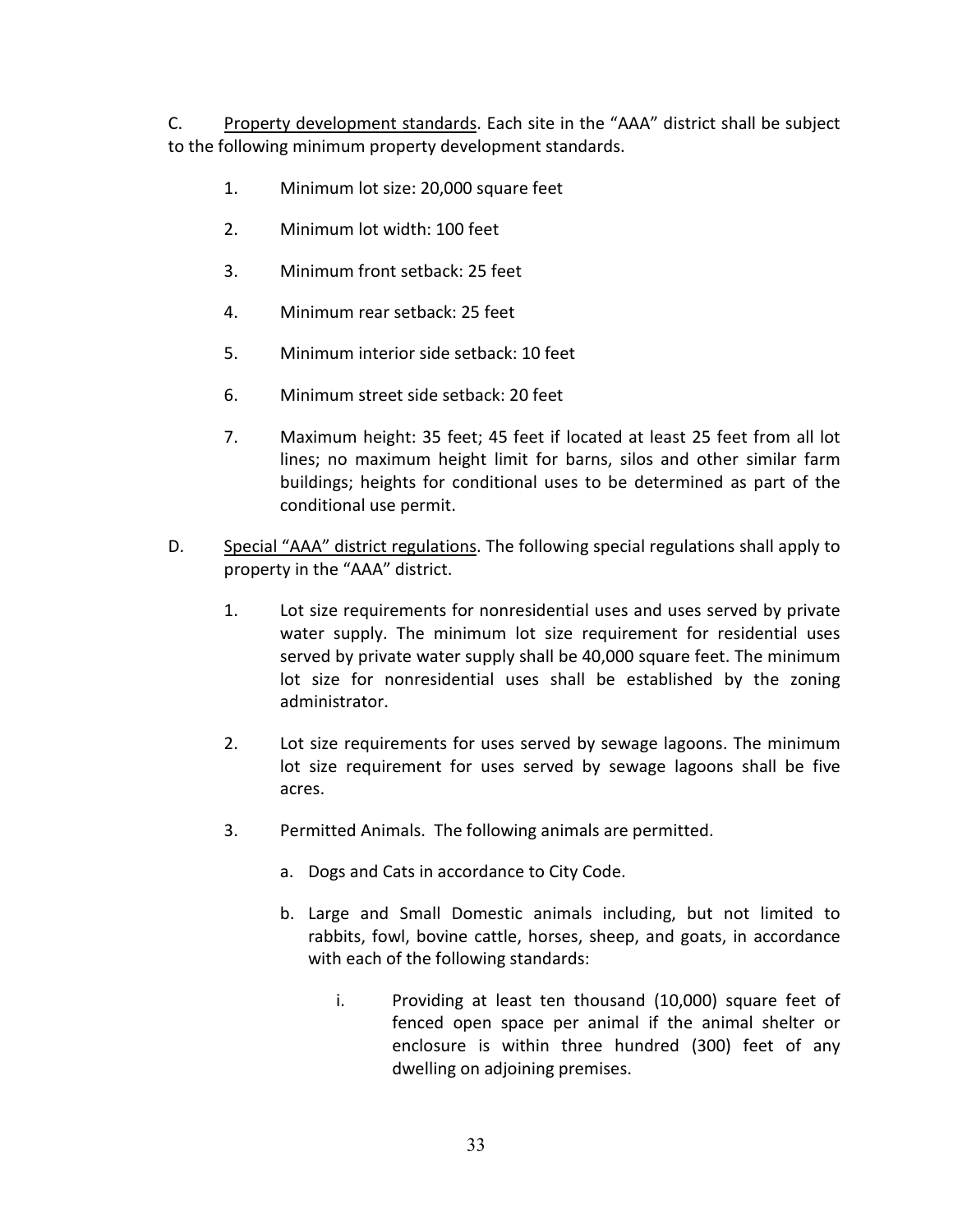- ii. Maintaining the animals within a fenced enclosure.
- iii. Cleaning the domestic animal shelters at least once each week or as often as necessary to prevent or control odors and fly breeding; provided, however, that this shall not apply to grazing areas.
- iv. Disposing of collected fecal material and other solid organic waste at a sanitary landfill or fertilizer processing plant or by proper disposal on land used for agricultural purposes.
- v. Storing grain or protein food in tightly covered, rodentproof, metal containers or rodent-proof bins.
- vi. Maintaining the premises free of rodent harborage.
- vii. Using anticoagulant rodenticides for the control of rodents and organophosphorus insecticides for the control of flies, or providing other effective chemical means for the control of rodents and flies.
- viii. Using soil sterilants and herbicides or other effective means for the control of weeds and grass around structures and buildings.
- ix. Constructing and maintaining animal shelters and enclosures, including fences, by the use of dimension materials or other effective means so as to prevent domestic animals from breaking out or causing hazard to persons or property.
- x. Storing refuse in proper containers or in a manner approved by the health officer, and disposing of such refuse at least once each week or as frequently as may be required by the health officer.
- xi. Storing solid waste accumulated from the cleaning of domestic animal shelters in metal or plastic containers with tightfitting metal or plastic lids and disposing of such solid waste at least once each week.
- xii. Providing proper drainage so that there is no accumulation of rainfall or liquid waste.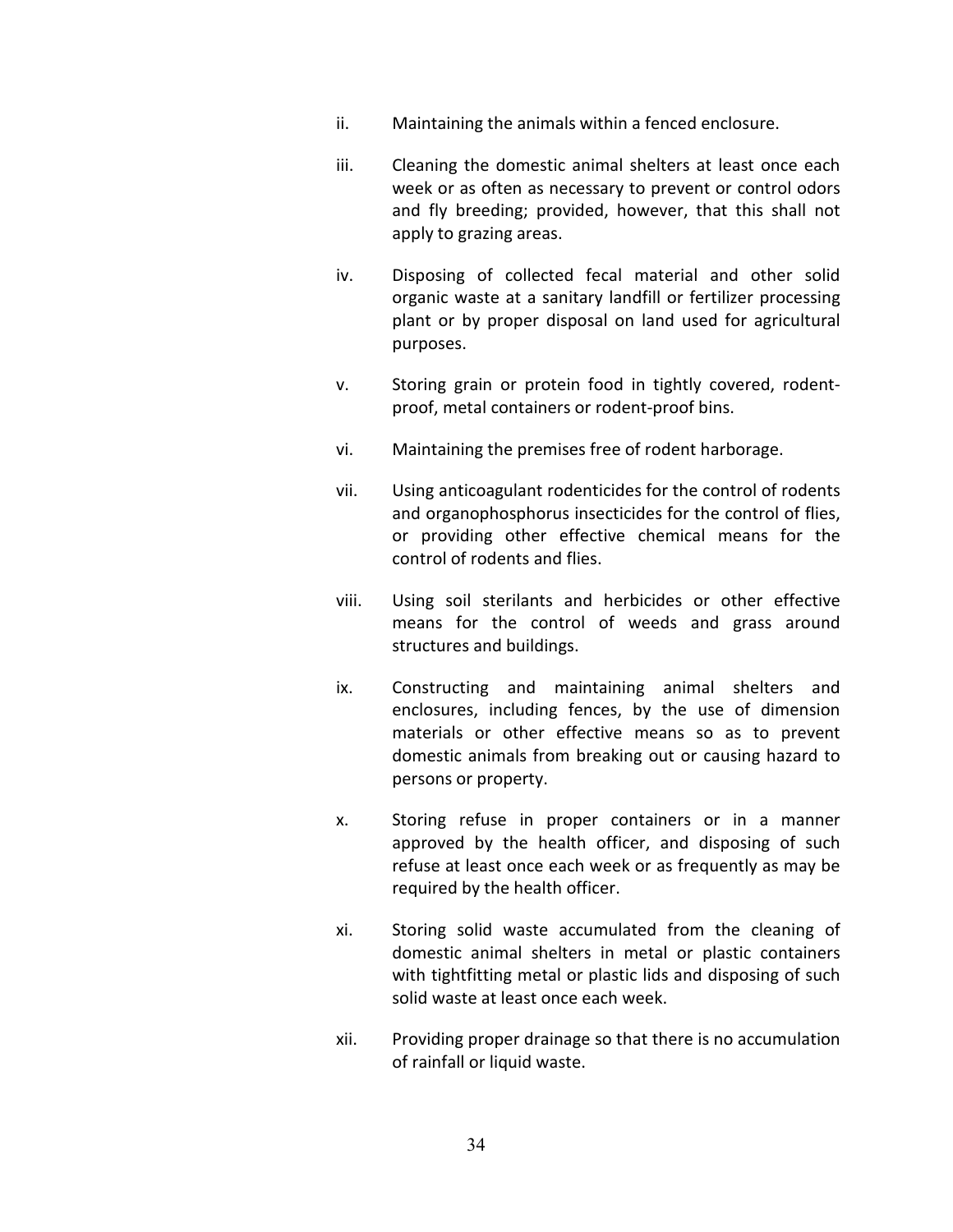#### **402 RESIDENTIAL; "A" DISTRICT REGULATIONS**

The regulations relating to the Residential "A" District shall be as follows:

A. Use Regulations. In the "A" Single Family Dwelling District as defined in the terms of this article, no building shall be hereinafter erected, enlarged, converted or altered unless otherwise provided in this article, except for one or more of the following uses:

- 1. Single family dwellings.
- 2. Parks.
- 3. Conditional Uses. (See Section 702.)
	- a. Assisted living facilities.
	- b. Community buildings owned and operated by the city.
	- c. Churches and their accessory buildings.
	- d. Public libraries.
	- e. Public schools, elementary schools and high schools and private schools having a curriculum equivalent to and substantially the same as that of a public elementary or public high school but not including private kindergartens or nursery schools accommodating 10 or more students.
	- f. Public golf courses operated for commercial purposes and open to anyone who applies, except miniature golf courses and driving ranges.
	- g. Development of natural resources and extraction of raw materials such as rock, gravel, sand fill dirt, soil, etc.
	- h. Accessory apartments.
	- i. Safety services.
- 4. Home Occupation. (See Section 502.)
- 5. Detached accessory structures: Provided, that they are located within the side and/or rear yard of a lot and are in accordance with all setback requirements.
- B. Height Regulations.
	- 1. No building shall exceed three stories or 45 feet in height.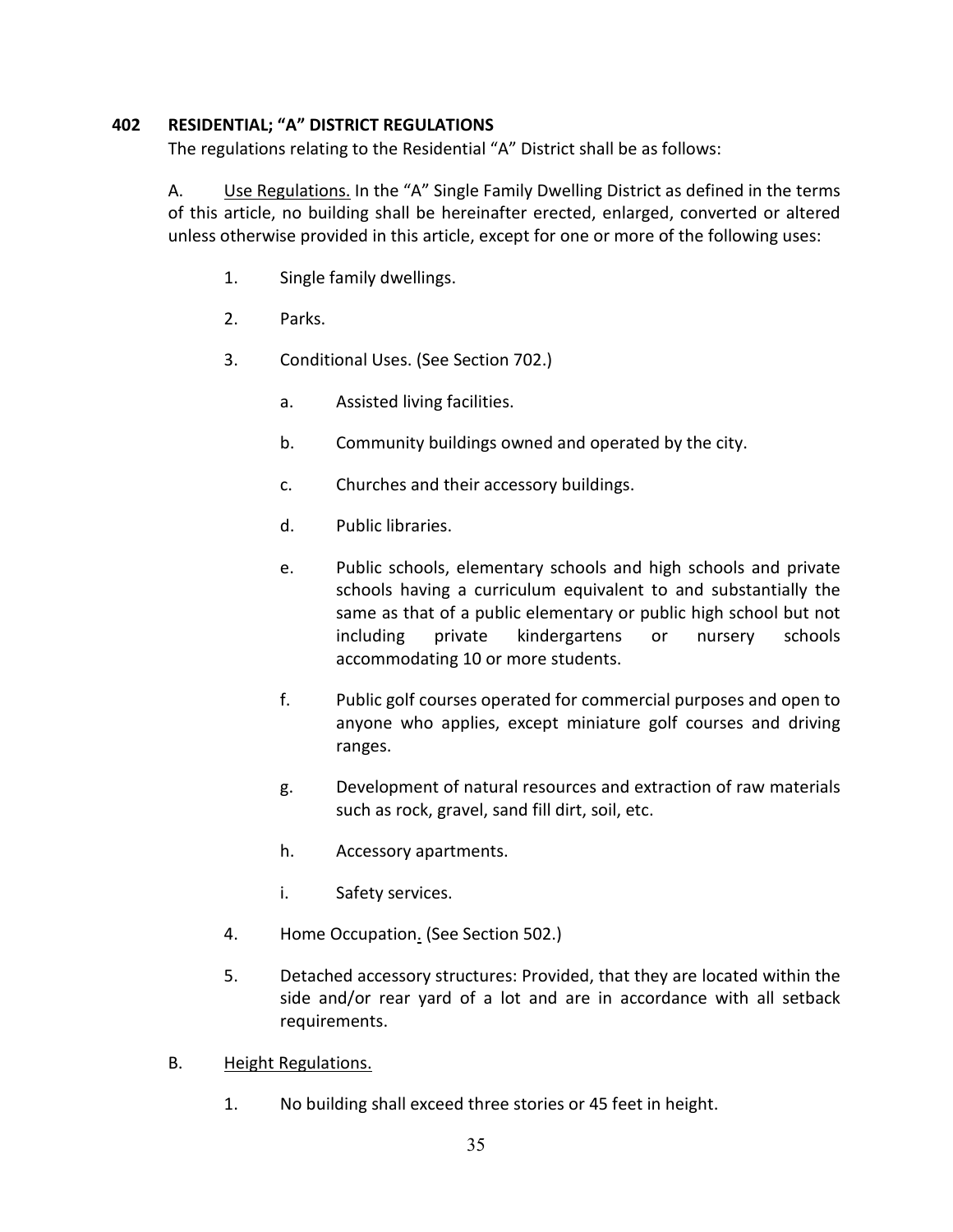#### C. Area Regulations.

- 1. Minimum area of dwelling 600 square feet for each family.
- 2. Lot area the lot area for "A" single family dwellings and accessory buildings shall be not less than 6,000 square feet.
- 3. Eave overhangs, cornices, chimneys, awnings, basement escape window wells and similar architectural appendages may extend into required yards by a maximum of 30 inches provided they shall not encroach on any platted or recorded easement.
- 4. Front yard.
	- a. In all locations where building lines or setback lines or front yard lines are shown on plats which have been approved by the commission and which are recorded in the office of the register of deeds of Sedgwick County, the minimum front yard setback shall be the same as the distance between the front line and the building or setback line shown on the plat.

Provided further, with regard to single family dwellings only, an open, unenclosed porch may project into a required yard by a distance not exceeding eight feet but shall not encroach upon any platted or recorded easement.

b. In the "A" Single Family Dwelling District, the minimum front yard setback shall be 25 feet; provided, that the minimum front yard setback on all lots between two adjacent conforming use buildings shall be the distance between the front of the lot and a straight line projected between the nearest front corner of the building on each side of the lot in question: Provided further, that the application of this rule shall not reduce the minimum front yard setback to less than 20 feet.

Where the lot under consideration adjoins on one side only a lot having an existing conforming use building, the minimum front yard setback shall be determined by the following formula: (25' + X)/2 where X equals the minimum front yard setback of the existing building.

Where there are through lots, the above front yard requirements shall apply to the frontage on both streets.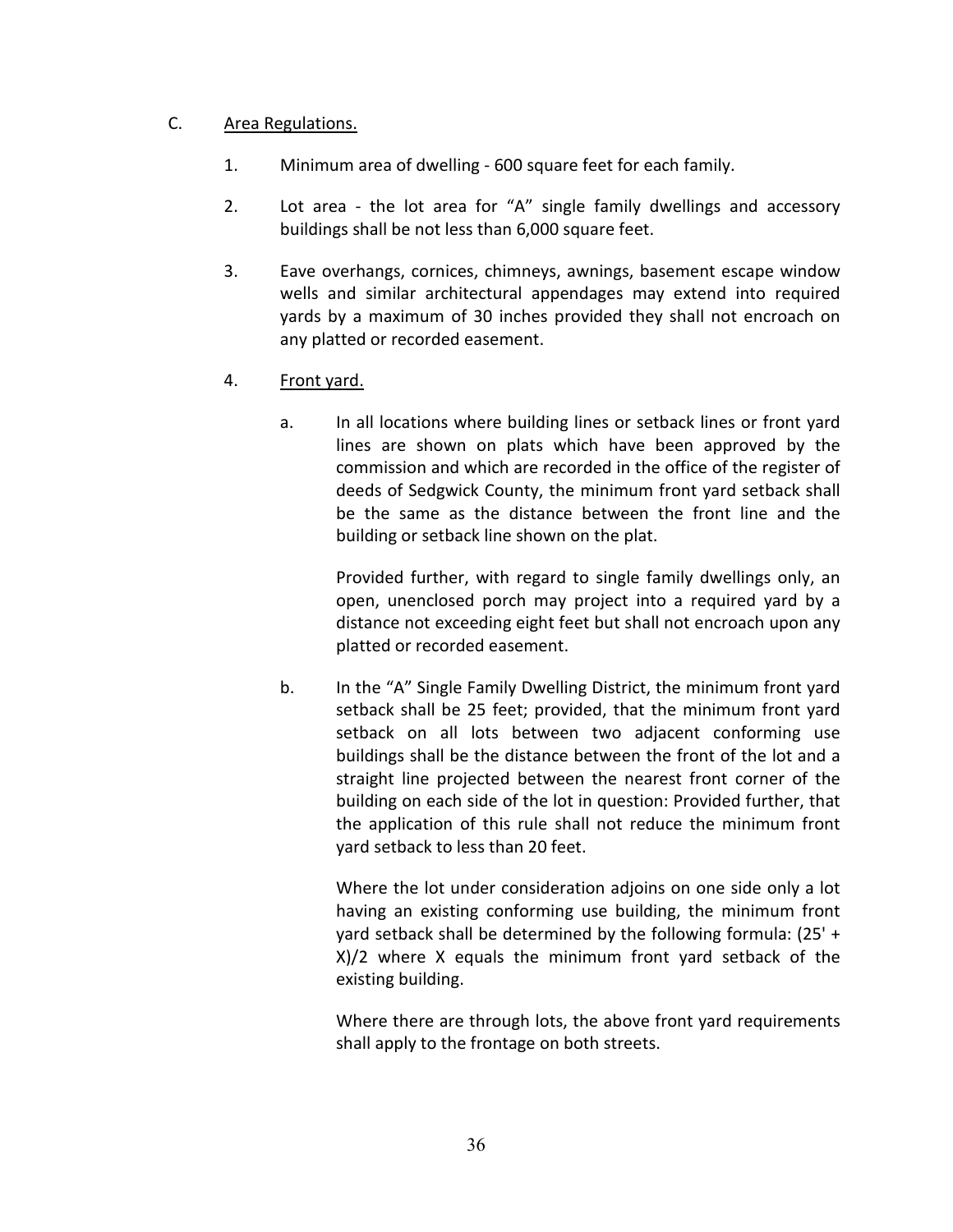- c. The application of these regulations shall not increase the front yard setback to more than 35 feet: Provided further, that existing buildings located wholly or partly on the front half of lots having setbacks in excess of 35 feet shall be considered as having setbacks of 35 feet and this figure of 35 feet shall be used in calculating the setback of buildings on adjacent lots. Buildings placed entirely on the rear half of lots shall not be considered.
- d. Corner lots shall have at least a minimum of one front yard setback and a minimum 15 feet setback on the other side abutting a street. Where setbacks on the recorded plat are shown in excess of the minimum setback requirements the greater setbacks shall be used.

### 5. Side yard.

- a. In all locations where building lines or side lines on corner lots are shown on plats which have been approved by the commission and which are recorded in the office of the register of deeds of Sedgwick County, the minimum width of the side yard shall be the same as the distance between the side lot line and the building line shown on the plat.
- b. On all lots which are hereafter improved with major buildings or additions to major buildings, there shall be a side yard of not less than six feet width or height divided by four whichever is greater.
- c. A side yard width of not less than 25 feet on the side of the lot adjoining another building site shall be provided for all schools, libraries, churches, community houses and other public and semipublic buildings used, constructed or enlarged in the "A" Single Family Dwelling district.
- d. Accessory building shall not be closer than three feet from the side yard of the foundation or shall not encroach on any platted or recorded easement. In addition; if there is a legally built structure set three feet from the side yard it can be added on to.
- e. Corner lots shall have at least a minimum of one front yard setback and a minimum 15 feet setback on the other side abutting a street. Where setbacks on the recorded plat are shown in excess of the minimum setback requirements the greater setbacks shall be used.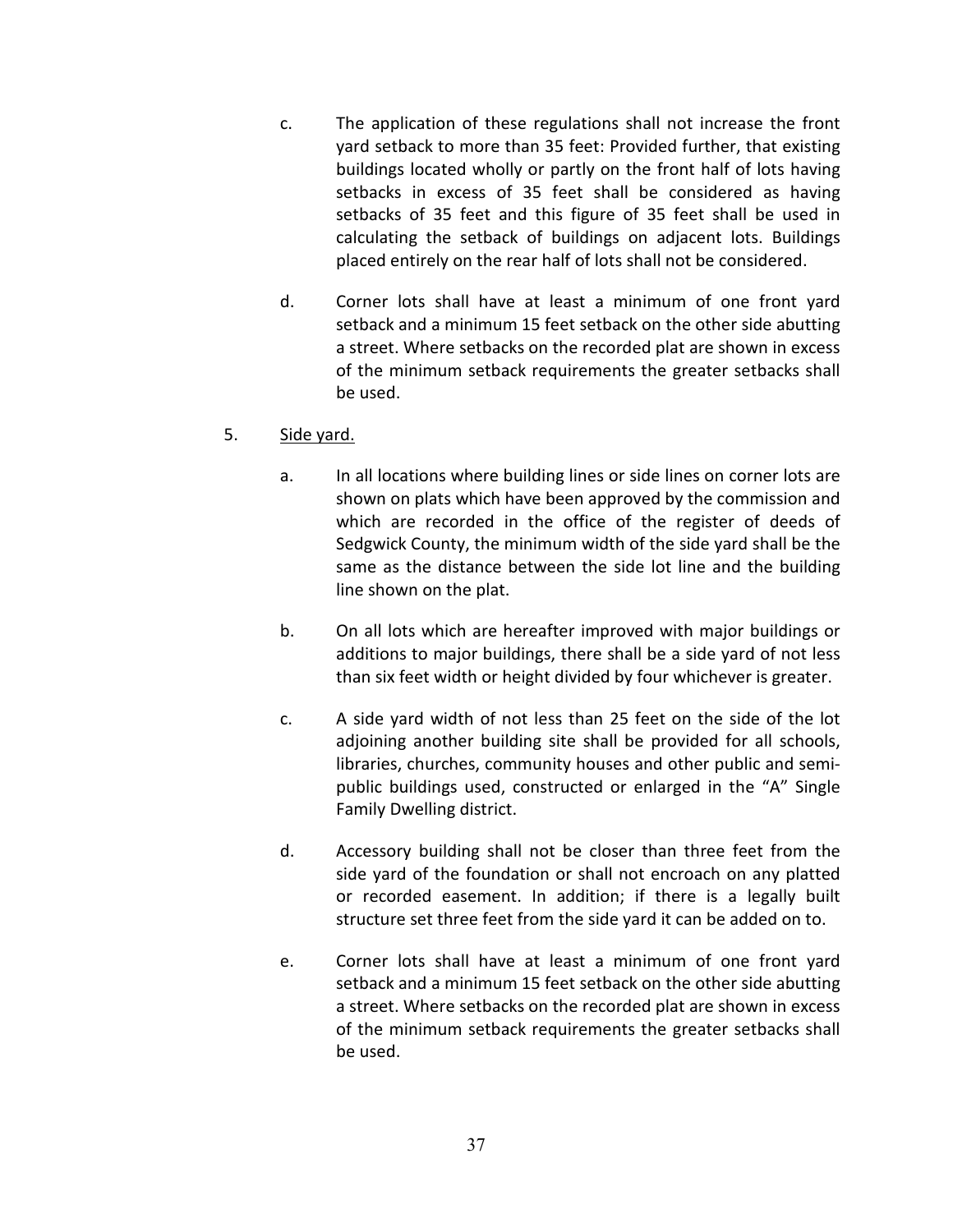f. If an accessory building has been lawfully constructed with a side yard setback of three feet, additions to such lawfully constructed accessory buildings may be constructed with a three foot side yard setback.

## 6. Rear yard.

a. There shall be rear yard having a depth of not less than 20 feet.

Provided further, that chimneys may project into the required rear yard but shall not encroach upon any platted or recorded easement.

- b. Accessory building shall be not less than 10 feet from the centerline of any platted alley. Where there is no platted alley, they shall be located not less than five feet from the rear lot line, nor shall they encroach on any platted or recorded easement.
- D. Parking Regulations. (See Section 500.)

### **403 RESIDENTIAL; "AB" DISTRICT REGULATIONS**

The purpose of this section is to accommodate large lot, single-family residential development and complementary land uses. The "AB" district is intended for application in areas where some public services are available. The regulations relating to the Residential "AB" District shall be as follows:

- A. Permitted uses. The following uses shall be permitted by-right in the "AB" District.
	- 1. Single-family dwellings.
	- 2. Manufactured Home:
	- 3. Church or place of worship.
	- 4. Day care.
	- 5. Golf Course.
	- 6. Group home, limited.
	- 7. Parks, playgrounds and community buildings owned and/or operated by the city.
	- 8. School, elementary, middle and high.
	- 9. Utility, minor.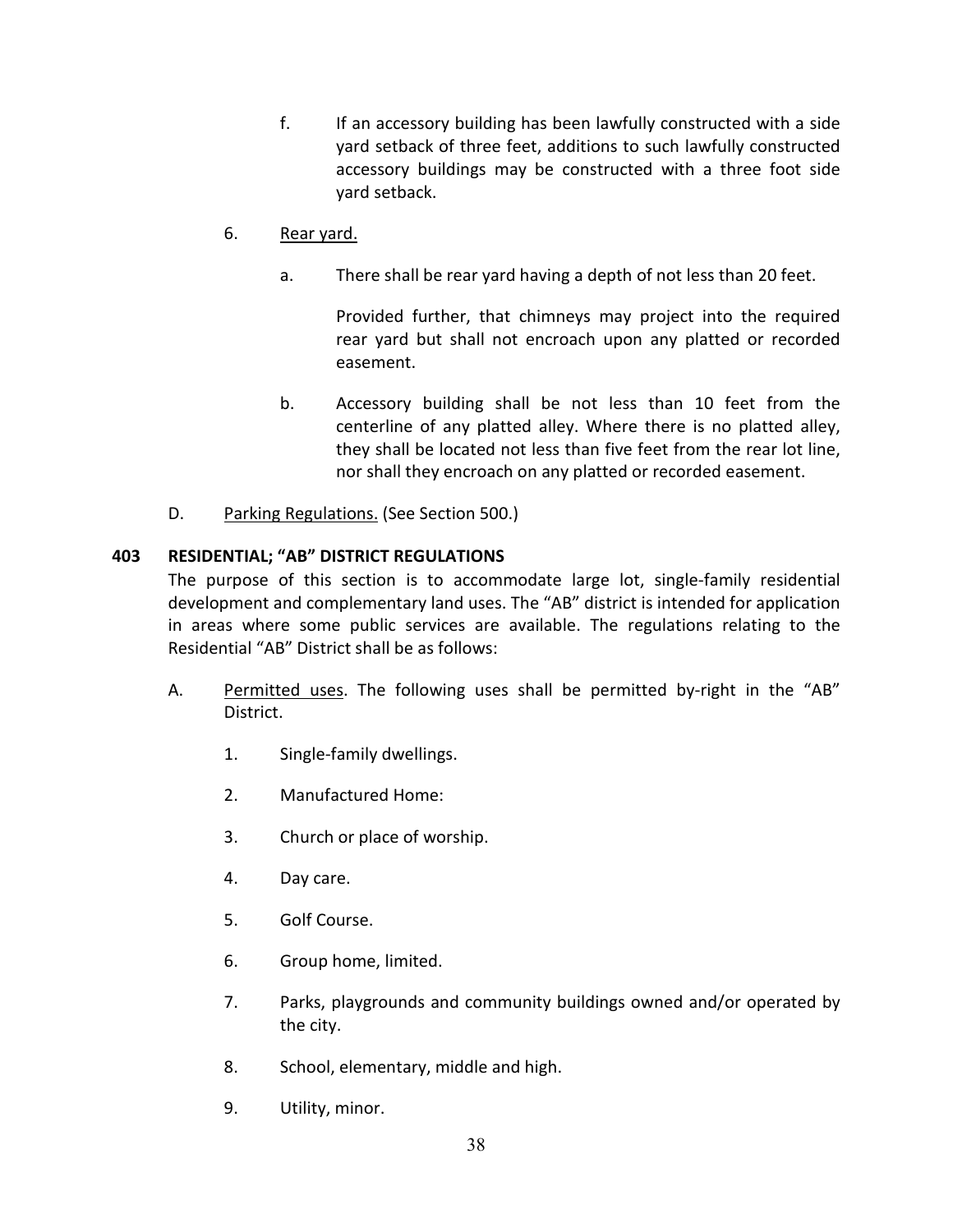10. Agricultural uses.

B. Conditional uses. The following uses shall be permitted in the "AB" District if reviewed and approved by the Planning Commission in accordance with the procedures and standards of Section 702.

- 1. Accessory apartment.
- 2. Group residence, limited and general.
- 3. Neighborhood swimming pool.
- 4. Cemetery.
- 5. Community assembly.
- 6. Cultural group.
- 7. Day care, general.
- 8. Government service.
- 9. Hospital.
- 10. Library.
- 11. Safety services.
- 12. Utility, major.
- 13. Bed and breakfast inn.
- 14. Parking area and/or accessory drive ancillary.
- 15. Industrial, manufacturing and extractive uses:
	- a. Mining or quarrying
	- b. Oil and gas drilling
	- c. Rock crushing

C. Property development standards. Each site in the "AB" district shall be subject to the following minimum property development standards.

- 1. Minimum lot size: 10,000 square feet
- 2. Minimum lot width: 80 feet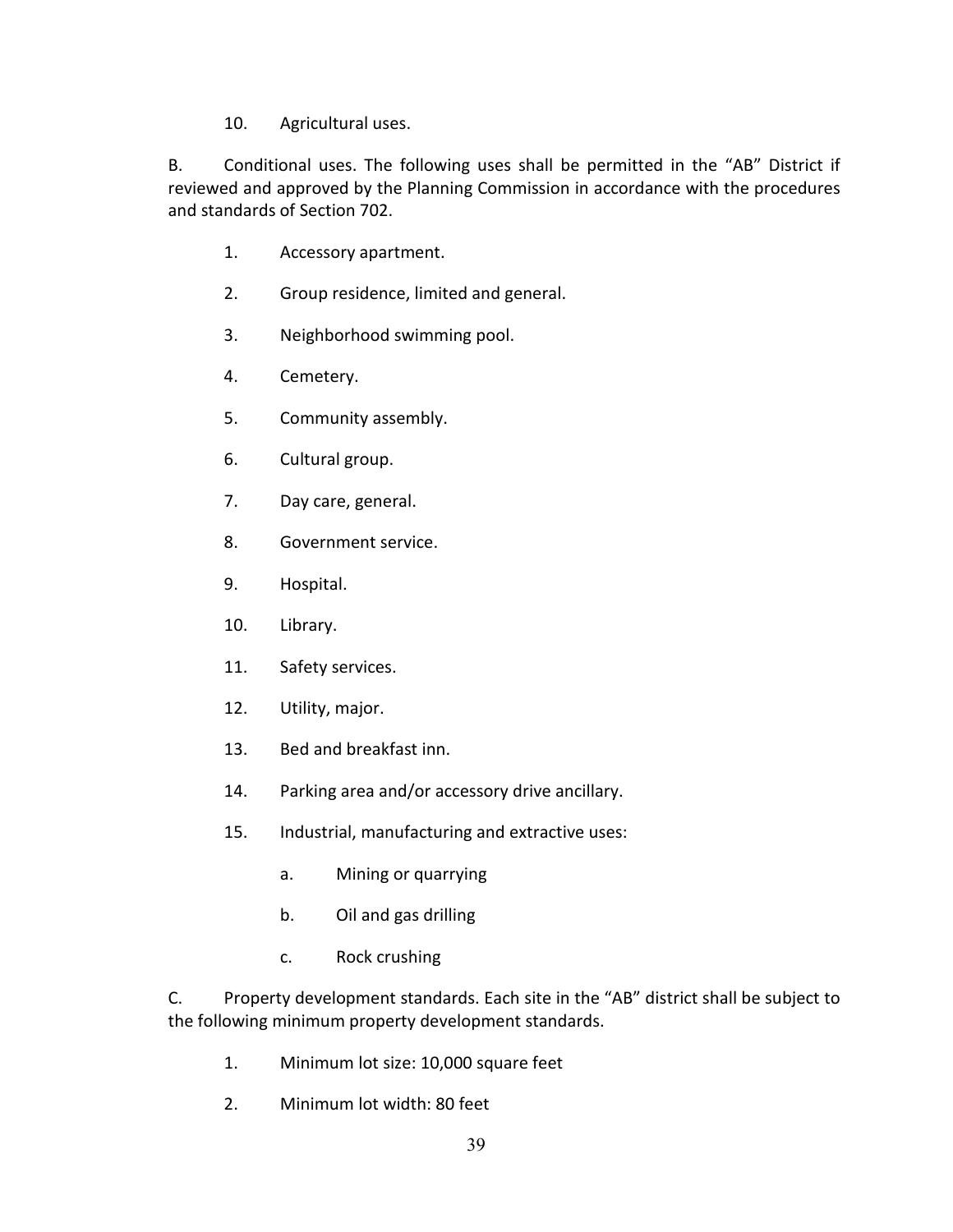- 3. Minimum front setback: 25 feet
- 4. Minimum rear setback: 20 feet, except that the rear setback may be reduced to 5 feet when adjacent to a platted reserve which has a minimum width of 20 feet, provided however, there shall be no encroachment into or over any utility easement.
- 5. Minimum interior side setback: 10 feet
- 6. Minimum street side setback: 20 feet
- 7. Maximum height: 35 feet

### **404 RESIDENTIAL; "AC" DISTRICT REGULATIONS**

The purpose of this section is to accommodate moderate-density, single-family residential development and complementary land uses. The "AC" district is intended for application in areas where some public services are available and where soils are capable of accommodating septic tanks. The regulations relating to the Residential "AC" District shall be as follows:

- A. Permitted uses. The following uses shall be permitted by-right in the "AC" District.
	- 1. Single-family dwellings.
	- 2. Manufactured Home.
	- 3. Churches and their accessory buildings.
	- 4. Day care.
	- 5. Golf Course.
	- 6. Group home, limited.
	- 7. Parks, playgrounds and community buildings owned and/or operated by the city.
	- 8. School, elementary, middle and high.
	- 9. Utility, minor.
	- 10. Agriculture
- B. Conditional uses. The following uses shall be permitted in the "AC" District if reviewed and approved by the Planning Commission in accordance with the procedures and standards of Section 702.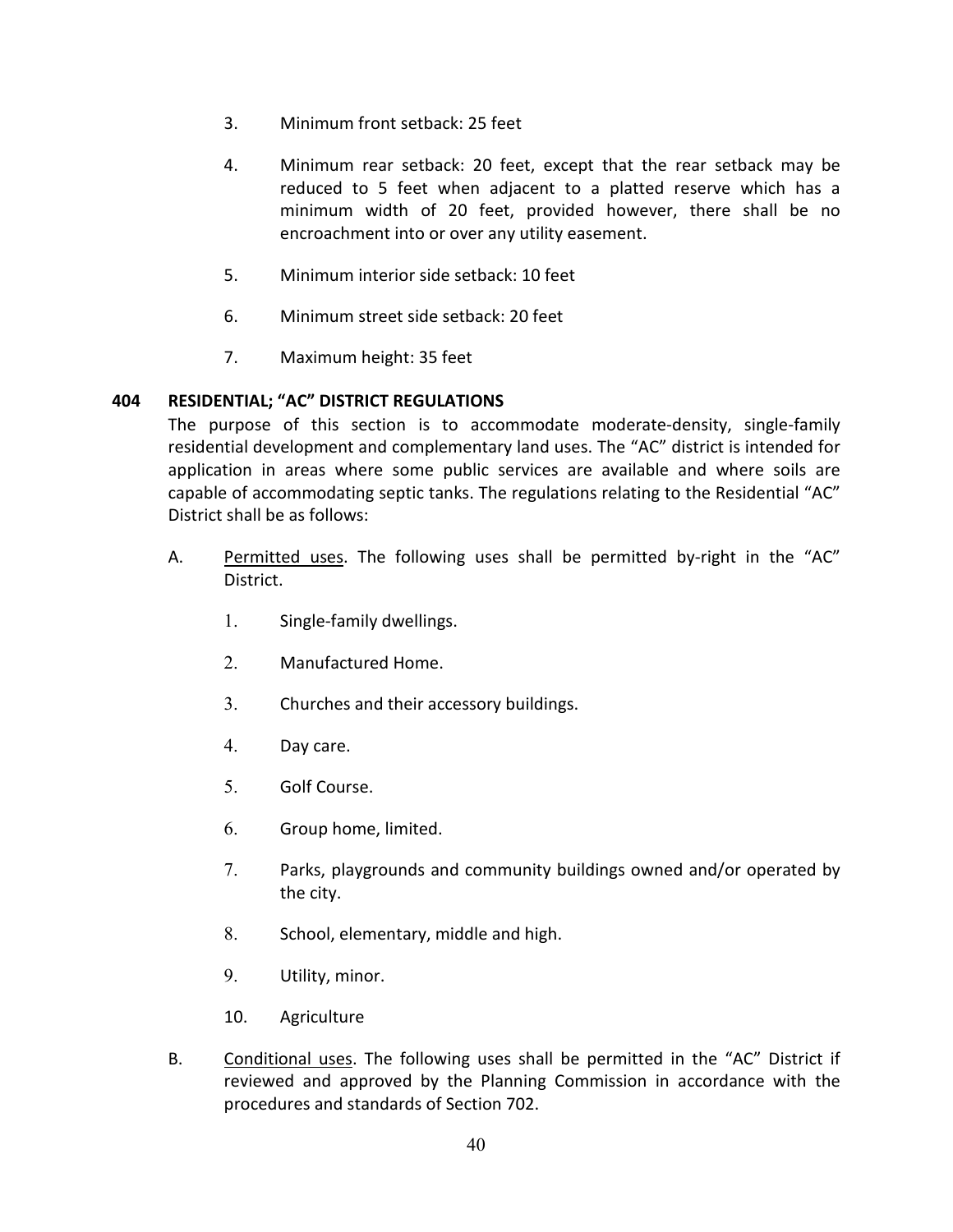- 1. Accessory apartment.
- 2. Group residence, limited and general.
- 3. Neighborhood swimming pool
- 4. Cemetery.
- 5. Community assembly.
- 6. Cultural group.
- 7. Day care, general.
- 8. Government service.
- 9. Safety services.
- 10. Utility, major
- 11. Bed and breakfast inn.
- 12. Parking area and/or accessory drive ancillary.
- 13. Industrial, manufacturing and extractive uses:
	- a. Mining or quarrying
	- b. Oil and gas drilling
	- c. Rock crushing
- C. Property development standards. Each site in the "AC" district shall be subject to the following minimum property development standards.
	- 1. Minimum lot size: 6,000 square feet
	- 2. Minimum lot width: 50 feet
	- 3. Minimum front setback: 25 feet
	- 4. Minimum rear setback: 20 feet, except that the rear setback may be reduced to 5 feet when adjacent to a platted reserve which has a minimum width of 20 feet, provided however, there shall be no encroachment into or over any utility easement.
	- 5. Minimum interior side setback: 6 feet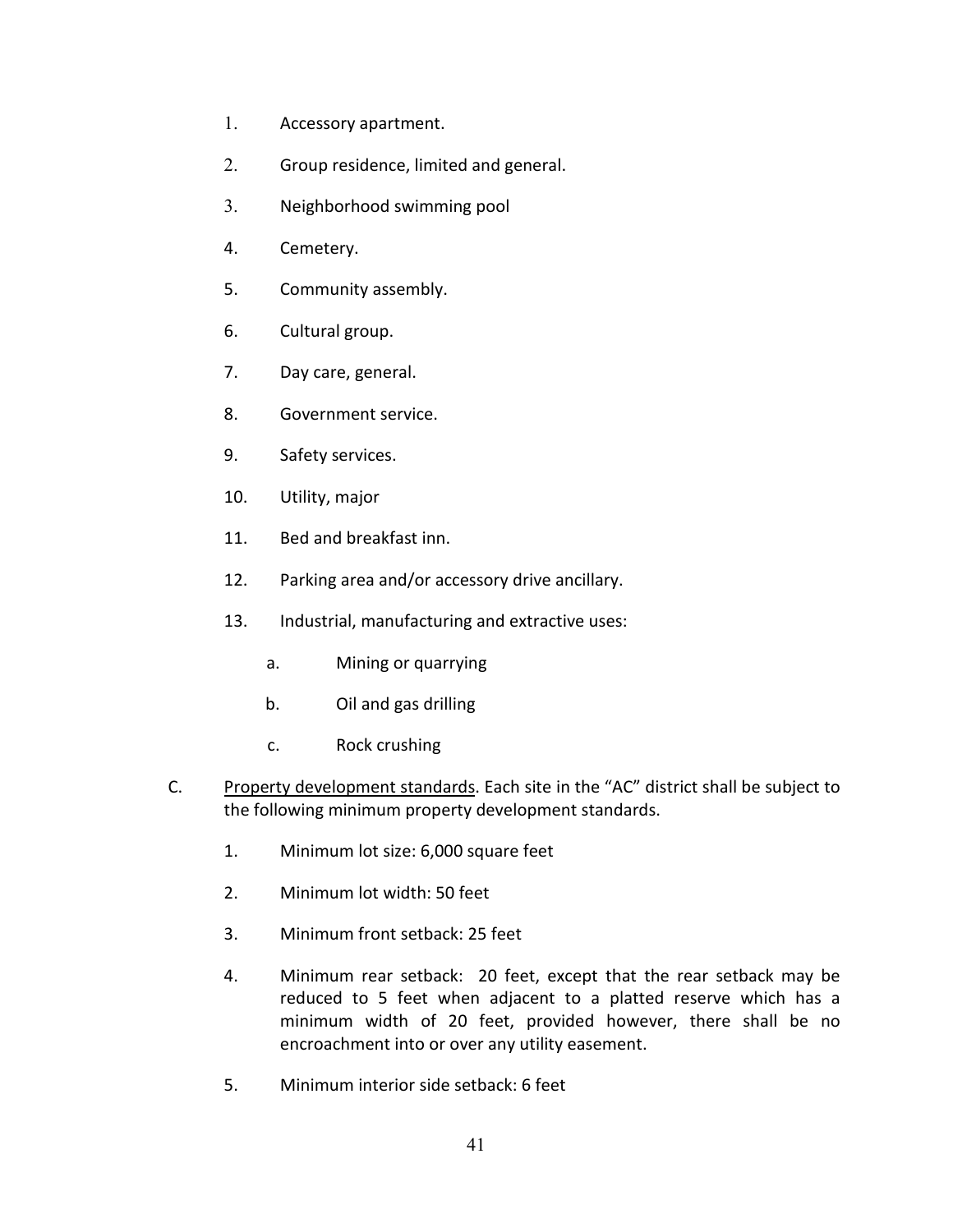- 6. Minimum street side setback: 15 feet
- 7. Maximum height: 35 feet

### **405 RESIDENTIAL; "AZ" DISTRICT REGULATIONS**

The regulations relating to the Residential "AZ" District shall be as follows:

- A. Use Regulations. In the "AZ" Single Family/Zero Lot Line Residential District as defined in the terms of this article, no building shall be hereinafter erected, enlarged, converted or altered unless otherwise provided in this article, except for one or more of the following uses:
	- 1. Single family dwellings.
	- 2. Conditional Uses (See Section 702).
		- a. Home Occupation (See Section 502).
	- 3. Detached Accessory Structures: provided, that they are located within the rear yard of a lot and meet the setback requirements of the primary structure.
- B. General Conditions.
	- 1. Land used for an "AZ" District:
		- a. Shall be located as a self-contained unit of development such as created by (1) a cul-de-sac; (2) zero lot line (ZLL) lots which face similar types of lots across a street and are not located on a street carrying substantial volumes of traffic such as arterial or collector streets; or (3) lots which face land use other than single or twofamily dwellings either existing or potentially to be developed.
		- b. Shall, as a condition of zoning, be platted according to City Subdivision Regulations with specific attention given to any problems of drainage or utility easements which may be created by the particular design concept.
	- 2. A fencing and/or screening design plan for all ZLL lots shall be submitted showing how privacy for each lot and its relationship to other lots will be achieved.
	- 3. To ensure privacy, no windows, doors or other openings shall be permitted on the wall with the most minimum setback. Such wall shall be constructed of the same material as the other exterior walls of the dwelling unit.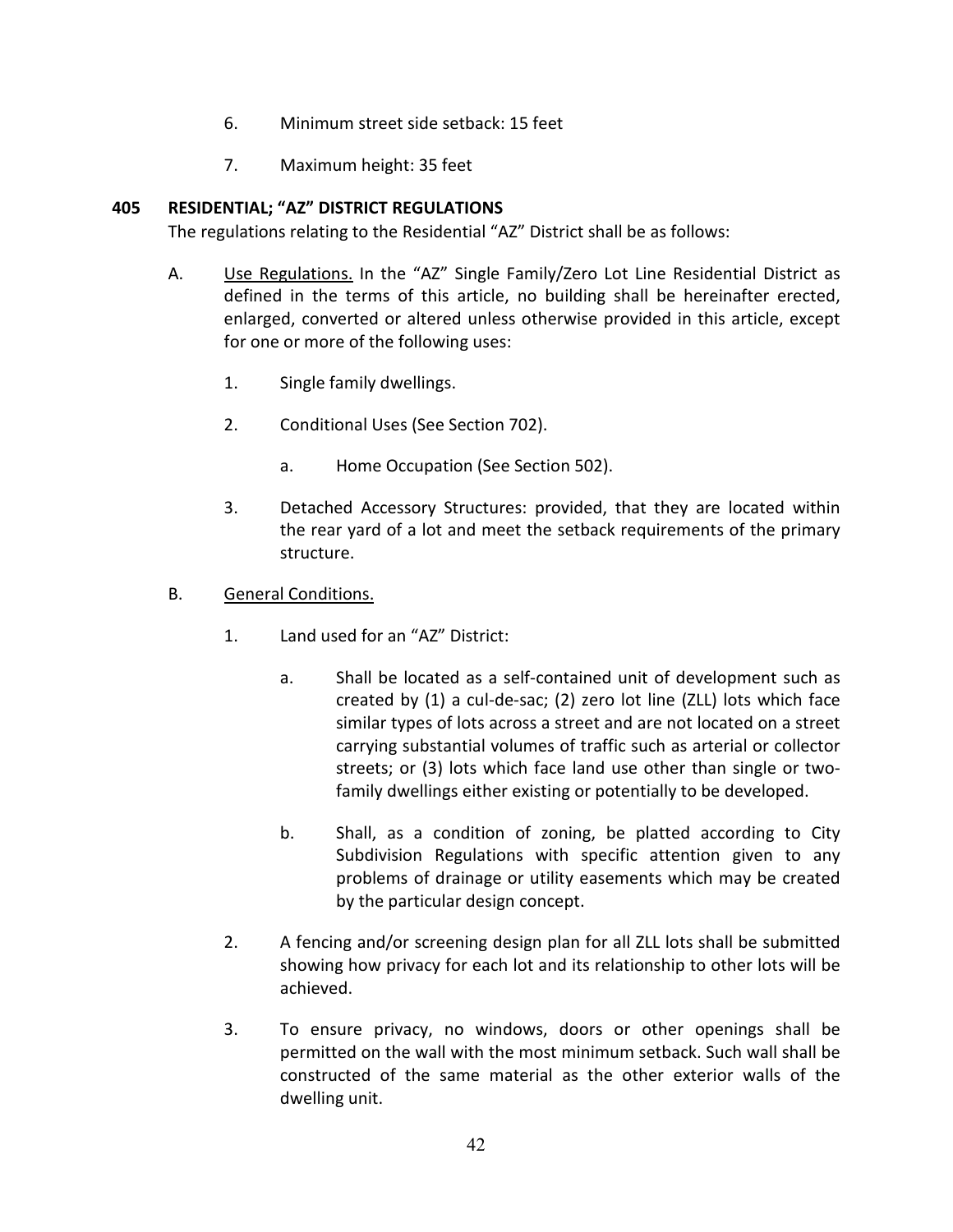- 4. Each dwelling shall have adequate space for at least two automobiles on the driveway area.
- 5. Proposed restrictive covenants shall be submitted guaranteeing the maintenance of the fencing and/or screening plan, access for maintenance of structures in close proximity to one another, and other restrictions necessary to carry out the intent of the overall design concept.
- 6. In the event that within two years following approval by the Governing Body, the applicant does not initiate construction in accordance with the plans and conditions so approved, the Planning Commission may initiate action to change the zoning district classification of the property. A public hearing shall be held at which time the applicant shall be given any opportunity to show why construction has been delayed. Following the hearing, the Planning Commission shall make findings of fact and an appropriate recommendation to the Governing Body for official action.

## C. Height Regulations.

- 1. No building shall exceed two stories or 35 feet in height.
- D. Area Regulations.
	- 1. Minimum area of dwelling 600 square feet for each family.
	- 2. Lot area the lot area for "AZ" single family dwellings and accessory buildings shall be not less than 5,000 square feet.
	- 3. Lot width the lot width shall be not less than 50 feet.
	- 4. Lot depth the minimum lot depth shall be not less than 90 feet.
	- 5. Front yard.
		- a. In all locations where building lines or setback lines or front yard lines are shown on plats which have been approved by the commission and which are recorded in the office of the register of deeds of Sedgwick County, the minimum front yard setback shall be the same as the distance between the front line and the building or setback line shown on the plat.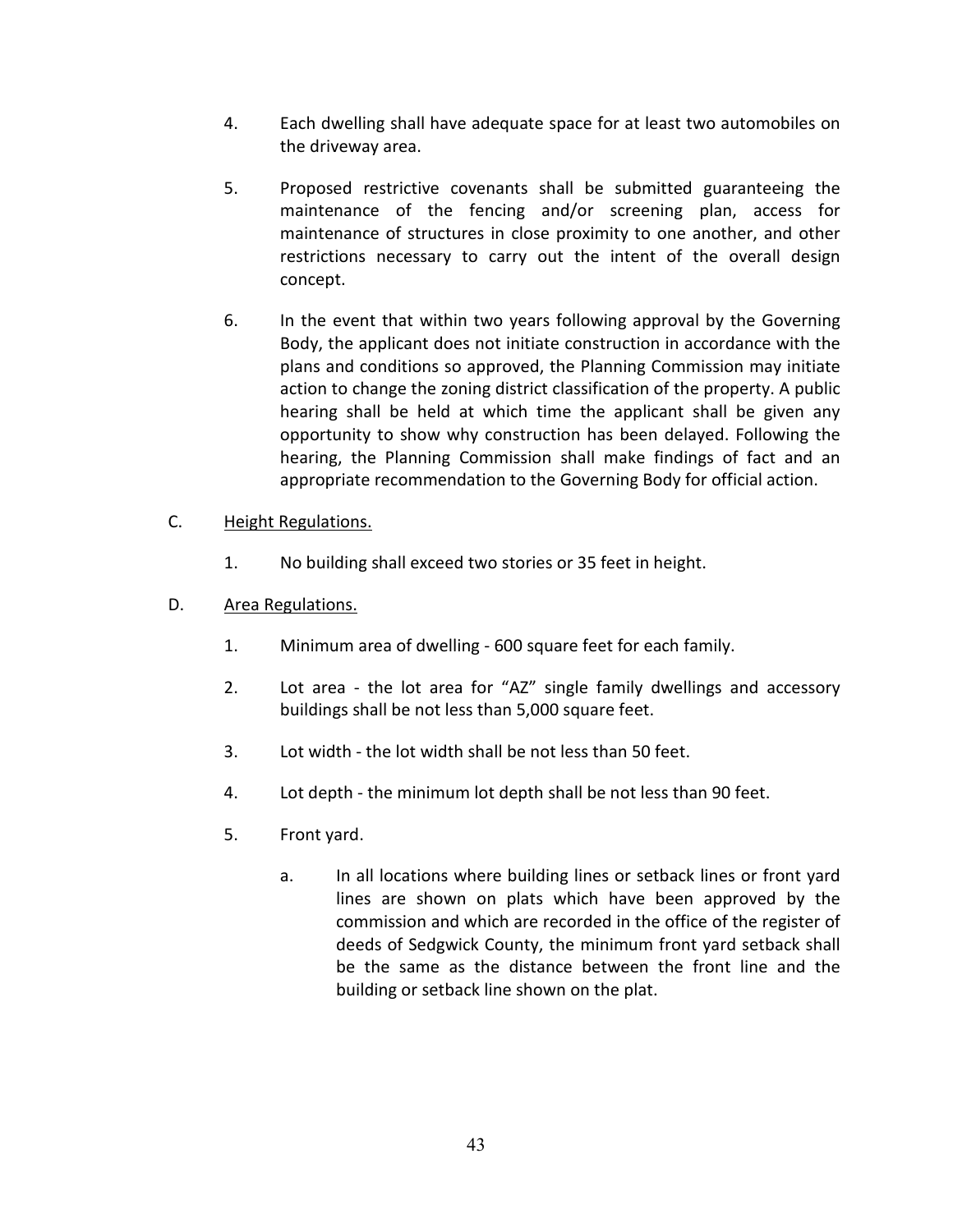- b. In the "AZ" Single Family Dwelling/Zero Lot Line District, the minimum front yard setback shall be 15 feet on interior lots. On corner lots, 25 feet on all sides abutting a street, except that 15 feet is permitted where such frontage is adjacent to an interior zero lot line lot.
- 6. Side yard.
	- a. In all locations where building lines or side lines on corner lots are shown on plats which have been approved by the commission and which are recorded in the office of the register of deeds of Sedgwick County, the minimum width of the side yard shall be the same as the distance between the side lot line and the building line shown on the plat.
	- b. A minimum of 10 feet shall be maintained between the adjacent residential structure. Overhanging eaves and gutters are permitted, provided that provisions for their extension and maintenance over adjacent property is contained in the restrictive covenants.
- 7. Rear yard.
	- a. There shall be rear yard having a depth of not less than 15 feet.

Provided further, that chimneys and egress windows may project into the required rear yard but shall not encroach upon any platted or recorded easement.

- b. Accessory building shall be not less than five feet from the rear lot line, nor shall they encroach on any platted or recorded easement.
- E. Parking Regulations. (See Section 500.)

## **406 RESIDENTIAL; "BB" ONE AND TWO FAMILY DISTRICT REGULATIONS**

The regulations relating to the Residential "BB" District shall be as follows:

- A. Use Regulations. In the "BB" One and Two Family (Duplex) Dwelling District as defined in the terms of this article; no building shall be hereinafter erected, enlarged, converted or altered unless otherwise provided in this article, except for one or more of the following uses:
	- 1. Single or two family dwellings.
	- 2. Assisted living facilities.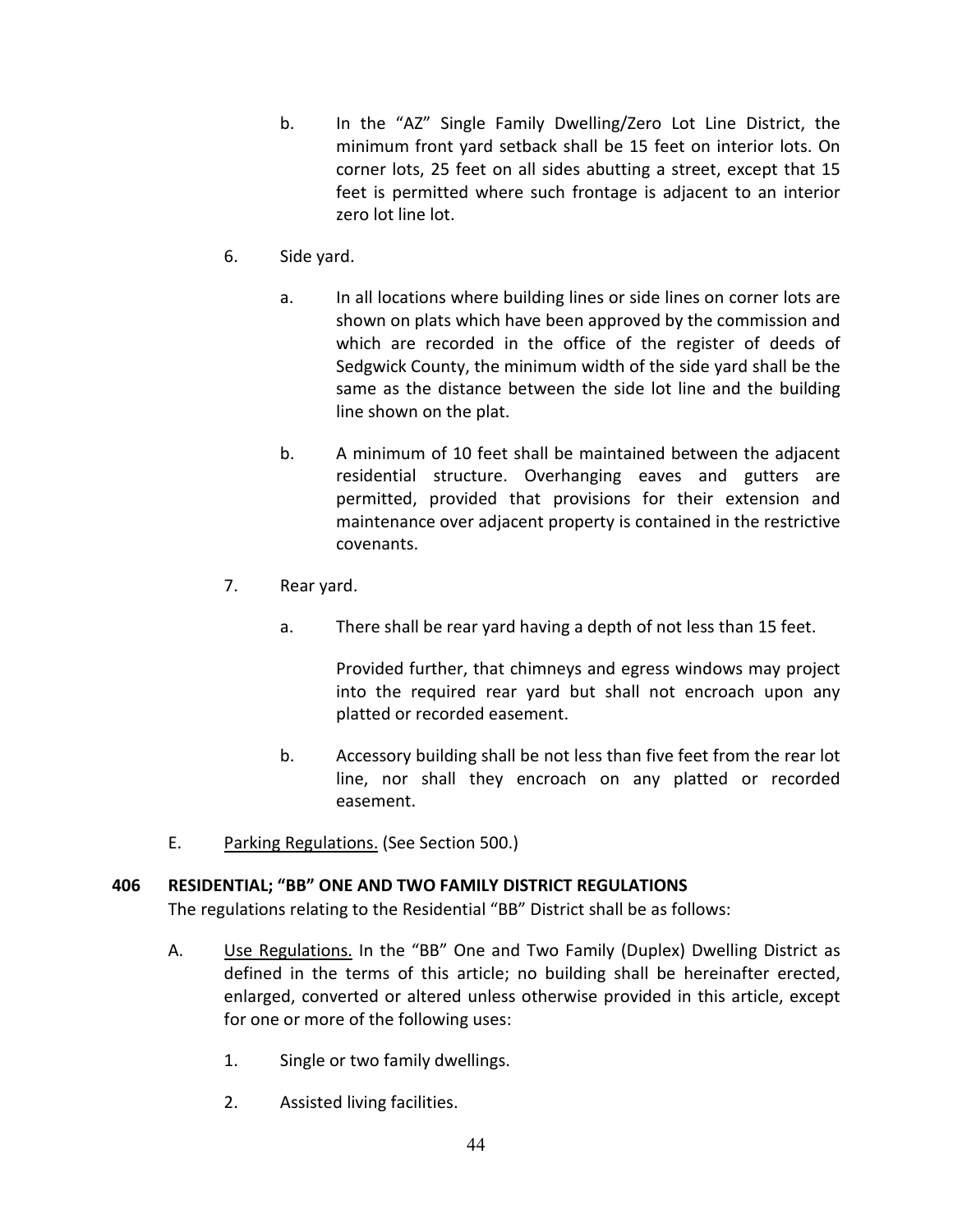- 3. Parks.
- 4. Conditional Uses (See Section 702.).
	- a. Community buildings owned or operated by the city.
	- b. Churches and their accessory buildings.
	- c. Public Libraries.
	- d. Public schools, elementary schools and high schools and private schools having a curriculum equivalent to and substantially the same as that of a public elementary or public high school but not including private kindergartens or nursery schools accommodating 10 or more students.
	- e. Golf courses, except miniature golf courses and driving tees operated for commercial purposes and open to anyone who applies.
	- f. Development of natural resources and extraction of raw materials such as rock, gravel, sand, fill dirt, soil, etc.
	- g. Safety services.
- 5. Home Occupation (See Section 502.).
- 6. Accessory Buildings: Provided, that they are located in the rear yard and in accordance with the building code of the city.
- B. Height Regulations.
	- 1. No building shall exceed three stories or 45 feet in height.
- C. Area Regulations.
	- 1. Minimum lot area: That lot area for "BB" One and Two Family (Duplex) Dwelling shall not be less than 6,000 square feet.
	- 2. Minimum area of dwelling shall be 600 square feet for each family.
	- 3. Eave overhangs, cornices, chimneys, awnings, basement escape window wells and similar architectural appendages may extend into required yards by a maximum of 30 inches provided they shall not encroach on any platted or recorded easement.
	- 4. Front yard.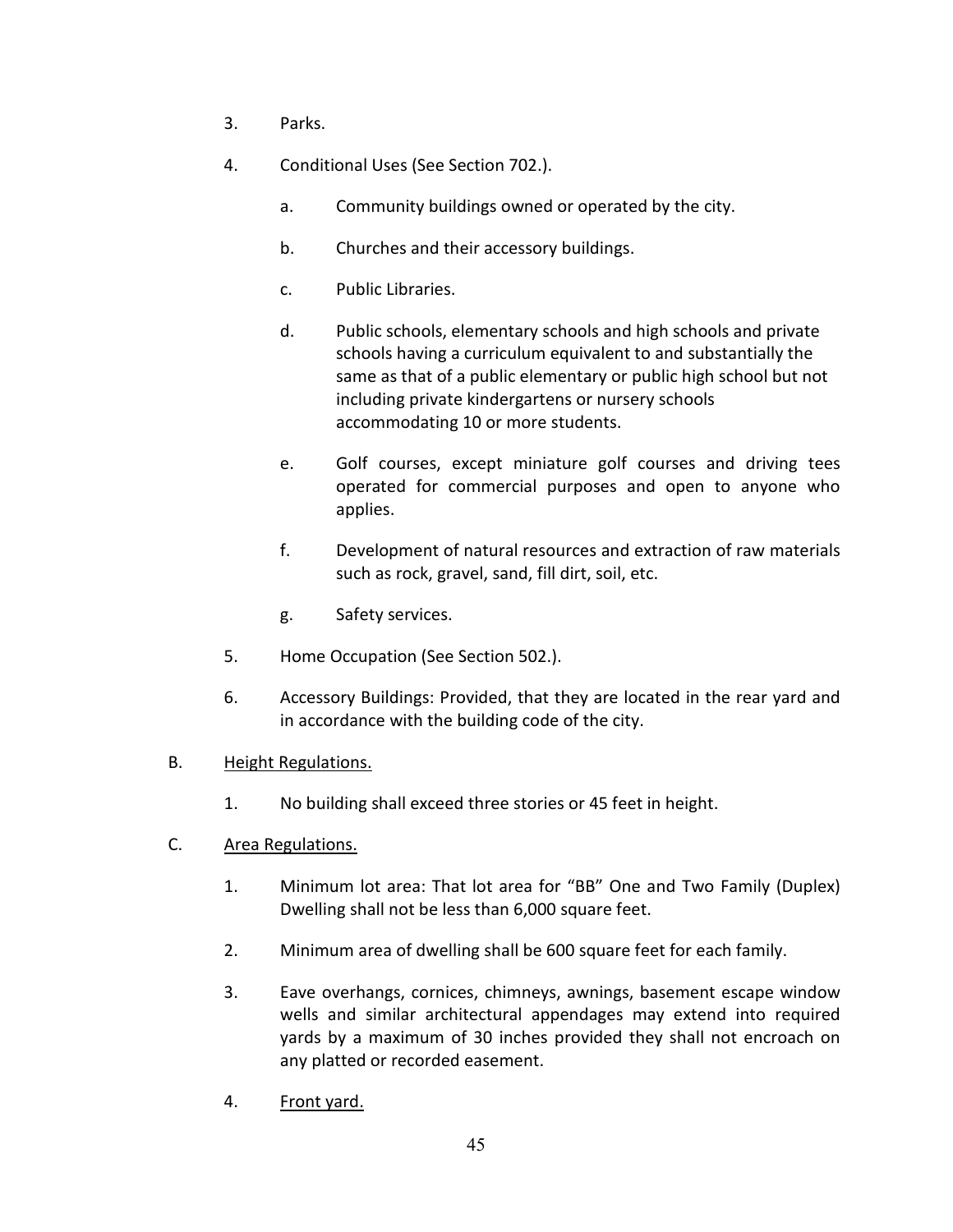a. In all locations where building lines or setback lines or front yard lines are shown on plats which have been approved by the commission and which are recorded in the office of the register of deeds of Sedgwick County, the minimum front yard setback shall be the same as the distance between the front line and the building or setback line shown on the plat.

> Provided, with regard to single family and two family dwellings only, an open, unenclosed porch may project into a required front yard for a distance not exceeding eight feet but shall not encroach upon any platted or recorded easement.

b. In all other locations in the "BB" One and Two Family (Duplex) Dwelling District, the minimum front yard setback shall be 25 feet; provided, that the minimum front yard setback on all lots between two adjacent conforming use buildings shall be the distance between the front of the lot and a straight line projected between the nearest front corner of the building on each side of the lot in question: Provided further, that the application of this rule shall not reduce the minimum front yard setback to less than 20 feet.

Where the lot under consideration adjoins on one side only a lot having an existing conforming use building, the minimum front yard setback shall be determined by the following formula: (25' + X)/2 where X equals the minimum front yard setback of the existing building.

Where there are through lots, the above front yard requirements shall apply to the frontage on both streets.

- c. The application of these regulations shall not increase the front yard setback to more than 35 feet: Provided further, that existing buildings located wholly or partly on the front half of lots having setbacks in excess of 35 feet, shall be considered as having setbacks of 35 feet and this figure of 35 feet shall be used in calculating the setback of buildings on adjacent lots. Buildings placed entirely on the rear half of lots shall not be considered.
- d. Corner lots shall have at least a minimum of one front yard setback and a minimum 15 feet setback on the other side abutting a street. Where setbacks on the recorded plat are shown in excess of the minimum setback requirement the greater setback shall be used.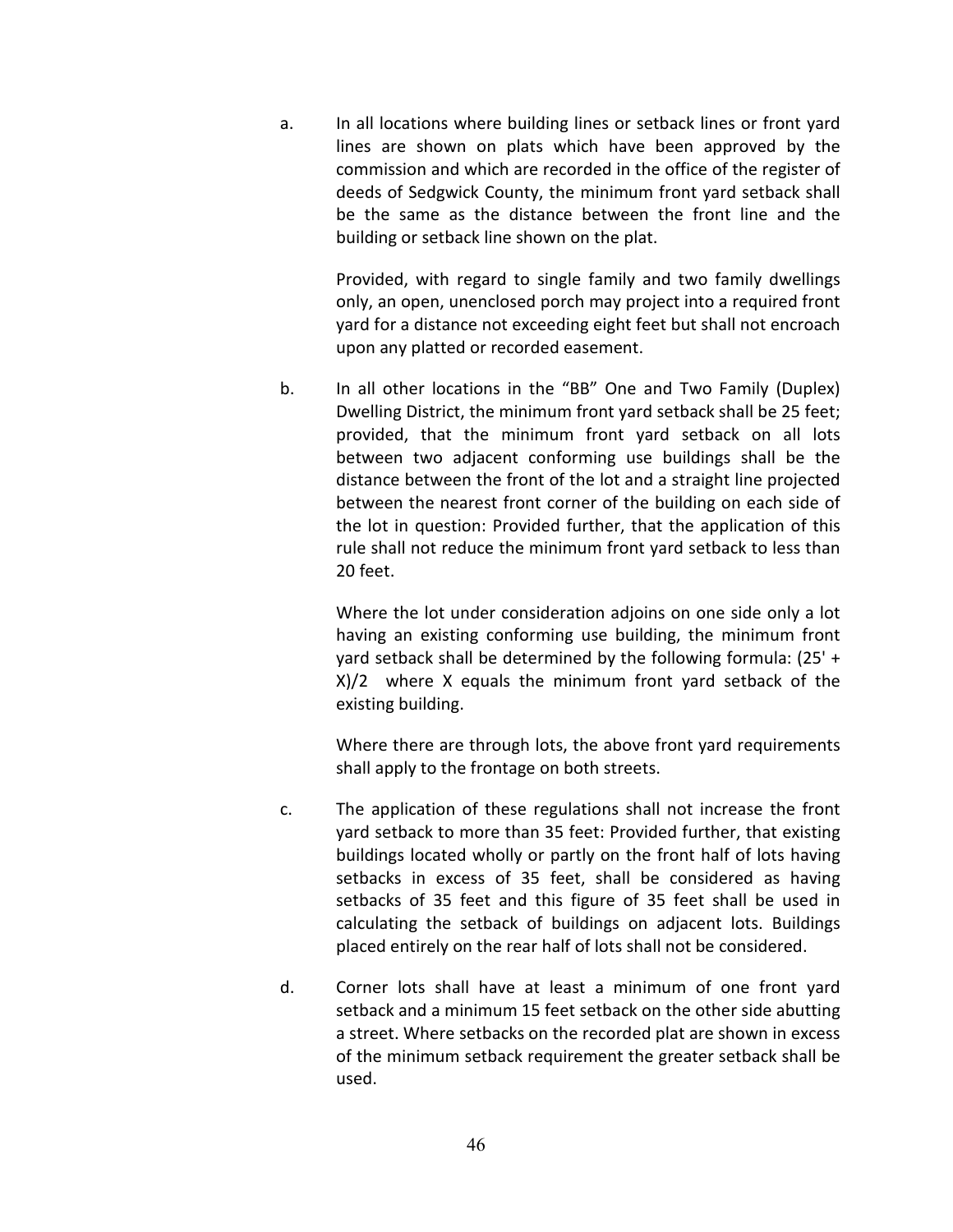- 5. Side Yard.
	- a. In all locations where building lines or side lines on corner lots are shown on plats which have been approved by the commission and which are recorded in the office of the register of deeds of Sedgwick County, the minimum width of the side yard shall be the same as the distance between the side lot line and the building line shown on the plat.
	- b. On all lots which are hereafter improved with major building, such construction shall not reduce the side yard to less than six feet or height divided by four whichever is greater nor shall they encroach upon any platted or recorded easements.
	- c. A side yard width of not less than 25 feet on the side of the lot adjoining another building site shall be provided for all schools, libraries, churches, community houses and other public and semipublic buildings used, constructed or enlarged in the "BB" One and Two Family (Duplex) Dwelling District.
	- d. Accessory building shall be not less than three feet from side lot lines or building height divided by four whichever is greater, nor shall they encroach on any platted or recorded easement.
	- e. Corner lots shall have at least minimum front yard setbacks on both sides abutting a street. Where setbacks are shown in excess of the minimum on recorded plats, the greater setbacks shall be used.
- 6. Rear yards.
	- a. There shall be rear yard having a depth of not less than 20 feet except, if more than one building is constructed on a corner lot, there shall not be less than 20 feet between the front and rear building and the depth of the rear yard of the rear building shall not be less than 10 feet.
	- b. Accessory building shall be not less than 10 feet from the centerline of any platted alley. Where there is no platted alley, they shall be located not less than five feet from the rear lot line, nor shall they encroach on any platted or recorded easement.
- D. Parking Regulations. (See Section 500)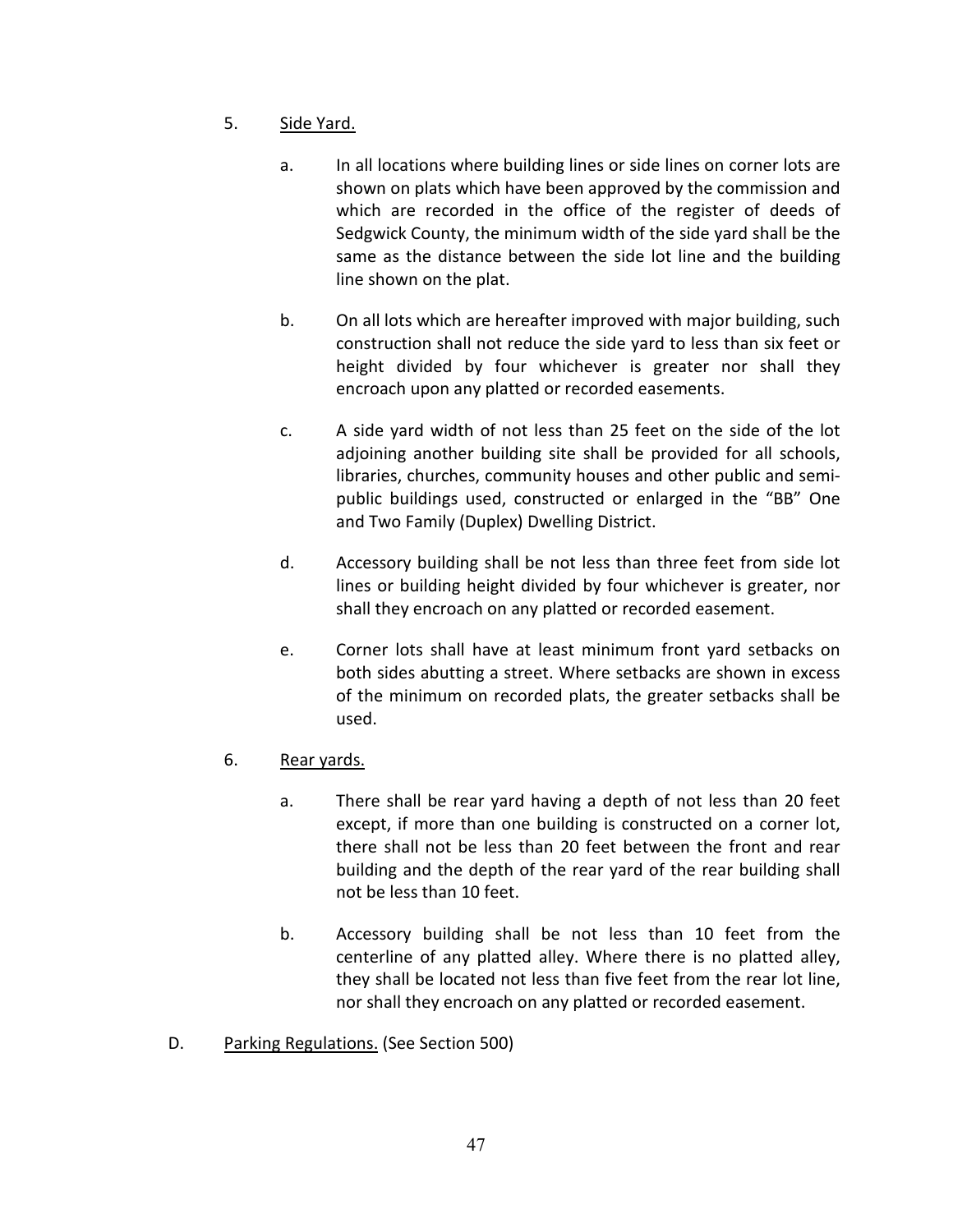### **407 RESIDENTIAL; "B" TWO, THREE AND FOUR FAMILY DISTRICT REGULATIONS**

The regulations relating to the Residential "B" District shall be as follows:

- A. Use Regulations. In the "B" Two, Three and Four (Duplex, Triplex, Fourplex) Dwelling District, as defined in the terms of this article, no building shall be erected, enlarged, converted, or altered unless otherwise provided in this article, except for one or more of the following uses:
	- 1. Two, three and four family dwelling.
	- 2. Assisted living facilities.
	- 3. Parks.
	- 4. Conditional uses (See Section 702).
		- a. Community buildings owned or operated by the city.
		- b. Churches and their accessory buildings.
		- c. Public libraries.
		- d. Public schools (elementary schools and high schools) and private schools having a curriculum equivalent to and substantially the same as that of a public elementary school or high school.
		- e. Boarding and lodging houses.
		- f. Office of a physician, dentist, musician or other professional person.
		- g. Private Kindergartens, nurseries, doctors' offices, hospitals and clinics, but not small animal hospitals or animal clinics.
		- h. Storage garages and parking lots for storage only.
		- i. Intensive care facilities.
		- j. Development of natural resources and extraction of raw materials such as rock, gravel, sand, fill dirt, soil, etc.
		- k. Safety services.
	- 5. Home occupations (See Section 502).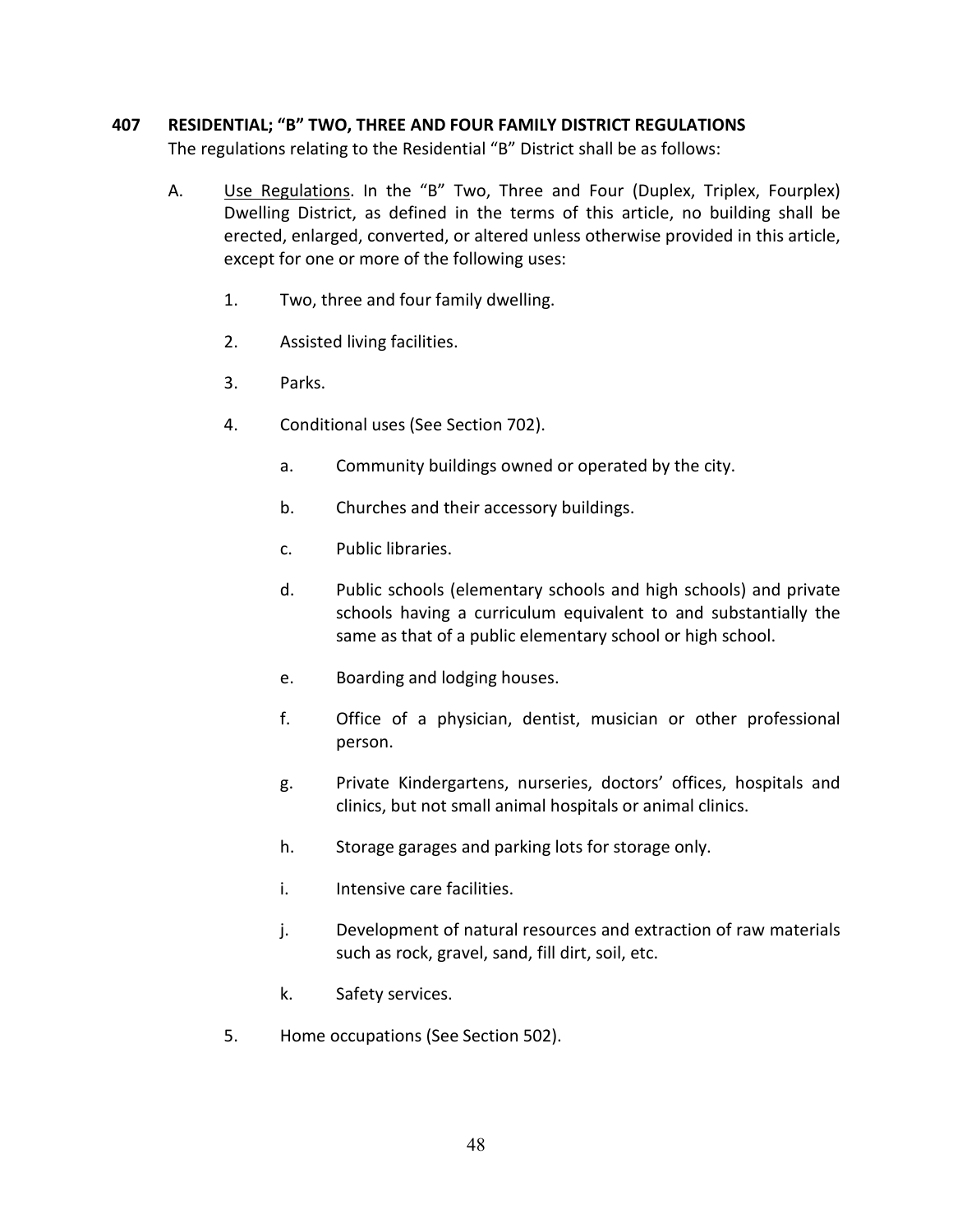- 6. Accessory buildings. Accessory buildings incidental to the above uses and located on the rear of the lot and in accordance with the building code duly adopted and in use in the city not involving the conduct of a retail business, commercial business or repair business.
- B. Height regulations. No building shall exceed 55 feet in height.
- C. Area regulations.
	- 1. Minimum area of dwelling unit is 600 square feet per family.
	- 2. Minimum lot area is 6,000 square feet.
	- 3. Eave overhangs, cornices, chimneys, awnings, basement escape window wells and similar architectural appendages may extend into required yards by a maximum of 30 inches provided they shall not encroach on any platted or recorded easement.
	- 4. Front yard.
		- a. In all locations where building lines or setback lines or front yard lines are shown on plats which have been approved by the commission and which are recorded in the office of the register of deeds of Sedgwick County, the minimum front yard setback shall be the same as the distance between the front lot line and the building line or the setback line shown on the plat.

Provided, with regard to two family dwellings only, an open, unenclosed porch may project into a required front yard for a distance not exceeding eight feet but shall not encroach upon any platted or recorded easement.

b. In all other locations in the "B" Two, Three and Four Family (Duplex, Triplex and Fourplex) Dwelling District, the minimum front yard setback of all lots between two adjacent conforming use buildings shall be the distance between the front of the lot and a straight line projected between the nearest front corner of the building on each side of the lot in question: Provided further, that the application of this rule shall not reduce the minimum front yard setback to less than 20 feet.

Where the lot under consideration adjoins on one side only a lot having an existing conforming use building, the minimum front yard shall be determined by the following formula:  $(25 + X)/2$  $(X =$  the minimum front yard setback of the existing building).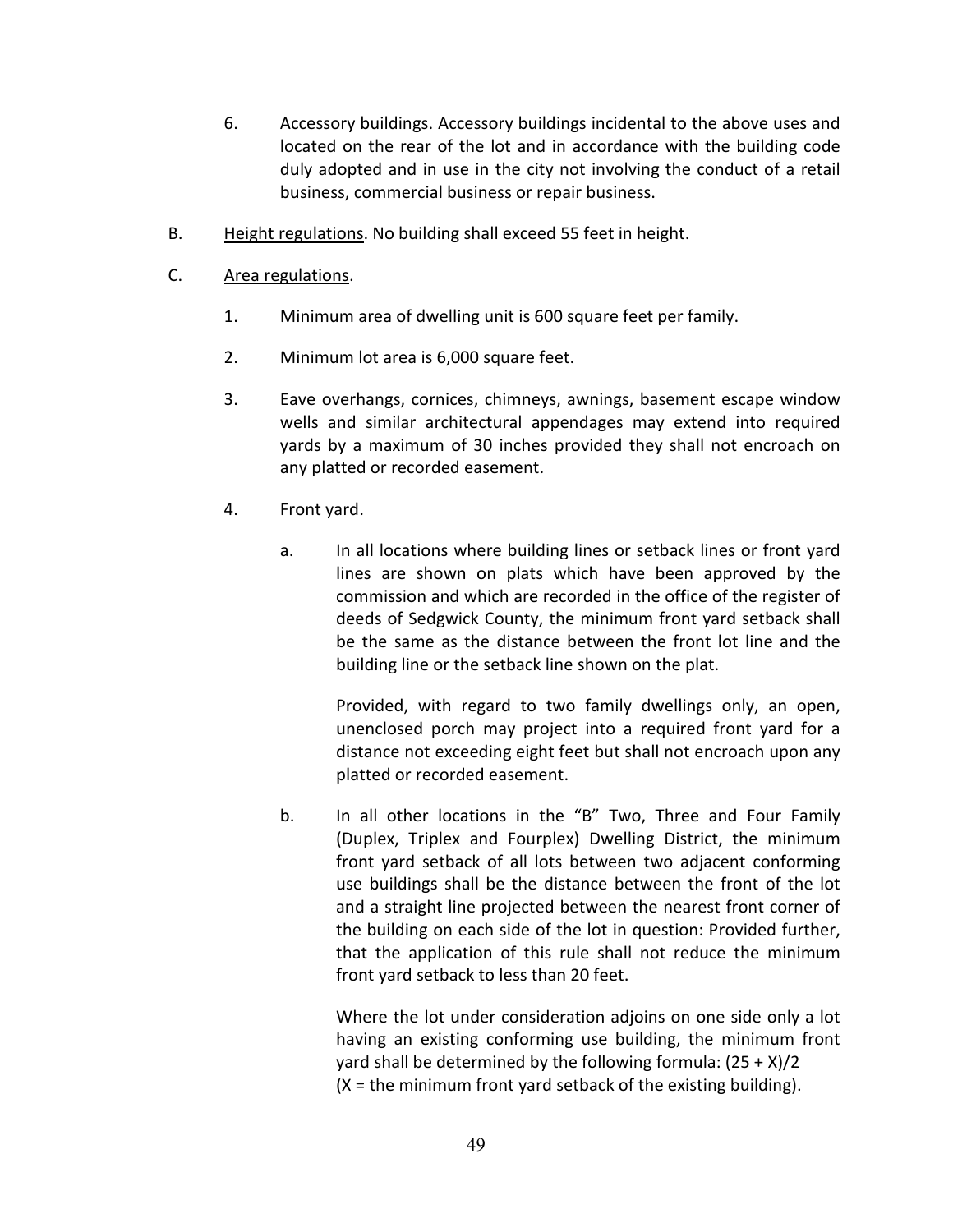Where there are through lots, the above front yard requirements shall apply to the frontage on both streets.

- c. The application of these regulations shall not increase the front yard setback to more than 35 feet: Provided further, that existing buildings located wholly or partly on the front half of the lots, having setbacks of 35 feet, and this figure of 35 feet shall be used in calculating the setback of buildings on adjacent lots. Buildings placed entirely on the rear half of the lots shall not be considered.
- d. Corner lots shall have at least a minimum of one front yard setback and a minimum 15 feet setback on the other side abutting a street. Where setbacks are shown in excess of the minimum setback requirements on recorded plats, the greater setback shall be used.
- 5. Side yard.
	- a. In all locations where building lines or side lines on corner lots are shown on plats which have been approved by the commission and which are recorded in the office of the register of deeds of Sedgwick County, the minimum width of the side yard setback shall be the same as the distance between the side lot line and the building shown on the plat.
	- b. On all lots which are hereafter improved with major buildings or additions to major buildings, such construction shall not reduce the side yard to less than six feet or height divided by four whichever is greater nor shall they encroach upon any platted or recorded easement.
	- c. A side yard width of not less than 25 feet on the side of a lot adjoining another building site shall be provided for all schools, libraries, churches, community buildings and other public or semipublic buildings used, constructed or enlarged in the "B" Two, Three and Four Family (Duplex, Triplex and Fourplex) Dwelling District.
	- d. Accessory buildings shall not be less than three feet from side lot lines or building height divided by four whichever is greater, nor shall they encroach on any platted or recorded easement.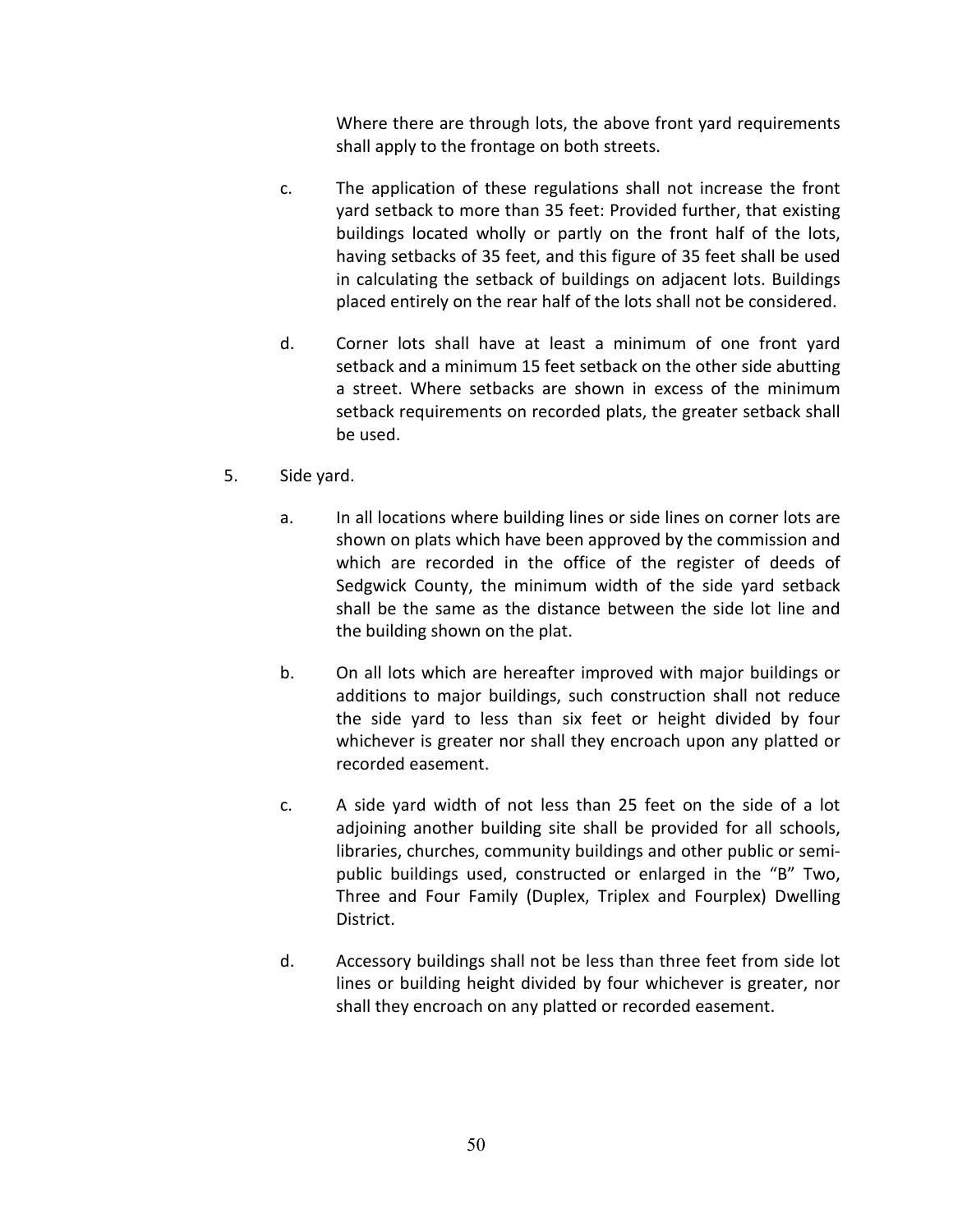- e. Corner lots shall have at least a minimum of one front yard setback and a minimum 15 feet setback on the other side abutting a street. Where setbacks are shown in excess of the minimum setback requirements on recorded plats, the greater setback shall be used.
- 6. Rear yards.
	- a. There shall be a rear yard having a depth of not less than 20 feet between the front and rear building and the depth of the rear yard of the rear building shall not be less than 10 feet.
	- b. Accessory buildings shall not be less than 10 feet from the center line of any platted alley; they shall be located not less than five feet from the rear lot line nor shall they encroach upon any platted or recorded easement.
- D. Parking regulations. (See Section 500)

## **408 RESIDENTIAL; "CC" APARTMENT DISTRICT REGULATIONS**

The regulations relating to the Residential "CC" district shall be as follows:

- A. Use regulations. In the "CC" Apartment District as defined in the terms of this article, no building shall be hereinafter erected, enlarged, converted or altered unless otherwise provided in this article except for the following uses:
	- 1. Any permitted use in the "B" District.
	- 2. Boarding and/or rooming houses.
	- 3. Apartments.
	- 4. Assisted living facilities.
	- 5. Condominiums.
	- 6. Home occupations (See Section 502.).
	- 7. Conditional Uses (See Section 702.).
		- a. Development of natural resources and extraction of raw materials such as rock, gravel, sand, fill dirt, soil, etc.
- B. Height regulations.
	- 1. None.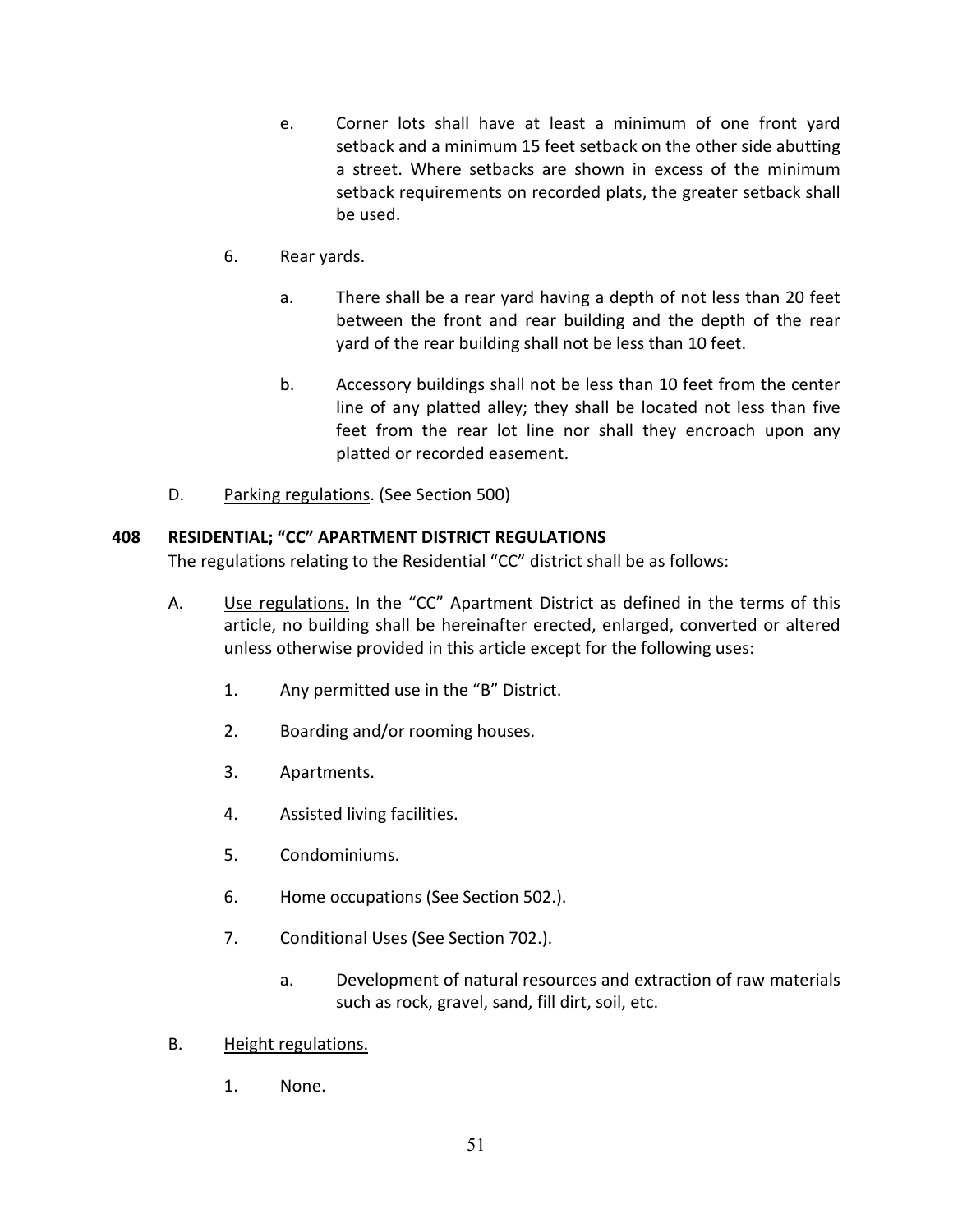## C. Area Regulations.

- 1. Minimum areas of each dwelling unit.
	- a. For those uses set out in the "B" Dwelling District the area required shall be the same as cited in the "B" District Regulations.
	- b. Boarding and lodging houses shall be at least 150 square feet of each dwelling unit.
	- c. Apartments shall have the following area:
		- i. Studio apartments-minimum livable area of 300 sq. feet.
		- ii. One bedroom apartments-minimum livable area of 400 square feet.
		- iii. Two bedroom apartments-minimum livable area of 500 sq. feet.
		- iv. Three bedroom apartments-minimum livable area of 600 square feet.

#### D. Lot area regulations.

- 1. Lot area shall not be less than 6,000 square feet.
- 2. Maximum building coverage of lot shall not exceed 50 percent of area within 12 feet of the ground.
- 3. Maximum lot coverage including parking shall not exceed 75 percent.
- 4. See Landscaping Regulations (Section 501.)
- E. Front yard.
	- 1. In all locations where building lines or setback lines are shown on plats which have been approved by the commission and which are recorded in the office of the register of deeds of Sedgwick County, the minimum front yard shall be the same as the distance between the front lot line and the building or the setback line shown on the plat.

Provided, with regard to single family and two family dwellings only, an open, unenclosed porch may project into a required front yard for a distance not exceeding eight feet but shall not encroach upon any platted or recorded easement.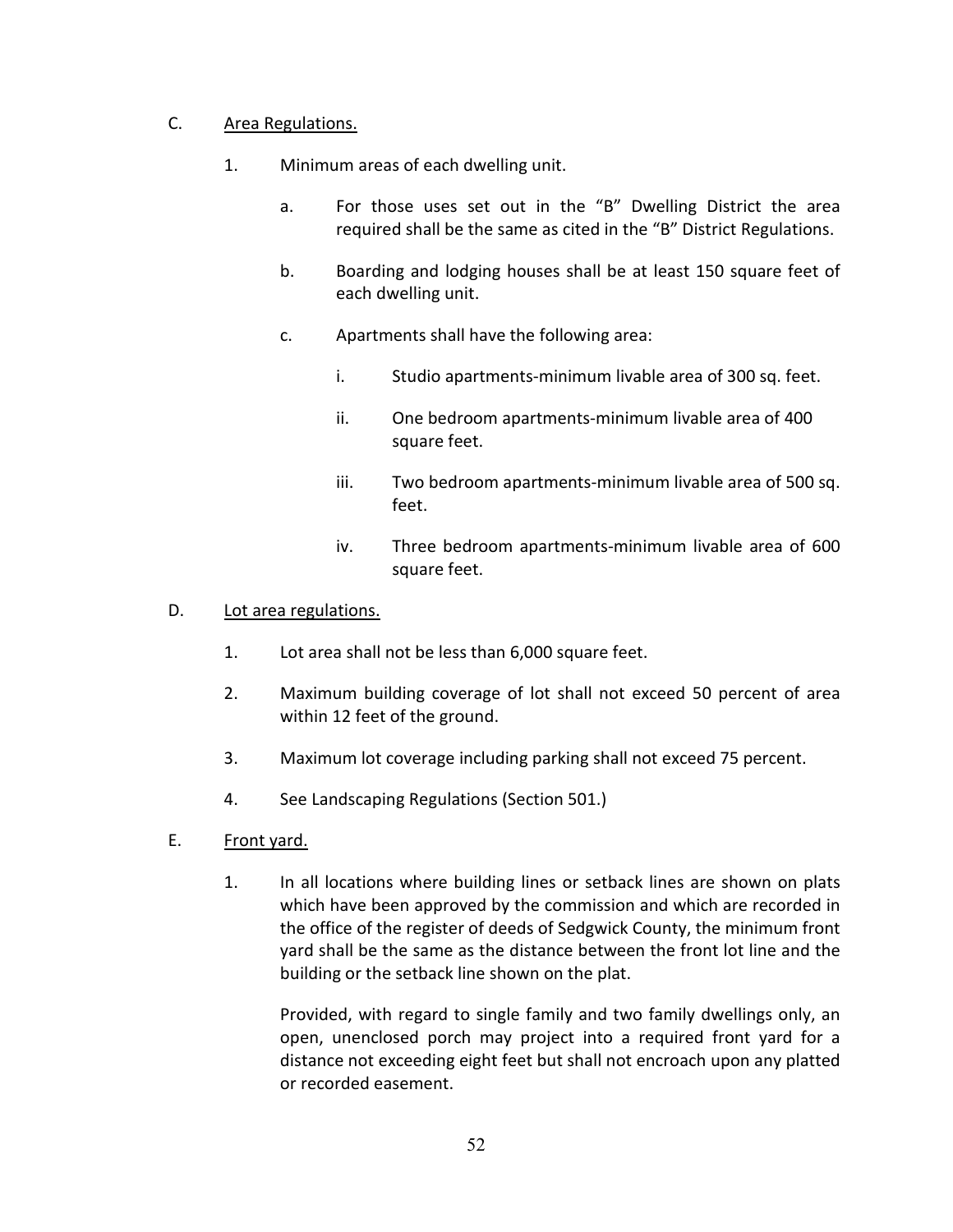- 2. In all other locations the setback shall be measured as 50 feet from the centerline of the street except within 350 feet of an intersection of any arterial street with another arterial street, the measurement shall be 75 feet or three feet from the platted lot line whichever is greater.
- F. Side yard.
	- 1. When zero lot line development is allowed or any portion of the building is more than 150 feet from a street, dedicated fire lanes shall be provided on rear yard of at least two sides of the building.
	- 2. In all other cases side yard shall be six feet or height divided by four whichever is greater.

In no case shall any building be constructed so as to obstruct any platted or recorded easement.

## G. Rear yard.

- 1. There shall be a rear yard having a depth of not less than 20 feet, except if more than one building is constructed on a corner lot, there shall be not less than 20 feet between the front and rear building and the depth of the rear yard of the rear buildings shall be not less than 10 feet.
- 2. Accessory buildings shall not be less than 10 feet from the centerline of any platted alley. Where there is no platted alley, they shall be located not less than five feet from the rear lot line, nor shall they encroach on any platted or recorded easement.

# **409 RESIDENTIAL; "C" MANUFACTURED HOME PARKS OR MANUFACTURED HOME SUBDIVISIONS**

The following conditions shall be attached to the recorded deed of the land and shall be complied with by the present and future owners until such time as this use is discontinued. Such homes will not be allowed on individually owned zoning lots. Parks may be further governed by a Manufactured Home Park Ordinance of the City.

- A. Use Regulations. In the "C" Manufactured Home Parks or Manufactured Home Subdivision, no building shall be hereinafter erected, enlarged, converted or altered unless otherwise provided in this article, except for one or more of the following uses:
	- 1. Manufactured home park.
	- 2. Manufactured home subdivision.
	- 3. Conditional Uses.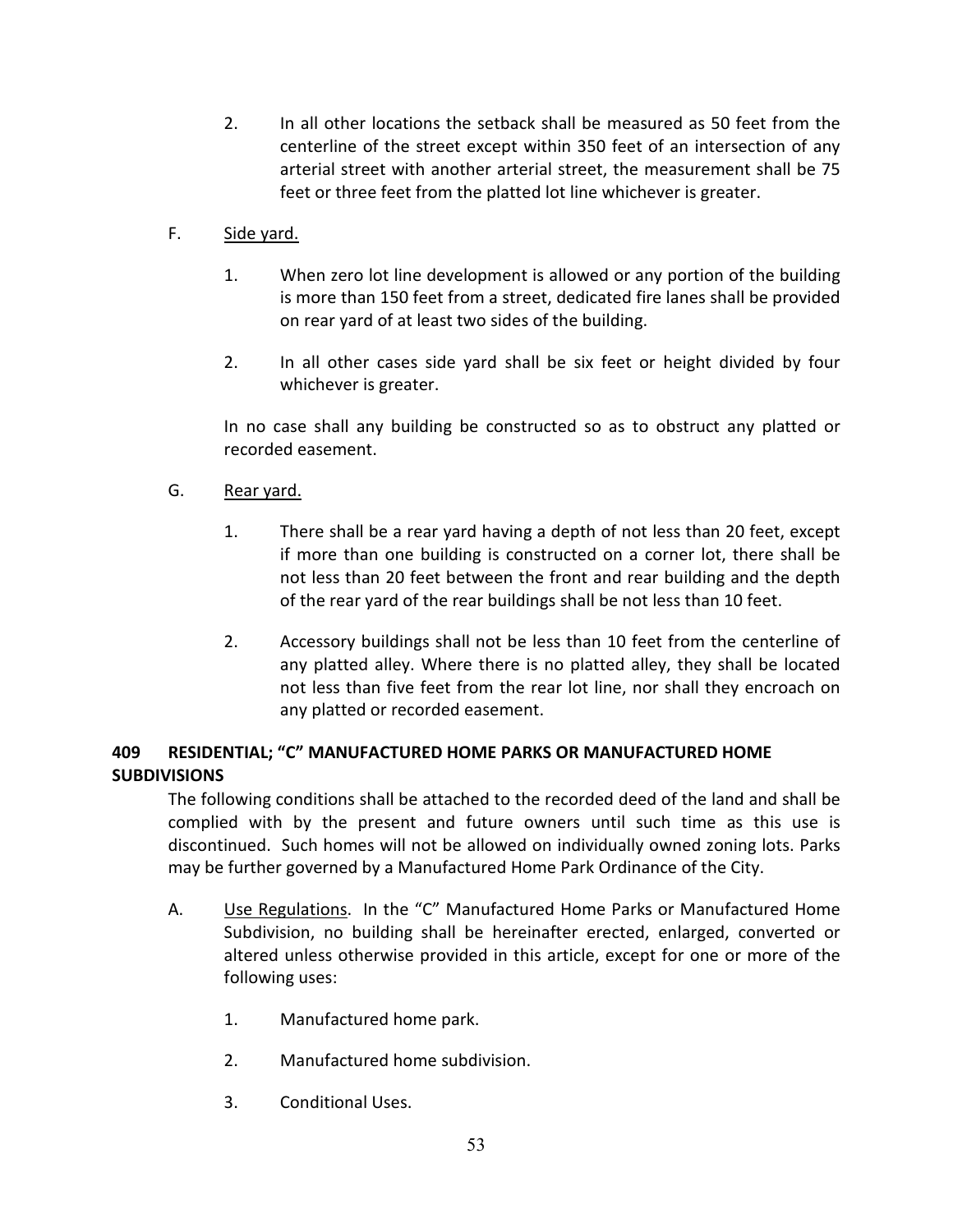- a. Development of natural resources and extraction of raw materials such as rock, gravel, sand, fill dirt, soil, etc.
- b. Parks, playgrounds and community buildings owned and operated by the city.
- c. Churches and their accessory buildings.
- d. Public libraries.
- e. Public schools, elementary schools and high schools and private schools having a curriculum equivalent to and substantially the same as that of a public elementary or public high school.
- f. Public golf courses operated for commercial purposes and open to anyone who applies, except miniature golf courses and driving ranges.
- g. Office of a physician, dentist, musician or other professional person.
- h. Private kindergartens, nurseries, doctors' offices, hospitals and clinics, but not small animal hospitals or animal clinics.
- i. Storage garages and parking lots for storage only.
- j. Intensive care facilities.

#### B. Height Regulations.

- 1. No building or structure shall exceed 35 feet in height.
- C. Area Regulations.
	- 1. Site Area:
		- a. The minimum site area for manufactured home parks or manufactured home subdivisions shall be 5 acres.
	- 2. Lot Area:
		- a. The minimum lot area in manufactured home parks shall be 3,200 square feet for each manufactured home or mobile home.
		- b. The minimum lot area in manufactured home subdivisions shall be 5,000 square feet, with no more than 50% lot coverage.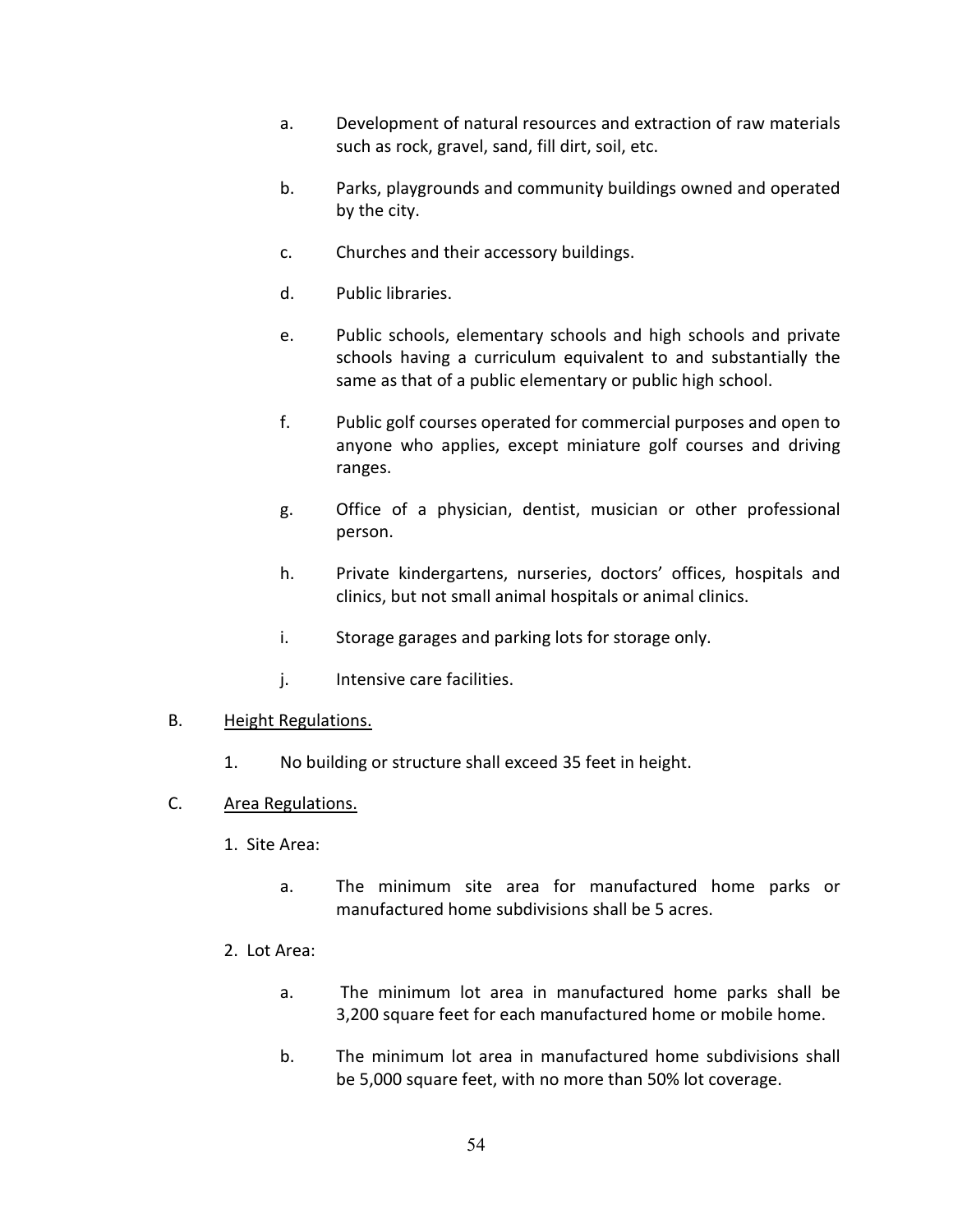- 3. Lot Width:
	- a. The minimum lot widths in manufactured home parks or manufactured home subdivisions shall be 40 feet.
- 4. Lot Depth
	- a. The minimum lot depth in manufactured home parks or manufactured home subdivisions shall be 80 feet.
- D. Setbacks.
	- 1. In all locations where building lines or setback lines are shown on plats that have been approved by the commission and that are recorded in the office of the register of deeds of Sedgwick County the minimum front yard shall be the same as shown on the plat.
	- 2. In all other locations the setbacks shall be:

a. **Manufactured Home Parks**. All structures within the Manufactured Home Parks, whether permanent or temporary, except as allowed by Street and Parking Regulations, shall be setback at least 25 feet from any public street rights-of-way, at least 10 feet from any private roadway or private street, and must maintain a setback no less than 10 feet from any side or rear manufactured home/mobile home space boundary.

All manufactured homes/mobile homes shall be located as to maintain a clearance of not less than 20 feet from another manufactured home/mobile home or appurtenance thereto within the same manufactured home park.

b. **Manufactured Home Subdivisions.** All structures within Manufactured Home Subdivisions shall be setback at least 25 feet from street rights-of-way or front lot lines, at least 20 feet from the rear lot line, and at least 6 feet from the side lot lines. Garages and carports shall be located in the side or rear yard. Any structure established for any main use, other than for dwelling purposes, shall comply with the same yard requirements for that use to be located in "A" Single Family dwelling district.

- E. Street and Parking Regulations.
	- 1. All manufactured home park spaces shall abut upon a park roadway or private street, with no manufactured home/mobile home having its direct access from a public street or highway unless such manufactured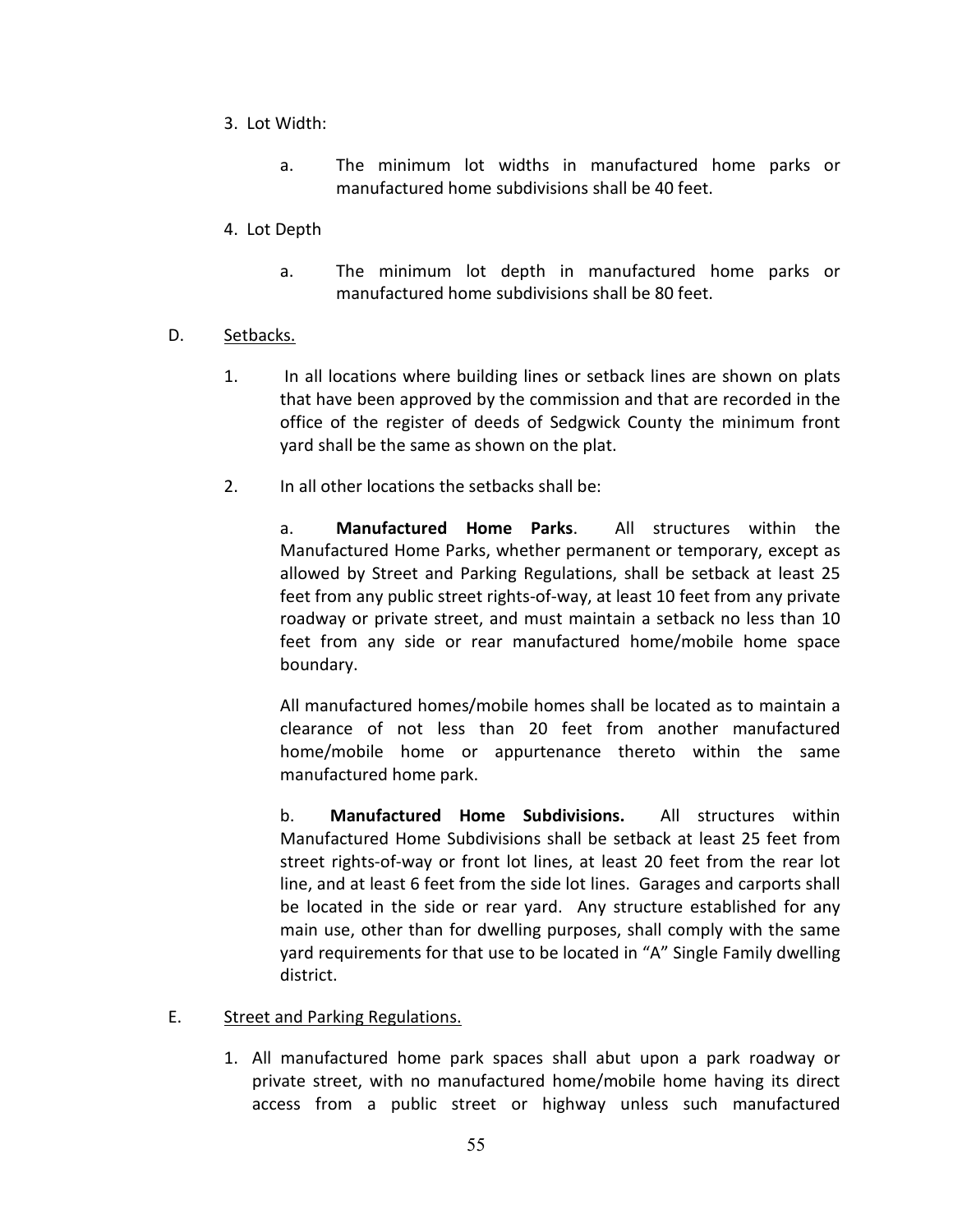home/mobile home is located in a manufactured home subdivision, and unless in unusual circumstances the city deems that manufactured home/mobile homes shall have direct access from a public street or highway. All roadways and private streets shall have unobstructed access to a public street or highway, with all dead end roadways being provided an adequate vehicular turn around (cul-de-sac) with a diameter of not less than 80 feet. All roadways shall meet the following requirements:

- a. Widths. All manufactured home spaces shall abut a private street or park roadway which maintains a street easement width of 50 feet and a paved width of 30 feet.
- b. Curbs and Gutters. All private streets and park roadways shall have curbs and gutters on each side.
- c. Parking and Layout. Spaces shall be laid out in such a manner as to accommodate easy access for service and emergency vehicles. Private streets and park roadways shall be plainly marked as to speed, traffic control, and other similar items.
- d. Surface. All park roadways and private streets shall be surfaced with concrete, asphaltic concrete or asphalt in accordance with the City of Haysville's standard for paving and drainage improvements.
- 2. There shall be no on street parking allowed on any private or public street located in the Manufactured Home Park and Manufactured Home Subdivision district. Surfaced off-street parking shall be provided for each manufactured home/mobile home space. Off-street parking should be surfaced with concrete or similar material upon approval by the Public Works Director or their designee. Asphalt is a prohibited material for off-street parking.
- 3. Each manufactured home/mobile home space shall be allowed one detached carport or similar structure for protected off-street parking coverage, provided that such structure shall not project into the front yard setback more than 5 feet, and provided that no off-street parking accessory structure shall be located in a dedicated easement. Such structure shall be constructed from a non-combustible material and shall be unenclosed with the exception of a roof.
- E. Recreations, Landscape, and Screening
	- 1. Each manufactured home park shall devote an area of land not to exceed 10 percent (10%) of the tract for developed recreational area - parks, playgrounds, and/or sidewalks. Individual recreational areas shall not be less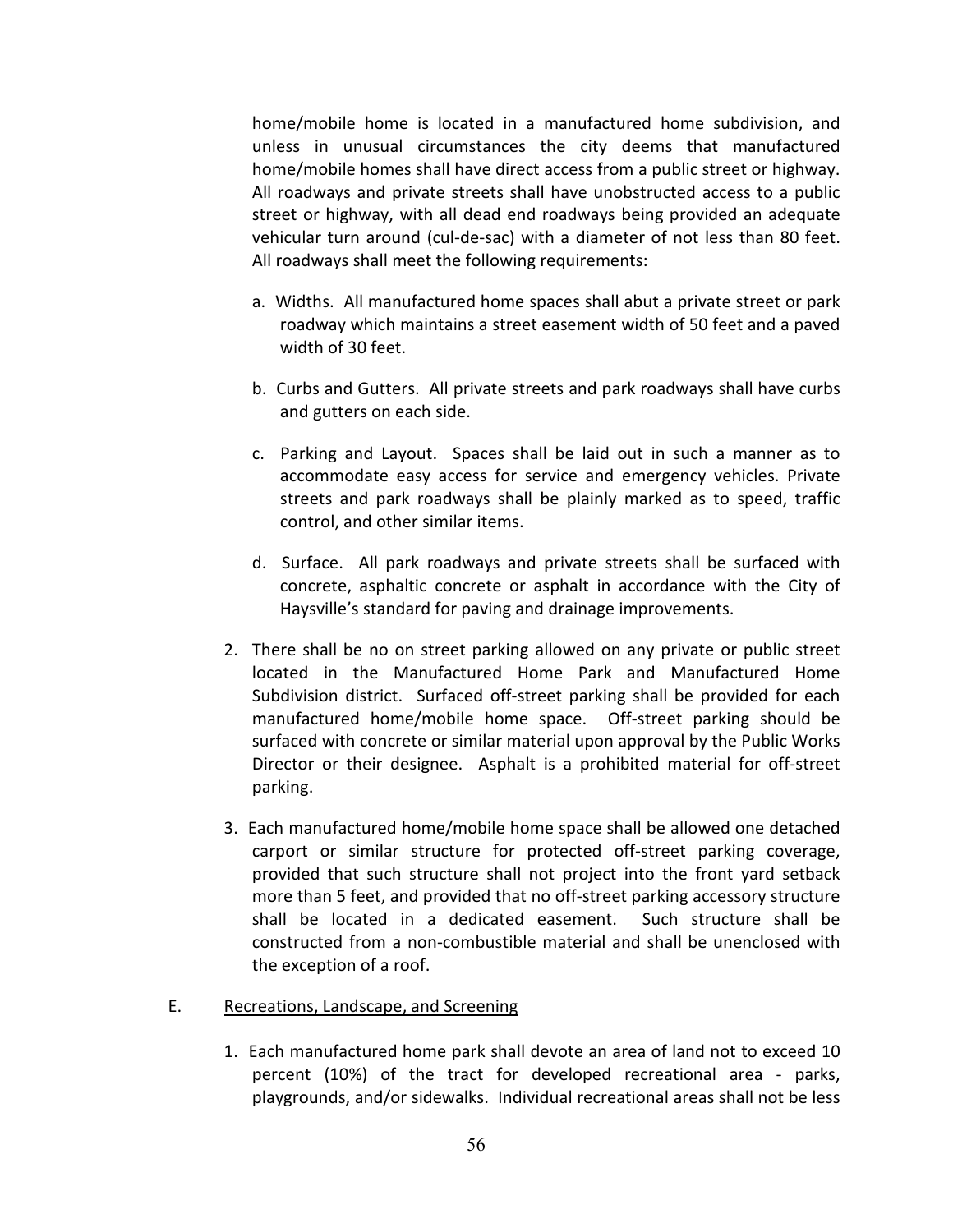than 5,000 square feet. Except for sidewalk improvements, required setbacks, driveways, and off-street parking spaces shall not be considered as recreational space.

2. Manufactured home parks shall be screened from all zoning districts other than the Manufactured Home Park or Manufactured Home Subdivision district. Screening shall be a solid or semi-solid fence or wall which is a minimum of six feet and a maximum of eight feet high.

In lieu of such a fence or wall, a landscape buffer may be provided not less than 25 feet in width and shall be planted with coniferous and deciduous plant material so as to provide proper screening for the park. When the landscape buffer is used, the buffer shall not be considered as any part of a required rear yard for a manufactured home space.

The fence, wall or landscape buffer shall be properly policed and maintained by the owner.

### **410 COMMERCIAL; "DD" HOTEL AND MOTEL DISTRICT REGULATIONS**

The regulations relating to the Commercial "DD" District shall be as follows:

- A. Use Regulations. In the "DD" District, as defined in terms of this article, no building shall be hereinafter erected, enlarged, converted, or altered unless otherwise provided in this article, except for one or more of the following uses:
	- 1. Motels and hotels including the usual related commercial enterprises such as, but not limited to,
		- a. Barber and beauty shops.
		- b. Restaurants and food service.
		- c. Gift shops (including notions, reading materials, smoking supplies, candies, gum, jewelry and specialty items).
		- d. Transportation offices.
		- e. Private clubs.
		- f. Conference and convention facilities.
	- 2. Conditional Uses.
		- a. Development of natural resources and extraction of raw materials such as rock, gravel, sand, fill dirt, soil, etc.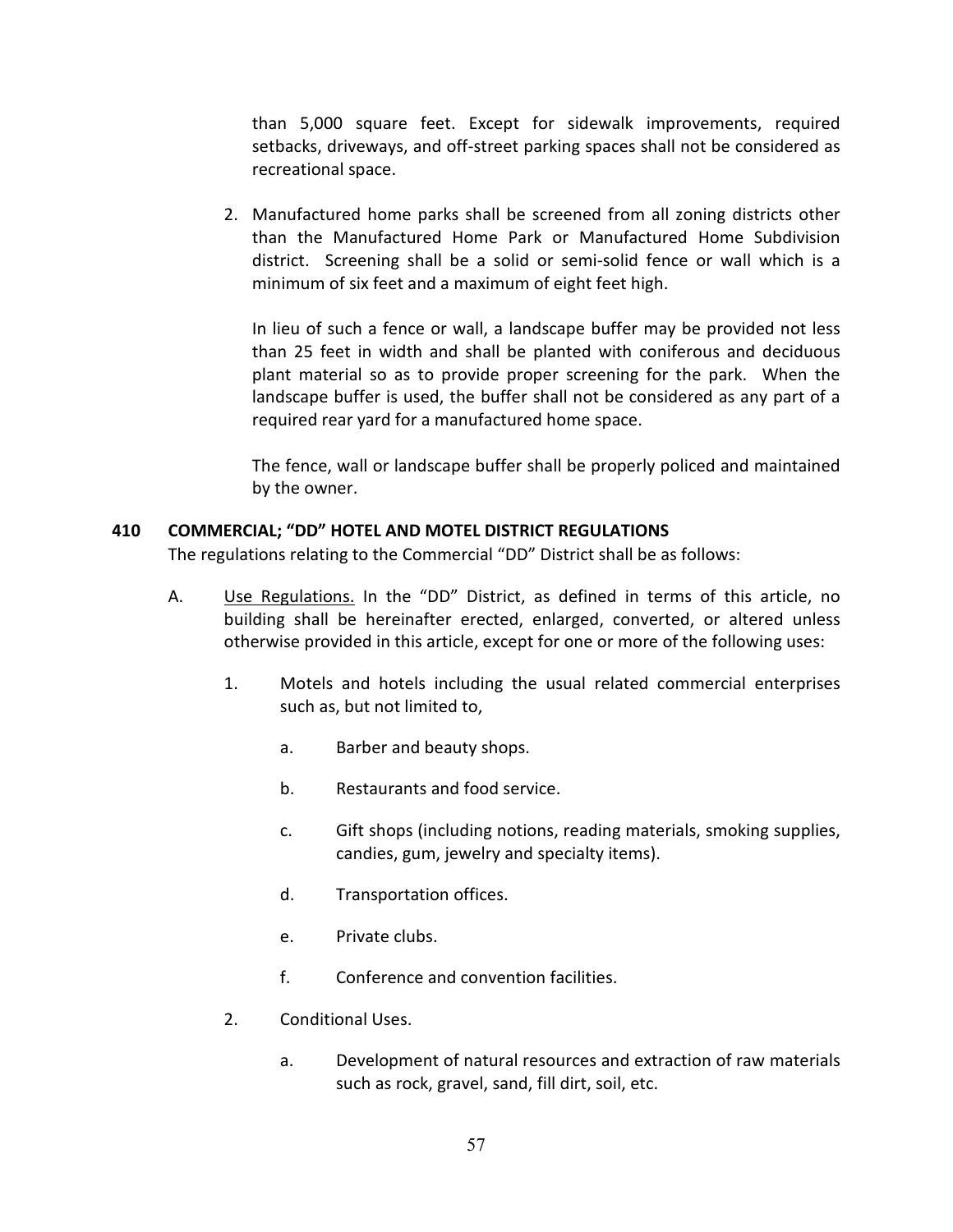## B. Height Regulations.

- 1. None.
- C. Area Regulations.
	- 1. Lot area regulations:
		- a. Lot area shall not be less than 10,000 square feet.
		- b. Maximum of 90% lot coverage including parking; however, offstreet area must be provided for guests to load and unload private and public vehicles (cars, vans, buses, etc...).
		- c. See Landscaping Regulations (Section 501.)
	- 2. Dwelling unit area regulations.
		- a. Each dwelling unit shall contain a primary room containing a minimum of 150 square feet of floor area.
		- b. Other habitable rooms in each dwelling unit shall contain not less than 70 square feet each.
		- c. Each dwelling unit shall contain a separate bathroom containing a water closet, lavatory and tub or shower.
		- d. When housekeeping units are included:
			- i. The primary room shall contain a minimum of 220 square feet of floor area.
			- ii. As a minimum, the kitchen area will be of sufficient size to accommodate a cupboard, counter top and provide a sink, cooking appliance, refrigerator and clear working area of 30 inches in front of them.
		- e. No habitable room shall have less than a seven foot length or width dimension.
	- 3. Setback Regulations.
		- a. In all locations where building setback lines are shown on plats which have been approved by the commission and which are recorded in the office of the register of deeds of Sedgwick County, the minimum setbacks shall be the same as those shown on the plat.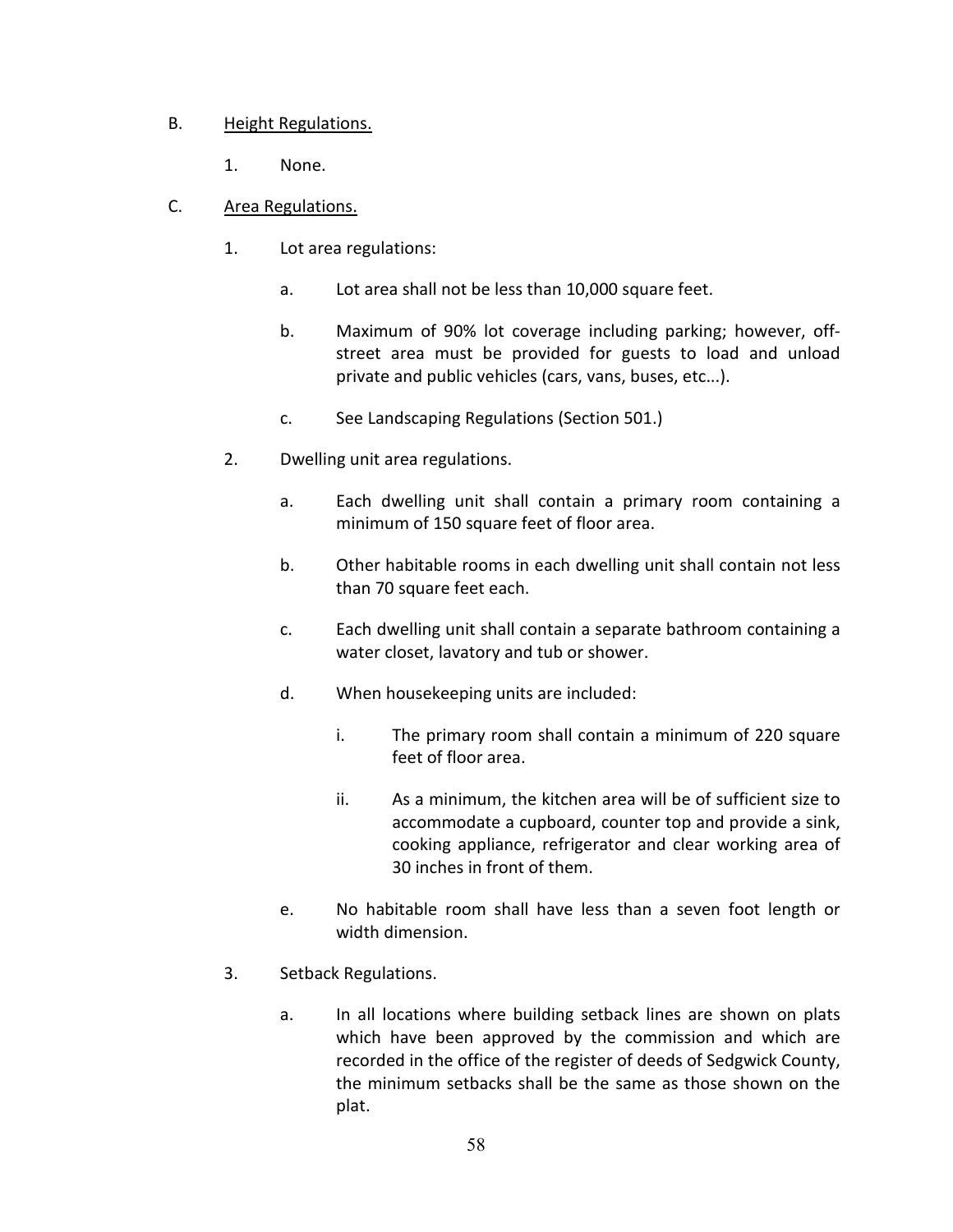- b. In all other locations in the "DD" District, the minimum building setback from adjacent street(s) shall be either 50 feet from the centerline of the street except that within 350 feet of the corner, the setback shall be 75 feet from the centerline of the street or three feet inside the property line, whichever is greater.
- c. If zero lot line development is allowed, or any portion of the building is more than 150 feet from a public street, dedicated fire lanes shall be provided on at least two sides of the building.
- 4. Parking Regulations. (See Section 500.)
- 5. Screening Regulations.
	- a. An approved screening plan will be required before final approval of a change to "DD" zoning. Such plan shall contain:
		- i. A detailed plan to screen the site from adjacent lesser zoned property.
		- ii. Type and kind of screening material. If living screen (trees and/or shrubs) is to be used, not only the type and location of planting, but also the anticipated growth time to maturity is to be included. A maintenance plan for the screening will be required.
		- iii. The effectiveness of such planned visual and/or sound barriers.
		- iv. The schedule for completion of the screening plan.

## **411 COMMERCIAL; "OC" OFFICE COMMERCIAL DISTRICT REGULATIONS**

A. The intent and purpose of this section is to establish a use district that is limited to offices and limited retail and service uses which are considered to be compatible when adjacent to or near residential areas and which uses are also compatible one to another within the district itself. They are smaller, less intense uses or are of such size and use to be low traffic generators. This district shall be established only when the property is contiguous to an Arterial Street as designated by the maps of the Transportation Plan Element Phase II, dated February 1988 or amendments thereto; or be established on a property that is contiguous to any non-residential zoning district.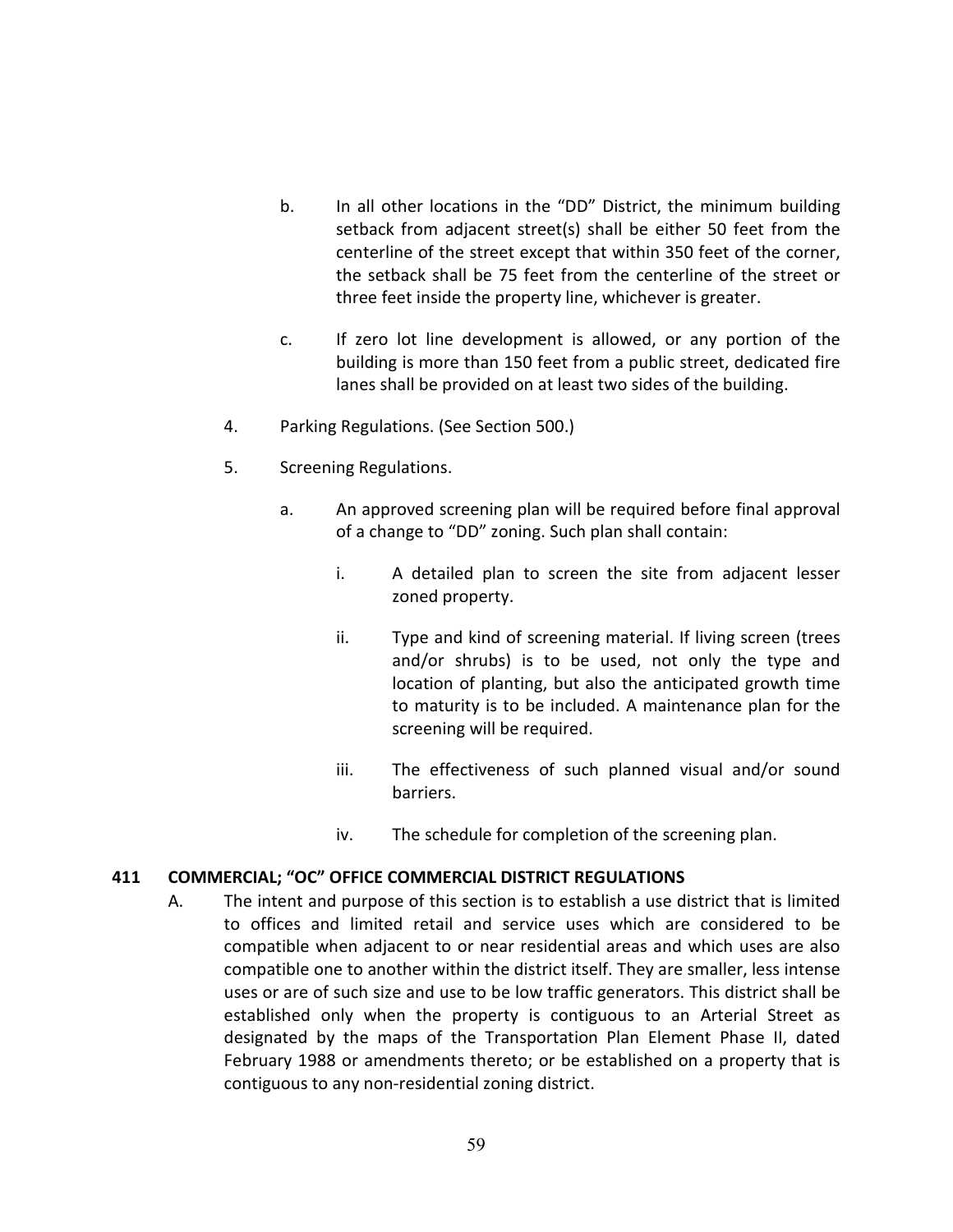- B. In the "OC" Office Commercial District, no buildings or premises shall be used and no building or premises shall be hereafter converted, altered, enlarged or erected except for one or more of the uses permitted by the use regulations of this section. All buildings and structures erected, enlarged, converted or altered in the "OC" Office Commercial District shall conform to the area and bulk regulations set forth in this section.
- C. All uses listed as permitted uses below shall be permitted in the "OC" Office Commercial District provided they comply with the following limitations:
	- 1. No individual business shall occupy more than 5,000 square feet of floor area; provided, however, an exception to this limitation may be granted by the Haysville governing body subject to the following conditions:
		- a. A basement area, not exceeding the area used for office or sales use, which is used only for storage, records, mechanical equipment or other non-person uses.
		- b. Such area shall be determined to be non-traffic generating and deemed to be exempt from all off-street parking requirements.
		- c. Required off-street parking shall be determined to be not less than that required by the floor area used for office and sales purposes.
		- d. Any exception to the floor area granted by the governing body shall apply only to the use set forth in the application. Any change of occupancy will be subject to all limitations of these regulations.
	- 2. All business establishments, other than office, shall be retail or service establishments dealing directly with the consumer.
	- 3. Service establishments shall be the type that deal primarily with services for persons or businesses, or limited retail sale that do not require the use of vehicles and heavy equipment in the operation of the business other than for the delivery of goods or services to the home; e.g. florist truck, etc. Vehicles stored or retained on the site overnight shall be stored within the main structure, or an enclosed detached garage as approved by the commission.
	- 4. No business shall display or store goods or equipment outside of an enclosed building.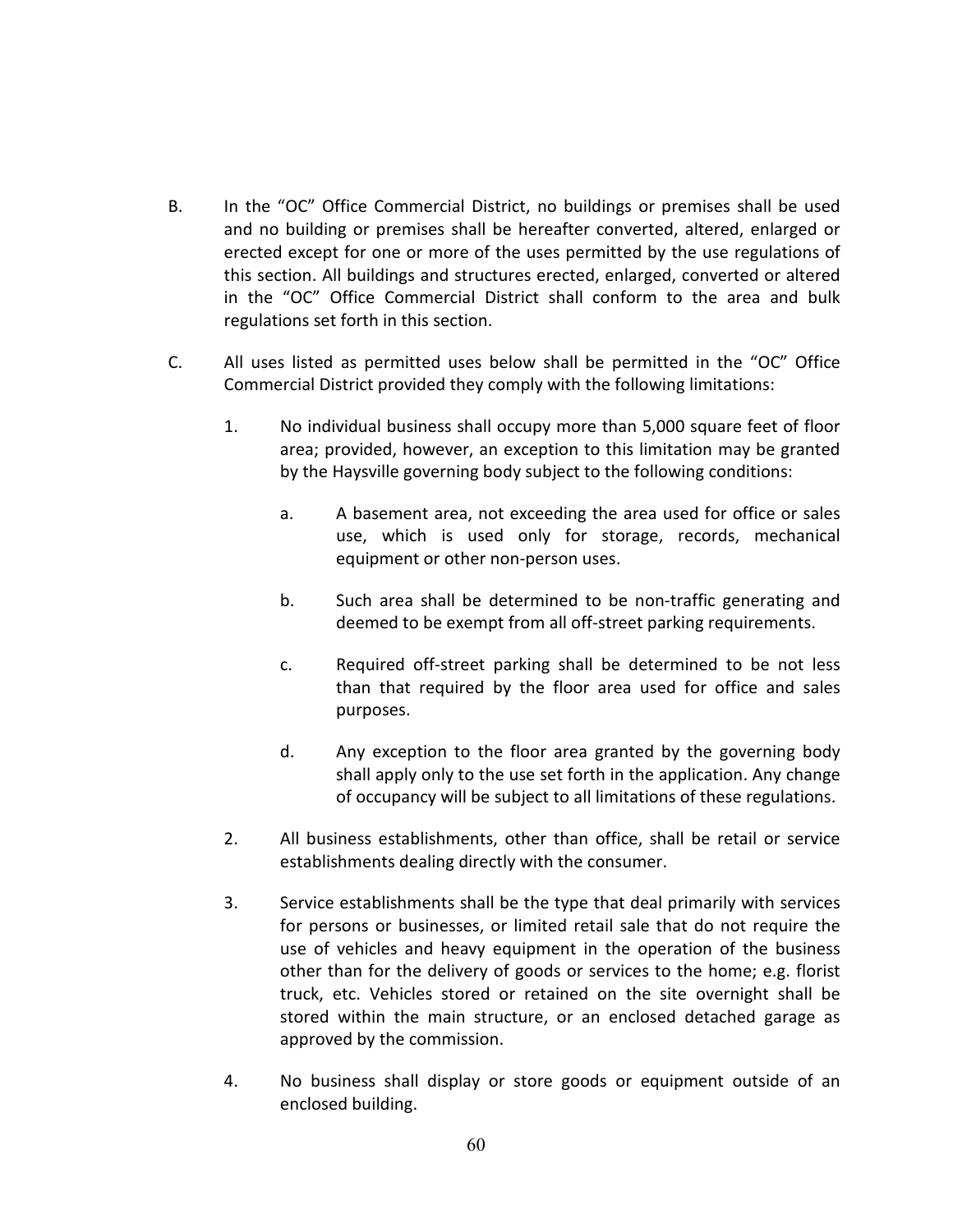- 5. No business establishments shall offer goods or services by way of driveup windows or directly to customers' parked motor vehicles.
- 6. Motor vehicles or heavy equipment parts, service or fuels shall not be displayed in this district.
- 7. Exterior lighting fixtures shall be shaded so that direct light is directed away from adjacent residential property.
- 8. The use is limited to offices and limited retail and service uses which are considered to be compatible with and not unduly burdensome upon adjacent residential properties or residential areas located nearby.
- 9. The use is compatible to other businesses located nearby within the district itself.
- 10. The nature of any use located within the district shall be smaller, less intense uses.
- 11. Any business within the zone shall not generate more traffic per day upon its abutting streets than may be accommodated within its permitted parking areas.
- D. Uses permitted:
	- 1. Offices that will have no greater impact upon abutting streets and walkways than such streets and walkways were designed to carry, including the following:
		- a. Abstract and title companies.
		- b. Accountants' offices
		- c. Advertising agencies.
		- d. Architects' offices
		- e. Artist studios.
		- f. Attorneys' offices
		- g. Broadcasting or recording studios without transmitter towers.
		- h. Computer and data processing offices.
		- i. Dental offices and clinics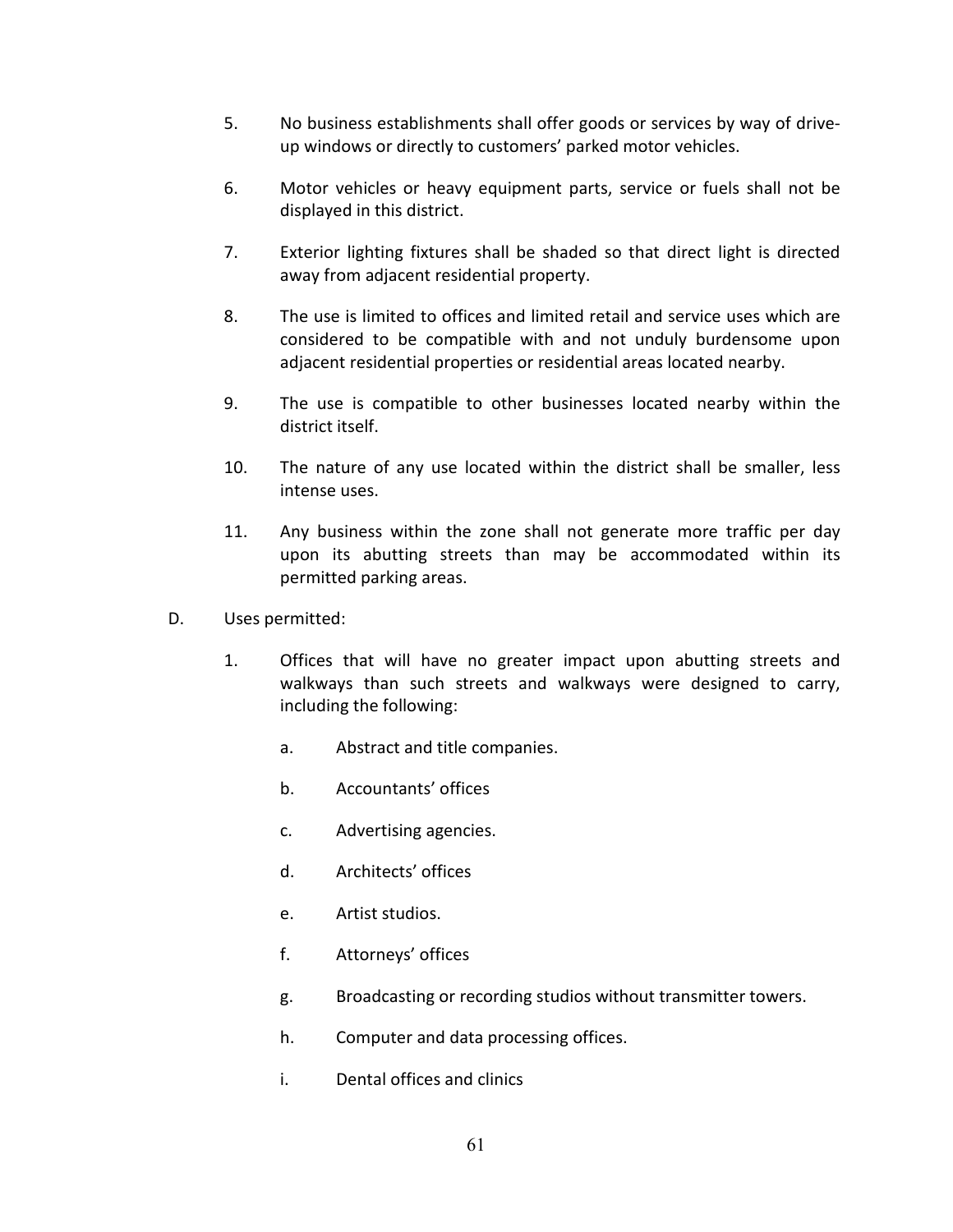- j. Engineers' offices
- k. Medical offices and clinics
- l. Offices, administrative, clerical sales services, including the display of sample or inventory items made available for demonstration purposes and where such display constitutes less than half of the total floor area. Such display area shall be limited to small business machines, desk computers and similar types of office aids and hardware. Such material shall not be extended to office furniture, larger appliances or machines. Repairs and services of authorized material is permitted as an accessory use.
- m. Optician and optical dispensaries
- n. Photography studios.
- o. Real estate offices.
- p. Religious offices and headquarters.
- q. Travel agencies.
- 2. Retail stores and personal service businesses including the following:
	- a. Artist, craft and hobby supply store.
	- b. Camera shop and photographic supplies.
	- c. Clothing and costume rental store.
	- d. Drug store, pharmacy or apothecary.
	- e. Florist shop.
	- f. Hair stylists (barber and beauty shops).
	- g. Jewelry and jewelry repair.
	- h. Key shop.
	- i. Medical and orthopedic appliance stores.
	- j. Picture framing shop.
	- k. Shoe repair shop.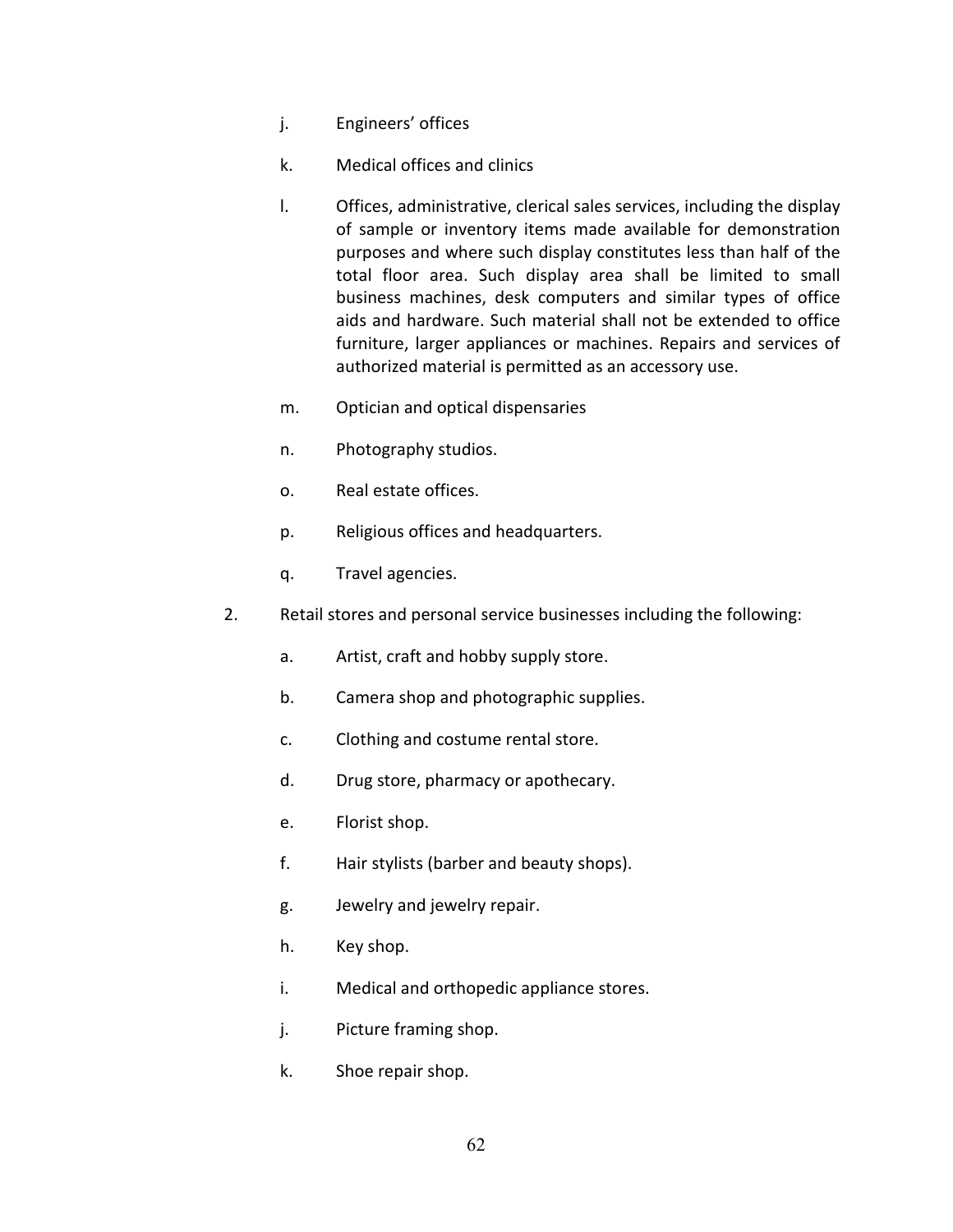- l. Tailor shop.
- 3. Residential uses as follows:
	- a. Each business or office may have an owner residence as a part of the business or office structure.
- 4. Miscellaneous type uses including the following:
	- a. Accessory uses when determined to be subordinate in area, extent and purpose to the principal use served; and is determined by the commission to contribute to the necessity of the principal residence or business established on the zoning lot.
	- b. Off-street parking and loading accessory to the principal use established on the zoning lot.
- 5. The following uses may be permitted as exceptions by the Haysville governing body; provided such uses shall comply with the use limitations of this district and any other conditions the governing body may deem necessary to protect adjacent properties:
	- a. Offices, retail stores and personal service business not specifically listed as a permitted use above, when it can be determined that the use is comparable to any of the above uses and compatible with the area.

#### E. Conditional Uses.

- 1. Safety services.
- 2. Wireless Telecommunication Facilities (See Section 505).

#### F. Area regulations.

- 1. Lot area: There shall be a minimum lot width of 80 feet and a maximum area of 12,500 square feet.
- 2. Front yard: Minimum 20 feet or the setback line of the recorded plat.
- 3. Side yard: The side yard shall not be less than six feet or the side yard requirement of the adjacent lot, whichever is the lesser.
- 4. Rear yard: There shall be a rear yard of not less than 10 feet.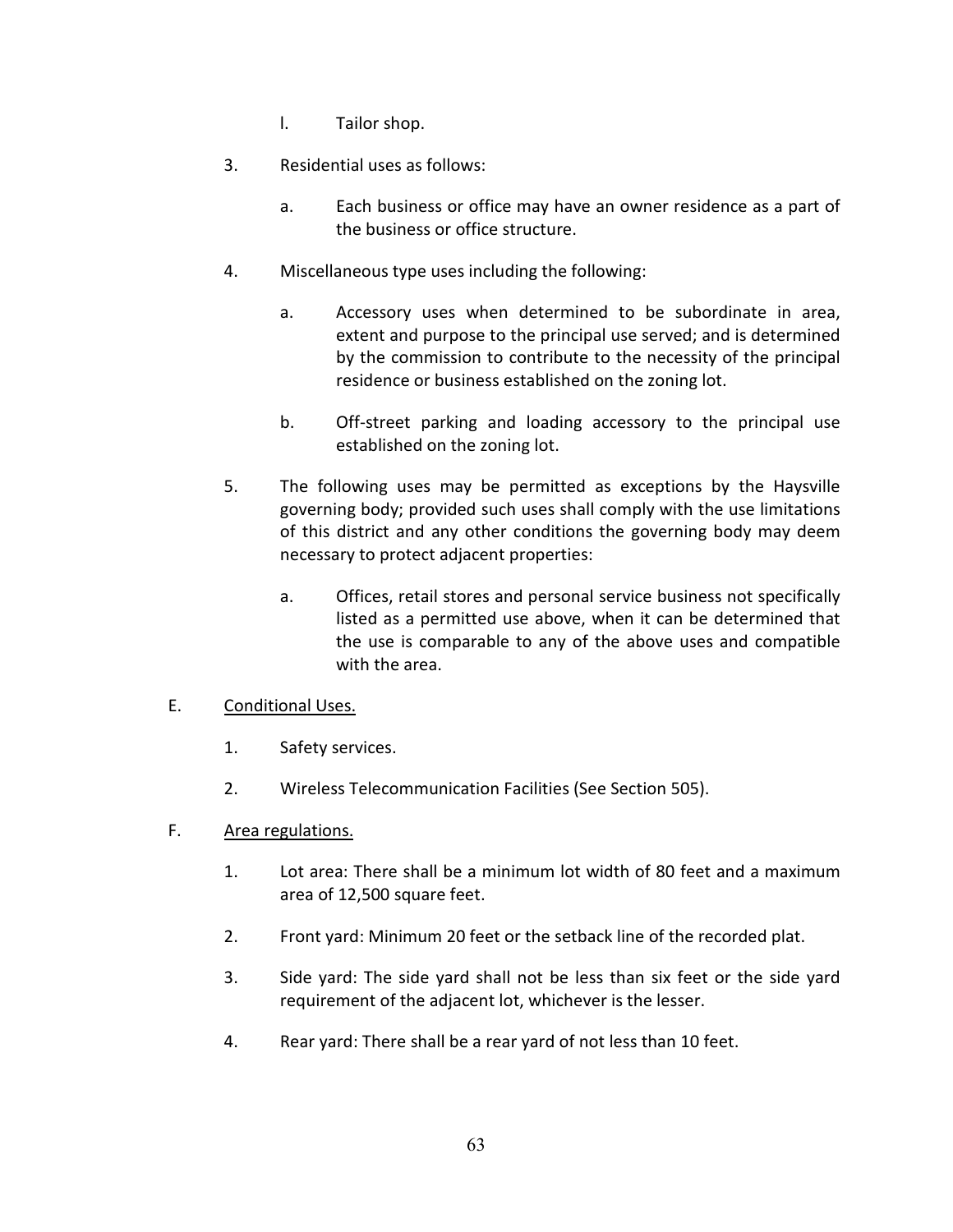### G. Height limit.

1. No building shall be erected or enlarged to exceed a height of thirty-five feet.

### H. Lot coverage.

1. There shall be a maximum of 40 percent coverage of the lot by a total of all structures.

### I. Automobile parking.

- 1. Parking space and loading space to be provided equal to two spaces per each employee.
- J. Hours.
	- 1. Monday-Saturday...7 a.m. to 10 p.m.

### **412 COMMERCIAL; "D" LIGHT COMMERCIAL DISTRICT REGULATIONS**

- A. Uses listed as permitted in the "D" Light Commercial District shall be permitted provided that they comply with the following regulations:
	- 1. There shall be no manufacture, compounding, processing or treatment of products other than that which is clearly incidental and essential to a retail store or business and where all such products are customarily sold at retail on the premises; and
	- 2. Such uses, operations or products are not objectionable due to odor, dust, smoke, noise, vibration, or other similar causes; and
	- 3. All articles for sale, rent, display , storage or hire, must be kept within an enclosed building except:
		- a. Items specifically allowed by a permitted use;
		- b. Vending machines and newspaper stands may be displayed outside permanently; and
		- c. Merchandise that is for sale may be displayed in areas immediately adjacent to the building provided that:
			- i. No portion of the display shall be on publicly owned property unless the applicant shall first have obtained appropriate approval for such use from the governing body;
			- ii. No portion of the display shall obstruct handicapped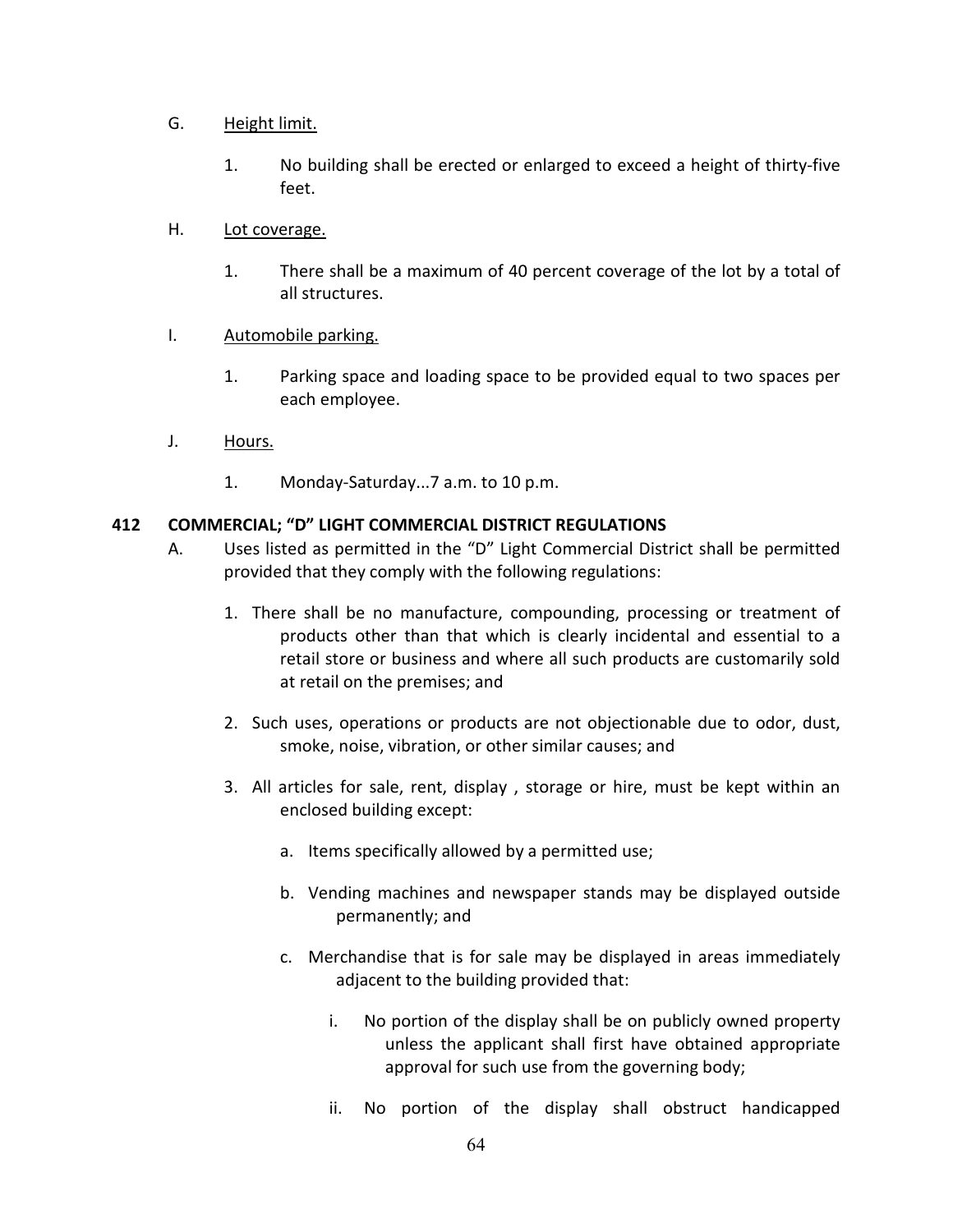accessibility or impede pedestrian movement;

- iii. No required off-street parking space or loading area will be utilized for display, storage or dispensing;
- iv. No food or drink may be displayed outside the building except in accordance with the standards of the Wichita-Sedgwick County department of public health;
- v. Christmas tree and associated sales may be conducted on property zoned "D" Light Commercial even though no building shall exist.
- B. The following regulations shall apply in all "D" Districts:
	- 1. Uses permitted:
		- a. Any use listed as a permitted use in the "OC" Office Commercial, except that such uses must additionally comply with the regulations of this district.
		- b. Animal Hospitals, not including kenneling as a primary use.
		- c. Animal services including small animal grooming
		- d. Assisted living facilities.
		- e. Art and antique shops.
		- f. Automatic Teller Machine.
		- g. Automobile service center stations and related parts and accessory sales with outside storage of recyclable materials as follows:
			- i. Liquids, not to exceed one 300-gallon drum;
			- ii. Tires, to be stored in a container not to exceed 100 cu.ft. located at least 18" off the ground; and
			- iii. Scrap metal, to be in a container not to exceed 100 cu.ft.
		- h. Bakery goods shops.
		- i. Banking services.
		- j. Barber shop or beauty parlor, including services for hair, nails, and tanning.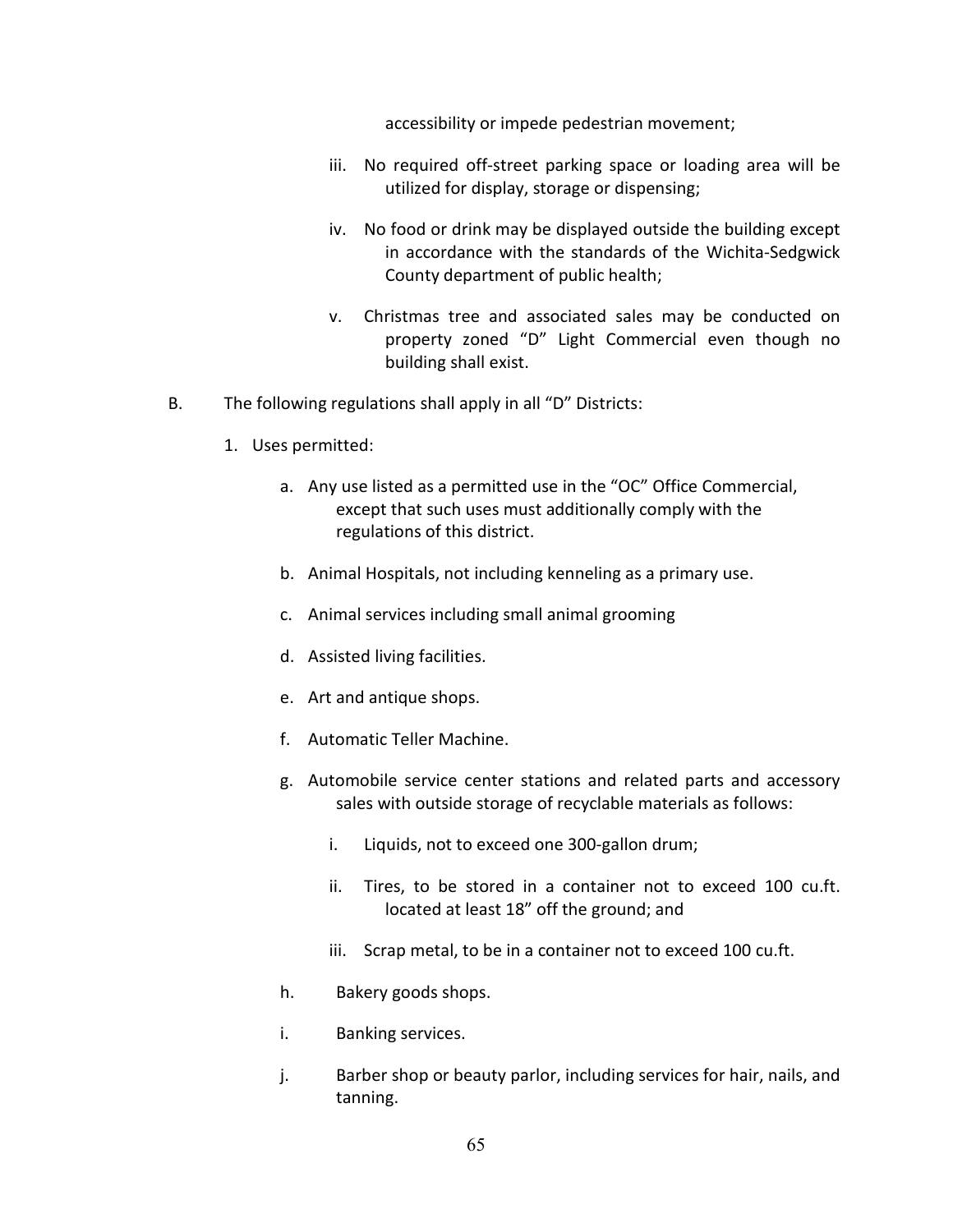- k. Blueprinting or Photostatting.
- l. Book or stationary store.
- m. Business, music, dance, or commercial schools.
- n. Camera shops.
- o. Carwash.
- p. Catering shops.
- q. Cigar store.
- r. Clinic, medical or dental for human treatment
- s. Clothes cleaning agency, pressing establishment or dry cleaning establishments using non-flammable agents, employing not more than two persons engaged in dry cleaning work.
- t. Computer sales and repair services.
- u. Confectionary stores.
- v. Convenience store.
- w. Custom dressmaking or millinery.
- x. Dairy stores.
- y. Decorating shop.
- z. Drapery shop.
- aa. Drug store.
- bb. Dry goods and notions.
- cc. Entertainment, indoor
- dd. Feed, seed and commercial fertilizer sales.
- ee. Floor coverings and rug store.
- ff. Florist and gift shop.
- gg. Frozen food lockers--no slaughtering.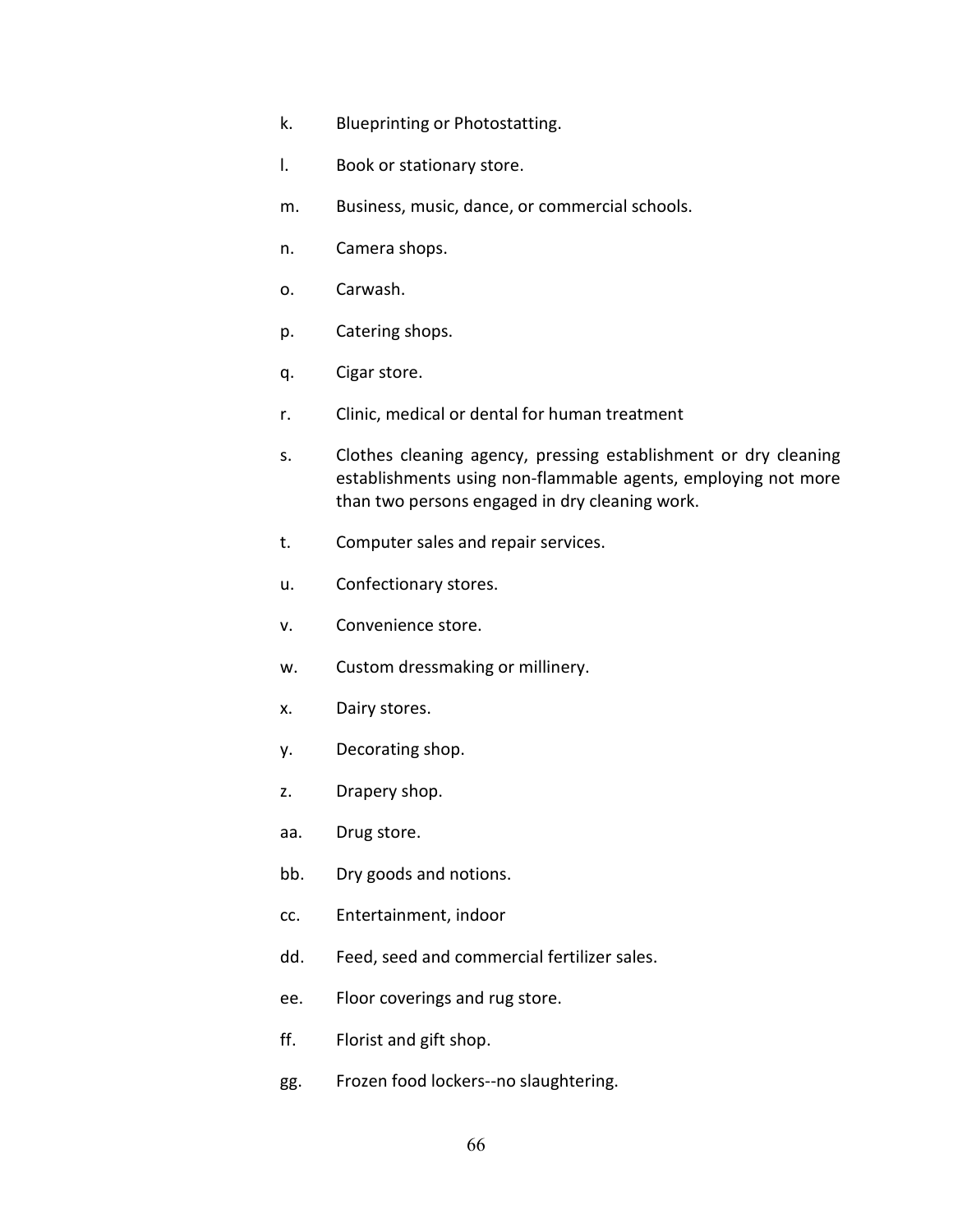- hh. Furniture store.
- ii. Furrier store.
- jj. Grocery, food or vegetable stores.
- kk. Hardware, plumbing, electrical or appliance store.
- ll. Health club or spa.
- mm. Heating, air conditioning, and plumbing services offices, provided no more than 50% of the floor area is dedicated to a showroom for products offered. Fabrication and manufacturing is prohibited.
- nn. Hobby shop.
- oo. Hospitals and Sanitariums.
- pp. Ice dealers, if no ice manufacturing is involved as a major enterprise.
- qq. Ice rink.
- rr. Jewelry store.
- ss. Launderette.
- tt. Laundry or dry cleaning, limited.
- uu. Liquor and malt beverage store.
- vv. Meat market or delicatessen store.
- ww. Medical, dental and optical laboratories.
- xx. Mortuary and funeral home.
- yy. Newsstand.
- zz. Newspaper office without printing presses.
- aaa. Nurseries and garden centers.
- bbb. Nursing or convalescent home.
- ccc. Offices, business or professional.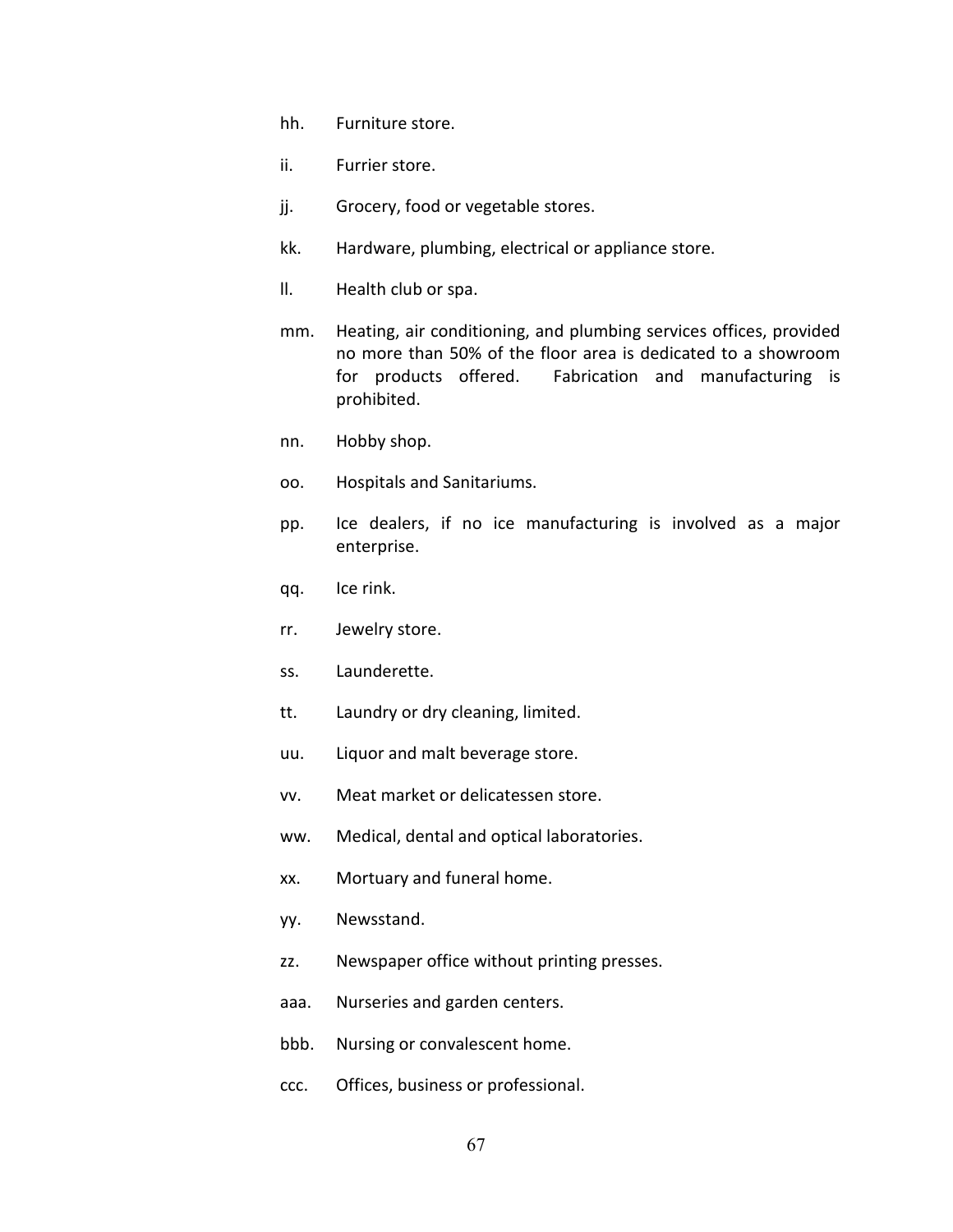- ddd. Office Supply store.
- eee. Paint and wall paper store.
- fff. Park.
- ggg. Parking areas--public or customer improved in accordance with Section 500.
- hhh. Pawn shop.
- iii. Pet shop or taxidermist, including small animal grooming.
- jij. Photographers and photo printing.
- kkk. Post office.
- lll. The manufacture of pottery and figurines or similar ceramic products, using only previously pulverized clay kilns fired only by electricity or gas, for retail sales only.
- mmm. Radio studios.
- nnn. Restaurants, including refreshment stands and fast food establishments.
- ooo. Restaurant clubs.
- ppp. Retail stores and retail businesses.
- qqq. Roller rink.
- rrr. Rubber and metal stamp sales.
- sss. Safety services.
- ttt. Second hand store.
- uuu. Shoe store or shoe repair shop.
- vvv. Sporting goods store.
- www. Tailor, dressmaking or apparel shop.
- xxx. Television studios.
- yyy. Training facilities; provided that services are conducted within an enclosed structure typical of a classroom setting.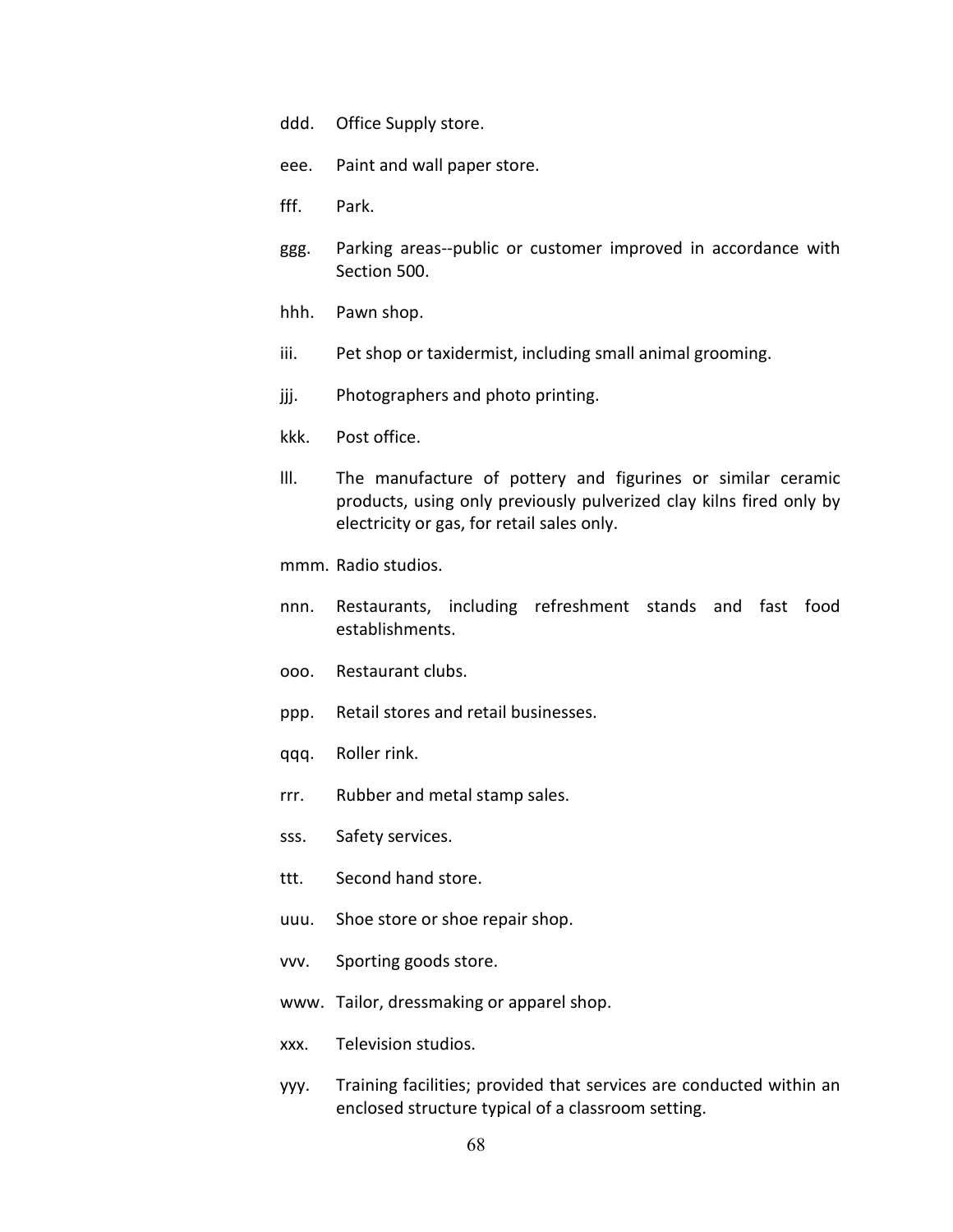- zzz. Indoor Theaters.
- aaaa. Upholstering shop if conducted wholly within a completely enclosed building.
- bbbb. Uses customarily incidental to any of the above uses when located on the same lot.
- cccc. Accessory buildings when located on the same lot.
- A. Conditional uses. (See Section 702.)
	- 1. Apartment or condominiums with five or more units complying with the conditions established in the "CC" District regulations (Section 408) allowed except for the front 100 feet from the property line and adjoining a residential use.
	- 2. Automobile, motor home, and boat rental with outside storage of rental items allowed provided that all units displayed are in operable condition, all maintenance is conducted inside a building, the storage is on a properly drained hard or all-weather surface and loading/unloading of vehicles takes place off of public streets.
	- 3. Automobile repair shop.
	- 4. Automobile retail sales and related parts and accessory sales.
	- 5. Carpenter or cabinet shop, if conducted wholly within a completely enclosed building.
	- 6. Commercial Storage Warehouses.
	- 7. Construction trade supply houses with fabrication, conducted wholly within a building, allowed as an incidental use.
	- 8. Development of natural resources and extraction of raw materials such as rock, gravel, sand, fill dirt, soil, etc.
	- 9. Electronic assembly.
	- 10. Entertainment, outdoor.
	- 11. Laboratories, medical and nondestructive testing.
	- 12. Microwave tower.
	- 13. Monument sales.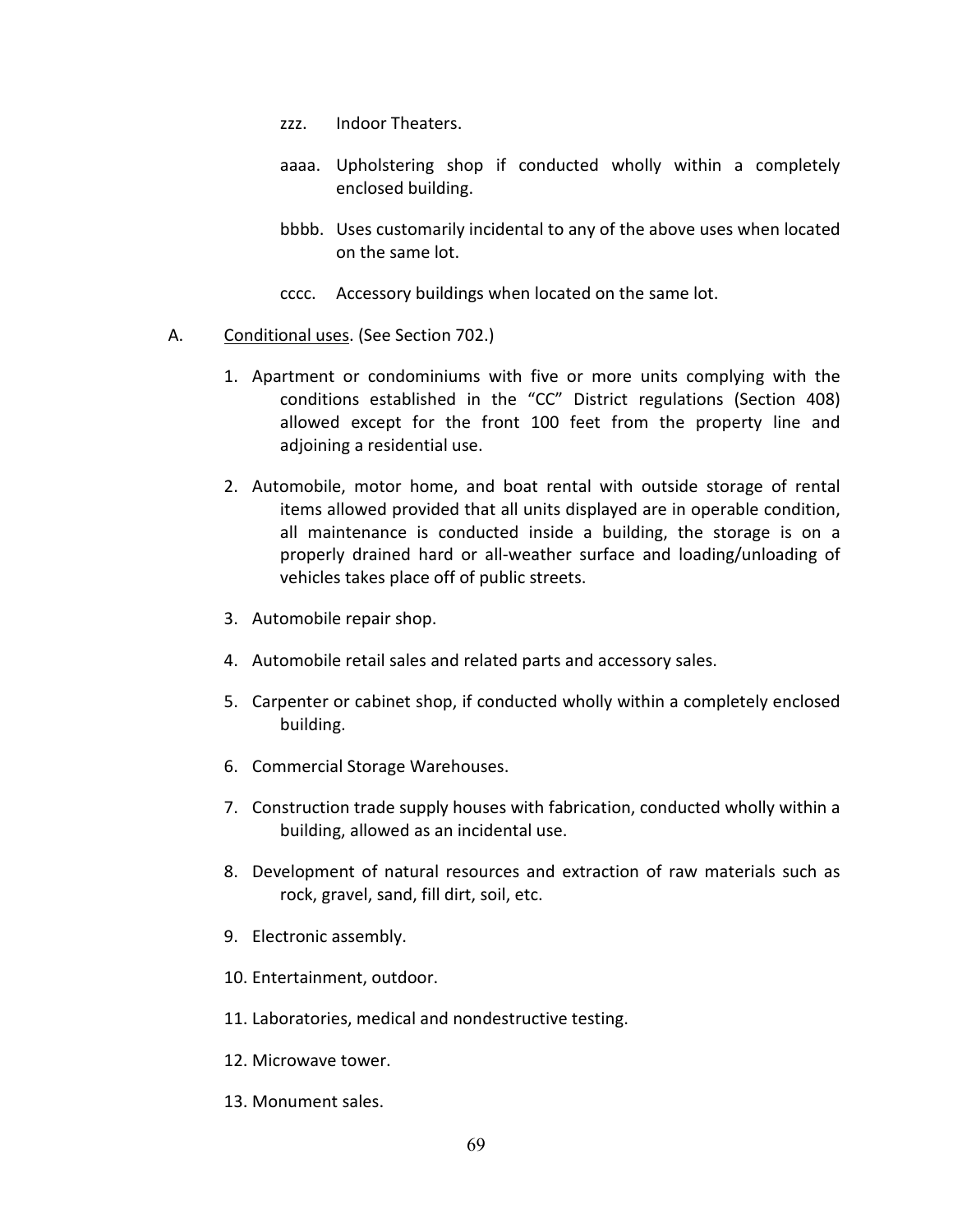- 14. New or used automobile, truck and travel trailer sales with outside storage of vehicles for sale; provided that: All vehicles displayed are in operable condition; no part/piece storage is permitted outside; all maintenance (excluding washing/waxing) is conducted inside a building; the storage is on a properly drained hard or all-weather surface; and loading/unloading of vehicles takes place off of public streets.
- 15. Printing press operations including newspaper presses, catalogs and bindery.
- 16. Public utility stations and/or substations.
- 17. Radio transmission tower (needs to be based on size and power).
- 18. Tool equipment rental with outside storage of rental items allowed provided that all units displayed are in operable condition, all maintenance is conducted inside a building, the storage is on a properly drained hard or all-weather surface, and loading/unloading of vehicles takes place off of public streets. Any unit or vehicle rated at over 30 horsepower will be stored in the rear and screened from view to at least six feet in height.
- 19. Wholesale food commissary.
- 20. College or university.
- 21. Vocational school.
- 22. Wireless telecommunication facilities (See Section 505).
- B. Height regulations.
	- 1. None.
- C. Area regulations.
	- 1. Lot area regulations:
		- a. Lot area to not be less than 6,000 square feet.
		- b. Minimum of 10 percent of lot to be maintained landscaped area.
- E. Front yard.
	- 1. In all locations where building lines or setback lines are shown on plats that have been approved by the commission and that are recorded in the office of the register of deeds of Sedgwick County the minimum front yard shall be the same as the distance between the front lot line and the building or setback line shown on the plat.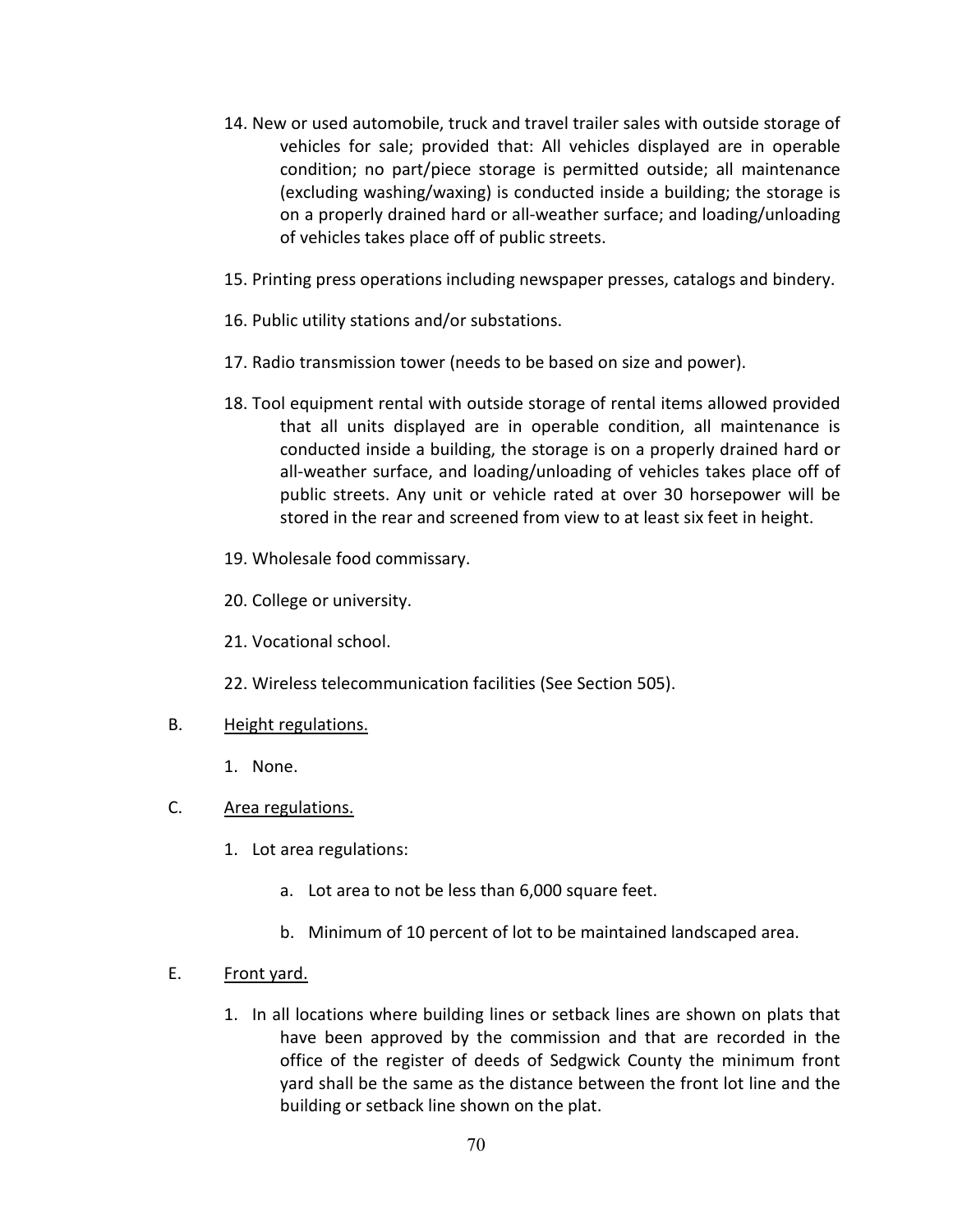- 2. In all other locations, the setback shall be measured as 50 feet from the centerline of the street except within 350 feet of an intersection of an arterial street with another arterial street the measurement shall be 75 feet from the centerline or three feet from the platted lot line whichever is greater.
- 3. Where there are through lots, the above front yard requirements shall apply to the frontage on both streets.
- 4. Corner lots shall have at least minimum front yard setbacks on both sides.
- F. Side yard.
	- 1. When zero lot line development is allowed or any portion of the building is more than 150 feet from a street, dedicated fire lanes shall be provided on rear yard of at least two sides of the building.
	- 2. In all other cases, side yard shall be six feet or height divided by four whichever is greater.
	- 3. Corner lots shall have at least minimum front yard setbacks on both sides abutting a street. When setback areas are shown in excess of the minimum setback requirements on recorded plats the greater setbacks shall be used.
	- 4. The required side yard areas shall be landscaped with grass, shrubs, trees, and/or ground cover, and shall be maintained in good condition.
- G. Rear yard.
	- 1. Accessory building shall not be located in any platted or recorded easement or alley. Where there is no platted alley they shall be located no closer than three feet of the rear lot line.
- H. Parking and loading regulations. (See Section 500)

Landscaping regulations. (See Section 501)

## **413 COMMERCIAL; "E" HEAVY COMMERCIAL DISTRICT REGULATIONS**

- A. All uses listed as permitted in the "E" Heavy Commercial District shall be permitted provided that they comply with the following regulations:
	- 1. There shall be no manufacture, compounding, processing or treatment of products other than that which is clearly incidental and essential to the uses permitted, except as specifically allowed in conjunction with conditional uses.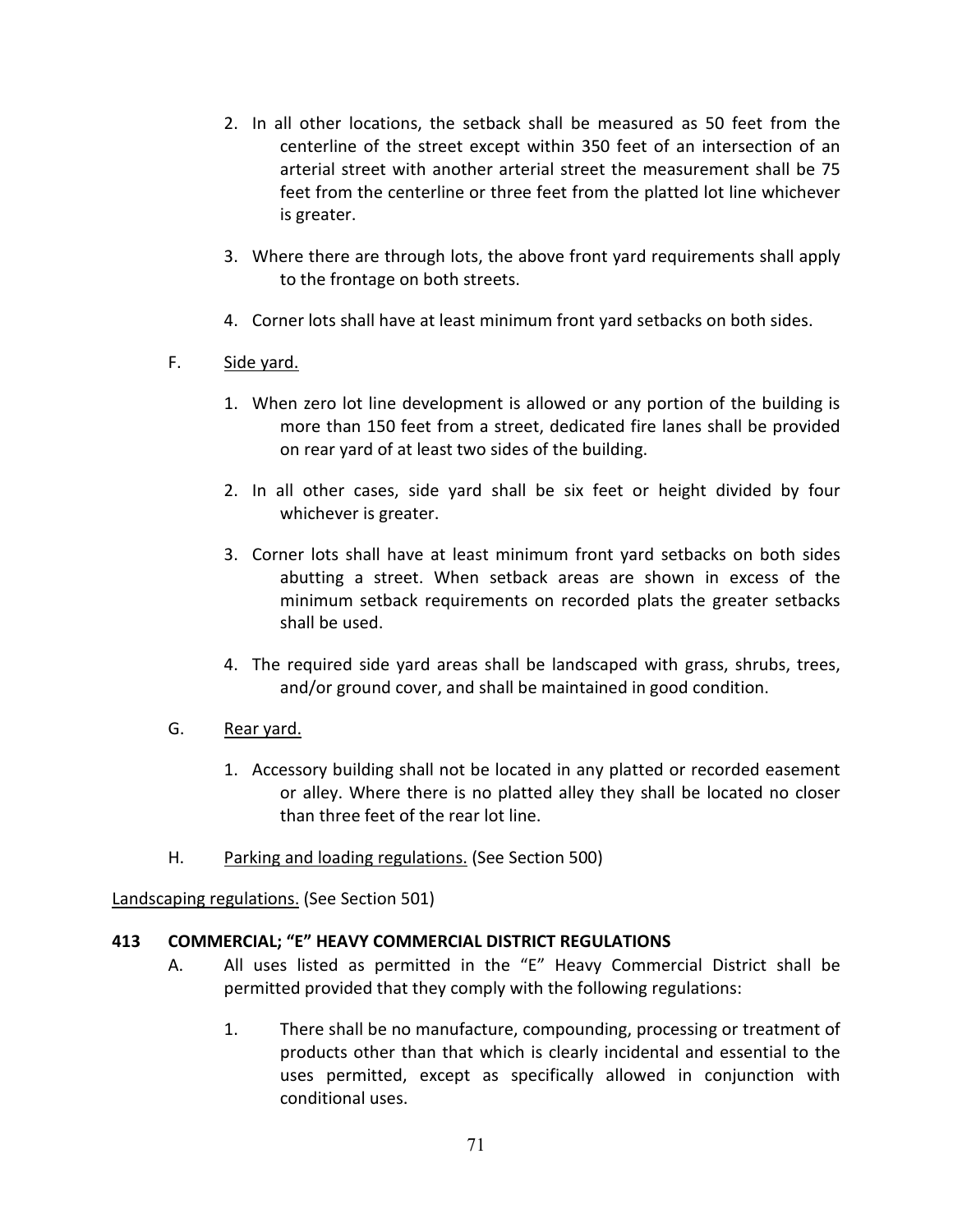- 2. Such uses, operations, or products are not objectionable due to odor, dust, smoke, noise, vibration, or other similar causes.
- 3. Any illumination shall be so arranged as to reflect the light away from adjoining premises.
- B. The following regulations shall apply in all "E" Heavy Commercial Districts:
	- 1. Uses permitted.
		- a Any use listed as a permitted use in the "D" district, except that such uses must comply with the regulations of that district.
		- b Amusement enterprises, including billiard or pool hall, bowling alley, boxing arena, dance hall and games of skill and science.
		- c Animal feed store, wholly within a building or within a suitable enclosure to prevent obnoxious or nuisance conditions.
		- d Auction house.
		- e Automobile repair shop.
		- f Automobile retail sales and related parts and accessory sales.
		- g Automobile and trailer sales area: Provided, that any incidental repair of automobiles or trailers shall be conducted and confined wholly within a fenced area and the storage is on a properly drained hard or all weather surface.
		- h New or used automobile, truck and travel trailer sales with outside storage of vehicles for sale; provided that: All vehicles displayed are in operable condition; no part/piece storage is permitted outside; all maintenance (excluding washing/waxing) is conducted inside a building; the storage is on a properly drained hard or all-weather surface; and loading/unloading of vehicles takes place off of public streets.
		- i Baseball or football stadiums and sports arenas.
		- j Carpenter or cabinet shop, if conducted wholly within a completely enclosed building.
		- k Class "A" Club.
		- l Class "B" Club.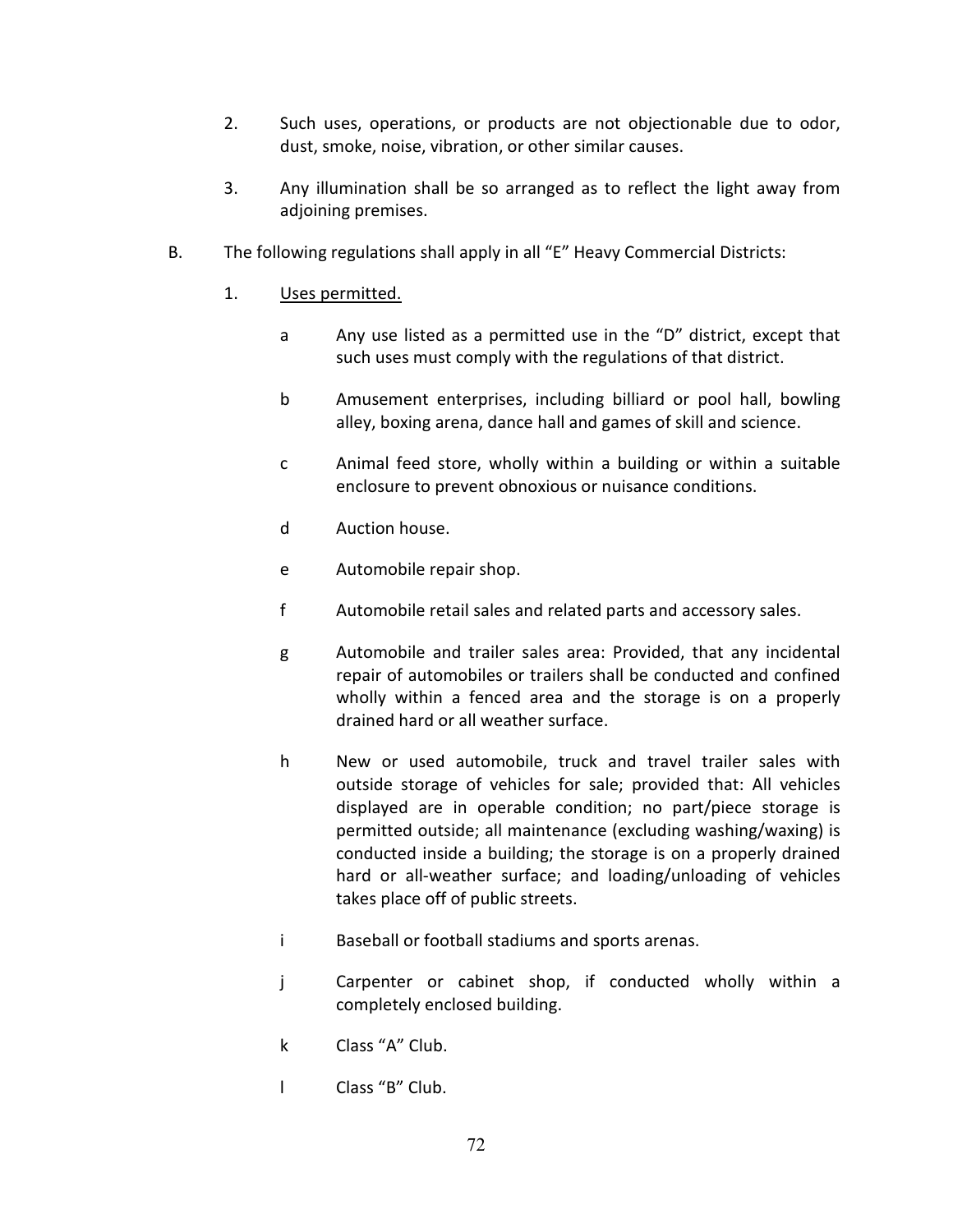- m Commercial dry cleaning and/or laundry establishments.
- n Commercial storage warehouse *also including units available for rent and storage of property by individuals*.
- o Construction Sales and Service, Limited; provided, all material on premises of the outside storage area shall be located on a hard or all-weather surface and arranged to permit reasonable inspection and access to all parts of the premises by fire, police, and City authorities and must be screened from adjacent properties.
- p Drinking Establishments.
- q Electronic Assembly.
- r Flea market.
- s Industrial dry cleaner.
- t Industrial laundry.
- u Lawn Mower and similar small equipment sales and repairs; provided, all repairs, materials and parts are stored within an enclosed building or on an all-weather surface screened from adjacent properties.
- v Lumber yard.
- w Machine shop/ welding shop/ metal furniture fabrication/ *heat treating/ Blacksmithing*; provided that; if this abuts residential, the area is screened by a minimum six foot tall opaque screen.
- x Microwave tower.
- y Monument sales.
- z Outdoor Storage Yard for which lease space for the temporary storage of operable commercial trucks or trailers and recreational vehicles or equipment, boats, campers and operable automobiles and trucks, provided any area for the purpose of providing lease space for outdoor storage must have an all-weather surface and be screened from adjacent properties and any public roadway.
- aa Plumbing, heating and air conditioning supply houses with sheet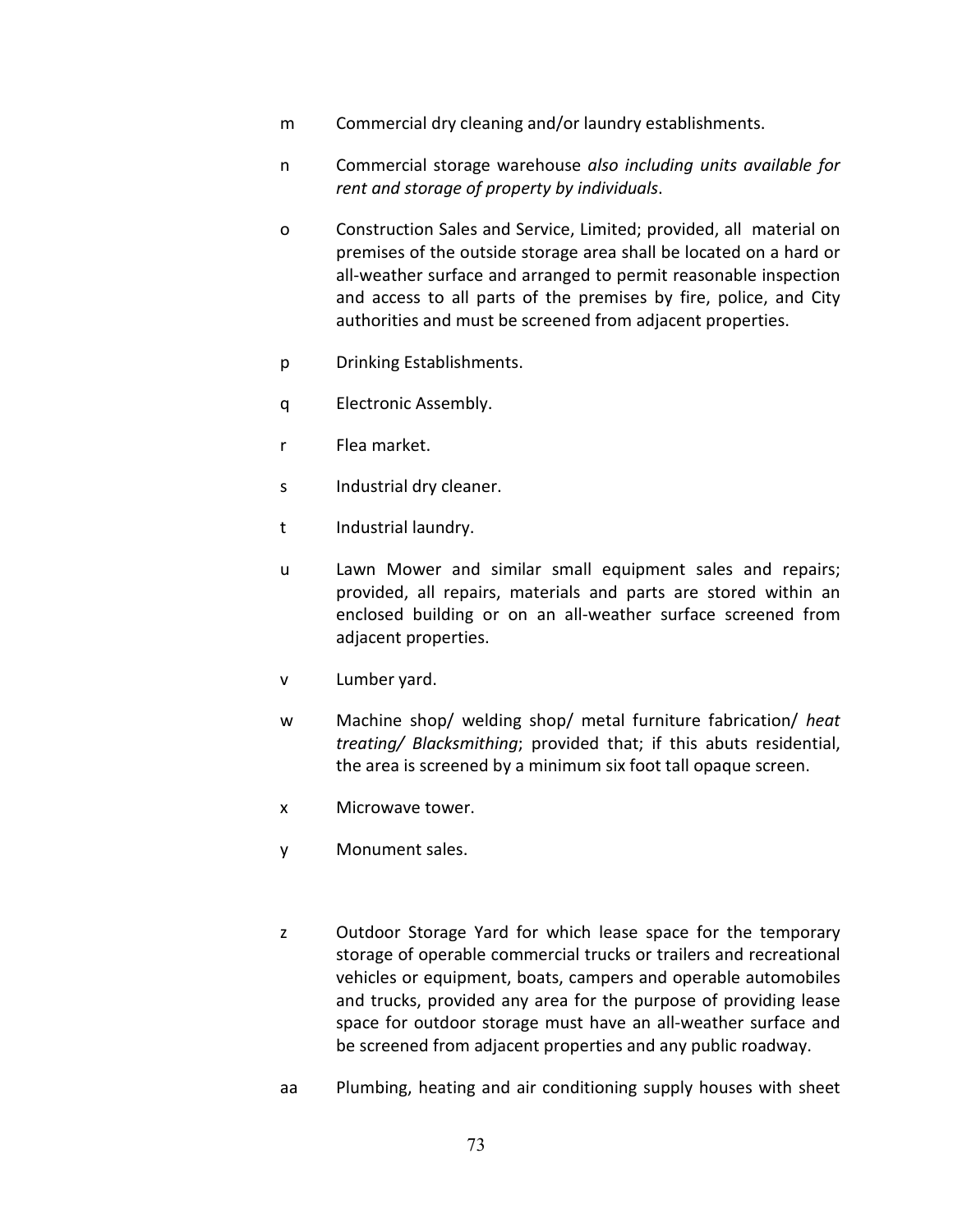metal duct fabrication allowed as an incidental use.

- aa Pony riding ring, without permanent stables.
- ab Printing press operations including newspaper presses catalogs and bindery.
- ac Private clubs.
- ad Radio transmission tower.
- ae Rental Facilities, where the primary business use is the rental of space for events, training, and seasonal sales in exchange for monetary compensation. Occupants that operate a temporary sale shall still be required to obtain any necessary permits as regulated by the Haysville City Code.
- af Restaurant Drinking Establishment.
- ag Tattoo Parlors.
- ah Tavern.
- ai Television transmission tower.
- aj Tool equipment rental with outside storage of rental items allowed provided that all units displayed are in operable condition, all maintenance is conducted inside a building, the storage is on a properly drained hard or all-weather surface, and loading/unloading of vehicles takes place off of public streets. Any unit or vehicle rated at over 30 horsepower will be stored in the rear and screened from view to at least six feet in height.
- ak Outdoor theaters.
- al Wholesale food commissary or catering establishment.
- am Uses customarily incidental to any of the above uses when located on the same lot.
- C. Conditional uses permitted. Businesses or shops in which products are manufactured, compounded, processed, assembled or treated, as listed below: or provided that all activities are conducted wholly within a completely enclosed building and outside storage completely screened from public view (See Section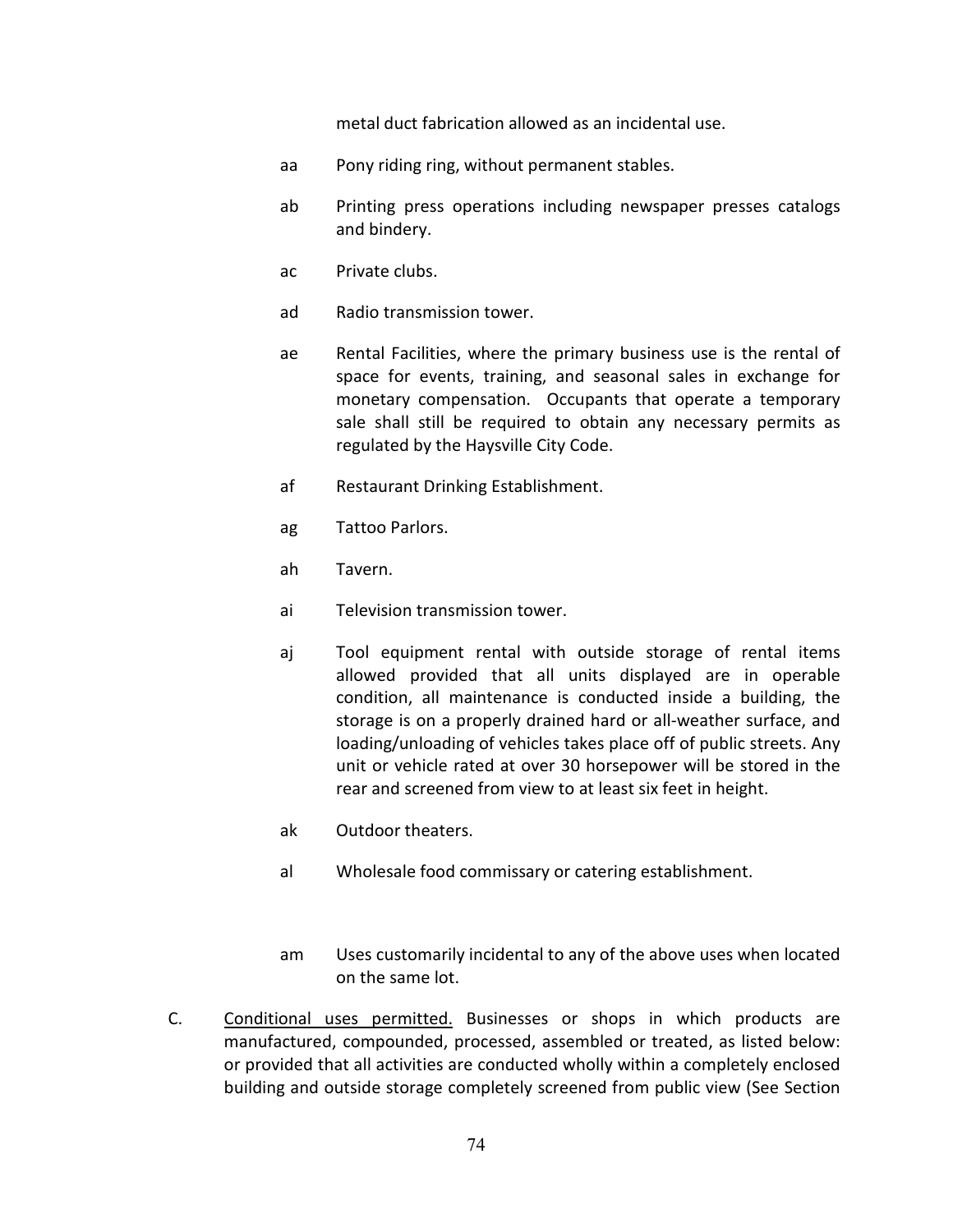#### 702):

- 1. Ice cream manufacture.
- 2. Small aircraft supplies.
- 3. Truck body distributorship.
- 4. Wholesale auto supplies.
- 5. Wholesale bakery.
- 6. Wholesale candy and bakery.
- 7. Wholesale china.
- 8. Wholesale coffee, tea and spices.
- 9. Wholesale drugs.
- 10. Wholesale dry goods.
- 11. Wholesale electrical supplies.
- 12. Wholesale furniture.
- 13. Wholesale garden tools.
- 14. Wholesale glass distributors.
- 15. Wholesale hardware.
- 16. Wholesale household appliances.
- 17. Wholesale appliances.
- 18. Wholesale leather goods.
- 19. Wholesale paint and wallpaper.
- 20. Wholesale plumbing supplies.
- 21. Wholesale pump and engines distributor.
- 22. Wholesale service station supplies.
- 23. Wholesale welding supplies.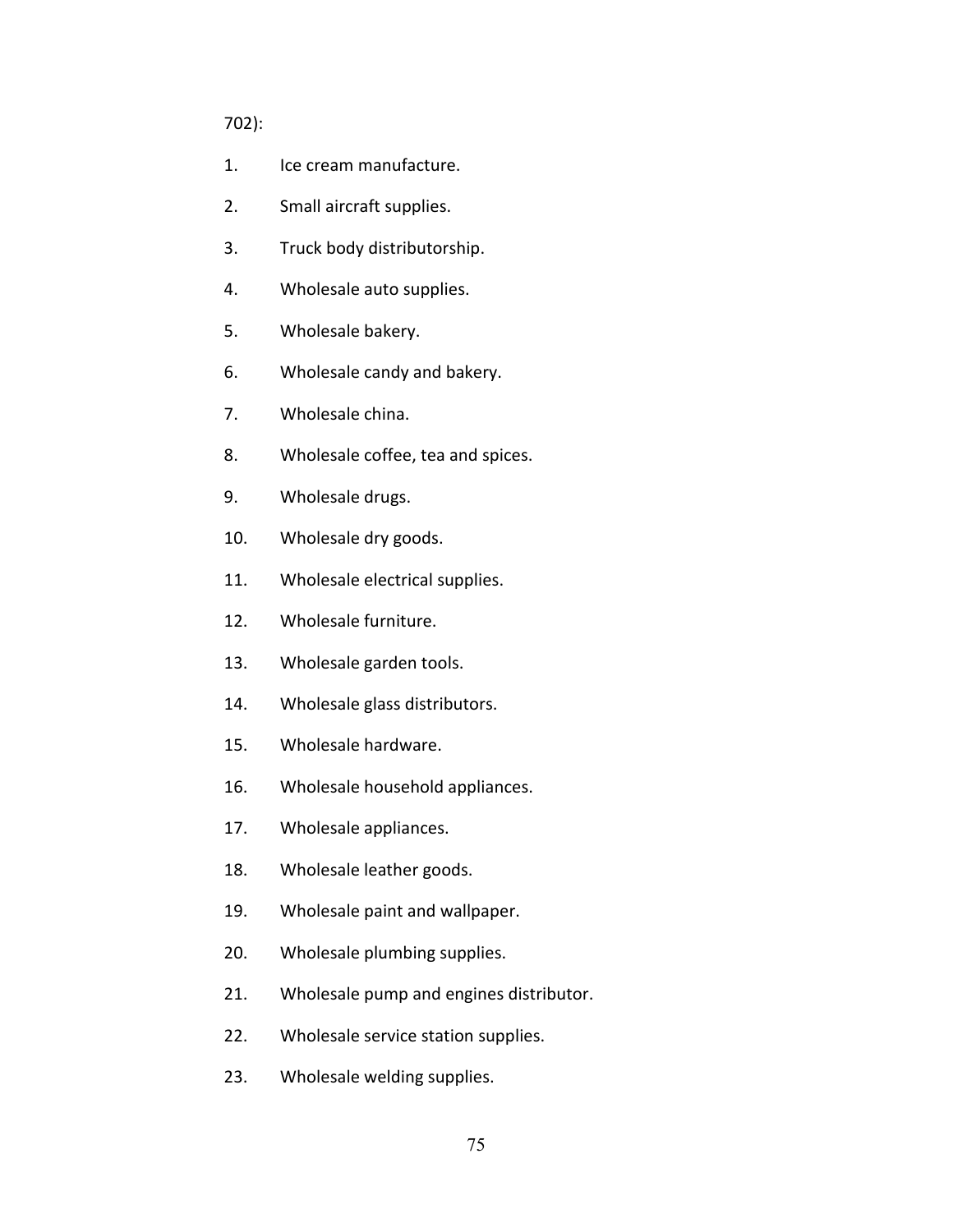- 24. Development of natural resources and extraction of raw materials such as rock, gravel, sand, fill dirt, soil, etc.
- 25. Assembly of electrical appliances, electronic instruments and devices, radios and phonographs, including electroplating and manufacturing of similar products.
- 26. Blacksmith shop, welding, heat treating and machine shop.
- 27. Contractor's equipment storage yard or plant, retail sales of equipment commonly used by contractors.
- 28. Foundry casting lightweight nonferrous metal.
- 29. Laboratories, experimental or testing.
- 30. Cleaning and dying works and carpet and rug cleaning.
- 31. Manufacture, compounding, assembling or treatment of articles or merchandise from the following: previously treated feathers, felt, fiber, fur, glass, hair, horn, leather, paper, plastics, rubber, precious or semiprecious metals or stones, shell, textiles, tobacco, wood, yarns, and paint not employing a boiling process.
- 32. The manufacture, compounding, processing, packing or treatment of such products as bakery goods, candy, cosmetics, dairy products, drugs, perfumes, pharmaceuticals, perfumed toilet soap, toiletries, and food products.
- 33. The manufacture and maintenance of electric and neon signs, billboards, commercial advertising structures, metal furniture, light sheet and tubular metal products, including heating and ventilating ducts and equipment, cornices, caves, small tool and die works and the like.
- 34. The manufacture of pottery and figurines or other similar ceramic products, using only previously pulverized clay, kilns fired only by electricity or gas.
- 35. Manufacture of musical instruments, toys, novelties and amusement devices.
- 36. Wholesale sheet metal and wholesale plumbing shops.
- 37. Small boat building.
- 38. Stone monument works.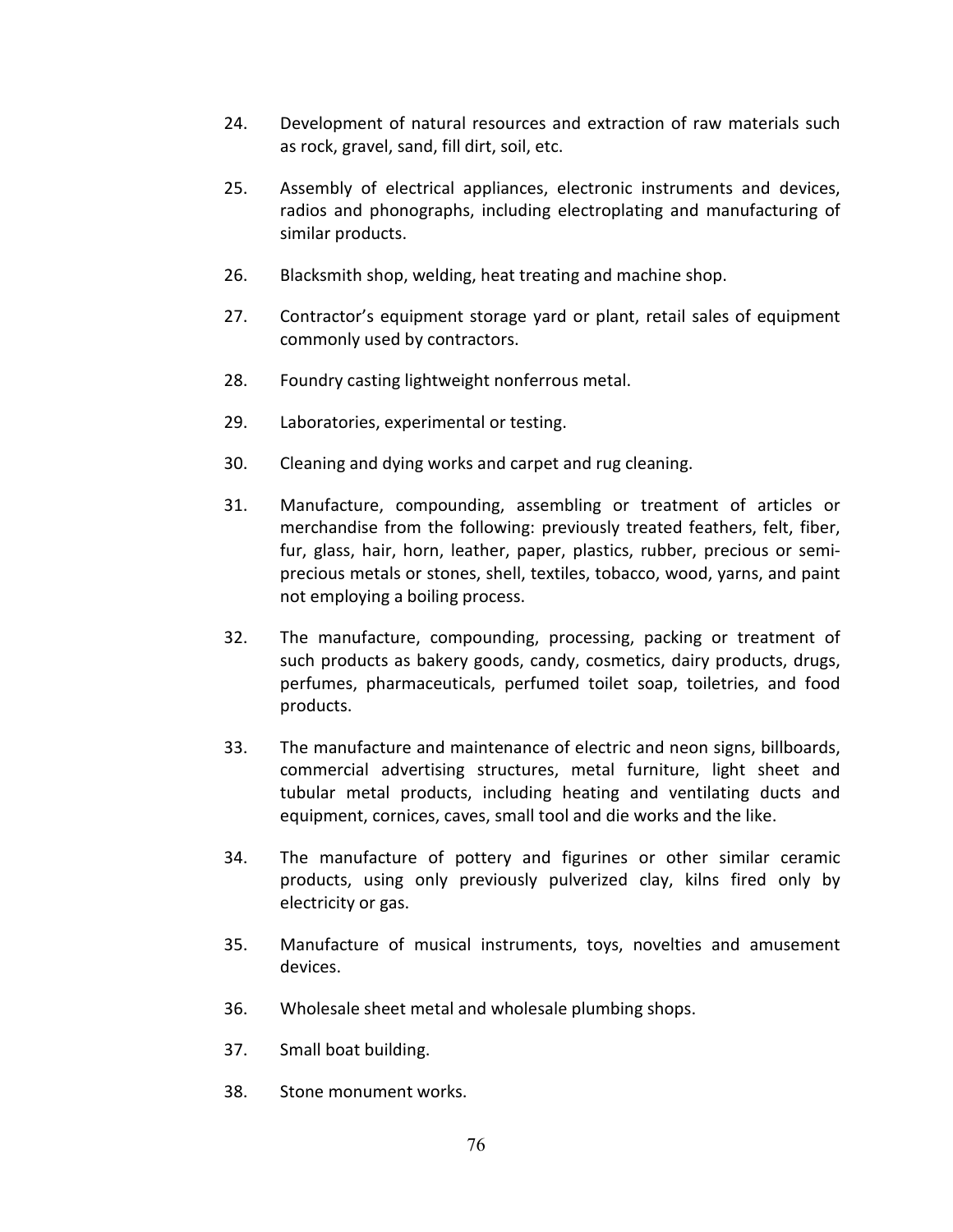- 39. Body shop.
- 40. Outdoor storage yards for the temporary storage of wrecked or otherwise inoperable vehicles, which are part of a business whose principal use is the providing of temporary outdoor storage of operable vehicles, boats, recreational vehicles and equipment, trailers and such. Such items shall be stored on an all-weather surface and be screened from adjacent properties and any public roadway.
- 41. Wireless telecommunication facilities (See Section 505).
- D. Height regulations.
	- 1. None.
- E. Area regulations.
	- 1. Lot area regulation.
		- aa Lot area to not be less than 6,000 square feet.
		- ab Maximum lot coverage including parking to be 100 percent.
- F. Front yard.
	- 1. In all locations where building lines or setback lines are shown on plats that have been approved by the commission and that are recorded in the office of the register of deeds of Sedgwick County the minimum front yard shall be the same as the distance between the front lot line and the building or setback line shown on the plat.
	- 2. In all other locations the setback shall be measured as 50 feet from the centerline of the street except within 350 feet of an intersection of an arterial street with another arterial street the measurement shall be 75 feet from the centerline.
	- 3. On corner lots where setbacks are not shown on a recorded plat the setback shall be measured as 50 feet from the centerline of the street except that within 350 feet of an intersection the setback shall be measured as 75 feet from the centerline of the street.
- G. Side yard.
	- 1. When zero lot line development is allowed or any portion of the building is more than 150 feet from a street, dedicated fire lanes shall be provided on rear yard of at least two sides of the building.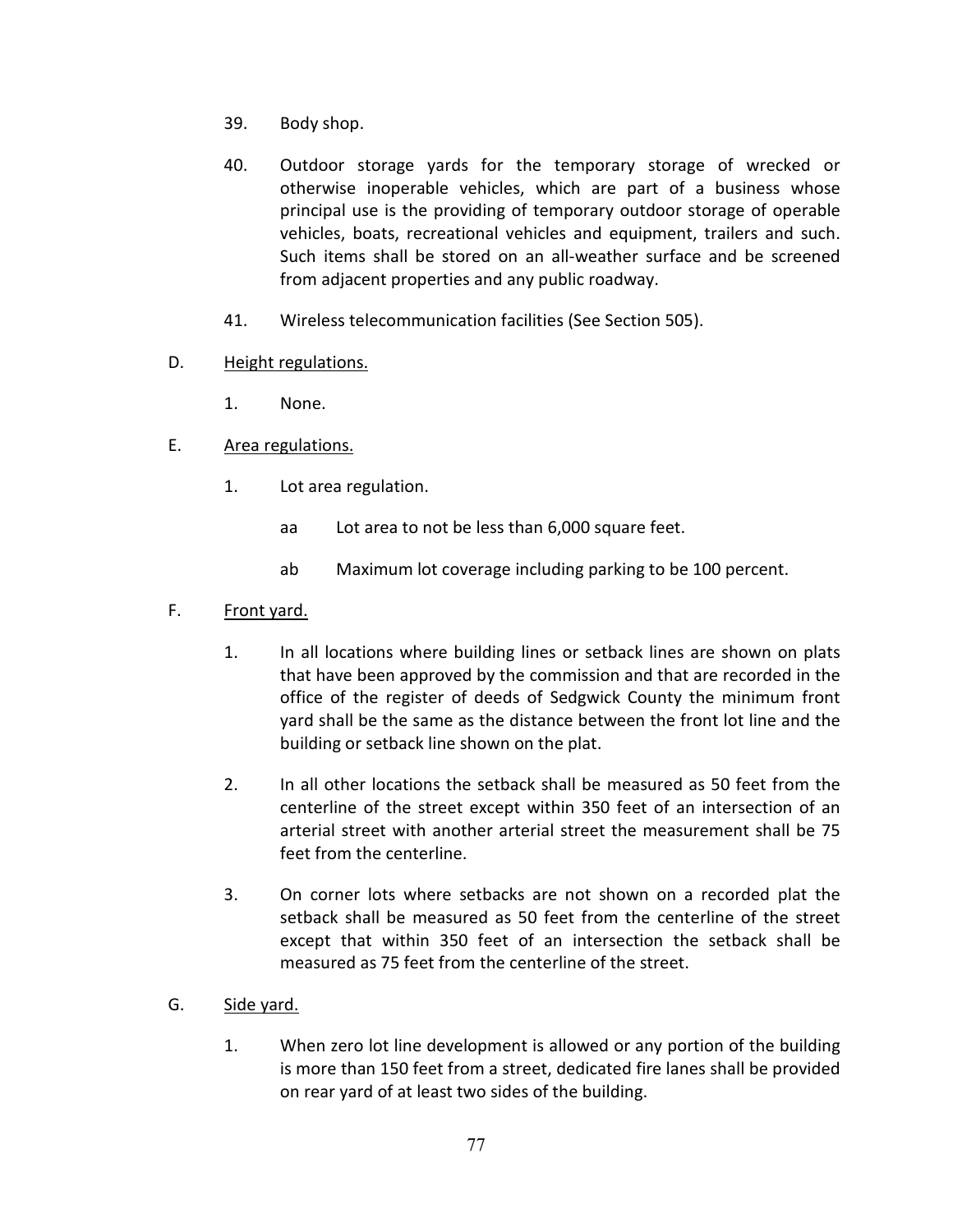- 2. In all other cases, side yard shall be six feet or height divided by four whichever is greater.
- 3. Corner lots shall have at least minimum front yard setbacks on both sides abutting a street. When setback areas are shown in excess of the minimum setback requirements on recorded plats the greater setbacks shall be used.

## H. Rear yard.

- 1. Accessory building shall not be located in any platted or recorded easement or alley. Where there is no platted alley they shall be located no closer than three feet of the rear lot line.
- I. Parking and loading regulations. (See Section 500)

# **414 INDUSTRIAL; "F" LIGHT INDUSTRIAL DISTRICT**

The following shall apply in all "F" Light Industrial Districts:

- A. Uses permitted.
	- 1. Any use specifically listed as a permitted use in "E" Heavy Commercial District, in conformance with the requirements of the regulations for this district.
	- 2. Any of the following uses: provided that such use does not constitute a hazard or nuisance, including but not limited to, issues associated with fire, explosion, odor, dust, smoke, undue noise, excessive or unsupportable water use, emission of contaminants into public wastewater system, contaminants into sewer system, or vibration or other similar causes.
		- a Animal hospitals and kennels.
		- b Assembly and maintenance of oil rigging, agriculture implements and equipment.
		- c Assembly of electrical appliances, electronic instruments and devices, radios and phonographs, including electroplating and manufacturing of similar products.
		- d Automobile painting, upholstering, rebuilding, reconditioning, body and fender works, truck repairing or overhauling, tire retreading or recapping, battery manufacturing and the like.
		- e Building materials sales yard, including the sales of rock, sand,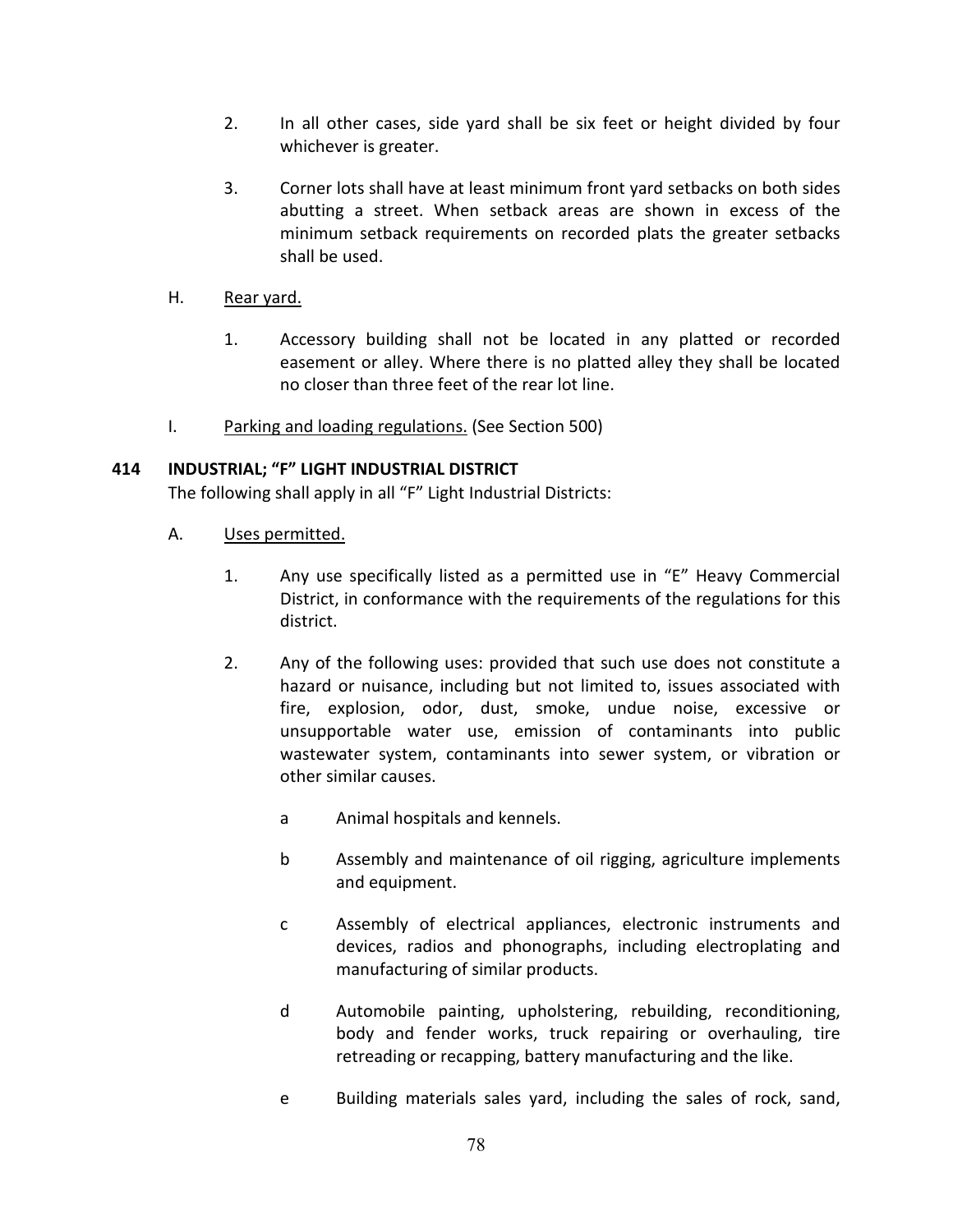gravel and the like as an incidental part of the main business, but excluding concrete mixing plant unless enclosed in a building.

- f Concrete and asphalt mixing plants.
- g Construction Sales and Service, General; provided, all material on the premises of the outside storage area shall be arranged to permit reasonable inspection and access to all parts of the premises by fire, police and City authorities; located on an allweather surface, and screened from adjacent properties and any public roadway.
- h Distribution plants, parcel delivery, ice and cold storage plant, and bottling plant.
- i Feed and fuel yard storage.
- j Foundry casting lightweight nonferrous metal.
- k Freighting or trucking yard or terminal.
- l Grain storage and elevators.
- m Industrial storage warehouse.
- n Laboratories, experimental or testing.
- o Landscaping services, including offices and the outdoor storage of material and equipment; provided that materials and equipment are prohibited in the front setback, located on an all-weather surface, and screened from adjacent properties and any public roadway. Rock, decorative pavers or statues, and any live plant materials shall not require all weather surface but shall be kept in an orderly manner and must still meet screening requirements.
- p Laundry, cleaning and dyeing works and carpet and rug cleaning.
- q Manufacture, repair or modification of air craft missile, related and allied equipment and component parts thereof, and allied and associated manufacturing, testing and research processes and functions.
- r The manufacture, compounding, assembling or treatment of articles or merchandise from the following previously treated prepared materials: bone, cellophane, canvas, cloth, cork, feathers, felt, fiber, fur, glass, hair, horn, leather, paper, plastics,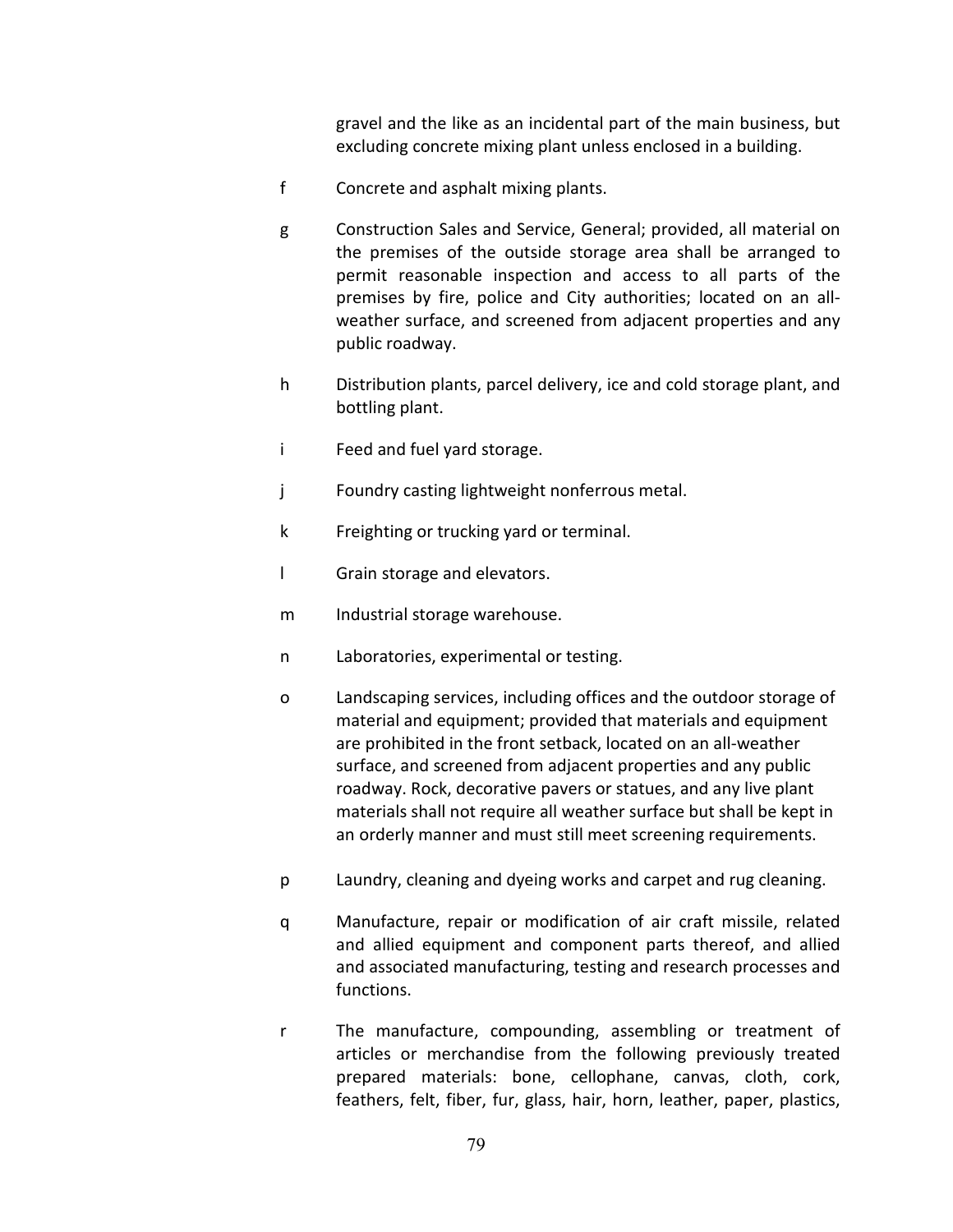rubber, precious or semi-precious metals or stones, shell textiles, tobacco, wood, yards, and paint not employing a boiling process;

- s The manufacture, compounding, processing, packing or treatment of such products as bakery goods, candy, cosmetics, dairy products, drugs, perfumes, pharmaceuticals, perfumed toilet soap, toiletries, and food products.
- t The manufacture and maintenance of electric and neon signs, billboards, commercial advertising structures, metal furniture, light sheet and tubular metal products, including heating and ventilating ducts and equipment, cornices, caves, small tool and die works, and the like.
- u The manufacture of pottery and figurines or other similar ceramic products, using only previously pulverized clay, kilns fired only by electricity or gas.
- v Manufacture of musical instruments, toys, novelties and amusement devises.
- w Metal Recycling and Recycling of Primarily Metal Goods, provided any operation that is not entirely conducted within an enclosed building shall be required to place all items stored on an allweather surface and must be screened from adjacent properties and any public roadway.
- x Outdoor Storage Yard & Towing Storage Yard for the temporary storage of operable or inoperable commercial trucks or trailers and recreational vehicles or equipment, boats, campers and operable or inoperable automobiles and trucks, provided any area for the purpose of providing space for outdoor storage must have an all-weather surface and be screened from adjacent properties and any public roadway.
- y Poultry or rabbit dressing.
- z Sheet metal and wholesale plumbing shops.
- aa Small boat building.
- ab Stone monument works.
- ac Vehicle Restoration, General
- ad Wholesale business, storage buildings and warehouses.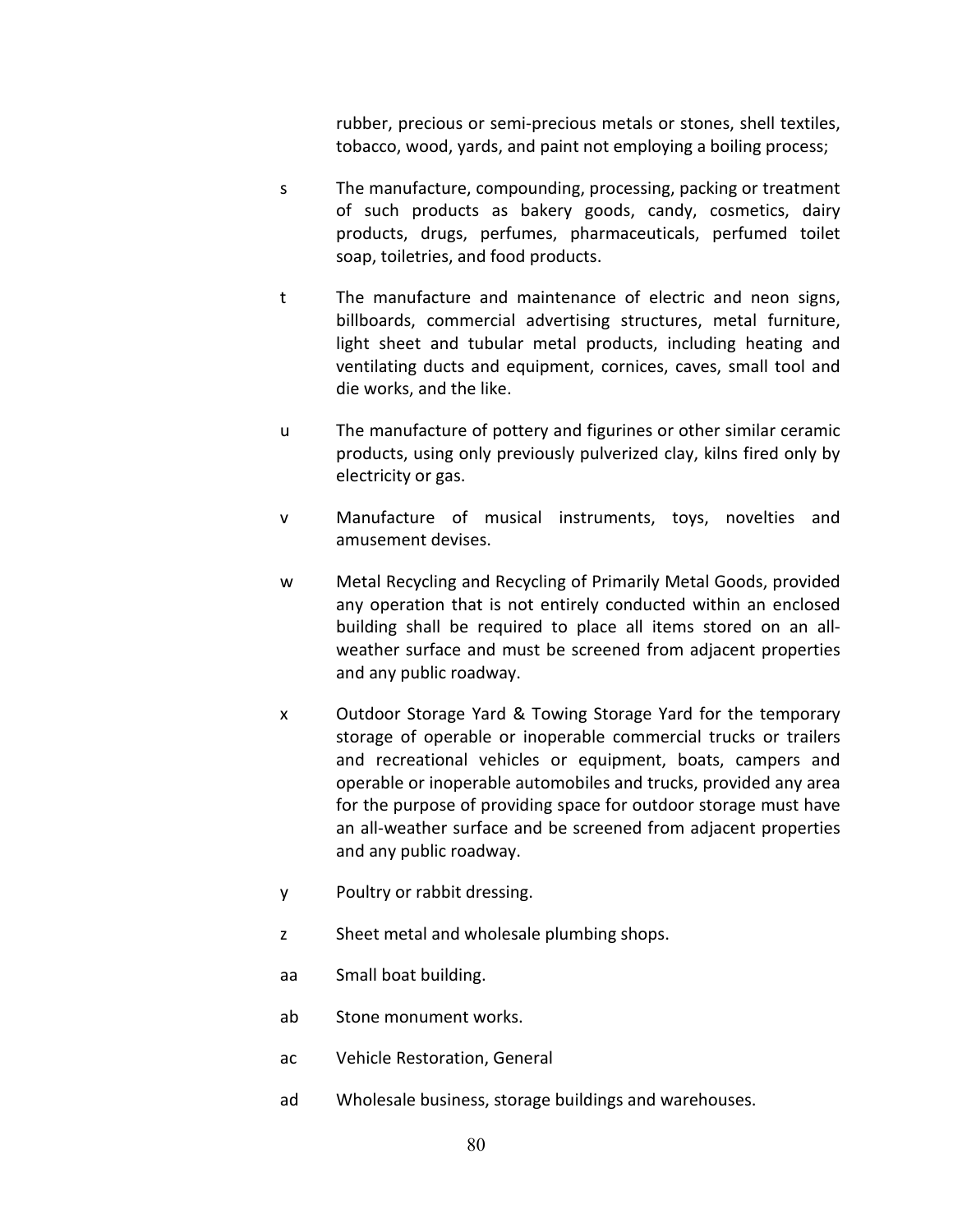- 2. Uses customarily incidental to any of the above uses when located on the same lot.
- 3. Conditional uses.
	- a Development of natural resources and extraction of raw materials such as rock, gravel, sand, fill dirt, soil, etc.
	- b Wireless telecommunication facilities (See Section 505).

## B. Height regulations.

- 1. None.
- C. Area regulations.
	- 1. Lot area regulation:
		- a Lot area to not be less than 6,000 square feet.
		- b Maximum lot coverage including parking may be 100 percent.

### D. Front yard.

- 1. In all locations where building lines or setback lines are shown on plats that have been approved by the commission and that are recorded in the office of the register of deeds of Sedgwick County the minimum front yard shall be the same as the distance between the front lot line and the building or setback line shown on the plat.
- 2. In all other location the setback shall be measured as 50 feet from the centerline of the street except within 350 feet of an intersection of an arterial street with another arterial street the measurement shall be 75 feet from the centerline.
- 3. On corner lots where setbacks are not shown on a recorded plat the setback shall be measured as 50 feet from the centerline of the street except that within 350 feet of an intersection of an arterial street with another arterial street the measurement shall be 75 feet from the centerline.
- E. Side yard.
	- 1. In all locations where building lines or setback lines are shown on plats that have been approved by the commission and that are recorded in the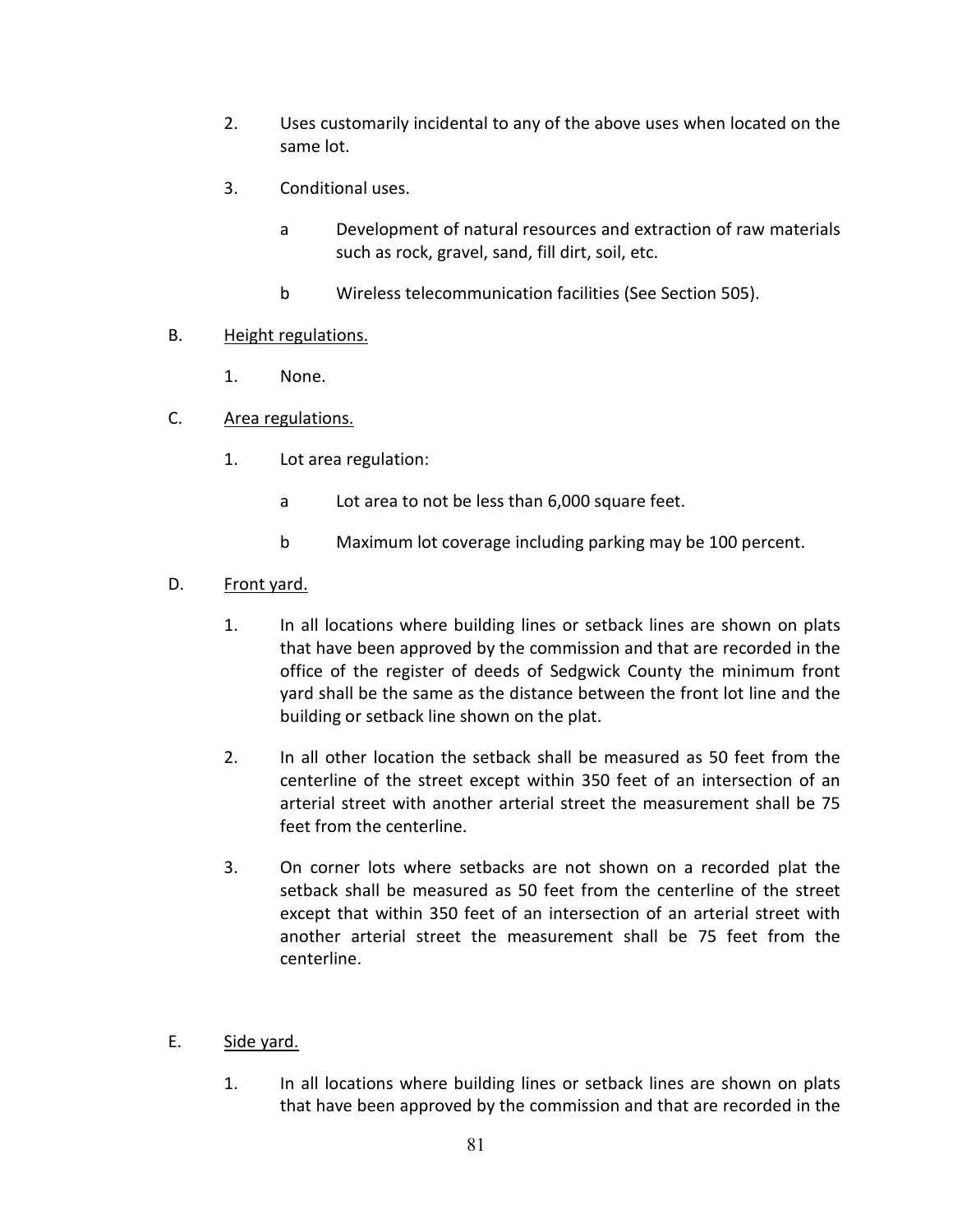office of the register of deeds of Sedgwick County the minimum front yard shall be the same as the distance between the side lot line and the building or setback line shown on the plat.

- 2. On corner lots where setbacks are not shown on a recorded plat the setback shall be measured as 50 feet from the centerline of the street except that within 350 feet of an intersection of an arterial street with another arterial street the measurement shall be 75 feet from the centerline.
- 3. If zero lot line development is allowed or any portion of the building is more than 150 feet from a public street, the dedicated fire lanes will be provided on at least two sides of the building.
- F. Rear yard.
	- 1. Accessory building shall not be located in any platted or recorded easement or alley. Where there is no platted alley they shall be located no closer than three feet of the rear lot line.
- G. Parking and loading regulations. (See Section 500)

# **415 INDUSTRIAL; "G" HEAVY INDUSTRIAL DISTRICT**

In the "G" Heavy Industrial District, buildings and premises may be used for any lawful purpose subject to the following restrictions and to the following area and height regulations:

- A. Uses Permitted: Any building or premises may be used for any purpose not in conflict with any ordinance of the city regulating nuisances or special hazards, including but not limited to, issues associated with fire, explosion, odor, dust, smoke, undue noise, excessive or unsupportable water use, emission of contaminants into public wastewater system, contaminants into sewer system, or vibration or other similar causes; provided, that no building or occupancy permit shall be issued for any of the following uses until and unless the location of such use shall have been approved by the commission:
	- 1. Acid manufacture.
	- 2. Cement, lime, gypsum, or plaster of paris manufacture.
	- 3. Distillation of bones.
	- 4. Explosives manufacture or storage.
	- 5. Fat rendering.
	- 6. Fertilizer manufacture.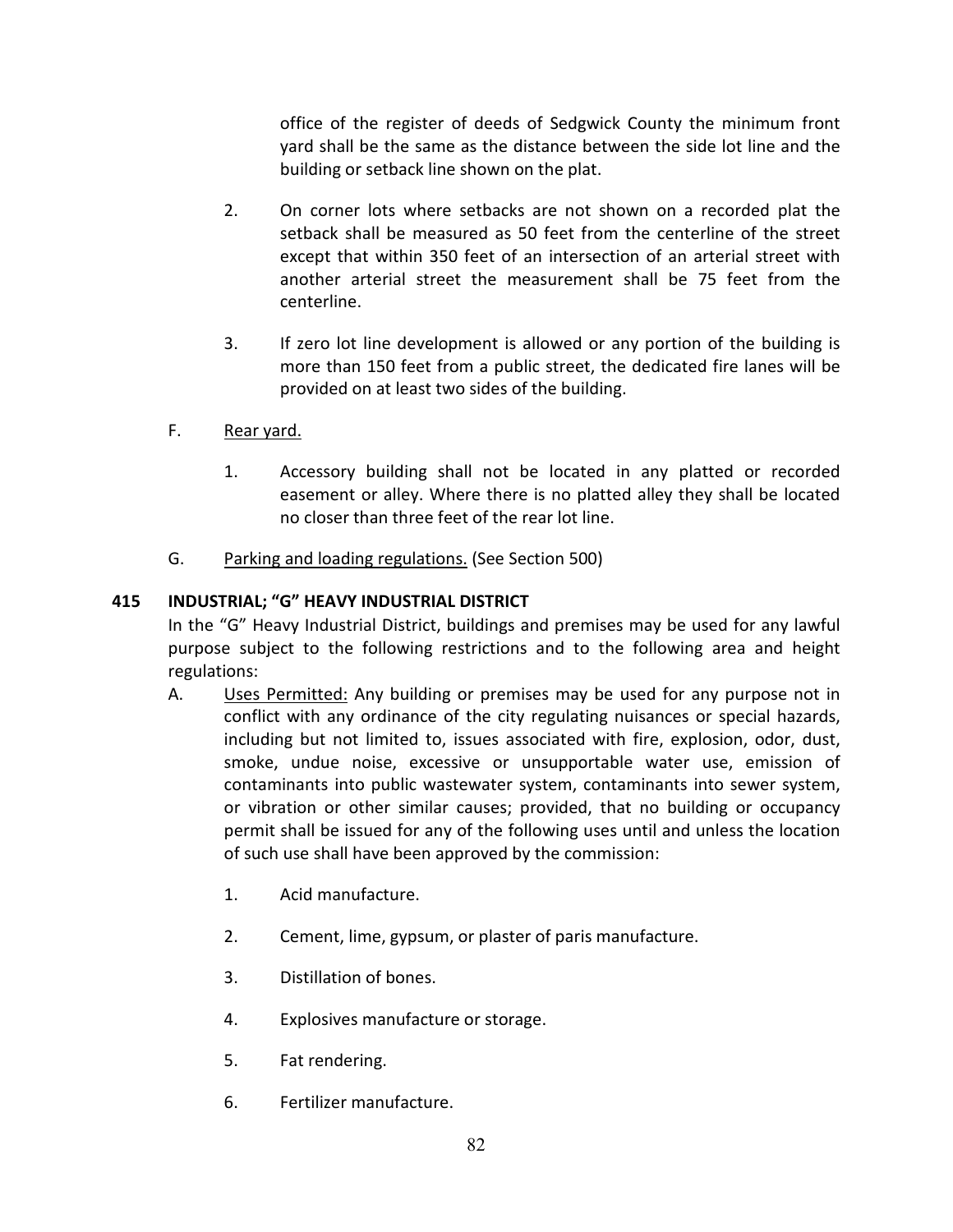- 7. Gas manufacture.
- 8. Garbage, offal or dead animal incineration, reduction.
- 9. Glue manufacture.
- 10. Petroleum refinery and wholesale storage.
- 11. Slaughter and dressing of animals and disposal of waste from such processing, but not including poultry and rabbit dressing.
- 12. Stockyards.
- 13. Wholesale storage above ground of gasoline or other petroleum products in car lots or larger quantities.
- 14. Conditional Uses.
	- a Development of natural resources and extraction of raw materials such as rock, gravel, sand, fill dirt, soil, etc.
	- b Wireless telecommunication facilities (See Section 505).

### B. Height Regulations.

1. None.

### C. Area Regulations.

- 1. Lot area regulations:
	- a Lot area not to be less than 6,000 square feet.
	- b Maximum lot coverage including parking can be 100 percent.
- 2. Front yard.
	- a In all locations where building lines or setback lines are shown on plats that have been approved by the commission and that are recorded in the office of the register of deeds of Sedgwick County the minimum front yard shall be the same as the distance between the front lot line and the building setback line shown on the plat.
	- b In all other locations the setback shall be measured as 50 feet from the centerline of the street except within 350 feet of an intersection of an arterial street with another arterial street the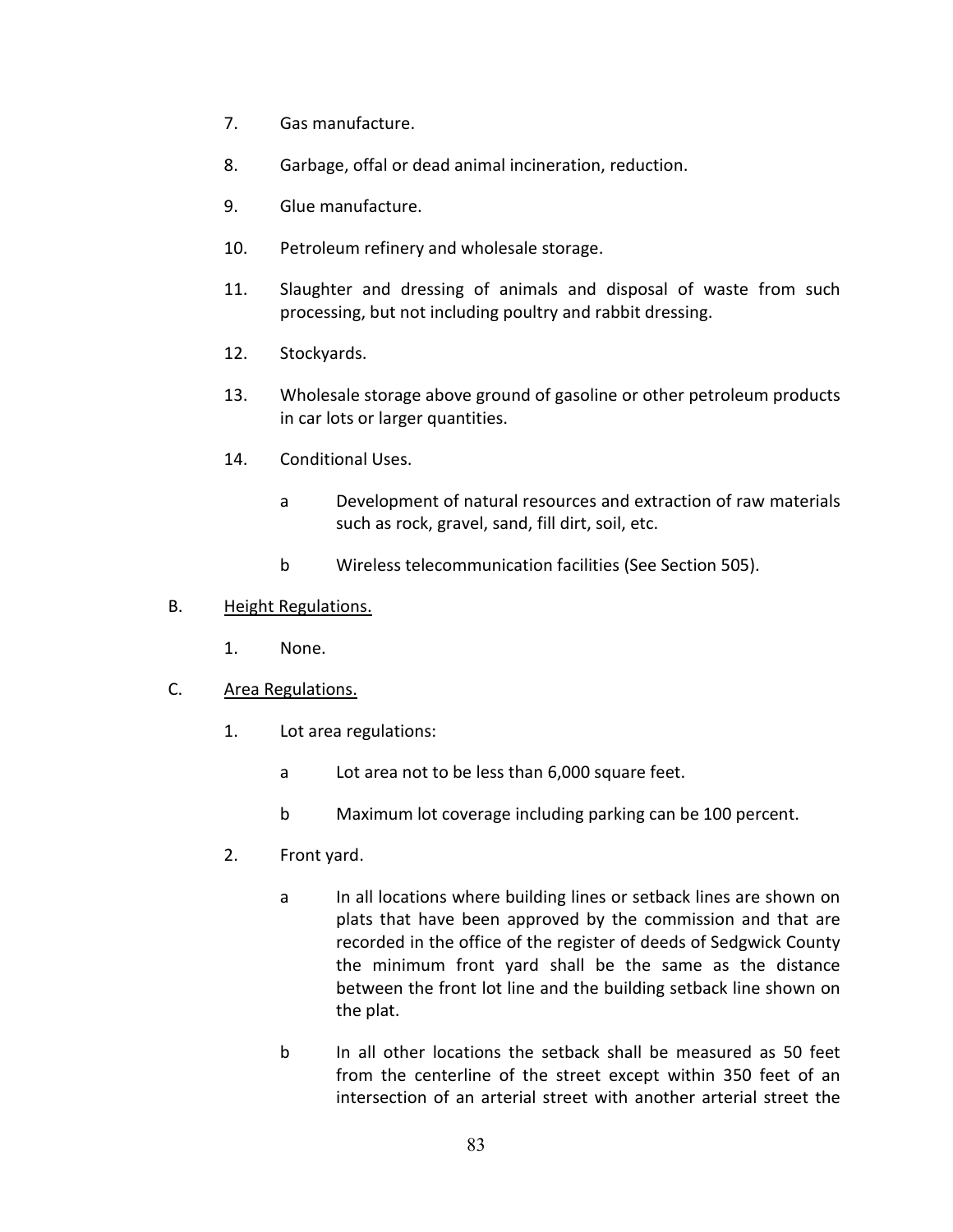measurement shall be 75 feet from the centerline.

- c On corner lots where setbacks are not shown on a recorded plat the setback shall be measured as 50 feet from the centerline of the street except that within 350 feet of an intersection of an arterial street with another arterial street the measurement shall be 75 feet from the centerline.
- 3. Side yard.
	- a In all locations where building lines or setback lines are shown on plats that have been approved by the commission and that are recorded in the office of the register of deeds of Sedgwick County the minimum side yard shall be the same as the distance between the side lot line and the building setback line shown on the plat.
	- b On corner lots where setbacks are not shown on a recorded plat the setback shall be measured as 50 feet from the centerline of the street except that within 350 feet of an intersection of an arterial street with another arterial street the measurement shall be 75 feet from the centerline.
	- c If zero lot line development is allowed or any portion of the building is more than 150 feet from a public street, dedicated fire lanes will be provided on at least two sides of the building.
- 4. Rear Yard.
	- a Buildings shall not be located in any platted or recorded easement or alley. Where there is no platted alley they shall be located no closer than three feet of rear lot line.
- D. Parking and Loading Regulations. (See Section 500.)

# **416 PLANNED UNIT DEVELOPMENTS**

- A. PURPOSE. The purpose of the Planned Unit Development (PUD) Districts is to encourage innovation in residential, commercial and industrial development; to gain a more efficient use of land; to utilize new technologies in urban land development; and to provide for a greater variety and flexibility in type, design, and layout of buildings.
- B. GENERAL PROVISIONS.
	- 1. Application for a PUD may be made for land located in any of the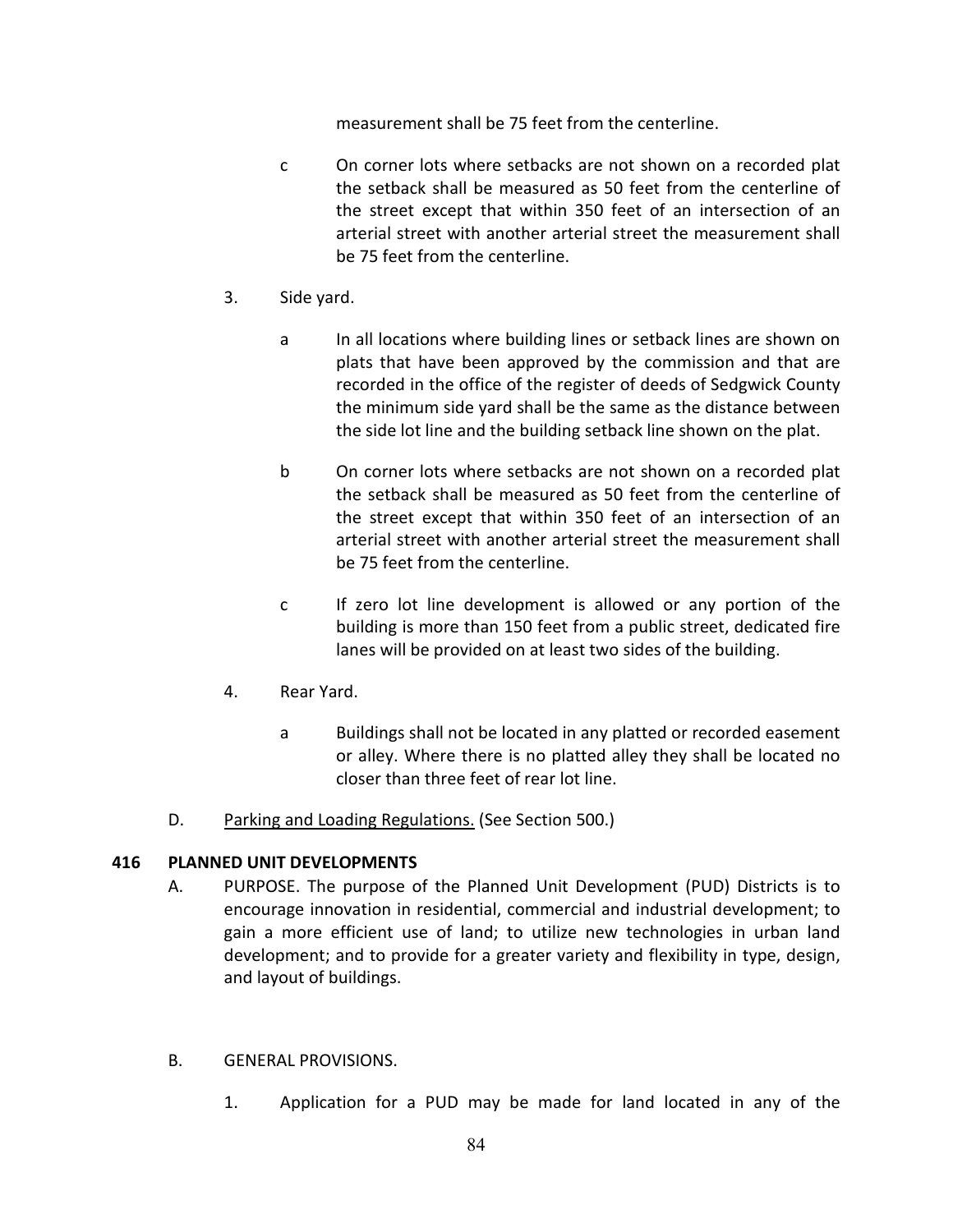established Haysville zoning districts.

- 2. A PUD shall be in general conformity with the provisions of the adopted comprehensive plan.
- 3. Whenever there is a conflict or difference between the provisions of this article and those of the other articles of this Ordinance or the Subdivision Regulations, the provisions of this article shall prevail for the development of land for PUDs. Subjects not covered by this article shall be governed by the respective provisions found elsewhere in this ordinance.
- C. TYPE OF PLANNED UNIT DEVELOPMENTS. The following types of planned unit developments may be established.
	- 1. PUD-R Planned Residential District
	- 2. PUD-C Planned Commercial District
	- 3. PUD-I Planned Industrial District

PUDs may combine two or more types of uses into a single plan.

- D. STANDARDS AND CONDITIONS. The following provisions apply to all PUD districts:
	- 1. The tract must be a continuous parcel under one ownership or held jointly by two or more owners.
	- 2. The applicant shall satisfy the commission that he has the ability to carry out the proposed plan and shall prepare and submit a schedule of construction. The proposed construction shall begin within 18 months following approval of the final application by the governing body, and a minimum of 50 percent of the total planned construction shall be completed within a period of six years following such approval or the approval of the plan shall expire. The period of time established for the completion of the development may be modified from time to time by the commission upon the showing of good cause by the developer.
- E. PRE-APPLICATION CONFERENCE. A pre-application conference shall be held with the PUD subcommittee of the commission in order for the applicant to become acquainted with the planned unit procedures and related City requirements.
- F. PLANNED UNIT DEVELOPMENT APPLICATION PROCEDURE. An application for a PUD shall constitute the filing of an application for a PUD District and shall be processed in the same manner prescribed for amending these zoning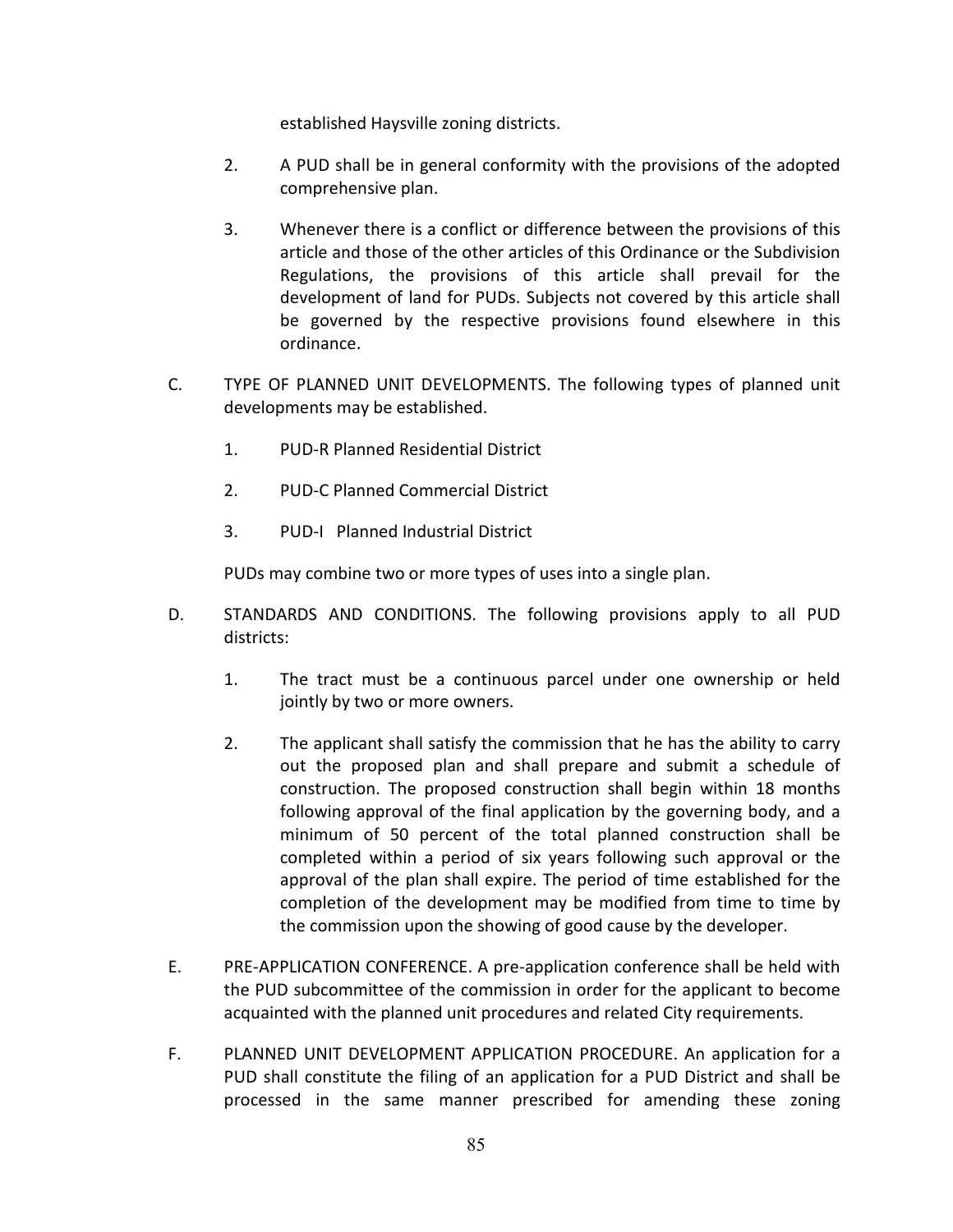regulations. The same requirements for notice to property owners, advertisement of public hearing, protest petitions, and adoption by the governing body shall be required as in conventional zoning.

- G. SUBMISSION AND REVIEW OF THE APPLICATION.
	- 1. An applicant shall make application for the approval of the PUD to the commission. The applicant shall include, as part of the application, a preliminary development plan for the PUD.
	- 2. The preliminary development plan shall include both, a development plan map and written statement, 15 copies of each.
	- 3. The PUD map shall contain the following information:
		- a Existing topography with contours at two foot intervals.
		- b Areas subject to one hundred year flooding.
		- c Proposed location of buildings and other structures, parking area, drives, walks, screening, drainage patterns and plan, public streets, and any existing/proposed easements.
		- d Internal traffic circulation systems, off-street parking areas, service areas, loading areas, and major points of access to public rights-of-way.
		- e Proposed screening and landscaping features.
		- f Areas that are to be conveyed, dedicated, or reserved as common open space.
		- g Relationship of abutting land uses and zoning districts.
	- 4. The PUD statement to accompany the map shall contain the following information:
		- a An explanation of the character of the PUD.
		- b A statement of the present ownership and legal description of all the land included within the PUD.
		- c Copies of any special agreements, conveyances, restrictions, or covenants that will govern the use, maintenance and continued protection of the PUD and any of its common open space areas.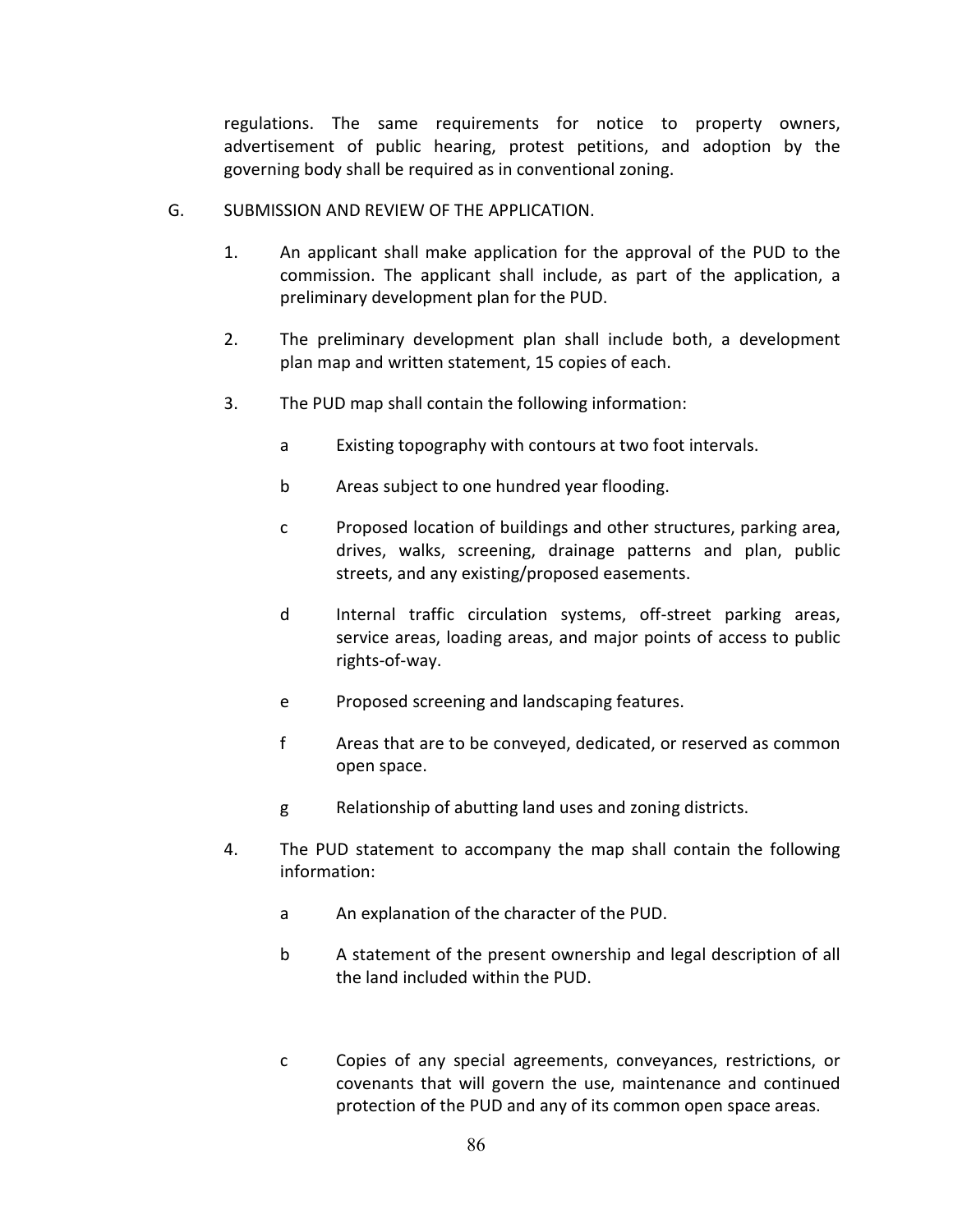- d A statement of the anticipated residential density, the proposed total gross floor area, and the percentage of the development that is to be occupied by structures.
- e As appropriate, a statement identifying the principal types of business and/or industrial uses that are to be included in the proposed development.
- f Maximum height of all buildings.
- g A statement of the objectives showing the relationship of the PUD to the Comprehensive Plan with respect to land use for various purposes, density of population, direction of growth, location and function of streets and other public facilities, and common open space for recreation or visual benefit or both.
- h A time schedule for completion of the project or each phase thereof and improvements to be requested of the City and improvements to be made by the developer.
- 5. The applicant may submit any other information or exhibits the applicant deems pertinent in evaluation of the proposed PUD.
- 6. A filing fee of \$90.00 shall accompany the application.
- H. ACTION ON PRELIMINARY PUD PLAN.
	- 1. Within sixty days after receiving the application, the commission shall review the application and hold a public hearing in accordance with state statute.
	- 2. Within thirty days after the public hearing the commission shall prepare findings of fact with respect to the extent to which the preliminary PUD plan complies with the standards and conditions established, together with its recommendations to the governing body with respect to the action to be taken on the PUD plan. The commission may recommend approval, approval with contingencies, or disapproval.
	- 3. The governing body, after a 14-day protest period, shall consider the commission's recommendation on the preliminary PUD plan.
		- a If the preliminary PUD is approved, the governing body shall adopt an ordinance approving the preliminary PUD plan, and establish a PUD District for the parcel or tract of land included in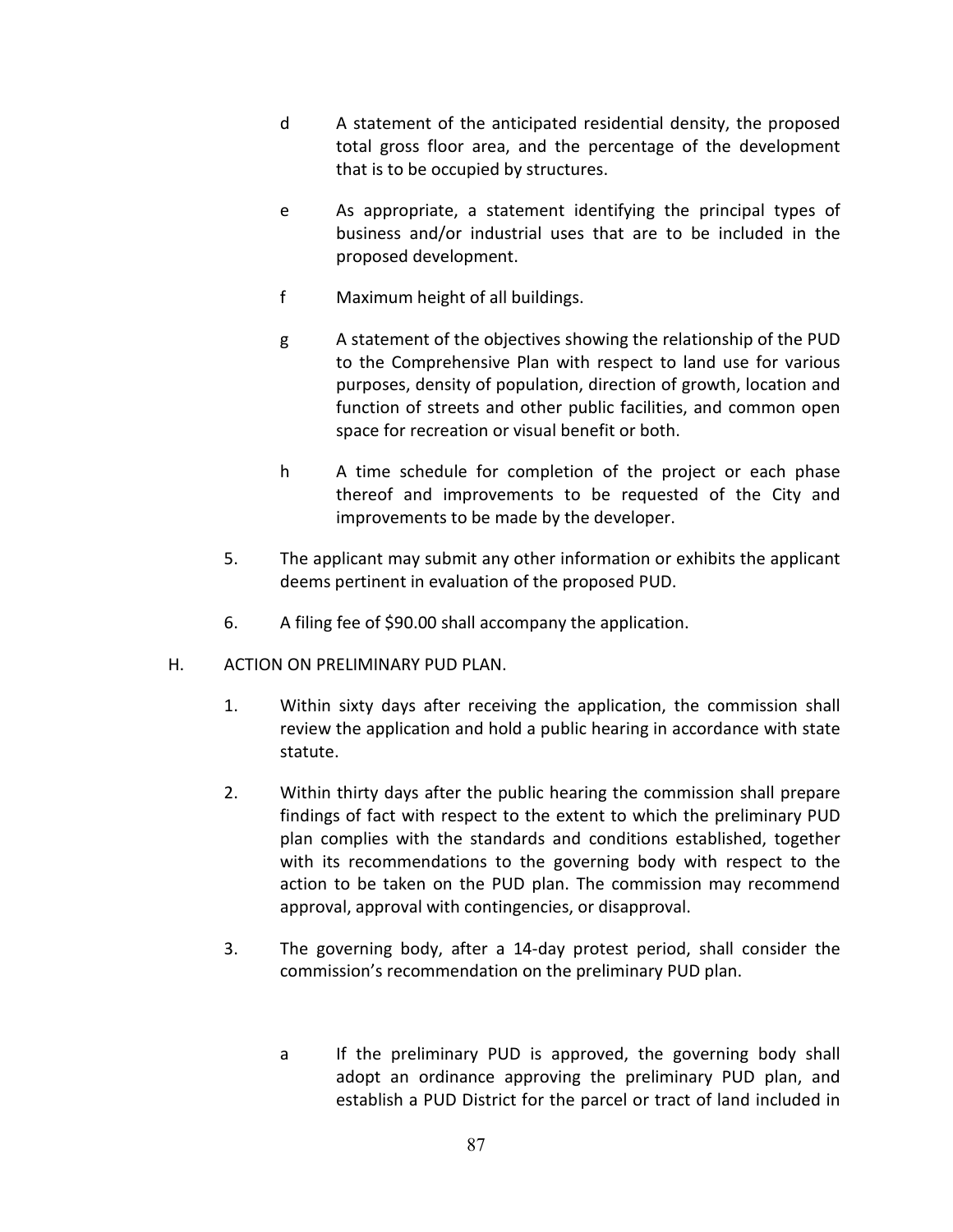the preliminary PUD plan.

- b If the preliminary PUD is disapproved, after following the necessary procedures as established by state statute, the applicant shall be furnished with a written statement of the reasons for disapproval of the plan.
- 4. In the case of approval, the applicant, within 15 days after receiving notification of the approval of the preliminary PUD plan, shall file with the County Register of Deeds a statement that such plan has been filed with the approving authority and has been approved and that such PUD is applicable to certain specifically legally-described land and that copies of said are on file with the City.
- I. FINAL PUD PLAN CONTENTS AND APPROVAL.
	- 1. Within six (6) months after approval of the preliminary plan, the applicant shall have the final plan prepared in conformance with the preliminary development plan. The final plan shall include:
		- a Construction drawings of all buildings to include: elevations, grading, and floor plans.
		- b Site plan.
		- c Drainage Plan.
		- d Landscape and screening plan showing--species and size of all plant material, areas to be seeded, etc.
		- e Copies of any dedications for easements or rights-of-way and restrictive covenants.
		- f Evidence that no lots, parcel or tract or dwelling unit in such development have been conveyed or leased prior to the recording of any restrictive covenants applicable to such PUD.
		- g Such bonds or guarantees and other documents that may have been required by the preliminary PUD plan pursuant to the provisions and procedures of the Subdivision Regulations.
		- h The final plan shall be deemed to be in substantial compliance with the plan previously given tentative approval, provided any modification by the landowner of the plan as tentatively approved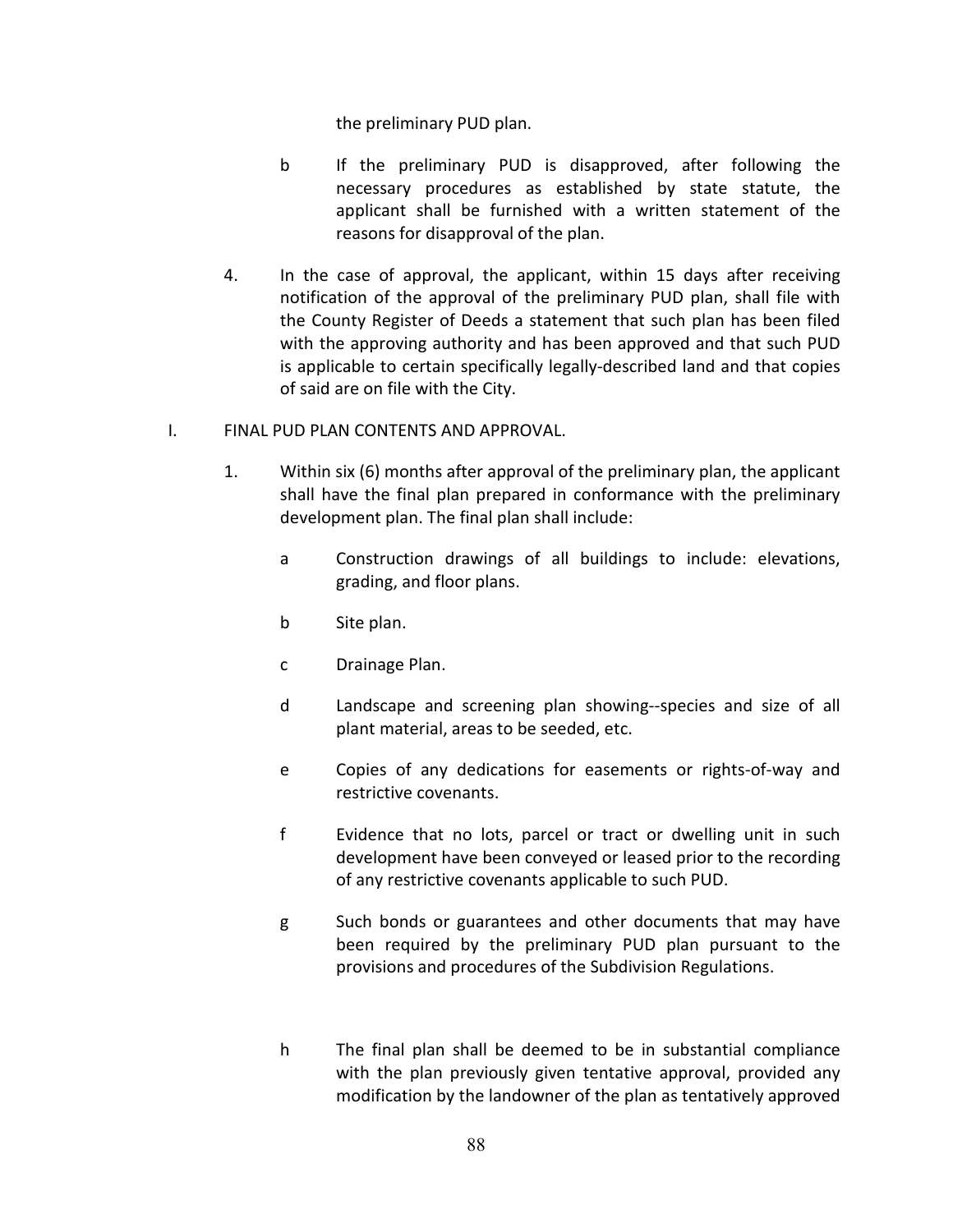does not:

- i Vary the proposed gross residential density or intensity of use by more than five percent or involve a reduction in the area set aside for common open space, nor the substantial relocation of such area, nor
- j lincrease by more than 10 percent the floor area proposed for non-residential use, nor
- k Increase by more than five percent the total ground area covered by buildings nor involve a substantial change in the height of buildings, nor
- l Substantially change the design of the plan so as to significantly alter, as determined by the commission:
	- i. Pedestrian or vehicular traffic flow.
	- ii. The juxtaposition of different land uses.
	- iii. The relation of open space to residential development.
	- iv. The proposed phasing of construction.
- 2. A public hearing need not be held for the approval of a final plan if it is in substantial compliance with the approved preliminary plan, and a public hearing need not be held to consider modifications on location and design of streets or facilitates for water, storm water, sanitary sewers or other public facilities.

In the event a public hearing is not required for final approval and the application of final approval has been filed, together with all drawings, specifications and other documents in support thereof, the commission shall, within a reasonable period of time of such filing, recommend that such plan be given final approval and forward its recommendation to the governing body for its final approval.

- 3. In the event the final plan submitted contains substantial changes from the approved preliminary plan, the applicant shall resubmit the original plan. This preliminary development plan shall be modified in the same manner prescribed in this article for original approval.
- 4. In the event that a plan or section hereof is given final approval and thereafter the landowner shall abandon said plan or section, he shall so notify the city thereof in writing. In the event the landowner shall fail to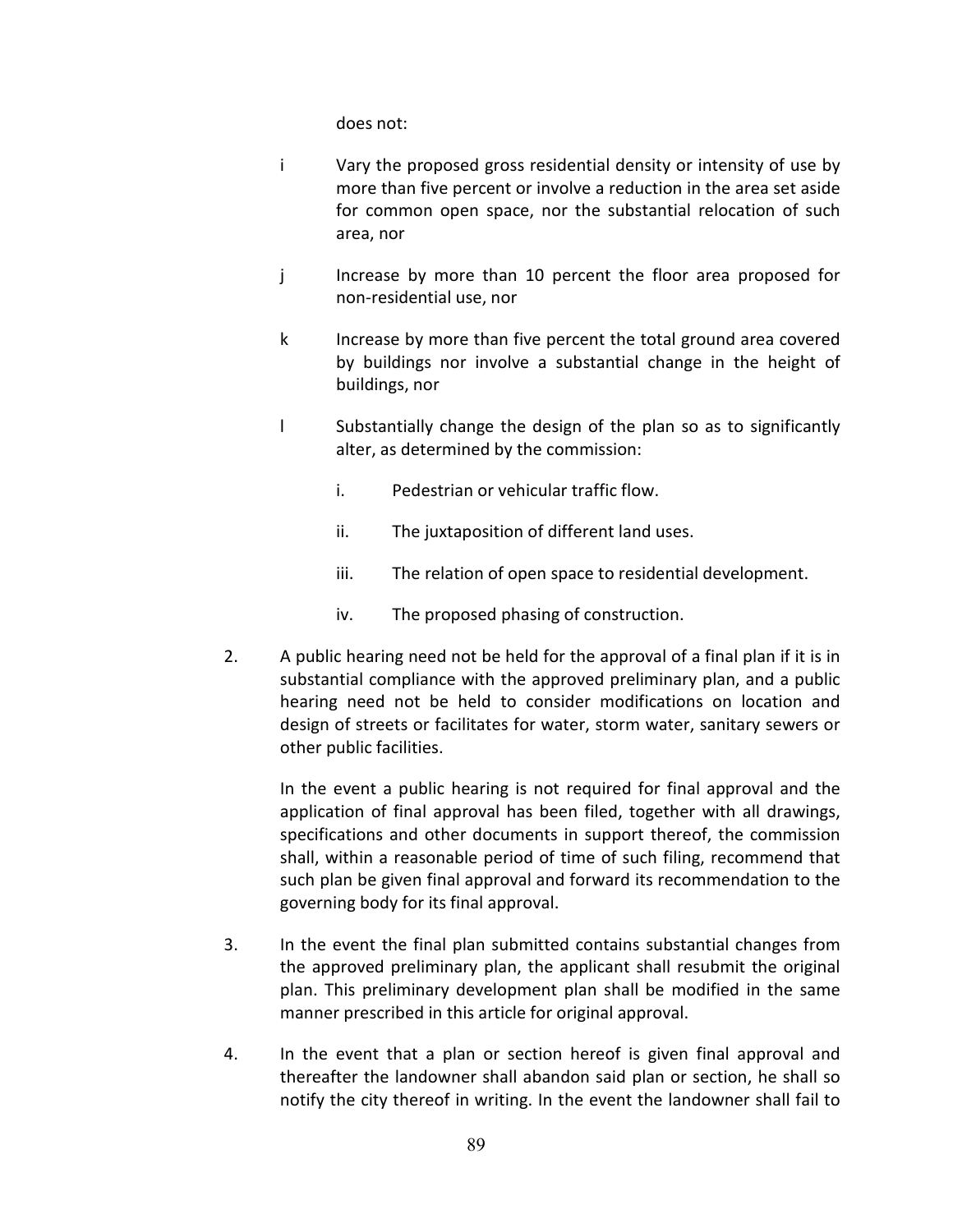commence the PUD within 18 months after final approval has been granted, such final approval shall terminate and shall be deemed null and void unless such time period is extended by the commission upon written application by the landowner.

- J. ENFORCEMENT AND MODIFICATION. To ensure the mutual interest of the resident and owners of the PUD and of the public, the enforcement and modification of the provisions of the Plan, as finally approved--whether recorded by plan, covenant, easement or otherwise, shall be subject to the following provisions.
	- 1. Enforcement:
		- a Enforcement by the City covers the provisions of the plan relating to:
			- i. The use of land and the use, bulk and location of buildings and structures.
			- ii. The quality and location of common space.
			- iii. The intensity of use or the density of residential units.
	- 2. Enforcement by the Residents and Owners cover any additional items not listed in item (a) above.
	- 3. Modification:
		- a A PUD District ordinance or an approved preliminary or final PUD plan may be amended by the governing body after public hearing as outlined in Section 416.
		- b No changes in the development plan that are approved under this ordinance are to be considered as a waiver of the covenants limiting the use of the land, buildings, structures, and improvements within the area of the PUD, and all rights to enforce these covenants against any changes permitted are expressly reserved.

All enforcement and modification proceedings shall be subject to the provisions provided for by state statute.

K. PLATTING. For unplatted tracts or tracts being replatted, the approval of the preliminary PUD shall be considered as the approval of a preliminary plat. To complete the platting process, the applicant need only submit a final plat. The final plat shall be in accordance with the Subdivision Regulations and may be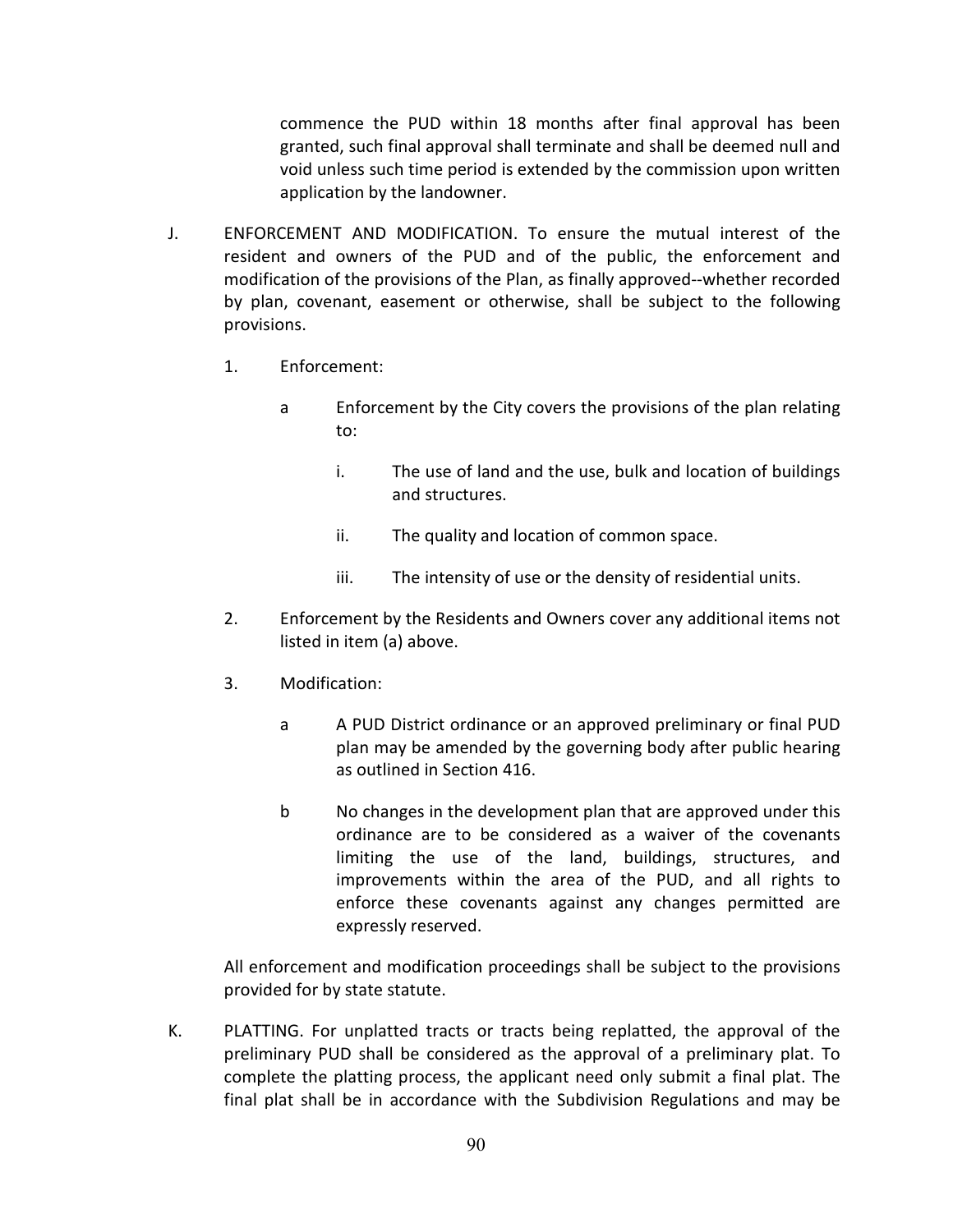submitted with or incorporated with the final development plan. The final development plan and the final plat may be reviewed by the commission concurrently.

## **417 "P-O" PROTECTIVE OVERLAY DISTRICT**

- A. PURPOSE. The protective overlay district may be applied in combination with any base zoning district. By tailoring use or property development standards to individual projects or specific properties, the protective overlay district is intended to:
	- 1. ensure compatibility among incompatible or potentially incompatible land uses;
	- 2. ease the transition from one zoning district to another;
	- 3. address sites or land uses with special requirements; and
	- 4. guide development in unusual situations or unique circumstances.
- B. USE AND PROPERTY DEVELOPMENT STANDARDS. The protective overlay district, can be used to modify and restrict the use and property development standards of an underlying base zoning district. All requirements of a protective overlay district are in addition to and supplement all other applicable standards and requirements of this Code. Restrictions and conditions imposed by a protective overlay district shall be limited to the following:
	- 1. prohibiting otherwise permitted or conditional uses and accessory uses; or making an otherwise permitted use a conditional use;
	- 2. decreasing the number or average density of dwelling units that may be constructed on the site;
	- 3. increasing minimum lot size or lot width;
	- 4. increasing minimum setback requirements;
	- 5. restrictions on access to abutting properties and nearby roads, including specific design features; and
	- 6. any other specific development standards required or authorized by this Code.
- C. METHOD OF ADOPTION. Restrictions imposed through a protective overlay district are considered part of this zoning code text and accompanying map. All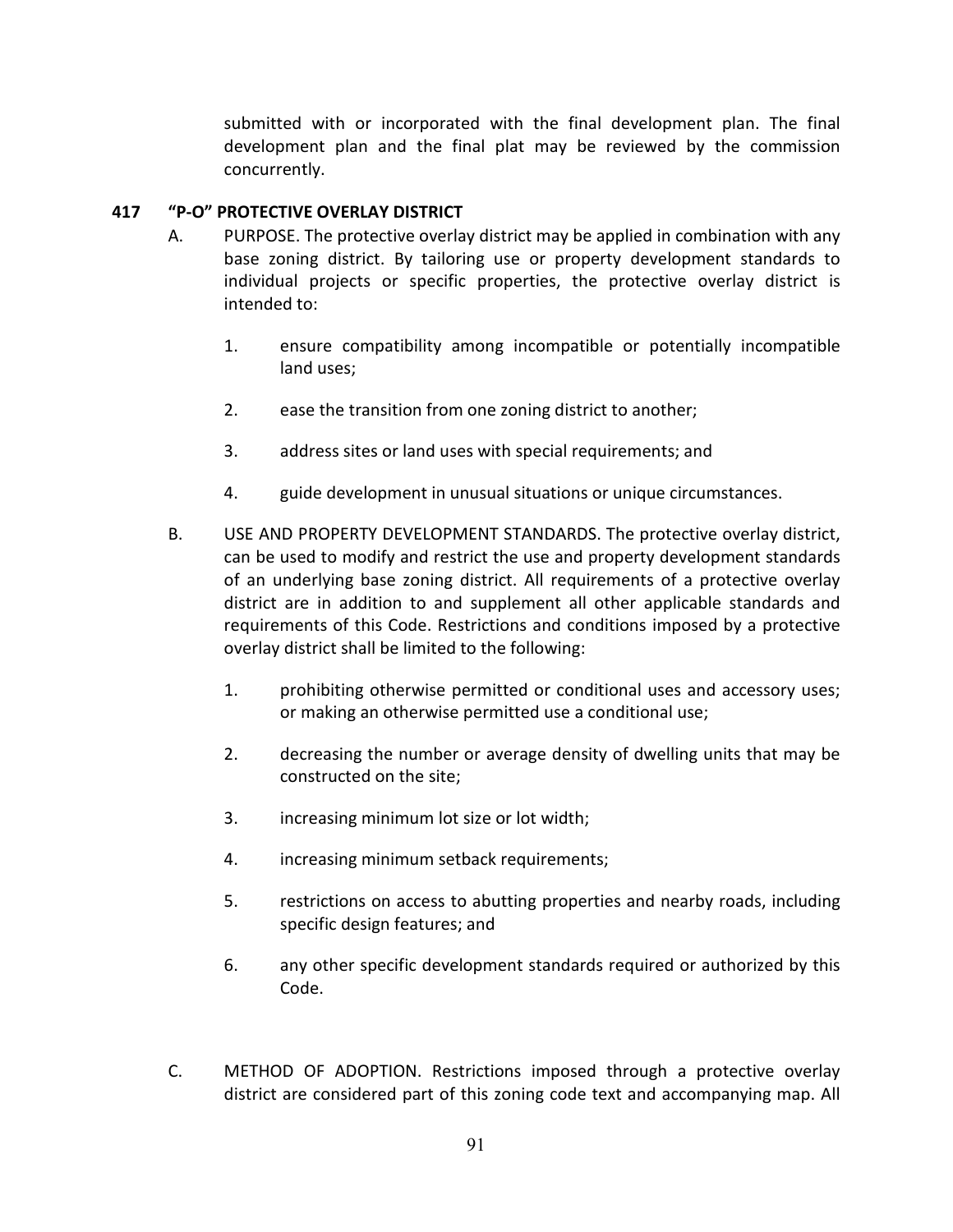property included in a protective overlay district shall be identified on the Zoning Map by adding the letters "P-O" and a number to the base zoning district symbol. The number shall be assigned when the application is filed and numbers shall run consecutively beginning with number 1. This ordinance zoning or rezoning property to the protective overlay district shall specifically state the modifications imposed pursuant to Section 417B of this Code. The restrictions imposed shall be considered part of the text of this Code, and a violation of the restrictions shall be a violation of this Code.

D. EFFECT OF PROTECTIVE OVERLAY DESIGNATION. When the Protective overlay zoning designation is applied in combination with a base zoning district it shall always be considered to result in a more restrictive designation than if the base district did not have the protective overlay classification. In the event that the protective overlay designation was not originally requested as part of the rezoning application, but instead is added during the staff review or public hearing process, re-notification and re-advertisement of the requested zoning change shall not be required.

### **418 "HD-O" ORIGINAL TOWN HISTORIC OVERLAY DISTRICT**

- A. PURPOSE. The Original Town Historic Overlay District (HD-O) is intended to accommodate development and redevelopment within the area recognized as the Original Town of Haysville, while recreating the historical significance and unique qualities of the area. The design review provisions applicable within the HD-O are intended to preserve and recreate the area's special historic character. The HD-O district is an overlay district; property within the district shall comply with the overlay district regulations of this section and the standards of the underlying zoning district. In the case of conflict between the regulations in this section and those of the underlying zoning district, the regulations in this section shall prevail.
- B. APPLICATION AREA. The officially recognized Original Town Historic Overlay District shall be classified as "District – HD-O – Historic District," and shall be used henceforth for purposes of recognizing all structures and real estate within the "Original Town" as part of a zoning overlay district. The official zoning map of the City of Haysville, Kansas shall be amended by this ordinance to clearly show the overlay area. Such overlay district shall consist of the following parcels of property:
	- 1. Haysville Town Site (Original Town Plat);
	- 2. Hays' 1<sup>st</sup> Addition;
	- 3. 1<sup>st</sup> Masonic Addition;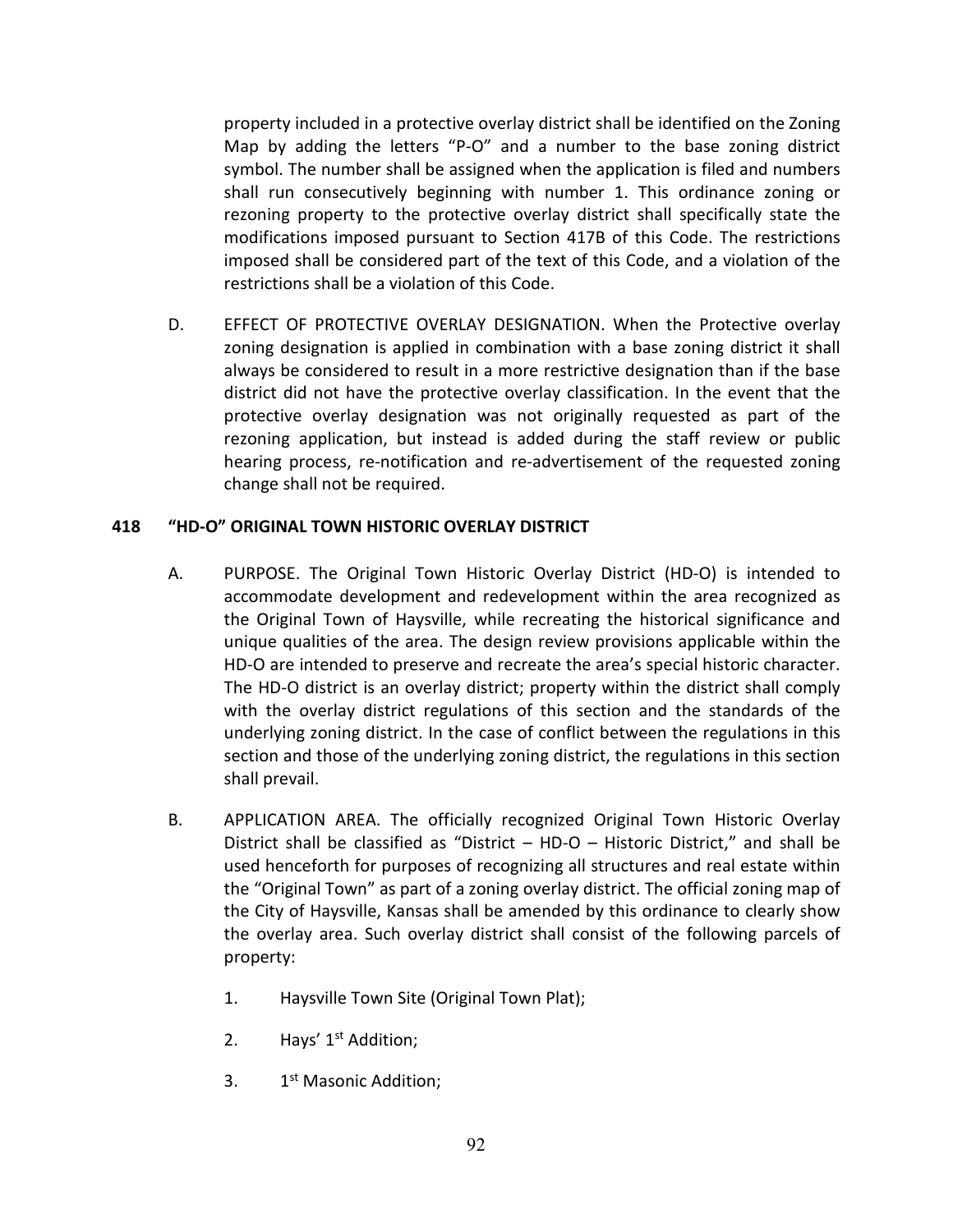- 4. W.E. Blaine 2nd Addition;
- 5. Solar Addition;
- 6. Lee's Addition;
- 7. Metes and Bounds parcel facing Grand immediately to the northeast of the Haysville Town Site and generally having the dimensions of 140 feet by 220 feet; and
- 8. Metes and Bounds parcel facing Main Street immediately south of the Solar Addition continuing to the Southern City Limits.
- C. USE REGULATIONS. The use regulations of this overlay district shall supplement and be in addition to the use regulations of the underlying districts. However, whenever an actual conflict arises between the language of the use regulations governing the underlying district and the language of this historic overlay district, the use regulations of this overlay district shall prevail over the underlying districts.
	- 1. Permitted Uses. The following uses shall be allowed in the HD-O district. These additional uses are intended to supplement those uses permitted by the regulations of the underlying district(s) that are not otherwise specifically included in subsections (2) or (3) as set forth below:
		- a Bed and Breakfast.
		- b Blacksmith Shop.
		- c Churches.
		- d Farm and Art Market
		- e Museum.
		- f Public Park, playgrounds and community buildings.
	- 2. Conditional Uses. The following uses shall be allowed only as a conditional use in the HD-O district, regardless if said uses are stated as permitted uses in the underlying districts:
		- a Antique and Art Shop.
		- b Printing press operations including newspaper presses, catalogs and bindery.
		- c Restaurant, including catering as an incidental use.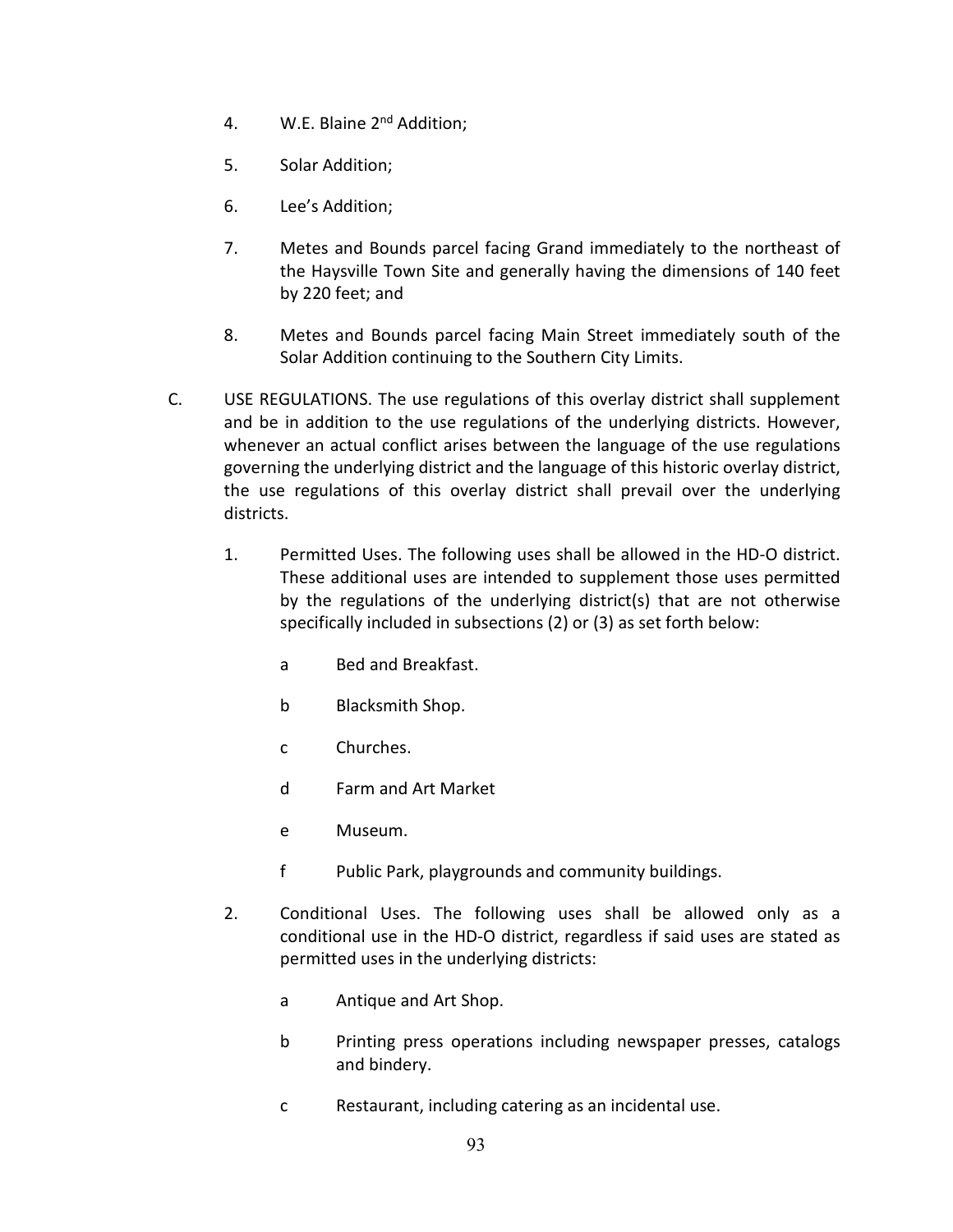- d Restaurant Club.
- 3. Prohibited Uses. The following uses are explicitly prohibited in the HD-O district:
	- a Animal Hospitals.
	- b. Apartment or condominiums.
	- c. Appliance store.
	- d. Automatic Teller Machine.
	- e. Automobile repair shop.
	- f. Automobile retail sales and related parts and accessory sales.
	- g. Automobile service center stations and related parts and accessory sales.
	- h. Automobile, motor home, and boat rental.
	- i. Beauty parlor.
	- j. Blueprinting or Photostatting.
	- k. Business or commercial schools.
	- l. Carwash.
	- m. Catering shops.
	- n. Cigar store.
	- o. Clinic, medical or dental for human treatment.
	- p. Clothes cleaning agency, pressing establishment or dry cleaning establishments using non-flammable agents, employing not more than two persons engaged in dry cleaning work.
	- q. Commercial fertilizer sales.
	- r. Commercial Storage Warehouses.
	- s. Development of natural resources and extraction of raw materials such as rock, gravel, sand, fill dirt, soil, etc.
	- t. Dry cleaners.
	- u. Electronic assembly.
	- v. Frozen food lockers--no slaughtering.
	- w. Furrier store.
	- x. Health club or spa.
	- y. Hospitals and Sanitariums.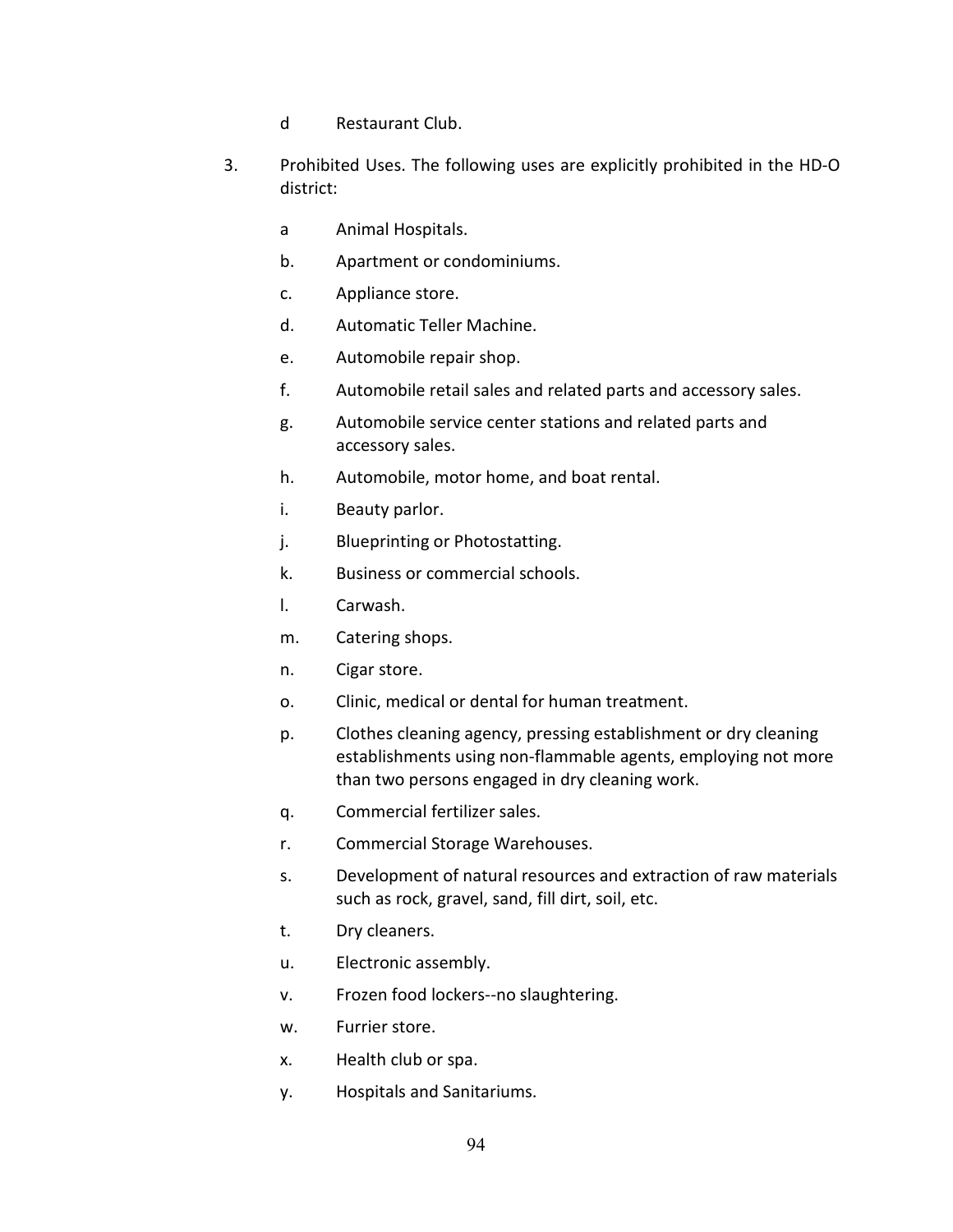- z. Ice dealers, if no ice manufacturing is involved as a major enterprise.
- aa. Ice rink.
- bb. Laboratories, medical and nondestructive testing.
- cc. Launderette.
- dd. Liquor and malt beverage store.
- ee. Medical, dental and optical laboratories.
- ff. Microwave tower.
- gg. Monument sales.
- hh. Mortuary and funeral home.
- ii. New or used automobile, truck and travel trailer sales.
- jj. Nursing homes and skilled nursing centers.
- kk. Office Supply store.
- ll. Pawn shop.
- mm. Pet shop or taxidermist, including small animal grooming.
- nn. Plumbing, heating and air-conditioning supply houses with sheet metal duct fabrication allowed as an incidental use.
- oo. Public utility stations and/or substations.
- pp. Radio studios.
- qq. Radio transmission tower.
- rr. Roller rink.
- ss. Second hand store.
- tt. Sporting goods store.
- uu. Television studios.
- vv. Tool equipment rental with outside storage of rental items.
- ww. Upholstering shop.
- xx. Vending machines and newspaper stands displayed outside permanently.
- yy. Wholesale food commissary.
- C. HEIGHT REGULATIONS. No building shall exceed two stories or 35 feet; except a church steeple may extend beyond this height.
- D. AREA REGULATIONS.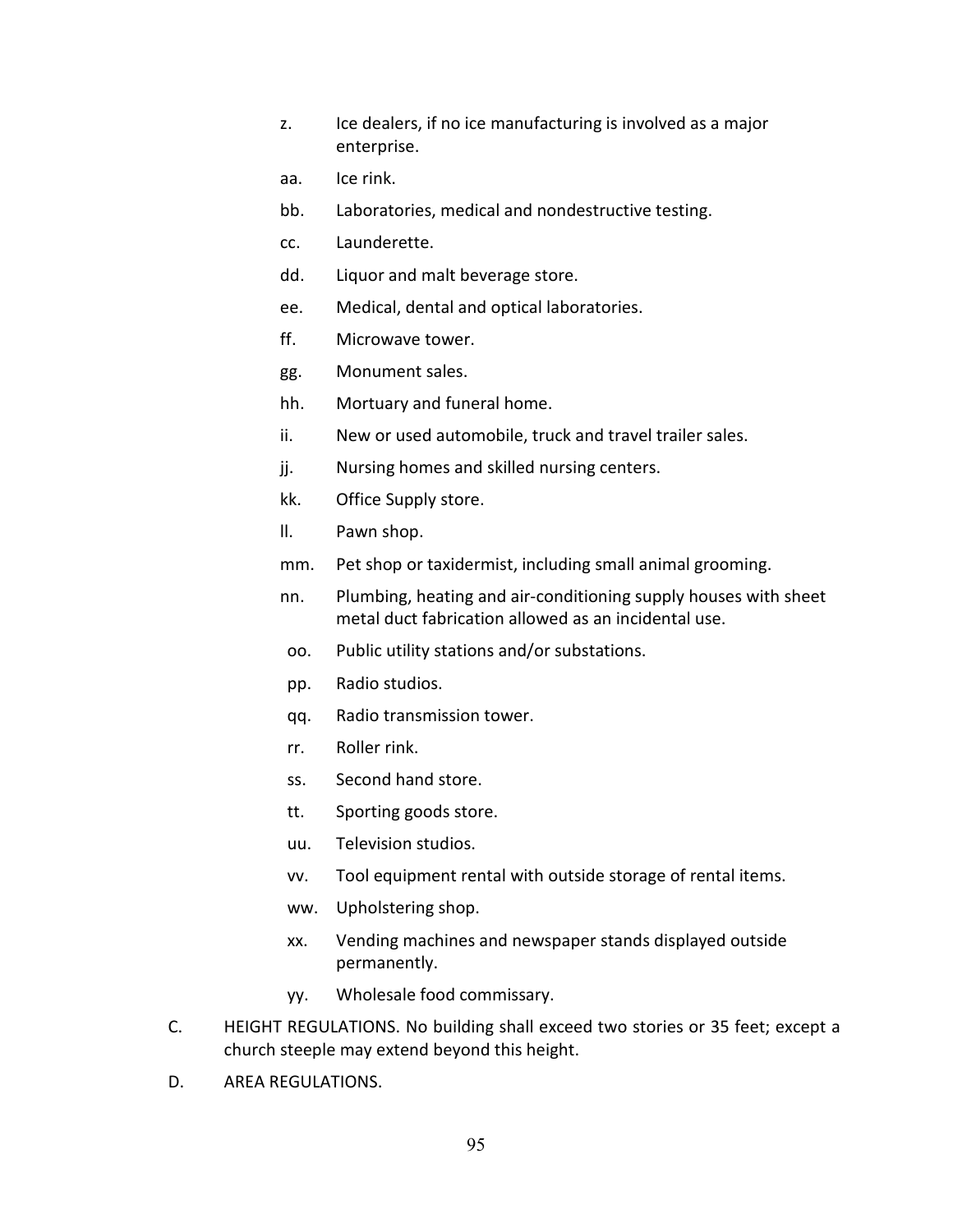- 1. Lot Area Regulations:
	- a The minimum lot size requirements shall be waived.
	- b The minimum lot width requirement shall be waived.
- 2. Setbacks:
	- a The minimum front setback shall be 35 feet from the centerline of the street.
- E. SPECIAL PARKING REGULATIONS. The requirements of Section 500 shall be waived.
- F. DESIGN REVIEW PROCEDURES.
	- 1. Applicability. No new construction, nor alterations to building exteriors, including painting, nor alterations to fences, grounds or temporary onsite signs may be made, and no permits involving alterations to building exteriors, or permits for signs, sidewalks, driveways or demolition shall be issued by the Public Works Department for any structure or site located wholly or partially within the HD-O district until an application for such permit has been reviewed for compliance with the design standards of this article and approved by the Public Works Director, or his or her designee, with the concurrence of the Historic Committee.
	- 2. Application. An application for a permit with the HD-O district shall be submitted in a form required by the Historic District Committee, as such committee is established in Chapter 1 of the Haysville Municipal Code. A complete application should include, as necessary, to-scale drawings, elevations, sections, relevant plans of site and/or immediate environs if appropriate, and shall indicate materials and colors to be used, as to conduct an adequate review of the application.
	- 3. Action. After reviewing the completed application, the Public Works Director, or his or her designee, with the concurrence of the Historic Committee shall approve, approve with conditions or modifications, or deny the request, in accordance with the design standards of this article. A property owner in the HD-O may appeal the decision of the Director to the Board of Zoning Appeals.
	- 4. Time limit on Action. If within thirty days from the date of receipt of a complete application by the Public Works Director, no action has been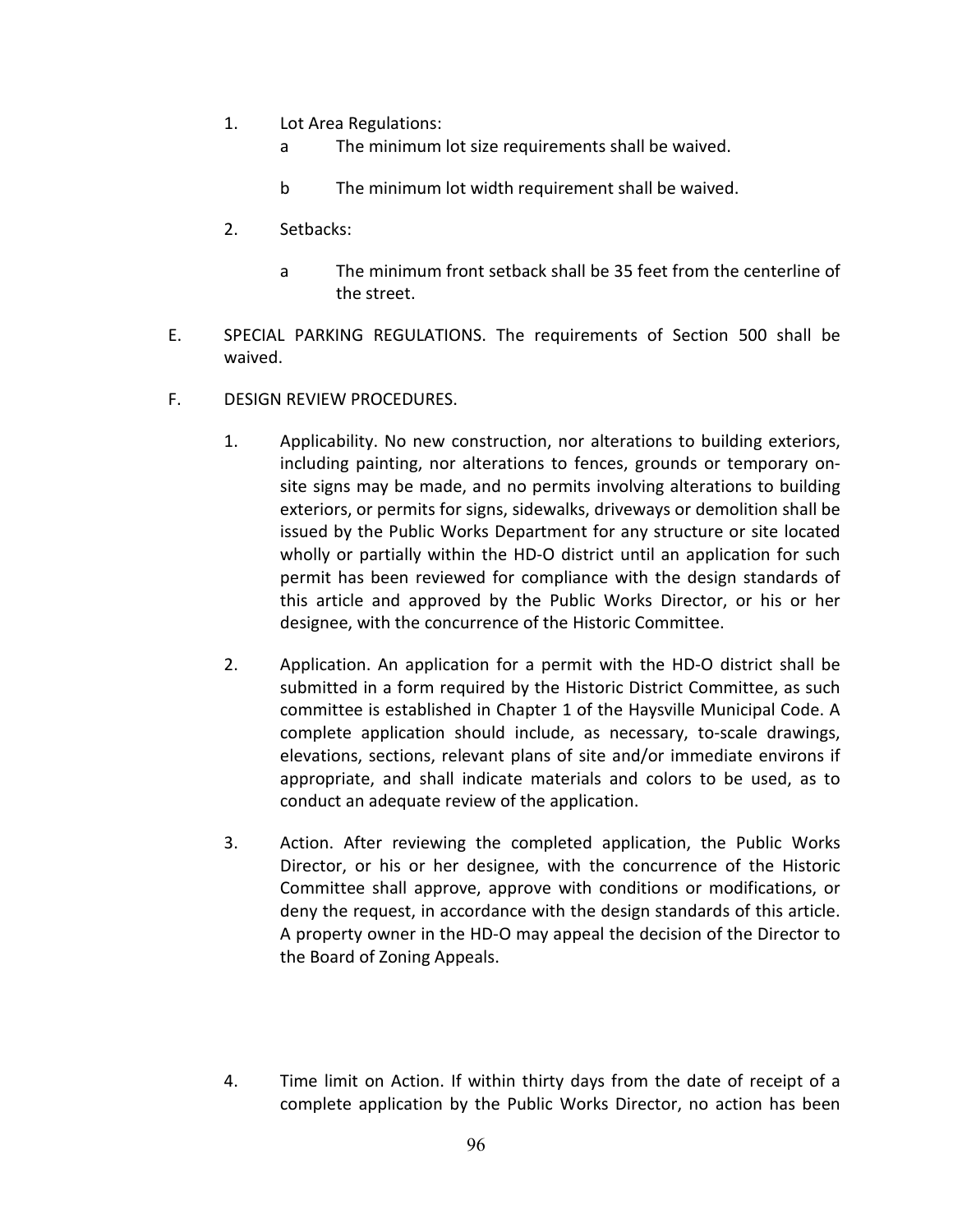taken on the application, the Public Works Department may issue the necessary permits and the project may proceed. This time limit may be waived by mutual consent of the applicant and staff.

### H. DESIGN STANDARDS

- 1. General.
	- a New Buildings, Reproductions and Alterations should be respectful of the character of the original town of Haysville. All building designs should be compatible with the major elements of the 1890-1910 eras of the prairie plains.
	- b Metal windows and doors should be anodized or properly primed and enameled.
	- c Permanent fences should avoid wire materials whenever possible.
- 2. Standards for Rehabilitation and Remodeling.
	- a All construction, remodeling or rehabilitation of exteriors should ensure the visual integrity of the building, and be compatible with the overall architectural character of the district.
	- b Additions to buildings should be compatible in appearance by coordinating style, materials, scale and detail with the original buildings in the district.
	- c Accessory buildings should generally be compatible with the other structures on the street and be subject to these guidelines.
	- d Existing doors and windows may be replaced with new products of design and/or materials similar to those which existed at the time of passage of this Code.
- 2. Standards for New Construction, Reconstruction and Reproduction.
	- a All buildings should be set back from the street uniformly to present a continuous façade line along the street, except that minor recesses or projections for entries and similar elements may be acceptable.
	- b Mechanical or electrical equipment and trash receptacles should be hidden or screened from street level view.
- 3. Signs. Signage within the HD-O district shall be subject to the provisions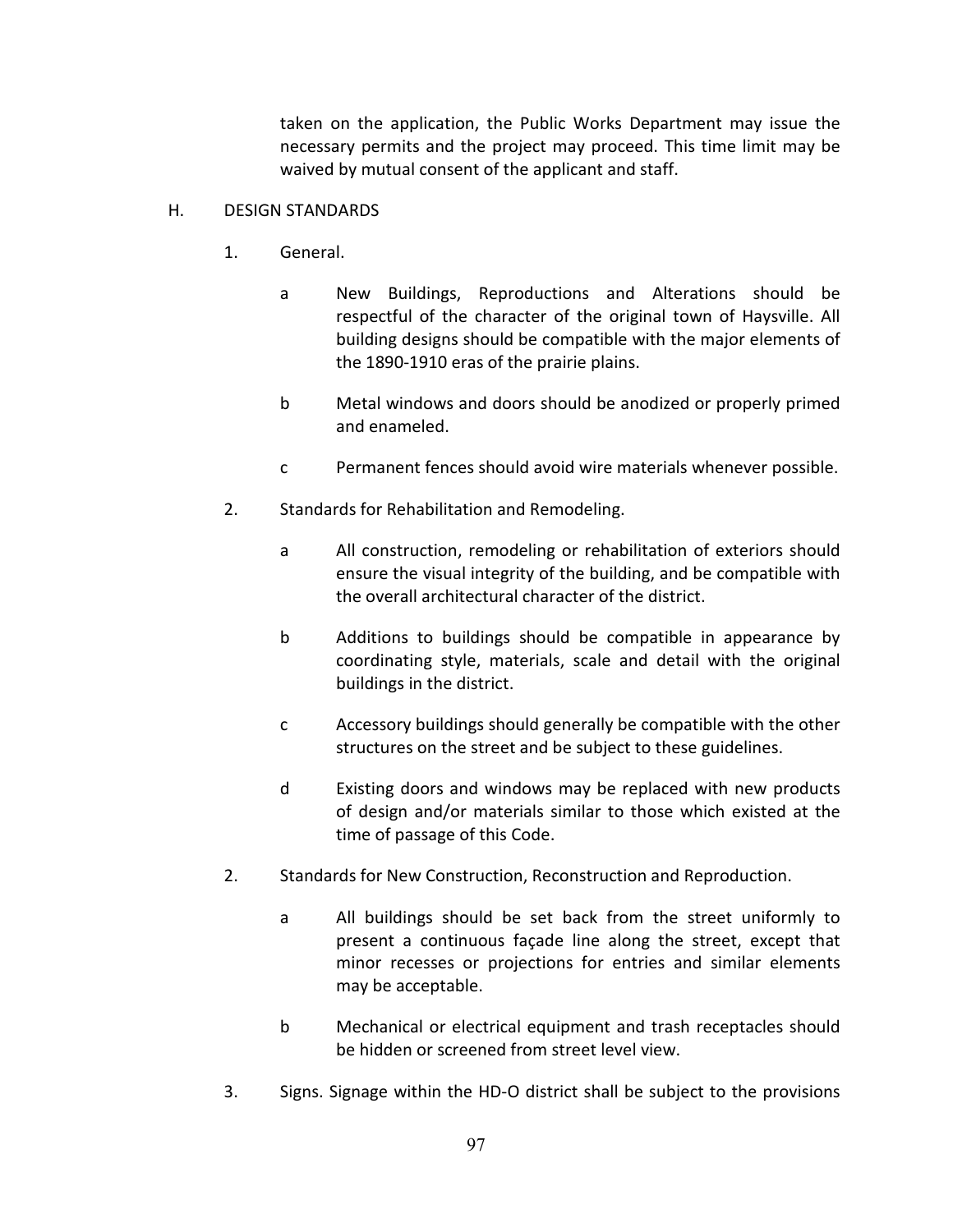of Chapter 16B Article 2 of the Code of the City of Haysville, as well as the following requirements as reviewed and approved by the Historic District Committee.

- a All signs, including interior and exterior window signs, must be approved as to design, colors, materials, placement, method of attachment, and method of illumination (if applicable).
- b Signs shall be designed and placed so as to appear as an integral part of the building design, in proportion to the structure and environment, and to respect neighboring properties within the HD-O district.
- c Signs should be designed with appropriateness relative to the services of the establishments served.
- d Signs should be maintained if they are determined to be an original part of the building or if they have acquired significance by virtue of their age, design, materials, craftsmanship, or historical significance.
- I. EXCEPTIONS AND MODIFICATIONS. The design standards in this article may be modified or waived by the Historic District Committee with the concurrence of the Planning Commission, to allow for alterations that are required in order to maintain the continued functional viability of existing uses, or in extraordinary situations of development characteristics, economic hardship, or other circumstances, provided that the purposes and intent of these Standards are maintained through such interpretation.
- J. EMERGENCY REPAIRS. The Director of Public Works may waive the standards and review procedures of this article in instances in which emergency repairs are required, provided that subsequent repairs comply with this article.
- K. CONFLICTS WITH OTHER CODE PROVISIONS. No section of this article shall be construed to compel alterations that will conflict with any health or safety codes, or prohibit any alterations that are required to bring buildings into compliance with the Building Code.

### **419 "BC-O" BROADWAY CORRIDOR OVERLAY DISTRICT**

A. PURPOSE. The Broadway Corridor Overlay District is intended to address transportation, land use and site development in the South Broadway Corridor. The overlay district is a tool to help guide the quality of land development in the corridor and increase long-term economic viability through consistent land use, architecture, signage, landscaping and other site design features. The BC-O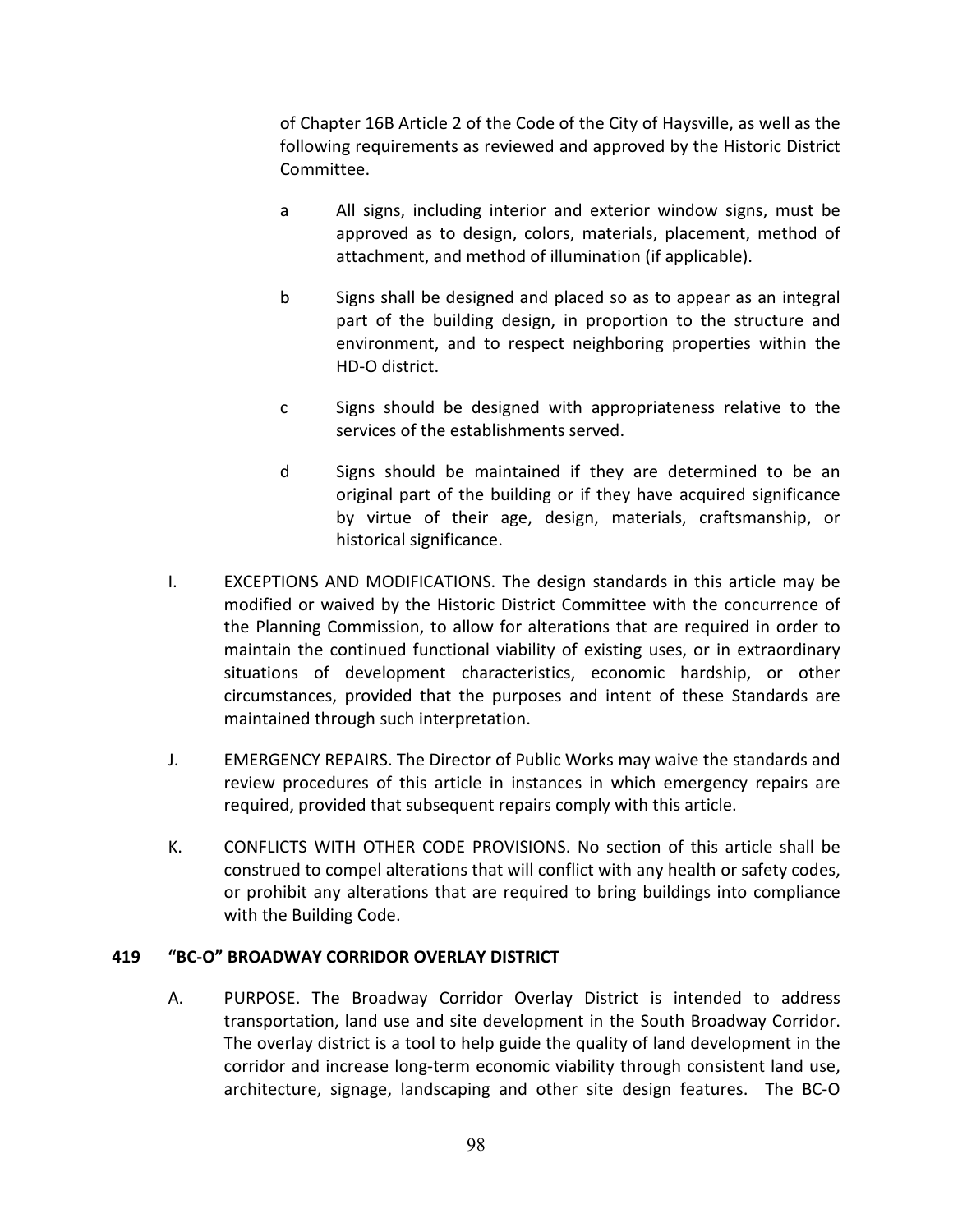district is an overlay district; property within the district shall comply with the overlay district regulations of this section and the standards of the underlying zoning district. In the case of conflict between the regulations in this section and those of the underlying zoning district, the regulations in this section shall prevail.

Three special Subdistricts of the BC-O district are recognized. These subdistricts are special in that they have unique differences from the remaining BC-O district; however, they are consistent with the above stated purpose and intent of the BC-O. These subdistricts shall be classified as BC-O/R, BC-O/C, and BC-O/I. These subdistricts are intended to reflect the residential, commercial, and industrial uses in the corridor.

- B. APPLICATION AREA. The officially recognized Broadway Corridor Overlay District shall be classified as "BC-O – Broadway Corridor Overlay District," and the official zoning map of the City of Haysville, Kansas shall be amended by this ordinance to clearly show the overlay area and subdistricts.
- C. USE REGULATIONS. The use regulations of this overlay district shall supplement and be in addition to the use regulations of the underlying districts. However, whenever an actual conflict arises between the language of the use regulations governing the underlying district and the language of this overlay district, the use regulations of this overlay district shall prevail over the underlying districts.
	- 1. BC-O Permitted Uses. The following uses shall be allowed in the BC-O district. These additional uses are intended to supplement those uses permitted by the regulations of the underlying district(s) that are not otherwise specifically included in subsection (2) as set forth below:
		- a Any use listed as a permitted use in the "OC" Office Commercial, except that such uses must comply with the regulations of that district.
		- b Any use listed as a permitted use in the "DD" Hotel and Motel, except that such uses must comply with the regulations of that district.
		- c Lawn Mower and similar small equipment sales and repairs; provided, all repairs, materials and parts are stored within an enclosed building or on an all-weather surface screened from adjacent properties.
		- d Liquor and Malt Beverage store.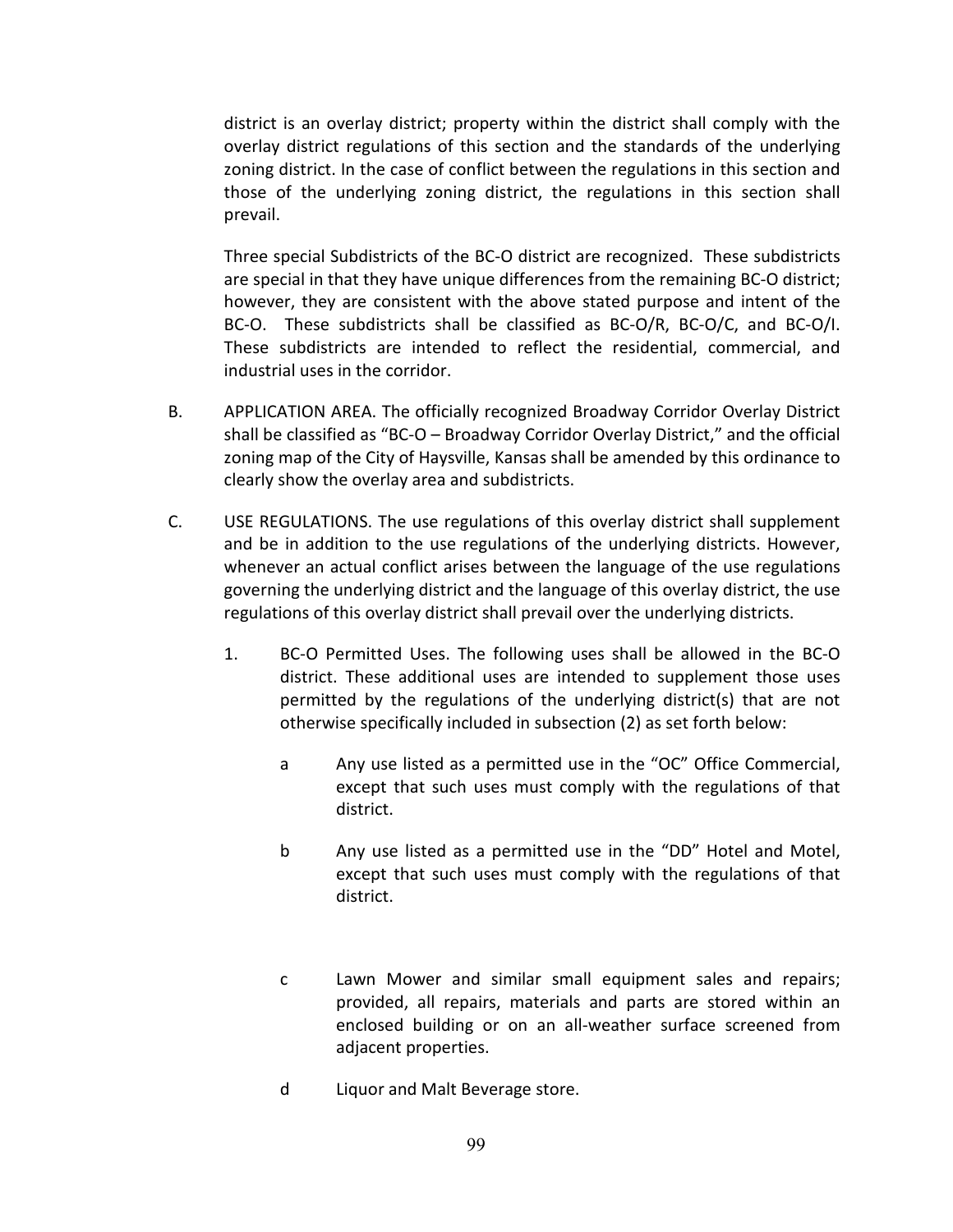- e Rental Facilities, where the primary business use is the rental of space for events, training, and seasonal sales in exchange for monetary compensation. Occupants that operate a temporary sale shall still be required to obtain any necessary permits as regulated by the Haysville City Code.
- 2. Prohibited Uses. The following uses are explicitly prohibited in the BC-O district:
	- a Amusement enterprises, including billiard or pool hall, bowling alley, boxing arena, dance hall and games of skill and science.
	- b Animal feed store.
	- c Animal hospitals and kennels.
	- d Assembly and maintenance of oil rigging, agriculture implements and equipment.
	- e Assembly of electrical appliances, electronic instruments and devices, radios and phonographs, including electroplating and manufacturing of similar products.
	- f Auction house.
	- g Automobile painting, upholstering, rebuilding, reconditioning, body and fender works, truck repairing or overhauling, tire retreading or recapping, battery manufacturing and the like.
	- h Baseball or football stadiums and sports arenas.
	- i Building materials sales yard, including the sales of rock, sand, gravel and the like.
	- j Carpenter or cabinet shop
	- k Class "A" Club.
	- l Class "B" Club.
	- m Commercial dry cleaning and/or laundry establishments.
	- n Commercial storage warehouse also including units available for rent and storage of property by individuals.
	- o Concrete and asphalt mixing plants.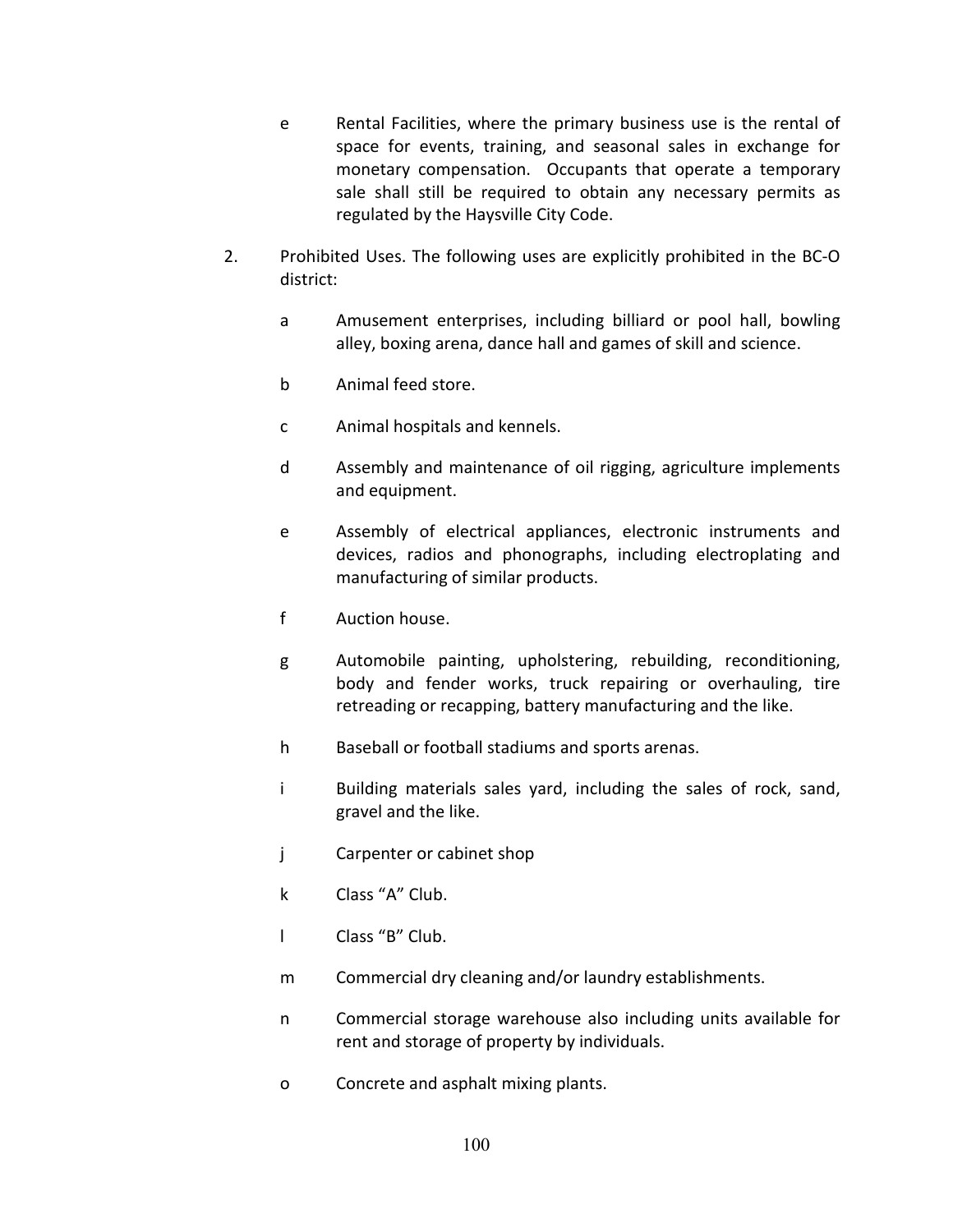- p Construction Sales and Service.
- q Distribution plants, parcel delivery, ice and cold storage plant, and bottling plant.
- r Electronic Assembly.
- s Feed and fuel storage yard.
- t Feed, seed, and commercial fertilizer sales.
- u Flea market.
- v Foundry casting lightweight nonferrous metal.
- w Freighting or trucking yard or terminal.
- x Grain storage and elevators.
- y Industrial dry cleaner.
- z Industrial laundry.
- aa Industrial storage warehouse.
- ab Laboratories, experimental or testing.
- ac Landscape services.
- ad Laundry, cleaning and dyeing works and carpet and rug cleaning.
- ae Lumber yard.
- af Machine shop/ welding shop/ metal furniture fabrication/ heat treating/ Blacksmithing.
- ag Manufacture, repair or modification of air craft missile, related and allied equipment and component parts thereof, and allied and associated manufacturing, testing and research processes and functions.
- ah The manufacture, compounding, assembling or treatment of articles or merchandise from the following previously treated prepared materials: bone, cellophane, canvas, cloth, cork, feathers, felt, fiber, fur, glass, hair, horn, leather, paper, plastics, rubber, precious or semi-precious metals or stones, shell textiles, tobacco, wood, yards, and paint not employing a boiling process.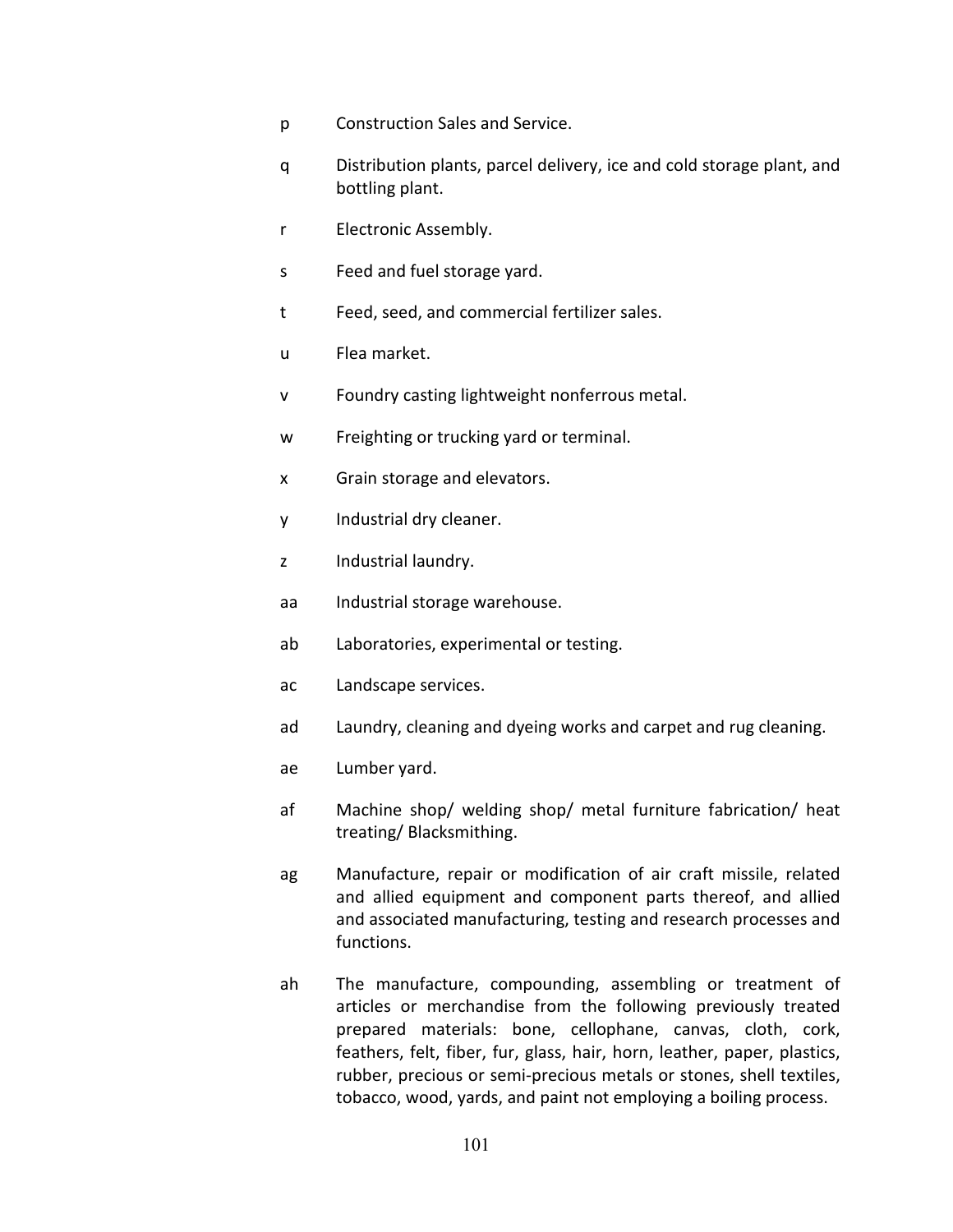- ai The manufacture, compounding, processing, packing or treatment of such products as bakery goods, candy, cosmetics, dairy products, drugs, perfumes, pharmaceuticals, perfumed toilet soap, toiletries, and food products.
- aj The manufacture and maintenance of electric and neon signs, billboards, commercial advertising structures, metal furniture, light sheet and tubular metal products, including heating and ventilating ducts and equipment, cornices, caves, small tool and die works, and the like.
- ak The manufacture of pottery and figurines or other similar ceramic products, using only previously pulverized clay, kilns fired only by electricity or gas.
- al Manufacture of musical instruments, toys, novelties and amusement devises.
- am Metal Recycling and Recycling of Primarily Metal Goods.
- an Microwave tower.
- ao Monument sales.
- ap Outdoor Storage Yard for which lease space for the temporary storage of operable commercial trucks or trailers and recreational vehicles or equipment, boats, campers and operable automobiles and trucks.
- aq Outdoor Storage Yard & Towing Storage Yard for which lease space for the temporary storage of operable or inoperable commercial trucks or trailers and recreational vehicles or equipment, boats, campers and operable or inoperable automobiles and trucks.
- ar Plumbing, heating and air conditioning supply houses with sheet metal duct fabrication allowed as an incidental use.
- as Pony riding ring, without permanent stables.
- at Poultry or rabbit dressing.
- au Printing press operations including newspaper presses catalogs and bindery.
- av Private clubs.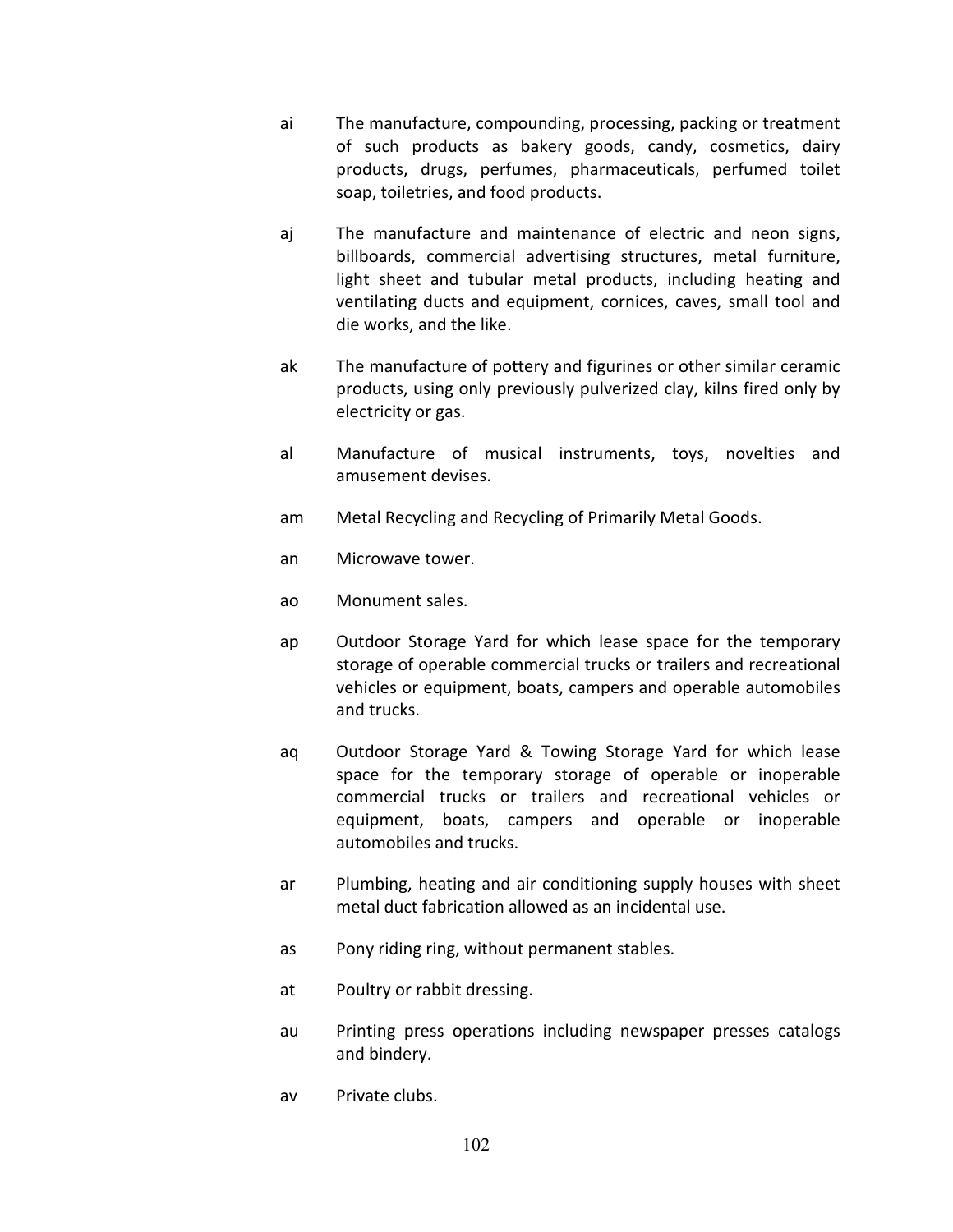- aw Radio transmission tower.
- ax Restaurant Drinking Establishment.
- ay Sheet metal and wholesale plumbing shops.
- az Small boat building.
- ba Stone monument works.
- bb Tattoo Parlors.
- bc Tavern.
- bd Television transmission tower.
- be Tool equipment rental with outside storage of rental items.
- bf Outdoor theaters.
- bg Vehicle restoration.
- bh Wholesale business, storage buildings and warehouses.
- bi Wholesale food commissary or catering establishment.
- 3. BC-O/R Permitted Uses. The following uses shall be allowed in the BC-O/R district. These additional uses are intended to supplement those uses permitted by the regulations of the underlying district(s) that are not otherwise specifically included in subsection (4) as set forth below:
	- a. Abstract and title companies.
	- b. Advertising agencies.
	- c. Animal grooming, small animals.
	- d. Artist, craft and hobby supply store.
	- e. Artist studios.
	- f. Bakery goods shop, no drive-thru.
	- g. Barber shop or beauty parlor, including services for hair, nails, and tanning.
	- h. Book store.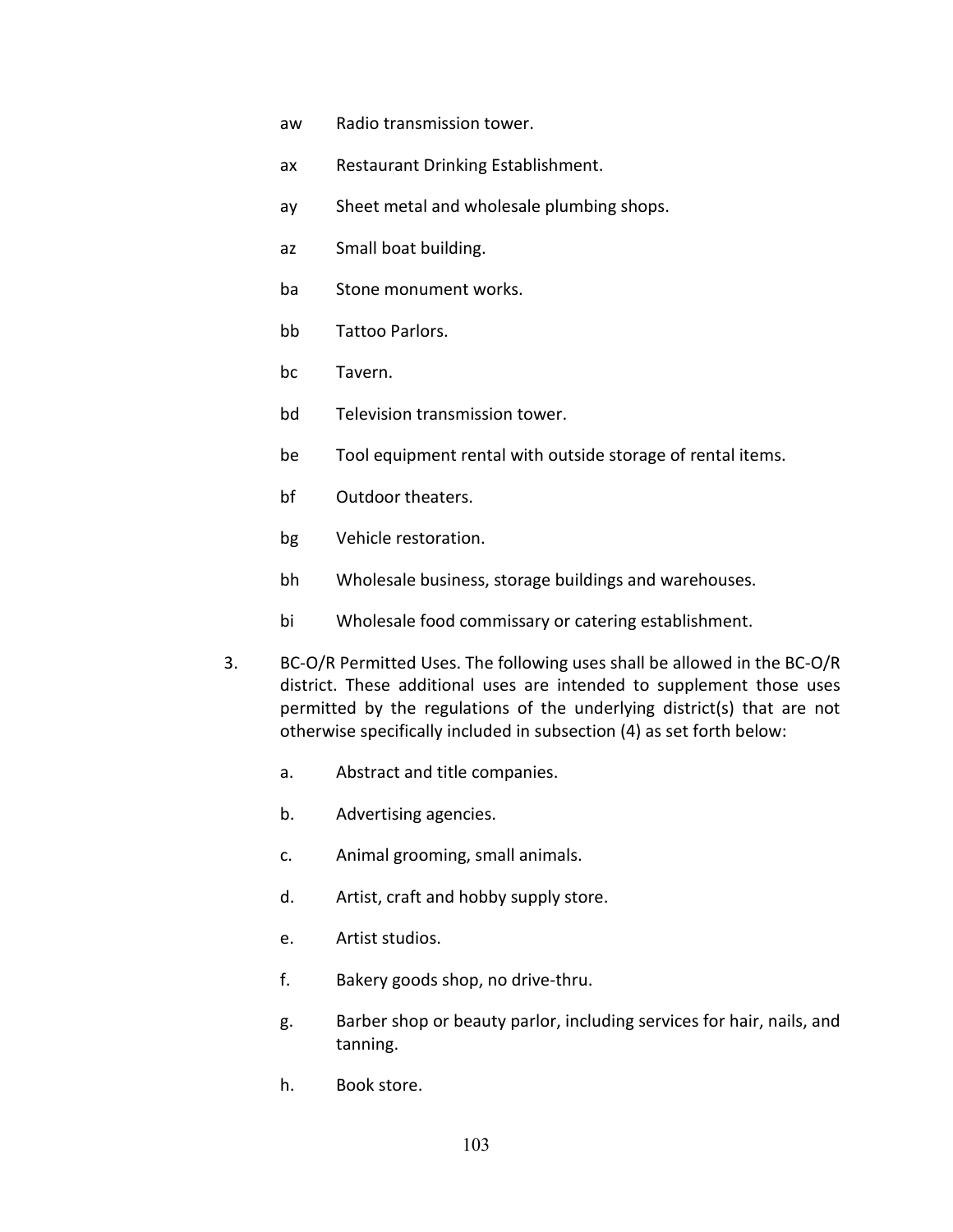- i. Camera shop and supplies.
- j. Drug store, pharmacy, or apothecary.
- k. Florists.
- l. Grocery stores, provided they do not exceed 30,000 sq./ft.
- m. Jewelry and jewelry repair, not as an accessory use to a pawn shop.
- n. Key shop.
- o. Parks, playgrounds, and community buildings owned and/or operated by the City.
- p. Picture framing shop.
- q. Newsstand.
- r. Real estate offices.
- s. Religious offices and headquarters.
- t. Second hand store.
- u. Shoe repair shop.
- v. Tailor shop.
- w. Tire servicing, not as an accessory use to automobile repair or service.
- 4. BC-O/R Prohibited Uses. The following uses are explicitly prohibited in the BC-O/R district:
	- a. Amusement enterprises, including billiard or pool hall, bowling alley, boxing arena, dance hall and games of skill and science.
	- b. Animal feed store, wholly within a building or within a suitable enclosure to prevent obnoxious or nuisance conditions.
	- c. Auction house.
	- d. Automobile retail sales and related parts and accessory sales.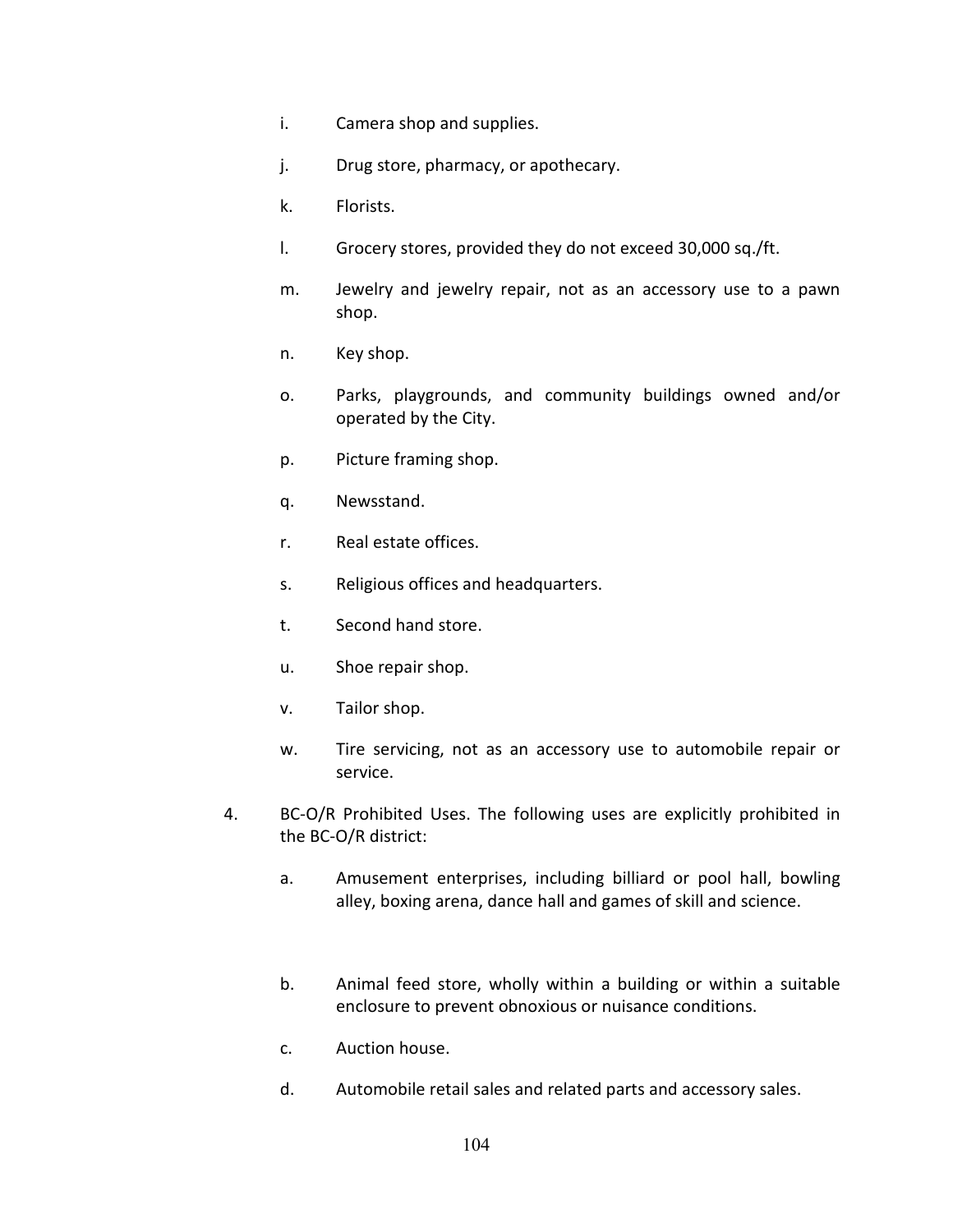- e. Automobile and trailer sales area.
- f. New or used automobile, truck and travel trailer sales with outside storage of vehicles for sale.
- g. Baseball or football stadiums and sports arenas.
- h. Carpenter or cabinet shop.
- i. Class "A" Club.
- j. Class "B" Club.
- k. Commercial dry cleaning and/or laundry establishments.
- l. Commercial storage warehouse also including units available for rent and storage of property by individuals.
- m. Construction Sales and Service.
- n. Drinking Establishments.
- o. Electronic Assembly.
- p. Flea market.
- q. Industrial dry cleaner.
- r. Industrial laundry.
- s. Lawn Mower and similar small equipment sales and repairs.
- t. Lumber yard.
- u. Machine shop/ welding shop/ metal furniture fabrication/ heat treating/ Blacksmithing.
- v. Microwave tower.
- w. Monument sales.
- x. Outdoor Storage Yard for which lease space for the temporary storage of operable commercial trucks or trailers and recreational vehicles or equipment, boats, campers and operable automobiles and trucks.
- y. Plumbing, heating and air conditioning supply houses with sheet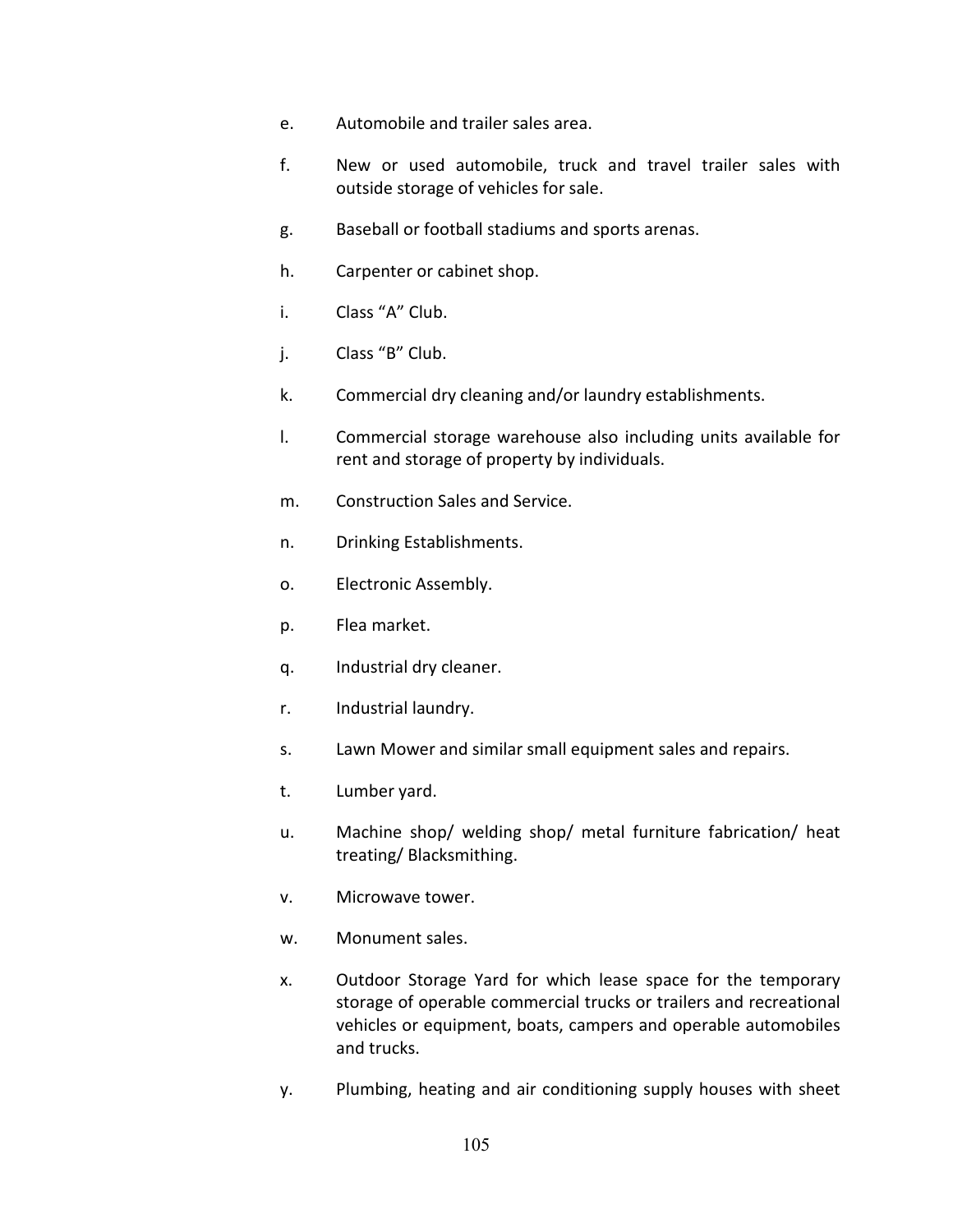metal duct fabrication allowed as an incidental use.

- z. Pony riding ring.
- aa. Printing press operations including newspaper presses catalogs and bindery.
- ab. Private clubs.
- ac. Radio transmission tower.
- ad. Rental Facilities, where the primary business use is the rental of space for events, training, and seasonal sales in exchange for monetary compensation.
- ae. Restaurant Drinking Establishment.
- af. Tattoo Parlors.
- ag. Tavern.
- ah. Television transmission tower.
- ai. Tool equipment rental with outside storage of rental items.
- aj. Outdoor theaters.
- ak. Wholesale food commissary or catering establishment.
- 5. BC-O/C Permitted Uses. The following uses shall be allowed in the BC-O/C district. These additional uses are intended to supplement those uses permitted by the regulations of the underlying district(s) that are not otherwise specifically included in subsection (6) as set forth below:
	- a Amusement enterprises, including billiard or pool hall, bowling alley, boxing arena, dance hall and games of skill and science.
	- b Animal feed store, wholly within a building or within a suitable enclosure to prevent obnoxious or nuisance conditions.
	- c Animal hospitals and kennels.
	- d Auction house.
	- e Automobile repair shop.
	- f Automobile retail sales and related parts and accessory sales.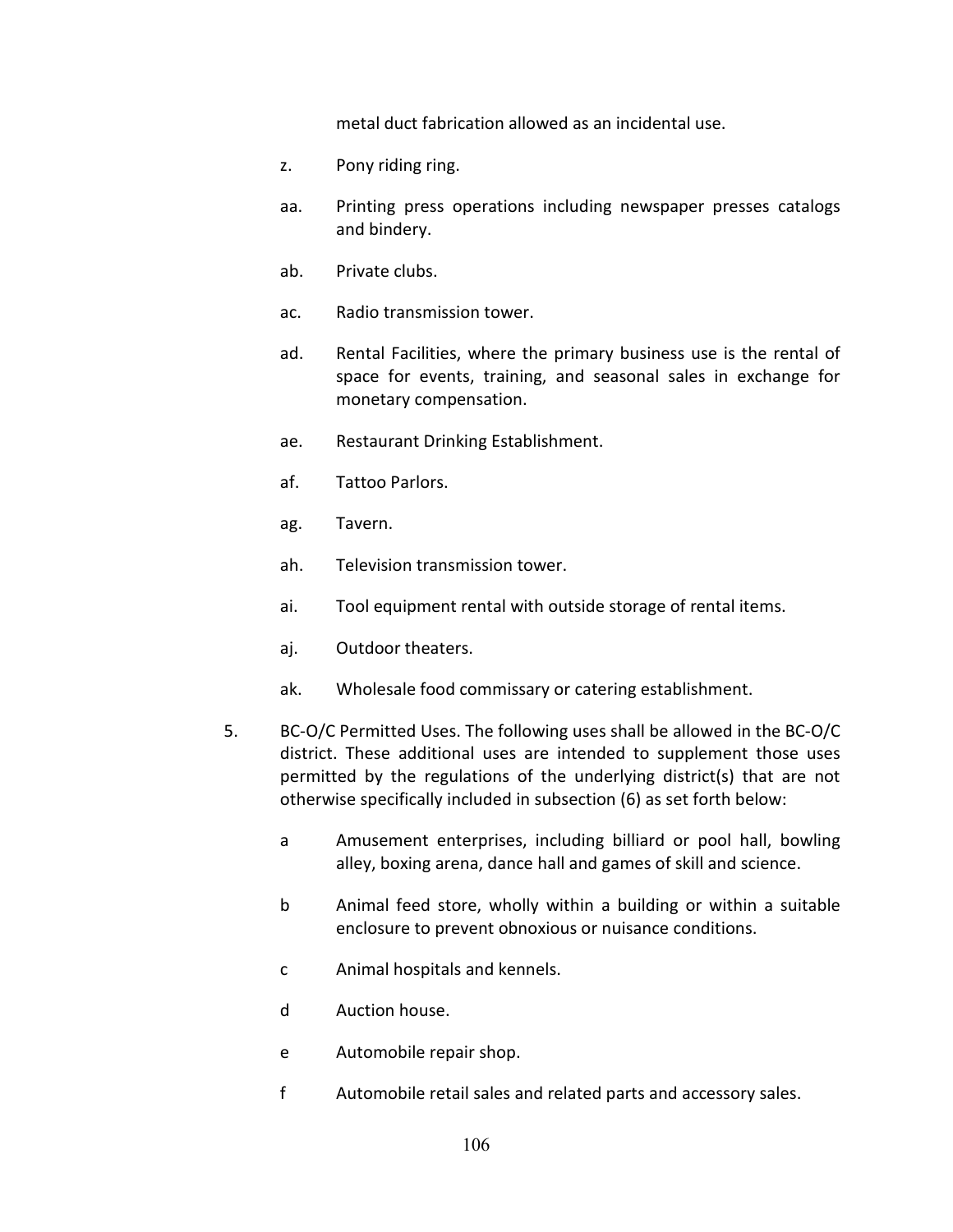- g Automobile and trailer sales area: Provided, that any incidental repair of automobiles or trailers shall be conducted and confined wholly within a fenced area and the storage is on a properly drained hard or all weather surface.
- h New or used automobile, truck and travel trailer sales with outside storage of vehicles for sale; provided that: All vehicles displayed are in operable condition; no part/piece storage is permitted outside; all maintenance (excluding washing/waxing) is conducted inside a building; the storage is on a properly drained hard or all-weather surface; and loading/unloading of vehicles takes place off of public streets.
- i Automobile painting, upholstering, rebuilding, reconditioning, body and fender works, truck repairing or overhauling, tire retreading or recapping, battery manufacturing and the like.
- j Baseball or football stadiums and sports arenas.
- k Carpenter or cabinet shop, if conducted wholly within a completely enclosed building.
- l Class "A" Club.
- m Class "B" Club.
- n Commercial dry cleaning and/or laundry establishments.
- o Commercial storage warehouse also including units available for rent and storage of property by individuals.
- p Construction Sales and Service, Limited; provided, all material on premises of the outside storage area shall be located on a hard or all-weather surface and arranged to permit reasonable inspection and access to all parts of the premises by fire, police, and City authorities and must be screened from adjacent properties.
- q Construction Sales and Service, General; provided, all material on the premises of the outside storage area shall be arranged to permit reasonable inspection and access to all parts of the premises by fire, police and City authorities; located on an allweather surface and must be screened from adjacent properties.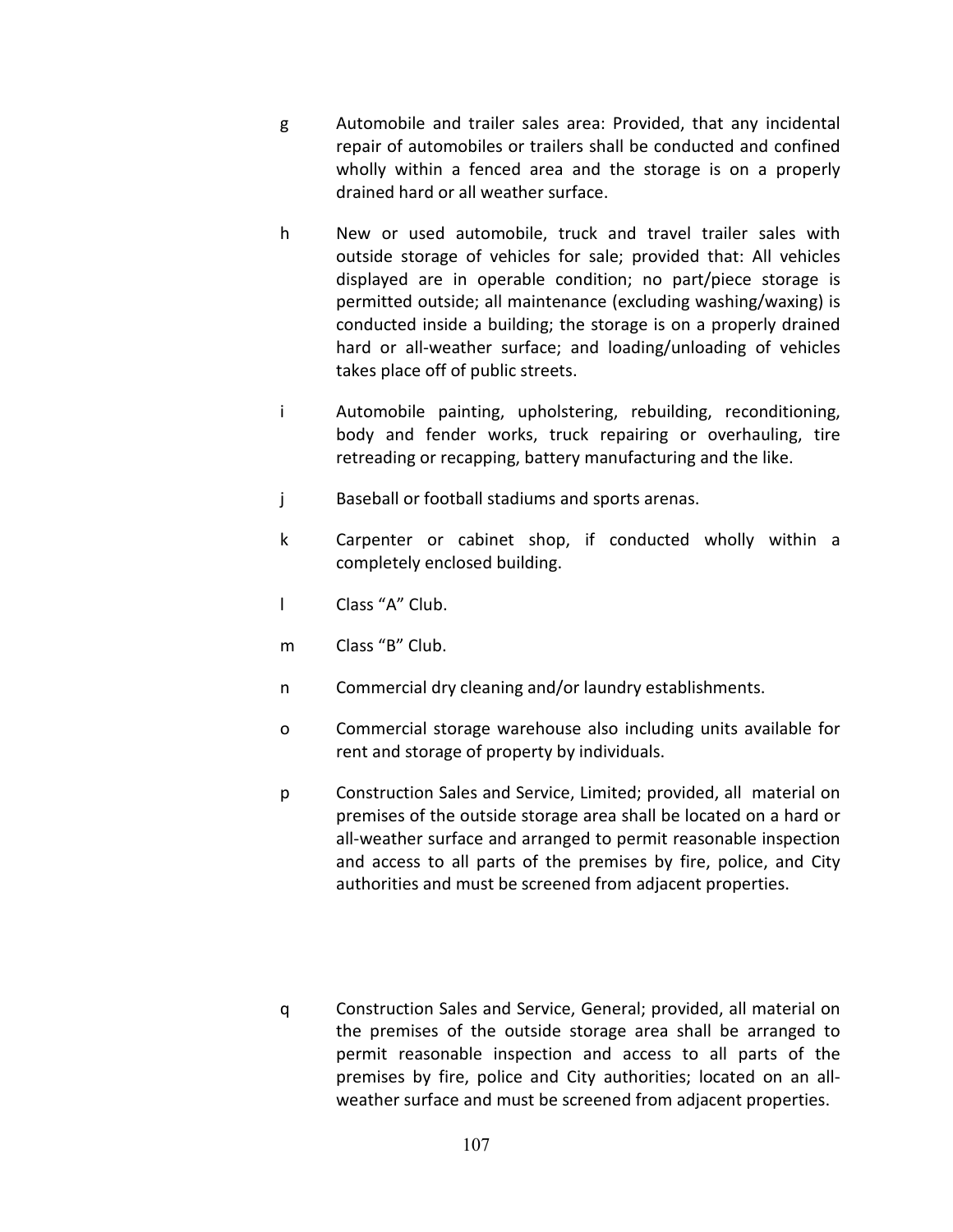- r Distribution plants, parcel delivery, ice and cold storage plant, and bottling plant.
- s Drinking Establishments.
- t Electronic Assembly.
- u Feed and fuel yard storage.
- v Feed, seed, and commercial fertilizer sales.
- w Flea market.
- x Grain storage and elevators.
- y Industrial dry cleaner.
- z Industrial laundry.
- aa Landscaping services, including offices and the outdoor storage of material and equipment; provided that materials and equipment are prohibited in the front setback and are stored on an allweather surface, screened from any lesser zoning district. Rock, decorative pavers or statues, and any live plant materials shall not require all weather surface but shall be kept in an orderly manner and must still meet screening requirements.
- ab Lawn Mower and similar small equipment sales and repairs; provided, all repairs, materials and parts are stored within an enclosed building or on an all-weather surface screened from adjacent properties.
- ac Lumber yard.
- ad Machine shop/ welding shop/ metal furniture fabrication/ heat treating/ Blacksmithing; provided that; if this abuts residential, the area is screened by a minimum six foot tall opaque screen.
- ae Microwave tower.
- af Monument sales.
- ag Outdoor Storage Yard for which lease space for the temporary storage of operable commercial trucks or trailers and recreational vehicles or equipment, boats, campers and operable automobiles and trucks, provided any area for the purpose of providing lease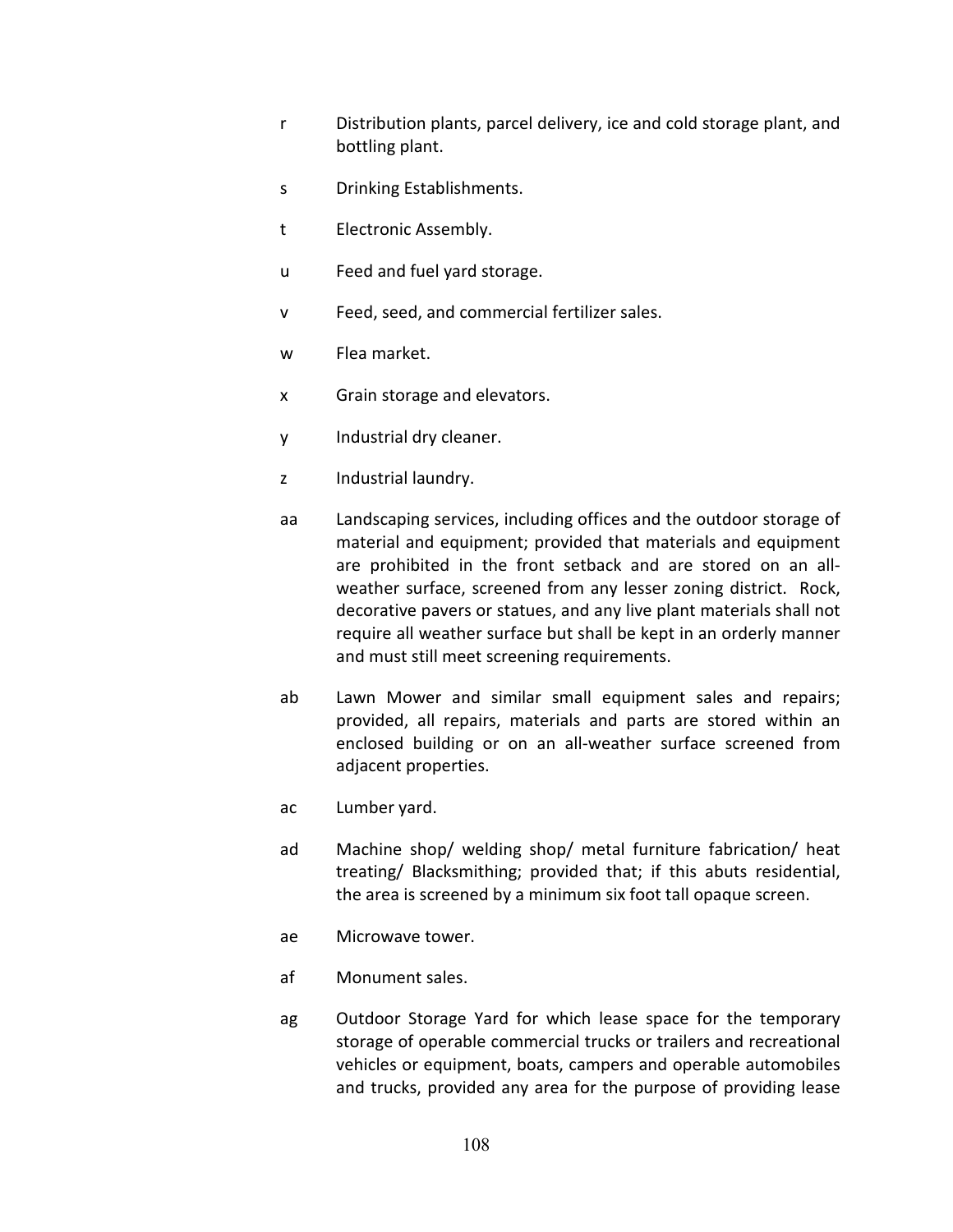space for outdoor storage must have an all-weather surface and be screened from adjacent properties and any public roadway.

- ah Plumbing, heating and air conditioning supply houses with sheet metal duct fabrication allowed as an incidental use.
- ai Pony riding ring, without permanent stables.
- aj Printing press operations including newspaper presses catalogs and bindery.
- ak Private clubs.
- al Radio transmission tower.
- am Rental Facilities, where the primary business use is the rental of space for events, training, and seasonal sales in exchange for monetary compensation. Occupants that operate a temporary sale shall still be required to obtain any necessary permits as regulated by the Haysville City Code.
- an Restaurant Drinking Establishment.
- ao Stone monument works.
- ap Tattoo Parlors.
- aq Tavern.
- ar Television transmission tower.
- as Tool equipment rental with outside storage of rental items allowed provided that all units displayed are in operable condition, all maintenance is conducted inside a building, the storage is on a properly drained hard or all-weather surface, and loading/unloading of vehicles takes place off of public streets. Any unit or vehicle rated at over 30 horsepower will be stored in the rear and screened from view to at least six feet in height.
- at Outdoor theaters.
- au Vehicle restoration, general.
- av Wholesale business, storage buildings and warehouses.
- aw Wholesale food commissary or catering establishment.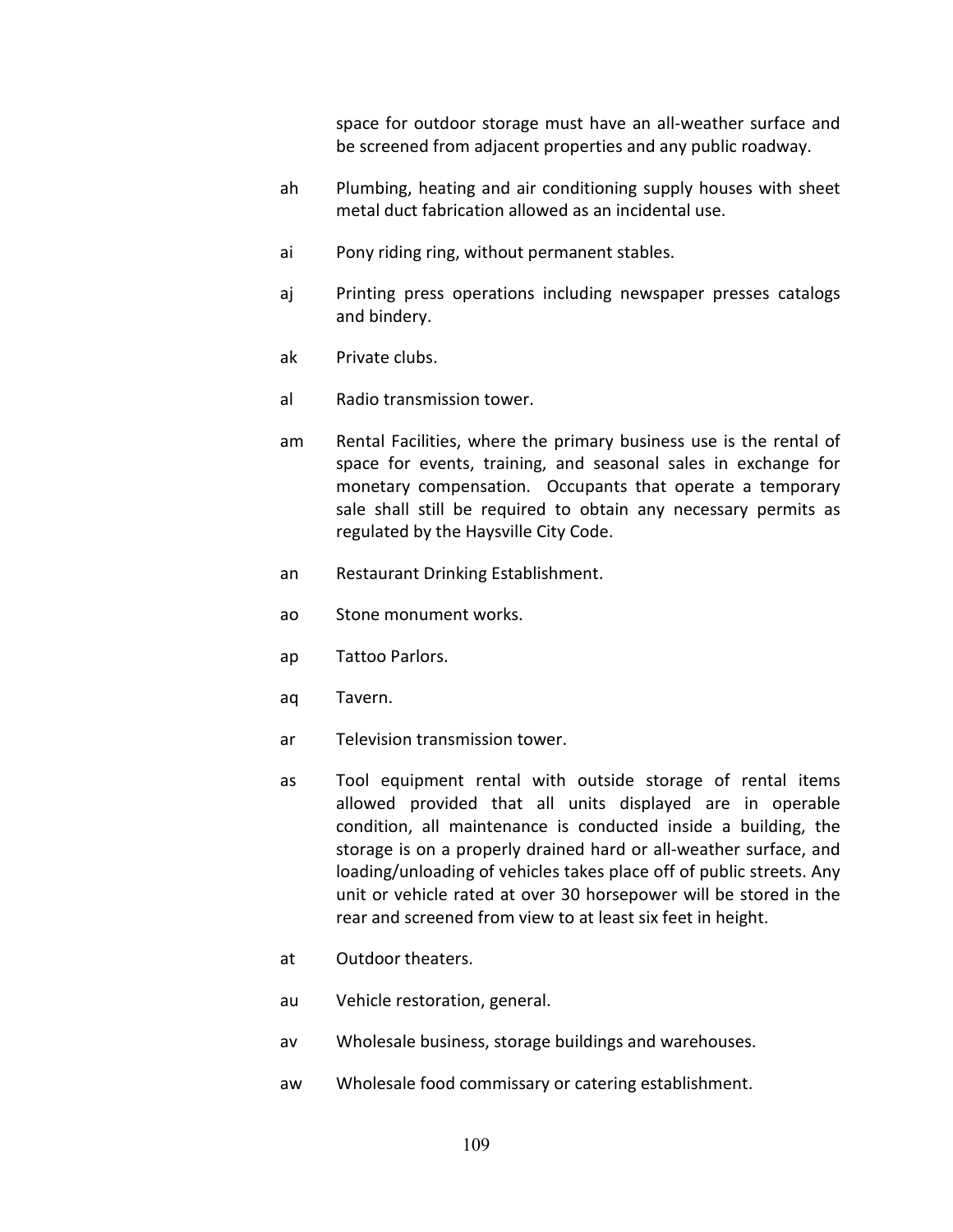- 6. BC-O/C Prohibited Uses. The following uses are explicitly prohibited in the BC-O/C district:
	- a Assembly and maintenance of oil rigging, agriculture implements and equipment.
	- b Assembly of electrical appliances, electronic instruments and devices, radios and phonographs, including electroplating and manufacturing of similar products.
	- c Building materials sales yard, including the sales of rock, sand, gravel and the like as an incidental part of the main business, but excluding concrete mixing plant unless enclosed in a building.
	- d Concrete and asphalt mixing plants.
	- e Foundry casting lightweight nonferrous metal.
	- f Freighting or trucking yard or terminal.
	- g Industrial storage warehouse.
	- h Laboratories, experimental or testing.
	- i Laundry, cleaning and dyeing works and carpet and rug cleaning.
	- j Manufacture, repair or modification of air craft missile, related and allied equipment and component parts thereof, and allied and associated manufacturing, testing and research processes and functions.
	- k The manufacture, compounding, assembling or treatment of articles or merchandise from the following previously treated prepared materials: bone, cellophane, canvas, cloth, cork, feathers, felt, fiber, fur, glass, hair, horn, leather, paper, plastics, rubber, precious or semi-precious metals or stones, shell textiles, tobacco, wood, yards, and paint not employing a boiling process;
	- l The manufacture, compounding, processing, packing or treatment of such products as bakery goods, candy, cosmetics, dairy products, drugs, perfumes, pharmaceuticals, perfumed toilet soap, toiletries, and food products.
	- m The manufacture and maintenance of electric and neon signs, billboards, commercial advertising structures, metal furniture, light sheet and tubular metal products, including heating and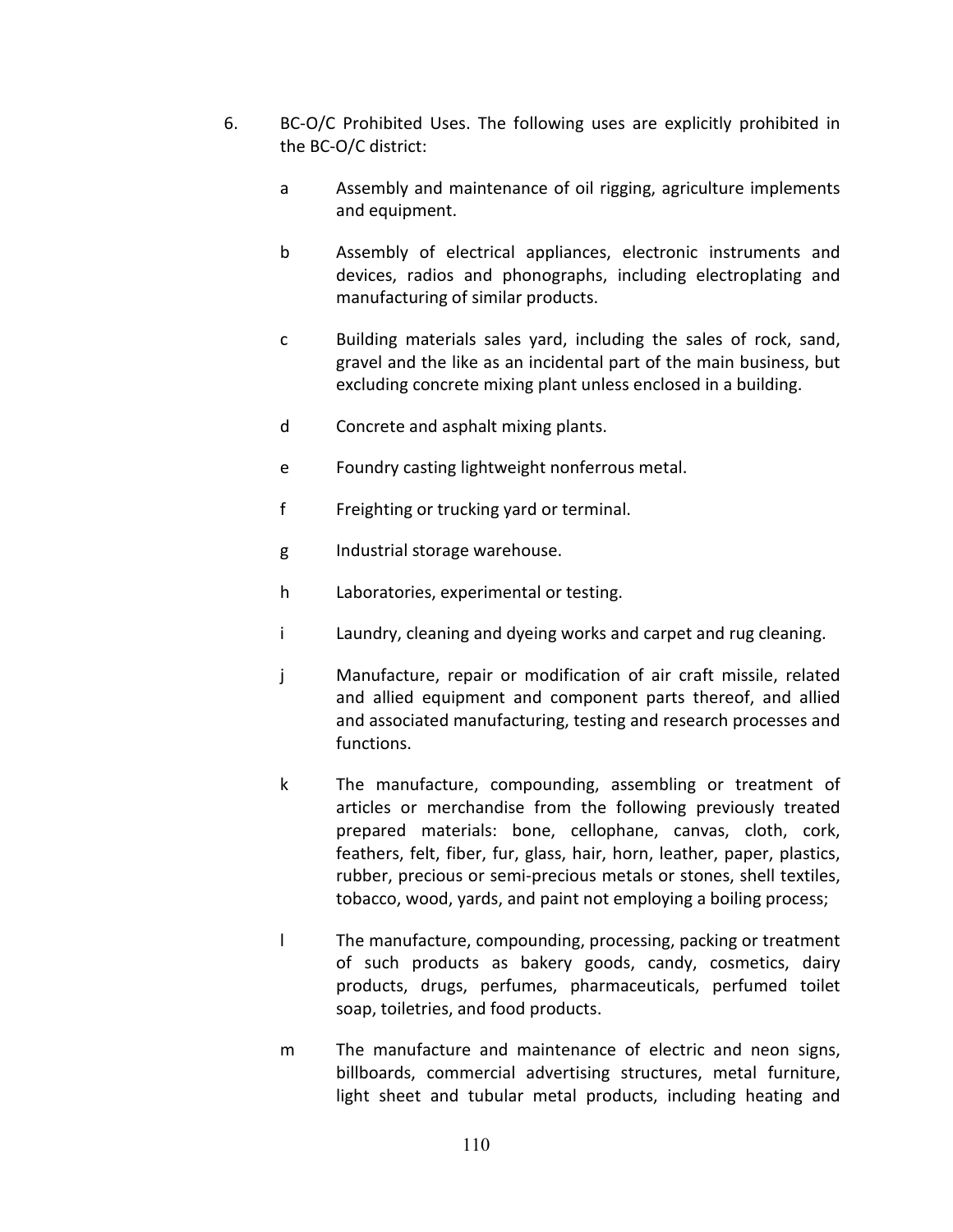ventilating ducts and equipment, cornices, caves, small tool and die works, and the like.

- n The manufacture of pottery and figurines or other similar ceramic products.
- o Manufacture of musical instruments, toys, novelties and amusement devises.
- p Metal Recycling and Recycling of Primarily Metal Goods, provided any operation that is not entirely conducted within an enclosed building shall be required to place all items stored on an allweather surface and must be screened from adjacent properties and any public roadway.
- q Outdoor Storage Yard & Towing Storage Yard for which lease space for the temporary storage of operable or inoperable commercial trucks or trailers and recreational vehicles or equipment, boats, campers and operable or inoperable automobiles and trucks, provided any area for the purpose of providing lease space for outdoor storage must have an allweather surface and be screened from adjacent properties and any public roadway.
- r Poultry or rabbit dressing.
- s Sheet metal and wholesale plumbing shops.
- t Small boat building.
- 7. BC-O/I Permitted Uses. The following uses shall be allowed in the BC-O/I district. These additional uses are intended to supplement those uses permitted by the regulations of the underlying district(s) that are not otherwise specifically included in subsection (2) as set forth below:
	- a Commercial storage warehouse also including units available for rent and storage of property by individuals.
	- b Landscaping services, including offices and the outdoor storage of material and equipment; provided that materials and equipment are prohibited in the front setback and are stored on an allweather surface, screened from any lesser zoning district. Rock, decorative pavers or statues, and any live plant materials shall not require all weather surface but shall be kept in an orderly manner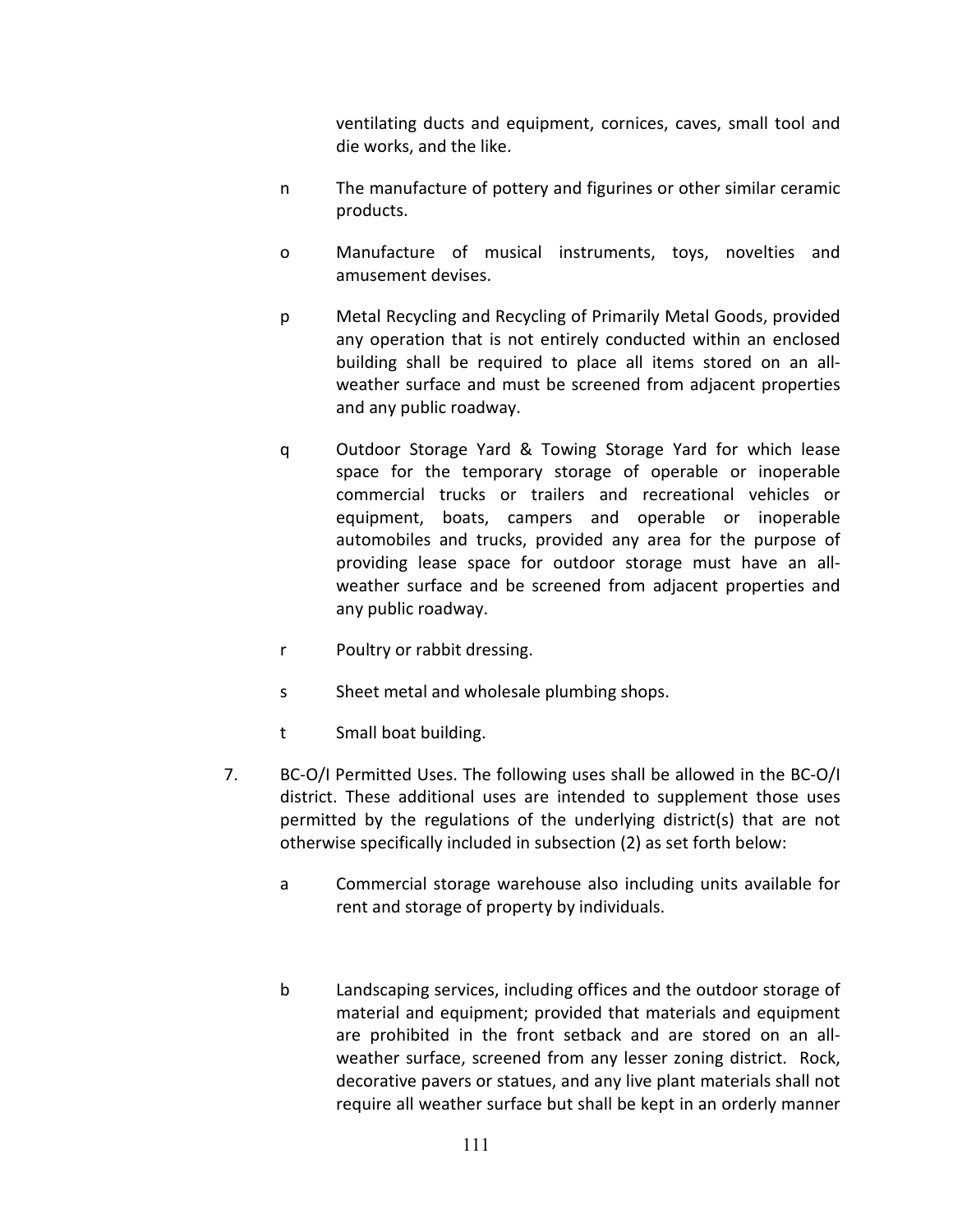and must still meet screening requirements.

- c Machine shop/ welding shop/ metal furniture fabrication/ heat treating/ Blacksmithing; provided that; if this abuts residential, the area is screened by a minimum six foot tall opaque screen.
- d Outdoor Storage Yard & Towing Storage Yard for which lease space for the temporary storage of operable or inoperable commercial trucks or trailers and recreational vehicles or equipment, boats, campers and operable or inoperable automobiles and trucks, provided any area for the purpose of providing lease space for outdoor storage must have an allweather surface and be screened from adjacent properties and any public roadway.
- D. SPECIAL PARKING REGULATIONS. The requirements of Section 500 shall pertain.
- E. LANDSCAPE REGULATIONS. The requirements of Section 501 shall pertain.
- F. SIGN REGULATIONS. Signage within the BC-O district and subdistricts shall be subject to the provisions of Chapter 16B Article 2 of the Code of the City of Haysville, as well as the following requirements.
	- 1. Billboards and off-site advertising signs are prohibited in the BC-O district and all subdistricts of the BC-O district.
	- 2. All signs, including interior and exterior window signs, must be approved as to design, colors, materials, placement, method of attachment, and method of illumination (if applicable).
- G. DESIGN REVIEW PROCEDURES.
	- 1. Applicability. No new construction, nor alterations to building exteriors, including painting, nor alterations to fences, grounds or temporary onsite signs may be made, and no permits involving alterations to building exteriors, or permits for signs, sidewalks, driveways or demolition shall be issued by the Public Works Department for any structure or site located wholly or partially within the BC-O district and subdistricts until an application for such permit has been reviewed for compliance with the design standards of this article and the South Broadway Corridor Plan concepts and approved by Zoning Administrator, or his or her designee.
	- 2. Application. An application for a permit with the BC-O district and subdistricts shall be submitted in a form required by the Planning Department. A complete application should include, as necessary, toscale drawings, elevations, sections, relevant plans of site and/or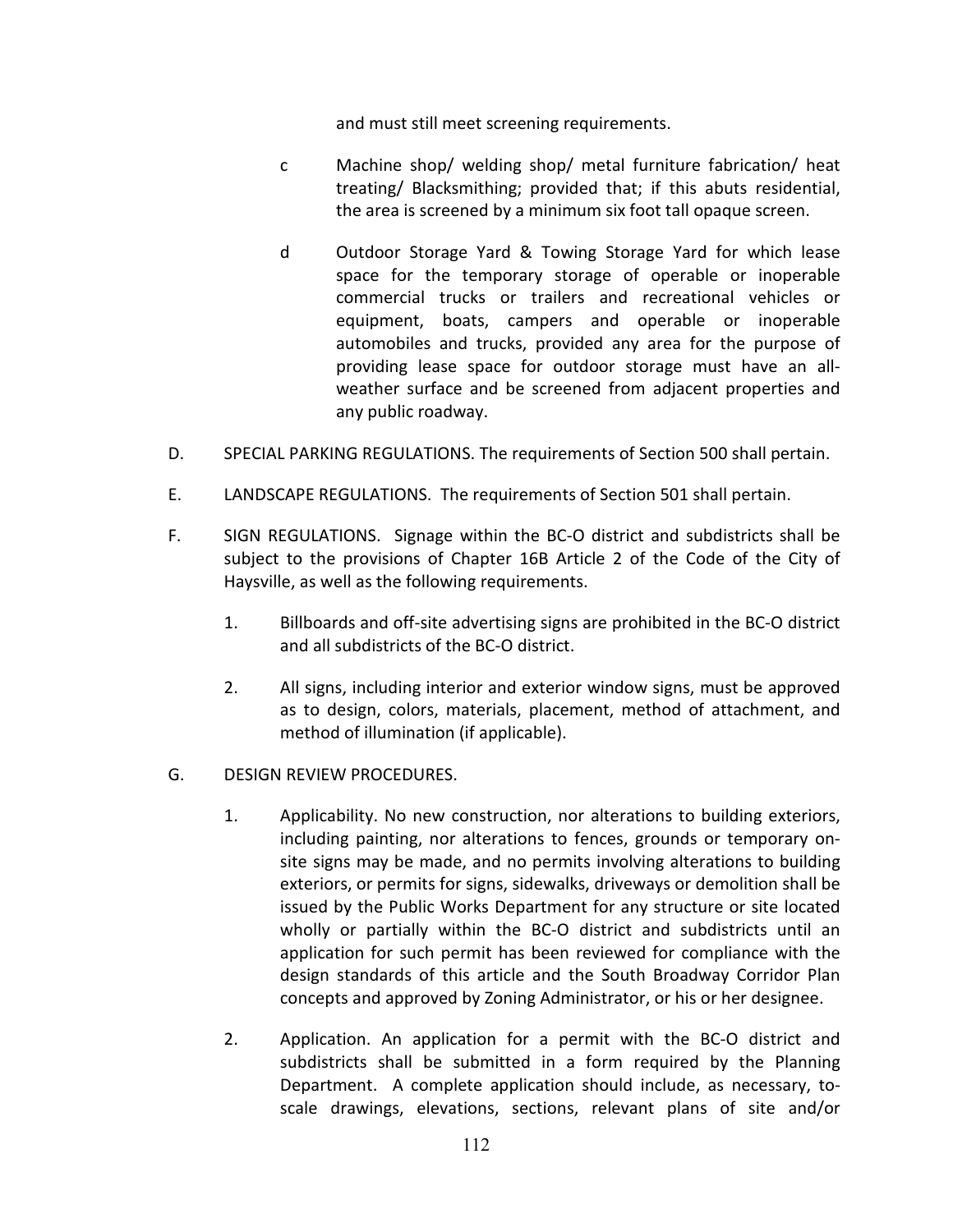immediate environs if appropriate, and shall indicate materials and colors to be used, as to conduct an adequate review of the application.

3. Action. After reviewing the completed application, the Zoning Administrator shall approve, approve with conditions or modifications, or deny the request, in accordance with the design standards of this article. Any property owner in the BC-O district and subdistricts may appeal the decision of the Zoning Administrator to the Board of Zoning Appeals.

a. It is during this review that the Zoning Administrator shall verify that improvements or modifications are consistent with the land use, architecture (design standards), signage, parking/access, landscaping and any other concepts from the South Broadway Corridor Plan.

4. Time limit on Action. If within thirty days from the date of receipt of a complete application, no action has been taken on the application, the Public Works Department shall issue the necessary permits and the project shall proceed. This time limit may be waived by mutual consent of the applicant and staff.

### H. DESIGN STANDARDS

- 1. General.
	- a New buildings, new accessory structures, and signage should be consistent with the recommendations of the South Broadway Corridor Plan. Consistency with plans will be determined during the review by the Zoning Administrator.
- 2. Standards for Remodeling and Expansion of Existing Buildings.
	- a. All construction, remodeling or rehabilitation of exteriors should be compatible in appearance with the South Broadway Corridor Plan.
	- b. Accessory buildings should generally be compatible with the other structures on the street and are subject to these guidelines.
	- c. Expansions or Additions to buildings in existence before August 1, 2012 may be allowed an administrative waiver from additional exterior building material requirements reflected in the plan. Any waiver requested from the requirements shall be reflected and noted on the site plan submitted for review.
- I. EMERGENCY REPAIRS. The Director of Public Works may waive the standards and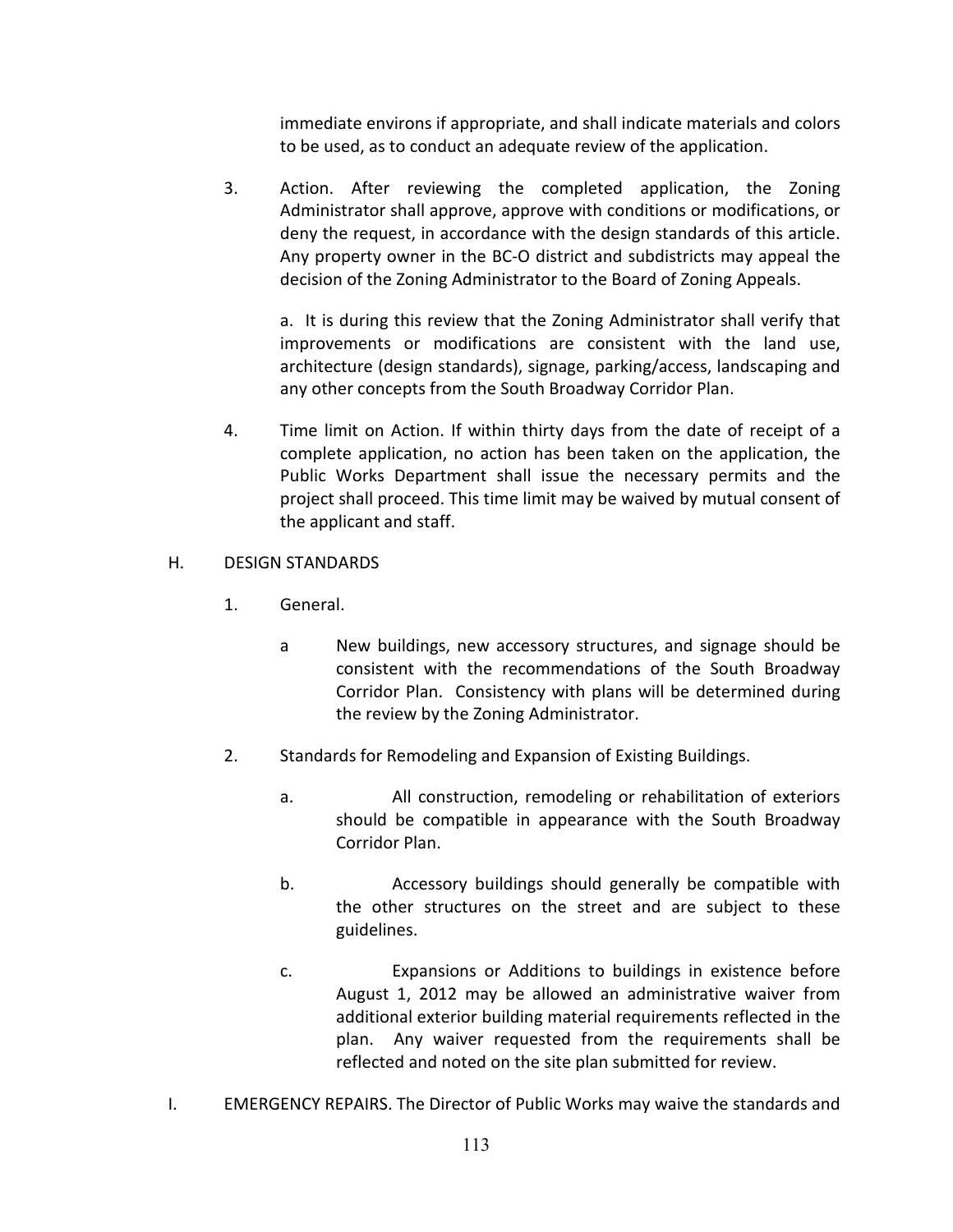review procedures of this article in instances in which emergency repairs are required, provided that subsequent repairs comply with this article.

J. CONFLICTS WITH OTHER CODE PROVISIONS. No section of this article shall be construed to compel alterations that will conflict with any health or safety codes, or prohibit any alterations that are required to bring buildings into compliance with the building code.

# **420 RESIDENTIAL; "TH" TINY HOME DISTRICT REGULATIONS.**

The regulations relating to the Residential "TH" District shall be as follows:

- A. Use Regulations. In the "TH" Tiny Home Residential District as defined in the terms of this article, no building shall be hereinafter erected, enlarged, converted or altered unless otherwise provided in this article, except for one or more of the following uses:
	- 1. Single family dwellings.
	- 2. Conditional Uses (See Section 702).
		- a. Community buildings owned and operated by the city or Home Owners Association. The community building may be no more than 2,000 s.f. and meet the minimum International Building Code (IBC) requirements as adopted.
		- b. Home Occupation (See Section 502).
	- 3. One detached Accessory Structure: provided, it is less in square feet than the primary structure, located within the rear yard of a lot and meets the setback requirements of the primary structure and shall not be less than five feet from the rear lot line, nor encroach on any platted orrecorded easement.
- B. Home Owners Association. For each subdivision located in the "TH" Tiny Home Residential District, a property owners' or homeowners' association shall be established for the purpose of ownership, maintenance, and management of any and all open spaces, common areas, and private streets in accordance with K.S.A. 58-4601 et seq.
- C. General Conditions.
	- 1. Land used for a "TH" District:
		- a. Shall, as a condition of zoning, be platted according to City Subdivision Regulations with specific attention given to drainage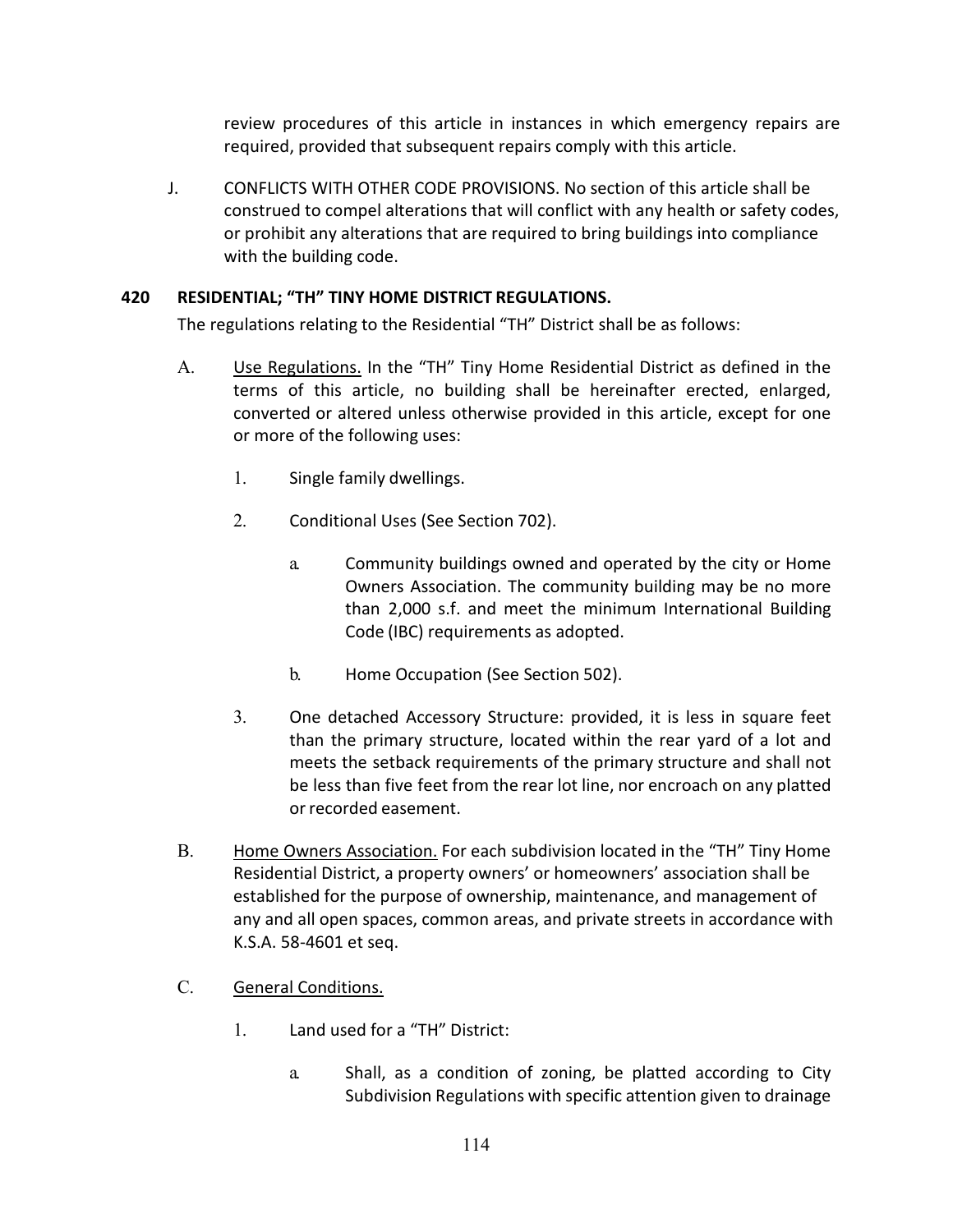or utility easements which may be created by the particular design concept.

- 2. Utility lines, including but not limited to electric, communications, street lighting and cable television shall be required to be placed underground. The subdivider is responsible for complying with the requirements of this section, and he/she shall make the necessary arrangements with the utility companies for the installation of such facilities. For the purposes of this section, appurtenances and associated equipment in an underground system may be placed above ground but not in the public right-of-way. The Planning Commission may recommend and City Council may waive the requirements of this section if topographical, soil or any other conditions make such underground installations unreasonable or impractical.
- 3. Each dwelling shall have adequate space for one automobile in the driveway area. The driveway must be a hard surface of either concrete or asphalt. All measurements shall be within the property line boundaries.

All properties shall have an approach per the Standard Drive Entrance requirements with an amended minimum width being 10'.

- 4. In the event that within two years following approval by the Governing Body, the applicant does not initiate construction in accordance with the plans and conditions so approved, the Planning Commission may initiate action to change the zoning district classification of the property. A public hearing shall be held at which time the applicant shall be given any opportunity to show why construction has been delayed. Following the hearing, the Planning Commission shall make findings of fact and an appropriate recommendation to the Governing Body for official action.
- D. Height Regulations.
	- 1. No building shall exceed two stories or 25 feet in height.
- E. Building Regulations. These building regulations are intended to be the minimum requirements.
	- 1. All structures are to be constructed with a foundation to include anchoring that meets the requirements of the current International Residential Code as adopted.
	- 2. Primary structures shall be designed with current plumbing standards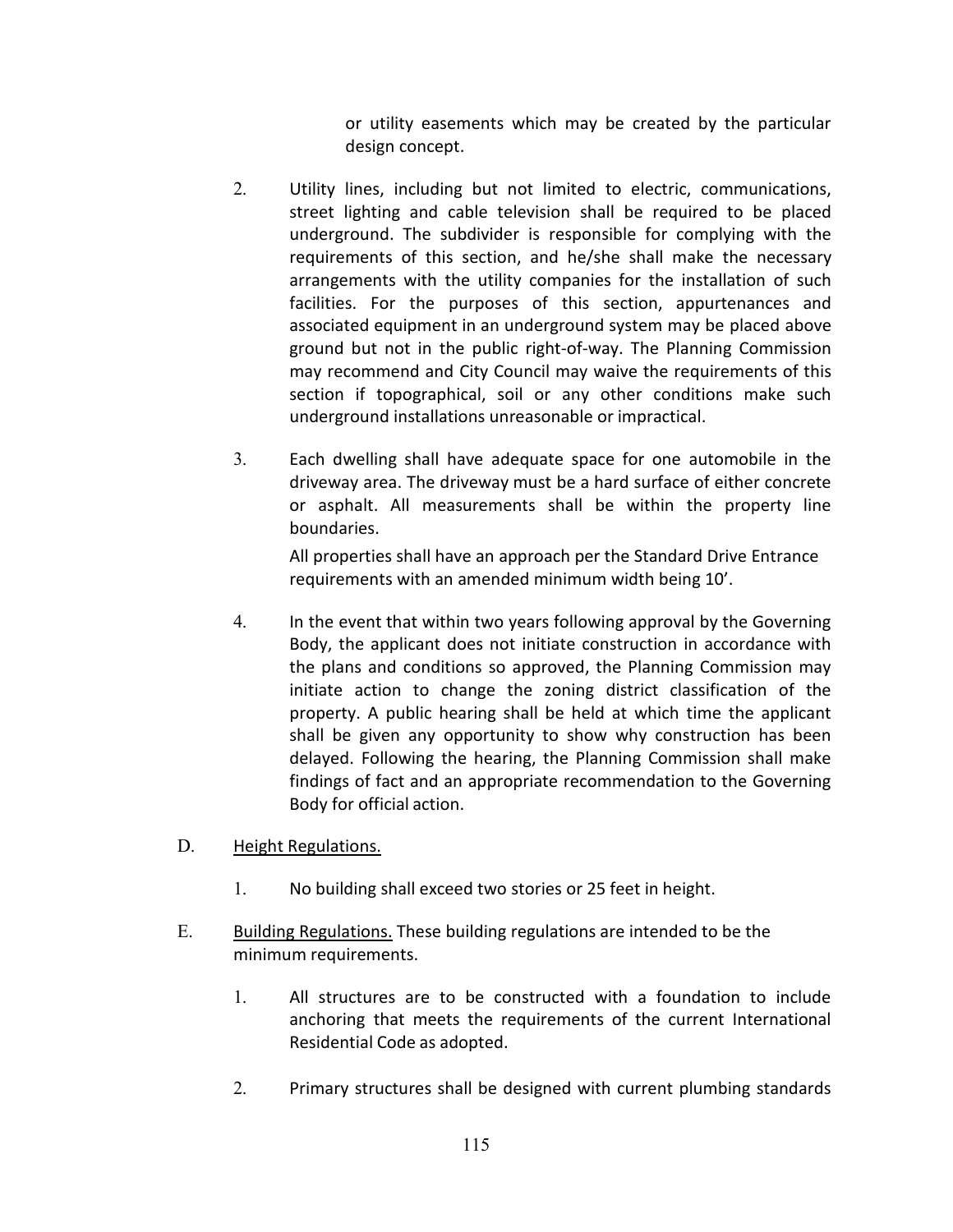that meet plumbing code requirements including, connection to the City of Haysville's potable water system.

- 3. The primary structure shall include a minimum four (4) inch sewer pipe connected to the City of Haysville wastewater system, in accordance with current city code.
- 4. The primary structure is to include bathing facilities with a toilet and handwashing sink as well as an approved method to remove moisture in accordance with the adopted mechanical code, and a GFCI outlet within three (3) feet of any source of water.
- 5. The primary structure shall include a food prep area with sink and meet current plumbing code requirements.
- 6. The primary structure must have a side hinged front door and an approved egress window located in the rear of the structure. Egress roof access windows in lofts used as sleeping rooms shall be installed where the bottom of the opening is not more than 44 inches above the loft floor, provided the egress roof access window complies with the minimum opening area requirements of Section R310.2.1 of the currently adopted International Residential Code.
- 7. Primary electricity shall be required from the approved franchised electrical provider. Structures may utilized solar panels as a secondary source.
- 8. Heating & cooling may be obtained through standard means and practices and shall meet the ability to reach 70° Fahrenheit three (3) feet above the finished floor. Liquefied Petroleum Gas (LPG) used as a means to heatany structure is not permitted.
- 9. No Heating or cooling units are to be placed in such a way that they encroach upon any setback requirements.
- 10. Loft is a floor level located more than 30 inches above the main floor and open to the area below on at least one side with a ceiling height of less than 6 feet 8 inches, used as a living or sleeping space.
	- A. The minimum area for lofts shall not be less than 35 square feet and the minimum dimensions shall not be less than 5 feet in any horizontal dimension.
	- B. Loft access The access to and primary egress from lofts shall be any type described in Sections D.10.L.
	- C. Stairways accessing lofts shall comply with this code or with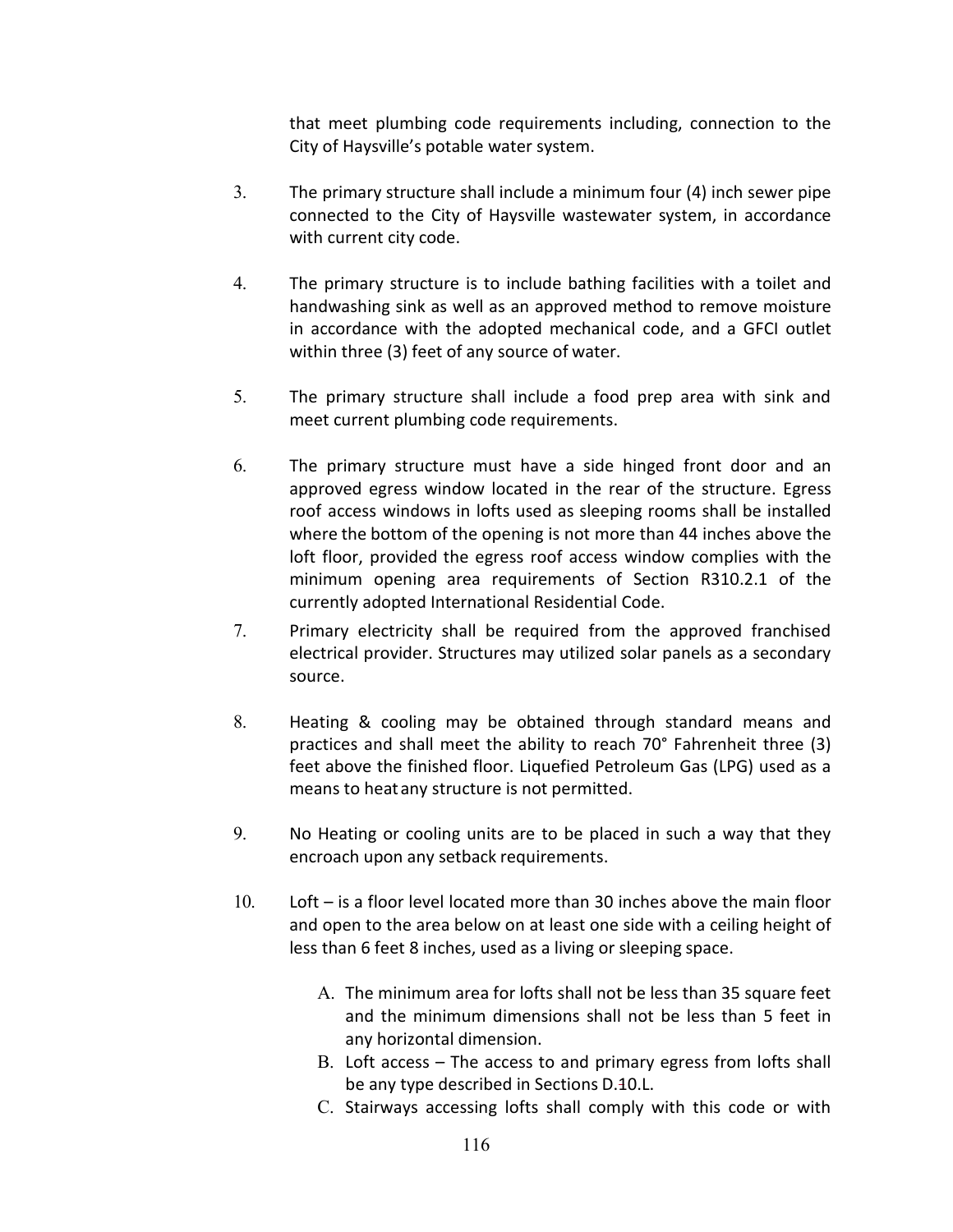Sections D.10.D.

- D. Width Stairways accessing a loft shall not be less than 17 inches in clear width at or above the handrail. The minimum width below the handrail shall not be less than 20 inches.
- E. Headroom The headroom in stairways accessing a loft shall be not less than 6 feet 2 inches as measured vertically, from a sloped line connecting the tread or landing platform nosings in the middle of their width.
- F. Treads and risers Risers for stairs accessing a loft shall not be less than 7 inches and not more than 12 inches in height.
- G. Landing platforms The top tread and riser of stairways accessing lofts shall be constructed as a landing platform. The landing platform shall be 18 inches to 22 inches in depth measured from the nosing of the landing platform to the edge ofthe loft, 16 to 18 inches in height measured from the landing platform to the loft floor.
- H. Handrails shall comply with Section R311.7.8 of the currently adopted International Residential Code.
- I. Stairway guards Guards at open sides of stairways shall comply with Section R312.1. of the currently adopted International Residential Code.
- J. Ladders accessing lofts shall comply with Sections D.10.C. and D.10.J.
	- i. Size and capacity Ladders accessing lofts shall have a rung width of not less than 12 inches and 10 inches to 14 inches spacing between rungs. Ladders shall be capable of supporting a 200 pound load on any rung. Rung spacing shall be uniform within 3/8-inch.
	- ii. Incline Ladders shall be installed at 70 to 80 degrees from horizontal.
- K. Alternating tread devices accessing lofts shall comply with Section R311.7.11.1 of the currently adopted International Residential Code.
- L. Ships ladders accessing lofts shall comply with Sections R311.7.12.1 and R311.7.12.2 of the currently adopted International Residential Code. The clear width at and below handrails shall not be less than 20 inches.
- M. Loft guards shall be located along the open side of lofts. Loft guards shall not be less than 36 inches in height or one-half of the clear height to the ceiling, whichever is less.
- E. Area Regulations.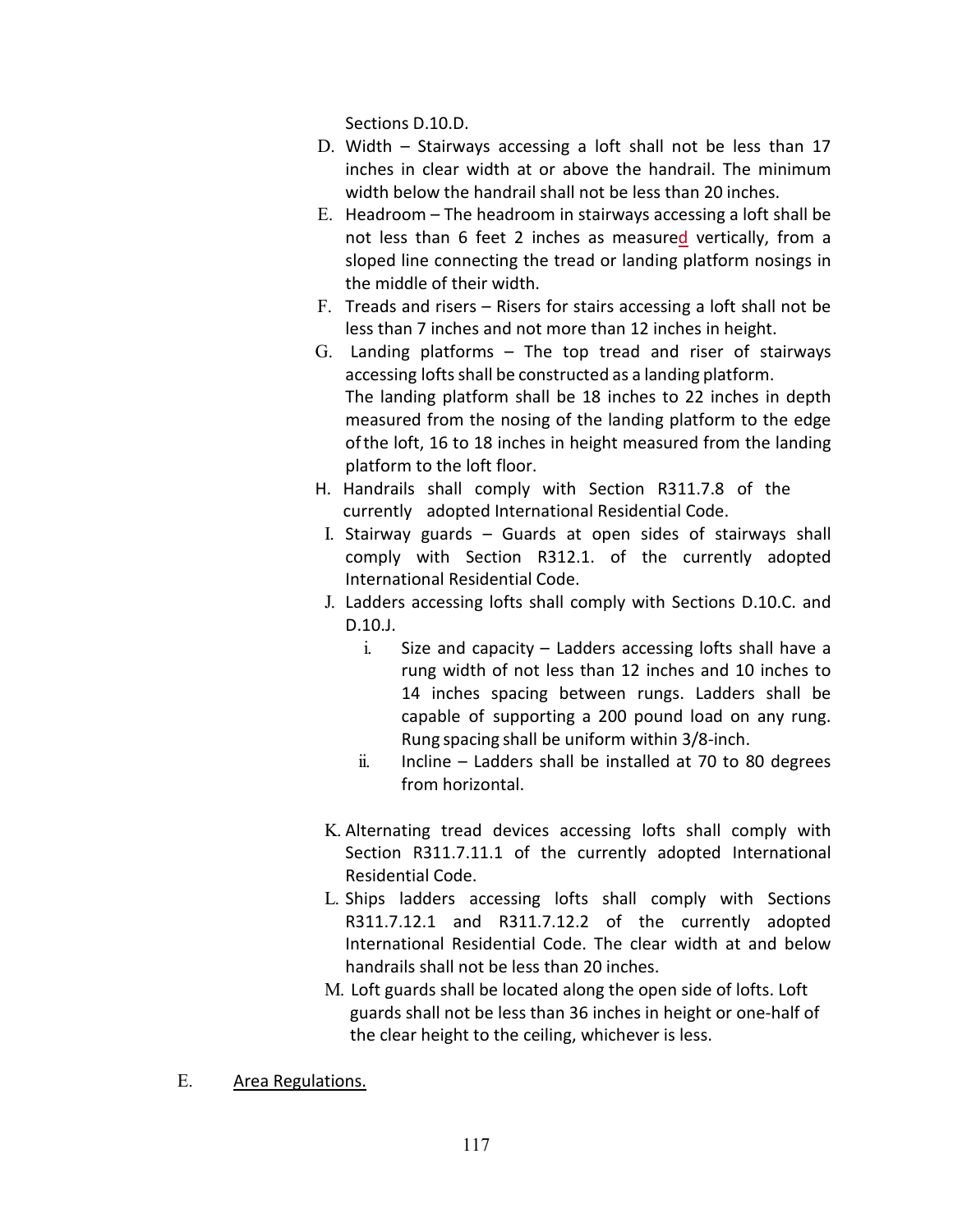- 1. Maximum area of dwelling 599 square feet for each primary structure.
- 2. Lot area the lot area for "TH" Tiny Home family dwellings and accessory buildings shall be not less than 2,100 square feet.
- 3. Lot width the lot width shall be not be less than 30 feet.
- 4. Lot depth the minimum lot depth shall be not be less than 70 feet
- 5. Front yard.
	- a. In all locations where building lines, setback lines, or front yard lines are shown on plats which have been approved by the commission and which are recorded in the office of the register of deeds of Sedgwick County, the minimum front yard setback shall be the same as the distance between the front line and the furthest projection from the primary structure or setback line shown on the plat.
	- b. In the "TH" Tiny Home District the minimum front yard setback shall be 10 feet on interior lots. On corner lots, 10 feet on all sides abutting a street.
- 6. Side yard.
	- a. In all locations where building lines or side lines on corner lots are shown on plats which have been approved by the commission and which are recorded in the office of the register of deeds of Sedgwick County, the minimum width of the side yard shall be the same as the distance between the side lot line and the building line shown on the plat.
	- b. No building shall be less than five (5) feet from the property line or encroach on any recorded or platted easement. Overhanging eaves, gutters, and chimneys are not permitted in the side yard setback.
- 7. Rear yard.
	- a. There shall be a rear yard having a depth of not less than 15 feet.

Provided further, that chimneys may project into the required rear yard but shall not encroach upon any platted or recorded easement.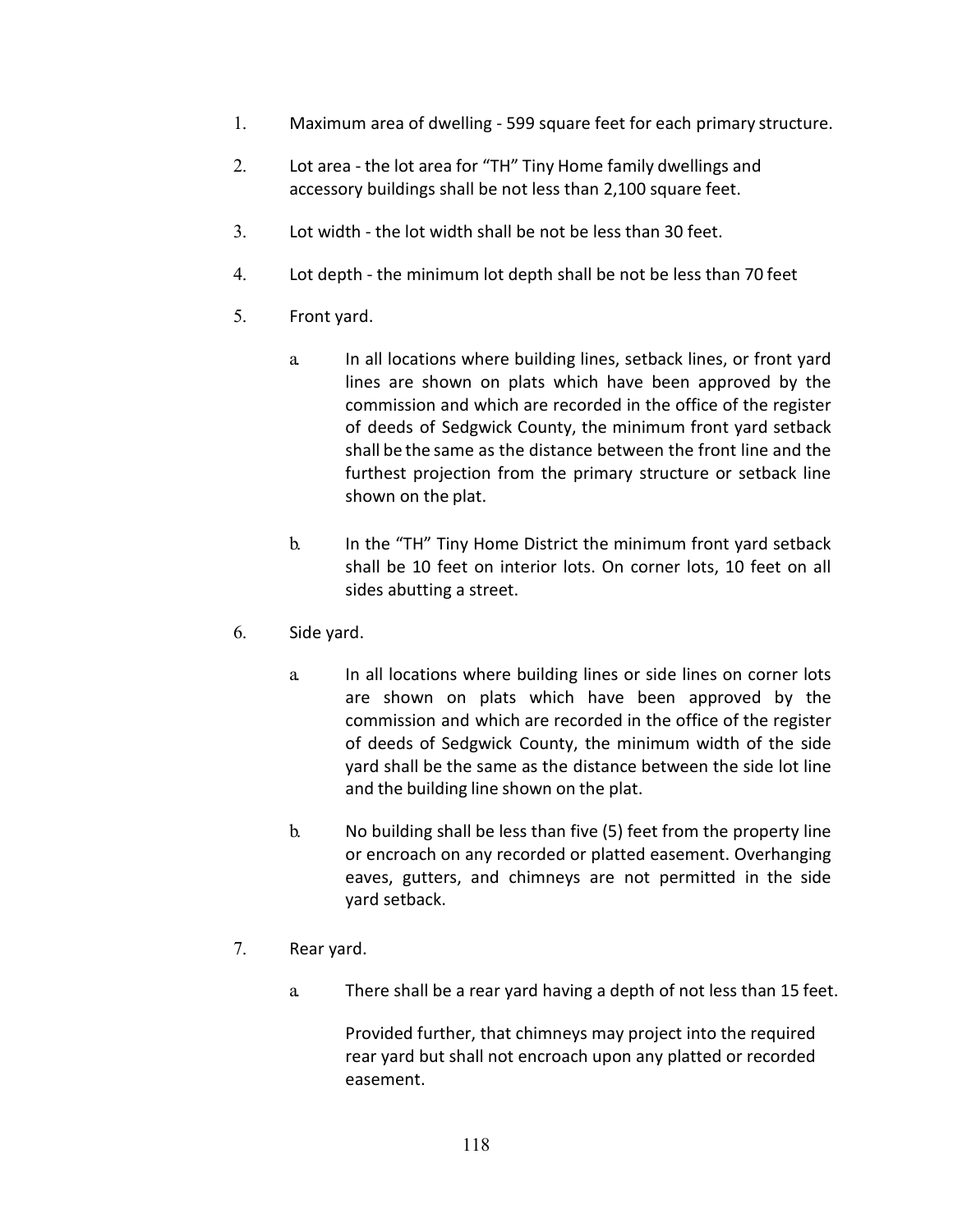- b. Accessory building shall be not less than five feet from the rear lot line, nor shall they encroach on any platted or recorded easement.
- F. Parking Regulations. (See Parking Regulations Section 500.) A parking lot(s) may be established within the subdivision and include two stalls per residential lot in the Tiny Home Subdivision and measure 8½'X 19' per stall to provide additional parking.
- G. Street Regulations. (See Section 5. of the Subdivision Regulations for Haysville, Kansas)

a. Streets, as a condition of zoning, shall be platted according to the City's Subdivision Regulations, shall be considered private and maintained by the homeowner's association, shall be constructed of asphalt or concrete, be a minimum of 21 feet face to face curb, and 50 feet for street right-of way.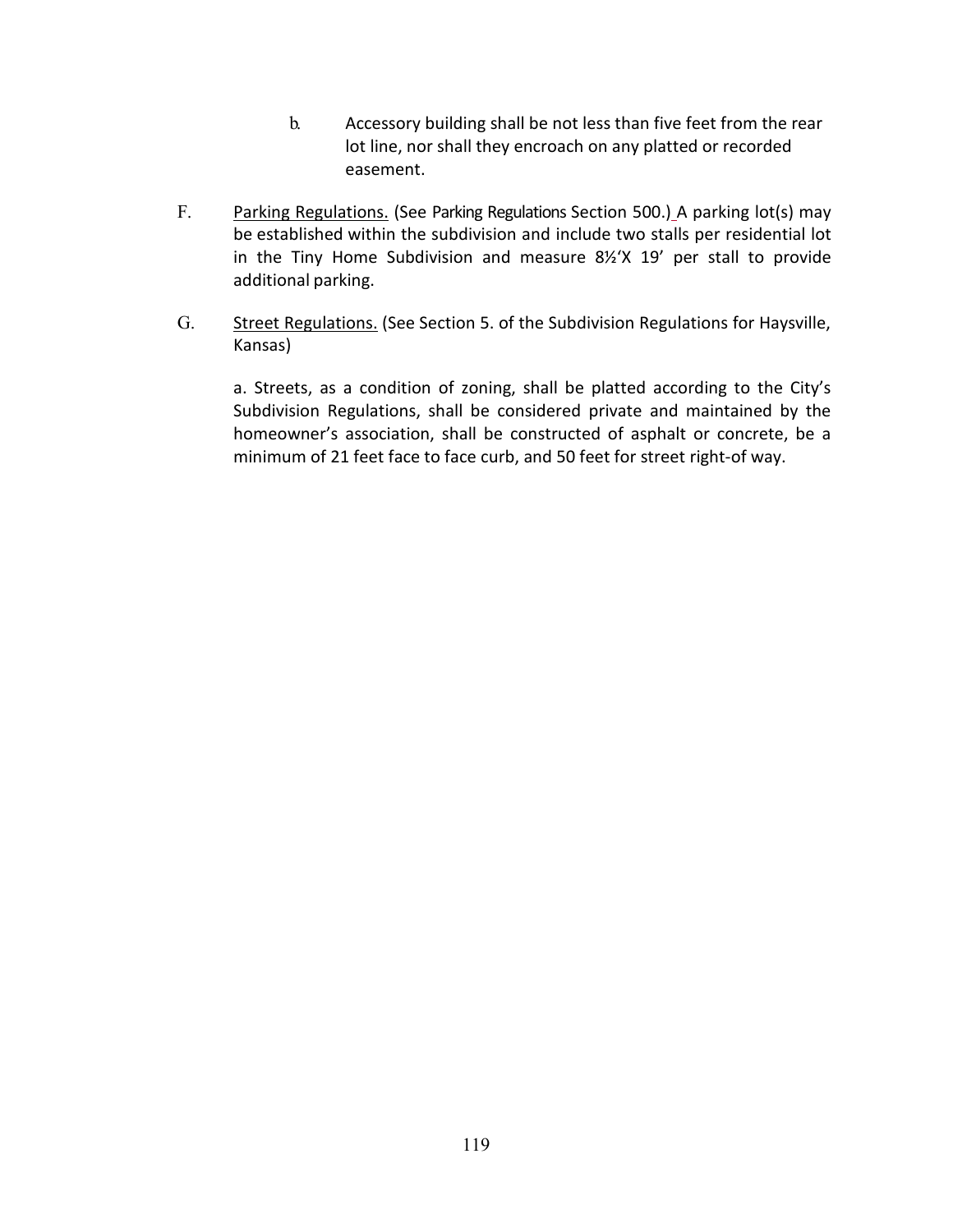# **ARTICLE 5. SITE DEVELOPMENT REGULATIONS**

### **500 OFF STREET PARKING REQUIREMENTS**

- A. Scope and Application. In any zoning district, all structures built and all uses established after the effective date of this article, and, when an existing structure is expanded, off-street parking shall be provided in accordance with the following regulations.
	- 1. Scope of regulations:
		- a New construction and new uses: For all buildings and structures erected, and all uses of land established after the effective date of this article, accessory off-street parking facilities shall be provided in accordance with the provisions contained herein. However, where a building permit has been issued prior to the effective date of this article, and provided that construction has commenced within six months of such effective date and diligently prosecuted to completion, parking facilities in the amounts required for the issuance of said building permit may be provided in lieu of any different amounts required by this article.
		- b Expansion of a building or use: When the intensity of use of any building, structure, or premises shall be increased, additional parking facilities shall be provided as follows:
			- i. Whenever a building, structure or use existing prior to the effective date of this article is enlarged to the extent of less than 50 percent in floor area, the addition or enlargement shall comply with the parking requirements set forth herein.
			- ii. Whenever a building, structure or use existing prior to the effective date of this article is enlarged by one or more additions, the sum total of which increases the floor area to the extent of 50 percent or more, the uses contained within the original building or structure and all enlargements shall thereafter comply with the parking requirements set forth herein.
			- iii. Whenever an existing single-family dwelling with more than 950 square feet in floor area has less than two parking spaces, it shall be permitted to expand by not more than 25 percent in floor area without having to comply with the off-street parking requirements set forth herein.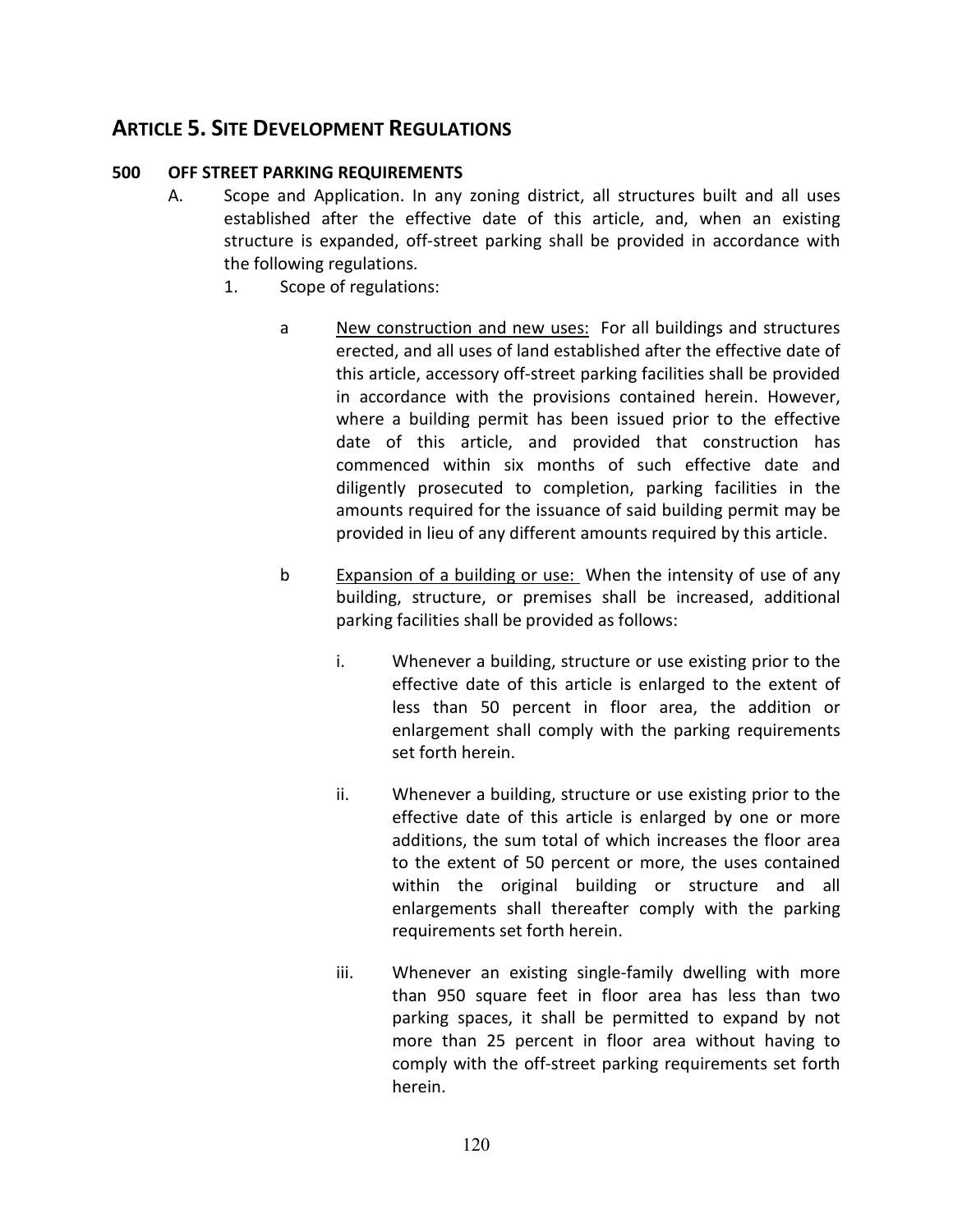- c Change of use: Whenever a use existing prior to the effective date of this article shall be changed to a new use, parking facilities shall be provided as required for such new use.
- 2. Existing parking facilities: Accessory off-street parking facilities in existence on the effective date of this article, and located on the same zoning lot as the building or use served, shall not hereafter be reduced below, or if already less than, shall not be further reduced below the requirements for a similar new building or use.
- 3. Permissive parking facilities: Nothing in this article shall be deemed to prevent the establishment of additional off-street parking facilities to serve any existing building or use provided that all regulations herein governing the location, design, and operation of such facilities are satisfied.
- 4. Damage or destruction: Whenever a building or use existing prior to the effective date of this article, and for which the required number of parking spaces is not provided, is damaged or destroyed by fire, tornado or other natural causes to the extent of 50 percent or more of its fair market value, shall be required to meet the off-street parking requirements and standards for that portion proposed to be rebuilt.
- B. Off-street parking requirements.
	- 1. General requirements: The following requirements shall govern in the design, location and number of off-street parking and stacking spaces.
		- a Computation: When determination of the number of off-street parking and stacking spaces results in a requirement of a fractional space, the fraction of one-half or less may be disregarded, and a fraction in excess of one-half shall be counted as one space.
		- b Utilization: Off-street parking and stacking facilities provided for the uses hereinafter listed shall be reserved exclusively for the parking of motor passenger vehicles, in operating condition, of patrons, occupants, visitors or employees of such uses.
		- c Computing off-street parking: In computing the floor area to determine the requirements for off-street parking, such computations for a structure shall exclude:
			- i. The exterior wall width of the structure;
			- ii. Elevator shafts;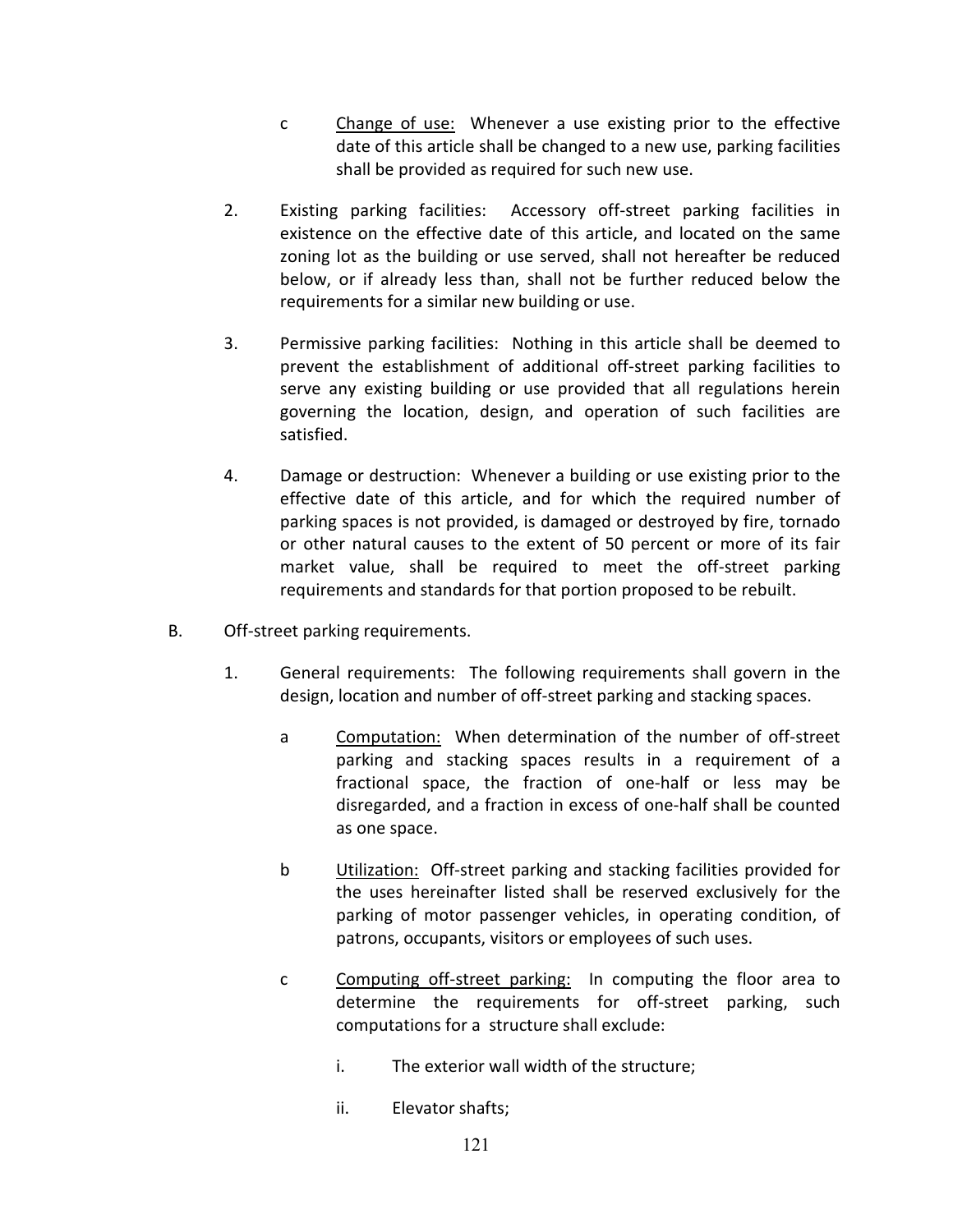- iii. Common courts or lobby areas;
- iv. Mechanical equipment rooms;
- v. Stairways;
- vi. Restrooms;
- vii. Basements, except those portions not used exclusively for service to the structure;
- viii. Balconies;
- ix. Incidental storage areas including but not limited to janitorial rooms, supply rooms, etc.

The building inspector shall determine then net floor area of the structure and shall require off-street parking as specified for the use set forth in the applicable district regulations.

- d Shared parking provisions: In the case of mixed uses, the offstreet parking and stacking spaces required shall equal the sum of the requirements of the various uses computed separately, provided all regulations governing the location of accessory offstreet parking and stacking spaces in relation to the uses served are adhered to.
- e There shall be no parking in established easements, and no vehicle including recreational vehicles shall be parked so as to be located upon or overhang onto an established easement.
- 2. Specific requirements:
	- a Open and enclosed parking: Accessory off-street parking and stacking spaces may be open to the sky or enclosed within a garage.
	- b Surfacing: All off-street parking and stacking spaces, aisles and drives shall be graded and paved with a hard surface, except areas determined by the zoning administrator to be in a flood zone as set forth within the currently adopted FIRM may use an allweather surface which shall be maintained in good condition.
	- c Location: Off-street parking and stacking spaces, aisles and drives shall be located as follows: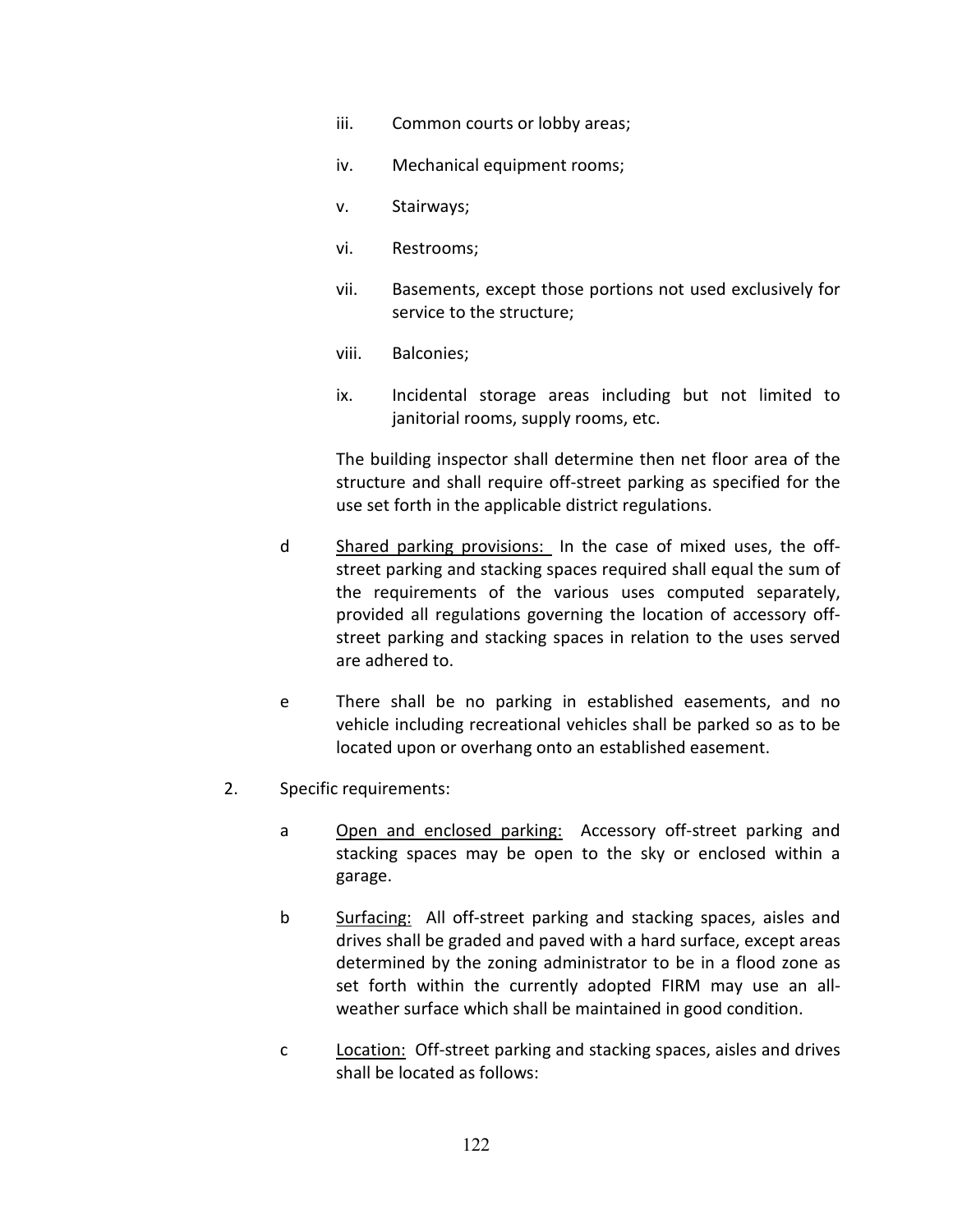- i. General
	- A. All required off-street parking and stacking spaces, aisles and drives shall be located on the same zoning lot as the use served.
	- B. No off-street parking shall be permitted in front yards, other than established hard surface driveways. Off-street parking in back and side yards shall be permitted on an all-weather surface. Offstreet parking access path shall be an all-weather surface the width of the vehicle, and shall extend from the accessory off-street parking to the hard surface driveway or easement. All off-street parking shall not infringe on any road right-of-way or easement.
	- C. Aisles and drives shall not be considered in determining whether off-street parking and stacking requirements have been met except in the instance of single-family dwellings and duplexes.
	- D. For residential properties, all open off-street parking areas and pathways in side, street, and rear yards must have sight obscuring screening of not less than six (6) feet in height, between the parking area and or/pathway, and the adjacent residential property. When abutting property owners have entered into, and filed with the Sedgwick County Register of Deeds, a shared access agreement, this provision may be modified with the approval of the Zoning Administrator. Approval by the Zoning Administrator shall be in writing, and a copy of the approval maintained in the Office of the Zoning Administrator. Appeal of a denial by the Zoning Administrator shall be to the Board of Zoning Appeals.
- d Design: Except for single-family dwellings and duplexes, all offstreet parking and stacking spaces, aisles and drives shall comply with the following prescribed standards: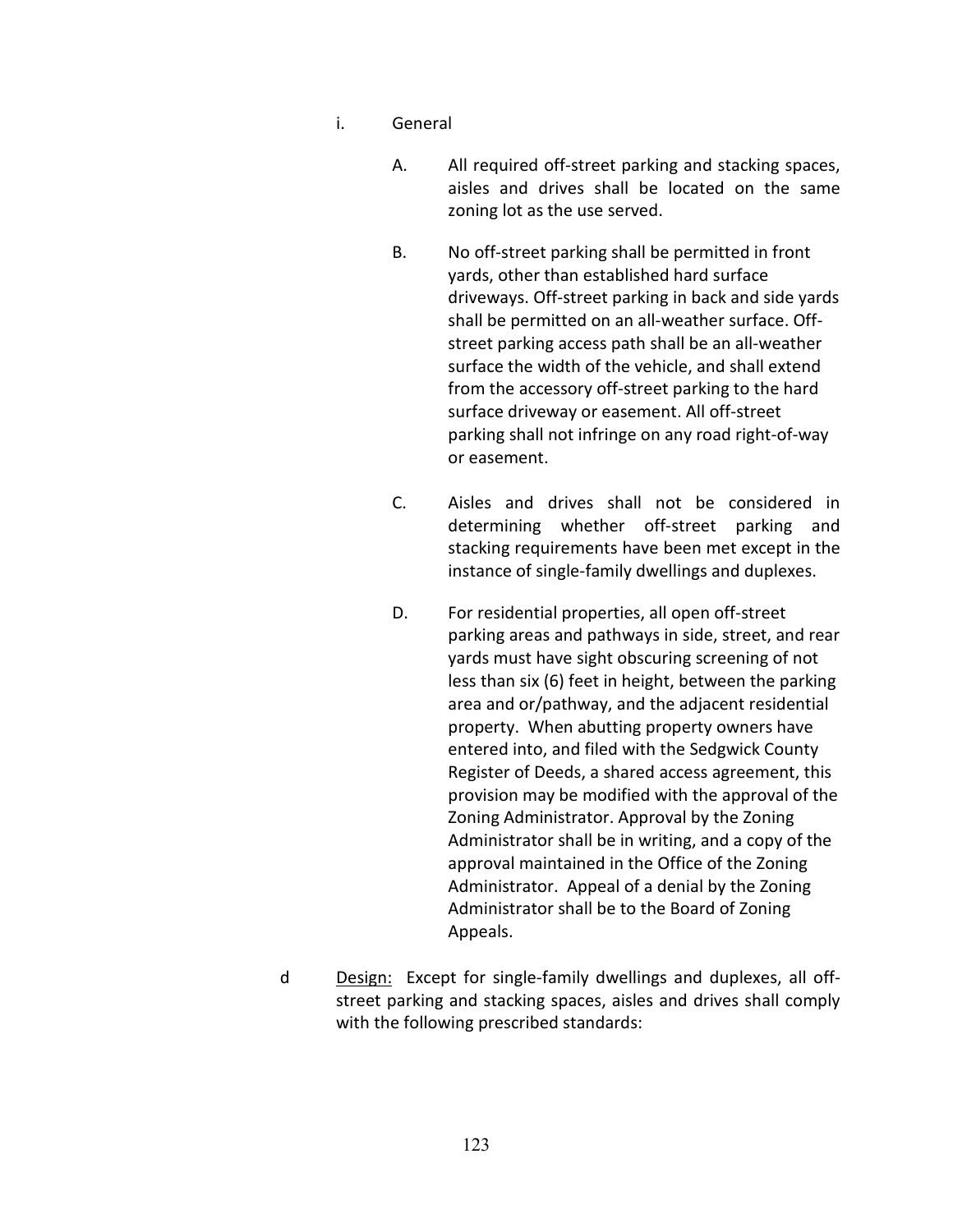- i. Parking space dimension. An off-street parking space shall be at least eight feet six inches in width and at least 19 feet in length, exclusive of access drives or aisles, ramps or columns, unless special parking is designated for variable sizes of vehicles.
- ii. Access: Each off-street parking space shall open directly upon an aisle of such width and design as to provide safe and efficient means of vehicular access to such parking space.
- iii. Exiting a parking facility: No off-street parking facility shall be designed in such a manner that when exiting a parking facility it would require backing into a public street, unless specifically approved by the public works director. Such arrangements are to be discouraged, except in unusual circumstances wherein the traffic safety of the public can still be protected.
- iv. Curbing: Protective curbing shall be installed a minimum of three feet from a public sidewalk and two feet from adjacent property lines.
- v. Markings: The parking spaces in all off-street parking areas shall be visibly delineated on the surface by painted or marked stripes.
- e Lighting: Any lighting used to illuminate off-street parking facilities shall be directed away from residential properties and public streets in such a way as not to create a nuisance. However, in no case shall such lighting exceed three foot-candles measured at the lot line.
- f Drainage: All stormwater runoff shall be collected, transported and disposed of in a manner as approved by the public works director or city engineer.
- g Accessible parking: Where a use is required to provide accessibility for persons with disabilities, the required parking spaces shall be located and designed in accordance with standards as set by the Americans with Disabilities Act (ADA).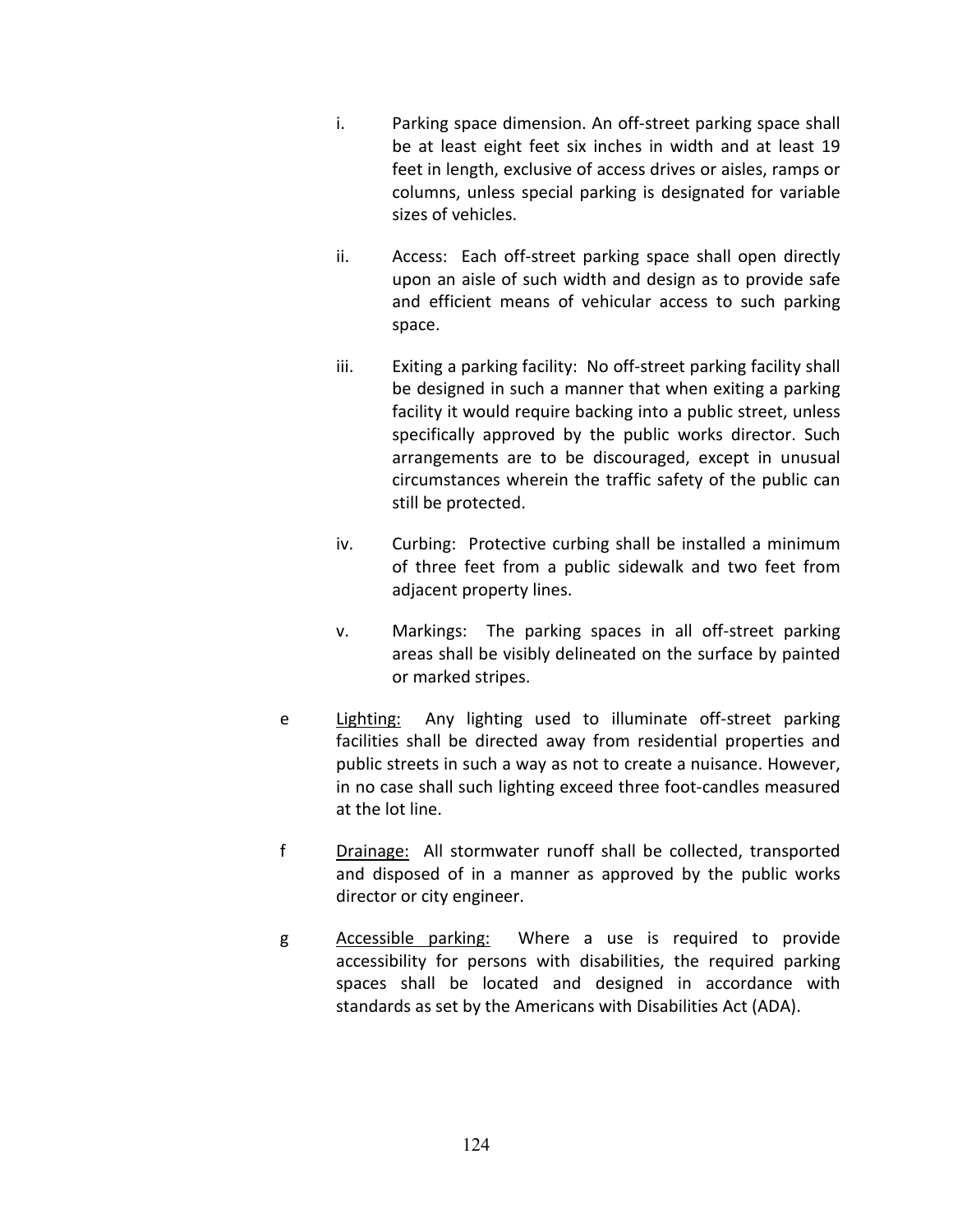- h Modification of parking requirements: Where it can be demonstrated by the property owner that a specific use has such characteristics that the number of parking or stacking spaces required is too restrictive, the public works director, city engineer and building inspector may upon request grant up to a 25-percent reduction in the number of required spaces. Such request shall be filed with the city building inspector as appropriate on forms as may be provided. Should a reduction greater than 25 percent be requested, a variance will need to be granted by the board of zoning appeals in accordance with the procedures set forth in article III. Where a reduction of 25 percent or less is requested, the applicant shall be required to reserve an area of land on the site of the use served equal in size to the area of land needed to provide the spaces for which a reduction is granted. Such land reserved shall be suitable for development of a parking facility and conform with the parking requirements.
- i Condition of off-street parking facility: Any parking facility which does not meet the standards of this chapter and which shall create a nuisance to the public from any cause shall meet the requirements as recommended by the city public works director pertaining to screening, surfacing or entrances or exits.
- j Parking limits for residential properties: All off-street passenger vehicle parking in back and side yards shall not exceed more than two (2) passenger vehicles. To accommodate those properties with back yard garages, or other less common design standards, property owners may apply to the Zoning Administrator for a modification to the two (2) passenger vehicle limit. Approval by the Zoning Administrator shall be in writing, and a copy of the approval maintained in the Office of the Zoning Administrator. Appeal of a denial by the Zoning Administrator shall be to the Board of Zoning Appeals. Additionally, all off-street recreational vehicle parking in side, street, and back yards shall not exceed more than one (1) of each type of recreational vehicle: One (1) boat, one (1) camper, one (1) RV, one (1) cargo trailer, and one (1) registered trailer.
- C. Required number of off-street parking spaces. In all districts, unless otherwise stated within the district regulations, there shall be provided prior to the occupation of a building or commencement of a principal use a minimum number of off-street parking and stacking spaces as set forth herein except as otherwise provided for in Section 500(d)(2).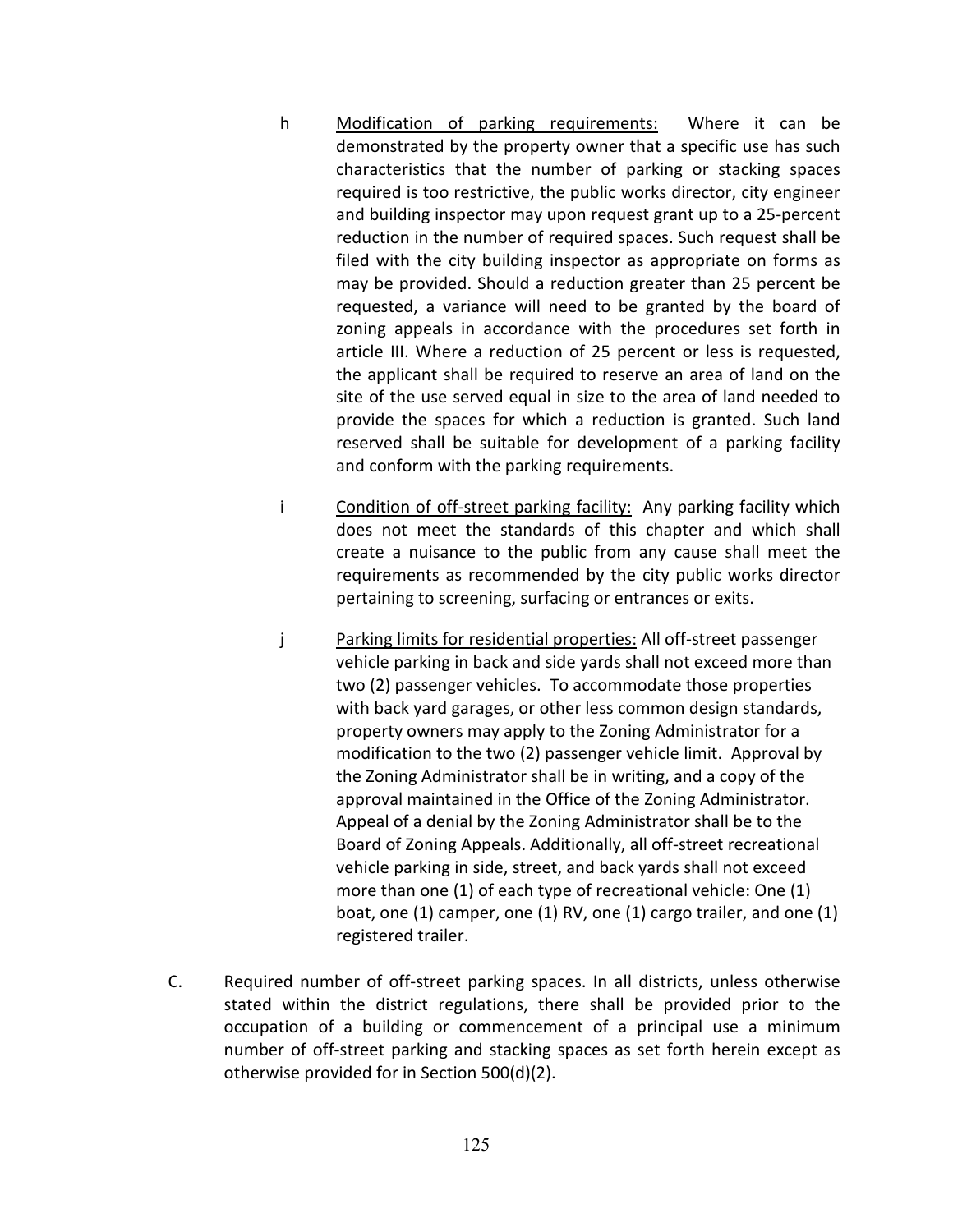| <b>LAND USE</b>                                    | <b>NUMBER OF SPACES</b><br><b>REQUIRED</b>                                                                                          |  |
|----------------------------------------------------|-------------------------------------------------------------------------------------------------------------------------------------|--|
| <b>RESIDENTIAL</b>                                 |                                                                                                                                     |  |
| Single-Family                                      | 1 per unit                                                                                                                          |  |
| <b>Duplex</b>                                      | 1 per unit                                                                                                                          |  |
| Multi-Family                                       | 1.25 per one bedroom unit; 1.75 per<br>2bedroom or larger unit                                                                      |  |
| Bed & Breakfast Inn                                | 1 per sleeping room                                                                                                                 |  |
| Hotels & Motels                                    | 1 per sleeping room plus additional<br>space for restaurant, convention<br>centers and other facilities as may be<br>open to public |  |
| Congregate Living & Dormitory Type Dwellings       | 1 per sleeping room                                                                                                                 |  |
| Developmentally Disabled Group Home                | 1 per each 2 sleeping rooms                                                                                                         |  |
| <b>Assisted Living</b>                             | 0.75 per unit                                                                                                                       |  |
| <b>COMMUNITY FACILITIES AND INSTITUTIONAL USES</b> |                                                                                                                                     |  |

# **COMMUNITY FACILITIES AND INSTITUTIONAL USES**

| <b>Public and Private Educational Facilities</b> |                                         |
|--------------------------------------------------|-----------------------------------------|
| Elementary & Secondary                           | 1 per teacher/employee, plus 5 visitor  |
| Senior High                                      | spaces                                  |
|                                                  | 1 per teacher/employee, plus 1 per four |
|                                                  | students                                |
| Church or Place of Worship                       | 1 per every four seats in auditorium or |
|                                                  | largest room                            |
| <b>Community Center</b>                          | 1 per 300 square feet of floor area     |

| Reception, conference and assembly facility                              | 1 per 150 square feet of floor area or<br>1/3 of the occupant load, whichever is<br>less                                                                                                                                                                                                                                                                                                                 |
|--------------------------------------------------------------------------|----------------------------------------------------------------------------------------------------------------------------------------------------------------------------------------------------------------------------------------------------------------------------------------------------------------------------------------------------------------------------------------------------------|
| Day Care Center                                                          | 1 per teacher/employee, plus 1 per<br>vehicle used in center, plus 1 per 10<br>children based on enrollment. To<br>provide for the safe and convenient<br>loading and unloading of persons as<br>well as minimize traffic congestion, a<br>paved unobstructed pickup space with<br>adequate stacking area (as determined<br>by the public works director) shall be<br>provided at the building entrance. |
| Group Home                                                               | 1 per each house parent, plus 1 per each<br>resident who is permitted to drive                                                                                                                                                                                                                                                                                                                           |
| <b>Hospital and Convalescent Care Facilities</b>                         | 1 per 5 beds, plus 1 per employee in the<br>largest working shift                                                                                                                                                                                                                                                                                                                                        |
| Private Membership Association, Club, Lodge or Fraternal<br>Organization | 1 per 300 square feet of floor area                                                                                                                                                                                                                                                                                                                                                                      |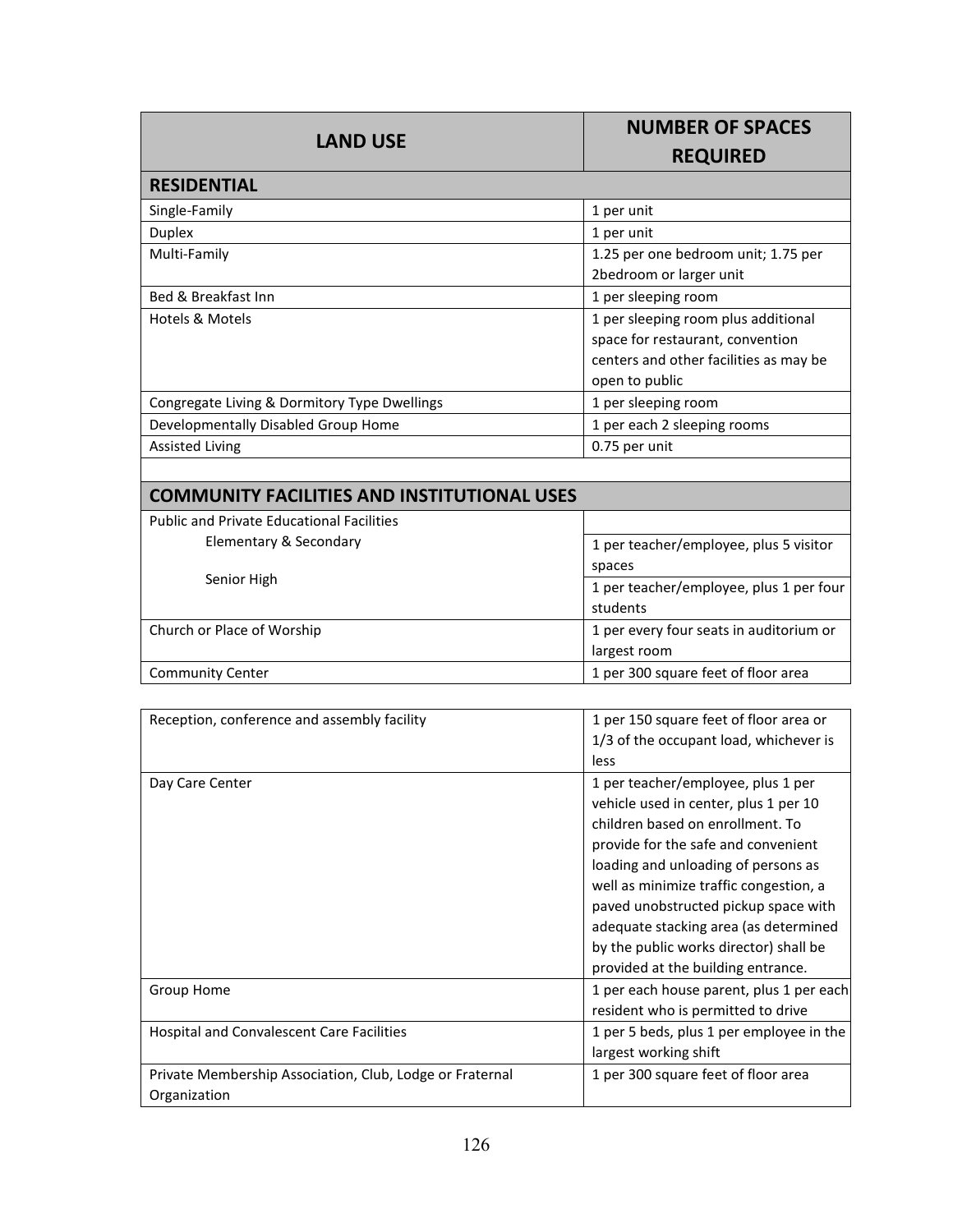| Business or Vocational School, Technical College<br>1 per 200 square feet of floor area<br><b>PROFESSIONAL OFFICES</b><br>Medical and Related Offices and Clinics, Chiropractic, Dental,<br>1 per 300 square feet of floor area<br>Optometrist, Osteopath, Pediatrician, etc.<br>Professional and Governmental Offices: Accounting, Architectural,<br>1 per 400 square feet of floor area<br>Engineering, Governmental, Insurance Sales, Law, Real Estate,<br>Sales and Brokerage, etc.<br><b>Financial Institution</b><br>1 per 200 square feet of floor area,<br>plus 3 stacking spaces for each external<br>teller or customer service window<br>Veterinarian<br>1 per 400 square feet of floor area<br><b>COMMERCIAL</b><br>1 per 200 square feet of floor area<br>Business and Retail Establishments (other than listed)<br>Restaurants:<br>Family Dining Type, where all food consumed within an<br>1 per 150 square feet of floor area or<br>enclosed structure<br>1/3 the occupant load, whichever is less<br>1 per each employee based upon<br>Carry-out and Delivery Only, where no food consumed on<br>the premises<br>maximum shift, plus 5 stacking spaces<br>per drive-in window. Such stacking<br>spaces shall not be designed to impede<br>pedestrian or vehicular circulation on<br>the site or on any abutting street<br>1 per 35 square feet of floor area, plus<br>Drive-in type, where food may be consumed on the<br>5 stack spaces per drive-in window.<br>premises, outside a completely enclosed building, or<br>Such stacking spaces shall not be<br>served directly to customers in parked vehicles.<br>designed to impede pedestrian or<br>vehicular circulation on the site or on<br>any abutting street<br>Fast Food, an establishment whose principal business is<br>1 per 85 square feet of floor area or<br>the sale of pre-prepared or rapidly prepared food directly<br>1/3 the occupant load, whichever is<br>to the customer in a ready-to-consume state for<br>less, plus 5 stacking spaces per drive-in<br>window. Such stacking spaces shall not<br>consumption either within the restaurant building or off<br>be designed to impede pedestrian or<br>premises<br>vehicular circulation on the site or on<br>any abutting street<br>Automotive Service Station, Convenience Store<br>1 per 4 gas pumps, but, not fewer than<br>4 spaces. In no instance shall a required<br>parking space or its maneuvering area<br>conflict with vehicles being fueled or<br>awaiting fuel.<br>1 per every 3 seats in the main seating<br>Funeral Home or Mortuary<br>area | College or University   | 1 per 2.5 students enrolled |
|-------------------------------------------------------------------------------------------------------------------------------------------------------------------------------------------------------------------------------------------------------------------------------------------------------------------------------------------------------------------------------------------------------------------------------------------------------------------------------------------------------------------------------------------------------------------------------------------------------------------------------------------------------------------------------------------------------------------------------------------------------------------------------------------------------------------------------------------------------------------------------------------------------------------------------------------------------------------------------------------------------------------------------------------------------------------------------------------------------------------------------------------------------------------------------------------------------------------------------------------------------------------------------------------------------------------------------------------------------------------------------------------------------------------------------------------------------------------------------------------------------------------------------------------------------------------------------------------------------------------------------------------------------------------------------------------------------------------------------------------------------------------------------------------------------------------------------------------------------------------------------------------------------------------------------------------------------------------------------------------------------------------------------------------------------------------------------------------------------------------------------------------------------------------------------------------------------------------------------------------------------------------------------------------------------------------------------------------------------------------------------------------------------------------------------------------------------------------------------------------------------------------------------------------------------------------------------------------------------|-------------------------|-----------------------------|
|                                                                                                                                                                                                                                                                                                                                                                                                                                                                                                                                                                                                                                                                                                                                                                                                                                                                                                                                                                                                                                                                                                                                                                                                                                                                                                                                                                                                                                                                                                                                                                                                                                                                                                                                                                                                                                                                                                                                                                                                                                                                                                                                                                                                                                                                                                                                                                                                                                                                                                                                                                                                       |                         |                             |
|                                                                                                                                                                                                                                                                                                                                                                                                                                                                                                                                                                                                                                                                                                                                                                                                                                                                                                                                                                                                                                                                                                                                                                                                                                                                                                                                                                                                                                                                                                                                                                                                                                                                                                                                                                                                                                                                                                                                                                                                                                                                                                                                                                                                                                                                                                                                                                                                                                                                                                                                                                                                       |                         |                             |
|                                                                                                                                                                                                                                                                                                                                                                                                                                                                                                                                                                                                                                                                                                                                                                                                                                                                                                                                                                                                                                                                                                                                                                                                                                                                                                                                                                                                                                                                                                                                                                                                                                                                                                                                                                                                                                                                                                                                                                                                                                                                                                                                                                                                                                                                                                                                                                                                                                                                                                                                                                                                       |                         |                             |
|                                                                                                                                                                                                                                                                                                                                                                                                                                                                                                                                                                                                                                                                                                                                                                                                                                                                                                                                                                                                                                                                                                                                                                                                                                                                                                                                                                                                                                                                                                                                                                                                                                                                                                                                                                                                                                                                                                                                                                                                                                                                                                                                                                                                                                                                                                                                                                                                                                                                                                                                                                                                       |                         |                             |
|                                                                                                                                                                                                                                                                                                                                                                                                                                                                                                                                                                                                                                                                                                                                                                                                                                                                                                                                                                                                                                                                                                                                                                                                                                                                                                                                                                                                                                                                                                                                                                                                                                                                                                                                                                                                                                                                                                                                                                                                                                                                                                                                                                                                                                                                                                                                                                                                                                                                                                                                                                                                       |                         |                             |
|                                                                                                                                                                                                                                                                                                                                                                                                                                                                                                                                                                                                                                                                                                                                                                                                                                                                                                                                                                                                                                                                                                                                                                                                                                                                                                                                                                                                                                                                                                                                                                                                                                                                                                                                                                                                                                                                                                                                                                                                                                                                                                                                                                                                                                                                                                                                                                                                                                                                                                                                                                                                       |                         |                             |
|                                                                                                                                                                                                                                                                                                                                                                                                                                                                                                                                                                                                                                                                                                                                                                                                                                                                                                                                                                                                                                                                                                                                                                                                                                                                                                                                                                                                                                                                                                                                                                                                                                                                                                                                                                                                                                                                                                                                                                                                                                                                                                                                                                                                                                                                                                                                                                                                                                                                                                                                                                                                       |                         |                             |
|                                                                                                                                                                                                                                                                                                                                                                                                                                                                                                                                                                                                                                                                                                                                                                                                                                                                                                                                                                                                                                                                                                                                                                                                                                                                                                                                                                                                                                                                                                                                                                                                                                                                                                                                                                                                                                                                                                                                                                                                                                                                                                                                                                                                                                                                                                                                                                                                                                                                                                                                                                                                       |                         |                             |
|                                                                                                                                                                                                                                                                                                                                                                                                                                                                                                                                                                                                                                                                                                                                                                                                                                                                                                                                                                                                                                                                                                                                                                                                                                                                                                                                                                                                                                                                                                                                                                                                                                                                                                                                                                                                                                                                                                                                                                                                                                                                                                                                                                                                                                                                                                                                                                                                                                                                                                                                                                                                       |                         |                             |
|                                                                                                                                                                                                                                                                                                                                                                                                                                                                                                                                                                                                                                                                                                                                                                                                                                                                                                                                                                                                                                                                                                                                                                                                                                                                                                                                                                                                                                                                                                                                                                                                                                                                                                                                                                                                                                                                                                                                                                                                                                                                                                                                                                                                                                                                                                                                                                                                                                                                                                                                                                                                       |                         |                             |
|                                                                                                                                                                                                                                                                                                                                                                                                                                                                                                                                                                                                                                                                                                                                                                                                                                                                                                                                                                                                                                                                                                                                                                                                                                                                                                                                                                                                                                                                                                                                                                                                                                                                                                                                                                                                                                                                                                                                                                                                                                                                                                                                                                                                                                                                                                                                                                                                                                                                                                                                                                                                       |                         |                             |
|                                                                                                                                                                                                                                                                                                                                                                                                                                                                                                                                                                                                                                                                                                                                                                                                                                                                                                                                                                                                                                                                                                                                                                                                                                                                                                                                                                                                                                                                                                                                                                                                                                                                                                                                                                                                                                                                                                                                                                                                                                                                                                                                                                                                                                                                                                                                                                                                                                                                                                                                                                                                       |                         |                             |
|                                                                                                                                                                                                                                                                                                                                                                                                                                                                                                                                                                                                                                                                                                                                                                                                                                                                                                                                                                                                                                                                                                                                                                                                                                                                                                                                                                                                                                                                                                                                                                                                                                                                                                                                                                                                                                                                                                                                                                                                                                                                                                                                                                                                                                                                                                                                                                                                                                                                                                                                                                                                       |                         |                             |
|                                                                                                                                                                                                                                                                                                                                                                                                                                                                                                                                                                                                                                                                                                                                                                                                                                                                                                                                                                                                                                                                                                                                                                                                                                                                                                                                                                                                                                                                                                                                                                                                                                                                                                                                                                                                                                                                                                                                                                                                                                                                                                                                                                                                                                                                                                                                                                                                                                                                                                                                                                                                       |                         |                             |
|                                                                                                                                                                                                                                                                                                                                                                                                                                                                                                                                                                                                                                                                                                                                                                                                                                                                                                                                                                                                                                                                                                                                                                                                                                                                                                                                                                                                                                                                                                                                                                                                                                                                                                                                                                                                                                                                                                                                                                                                                                                                                                                                                                                                                                                                                                                                                                                                                                                                                                                                                                                                       |                         |                             |
|                                                                                                                                                                                                                                                                                                                                                                                                                                                                                                                                                                                                                                                                                                                                                                                                                                                                                                                                                                                                                                                                                                                                                                                                                                                                                                                                                                                                                                                                                                                                                                                                                                                                                                                                                                                                                                                                                                                                                                                                                                                                                                                                                                                                                                                                                                                                                                                                                                                                                                                                                                                                       |                         |                             |
|                                                                                                                                                                                                                                                                                                                                                                                                                                                                                                                                                                                                                                                                                                                                                                                                                                                                                                                                                                                                                                                                                                                                                                                                                                                                                                                                                                                                                                                                                                                                                                                                                                                                                                                                                                                                                                                                                                                                                                                                                                                                                                                                                                                                                                                                                                                                                                                                                                                                                                                                                                                                       |                         |                             |
|                                                                                                                                                                                                                                                                                                                                                                                                                                                                                                                                                                                                                                                                                                                                                                                                                                                                                                                                                                                                                                                                                                                                                                                                                                                                                                                                                                                                                                                                                                                                                                                                                                                                                                                                                                                                                                                                                                                                                                                                                                                                                                                                                                                                                                                                                                                                                                                                                                                                                                                                                                                                       |                         |                             |
|                                                                                                                                                                                                                                                                                                                                                                                                                                                                                                                                                                                                                                                                                                                                                                                                                                                                                                                                                                                                                                                                                                                                                                                                                                                                                                                                                                                                                                                                                                                                                                                                                                                                                                                                                                                                                                                                                                                                                                                                                                                                                                                                                                                                                                                                                                                                                                                                                                                                                                                                                                                                       |                         |                             |
|                                                                                                                                                                                                                                                                                                                                                                                                                                                                                                                                                                                                                                                                                                                                                                                                                                                                                                                                                                                                                                                                                                                                                                                                                                                                                                                                                                                                                                                                                                                                                                                                                                                                                                                                                                                                                                                                                                                                                                                                                                                                                                                                                                                                                                                                                                                                                                                                                                                                                                                                                                                                       |                         |                             |
|                                                                                                                                                                                                                                                                                                                                                                                                                                                                                                                                                                                                                                                                                                                                                                                                                                                                                                                                                                                                                                                                                                                                                                                                                                                                                                                                                                                                                                                                                                                                                                                                                                                                                                                                                                                                                                                                                                                                                                                                                                                                                                                                                                                                                                                                                                                                                                                                                                                                                                                                                                                                       |                         |                             |
|                                                                                                                                                                                                                                                                                                                                                                                                                                                                                                                                                                                                                                                                                                                                                                                                                                                                                                                                                                                                                                                                                                                                                                                                                                                                                                                                                                                                                                                                                                                                                                                                                                                                                                                                                                                                                                                                                                                                                                                                                                                                                                                                                                                                                                                                                                                                                                                                                                                                                                                                                                                                       |                         |                             |
|                                                                                                                                                                                                                                                                                                                                                                                                                                                                                                                                                                                                                                                                                                                                                                                                                                                                                                                                                                                                                                                                                                                                                                                                                                                                                                                                                                                                                                                                                                                                                                                                                                                                                                                                                                                                                                                                                                                                                                                                                                                                                                                                                                                                                                                                                                                                                                                                                                                                                                                                                                                                       |                         |                             |
|                                                                                                                                                                                                                                                                                                                                                                                                                                                                                                                                                                                                                                                                                                                                                                                                                                                                                                                                                                                                                                                                                                                                                                                                                                                                                                                                                                                                                                                                                                                                                                                                                                                                                                                                                                                                                                                                                                                                                                                                                                                                                                                                                                                                                                                                                                                                                                                                                                                                                                                                                                                                       |                         |                             |
|                                                                                                                                                                                                                                                                                                                                                                                                                                                                                                                                                                                                                                                                                                                                                                                                                                                                                                                                                                                                                                                                                                                                                                                                                                                                                                                                                                                                                                                                                                                                                                                                                                                                                                                                                                                                                                                                                                                                                                                                                                                                                                                                                                                                                                                                                                                                                                                                                                                                                                                                                                                                       |                         |                             |
|                                                                                                                                                                                                                                                                                                                                                                                                                                                                                                                                                                                                                                                                                                                                                                                                                                                                                                                                                                                                                                                                                                                                                                                                                                                                                                                                                                                                                                                                                                                                                                                                                                                                                                                                                                                                                                                                                                                                                                                                                                                                                                                                                                                                                                                                                                                                                                                                                                                                                                                                                                                                       |                         |                             |
|                                                                                                                                                                                                                                                                                                                                                                                                                                                                                                                                                                                                                                                                                                                                                                                                                                                                                                                                                                                                                                                                                                                                                                                                                                                                                                                                                                                                                                                                                                                                                                                                                                                                                                                                                                                                                                                                                                                                                                                                                                                                                                                                                                                                                                                                                                                                                                                                                                                                                                                                                                                                       |                         |                             |
|                                                                                                                                                                                                                                                                                                                                                                                                                                                                                                                                                                                                                                                                                                                                                                                                                                                                                                                                                                                                                                                                                                                                                                                                                                                                                                                                                                                                                                                                                                                                                                                                                                                                                                                                                                                                                                                                                                                                                                                                                                                                                                                                                                                                                                                                                                                                                                                                                                                                                                                                                                                                       |                         |                             |
|                                                                                                                                                                                                                                                                                                                                                                                                                                                                                                                                                                                                                                                                                                                                                                                                                                                                                                                                                                                                                                                                                                                                                                                                                                                                                                                                                                                                                                                                                                                                                                                                                                                                                                                                                                                                                                                                                                                                                                                                                                                                                                                                                                                                                                                                                                                                                                                                                                                                                                                                                                                                       |                         |                             |
|                                                                                                                                                                                                                                                                                                                                                                                                                                                                                                                                                                                                                                                                                                                                                                                                                                                                                                                                                                                                                                                                                                                                                                                                                                                                                                                                                                                                                                                                                                                                                                                                                                                                                                                                                                                                                                                                                                                                                                                                                                                                                                                                                                                                                                                                                                                                                                                                                                                                                                                                                                                                       |                         |                             |
|                                                                                                                                                                                                                                                                                                                                                                                                                                                                                                                                                                                                                                                                                                                                                                                                                                                                                                                                                                                                                                                                                                                                                                                                                                                                                                                                                                                                                                                                                                                                                                                                                                                                                                                                                                                                                                                                                                                                                                                                                                                                                                                                                                                                                                                                                                                                                                                                                                                                                                                                                                                                       |                         |                             |
|                                                                                                                                                                                                                                                                                                                                                                                                                                                                                                                                                                                                                                                                                                                                                                                                                                                                                                                                                                                                                                                                                                                                                                                                                                                                                                                                                                                                                                                                                                                                                                                                                                                                                                                                                                                                                                                                                                                                                                                                                                                                                                                                                                                                                                                                                                                                                                                                                                                                                                                                                                                                       |                         |                             |
|                                                                                                                                                                                                                                                                                                                                                                                                                                                                                                                                                                                                                                                                                                                                                                                                                                                                                                                                                                                                                                                                                                                                                                                                                                                                                                                                                                                                                                                                                                                                                                                                                                                                                                                                                                                                                                                                                                                                                                                                                                                                                                                                                                                                                                                                                                                                                                                                                                                                                                                                                                                                       |                         |                             |
|                                                                                                                                                                                                                                                                                                                                                                                                                                                                                                                                                                                                                                                                                                                                                                                                                                                                                                                                                                                                                                                                                                                                                                                                                                                                                                                                                                                                                                                                                                                                                                                                                                                                                                                                                                                                                                                                                                                                                                                                                                                                                                                                                                                                                                                                                                                                                                                                                                                                                                                                                                                                       |                         |                             |
|                                                                                                                                                                                                                                                                                                                                                                                                                                                                                                                                                                                                                                                                                                                                                                                                                                                                                                                                                                                                                                                                                                                                                                                                                                                                                                                                                                                                                                                                                                                                                                                                                                                                                                                                                                                                                                                                                                                                                                                                                                                                                                                                                                                                                                                                                                                                                                                                                                                                                                                                                                                                       |                         |                             |
|                                                                                                                                                                                                                                                                                                                                                                                                                                                                                                                                                                                                                                                                                                                                                                                                                                                                                                                                                                                                                                                                                                                                                                                                                                                                                                                                                                                                                                                                                                                                                                                                                                                                                                                                                                                                                                                                                                                                                                                                                                                                                                                                                                                                                                                                                                                                                                                                                                                                                                                                                                                                       |                         |                             |
|                                                                                                                                                                                                                                                                                                                                                                                                                                                                                                                                                                                                                                                                                                                                                                                                                                                                                                                                                                                                                                                                                                                                                                                                                                                                                                                                                                                                                                                                                                                                                                                                                                                                                                                                                                                                                                                                                                                                                                                                                                                                                                                                                                                                                                                                                                                                                                                                                                                                                                                                                                                                       |                         |                             |
|                                                                                                                                                                                                                                                                                                                                                                                                                                                                                                                                                                                                                                                                                                                                                                                                                                                                                                                                                                                                                                                                                                                                                                                                                                                                                                                                                                                                                                                                                                                                                                                                                                                                                                                                                                                                                                                                                                                                                                                                                                                                                                                                                                                                                                                                                                                                                                                                                                                                                                                                                                                                       |                         |                             |
|                                                                                                                                                                                                                                                                                                                                                                                                                                                                                                                                                                                                                                                                                                                                                                                                                                                                                                                                                                                                                                                                                                                                                                                                                                                                                                                                                                                                                                                                                                                                                                                                                                                                                                                                                                                                                                                                                                                                                                                                                                                                                                                                                                                                                                                                                                                                                                                                                                                                                                                                                                                                       |                         |                             |
|                                                                                                                                                                                                                                                                                                                                                                                                                                                                                                                                                                                                                                                                                                                                                                                                                                                                                                                                                                                                                                                                                                                                                                                                                                                                                                                                                                                                                                                                                                                                                                                                                                                                                                                                                                                                                                                                                                                                                                                                                                                                                                                                                                                                                                                                                                                                                                                                                                                                                                                                                                                                       |                         |                             |
|                                                                                                                                                                                                                                                                                                                                                                                                                                                                                                                                                                                                                                                                                                                                                                                                                                                                                                                                                                                                                                                                                                                                                                                                                                                                                                                                                                                                                                                                                                                                                                                                                                                                                                                                                                                                                                                                                                                                                                                                                                                                                                                                                                                                                                                                                                                                                                                                                                                                                                                                                                                                       |                         |                             |
|                                                                                                                                                                                                                                                                                                                                                                                                                                                                                                                                                                                                                                                                                                                                                                                                                                                                                                                                                                                                                                                                                                                                                                                                                                                                                                                                                                                                                                                                                                                                                                                                                                                                                                                                                                                                                                                                                                                                                                                                                                                                                                                                                                                                                                                                                                                                                                                                                                                                                                                                                                                                       |                         |                             |
|                                                                                                                                                                                                                                                                                                                                                                                                                                                                                                                                                                                                                                                                                                                                                                                                                                                                                                                                                                                                                                                                                                                                                                                                                                                                                                                                                                                                                                                                                                                                                                                                                                                                                                                                                                                                                                                                                                                                                                                                                                                                                                                                                                                                                                                                                                                                                                                                                                                                                                                                                                                                       | Theater, adult/nonadult | 1 per each 2.5 seats        |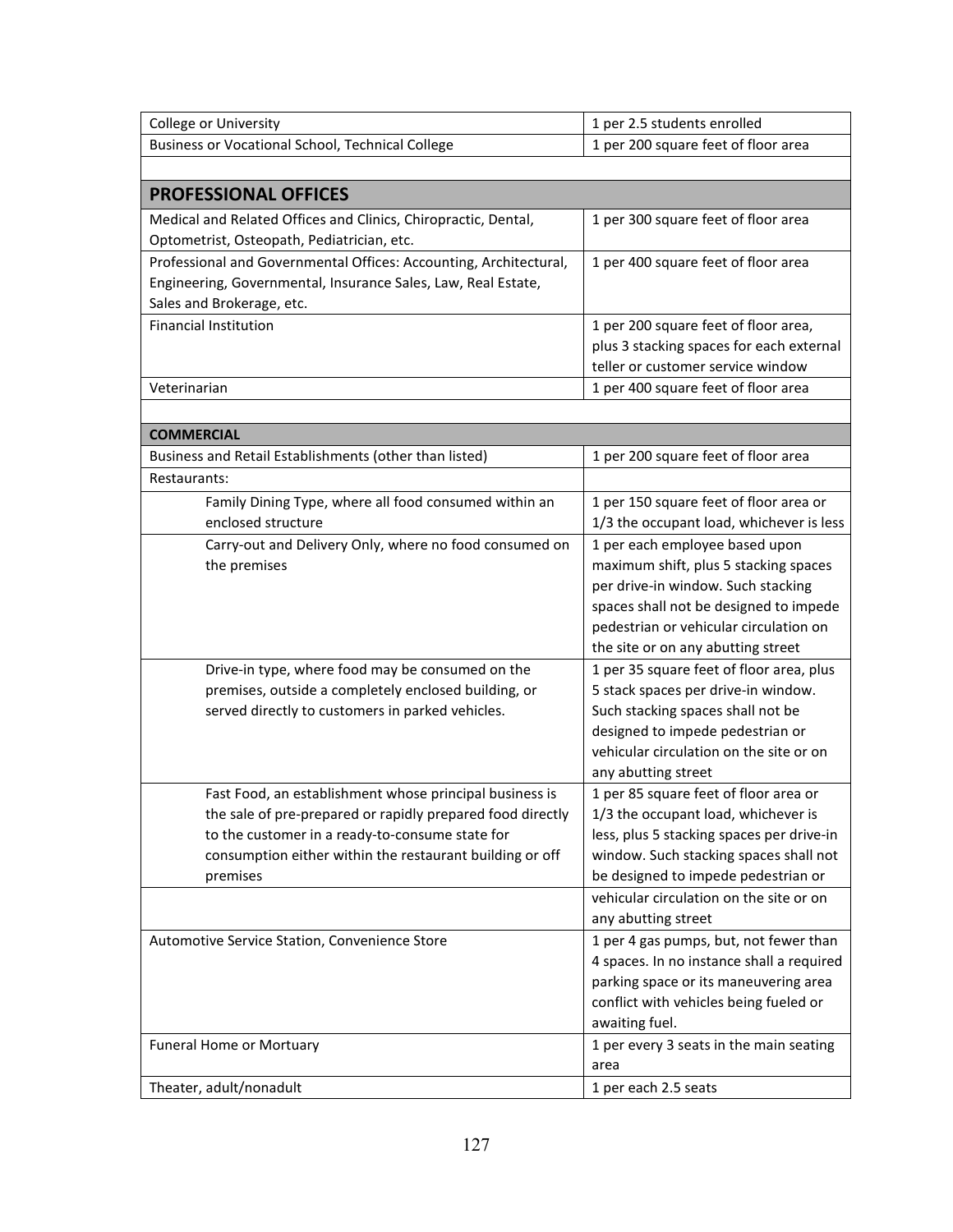| Automotive or Vehicle Carwash                                      | 1 per each 2 washing stalls plus 2        |
|--------------------------------------------------------------------|-------------------------------------------|
|                                                                    | stacking spaces per washing stall         |
| <b>Shopping Centers</b>                                            | 4.55 per 1,000 square feet of gross floor |
|                                                                    | area                                      |
|                                                                    |                                           |
| RECREATION, ENTERTAINMENT AND AMUSEMENT                            |                                           |
| Commercial Recreational Facility (other than listed)               | 1 per 150 square feet of floor area       |
| Courts, racquetball, handball, squash and tennis (when operated as | 4 per each court, or 1 per 2 spectator    |
| an independent use.)                                               | seats, whichever is greater               |
| Amusement Indoor Establishments                                    | 1 per 100 square feet of floor area       |
| Auditorium, Fairgrounds, Stadiums and Grandstands                  | 1 per every 4 seats                       |
| <b>Athletic Field</b>                                              | 15 spaces for every diamond; 20 spaces    |
|                                                                    | for every soccer or athletic field, or 1  |
|                                                                    | space for every 4 seats, whichever is     |
|                                                                    | greater                                   |
|                                                                    |                                           |
| <b>INDUSTRIAL USES</b>                                             |                                           |
| Industrial Establishments (other than listed)                      | 1 per 1,000 square feet of floor area     |
| Warehousing                                                        | 1 per 1,000 square feet of floor area to  |
|                                                                    | a maximum of 5 spaces for                 |
|                                                                    | establishments up to 25,000 square        |
|                                                                    | feet, 5 spaces plus 1 for each additional |
|                                                                    | 5,000 square feet above 25,000 square     |
|                                                                    | feet of floor area                        |
| Manufacturing or Establishments Engaged in Production,             | 1 per 600 square feet of floor area up to |
| Processing, Packing and Crating, Cleaning, Servicing, or Repair of | 25,000 square feet of floor area; and 1   |
| Materials, Goods or Products                                       | per 1,000 square feet of floor area       |
|                                                                    | above 25,000 square feet of floor area    |
|                                                                    |                                           |
| <b>OTHER USES</b>                                                  |                                           |
| For uses not listed, parking spaces shall be provided on the same  |                                           |
| basis as required for the most similar listed use as determined by |                                           |
| the public works director or his designee                          |                                           |

C. Approval of off-street parking facilities. The design of all off-street facilities shall be subject to the approval of the city or county building official as appropriate prior to issuance of a building and/or parking lot permit, or for any certificate of occupancy where no building permit is required. Before approving any off-street parking plan, the appropriate governmental official shall find the spaces, aisles and drives provided are usable as designed and meet the requirements as set forth herein.

1. Submission of site plan: Any application for a parking lot and/or building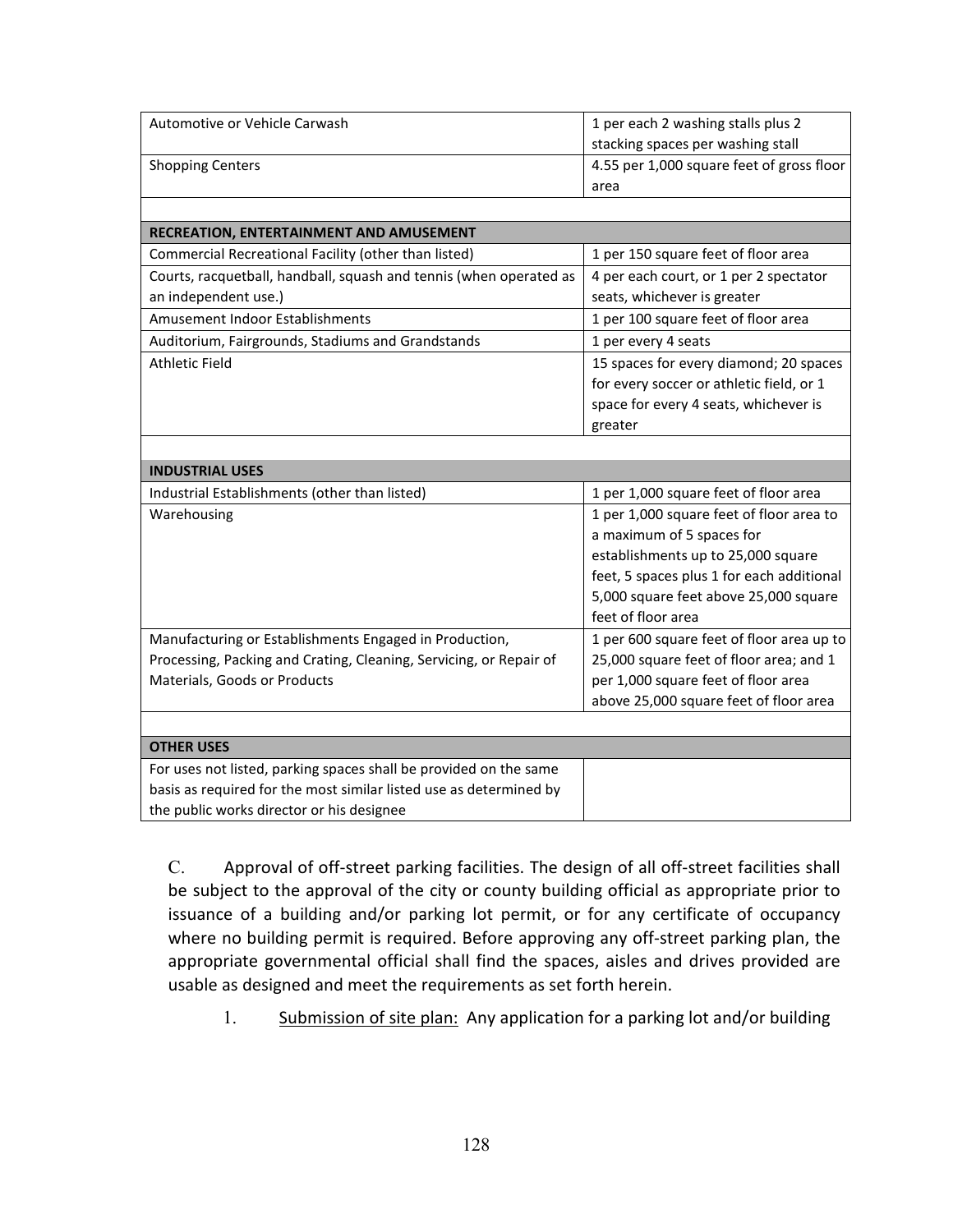- 2. Temporary permit: Prior to issuance of a certificate of occupancy, all parking and stacking spaces, aisles and drives shall be properly constructed and surfaced; except that the appropriate city or county building official may issue a temporary certificate of occupancy in those instances where the building official finds that the surfacing cannot reasonably be completed due to adverse weather conditions or settling of land on the site after demolition or filling. A temporary certificate of occupancy shall be effective only to a date specified.
- 3. Enforcement: If the applicant fails to construct the parking facility in conformity with the requirements of this article or other prescribed requirements, the appropriate governing body may order the removal or replacement of the nonconforming parking facility or portion thereof. The cost of removal or replacement and any necessary reconstruction shall be levied as a special assessment against the property.
- 4. Public right-of-way shall not be utilized for internal traffic circulation or stacking for drive-up window facilities and similar such car-service features.

All facilities proposing "drive-in" and/or "carry-out" service features shall be reviewed and considered by the public works director or designee in respect to: ingress/egress to public right-of-way; the impact upon street side parking; adequacy of on-site vehicle storage, parking and traffic patterns; and pedestrian safety. The public works director shall not approve the proposal if the public safety and welfare are negatively impacted.

# **501 LANDSCAPING**

A. PURPOSE. The purpose of this article is to enhance the attractiveness of the community through the establishment of landscape requirements. The standards herein established shall apply to all new development and certain levels of redevelopment, renovations and/or additions within the corporate boundaries of the City of Haysville, except single-family residences and duplexes.

Properly established and maintained, landscaping can improve the livability of neighborhoods, enhance the appearance of commercial areas, increase property values, improve relationships between non-compatible uses, screen undesirable views, soften the effects of structural features, and contribute to a positive overall image of the community.

B. DEFINITIONS. For the purpose of this article, certain terms or words used herein shall be interpreted as follows: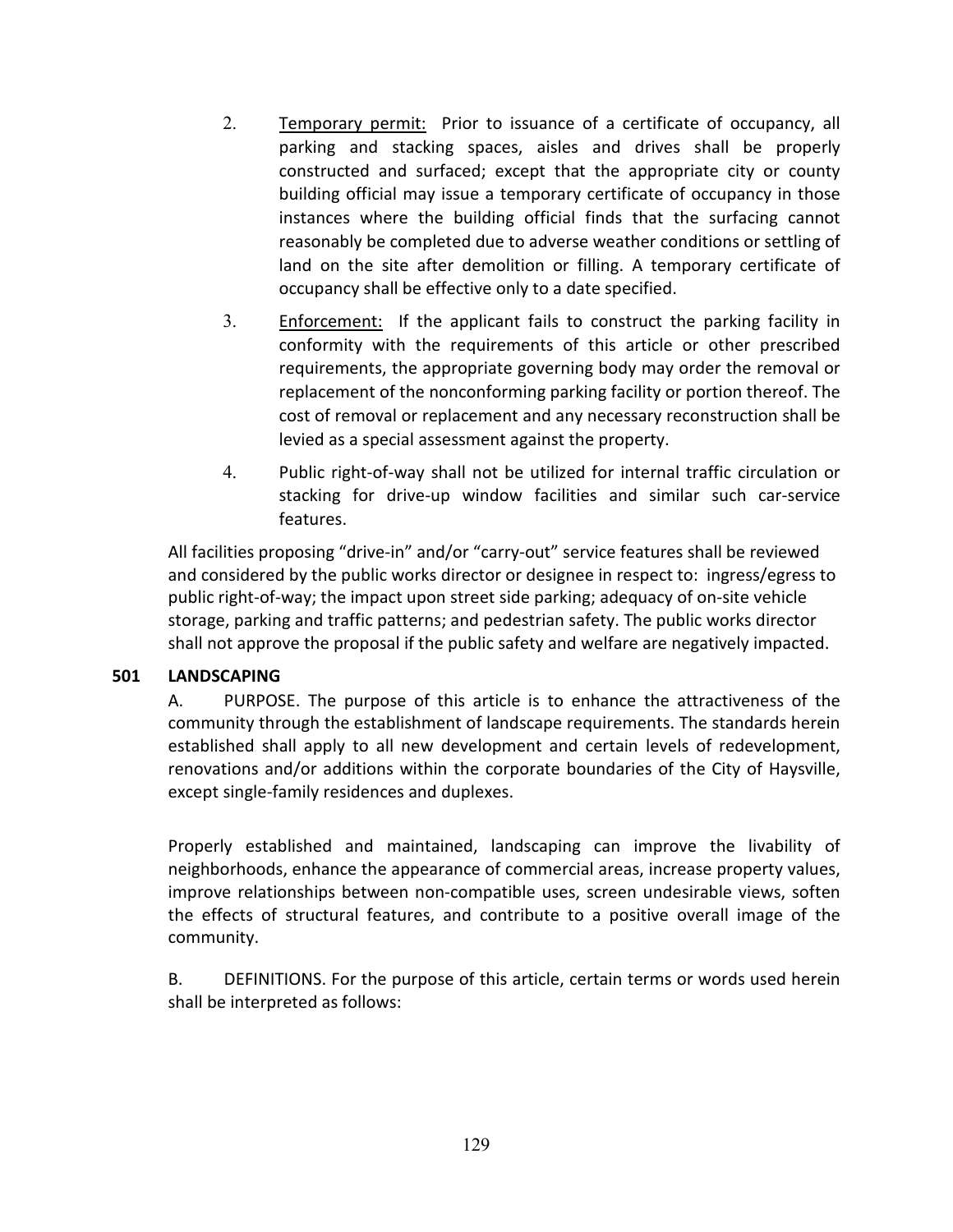- 1. Average lot depth. The horizontal distance between the front and rear lot lines measured along the median between the side lot lines. For multiplefrontage lots, the average lot depth measured from each street shall be divided by the total number of streets to obtain one average depth for the lot.
- 2. Berm. An earthen mound designed to provide visual interest, screen undesirable views and/or decrease noise.
- 3. Conifer tree. An evergreen tree, usually of the pine, spruce or juniper genus, bearing cones and generally used for its screening qualities. For purposes of these regulations, a conifer shall be considered a shade tree if it is at least five (5) feet tall when planted AND is one (1) of the evergreen trees listed in the Kansas Urban Forestry Council's publication titled Preferred Tree Species for South Central Kansas AND will obtain a mature height of twenty (20) feet or greater.
- 4. Deciduous. Trees and shrubs that shed their leaves annually.
- 5. Evergreen. Trees and shrubs that do not shed their leaves annually.
- 6. Groundcover. Living landscape materials or low-growing plants, other than turf grasses, installed in such a manner so as to provide a continuous cover of the ground surface, and which upon maturity normally reach the average maximum height of not greater than twentyfour 24 inches.
- 7. Landscape materials. Living plants, such as trees, shrubs, vines, groundcover, flowers and grasses. It may include such nonliving features as bark, wood chips, rock, brick, stone or similar materials (monolithic paving not included) and structural and/or decorative features such as fountains, pools, gazebos, walls, fences, benches, light fixtures, sculpture pieces, and earthen berms, terraces and mounds.
- 8. Landscaping. The product of careful planning and installation using any combination of landscape materials subject to the limitations set out in this article which results in the softening of building lines, the modification of environmental extremes, the definition of separate functional spaces and the presentation of a pleasing visual effect on the premises.
- 9. Mulch. Non-living organic, inorganic or synthetic materials customarily used in landscape design and maintenance to retard soil erosion, retain moisture, insulate soil against temperature extremes, suppress weeds, deter soil compaction , and provide visual interest.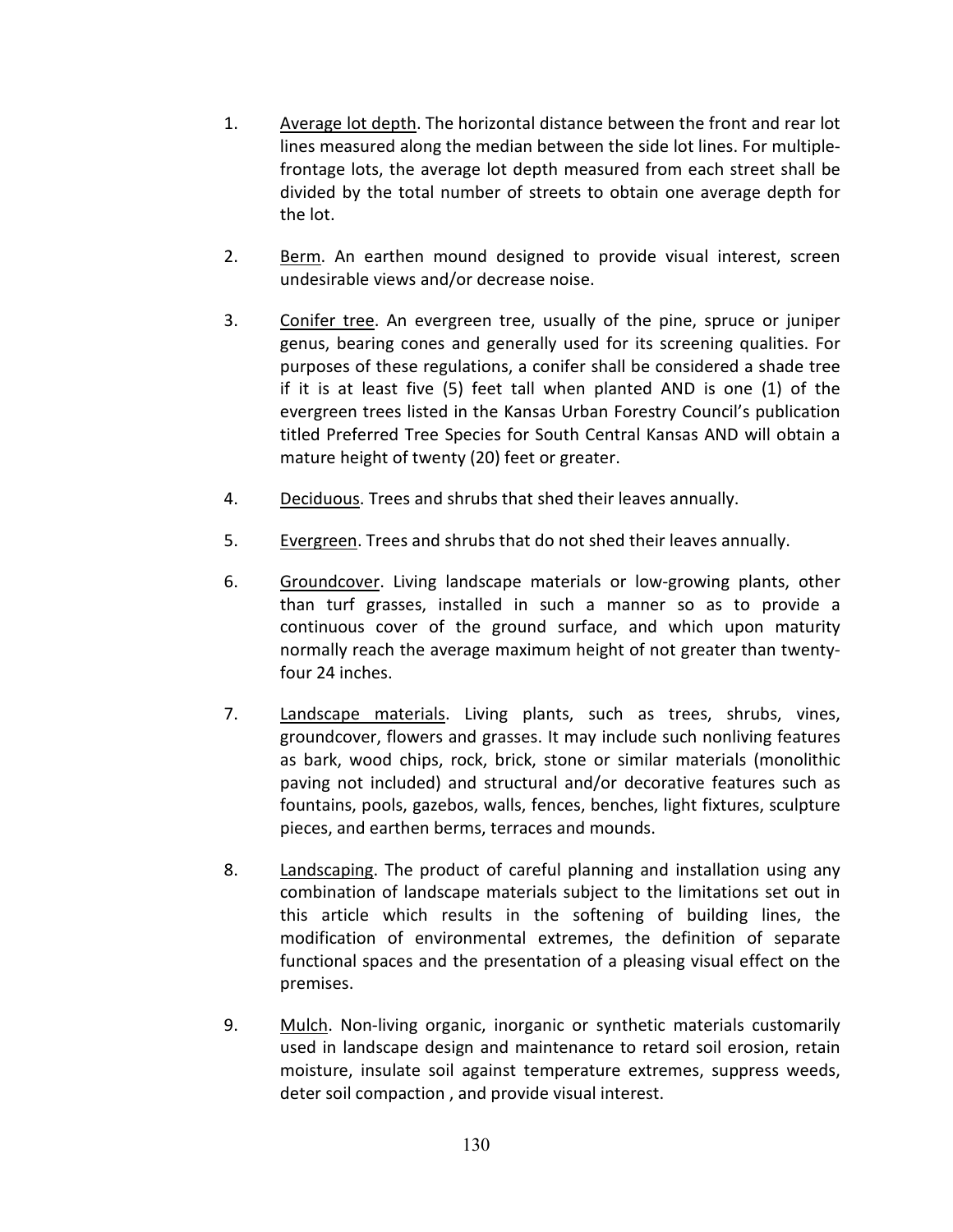- 10. Ornamental tree. A deciduous tree possessing qualities such as flowers or fruit, attractive foliage, bark or shape, with a mature height generally under forty (40) feet. Trees listed in the Kansas Urban Forestry Council's publication titled Preferred Tree Species for South Central Kansas as small deciduous trees and medium deciduous trees will be classified as ornamental trees for purposes of administering this article.
- 11. Parking lot. An area not within a building or other structure where motor vehicles may be stored for the purpose of temporary, daily or overnight off-street parking. This definition shall include vehicle queuing or holding areas such as at car washes, drive-up windows, gasoline pumps, etc., but shall not include vehicle storage and display areas for new and used vehicle sales lots or parking for one-family and two-family dwellings.
- 12. Shade tree. Usually a deciduous tree-rarely an evergreen-planted primarily for its high crown of foliage or overhead canopy. Trees listed in the Kansas Urban Forestry Council's publication titled Preferred Tree Species for South Central Kansas as large deciduous trees and very large deciduous trees will be classified as shade trees for purposes of administering this article.
- 13. Shrub. A deciduous or evergreen woody plant smaller than a tree and larger than ground cover, consisting of multiple stems from the ground or small branches near the ground, which attains a height of twenty-four (24) inches or more.
- 14. Site specific. As used in this article, 'site specific' shall mean that the plant material chosen to be used on a site is particularly well suited to withstand the physical growing conditions which are normal for that location.
- 15. Street frontage. The length of the property abutting on one side of a street measured along the dividing line between the property and the street.
- 16. Street wall. Any building wall facing a street.
- 17. Street wall line. A line that extends from the building parallel to the street wall until it intersects a side or rear lot line or a wall line of another building.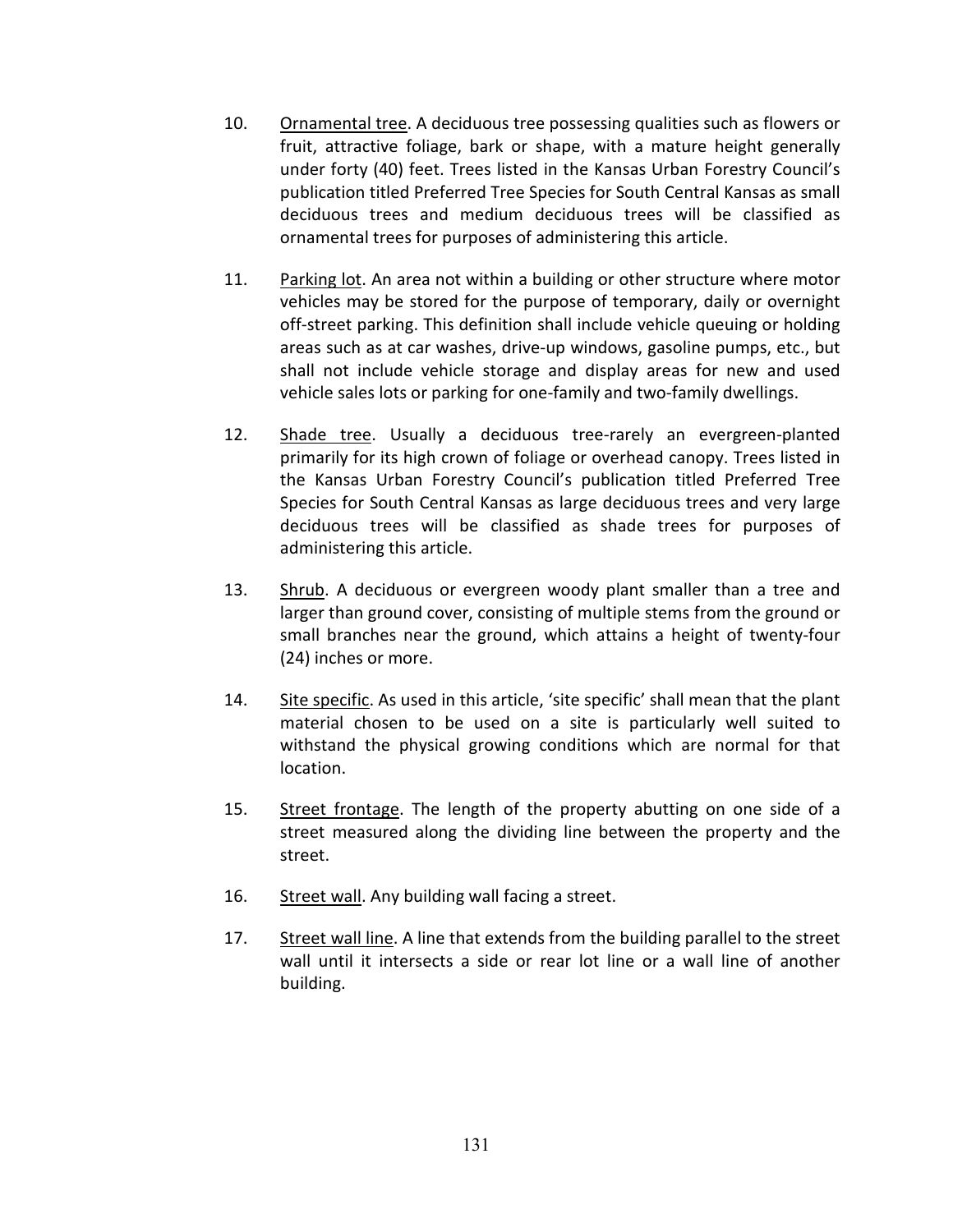- 18. Street yard. The area of a lot, which lies between the property line abutting a street and the street wall line of the building. If a building has a rounded street wall or if the building is on an irregular-shaped lot, wall lines extending parallel to the street wall from the points of the wall closest to the side property lines shall be used to define the limits of the street yard.
- 19. Xeriscape. Water conservation through creative landscaping which applies the following seven principles:
	- a. Plan and design carefully.
	- b. Improve the soil water holding capacity through use of soil amendments.
	- c. Use efficient irrigation methods and equipment.
	- d. Select site-specific, hardy plant materials, and then group all plants according to their sun and moisture needs.
	- e. Use turf grass appropriately in locations where it provides functional benefits.
	- f. Mulch.
	- g. Give appropriate and timely maintenance.
- 20. Zoning lot. A parcel of land that is designated by its owner or developer at the time of applying for an occupancy certificate as a tract, all of which is to be used, developed or built upon as a unit under single ownership. Such lot may consist of:
	- a. A single lot of record; or
	- b. A portion of a lot of record; or
	- c. A combination of complete lots of record, complete lots and portions of lots of record, or portions of lots of record.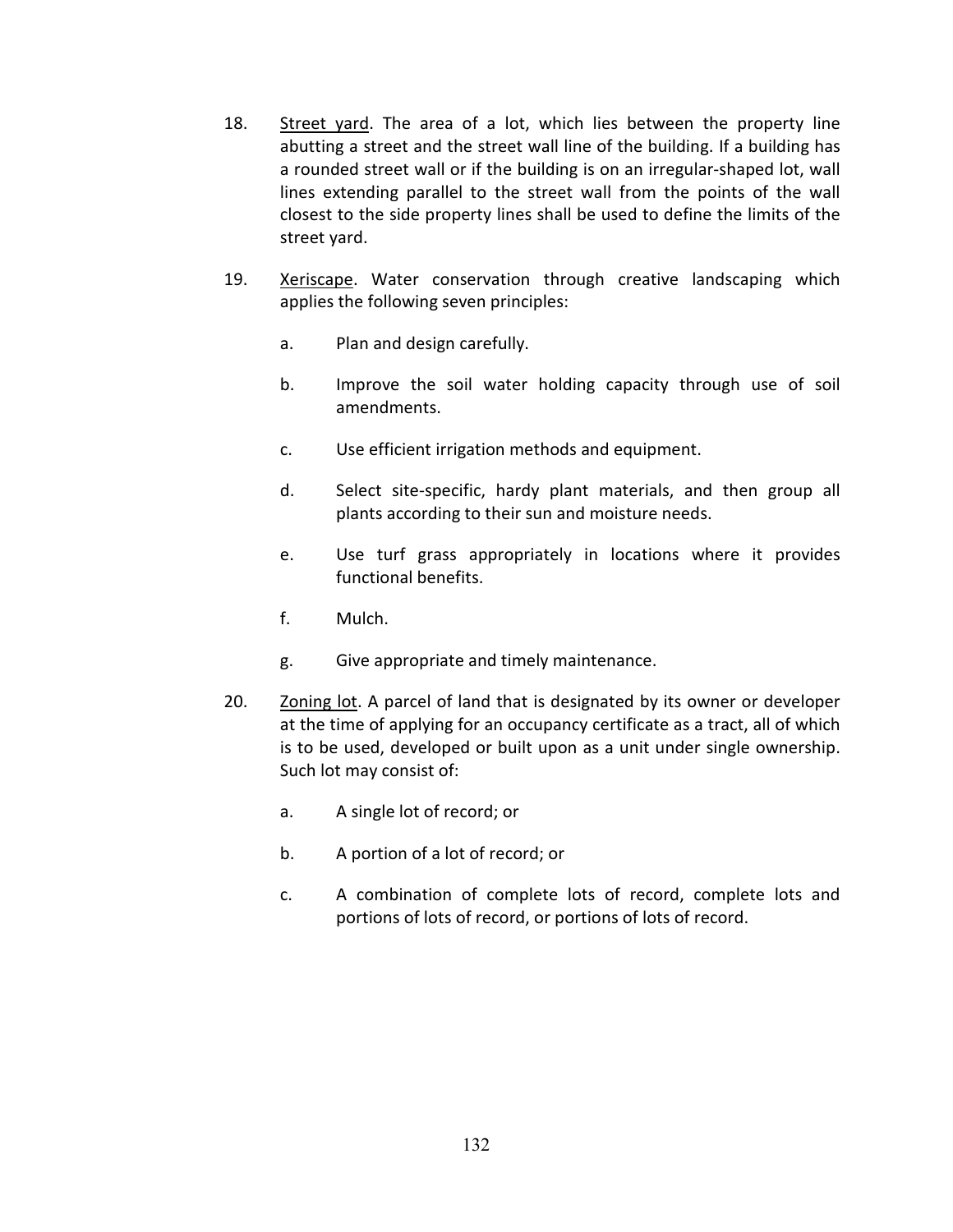### C. SUBMISSION AND REVIEW OF LANDSCAPE PLANS.

- 1. Landscape plans shall be submitted when the applicant applies for a building permit and shall show the location of all landscape materials and shall be drawn to scale with the scale and north arrow indicated as well as names of all adjacent streets, the lot dimensions, the location of all utility and drainage easements, zoning of adjacent properties, and the legal description of the zoning lot. The plans shall contain a listing of the proposed plant materials indicating their numbers, names (both botanical and common) and sizes at the time of planting. The plans shall also state how water is to be provided to plant materials. Copies of the plans shall be submitted to the public works director, or his or her designee, in the quantity required by current policy. Statements setting out requirements of subsections 501.I.9, 501.I.10, 501.I.11 and 501.I.12 below shall be included on the landscape plan if they apply to the project. The number of parking spaces within each parking lot shall be shown. Calculations of the amount of required landscaped street yard and number of parking lot trees, as well as the amount and number actually provided, shall be included as part of the landscape plan.
- 2. A review fee of \$100.00 shall accompany the plan.
- 3. An approved plan must be on file prior to the applicant receiving their framing inspection.

# K. REQUIRED LANDSCAPED STREET YARD.

- 1. The minimum amount of landscaped street yard for non-residential districts or uses which are adjacent to at-grade expressway or freeway frontage roads, arterial or collector streets, or which are adjacent to local streets when across from residential districts, except as provided for in subsections 501.D.1.h below, shall be as follows:
	- a. On a zoning lot with an average lot depth of 175 feet or less eight (8) square feet of landscaped street yard per lineal foot of street frontage.
	- b. On a zoning lot with an average lot depth of 175.01 feet to 275 feet - ten (10) square feet of landscaped street yard per lineal foot of street frontage.
	- c. On a zoning lot with an average lot depth of 275.01 to 375 feet fifteen (15) square feet of landscaped street yard per lineal foot of street frontage.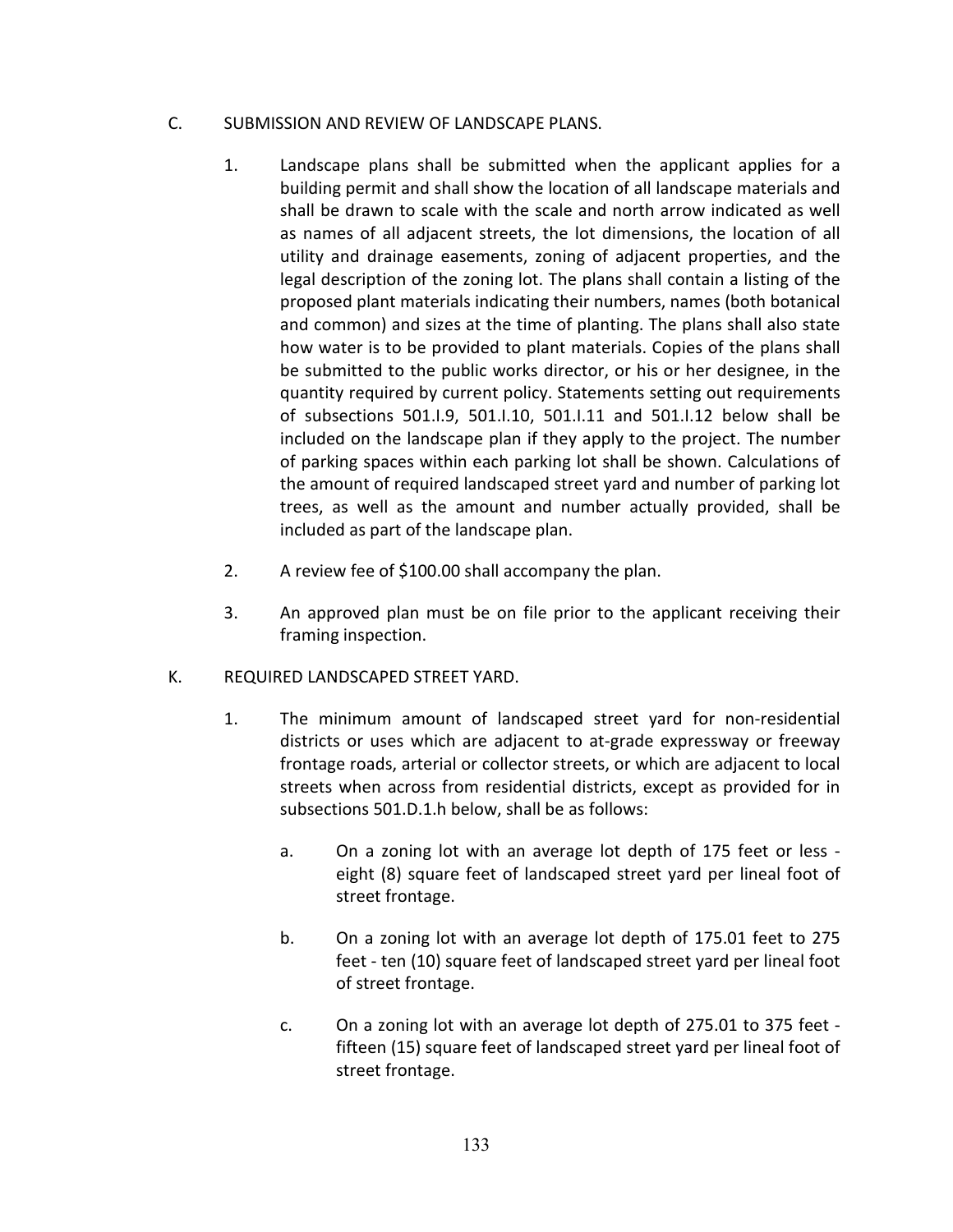- d. On a zoning lot with an average lot depth of more than 375 feet twenty (20) square feet of landscaped street yard per lineal foot of street frontage.
- e. The square footage per lineal foot of street frontage may be reduced twenty percent (20%) if the minimum planting size of materials specified in subsections (3)(c) and (3)(d) of this section is increased by one-hundred percent (100%) or more.
- f. Plant, installation and maintenance techniques meeting the principles of Xeriscape shall be utilized for landscaping required by these regulations.
- g. On a zoning lot with frontage on two or more streets, each of which requires a landscaped street yard, the landscaped area requirement shall be based on the sum of the street frontages, less the greatest perpendicular distance between the property line abutting a street and the street wall line, multiplied by the factor based on average lot depth as defined above. On multiplefrontage lots where the use of the average lot depth, as defined in section 501.B, would require more landscaped street yard than would be required if each frontage were calculated individually, the lesser of the calculations may be used. Although the required amount of landscaped street yard does not have to be equally distributed to the various street frontages, there shall be no less than twenty percent (20%) of the total required landscaping within any street yard.
- h. On collector streets with industrial zoning on both sides of the street, the requirement for a landscaped street yard shall be automatically waived.
- i. When located in a residential district or adjacent to a residential district, vehicle parking shall not be located within the required from yard setback and such front yard shall remain unpaved and shall be landscaped.
- 2. Minimum number of trees within street yards: A minimum of one (1) shade tree shall be required per five-hundred (500) sq. ft. of area. Two (2) ornamental trees are equivalent to one (1) shade tree, or ten (10) shrubs are equivalent to one (1) shade tree, or five (5) shrubs are equivalent to one (1) ornamental tree.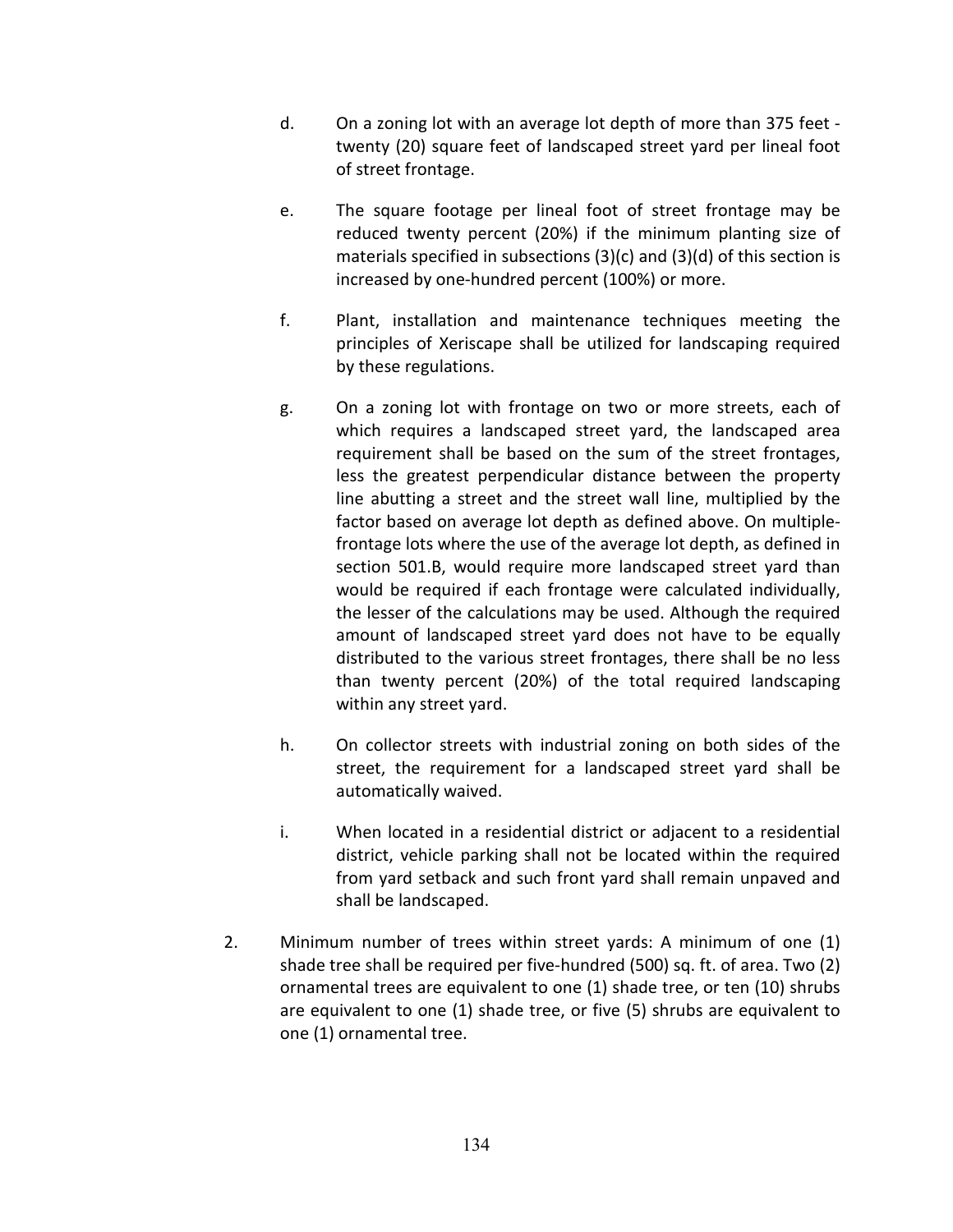- 3. Design standards for landscaped street yards and required trees:
	- a. Height. Trees shall be chosen that will not meet a maturity height the same height or taller as any high-lines in the street yard.
	- b. Spacing. Street trees may not be planted closer together than the following:
		- i. Small Trees -15 feet;
		- ii. Medium Trees 25 feet;
		- iii. Large Trees 35 feet; and
		- iv. Very Large Trees 40 feet

Exceptions may be granted by the Planning Commission.

- c. Curbs and Sidewalks. Small and medium street trees may be planted in the tree lawn where there is six (6) feet to (10) feet between the edge of the sidewalk and the curb of the street. Street trees shall be planted no closer than three (3) feet from a sidewalk or, in the event a sidewalk does not exist, street trees shall be planted no closer than three (3) feet from the edge of the street. Exceptions may be granted by the Planning Commission.
- d. Street Corners and Fire Hydrants. No street tree shall be planted within twenty (20) feet of any street corner along an arterial street or within fifteen (15) feet of any street corner along the adjoining collector street. Distance will be measured from the point of nearest intersecting curblines. No street tree shall be planted within ten (10) feet of any fire hydrant.
- e. The minimum size at the time of planting of required trees shall be as follows: shade trees --- 2-inch caliper measured at a height of six (6) inches above the ground; ornamental trees --- 1.5-inch caliper measured six (6) inches above the ground; conifer trees -- five (5) feet.
- f. Shrubbery may be substituted for up to one-third (1/3) of the required trees at the rate of ten (10) shrubs for one (1) required shade tree. Substitute shrubbery shall be of a site-specific type that attains a mature height of at least two (2) feet and shall be no less than two- (2) gallon container size at the time of planting.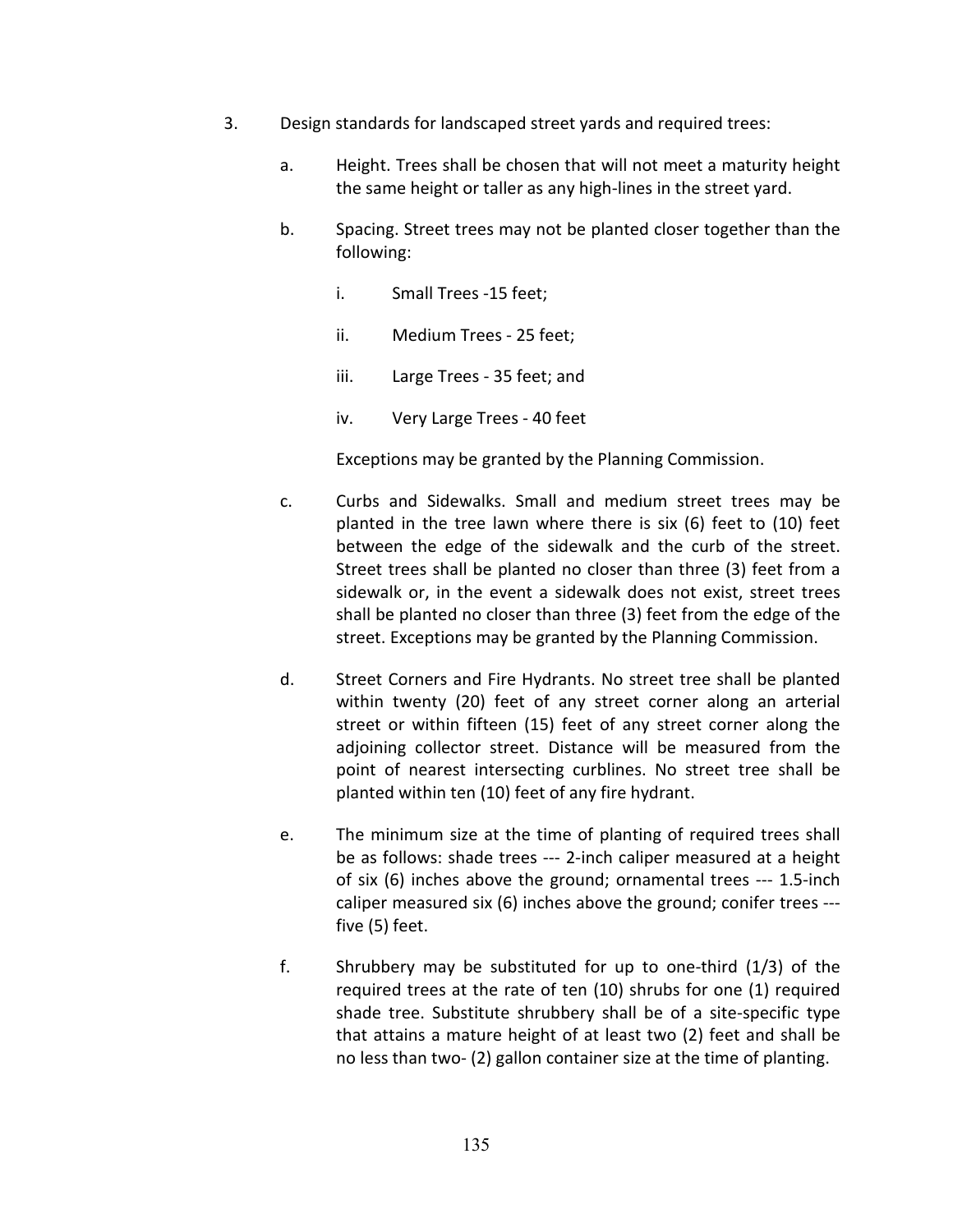- g. Shrubbery, walls and fences which are twenty-five percent (25%) or more opaque in design shall be constructed no higher than three (3) feet above the finished grade in a required landscaped street yard when located within a right triangle, the sides of which are formed by a line extending twenty-five (25) feet toward the shrubbery, wall or fence from any vehicular access point along the street right-of-way line and a line extending six (6) feet away from and perpendicular to the street right-of-way line from the same access point. Shrubbery, walls or fences located near the intersection of streets shall maintain sight visibility clearance as specified in the City Code. All opaque fences shall be located toward the private property side of required landscaped street yards along street right-of-way to maintain a landscaped appearance along the street.
- h. The intent of the landscaped street yard is to visually soften the mass of buildings and parking lots and to separate building areas from parking areas through the use of plantings. Paved plazas may be credited to a maximum of fifty percent (50%) of required street yard landscaping area if such plazas have trees and/or shrubbery which provide(s) visual relief to those building elevations forming the major public views of the project. Paved walkways and bike paths connecting public sidewalks to buildings located on private property within a landscaped street yard may also be credited to a maximum of fifty percent (50%) of the required landscaped street yard.
- L. REQUIRED BUFFERS.
	- 1. Buffers Between Non-Residential and Residential Development:
		- a. Where Required Such a buffer is required along the common property line of any non-residential project in any zoning district where such project is adjacent to a residential district.
		- b. Design Standards There shall be a minimum of one (1) shade tree or two (2) ornamental trees for every forty (40) feet or fraction thereof of lot line abutting the residential district. The trees may be irregularly spaced but shall be within fifteen (15) feet of the property line common to the residential district. If utility and/or drainage easements occupy this fifteen (15)-foot perimeter area, the trees may be located outside the easements. Each tree shall be in a planting area having a minimum permeable ground surface of twenty-five (25) square feet. The minimum size at the time of planting of required trees shall be as follows: shade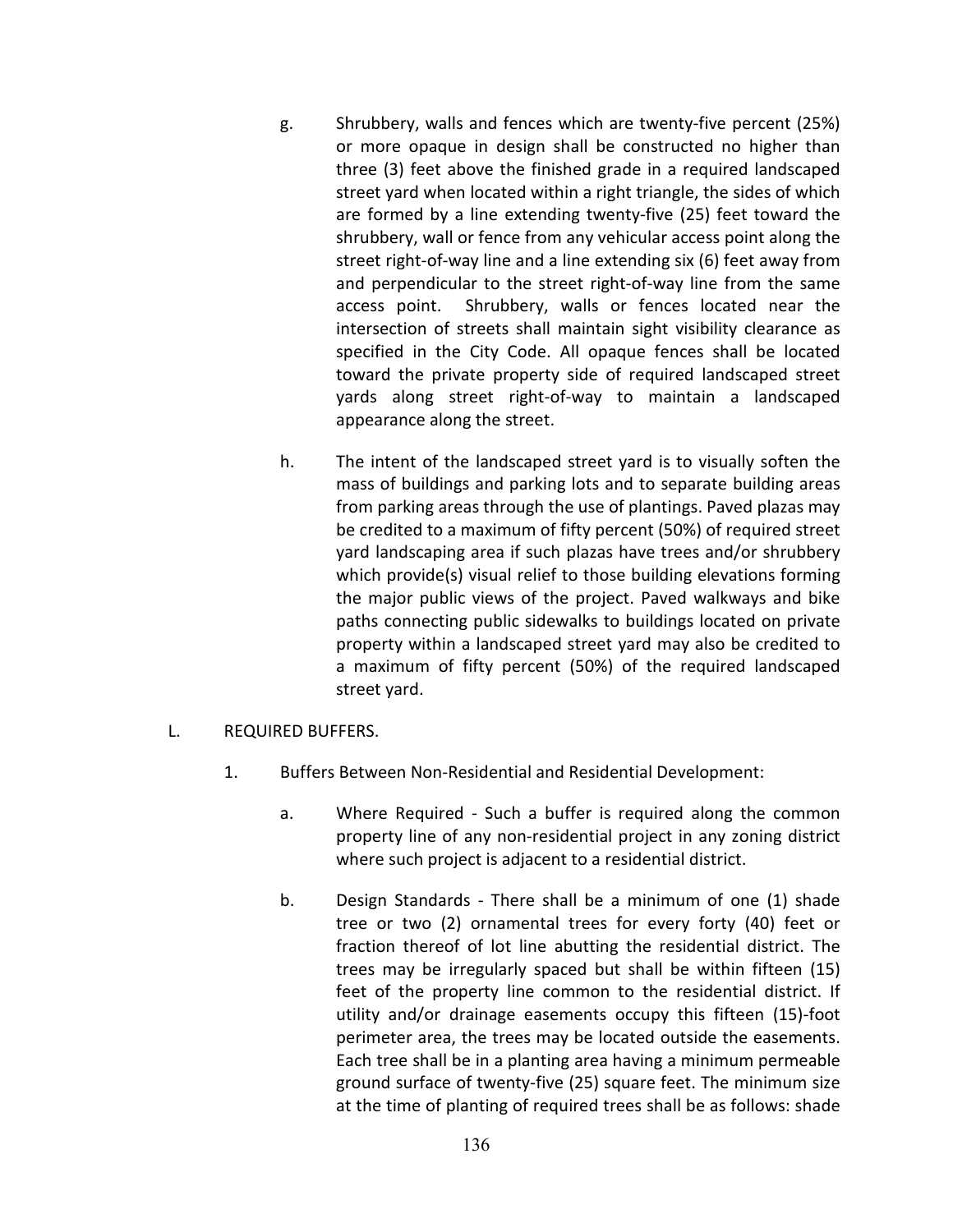trees --- 2-inch caliper measured at a height of six (6) inches above the ground; ornamental trees --- 1.5 -inch measured at a height of six (6) inches above the ground; conifer trees --- 5 feet in height. These trees shall be in addition to any screening required by City Code.

- 2. Buffers Between Adjacent Multi-Family Residential and Single-Family/Two-Family Residential Projects:
	- a. Where Required Such a buffer is required along the common property line of any multi-family project (a project with three or more dwelling units in one building) in any zoning district where such a project is adjacent to a one-family or two-family zoning district.
	- b. Design Standards There shall be a minimum of one (1) shade tree or two (2) ornamental trees and five (5) shrubs for every fifty (50) feet of the length of the buffer. A minimum of one-third (1/3) of the trees and shrubs shall be evergreen. The minimum size at the time of planting of required trees shall be as follows: shade trees --- 2-inch caliper measured at a height of six (6) inches above the ground; ornamental trees --- 1.5-inch measured at a height of six (6) inches above the ground; conifer trees --- 5 feet in height. The minimum size of shrubs shall be two (2) gallon containers. The trees may be irregularly spaced but shall be within fifteen (15) feet of the property line common to the single-family/two-family residential projects. Parking shall be screened from adjacent residential areas in accordance with the parking lot screening requirements listed below. Required screening may be located within the buffer area. Parking may not be located within the buffer area.

#### M. PARKING LOT SCREENING AND LANDSCAPING.

1. Required Screening: All new parking lots or additions to parking lots shall be continuously screened from view from adjacent residential districts and certain types of streets when within one-hundred fifty (150) feet thereof (measured from the property line adjacent to the street), except at points of vehicular and/or pedestrian ingress and egress, to a minimum height of three (3) feet above the parking surface by the use of berms and/or plantings, with the following exemptions: 1) open parking lots in one-family and two-family residential projects in any zoning district and 2) open parking lots in industrial districts located on collector streets with industrial zoning on both sides of the street. Walls and fences may be used in combination with berms and plantings but may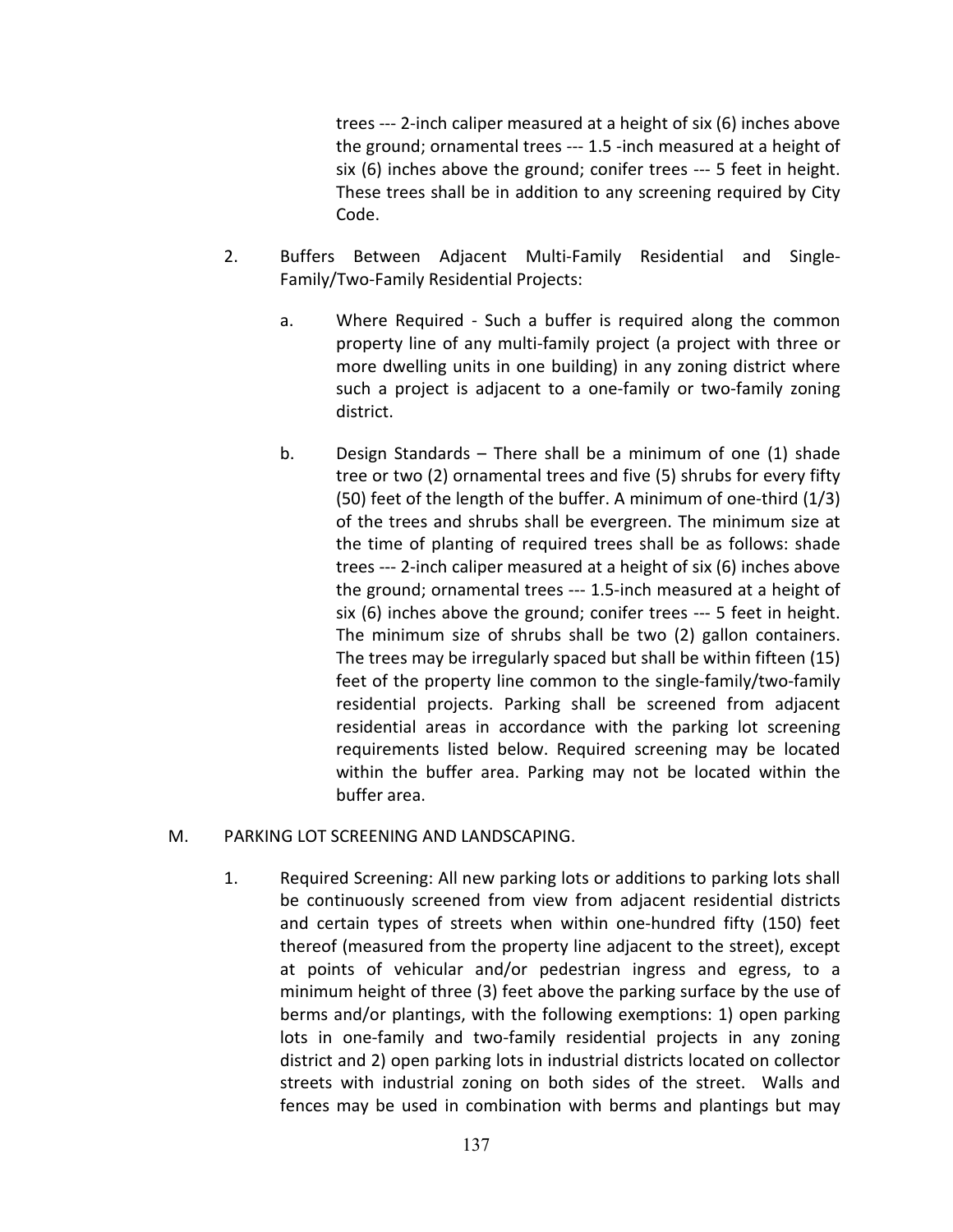not be used as the sole means of screening a parking lot. This requirement shall apply to all at-grade expressway, freeway, arterial and collector street frontages and to all local streets when parking is across from residential zoning districts. On corner lots where parking is within one-hundred (150) feet of two (2) or more streets but not all the street frontages require parking lot screening (due either to type of street or zoning district across the street), the parking lot screening shall wrap around the corner of the lot from the frontage which does require screening for a distance of not less than one-hundred (100) feet.

- a. Walls or fences used in combination with berms and/or plantings shall avoid a blank and monotonous appearance by such measures as architectural articulation and placement of vines, shrubs and/or trees.
- b. All screening and landscape elements may be located within and be substituted for required landscape buffers and street yards, provided sight clearances are maintained as specified in section 501.D.3.g above and provided further that the minimum number of trees otherwise required in the yard or buffer are established in the street yard. Shrubs used in meeting screening requirements shall not be substituted for required trees.
- c. Where walls and fences are to be combined with vines and shrubs to create the screening effect, they should be located in a planting strip with a minimum width of no less than three (3) feet from the edge of any adjacent sidewalk. Landscape materials shall be located on the public right-of-way side of the wall or fence.
- d. Where shrubs, trees and other landscape materials are used exclusively to create the screening effect, they should be located in a planting strip with a minimum width of no less than five (5) feet from the edge of the parking lot paving to the edge of any adjacent sidewalk.
- e. Where berms are to be combined with trees, shrubs, walls or fences to create the screening effect, they should be located in a planting strip with a minimum width of no less than ten (10) feet from the edge of the parking lot paving to the edge of any adjacent sidewalk.
- f. Planting strips associated with parking lot screening may be located in whole or in part on public street right-of-way on the basis of an approved landscape plan, provided adequate public right-of-way exists, there is no less than fourteen (14) feet of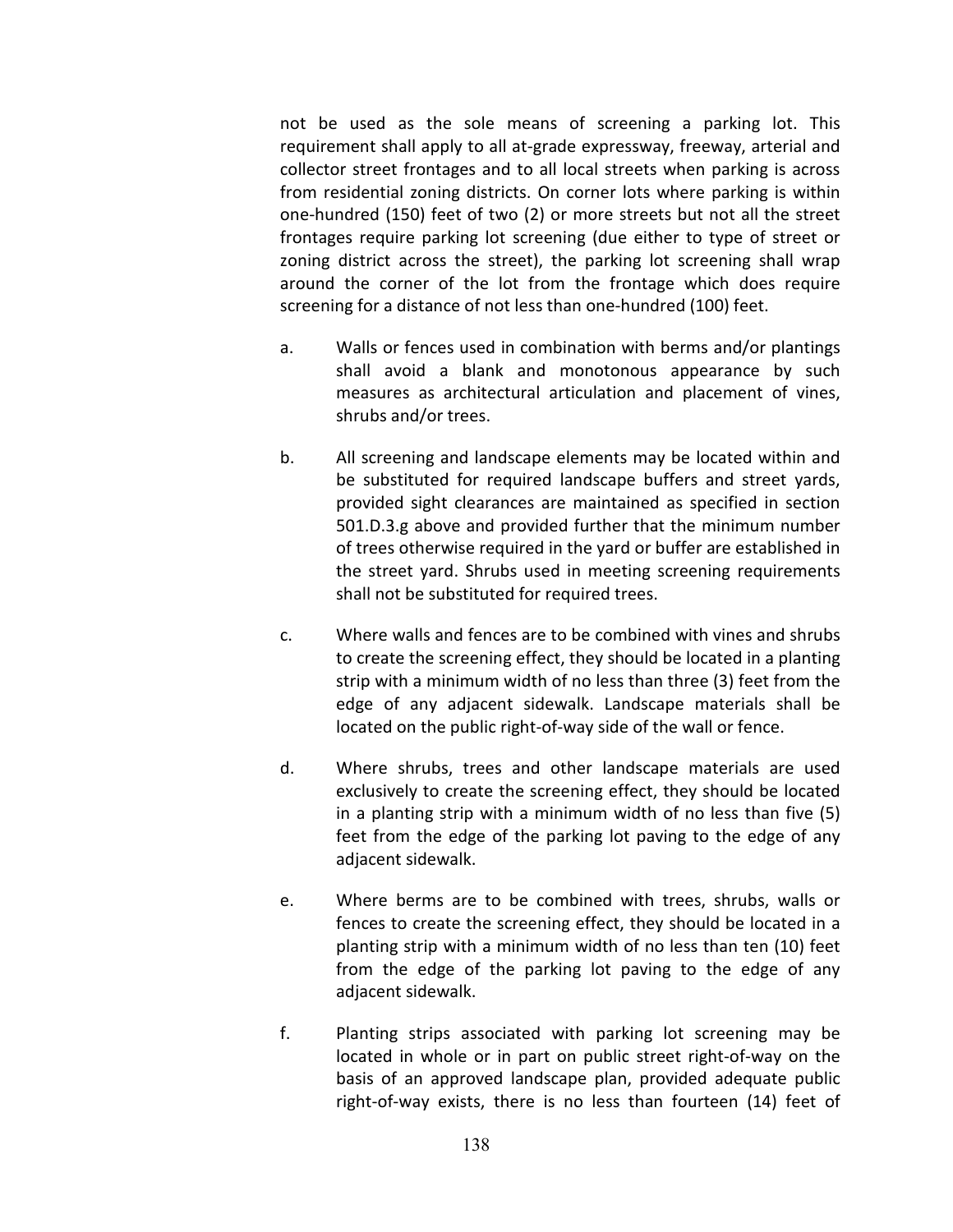right-of-way between the property line and the curb, no conflict exists with public utilities, and the location of berms, walks, irrigation fixtures and other permanent landscape features is subject to a minor street privilege granted through the office of the public works director.

- g. The minimum size at the time of installation of plant materials used for parking lot screening shall be as follows: shade trees - 2 inch caliper measured at a height of six (6) inches above the ground; ornamental trees - 1.5 -inch caliper measured six (6) inches above the ground; conifer trees - 5 feet in height; shrubs - 18-inch height. Shrubs used for parking lot screening shall be expected to obtain a height of at least thirty-six (36) inches within the third year after planting. Spacing between shrubs will depend upon the type of shrub but shall be close enough to achieve a visual screen when the plants reach maturity.
- h. Evergreen and/or deciduous plant materials may be used, provided a solid screening effect is maintained on at least twothirds (2/3) of the treated frontage during all seasons of the year.
- i. All screening materials and landscape features shall be protected from vehicular damage or encroachment by appropriately located curbs or wheel stops.
- 2. Required Landscaping: All new parking lots or additions to parking lots which create twenty (20) or more spaces and which are required to provide screening in accordance with this section of the code shall also be required to provide at least one (1) shade tree or two (2) ornamental trees for each twenty (20) parking spaces or fraction thereof over twenty (20). Vehicle queuing and holding areas shall not be counted when determining the number of spaces in a lot. Up to one-half (1/2) of all trees required by the landscaped street yard calculations may be used to satisfy these parking lot landscaping requirements. The trees shall be located within and around the parking lot to enhance the appearance of the lot and to reduce the deleterious effect of large expanses of paved areas. In parking lots containing fifty (50) spaces or more with two (2) or more drive aisles and three (3) or more parking bays, all of which are contiguous, at least one-half (1/2) of the required trees shall be planted in interior planting islands with each tree having a minimum permeable ground surface area of twenty-five (25) square feet. Trees shall be protected from possible damage caused by vehicle bumpers by the use of bumper blocks, raised curbs or other protective means. The minimum acceptable tree size at the time of installation shall be a 2 inch caliper for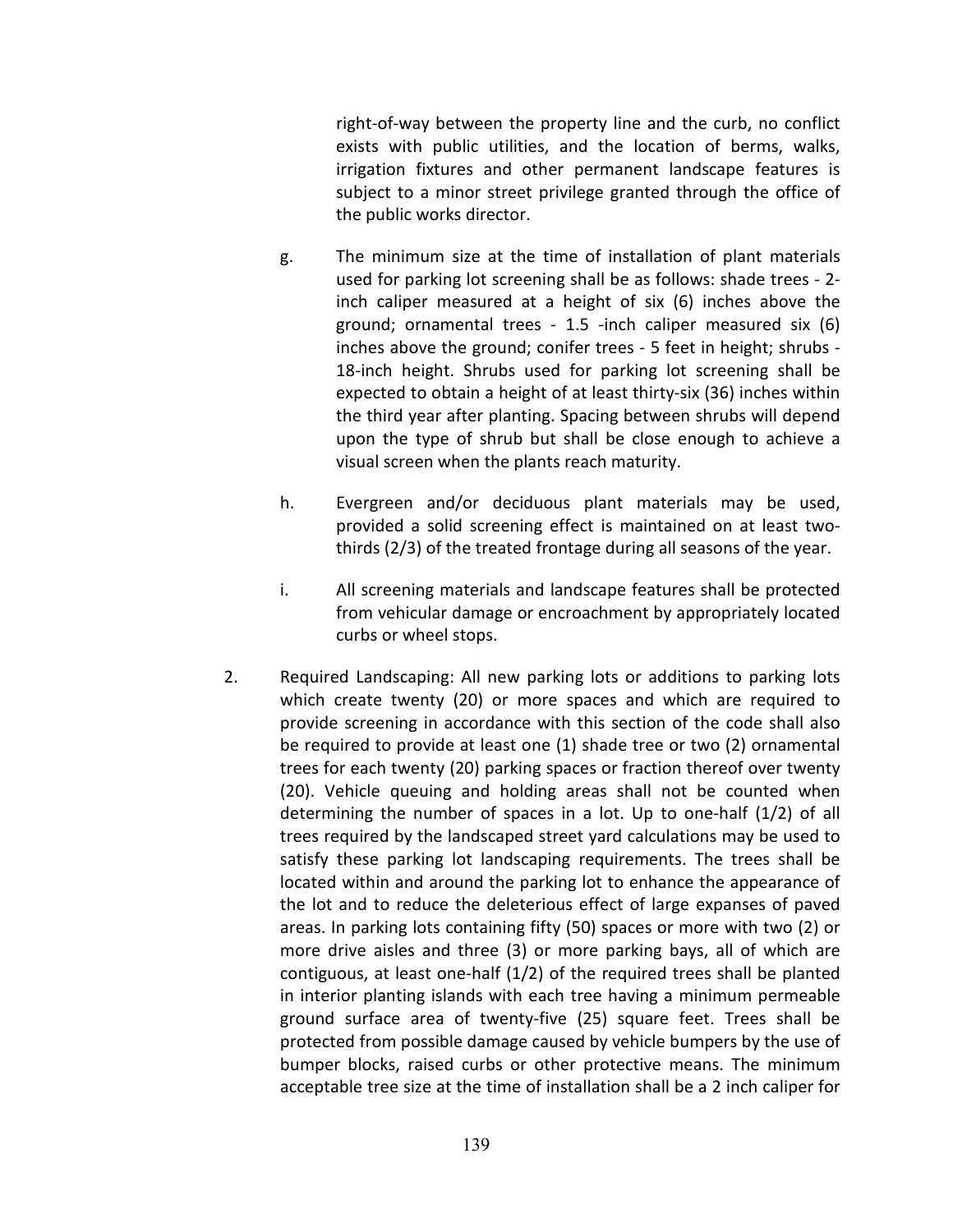a shade tree and a 1.5 -inch caliper for an ornamental tree, both measured at a height of six 6 inches above the ground.

- N. PERCENTAGE IN LIVING MATERIALS. Unless otherwise specified, required landscape area shall consist of a minimum of fifty-five percent (55%) in ground surface covering by living grass or other plant materials. The foliage crown of trees that may extend over monolithic paved surfaces beyond the required landscaped area or over non-living surfaces within the required landscaped area shall not be used in the fifty-five percent (55%) or other required percentage calculation. The remaining forty-five percent (45%) of the required landscape area may be covered with bark, wood chips, rock, bricks, stone, or similar materials (monolithic paving not included). An effective weed barrier shall be required in non-living landscaped areas. The use of non-living materials in required landscape areas for other than mulching around trees, shrubs and planting beds shall be on the basis of a landscape plan approved by the public works director, or his or her designee.
- O. SCREENING OF MECHANICAL EQUIPMENT, LOADING DOCKS AND TRASH RECEPTACLES. Screening shall be provided to reasonably hide from ground level view all ground level heating, air conditioning and other mechanical equipment, loading docks, trash receptacles or similar uses from adjoining street rights-ofway or from adjoining properties which are zoned a residential district or used for residential purposes. Such screening shall be on the basis of a landscape plan approved by the public works director, or his or her designee.
- P. OTHER LANDSCAPE REGULATIONS.
	- 1. Landscaping shall not conflict with the traffic visibility requirements.
	- 2. The use of artificial trees, shrubs, vines, turf, or other plants as an outside landscape material is prohibited.
	- 3. The planting of Ulmus pumila (Siberian elm) in required landscape areas will not be allowed.
	- 4. The planting of female or cotton-bearing cottonwood trees will not be allowed in any required landscaped area.
	- 5. Clumped or multi-trunked trees, where used, instead of single-trunk trees, shall be credited as only one (1) of the required trees.
	- 6. Landscaping shall not interfere with the general function, safety or accessibility of any gas, electric, water, sewer, telephone, or other utility easement. Landscaping shall be limited to an eight-inch (8") mature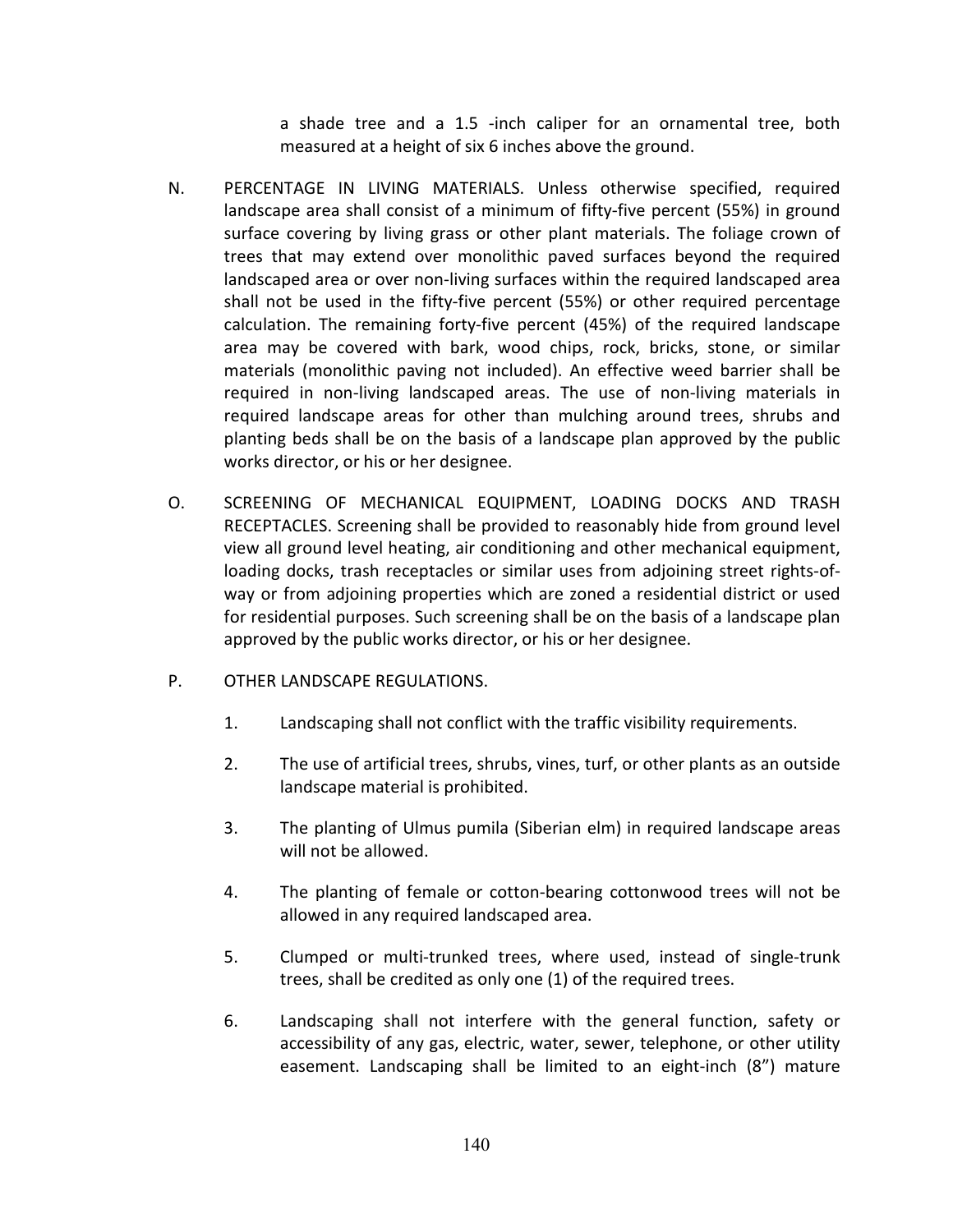height within three (3) feet of a fire hydrant, traffic sign, traffic signal or utility structure.

- 7. The existing indigenous vegetation on a site is encouraged to be retained in a development project and may be credited toward required landscaping, provided this vegetation is adequately protected during construction to insure long-term survival.
- 8. Where a calculation of a requirement results in a fractional number (such as 14.2 required trees), the requirement shall be considered the next greatest whole number (such as 15 required trees).
- 9. Landscaping in the right-of-way of a State Highway shall be approved by the District Engineer, where applicable.
- 10. Prior to excavation for screening or landscape purposes within public right-of-way or easements, the location of all underground utilities shall be determined by calling the Kansas One-Call System and the Haysville Public Works Department.
- 11. Berms, irrigation systems, street furniture, entry monuments, fountains, statuary or similar landscape features may be located within public street right-of-way, provided adequate right-of-way exists and a minor street privilege is received from the office of the public works director.
- 12. Walls and/or fences incorporated in any proposed landscape plan must comply with the City Code.
- 13. No more than seventy-five percent (75%) of the required landscape areas shall be covered by turf grasses unless the grass is buffalo grass.
- 14. Plants shall be high-quality nursery-grown stock, which meets the American Association of Nurserymen standards as specified by the American National Standards Institute in ANSI Z60.1-1986 or as may be amended in the future.

#### Q. MAINTENANCE.

- 1. The landowner is responsible for the maintenance of all landscaping materials and shall keep them in a proper, neat and orderly appearance, free from refuse and debris at all times.
- 2. Maintenance shall include mowing, trimming, weeding, cultivation, mulching, tightening and repairing of guys and stakes, resetting plants to proper grades and upright position, restoration of planting saucer,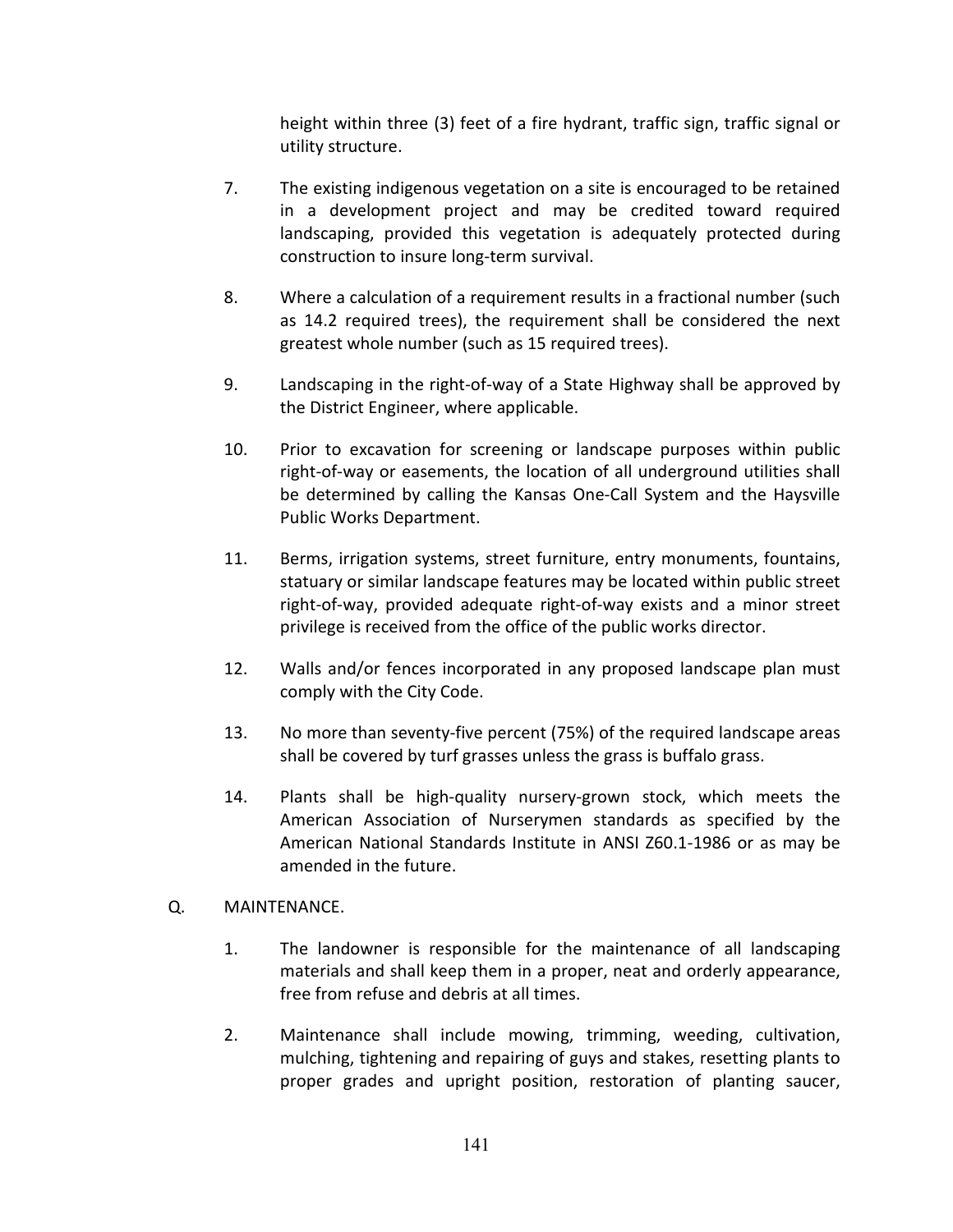fertilizing, pruning, disease and insect control and other necessary operations.

- 3. All landscaped areas shall be provided with a readily available permanent water supply; provided, however, that landscaped areas utilizing droughttolerant plants may use a temporary above-ground system and shall be required to provide irrigation for the first two (2) growing seasons only. Irrigation shall not be required for established trees and natural areas that remain undisturbed by development activities. Irrigation systems shall be designed and operated in a manner to avoid placing water on impervious surfaces and public streets. Long, narrow landscaped areas are difficult to irrigate efficiently, therefore landscaped areas less than five (5) feet in any dimension shall not be irrigated with overhead spray sprinklers. Drip irrigation is acceptable.
- 4. Disturbed soil between trees and shrubs in the planting beds shall be mulched, planted or otherwise treated to prevent wind and water erosion.
- 5. Plants which die shall be replaced within sixty (60) days or, if weather prohibits replanting within that time, then replanting shall occur within the first thirty (30) days of the next planting season.
- R. EXCEPTIONS AND MODIFICATIONS. The provisions of this article may be modified and/or trade-offs permitted with respect to dimension or location within a property boundary. Permitted forms of modification and exception are identified as follows:
	- 1. For purpose of application of this chapter, no buffer or screening requirement located on an adjacent property may be utilized as a portion of a required buffer or screen, nor allowed to be used in a trade-off or modification of a standard.
	- 2. The change in use, or redevelopment of a site utilizing all or parts of an existing building shall not be required to meet the landscaping requirements of this chapter, except as follows:
		- a. When the value of the new addition, renovation or redevelopment exceeds fifty percent (50%) of the value of the existing development, as determined by the County Appraiser's office; or
		- b. When there is more than a thirty percent (30%) increase of the gross floor area on the site. New parking lots and additions to parking lots which are required to provide landscaping and/or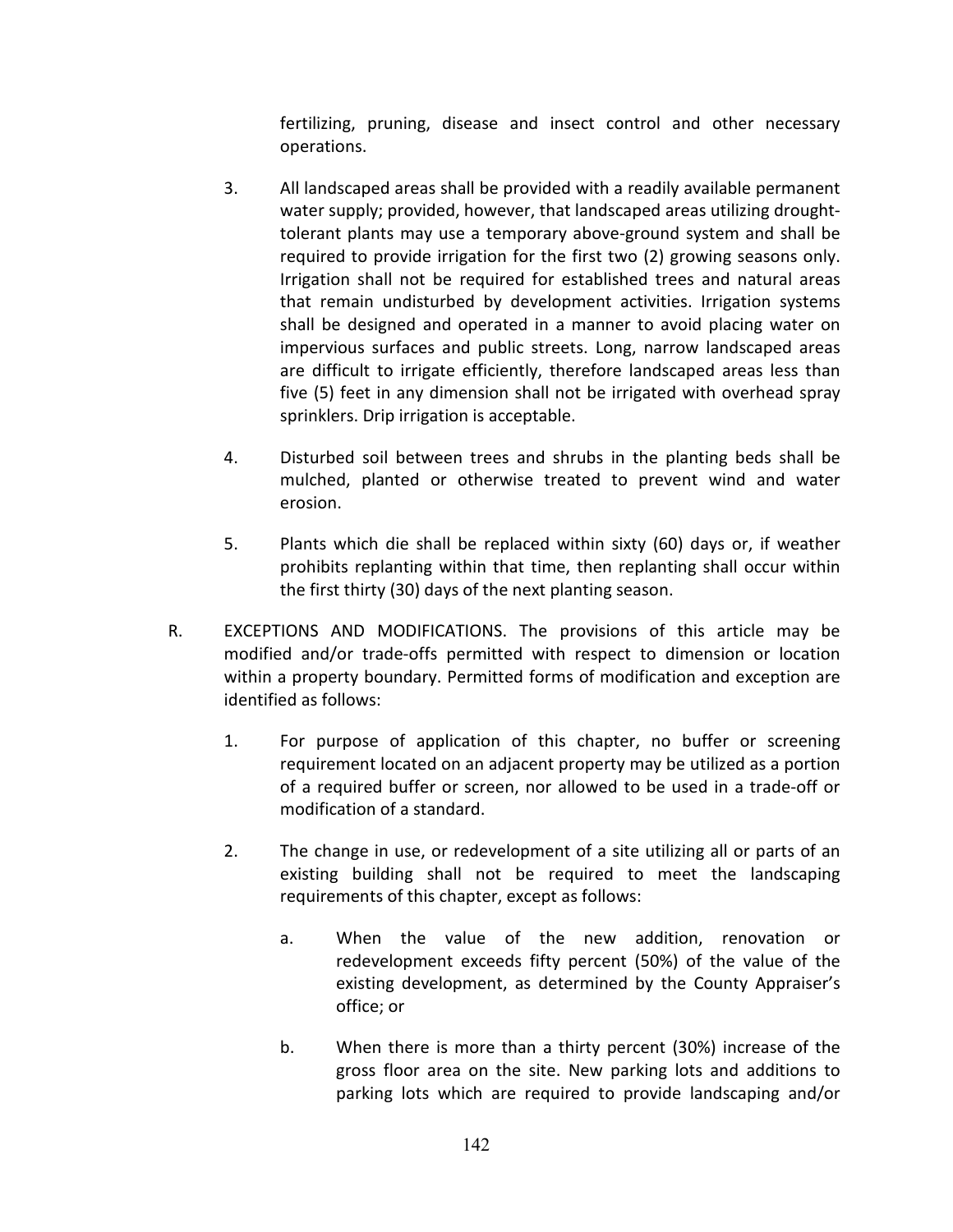screening in accordance with Section 501 F shall do so even if there is no increase in gross floor area or value.

- 3. Lots or tracts of land abutting the right-of-way of a railroad zoned for residential use and held by title separate from all abutting lands shall not be required to provide landscaped buffers along the common property line.
- 4. In those instances where a development site abuts a public park or other permanent public open space and where at least one-hundred sixty (160) feet of undisturbed natural foliage exists along the common lot line, a landscaped buffer requirement along the common property line is not required; provided, however, loading docks, trash containers, and storage areas on the development site along the common line shall be screened as provided by the City Code.
- 5. For purposes of this section, the City Inspector, in concurrence with the public works director or his/her designated representative, shall have the authority to interpret the language and specifics of application of the exceptions as outlined in this section. Appeals of the decisions of the city inspector and the public works director shall be filed with the planning commission. In the opinion of the city inspector and the public works director, where there exist extraordinary conditions of topography, existing vegetation, land ownership, site boundaries and dimensions, adjacent development characteristics or other circumstances not provided for in this section, the city inspector and public works director may modify or vary the strict provisions of this section in such a manner and to such an extent as is deemed appropriate to the public interest, provided that the purposes and intent of this article are maintained through such modification or variance.
- 6. No property owner obtaining a permit for a project involving a new building or building addition shall be required to expend more than ten percent (10%) of the total construction cost for materials and installation costs associated with landscaping and parking lot screening required by this article. Fifty percent (50%) of the total expended on landscaping shall be dedicated to living materials. In order to qualify for this exception, the property owner must submit a bona fide bid from a licensed contractor for the total project cost, and a bona fide bid from a licensed contractor or nursery man for materials and installation costs for an approved landscape plan. The bid for landscaping must distinguish those items which are required by the article from any other items which are not required. If the total cost of required landscaping items exceeds the applicable percentage as specified above, then the property owner may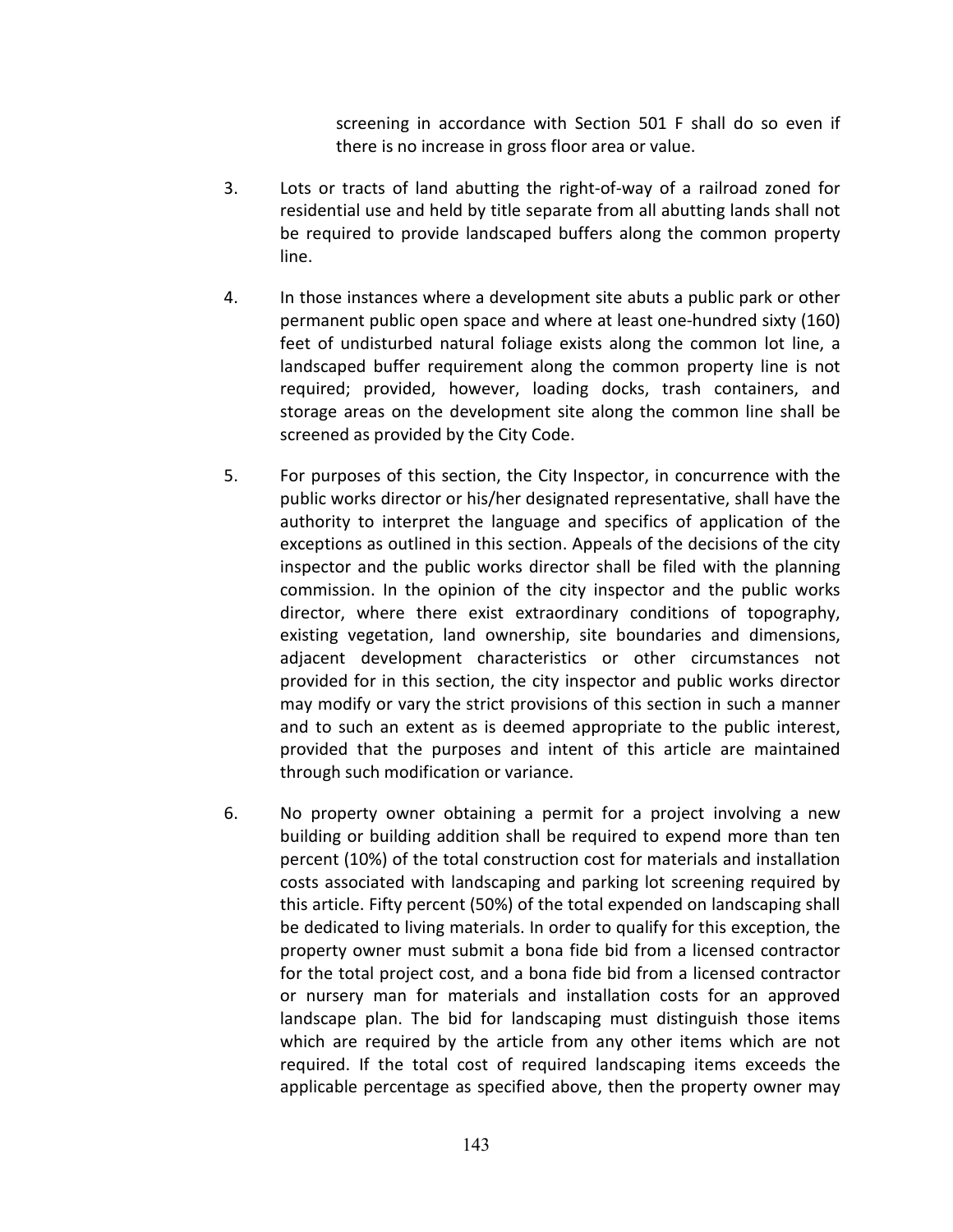select items, with approval of the public works director, or his or her designee, to delete from the approved plan, and submit the list of items to be deleted as an addendum to the approved plan.

- 7. The preservation and protection from construction damage of each existing tree of six (6) or more inches in trunk diameter (measured six (6) inches above the ground) within a street yard, parking lot or perimeter buffer area of a site, shall be counted as two (2) trees for the purposes of meeting the required number of trees.
- S. WATER CONSERVATION MEASURES. When meeting the landscape requirements outlined in this article, property owners are encouraged to use water in the most efficient way possible. A number of principles for effective water usage are found in the accepted approach to landscaping called Xeriscape. The term Xeriscape is derived from a Greek word meaning 'dry'. The desired effect of a Xeriscape, however, is to provide an attractive and even lush-appearing landscape with a minimum amount of water usage. This is accomplished through the application of the seven (7) basic principles of Xeriscape.

Information concerning the principles of Xeriscape is available from Botanica, the Haysville Public Works Department, the Haysville Municipal Building and the Haysville Tree Board. Property owners are encouraged to take advantage of the water-saving practices set out in the principles of Xeriscape.

Regardless of the extent to which the principles of Xeriscape are applied, automatic irrigation systems installed in association with the landscaping requirements of this article, shall be equipped with moisture-sensing devices or automatic rain shut-off devices that forestall scheduled watering cycles when moisture adequate to sustain healthy plant life is present.

T. ENFORCEMENT/ASSURANCES FOR INSTALLATION AND COMPLETION. Prior to the issuance of a certificate of occupancy for any structure where landscaping is required, except when a certificate of occupancy is obtained by providing acceptable assurance to the city guaranteeing the completion of such landscaping, all work as indicated on a landscaping plan shall be inspected and approved by the city inspector, or his or her designee. At the time of inspection, the landowner shall possess a copy of the approved landscaping plan for use by the city inspector, or his or her designee.

At the time of inspection, the city inspector, or his or her designee, shall check the quantities and locations of landscape materials. At the time of such inspection, the landowner shall warrant that the completed landscaping complies with the requirements of this article. Such warranty shall include the quantities, locations, species and sizes of plants and other landscape materials used for compliance. In the event that an inspection is not conducted by the city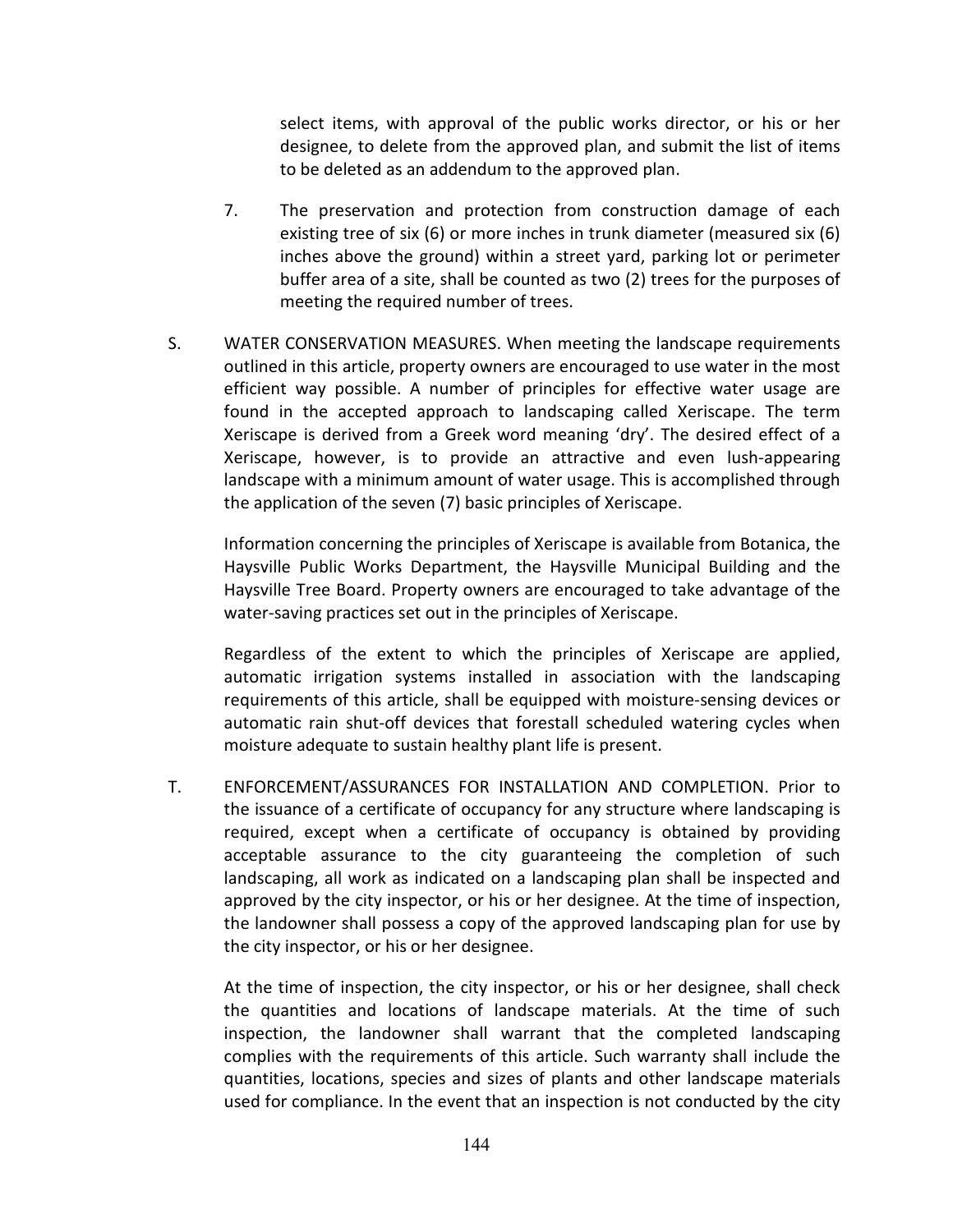inspector, or his or her designee, prior to the issuance of a certificate of occupancy because acceptable assurance has been provided to the city guaranteeing the completion of such landscaping, such inspection shall be done by the city inspector, or his or her designee, subsequent to the installation of such landscaping but prior to the release or expiration of the acceptable assurance.

A landowner may obtain a final certificate of occupancy for a structure prior to the completion of required landscaping work if the completion is not possible, due to seasonal or weather conditions, and if the landowner submits the necessary assurances to the city inspector, or his or her designee, for the completion of the landscaping. The acceptable assurance guaranteeing the completion of the landscaping (such as an irrevocable letter of credit, certified check, or other acceptable assurance) shall be equal to one hundred twenty-five percent (125%) of the cost of the landscaping work and shall be accompanied by a written assurance that such landscaping will be completed to the satisfaction of the city inspector, or his or her designee.

#### **502 HOME OCCUPATIONS**

Home occupations shall consist of the following:

- A. Authorization. Home occupations shall be approved by the Planning Commission unless otherwise specified in this section.
- B. Definition. A business, profession, occupation or trade conducted for gain entirely within a residential building or, when permitted by subsection (C) of this section, within a structure that is accessory to a residential building.
- C. Use Limitations. In addition to all of the use limitations applicable to the district in which it is located, no home occupation shall be permitted unless it complies with the following restrictions:
	- 1. In all districts permitting dwellings.
		- a. No alteration of the principal building or premises shall be made which changes the character or appearance.
		- b. The home occupation shall not occupy more floor area than floor area devoted to the primary use as a residence.
		- c. No equipment shall be used which shall create undue noise, vibration, electrical interference, smoke or particulate matter emission, power demands or odors.
		- d. There shall be no outside storage of equipment or materials used in the home occupation in the front setback. There shall be no overnight parking of vehicles rated over one (1) ton in the front setback.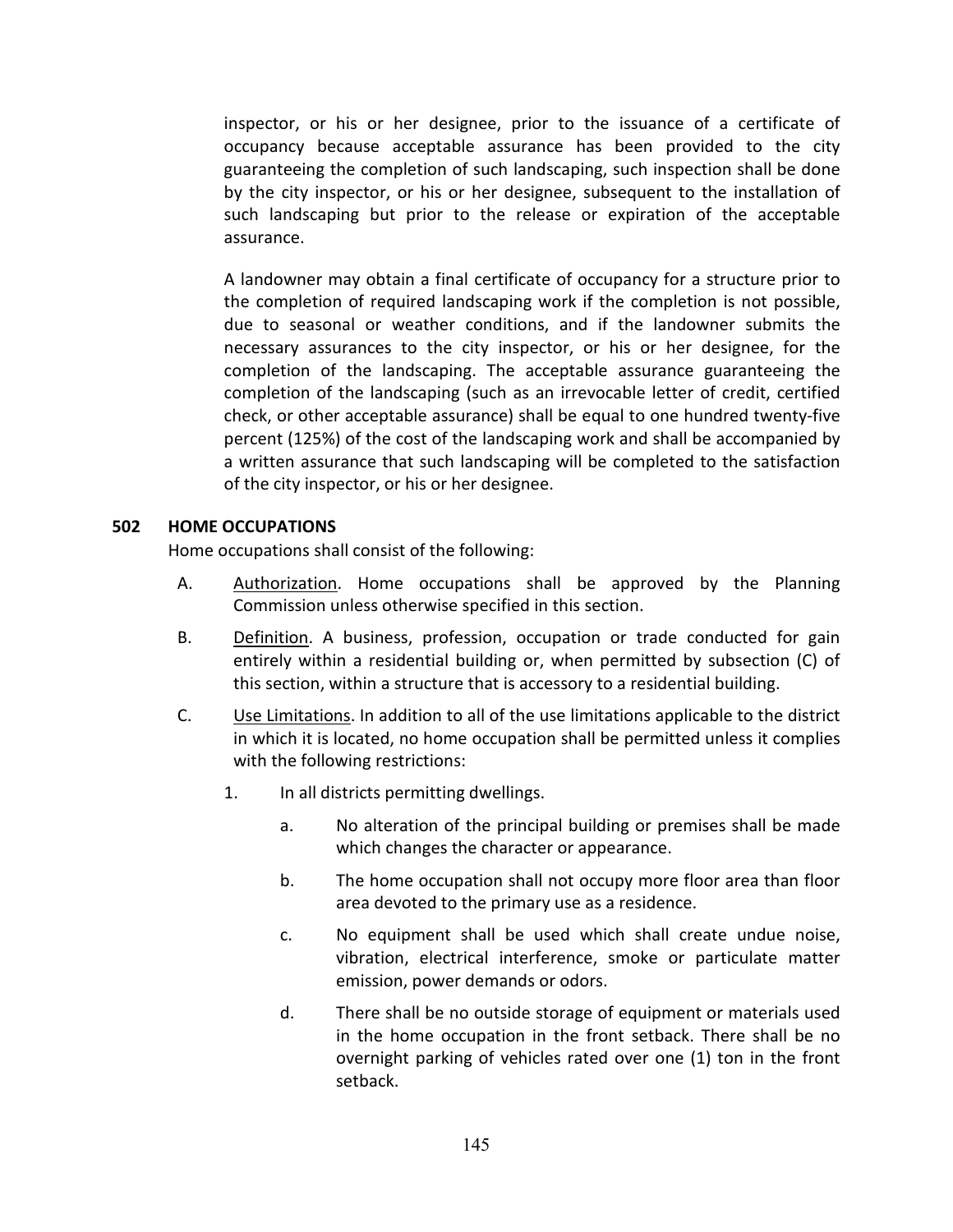- e. No more than two (2) persons shall be engaged in such home occupation other than a person occupying such dwelling unit as his or her residence.
- f. The home occupation shall be conducted entirely within an enclosed structure.
- g. Signs shall be permitted in accordance to Article 2, Chapter 16B, Haysville Municipal Code
- h. This in no way is to be construed to override any restrictive covenants of record.
- i. No more than two (2) vehicles used to advertise or operate the business shall be parked in the front setback at the home occupation at one time.
- D. Home Occupations Permitted. Home occupations include the following list of occupations; provided, however, that each listed occupation shall be subject to the requirements of subsections (B) and (C) of this section:
	- 1. Artists, authors or composers, dancers, music teachers, aerobics, martial arts, and other similar artists, including instruction thereof; provided that instruction shall be limited to not more than five pupils at a time.
	- 2. Home crafts, such as model making, rug weaving, etc.
	- 3. Ministers, rabbis, priests for counseling purposes only.
	- 4. Office facilities for sales persons, sales representatives, manufacturer's representatives, when no retailing or wholesaling is made or transacted on the premises.
	- 5. Office facilities for architects, engineers, lawyers, doctors, dentists, and members of similar professions.
	- 6. Office facilities for service type business such as insurance agents, brokers, decorators, painters, business consultants, tax advisors and photographers.
	- 7. Personal services such as dressmakers, seamstresses, tailors, barbershops, beauty shops.
	- 8. Gunsmithing and gun sales as a hobby, if no more than 36 guns are sold per year. Ammunition or ammunition components for sale must be stored in a lockable, fireproof container that meets UL approval.
	- 9. Child Care as governed by state law.
	- 10. Massage Therapy
- E. Particular Home Occupations Prohibited. Permitted home occupations shall not in any event, be deemed to include: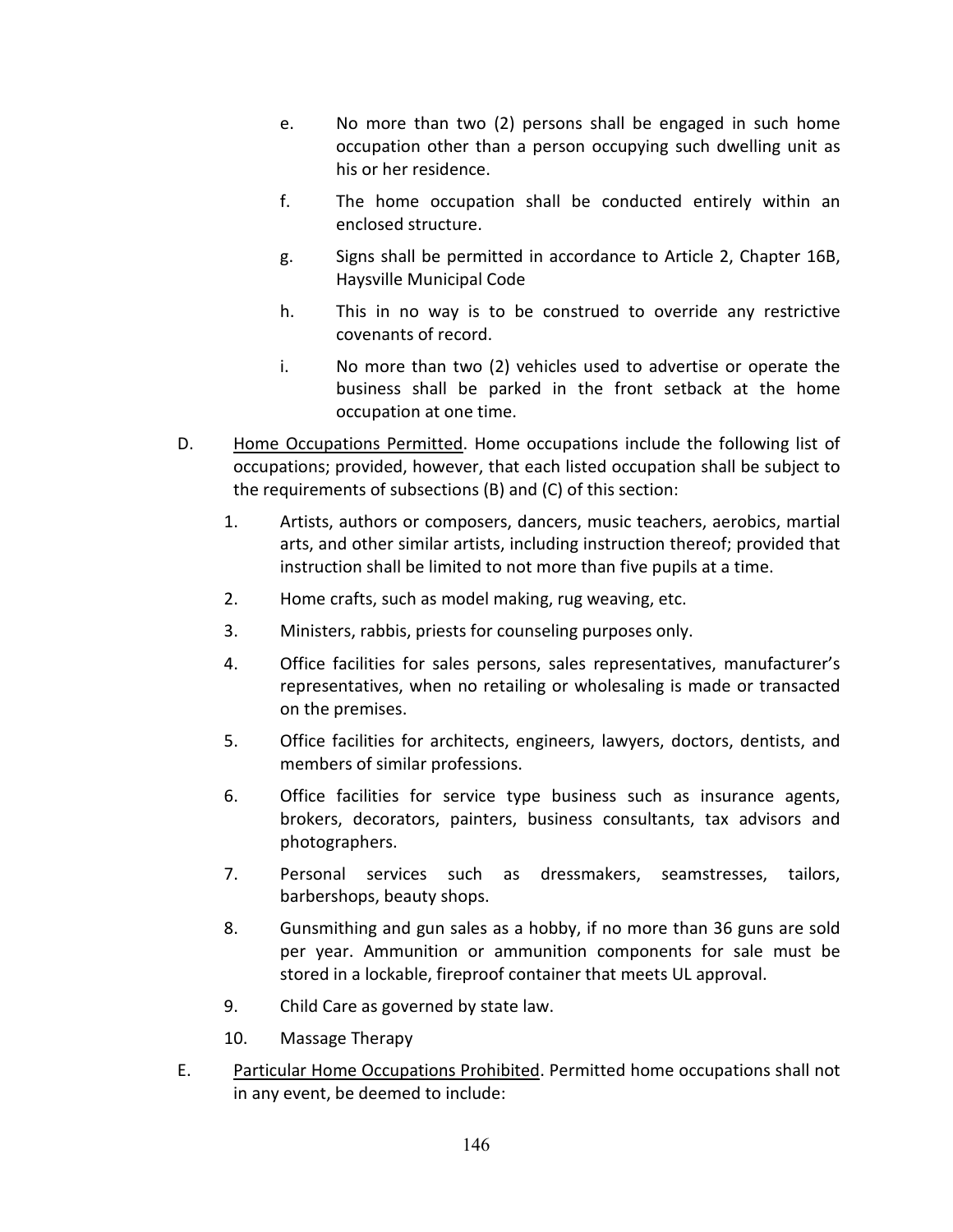- 1. Animal hospitals.
- 2. Auto and/or other vehicle repair.
- 3. Funeral homes.
- 4. Kennels and/or stables, unless specifically permitted by the district regulations.
- 5. Medical and/or dental clinics or hospitals.
- 6. Renting of trailers, cars or other equipment.
- 7. Restaurants.
- 8. Occupations listed in any less restrictive zone or district.

#### **503 RESERVED**

#### **504 RESIDENTIAL DESIGN MANUFACTURED HOMES ARCHITECTURAL AND AESTHETIC STANDARDS**

On and after January 1, 1992, residential-design manufactured homes, as defined in these regulations, shall be permitted subject to the following architectural and aesthetic standards:

- A. The roof must be covered with material that is customarily used on site-built dwellings, including but not limited to approved wood, or asphalt composition shingles, but excluding corrugated aluminum, corrugated fiberglass, or corrugated metal roof.
- B. Exterior siding shall be of a material customarily used on site-built dwellings, such as wood, composition, simulated wood, clapboards, conventional vinyl or metal siding, brick, stucco, or similar materials, but excluding smooth, ribbed or corrugated metal or plastic panels. Siding material shall extend below the top of the exterior of the foundation or curtain wall or the joint between siding and enclosure wall shall be flashed in accordance with the local building code.
- C. The home shall be installed in accordance with the recommended installation procedures of the manufacturer and the standards set by the International Conference of Building Officials (ICBO) and published in "Guidelines for Manufactured Housing Installations" currently in effect at the time of installation. A continuous, permanent masonry foundation on top of the footing or masonry curtain wall, unpierced except for required ventilation and access which may include basements and garages, shall be installed under the perimeter of the home, also in accordance with the ICBO "Guidelines for Manufactured Housing Installations" currently in effect at the time of installation.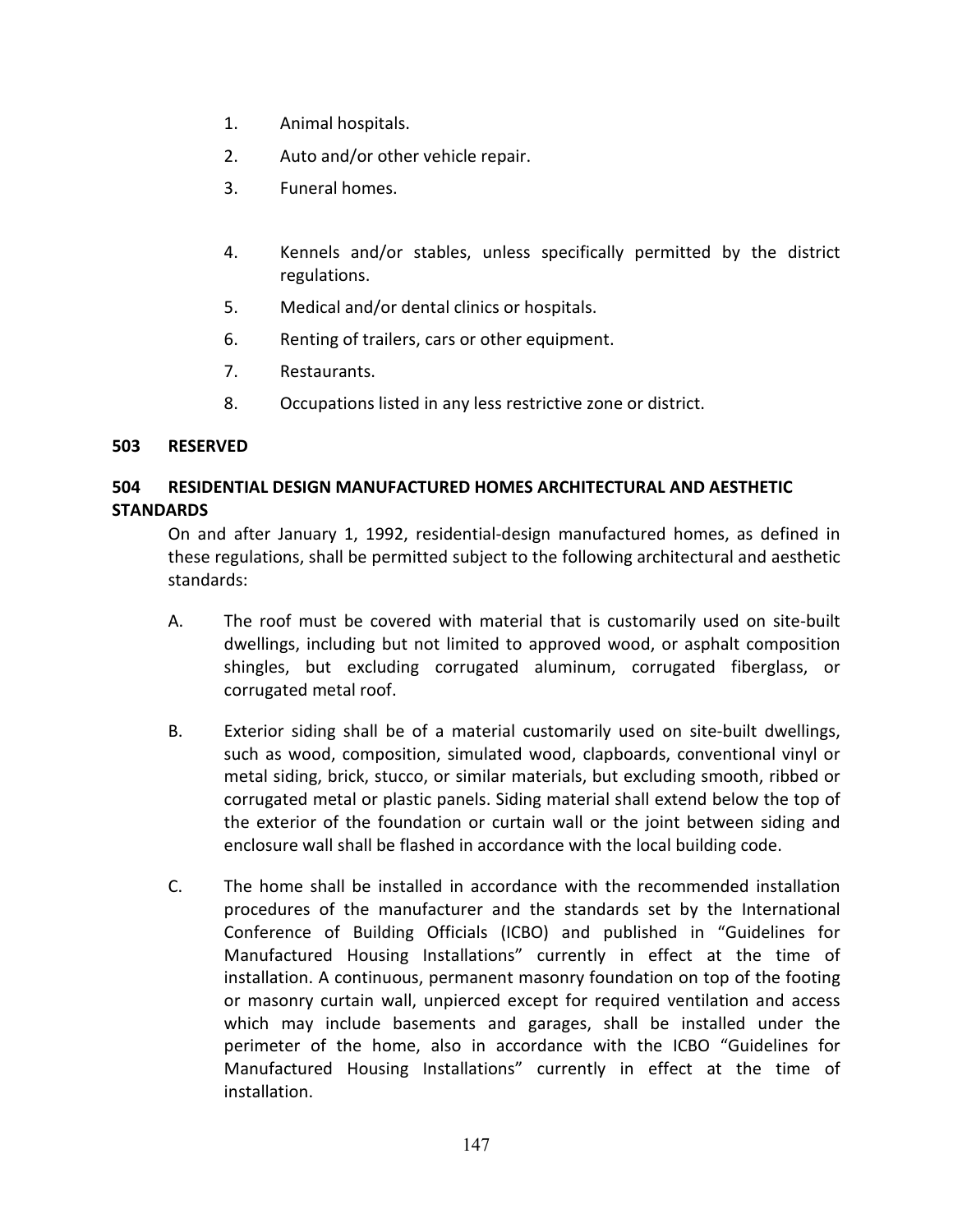- D. The required door must have a minimum of three (3) feet by three (3) feet landing which is constructed to meet the requirements of the local building code.
- E. All manufactured home running gear, tongues, axles, and wheels must be removed at the time of installation of the home on the lot.
- F. Any addition or attached garage to a residential-design manufactured home shall comply with all construction requirements of the local building code.
- G. At the point of highest elevation of the finish grade, maximum height of the foundation/curtain wall will be a maximum of ten (10) inches and a minimum of eight (8) inches.

## **505***.* **WIRELESS COMMUNICATION FACILITIES**

- **A**. **PURPOSE**. This purpose of this article is to ensure that residents and businesses have reliable access to wireless telecommunications networks while also protecting the health, safety, welfare, and aesthetic character of the community. The City of Haysville recognizes that facilitating the development of wireless service technology can be an economic development asset to the City and a benefit to residents. This section is intended to ensure that the placement, construction, and modification of wireless telecommunications facilities complies with all applicable federal and state laws and is consistent with the City's land use policies, zoning, planning, and design standards.
- B. **APPLICABILITY**. The provisions of this section apply to wireless infrastructure in the City which is not located in the public right-of-way. Wireless infrastructure in the City which is located within the public right-of-way, including Small Wireless (small cell) and Distributed Antenna System (DAS) facilities, is regulated by Chapter 13, Article 4 of the City Code.
- **C. DEFINITIONS**. The following terms and definitions are specific to this Article of the Zoning Code.
	- 1. Accessory equipment: any equipment serving or being used in conjunction with a wireless facility or wireless support structure, including but not limited to utility or transmission equipment, power supplies, generators, batteries, cables, equipment buildings, cabinets and storage sheds, shelters or similar structures.
	- 2. Antenna: communications equipment that transmits or receives electromagnetic radio signals used to provide wireless services.
	- 3. Applicant: any person or entity that is engaged in the business of providing wireless services or the wireless infrastructure required for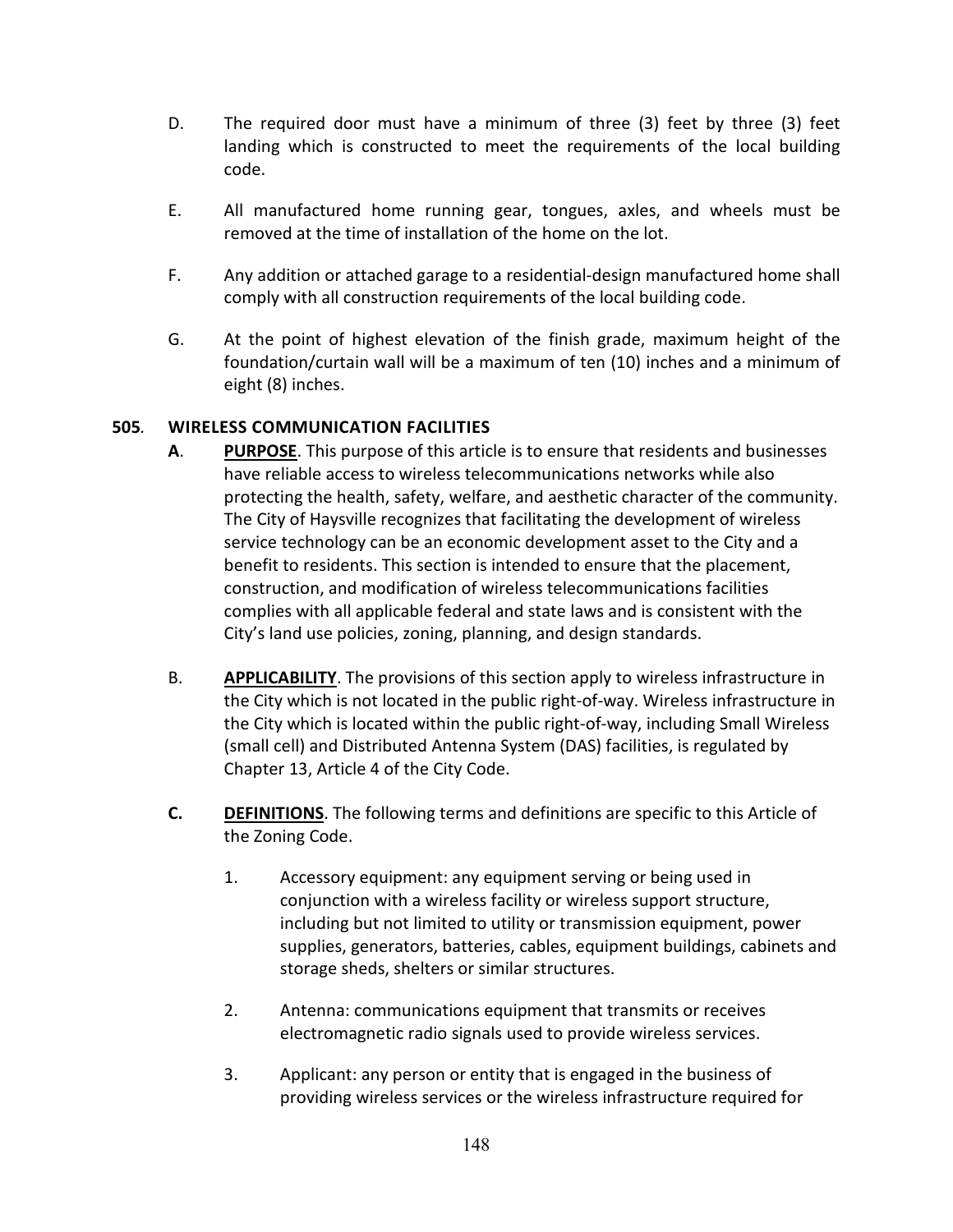wireless services, that submits an application.

- 4. Application: a request submitted by an applicant to the city for:
	- a. The construction of a new wireless support structure or new wireless facility;
	- b. The substantial modification of a wireless support structure or wireless facility; or
	- c. Collocation of a wireless facility or replacement of a wireless facility.
- 5. Base station: a station that includes a structure that currently supports or houses an antenna, transceiver, coaxial cables, power cables, or other associated equipment at a specific site that is authorized to communicate with mobile stations, generally consisting of radio transceivers, antennas, coaxial cables, power supplies, and other associated electronics.
	- a. "Base station" does not mean a macrocell tower or equipment associated with a macrocell tower, and does not include any structure that, at the time the relevant application is filed with the city, does not support or house equipment described in this paragraph.
- 6. Collocation: the practice of attaching antennas or other transmission equipment from more than one wireless service provider to an eligible support structure, for the purpose of transmitting or receiving radio frequency signals for communication purposes.
- 7. Distributed antenna system (DAS): a network that distributes radio frequency signals and consists of:
	- a. Remote communications or antenna nodes deployed throughout a desired coverage area, each including at least one antenna for transmission and reception;
	- b. A high capacity signal transport medium that is connected to a central communications hub site; and
	- c. Radio transceivers located at the hub's site to process or control the communications signals transmitted and received through the antennas to provide wireless or mobile service within a geographic area or structure.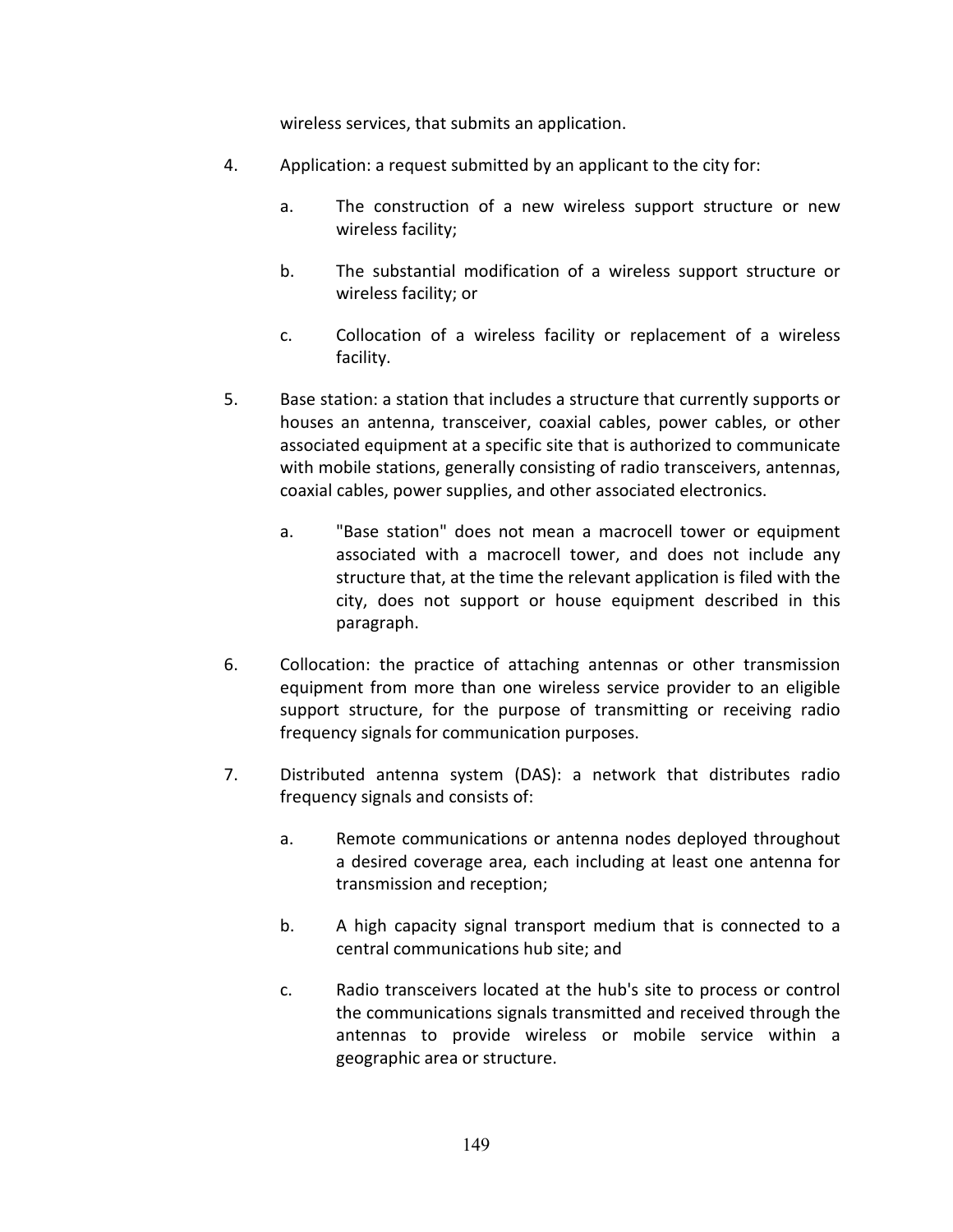- 8. Existing structure: a structure that exists at the time an application to collocate wireless facilities on a structure is filed with the city. The term includes any structure that is currently supporting or designed to support the attachment of wireless facilities, including but not limited to macrocell towers, buildings and water towers.
- 9. Macrocell: a cellular network facility capable of providing radio coverage to a large area, typically with output power in a range of tens of watts. Macrocell antennas may be attached to masts rooftops, or other existing structures, mounted at a height that provides a clear view over surrounding buildings and terrain.
- 10. Macrocell tower: a mast built for the primary purpose of supporting antennas and other equipment used to provide wireless telecommunications services, usually from 50 to 199 feet in height.
	- a**.** Lattice tower: a type of tower consisting of an open steel frame structure, usually with 3 or 4 sides, which may be self-supporting or braced by guy wires.
	- b. Monopole: a type of tower consisting of a single vertical pole, without guy wires.
- 11. Public lands, buildings and facilities: land owned or operated by a municipality, school district, county, state, or other governmental entity.
	- a. For the purposes of this article, any real property, structures or facilities under the ownership, control or jurisdiction of the Kansas secretary of transportation are not considered "public lands, buildings or facilities".
- 12. Public right-of-way: an area of real property in which the authority has a dedicated or acquired right-of-way interest in the real property. It includes the area on, below or above the present and future streets, alleys, avenues, roads, highways, parkways or boulevards dedicated or acquired as right-of-way. A. Public right-of-way does not include any state, federal or interstate highway right-of-way, which generally includes the area that runs contiguous to, parallel with, and is generally equidistant from the center of that portion of the highway improved, designed or ordinarily used for public travel.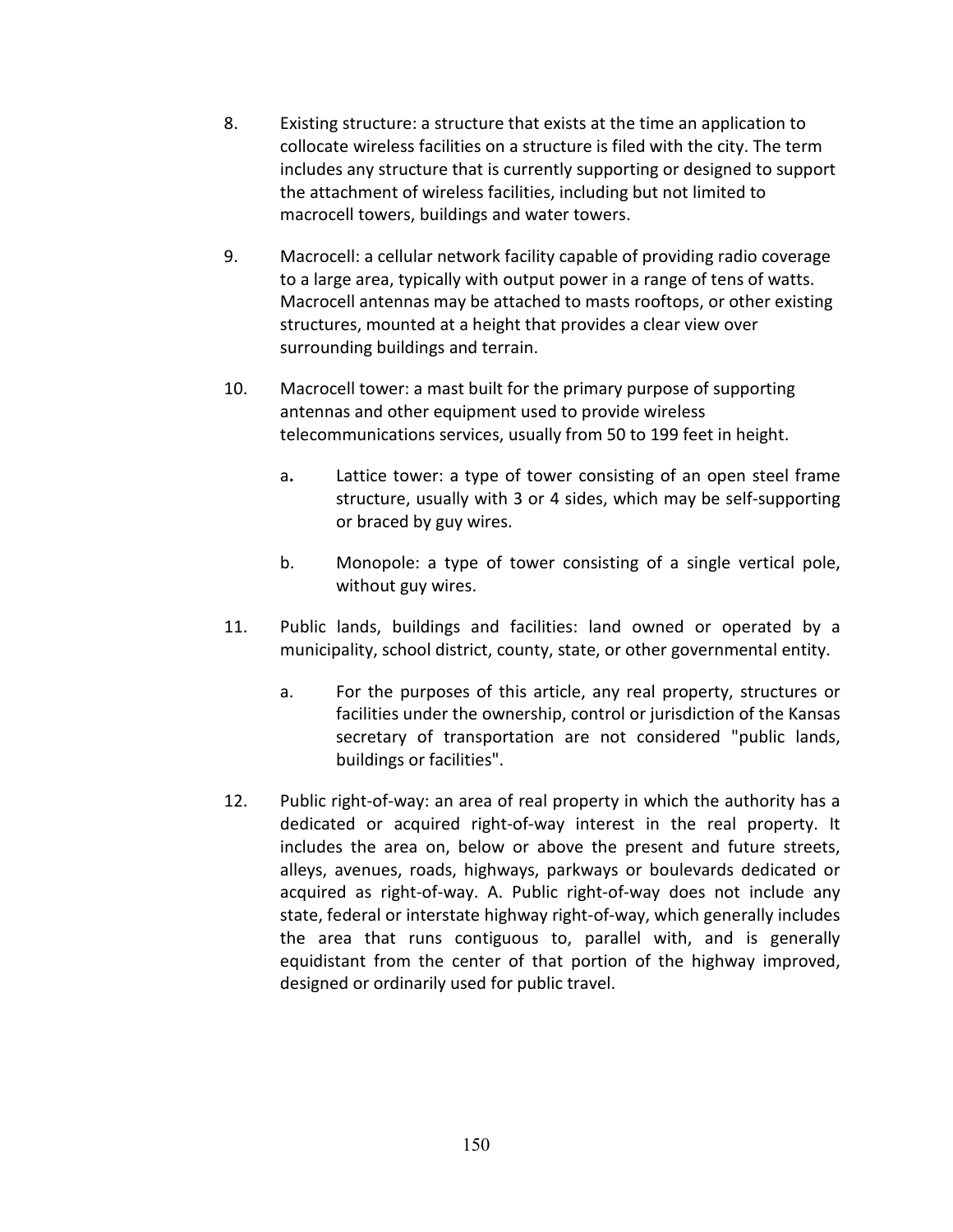- 13. Replacement: includes constructing a new wireless support structure of comparable proportions and of comparable height or such other height that would not constitute a substantial modification to an existing structure, in order to support wireless facilities or to accommodate collocation; includes the associated removal of the pre-existing wireless facilities, if any, or wireless support structure.
- 14. Search ring: a shape drawn on a map to indicate the general area within which a wireless services support structure should be located to meet radio frequency engineering requirements, taking into account other factors, including topography and the demographics of the service area.
- 15. Shot clock: time limits established by the FCC, within which a state or local government is required to process an application to deploy a wireless infrastructure facility.
- 16. Small wireless facility: a cellular network facility capable of delivering high transmission speeds, but over a much smaller coverage area than a macrocell tower. Also known as a small cell facility.
	- a. A small wireless facility typically consists of a small cell antenna and an associated equipment box.
	- b. Small wireless facilities are typically used in urban areas with high demand for wireless services. They are often mounted on either dedicated poles or existing utility poles in the public right-of-way, where they have access to both fiber optic cables and electric power. Sometimes multiple small wireless facilities are clustered on or around one support structure.
	- c. According to the 2018 FCC declaratory ruling and third report and order FCC 18-133, a small wireless facility must satisfy the following conditions:
		- i. Each antenna must be 3 cubic feet or less in volume.
		- ii. All associated equipment must be 28 cubic feet or less in volume.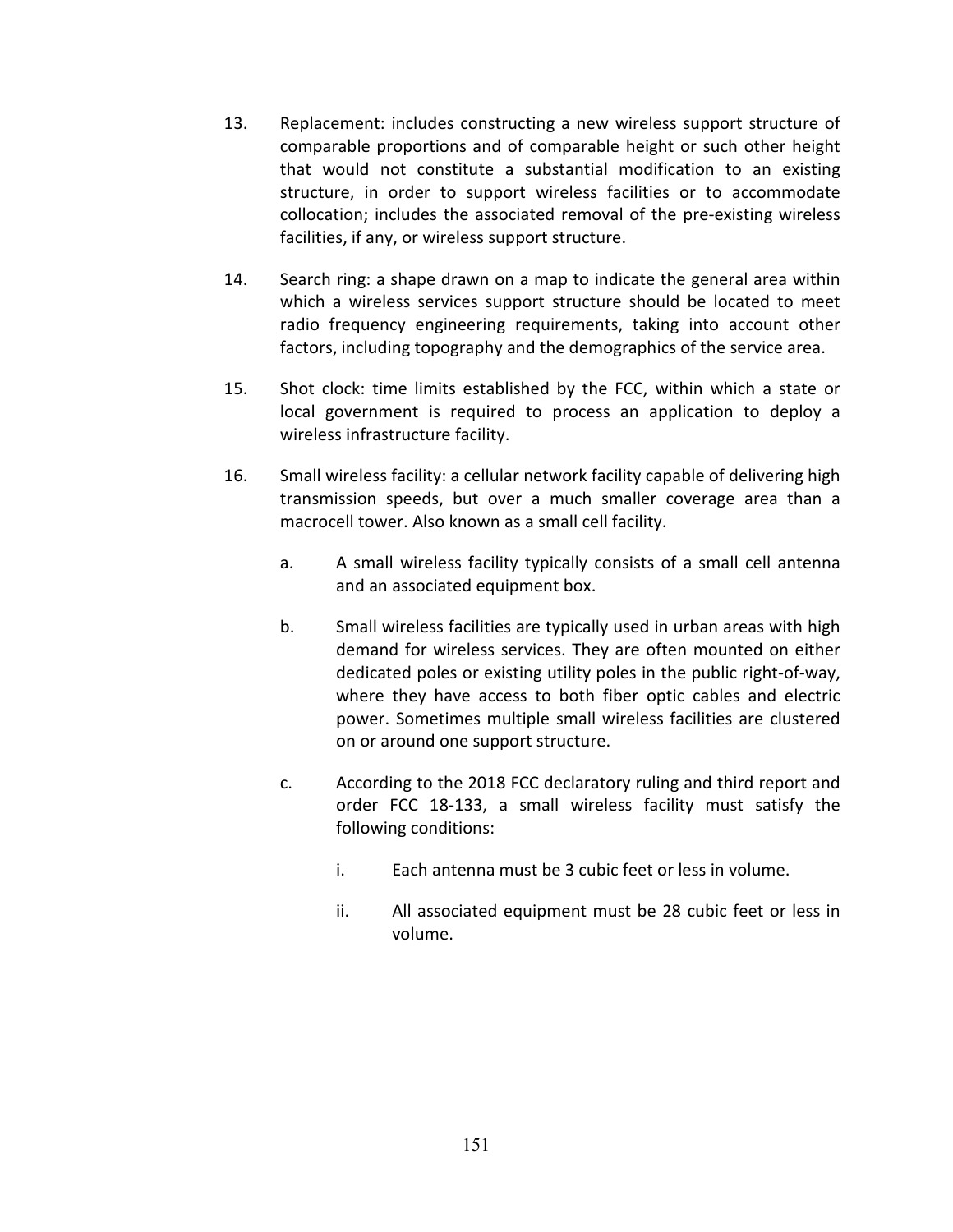- iii. Maximum height. A small wireless facility must meet at least one of the following height restrictions.
	- i. Must be mounted on a structure which is 50 feet or less in height.
	- ii. Must be mounted on a structure which is no more than 10 percent taller than adjacent structures.
	- iii. When mounted on an existing structure, must not extend the height of that structure by more than 10 feet or by more than 10 percent, whichever is greater.
- 17. Substantial modification: a proposed modification to an existing wireless support structure or base station that will substantially change the physical dimensions of the wireless support structure or base station under the objective standard for substantial change, established by the federal communications commission pursuant to FCC 47 c.f.r. 1.40001.
- 18. Transmission equipment: equipment that facilitates transmission for a wireless service licensed or authorized by the federal communications commission including, but not limited to, radio transceivers, antennas, coaxial or fiber optic cable and regular and backup power supply.
	- a. Transmission equipment includes equipment associated with wireless services including, but not limited to, private, broadcast and public safety services such as wireless local area network services, and services utilizing a set of specifications developed by the institute of electrical and electronics engineers for interface between a wireless client and a base station or between two wireless clients, as well as unlicensed wireless services and fixed wireless services, such as microwave backhaul.
- 19. Water tower: a water storage tank or a standpipe, or an elevated tank situated on a support structure that was originally constructed for use as a reservoir or facility to store or deliver water.
- 20. Wireless facilities are equipment at a fixed location that enables wireless communications between user equipment and a communications network, including but not limited to: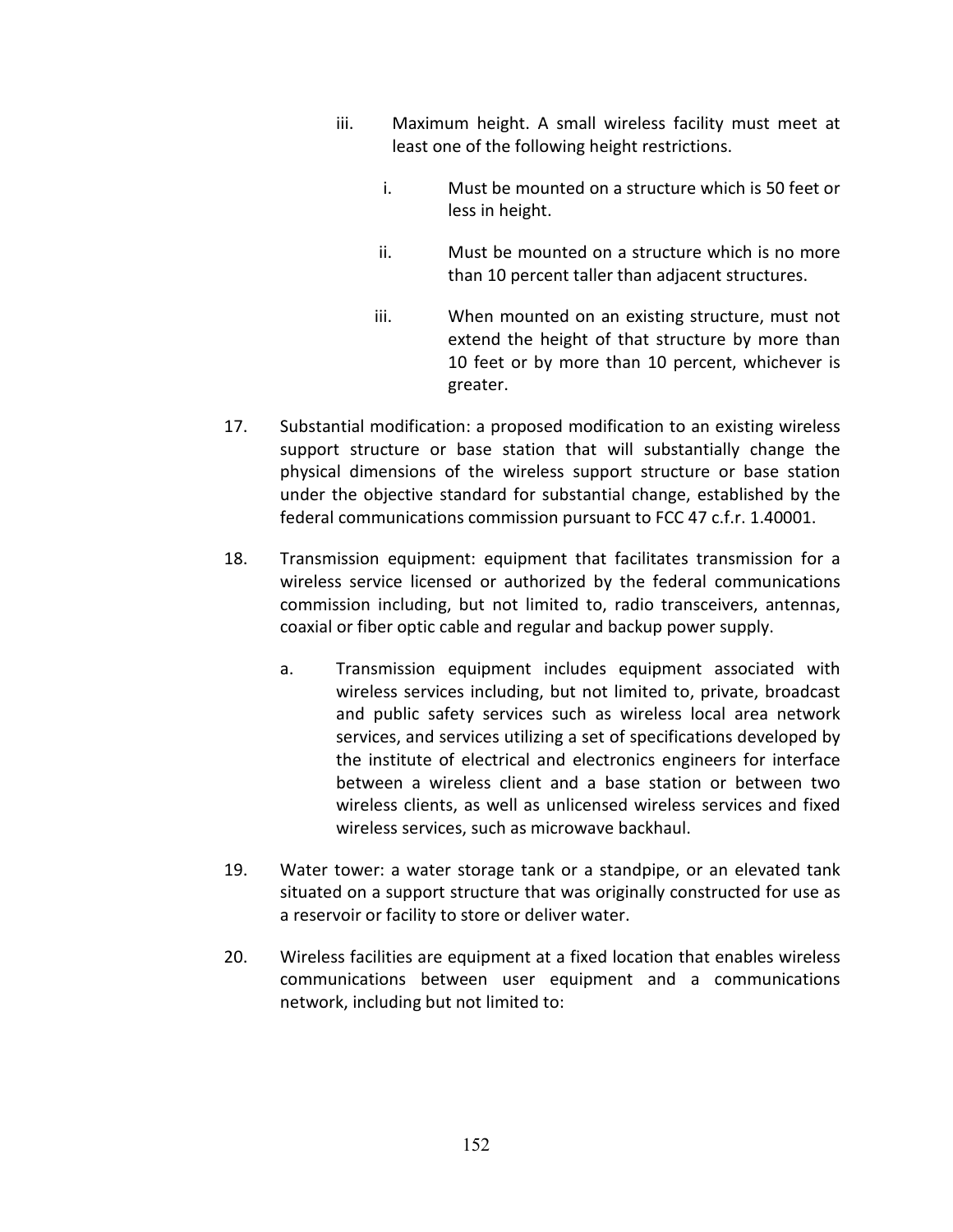- a. Equipment associated with wireless services such as private, broadcast and public safety services, as well as unlicensed wireless services and fixed wireless services such as microwave backhaul; and
- b. Radio transceivers, antennas, coaxial or fiber-optic cable, regular and backup power supplies and comparable equipment, regardless of technological configuration.
- c. "Wireless facility" does not mean any wired connections from a wireless support structure or base station to a hub or switching location.
- 21. Wireless infrastructure provider: any person that builds or installs transmission equipment, wireless facilities or wireless support structures, but that is not a wireless services provider.
- 22. Wireless services: "personal wireless services" and "personal wireless service facilities" as defined in 47 u.s.c. § 332(c)(7)(c), including commercial mobile services as defined in 47 u.s.c. § 332(d), provided to personal mobile communication devices through wireless facilities or any fixed or mobile wireless services provided using wireless facilities.
- 23. Wireless services provider: a provider of wireless services.
- 24. Wireless support structure: a freestanding structure, such as a monopole, guyed or self-supporting tower or other suitable existing or alternative structure designed to support or capable of supporting wireless facilities*.*
	- a. "Wireless support structure" must not include any telephone or electrical utility pole or any tower used for the distribution or transmission of electrical service.
- 25. Utility pole: a structure owned or operated by a public utility as defined in K.S.A. 66-104, and amendments thereto, a municipality as defined in K.S.A. 75-6102, and amendments thereto, or an electric cooperative as defined in K.S.A. 2016 supp. 17-4652, and amendments thereto, that is designed specifically for and used to carry lines, cables or wires for telecommunications, cable, electricity or to provide lighting.

#### **D. ZONING REQUIREMENTS FOR WIRELESS INFRASTRUCTURE.**

- 1. Any applicant wishing to construct, replace, or repair wireless infrastructure in Haysville must first apply for and obtain a zoning permit.
- 2. Zoning permits are not required for: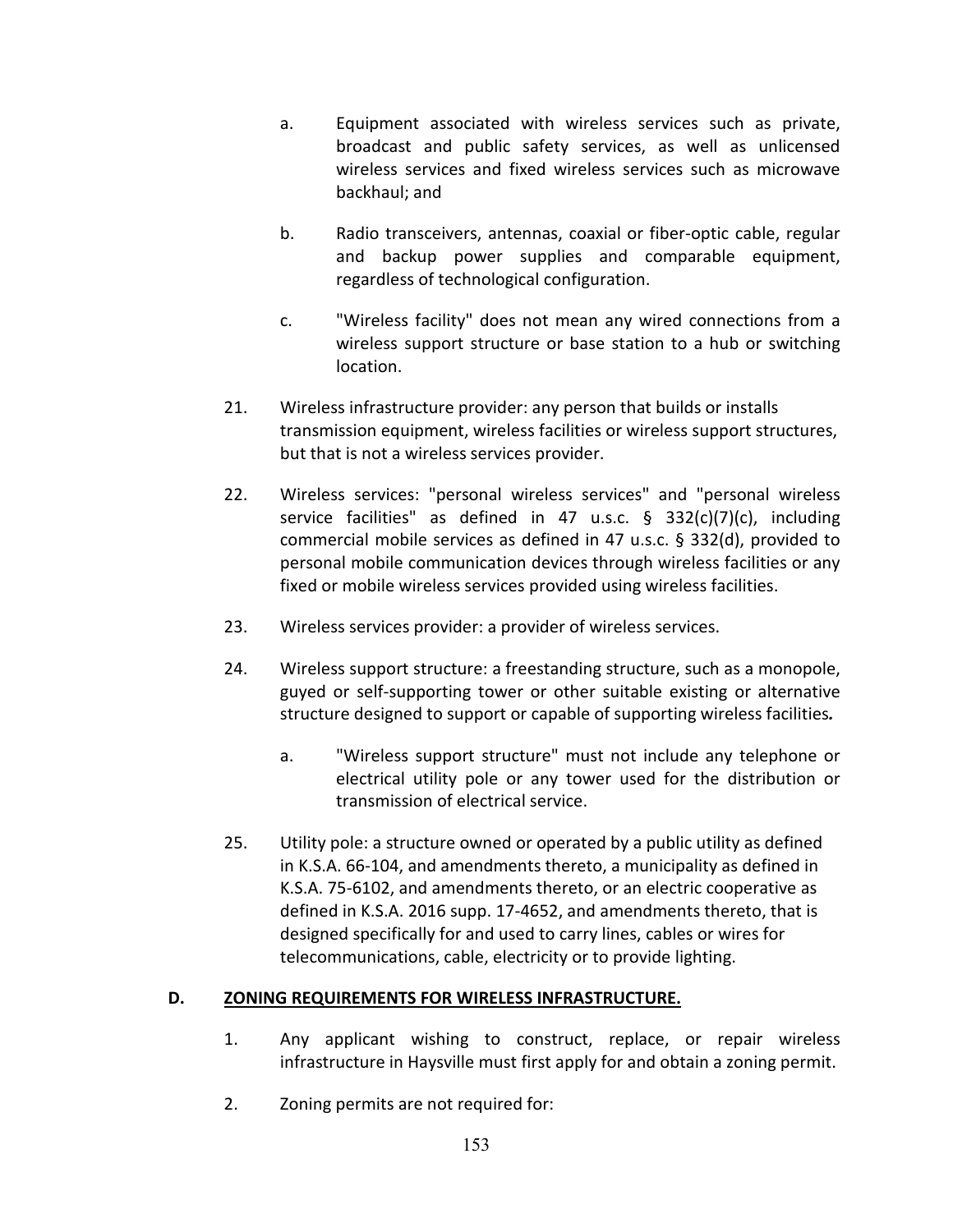- a. Routine maintenance of elements of existing wireless infrastructure.
- b. Antennas or other equipment erected temporarily on an existing wireless facility, for test purposes or for emergency communication, which are removed within 72 hours following installation.
- 3. Zoning small wireless or DAS facilities.
	- a. Zoning permits are not required for installation or operation of a small wireless or DAS facility which is located entirely inside a structure, or entirely on the site of a campus, stadium or athletic facility.
	- b. In residential zoning districts, small wireless or DAS facilities which are not located in a public right-of-way, or entirely inside a structure, or entirely on the site of a campus, stadium or athletic facility, are allowed as a conditional use.
	- c. In commercial or industrial zoning districts, small wireless or DAS facilities which comply with the district's maximum height restriction are a permitted use.
		- (1) A small wireless or DAS facility which does not comply with the district's maximum height restriction may be allowed as a special use.
- 4. Wireless facility antennas on existing structures. In all commercial or industrial zoning districts, wireless facility antennas which are installed on an existing tower or base station, meet applicable performance standards, and comply with the district's maximum height restriction are a permitted use.
- 5. An antenna which does not comply with the district's maximum height restriction may be allowed as a special use.
- 6. Other wireless facilities. In the g zoning district, wireless facility structures, other than small wireless or DAS facilities or antennas mounted on an existing tower or base station, are a permitted use.
	- a. Wireless facility structures which do not comply with the district's maximum height restriction may be allowed as a special use.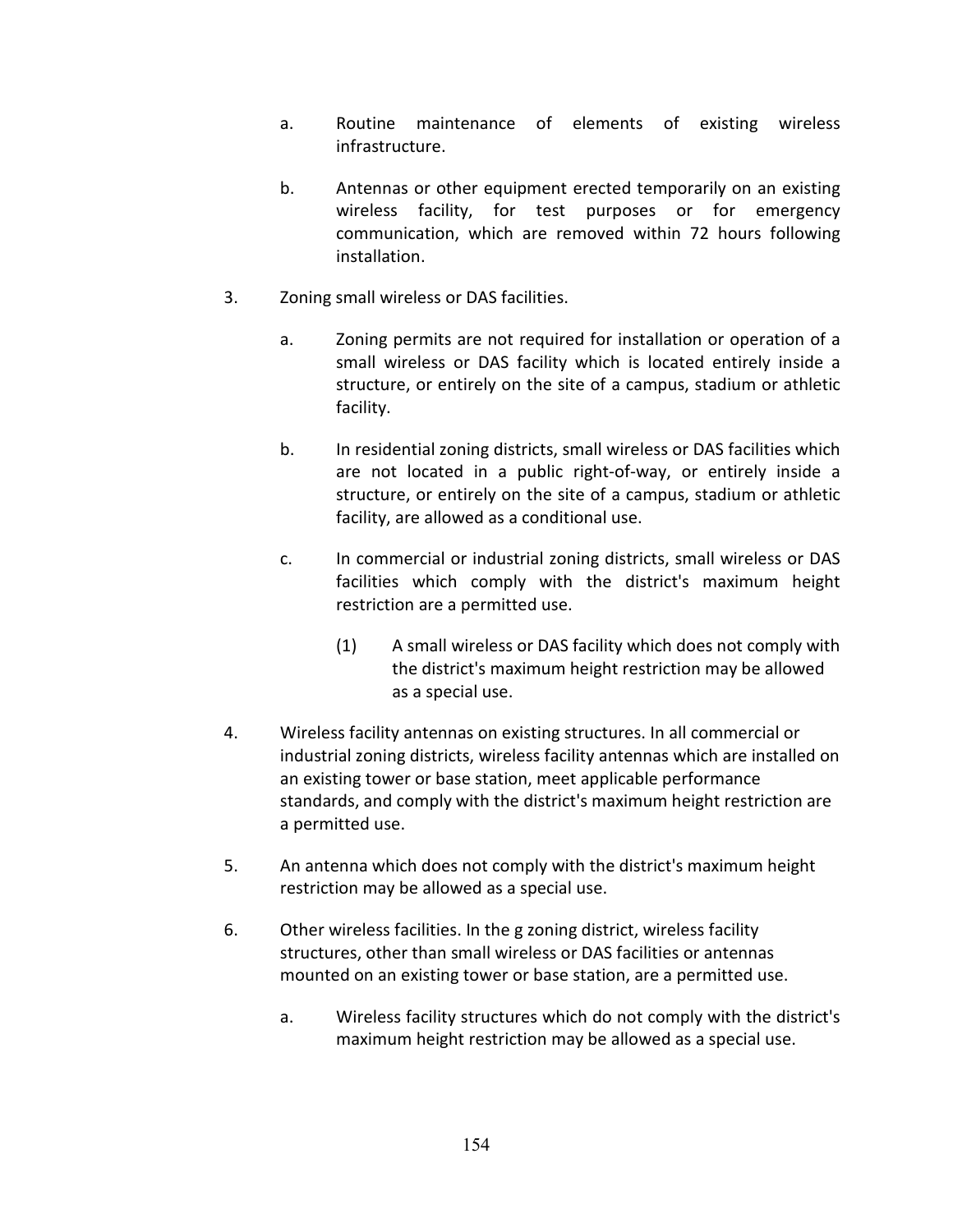## **E. APPLICATION PROCEDURES.**

- 1. Shot clocks are time limits established by the FCC, within which a state or local government is required to process an application to deploy a wireless infrastructure facility.
	- a. Shot clock start. A shot clock begins running (tolling) on the day the application is submitted.
		- (1) Exception: if an application is submitted on a holiday, the shot clock starts running on the next business day.

## b. Applicability.

- (1) Shot clocks apply to all authorizations necessary for the deployment of personal wireless service, including:
	- i. License or franchise agreements to access public rights-of way.
	- ii. Required pre-application procedures, public notices, and meetings.
	- iii. Site plan review and approval procedures.
	- iv. Building permits, electric permits, and road closure permits.
- (2) Shot clocks apply to applications submitted in batches.
	- i. Section 332 of the communications act prohibits localities from refusing to accept batched applications. (see 47 u.s.c. § 332).
- c. Shot clocks as determined by the 2018 FCC declaratory ruling and third report and order FCC 18-133.
	- (1) For small wireless facilities:
		- ii. To review a small wireless facility application for completeness, and notify the applicant of missing information in order to reset the shot clock  $-10$ calendar days [47 c.f.r. §1.6003(d)(1)].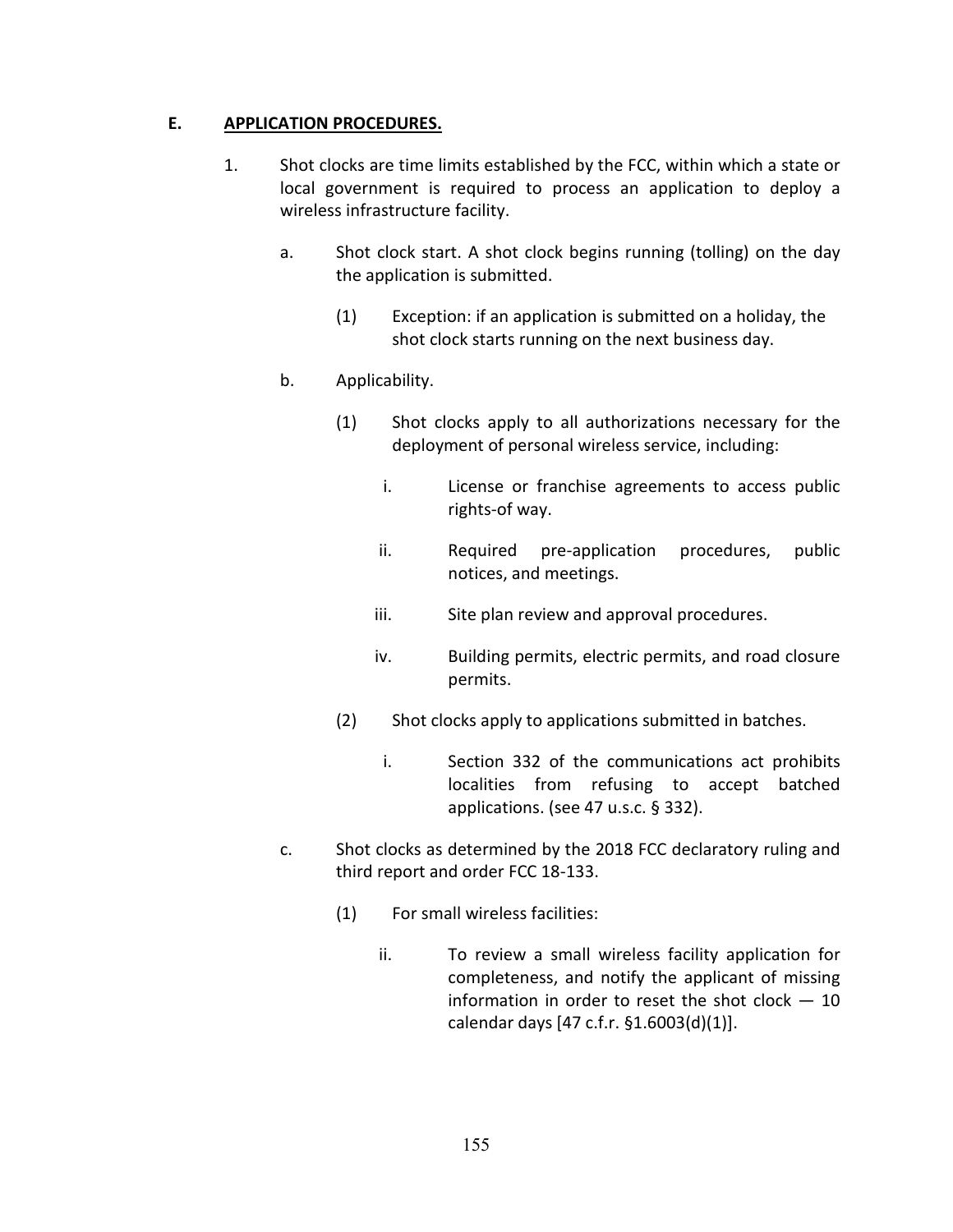- iii. To act on an application to collocate a small wireless facility on an existing structure (does not have to be a telecommunications structure) 60 calendar days [47 c.f.r. §1.6003(c)(1)(i)].
- iv. To act on an application for a small wireless facility using a new structure  $-90$  calendar days [47 c.f.r. §1.6003(c)(1)(iii)].
- (2) For other wireless facilities:
	- i. To review any wireless facility application for completeness, and toll the shot clock if the applicant is notified in writing the application is not acceptable — 30 calendar days [47 c.f.r. §1.6003(d)(2)(iii)].
	- ii. To review a resubmission and notify the applicant of any missing information  $-10$  calendar days [47 c.f.r. §1.6003(d)(3)(iii)].
	- iii. To act on a request for a non-substantial modification, including modifications to macro towers — 60 calendar days [47 u.s.c. §1455].
	- iv. To act on an application to collocate a facility other than a small wireless facility using an existing structure — 90 calendar days [47 c.f.r.  $$1.6003(c)(1)(ii)].$
	- v. To act on an application for a facility other than a small wireless facility using a new structure — 150 calendar days [47 c.f.r. §1.6003(c)(1)(iv)].
- 2. Approval deadlines. If the zoning administrator does not issue a final decision on a wireless facility application within the shot clock time limits specified above in section 05, then the applicant may provide notice to the zoning administrator that the time period has lapsed, and the application is then deemed to be approved. (see K.S.A. 66-2019.)
- 3. Incomplete applications. If the application is materially incomplete, the zoning administrator must notify the applicant that more documents or information are required within 30 days after the application was submitted.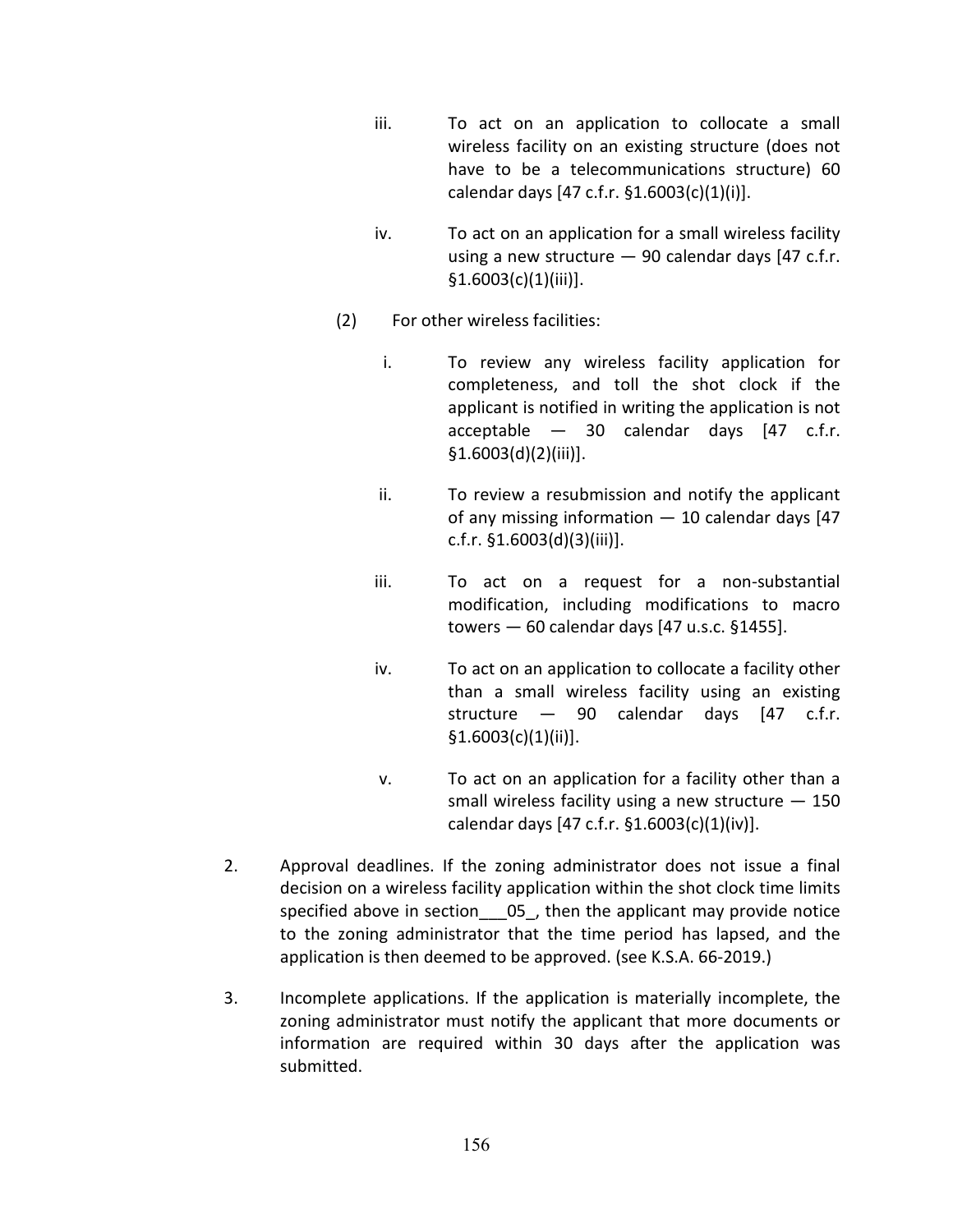- a. The notification must identify the missing documents or information, and also specify the rule or regulation that requires their submission.
- b. The shot clock will restart at zero on the day the applicant provides a supplemental application containing the required information.
	- (1) If the supplemental application does not provide the missing documents or information identified in the original notice, the zoning administrator must notify the applicant within 10 days after the supplemental application was submitted.
	- (2) The shot clock will be paused on the day the notice of an incomplete supplemental application is provided to the applicant, and will resume on the day the applicant provides a completed supplemental application containing the required information.
- 4. Denial of application. If an application is denied, the zoning administrator will notify the applicant in writing of the reasons for the denial.
	- a. Within 30 days of the notice, a party aggrieved by the city's denial of an application may bring an action for review in any court of competent jurisdiction.
- 5. Planning commission special use review. The planning commission must review a special use for any application which is not permitted by right in the underlying zoning district.
	- a. Exceeding wireless facility height limitations. In all zoning districts, applicants may apply to the planning commission for a special use to exceed maximum height limitations established in the review criteria for all types of wireless facilities.
- 6. Zoning administrator approval. The zoning administrator may approve wireless facility zoning permit applications for:
	- a. Modification or replacement of an existing tower or base station.
		- (1) The zoning administrator must issue a final decision on the application within 60 calendar days after a complete application is filed.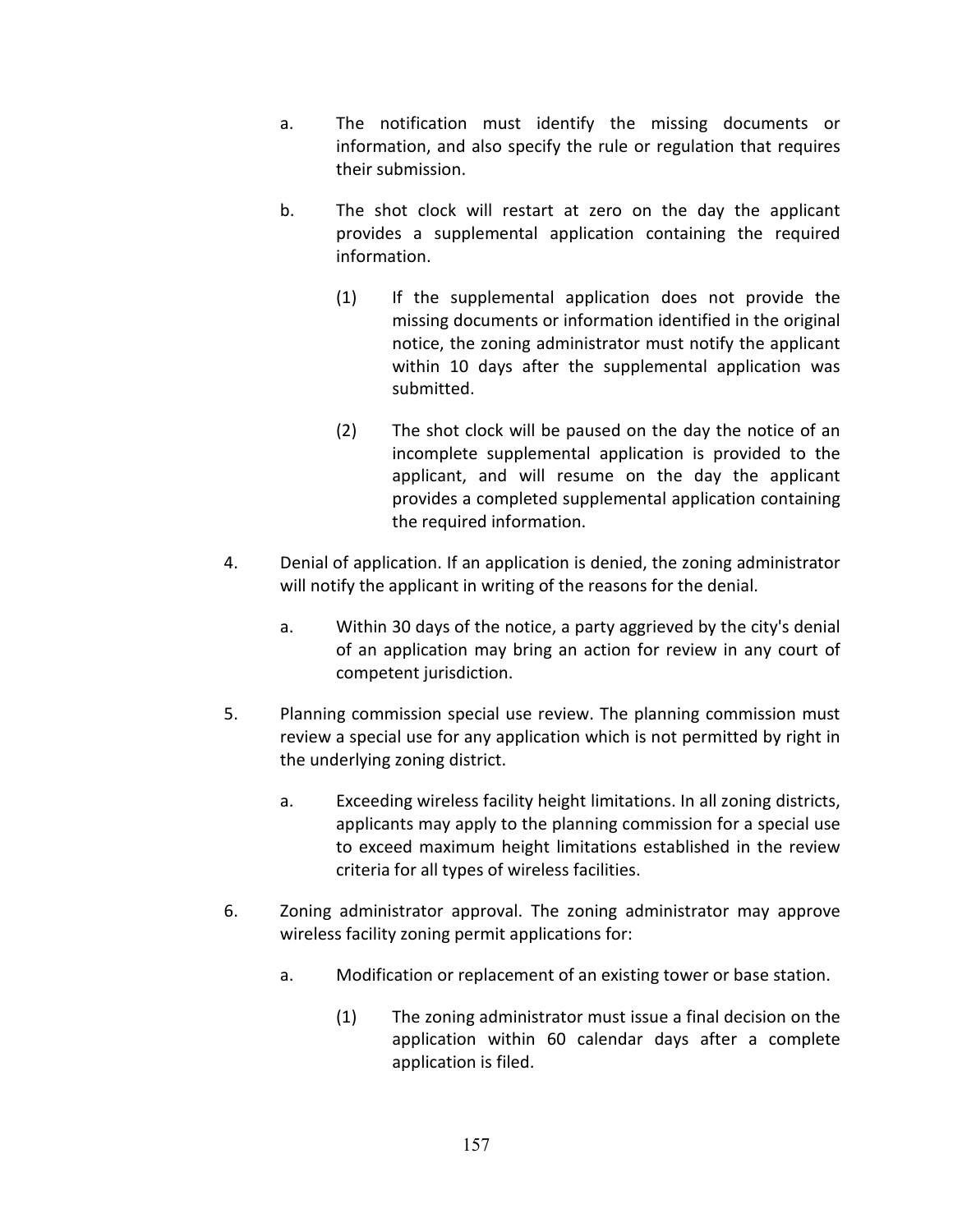- b. New small wireless or DAS facilities on an existing tower or base station.
	- (1) The zoning administrator must issue a final decision on the application within 60 calendar days after a complete application is filed.
- c. Installation of a new antenna on an existing tower or base station, if the antenna is permitted by right in the underlying zoning district, and meets applicable performance standards.
	- (1) The zoning administrator must issue a final decision on the application within 60 calendar days after a complete application is filed.
- d. A new antenna on an existing tower or base station, which substantially changes the physical dimensions of the tower or base station, and which:
	- (2) Has been authorized as a special use by the board of zoning appeal.
	- (3) Is permitted by right in the underlying zoning district.
	- (4) Meets applicable performance standards.
	- (5) The zoning administrator must issue a final decision on the application within 90 calendar days after a complete application is filed.
- e. A new tower.
	- (1) Has been authorized as a special use by the board of zoning appeals.
	- (2) Is permitted by right in the underlying zoning district.
	- (3) Meets applicable performance standards.
	- (4) The zoning administrator must issue a final decision on the application within 150 calendar days after a complete application is filed.
- 7. Notification requirements.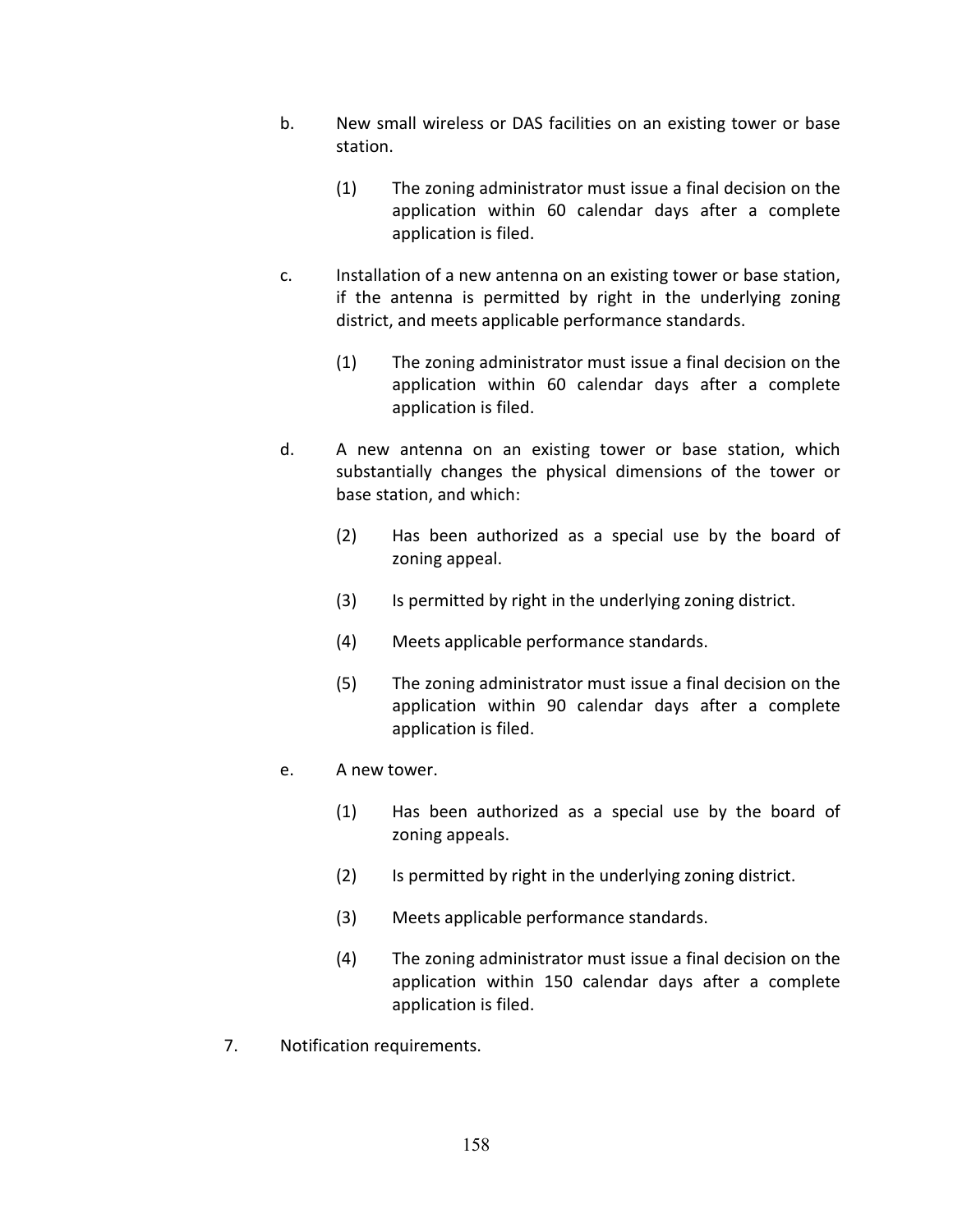- a. For wireless facility applications as a special use, the applicant must provide written notice of the planning commission's public hearing to all adjacent and abutting property owners of record within 500 feet of the property parcel for which the exception is being requested.
	- (1) Notice must be provided at least 30 days in advance of the hearing.
	- (2) Notice must be provided by certified mail, return receipt requested.
- b. For applications for zoning administrator approval, the applicant must provide written notice to all adjacent and abutting property owners of record within 500 feet of the property parcel that constitutes the proposed location of the wireless facility.
	- (1) The notice must include:
		- i. Description of the proposed wireless facility.
		- ii. Plan drawing showing the proposed location and the facility improvements.
		- iii. Applicant's contact information.
		- iv. A statement that the property owner has 20 days from the date of the notice to provide the city with any input regarding the application.
	- (2) Notice must be provided by certified mail, return receipt requested.

## **F. APPLICATION REQUIREMENTS.**

- 1. Pre-application conference. A pre-application conference between the applicant and designated city staff is required before filing an application for modification or replacement of an existing wireless facility, or construction of a new wireless facility.
	- a. The pre-application conference may be waived by the zoning administrator.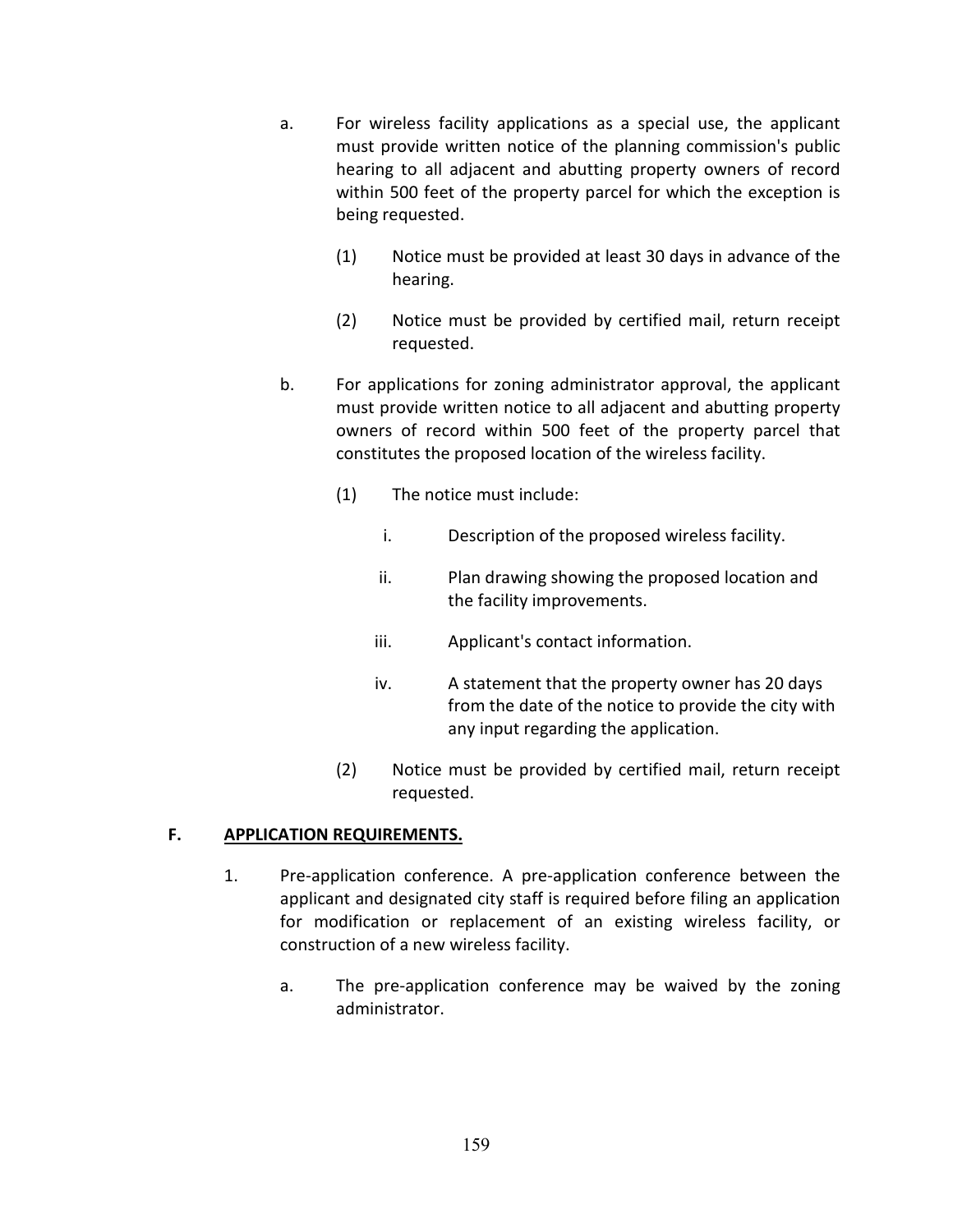- b. The purpose of the pre-application conference is to ensure the applicant understands all requirements, to address issues that will expedite the review and approval process, and to establish a tentative timeline.
- c. The pre-application conference does not toll applicable shotclocks under federal or state law.
- 2. Application contents. Unless waived by the zoning administrator, the applicant must include the following information in an application for a zoning permit for a wireless facility.
	- a. Site plan.
	- b. Landscape plan that demonstrates effective screening as required by section 501(o) of this code, with all materials and plant sizes specified.
	- c. Elevation drawings of the proposed wireless facility. Show all towers, base stations, antennas, transmission equipment, accessory equipment, cabinets, fencing, screening, landscaping, lighting, and other improvements related to the facility, including information on specific colors and materials.
	- d. Lighting plan, showing that the proposed wireless facility complies with federal aviation administration regulations.
	- e. Digital before and after photo simulations of the site, demonstrating the visual impact of the proposed wireless facility on the surrounding environment.
		- (1) The zoning administrator may require photo simulations from any specific vantage point.
	- f. Notices. A statement from the applicant affirming that required notices were sent in a timely manner.
		- (1) Include a list of the addresses to which notices were sent.
		- (2) Include copies of certified mail return receipts.
	- g. Leased property. If any part of the wireless facility site is leased, the applicant must provide a signed copy of the lease, and a signed statement from the property owner indicating the property owner's approval for the proposed wireless facility.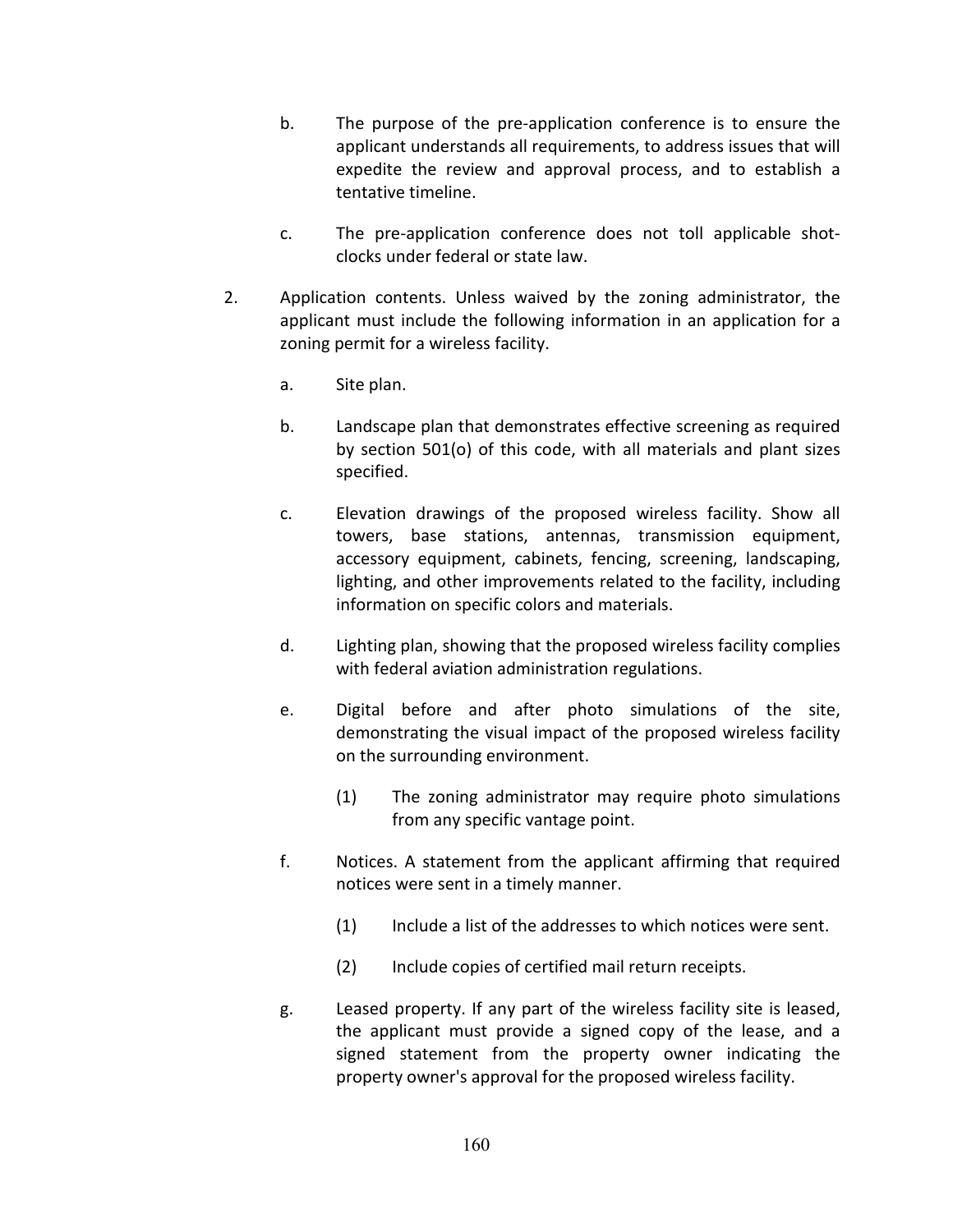- (1) The documentation must contain a provision stating that, if the lessee abandons the facilities or terminates the lease and fails to remove the wireless facility, the property owner will be responsible for removing the wireless facility.
- h. Engineer's report. A report from a licensed engineer registered in Kansas which:
	- (1) Describes the wireless facility's height and design, including a cross section and elevation.
	- (2) Describes the wireless facility's structural capacity, and its ability to safely accommodate antennas and other equipment.
	- (3) Includes the engineer's seal and license number.
- i. An application for zoning administrator approval of antenna placement on roofs, walls, and existing wireless infrastructure must include a final site and building plan.
- 3. Application fee. The application must include payment of the application fee, to be paid by the applicant to the city clerk. The fee, as stated in chapter 16, must not exceed statutory maximums as required by K.S.A. 66-2019(c).
	- a. The fee must reflect the actual costs of processing the application.
	- b. Total charges and fees assessed by the city must not exceed:
		- (1) \$500 for a collocation application, which is not a substantial modification, small wireless application, or DAS facility application; or
		- (2) \$2,000 for an application for a new wireless support structure, or for a collocation application that is a substantial modification of a wireless support structure.
- 4. Consolidated application for small wireless and DAS facilities. An applicant may file a single consolidated application for a small wireless network of up to 25 individual small wireless facilities of a substantially similar design in both appearance and function. (see K.S.A. 66-2019(g).)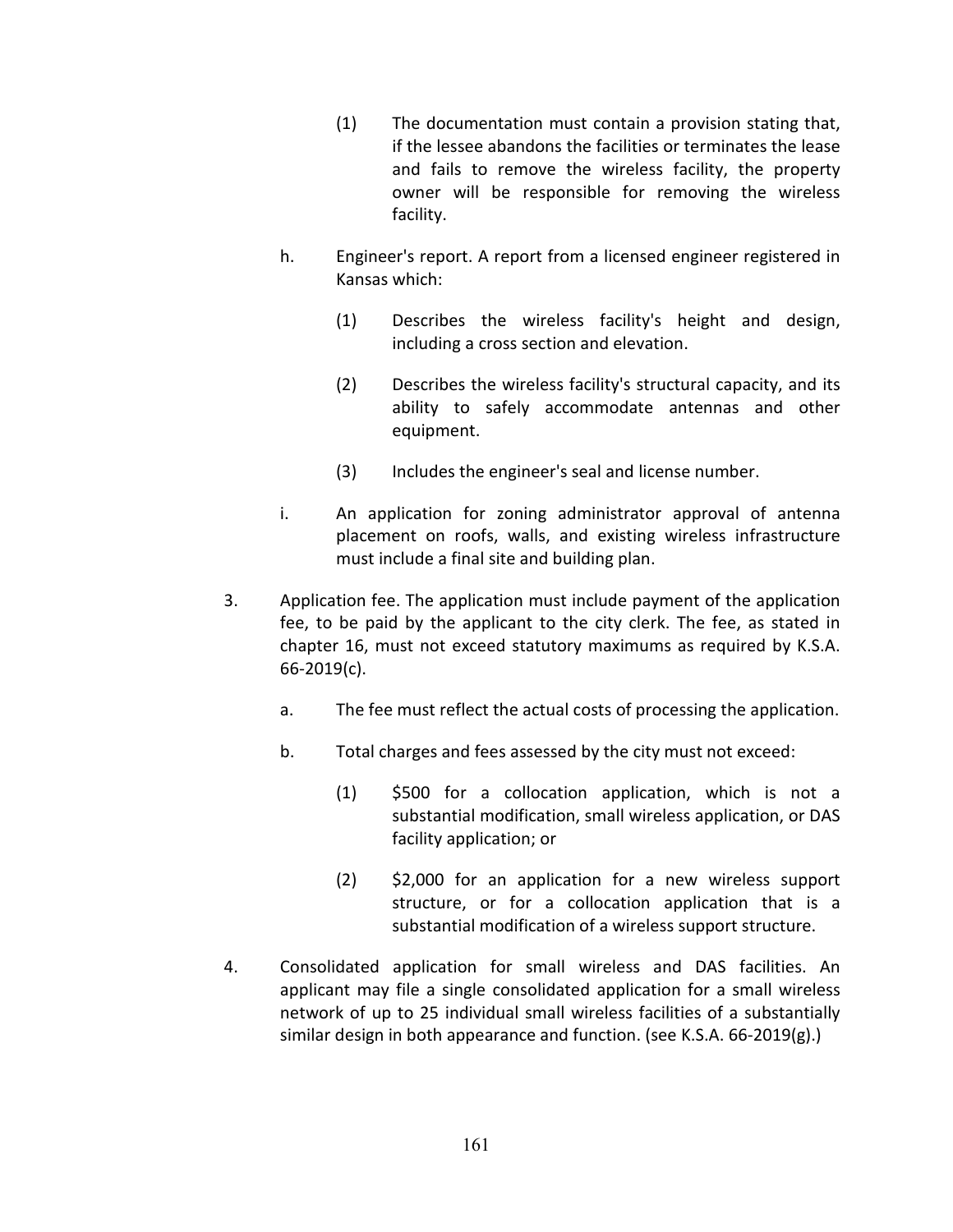## **G. APPLICATION APPROVAL CRITERIA.**

- 1. Wireless facility zoning criteria.
	- a. Screening. Ground mounted accessory buildings, structures and equipment, which are visible from public ways or any other nearby property, must be screened with a solid wall at least 6 feet in height.
	- b. Signs. No signs may be applied on or attached to any part of a wireless facility, except for associated warning or emergency information signs.
- 2. Wireless facility location criteria.
	- a. Only one wireless facility tower or base station is permitted at any one time on any one zoning lot.
	- b. Setbacks. Wireless infrastructure must meet all setback requirements of the underlying zoning district.
		- (1) No minimum setback is required for wireless facility antennas attached to utility transmission support structures, light standards, traffic signals, etc.
	- c. Easements. Wireless infrastructure must not unlawfully encroach on any easements.
	- d. Wireless infrastructure must not be located between a principal structure and a public street.
		- (1) Exception: in industrial zoning districts only, wireless infrastructure may be located between a principal structure and a public street which is not an arterial street.
- 3. Wireless facility design criteria.
	- a. All wireless infrastructure and antennas constructed in the city, including all associated electrical components and wiring, must comply with the following requirements:
		- (1) All applicable provisions and requirements, including the latest structural standards and wind loading requirements, of the Haysville city code.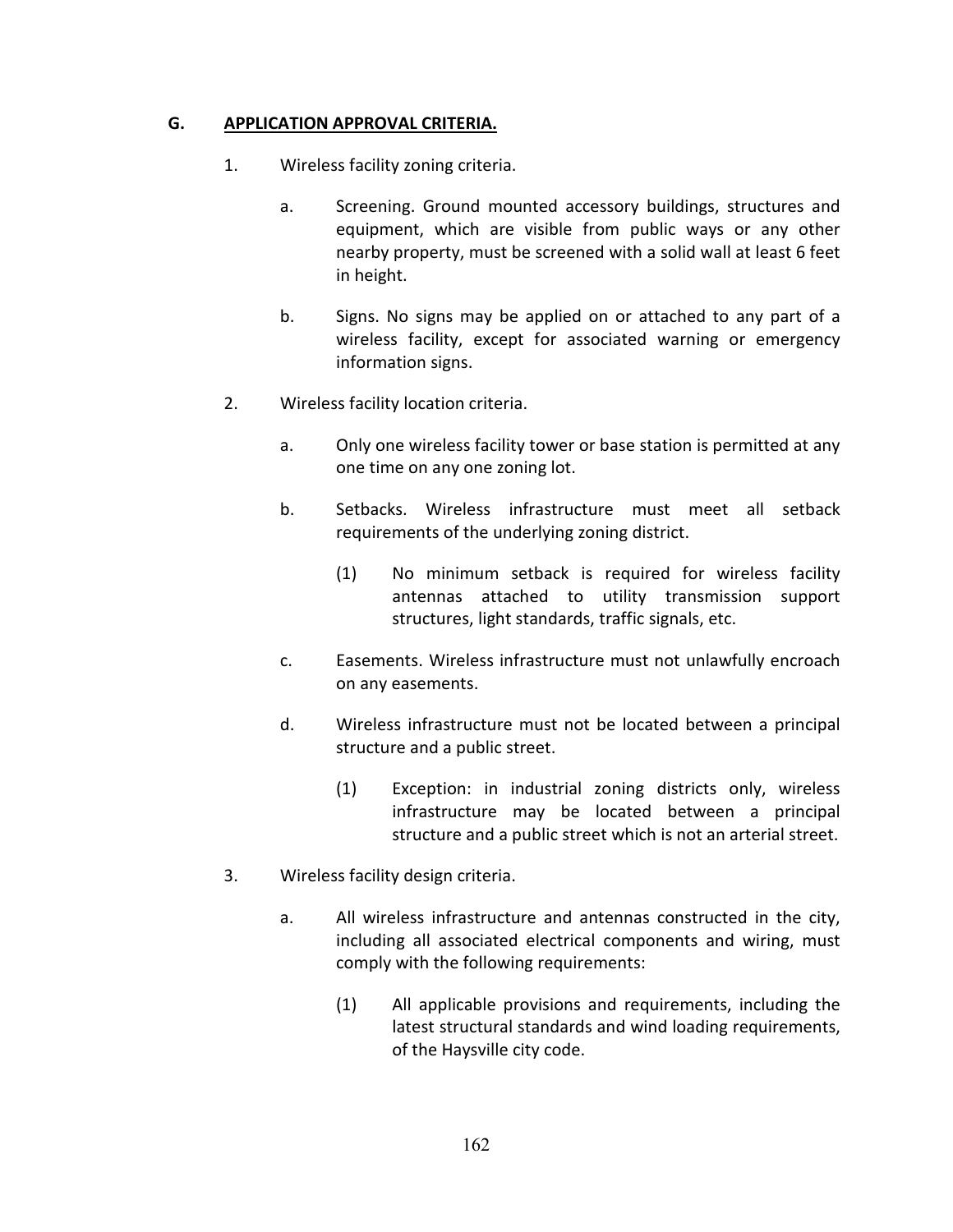- i. Compliance must be certified by a licensed engineer registered in Kansas*.*
- (2) Federal communications commission guidelines for wireless infrastructure.
- b. Tower design. Towers must be a self-supporting design, or otherwise architecturally compatible with surrounding development.
	- (1) Exception: a special use for a guyed tower may be approved by the governing body.
- c. Tower height limitations.
	- (1) Tower height is defined as the vertical distance from the wireless facility's point of contact with the ground or building to the highest point of the wireless facility, including all antennas or other attachments, but not including any lightning rod 10 feet or less in height.
	- (2) Maximum tower height by zone.
- d. Antennas and accessory facilities.
	- (1) Antennas and visible accessory facilities on rooftops must meet the requirements of section 501(o) of this code
		- i. Antennas attached to a roof must be located as close to the center of the roof as possible.
	- (2) Antennas may be installed on any existing building or structure, excluding single-family residences and their accessory structures, provided that the antennas add no more than 20 feet to the height of the existing structure.
	- (3) Color. Antennas and visible accessory facilities must be colored and finished to be as visually unobtrusive as possible.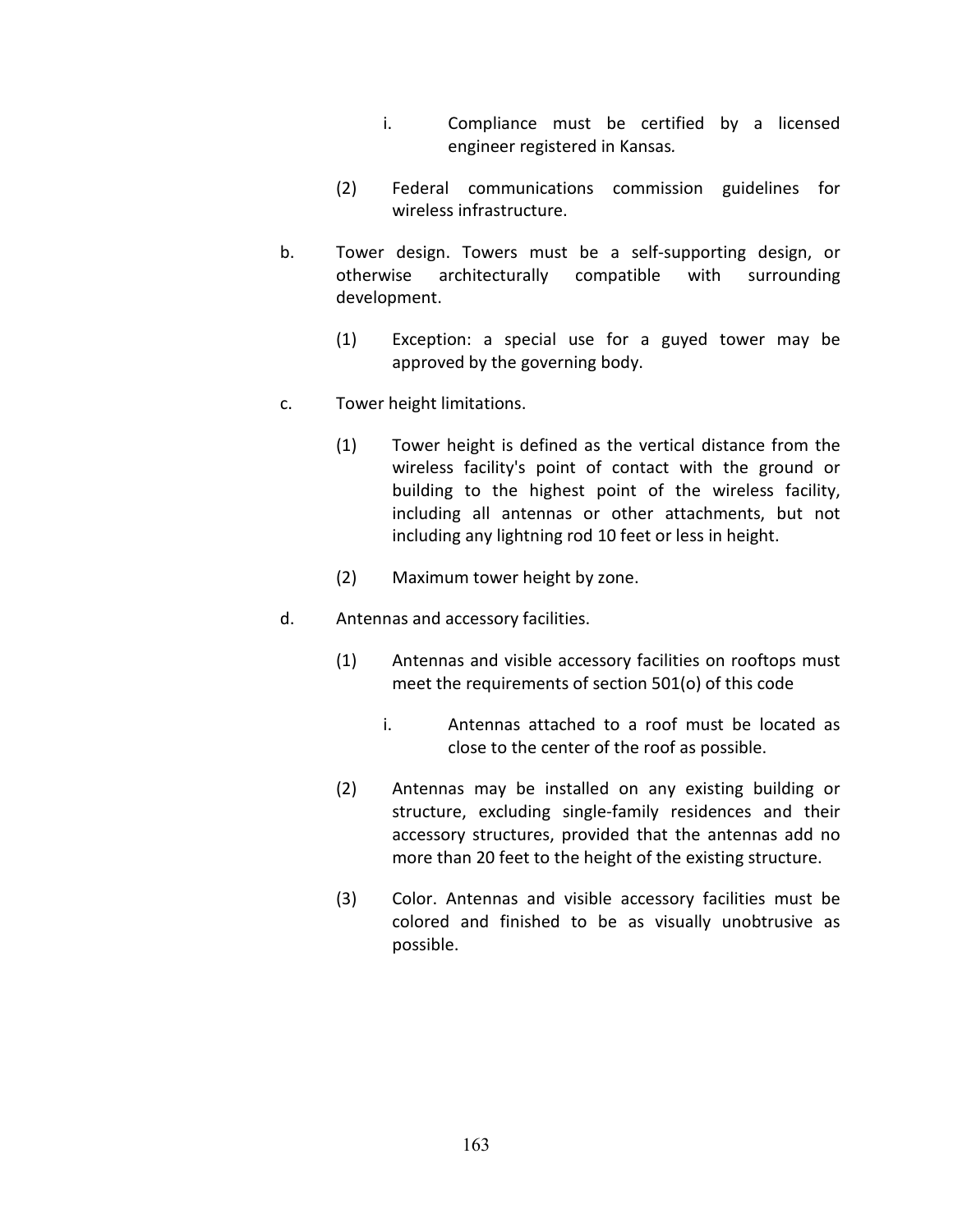- e. With the exception of public electric and communications service and connection lines, no part of any wireless facility or its associated equipment must at any time extend over a property line.
- f. Facility wiring. All low energy conductors extending horizontally above the ground between a wireless facility or antenna and an accessory facility, or between wireless infrastructures, must either be buried underground, or be at least 8 feet above the ground at all points.
	- (1) Facility wiring should not cross over, under, or through private property.
- g. Utilities. With the exception of emergency power systems, all utilities at a wireless facility site must be installed underground and in compliance with applicable codes.
- h. Equipment cabinets. No more than 4 equipment cabinets are permitted per wireless facility, unless otherwise approved by the planning commission.
- i. Equipment storage. Equipment which is not used in direct support of a wireless facility must not be stored on the wireless facility site, unless the wireless facility is being repaired or an emergency exists.
- j. Parking areas and drives. Parking areas and drives associated with the wireless facility must be designed to provide adequate emergency and service access.
	- (1) Vehicles must not be parked on the wireless facility site, unless the wireless facility is being serviced or inspected, or an emergency exists.
- k. Landscaping. Wireless infrastructure must meet the requirements of section 501 of this code.
	- (1) Maintenance of wireless facility landscaping. The owner or provider is responsible for maintenance of all landscaping.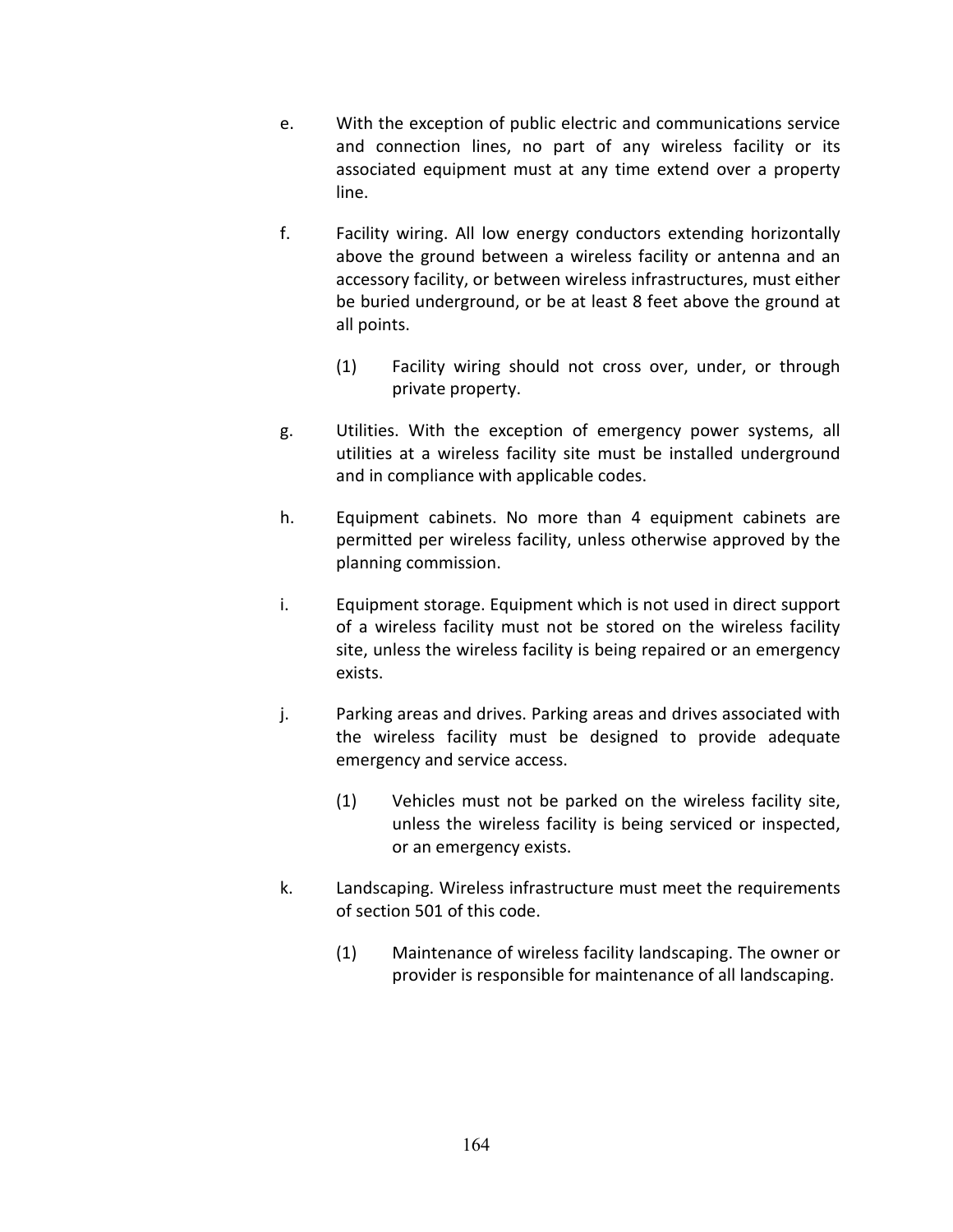- l. Security fence and screening. Wireless infrastructure which is not in the right-of-way and which incorporates ground mounted equipment or accessory structures must be surrounded by a security fence and screening at least 6 feet in height, that prevents unauthorized access.
- m. Lighting. Except for lighting specifically required by the federal aviation administration or other federal or state authority, wireless infrastructure must not be artificially illuminated and must not display strobe lights.
	- (1) Security lighting around the base of a tower may be provided if the lighting is shielded so that no light is directed towards adjacent properties or rights-of-way, and the lighting avoids illuminating the tower.
	- (2) When incorporated into the design of the wireless telecommunication facilities, street lights, traffic signal, or light fixtures used to illuminate ball fields, parking lots, or similar areas may be attached to the wireless facility.
	- (3) Temporary lighting for nighttime repairs is permitted.

## **H. WIRELESS FACILITY INSPECTIONS.**

- 1. Wireless facilities must meet operational standards established by the FCC, FAA, EPA and other applicable federal regulatory agencies.
	- a. If standards are revised, the wireless facility must be brought into compliance within 6 months of the effective date of the revised standards.
	- b. Failure to comply with federal standards constitutes grounds for removal of the facility at the owner or provider's expense.
- 2. All wireless facilities may be inspected by the zoning administrator or their designee, to determine compliance with original construction standards.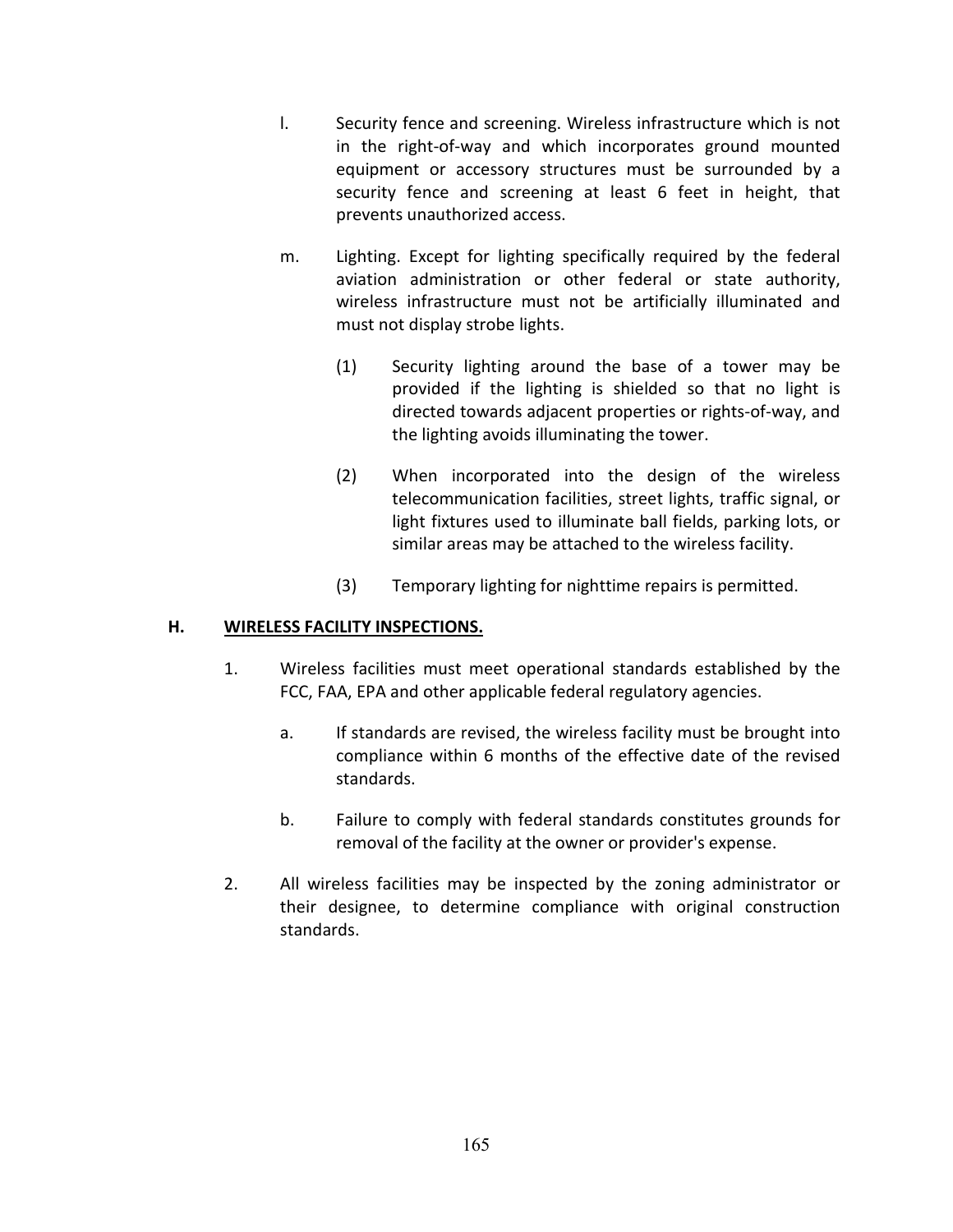- a. Deviation from original construction standards constitutes a zoning violation.
- b. If the city inspection determines that the wireless facility does not comply with city building codes, and constitutes a danger to persons or property, the zoning administrator will notify the wireless facility owner or property owner in writing.
	- (1) The wireless facility owner or property owner must bring the wireless facility into compliance within 30 days following written notice, or the city may order the removal of the wireless facility, or have the wireless facility removed at the owner or property owner's expense.

## **I. REMOVAL OF ABANDONED FACILITIES FOR WIRELESS COMMUNICATION. ANY WIRELESS FACILITY THAT IS NOT OPERATED FOR 12 CONTINUOUS MONTHS WILL BE CONSIDERED ABANDONED AND A NUISANCE.**

- 1. The zoning administrator will provide written notice to the wireless facility owner or the landowner, that the wireless facility must be removed within 90 days of receipt of the notice.
- 2. The wireless facility owner may be allowed to demonstrate whether the wireless facility has been in operation during the time period in question. The burden of proof is on the owner.
- 3. If the wireless facility is not removed within 90 days, the city may have the wireless facility removed at the wireless facility owner or landowner's expense.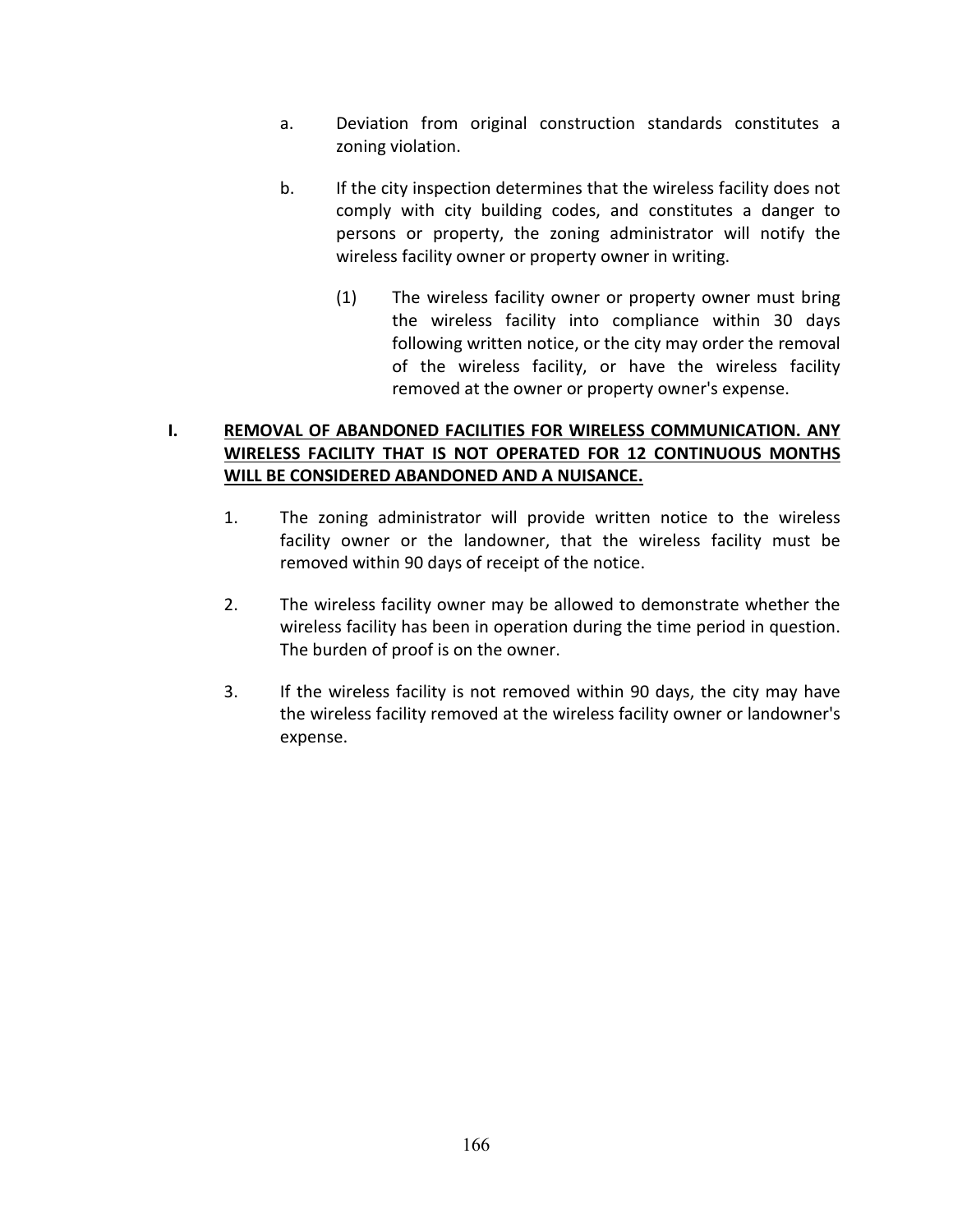## **506 CARGO CONTAINERS**

Cargo containers are permitted only in accordance with the following provisions and standards:

- 1. In a residential zoning district, one cargo container used as a moving pod no larger than 160 square feet and no more than nine feet tall may be used on a temporary basis for up to 30 days within a calendar year.
- 2. In commercial zoning districts d and e cargo containers shall not be visible from a public street either by placement or opaque fence/landscape screening. Any cargo container only visible from the front of buildings on adjacent property shall be set against the primary building and color matched with the building, and shall be limited to one cargo container. In addition, cargo containers shall:
	- a. Not displace or interfere with required parking, circulation, or emergency access;
	- b. Not be used as a base, platform, or location for business identification signs or temporary signs;
	- c. Not be located in any required front or side yard setback adjoining a street right-of-way; and
	- d. Be located at grade level and not stacked.
- 3. In industrial zoning districts (i) and (f) cargo containers shall not be stored on public rights-of-way, in fire access lanes, in landscaped or front setback areas or in an area visible from the property's primary street.
- 4. Exceptions to the requirements in subsections (a) through (b) of this section include:
	- a. Cargo containers used for allowed on-site construction purposes for a period not to exceed the duration of a construction project with a valid building permit and for no more than 180 days for construction projects not requiring a building permit.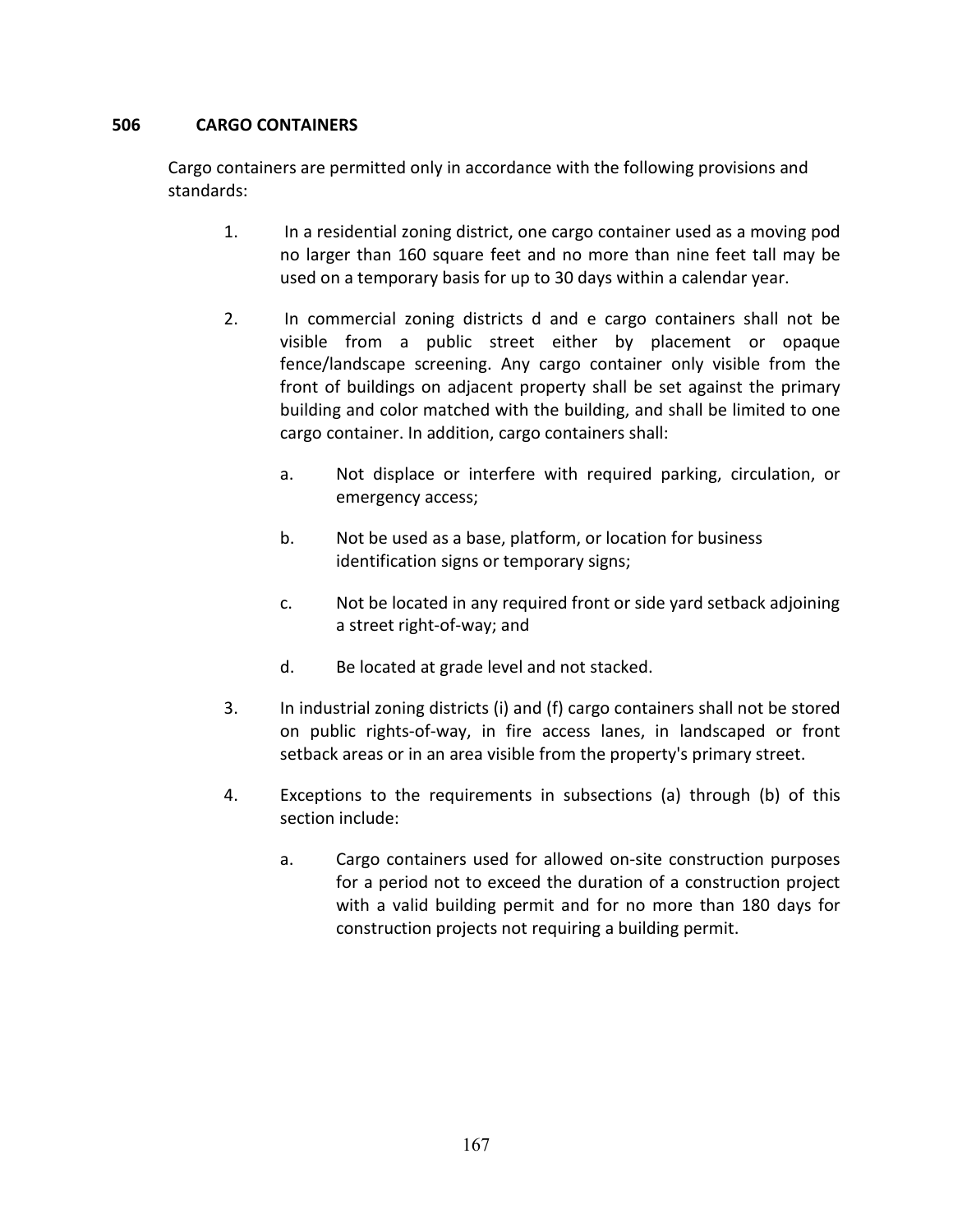# **Article 6. Nonconforming Lots & Structures**

### **600 PURPOSE, POLICY AND APPLICABILITY**

- A. Purpose. The purpose of this section is to establish regulations that govern uses, structures, lots and other current circumstances that came into being lawfully but that do not conform to one or more requirements of this Code, in compliance with K.S.A. 12-771.
- B. Policy. It is the general policy of the City to allow uses, structures or lots that came into existence legally and in conformance with then-applicable requirements but that do not conform to all of the applicable requirements of this Code to continue to exist and be used productively, while working to bring as many aspects of such use into conformance with the current Zoning Code as is reasonably practicable, and to terminate the right to carry out any nonconforming use as soon as such nonconforming use actually ceases, all subject to the limitations of this section. The limitations of this section are intended to recognize the interests of the property owner in continuing to use the property in a manner that no longer conforms to the requirements of this code but to control the expansion of the nonconformity and to control reestablishment of abandoned uses and limit re-establishment of buildings and structures that have been substantially destroyed.
- C. No nonconformities created by adoption of the March 15, 1999 Zoning Regulations. No use of a building, structure or property that was in existence on March 14, 1999, and complied with the zoning ordinance or zoning resolution in effect prior to March 15, 1999, shall become or be deemed to have become nonconforming or noncomplying due to adoption of this Code. Any use of a building, structure or property and any building, structure or property that complied with the zoning ordinance or zoning resolution in effect prior to March 15, 1999 may be rebuilt, repaired or otherwise re-established to the extent that it existed on March 14, 1999. The burden of proof to establish that any contested use was in existence on March 14, 1999, and the scope of such use upon that date, is upon the property owner claiming the applicability of this section.

#### **601 NONCONFORMING USES**

A. Maintenance and repair. Any structure which is part of a nonconforming use may be repaired or altered on the same terms set forth, under Section 602.1of this section.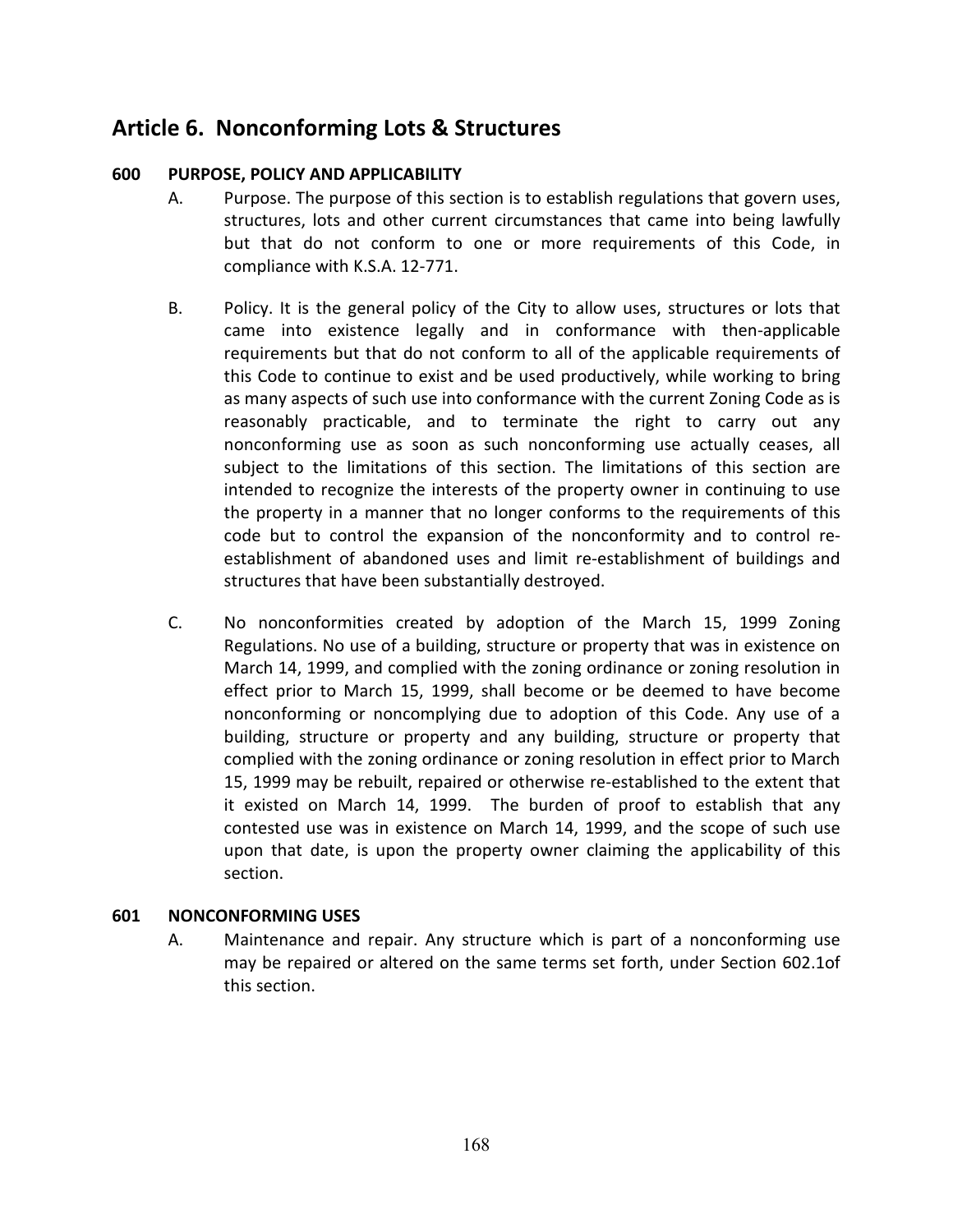- B. Enlargement and expansion within a building and enlargement and expansion of a building. A nonconforming use may be expanded within the floor area of an existing, conforming structure or within an expanded structure, subject to the limitations listed herein. In any residential district, such expansion shall be permitted into an area equal to the original floor area of the nonconforming use, when the expansion:
	- 1. Does not increase the number of dwelling units;
	- 2. Includes plans for all off-street parking and loading required to serve the expansion area;
	- 3. If greater than 50 percent of the original floor area, is found by the Board of Zoning Appeals to be compatible with the neighborhood and not detrimental to the community, as determined by the effect of the expansion on traffic, value of adjacent and nearby properties, and the availability of adequate public facilities and services.
- C. Expansion of outdoor nonconforming uses. A nonconforming use of premises for which the principal use is not enclosed within a building, such as a salvage yard or a motor vehicle sales lot, may not be expanded except if such use may be expanded in a manner that conforms to the requirements of this Code. The Board of Zoning Appeals shall review a plan to enlarge a nonconforming use with a conforming use to determine whether the nonconforming use may be brought into conformity with the zoning code as part of the development of such expansion.
- D. Change in use. A nonconforming use may be changed to a new nonconforming use, provided that the new use shall be of a character less intensive (and thus more closely conforming) than the existing, nonconforming use. The initial determination of whether a proposed new use is a conforming use or is a less intense nonconforming use shall be made by the Public Works Director, or his/her designee, with an appeal to the Board of Zoning Appeals. In either case, the determination shall be based on the use hierarchy established by the Zoning Regulations. A nonconforming use, if changed to a conforming use or less intensive nonconforming use, may not thereafter be changed back to the less conforming use from which it was changed.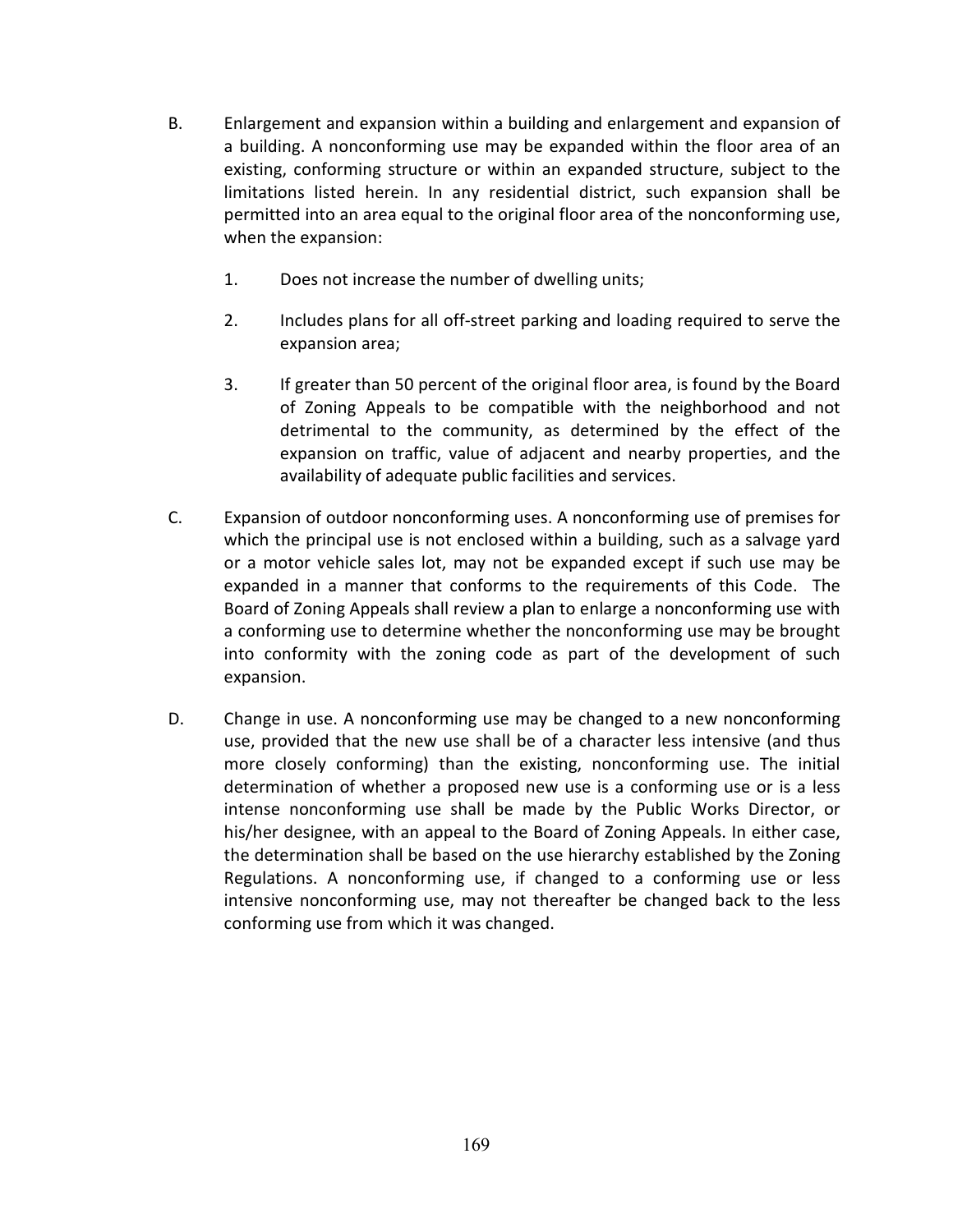#### **602 NONCONFORMING STRUCTURES**

- A. Maintenance and repair. Remodeling of a nonconforming structure within the existing building footprint shall be permitted without a zoning variance, all in conformance with current building codes. Any nonconforming structure damaged to the extent of 50 percent or less of its fair market value by fire, wind, tornado, earthquake, or other natural disaster, may be rebuilt in conformance with current building codes, provided such rebuilding does not increase the intensity of use as determined by the number of dwelling units (for residences) or floor areas or ground coverage (for nonresidential uses). The structure shall not be rebuilt closer to the property line than the original structure or the applicable setback lines, whichever is closer. Nonconforming structures damaged 50% or less of their fair market value by flooding may be rebuilt as set forth in this section, provided such reconstruction shall conform to all requirements of the adopted building code related to construction in flood hazard areas. Any building so damaged more than 50 percent of its value may not be rebuilt, repaired, or used unless it is made to conform to all regulations for buildings in the district in which it is located, provided that such restoration as may be made is to the fullest extent possible in conformance with development standards.
- B. Enlargement and expansion. Any expansion of the nonconforming structure that increases the degree of nonconformance is prohibited. Expansions of the structure that do not increase the degree of nonconformance shall be permitted and shall not require a variance. The initial determination of whether a proposed expansion increases the degree of nonconformity shall be made by the Public Works Director or his/her designee, with an appeal to the Board of Zoning Appeals.
- C. Relocation. If a nonconforming structure is relocated within the area to which this Code is applicable, it shall be placed only in a location in which it fully conforms to the requirements of this Code.
- D. Unsafe structures. Nothing in this section shall be construed to permit the continuing use of a building found to be in violation of basic life, safety or health codes of the City. The right to continue to use a noncomplying structure shall be subject to all applicable housing, building, health and other life safety and health codes of the City.

#### **603 NONCONFORMING LOTS**

A lot shown on an approved and recorded subdivision plat on the date on which this Code became applicable to the lot, or a parcel shown on the assessor's records as a separate parcel on such date may be occupied and used although it may not conform in every respect with the dimensional requirements of this Code, subject to the provisions of this section.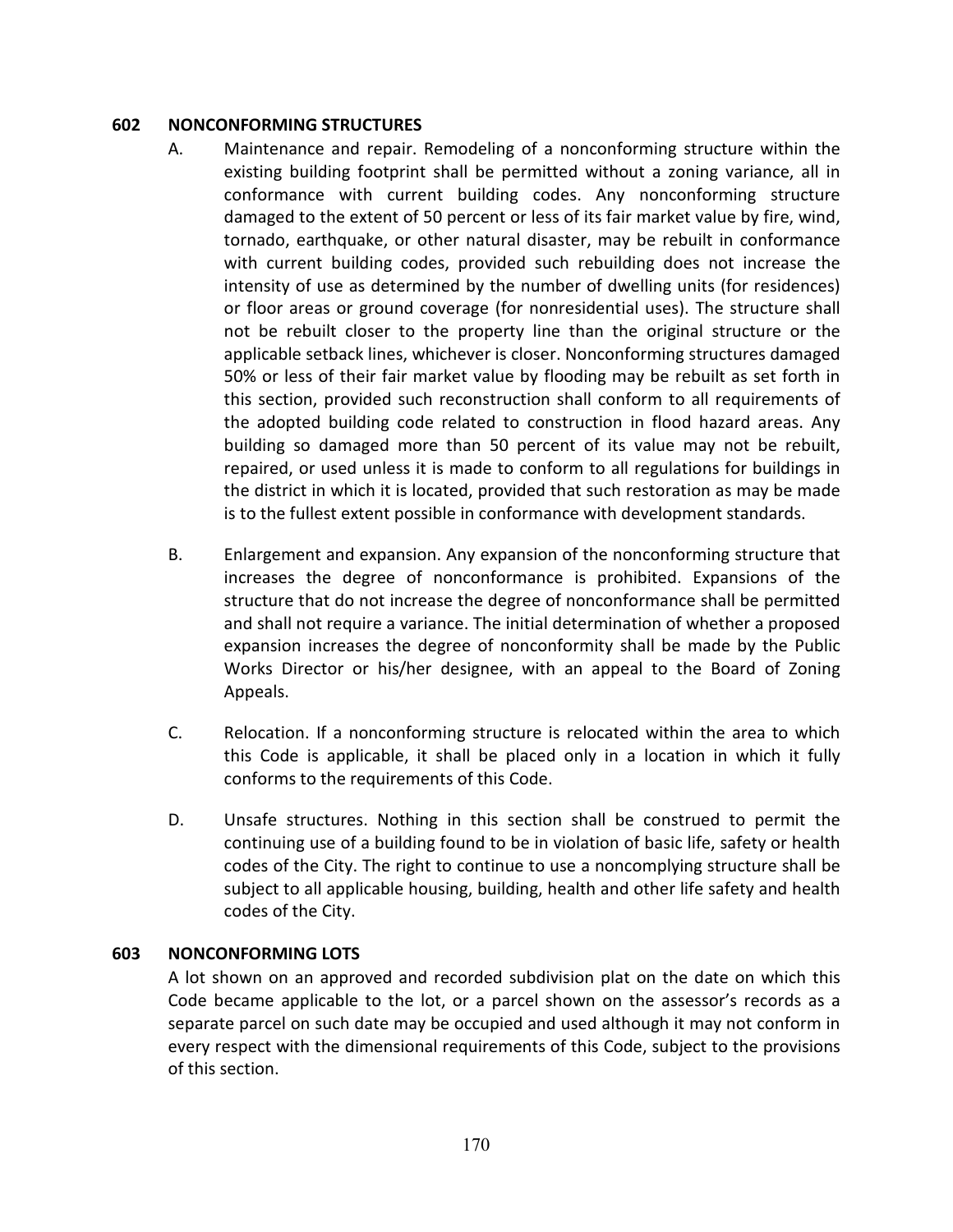- A. Vacant lot. If the lot or parcel was vacant on the date on which this Code became applicable to it, then the owner may use the property as permitted by the applicable zoning district, provided that the use shall comply with applicable dimensional requirements of this Code to the maximum extent practicable. If the applicable zoning district permits a variety of uses or a variety of intensities of uses and one or more uses or intensities would comply with applicable setback requirements while others would not, then only the uses or intensities that would conform with the applicable setback requirements shall be permitted. Otherwise the owner may seek a variance from such requirements from the Board of Zoning Appeals.
- B. Lot with building or structure. If the lot or parcel contains a building or structure on the date on which this code becomes applicable to it, then the owner may continue the use of that building or structure and may reasonably expand the structure in any way that does not increase the degree of nonconformity. An increase in building size shall not be deemed to increase the degree of nonconformity unless it increases the encroachment on a required setback. Remodeling of a structure within the existing building footprint or expansion in compliance with this section shall not require a variance but shall be reviewed by the Public Works Director or his/her designee as though the lot were conforming.
- C. Lot merger. If the lot or parcel is smaller than would otherwise be required by this Code and such lot or parcel is at any time on or after the date on which this Code became applicable to such lot or parcel under common control with an adjacent lot or parcel, then the two shall be considered merged for purposes of this Code and shall in the future be considered together for purposes of determining compliance. If the merged lots or parcels contain sufficient area for the actual or proposed use, then they shall be deemed fully conforming. If the merged lots or parcels together do not contain sufficient area for the actual or proposed use, they shall nonetheless be considered together for purposes of reducing the degree of nonconformity. When a nonconforming lot or parcel shall not again be used as a separate lot or parcel, unless it is subdivided from the lot or parcel with which it has been merged; subdivision shall require full compliance with the requirement of this Code and the applicable subdivision regulations.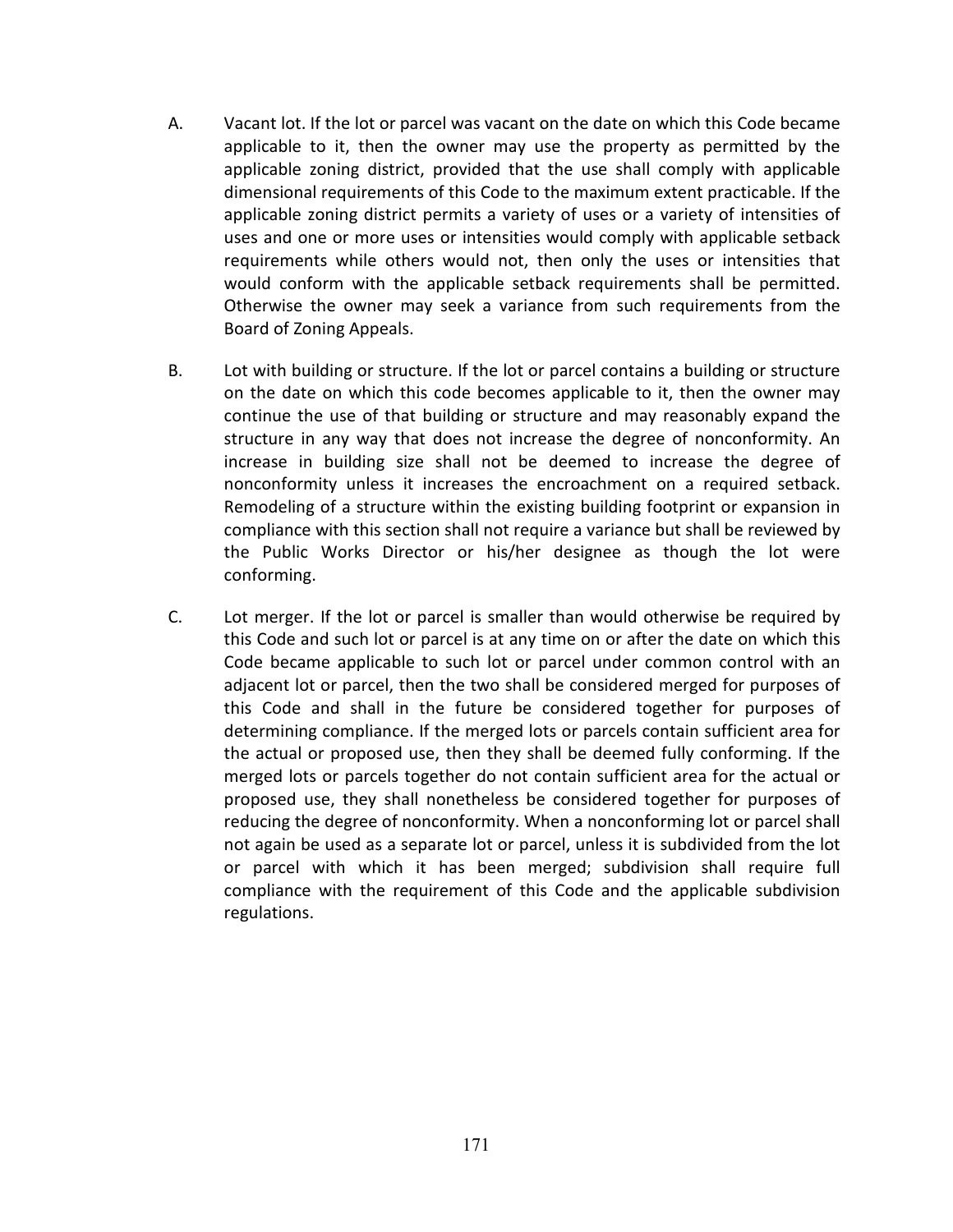#### **604 OTHER NONCONFORMITIES**

- A. Examples of other nonconformities. The types of other nonconformities to which this section applies include but are not limited to: fence height or location; lack of buffers or screening; lack of, or inadequate, landscaping; lack of, or inadequate, off-street parking; and other nonconformities not involving the basic design or structural aspects of the building, location of the building on the lot, lot dimensions or land or building use. However, a nonconformity other than those enumerated in Sections 601, 602 and 603 shall be brought into conformance upon the occurrence of any one of the following:
	- 1. Any increase on the premises of more than 30 percent floor area or 50 percent value;
	- 2. For a property in a commercial or industrial zone, any change in use to a more intensive use when a new certificate of occupancy is required.
- B. The requirement that nonconformities be brought into conformance shall be subject to variance by the Board of Zoning Appeals where it finds that such conformance would involve an unreasonable hardship.
- C. Policy. Because other nonconformities involve less investment and are more easily corrected than those involving lots, buildings and uses, it is generally the policy of the City to eliminate such other nonconformities as quickly as practicable.
- D. Increase prohibited. The extent of such other nonconformities shall not be increased, with or without a variance.

## **605 NONCONFORMITIES CREATED BY PUBLIC ACTION**

Nonconformities created by public action. When lot area or setbacks are reduced as a result of conveyance to a federal, state or local government for a public purpose and the remaining area is at least 75 percent of the required minimum standard for the district in which it is located, then that lot shall be deemed to be in compliance with the minimum lot size and setback standards of this Code without resort to the Board of Zoning Appeals.

#### **606 DISCONTINUANCE**

A. Nonconforming use. When a nonconforming use has been abandoned, such nonconforming use shall not be renewed. When a building containing a nonconforming use has been destroyed or damaged to an extent exceeding 50 percent of its fair market value, such nonconforming use shall terminate and shall not be renewed and the building shall not be restored in a way that is designed primarily fora nonconforming use.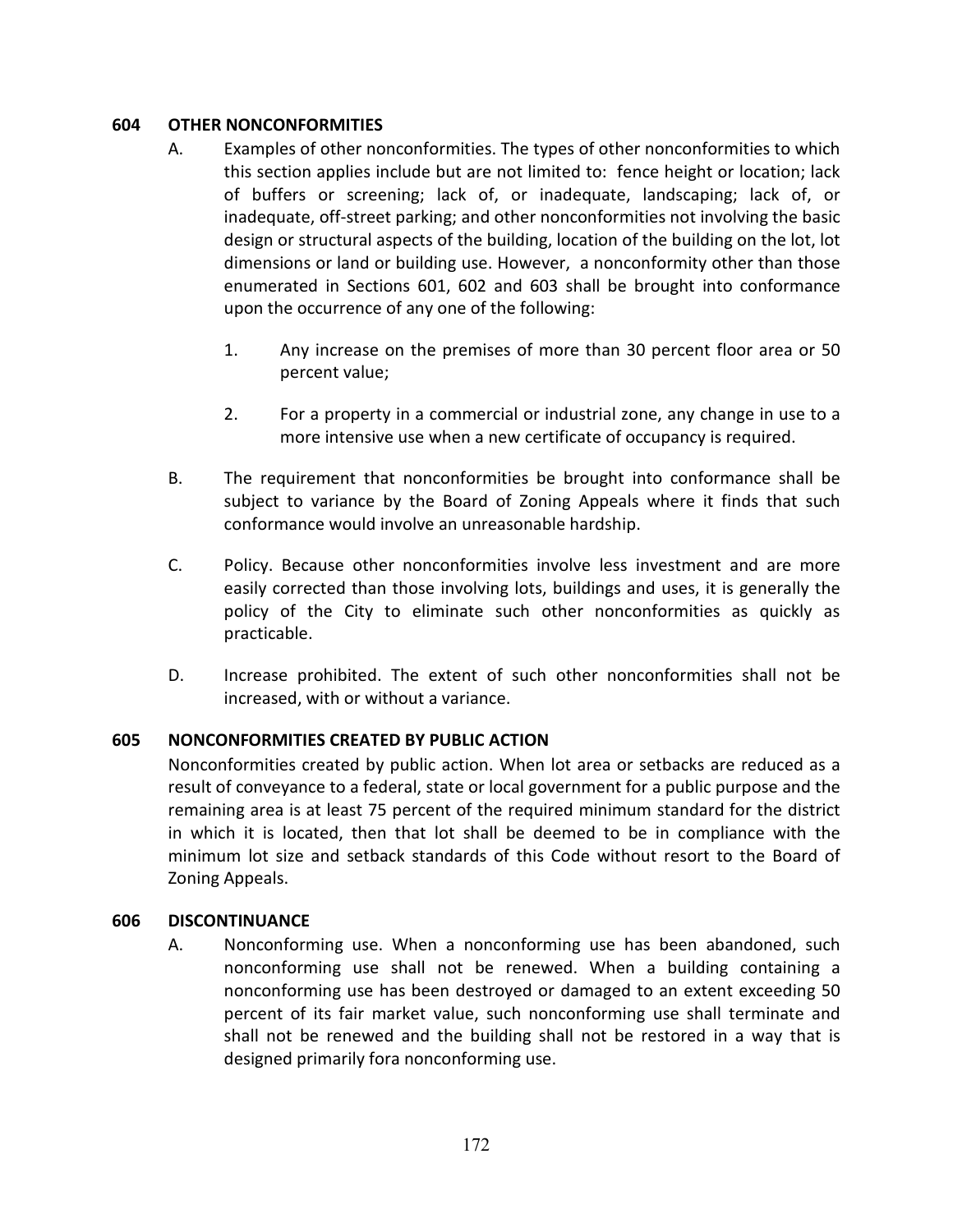- B. When abandoned. A nonconforming use shall be presumed abandoned when any of the following has occurred:
	- 1. The owner has in writing or by public statement indicated intent to abandon the use;
	- 2. A less intensive use has replaced the original nonconforming use;
	- 3. The building or structure has been removed through the applicable procedures for the condemnation of unsafe structures;
	- 4. The owner has physically changed the building or structure or its permanent equipment in such a way as to indicate clearly a change in use or activity to something other than the nonconforming use; or
	- 5. The property, if a land use conducted primarily outside of a building, has been vacant or completely inactive for 12 months;
	- 6. The property, if a land use conducted primarily inside of a building, has been vacant or completely inactive for 24 months.
- C. Overcoming presumption of abandonment. A presumption of abandonment based solely on the length of time a land use has remained vacant or inactive may be rebutted within 90 days of such use being deemed abandoned upon a showing, to the satisfaction of the Board of Zoning Appeals, that during such period of vacancy or inactivity the owner of the land or structure:
	- 1. has been maintaining the land and structure in accordance with the all applicable building codes, ; and
		- a. has been actively and continuously marketing the land or structure for sale or lease based upon the existence of the nonconforming use; or
	- 2. has been engaged in other activities that would affirmatively prove that there was not an intent to abandon.

## **607 DETERMINATION OF NONCONFORMITY STATUS**

In all cases, the property owner shall have the burden of establishing that a nonconforming use or nonconforming structure lawfully exists under this Code.

#### **608 REGISTRATION ON NONCONFORMITIES**

A. Rights conditional. The rights given to those using or owning property involving nonconformity are specifically conditioned on the registration of the nonconformity with the Public Works Director, or his/her designee.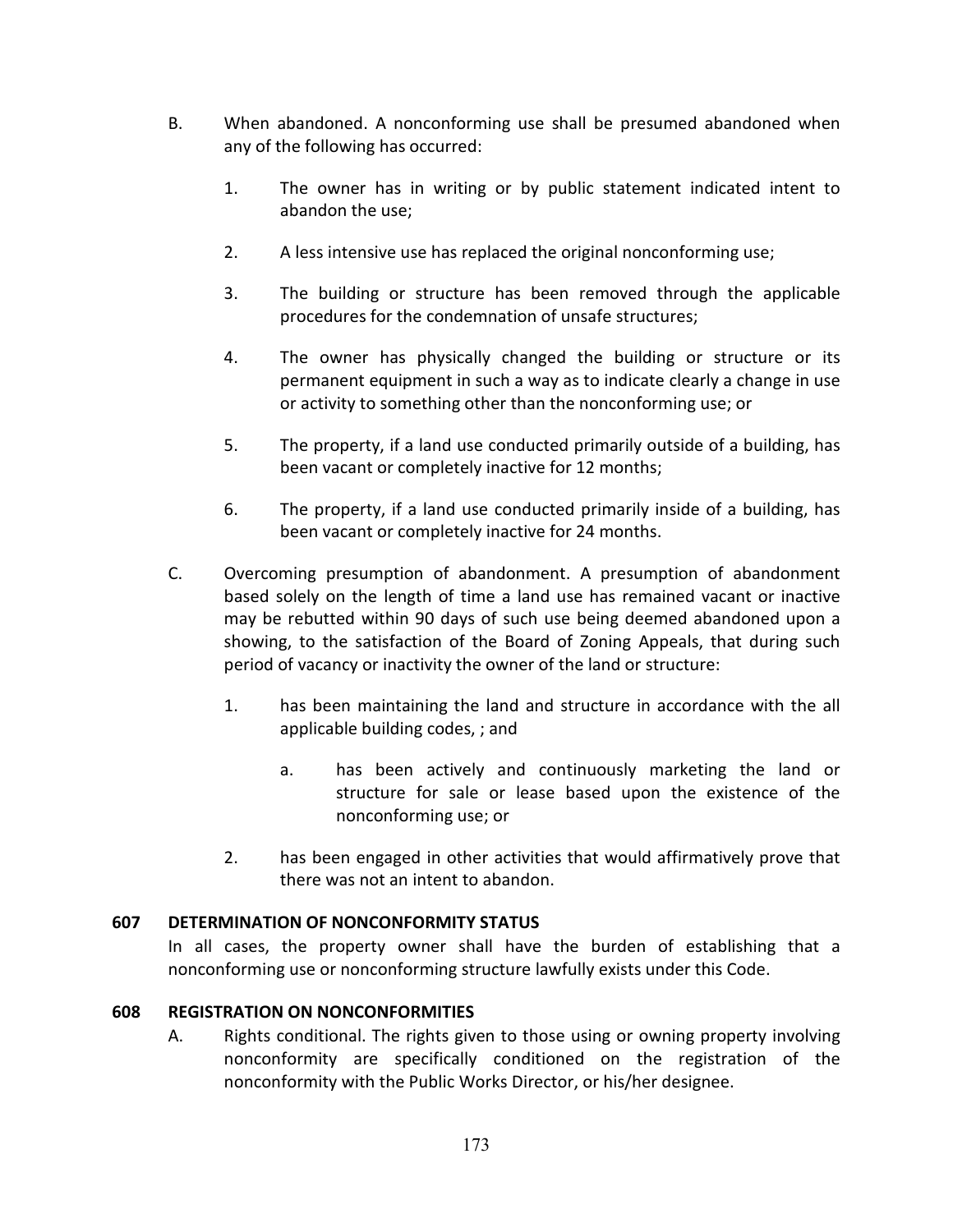- B. Registration process. The Public Works Director, or his/her designee, shall establish a process for the registration of nonconformities and shall establish a system for keeping records of such nonconformities. The Public Works Director, or his/her designee, shall provide registration forms for this purpose.
- C. Registration deadlines. Property owners shall have one year from the date on which the nonconformity first became nonconforming to register it. Subject to the verification procedures established by the Public Works Director, or his/her designee, nonconformities so registered shall be deemed to be lawful nonconformities, to the extent documented on the registration form. All rights to continuance, maintenance, repair and other continuation of the nonconformity shall apply.
- D. Effect of not registering, appeal. The Public Works Director or his/her designee shall refuse to permit the expansion, continuance, repair, maintenance or other continuation of nonconforming status for nonconformity not registered in accordance with this section. An aggrieved party may appeal such denial to the Board of Zoning Appeals, which may grant a late registration status to the nonconformity if it finds that:
	- 1. The failure to register the nonconformity occurred because the owner was unaware that the situation was nonconforming or from excusable neglect; and
	- 2. The nonconformity was established lawfully in conformance with the then applicable Zoning Code, or is otherwise entitled to protection under a specific section of this Article.
- E. If the Board of Zoning Appeals grants late registration status to the nonconformity, the owner shall then be entitled to all of the rights accorded to the nonconformity as though it were registered in accordance with the requirements of this section.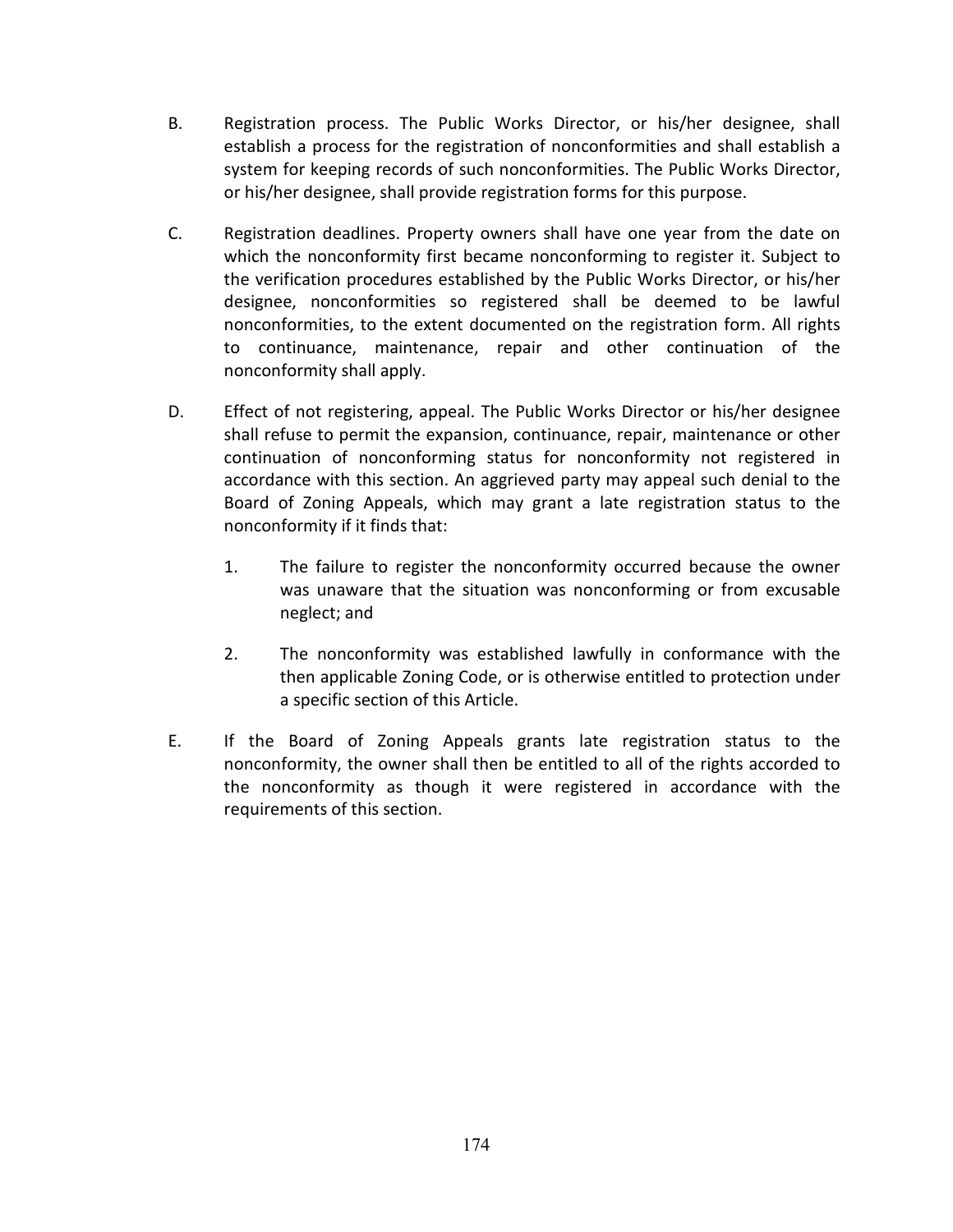# **Article 7. Administration & Enforcement**

## **700 AMENDMENTS**

- A. The Governing Body may, from time to time, on its own motion or on petition, as provided herein, amend, supplement, change, modify, or repeal the regulations and restrictions as established herein and may change, restrict, or extend the boundaries of the various districts established herein.
- B. Relevant matters considered when approving or disapproving zoning requests, may not necessarily be given the same weight in relation to any proposed amendment, including but not limited to, the following:
	- 1. the character of the neighborhood;
	- 2. the zoning and uses of properties nearby;
	- 3. the suitability of the subject property for the uses to which it has been restricted;
	- 4. the extent to which removal of the restrictions will detrimentally affect nearby property;
	- 5. the length of time the subject property has remained vacant as zoned;
	- 6. the relative gain to the public health, safety and welfare by the destruction of the value of petitioner's property as compared to the hardship imposed upon the individual landowners;
	- 7. recommendations of permanent staff; and
	- 8. conformance of the requested change to the adopted or recognized master plan being utilized by the city.
- C. All such proposed amendments first shall be submitted to the planning commission for recommendation. The planning commission shall hold a public hearing thereon.
	- 1. If such amendment, modification, change, restriction, or repeal is a general revision of existing ordinance, notice of such public hearing shall be published at least once in the official city newspaper at least 20 days prior to the date of the hearing. Such notice shall fix the time and place for such hearing and shall describe such proposal in general terms.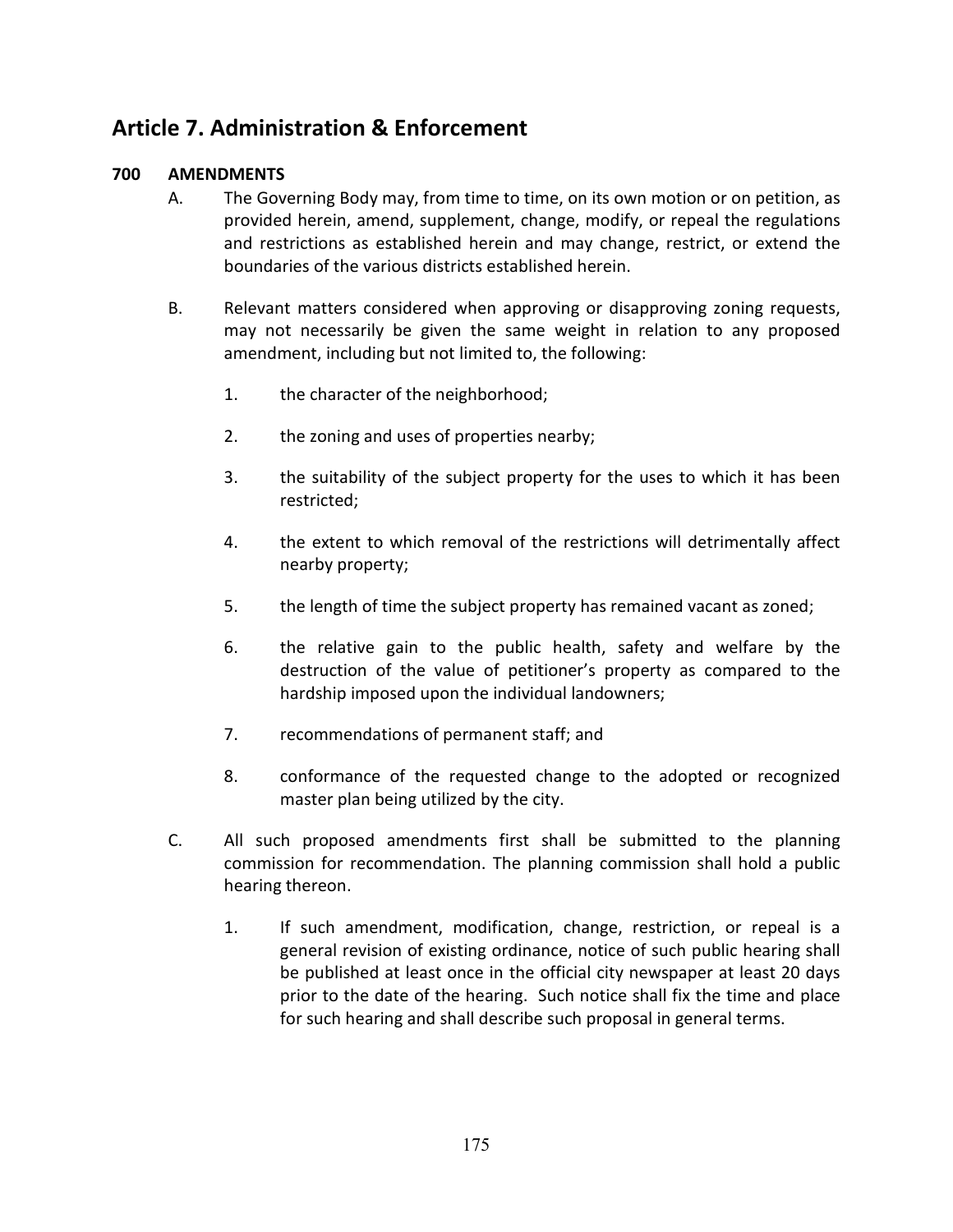- 2. If such amendment, modification, change, restriction, or repeal is not a general revision of existing ordinance and will affect only specific property, it shall be designated by legal description and general location, and in addition to public notice as described in 700(C)(1) above, written notice of such proposed action shall be mailed to all owners of real property located within 200 feet of the nearest property line of the area proposed to be altered, and opportunity shall be granted to all interested parties to be heard at the public hearing. If the proposed property is located adjacent to the city's limits, the area of notification of the action shall be extended to at least 1,000 feet into any unincorporated area. Lists of affected properties and property owners shall be established through a certified document provided by a title company.
- 3. Whenever the City initiates a rezoning from a less restrictive to a more restrictive zoning classification of 10 or more contiguous or noncontiguous lots, tracts or parcels of the same zoning classification having five or more owners of record, such amendment shall require notice by publication and hearing in like manner as that required by subsection (C)(2). In addition, written notice shall be required to be mailed to only owners of record of the properties to be rezoned and only such owners shall be eligible to initiate a protest petition, in accordance with K.S.A. 12-757(c)(2).
- 4. All notices shall include a statement that a complete legal description is available for public inspection and shall indicate where such information is available.
- 5. When the notice has been properly addressed and deposited in the mail, failure of a party to receive such notice shall not invalidate any subsequent action taken by the planning commission or the governing body.
- 6. Any notice in compliance with the provisions set forth above is sufficient to permit the planning commission to recommend amendments to zoning regulations which affect only a portion of the land described in the notice or which give all or any part of the land described a zoning classification of lesser change than that set forth in the notice. A recommendation of a zoning classification of lesser change than that set forth in the notice shall not be valid without republication and, where necessary, remailing, unless the planning commission has previously established a table or publication available to the public which designates what zoning classifications are lesser changes authorized within the published zoning classifications. At any public hearing held to consider a proposed rezoning, an opportunity shall be granted to interested parties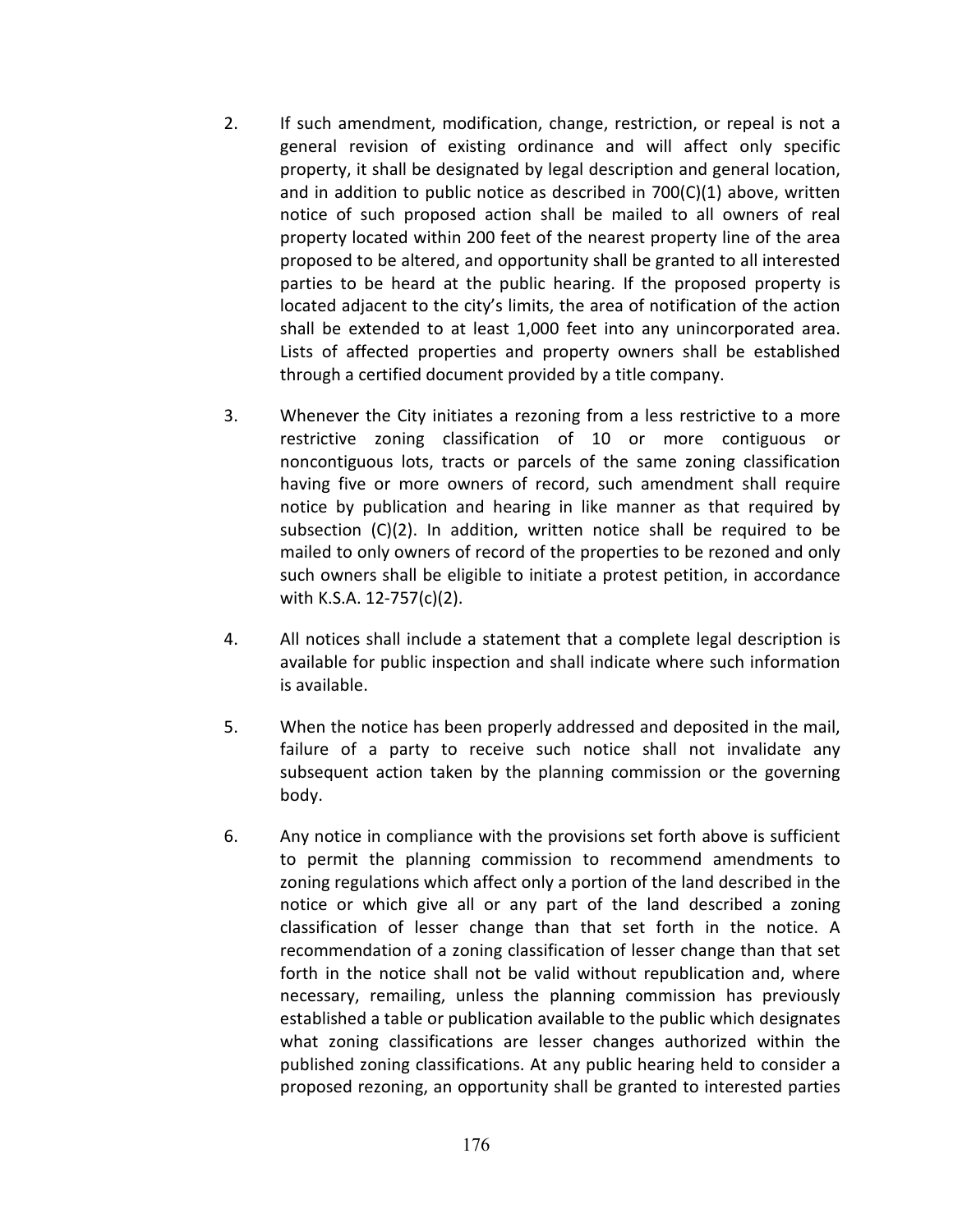to be heard in accordance with the procedural rules of the planning commission.

- D. An accurate written summary of the Public Hearing held by the Planning Commission shall be made. The Public Hearing may be adjourned from time to time. Within 60 days following the public hearing, the Planning Commission shall prepare its recommendations and by an affirmative vote of a majority of the entire membership of the commission adopt the same in the form of the proposed change, either general or property specific, and shall submit the same, together with the written summary of the hearing thereon, to the Governing Body. If the planning commission fails to make a recommendation within 60 days following a public hearing, the planning commission shall be deemed to have made a recommendation of disapproval, and such default recommendation and written summary of the public hearing, shall be submitted to the Governing Body for further action.
- E. Regardless of whether or not the planning commission approves or disapproves a zoning amendment, if a protest petition against such amendment is filed in the office of the city clerk within 14 days after the date of the conclusion of the public hearing pursuant to the publication notice, signed by the owners of record of 20% or more of any real property proposed to be rezoned, or by the owners of record of 20% or more of the total real property within the area required to be notified of the proposed rezoning of a specific property, excluding streets and public ways, the ordinance adopting such amendment shall not be passed except by at least a three-fourths vote of all the members of the Governing Body. For the purpose of determining the sufficiency of a protest petition, if the proposed rezoning was requested by the owner of the specific property subject to the rezoning, or the owner of the specific property subject to the rezoning does not oppose in writing such rezoning, such property also shall be excluded when calculating the total real property within the area required to be notified.
- F. Upon receipt of the recommendation from the Planning Commission, the Governing Body either may: (1) Approve such recommendations by the adoption of the same by ordinance; (2) override the planning commission's recommendations by a 2/3 majority vote of the membership of the Governing Body, and approve an action deemed appropriate by such majority of such body; or (3) may return the same to the planning commission for further consideration, together with a statement specifying the basis for the Governing Body's failure to approve or disapprove.
- G. If the Governing Body returns the planning commission's recommendation for further consideration, the planning commission, shall at its next regularly scheduled meeting consider the same, and after consideration, may resubmit its original recommendation giving the reasons therefor or submit a new and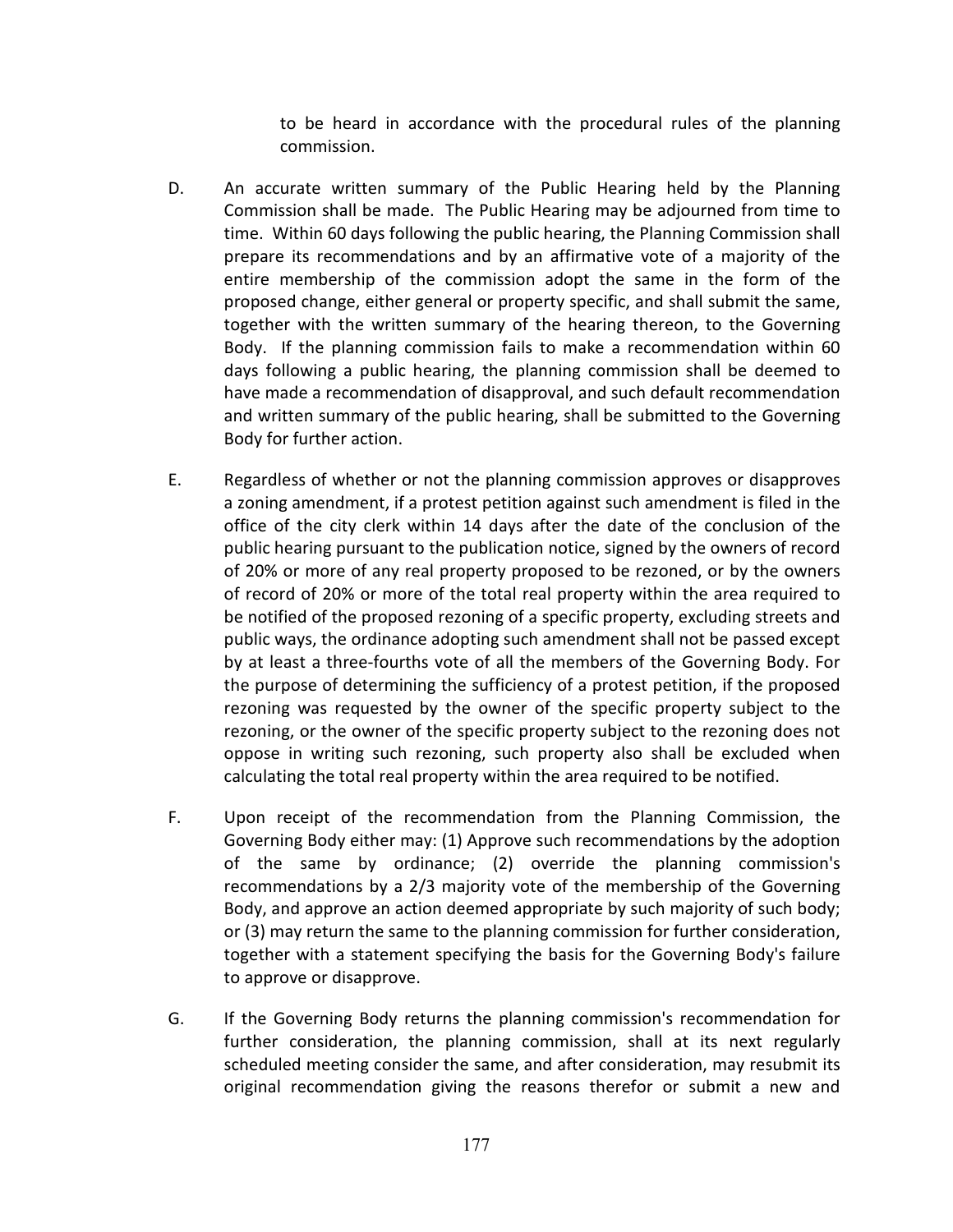amended recommendation. Except as otherwise required by 700(E) above, upon the receipt of such recommendation, the Governing Body, by a simple majority thereof, may adopt, or may revise or amend and adopt, such recommendation by ordinance, or it need take no further action thereon. If the planning commission fails to deliver its recommendation to the Governing Body following the planning commission's next regular meeting after receipt of the Governing Body's report, the Governing Body shall consider such course of inaction on the part of the planning commission as a resubmission of the original recommendation and proceed accordingly.

- H. If such amendment affects the boundaries of any zone or district, the respective ordinance shall describe the boundaries as amended, or if provision is made for the fixing of the same upon an official map which has been incorporated by reference, the amending ordinance shall define the change or the boundary as amended, shall order the official map to be changed to reflect such amendment, shall amend the section of the ordinance incorporating the same and shall reincorporate such map as amended.
- I. Any approved rezoning or zoning code amendment shall become effective upon publication of the adopting ordinance.

## **701 CHANGES BY INDIVIDUALS OR GROUPS**

A. Application in writing for any changes in district boundaries or reclassification of any lot, tract, or parcel of land located in the city shall be filed with the commission and accompanied by such data and information as may be prescribed by the commission so as to assure fullest possible presentation of facts for the permanent record.

B. As such applications for changes or reclassification will affect specific property, it shall be designated by legal description and general street location, and shall be accompanied by a certified list, prepared by an abstract company, of all owners of real property within 200 feet of the area proposed to be changed or reclassified, excepting public streets and ways, located within or without the corporate city limits of the city. If the proposed amendment to property is located adjacent to the city's limits, the area of notification of the action shall be extended to at least 1,000 feet in the unincorporated area.

C. For process for such amendment, refer to Section 700.

D. A filing fee of \$200 and a publication fee of \$75 shall be paid to the city clerk upon filing each such application for each lot, tract, or parcel included in the application to change district boundaries or reclassify an area for the purpose of defraying costs of the proceedings prescribed herein. A written receipt shall be issued to the persons making such payment and records thereof shall be kept in such a manner as prescribed by law.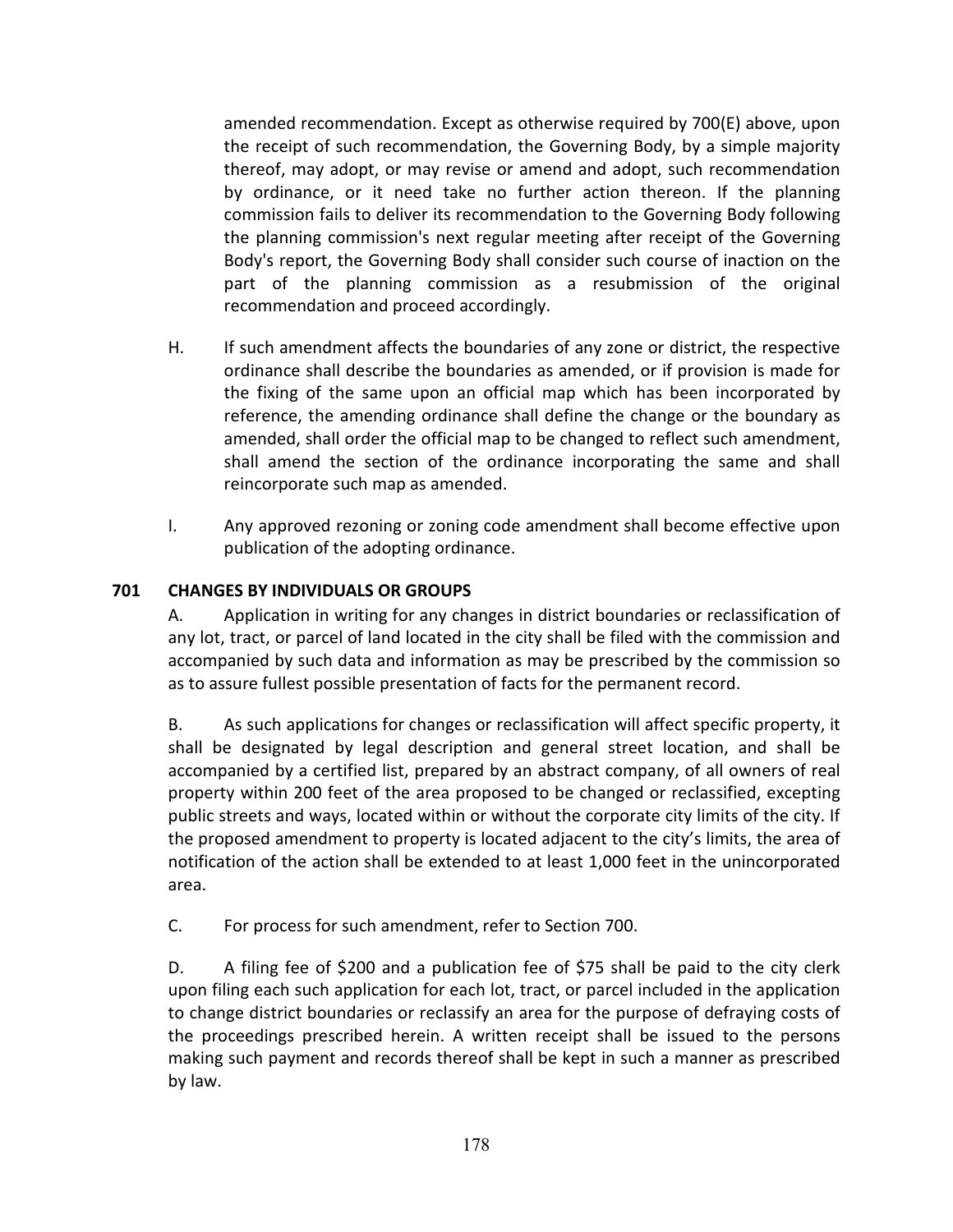E. Whenever five or more property owners of record owning 10 or more contiguous or noncontiguous lots, tracts or parcels of the same zoning classification initiate a rezoning of their property from a less restrictive to a more restrictive zoning classification, notice and protest petition requirements shall be in accordance with the provisions of K.S.A. 12-757 (c)(1).

## **702 CONDITIONAL USES**

The Governing Body may, from time to time, on its own motion or on petition, in the manner provided for herein, authorize in specific cases such conditional uses as are expressly allowed in the various districts.

- A. Application. An application in writing for such conditional use shall be filed with the commission, accompanied by such data and information as may be prescribed by the commission so as to assure the fullest possible presentation of facts for the permanent record.
	- 1. On the application, the property for which the conditional use is sought shall be designated by legal description and general street location.
	- 2. Accompanying the application, a certified list of the names and addresses of all property owners within 200 feet of the designated property (excepting public streets and ways) shall be obtained from an abstract company and is to be provided by the petitioner. If the proposed designated property is located in the "AAA" Residential District, or adjacent to the "AAA" Residential District, the area of notification of the action shall be extended to at least 1,000 feet in the "AAA" Residential District. If the proposed designated property is located adjacent to the city's limits, the area of notification of the action shall be extended to at least 1,000 feet in the unincorporated area.
	- 3. A filing fee of \$200 and a publication fee of \$75 shall be paid to the city clerk upon the filing of each application for each lot, tract, or parcel included in the application for the purpose of defraying the costs of the proceedings prescribed herein. A written receipt shall be issued to the person making such payment and the records thereof shall be kept in such a manner prescribed by law.
- B. Public Hearing. The commission shall establish the time and place of the public hearing.
	- 1. At least 20 days' notice of the time and place of the public hearing shall be published in the official paper of the City of Haysville.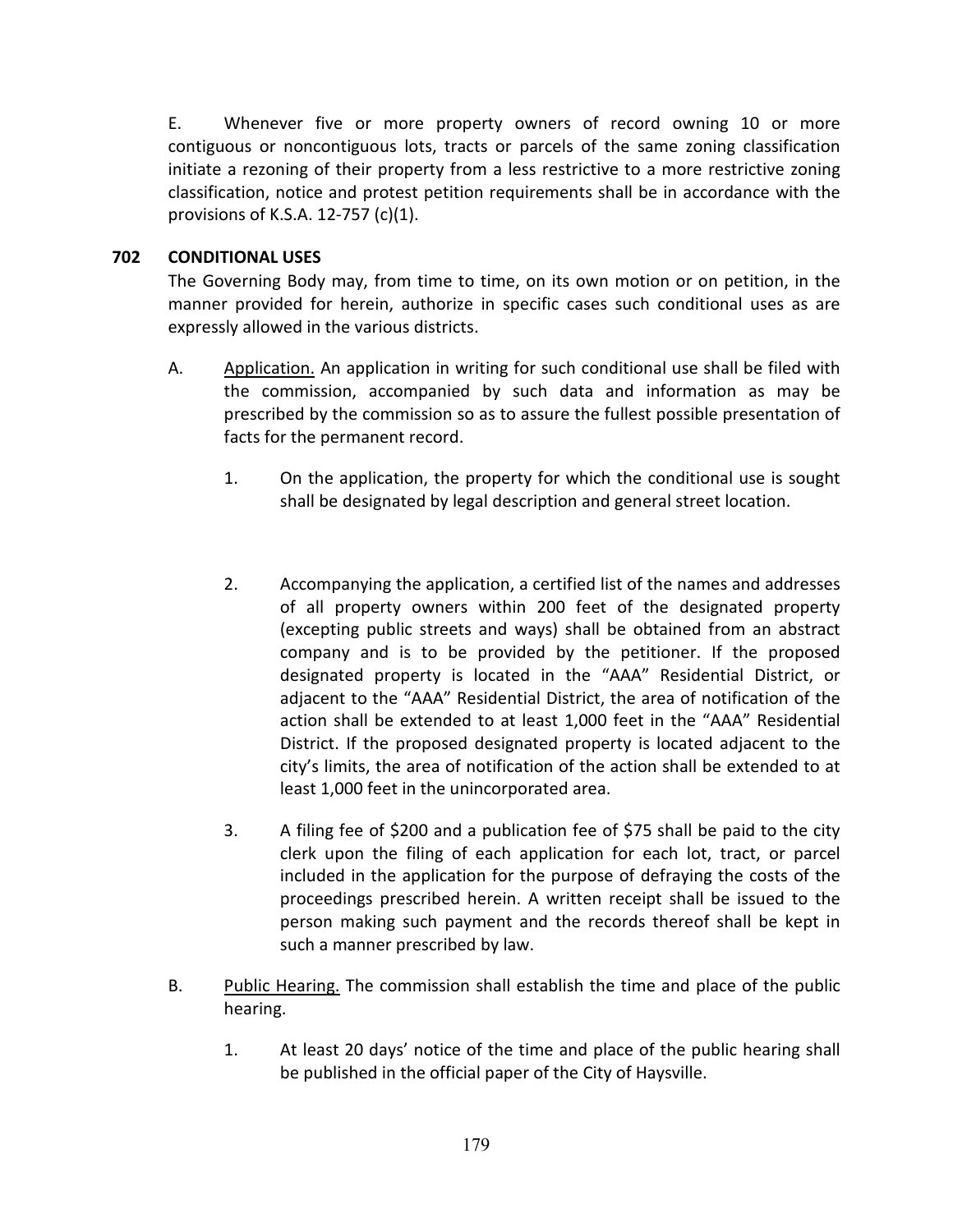- 2. In addition to such public notice, written notice of such conditional use shall be mailed to all property owners and applicable addresses within 200 feet of the property (excepting public streets and ways) and an opportunity granted to interested parties to be heard at the public hearing. If the proposed designated property is located in the "AAA" Residential District, or adjacent to the "AAA" Residential District, the area of notification of the action shall be extended to at least 1,000 feet in the "AAA" Residential District. If the proposed designated property is located adjacent to the city's limits, the area of notification of the action shall be extended to at least 1,000 feet in the unincorporated area.
- C. Consideration. The objective of permitting specific conditional uses within a district is to provide adequate consideration of the conditions in terms of this Code to assure:
	- 1. That proposed uses will not be contrary to the public interest.
	- 2. That the spirit of the Code is observed.
	- 3. That public safety and welfare is secured.
	- 4. That substantially equal treatment under the law is preserved.
- D. Criteria. The following criteria shall be evaluated as they relate to the specific case being considered, and such stipulation as deemed appropriate in relation to any request for a conditional use may be developed by the commission and incorporated into any recommendation in support of the requested conditional use.
	- 1. Access and traffic load and/or flow.
	- 2. Noise, light and odor.
	- 3. Screening.
	- 4. Parking, refer to parking section.
	- 5. Services (public utilities).
	- 6. Public health and safety.
	- 7. Adequacy of facility and lot size.
	- 8. Signs.
	- 9. Review by fire marshal for designation.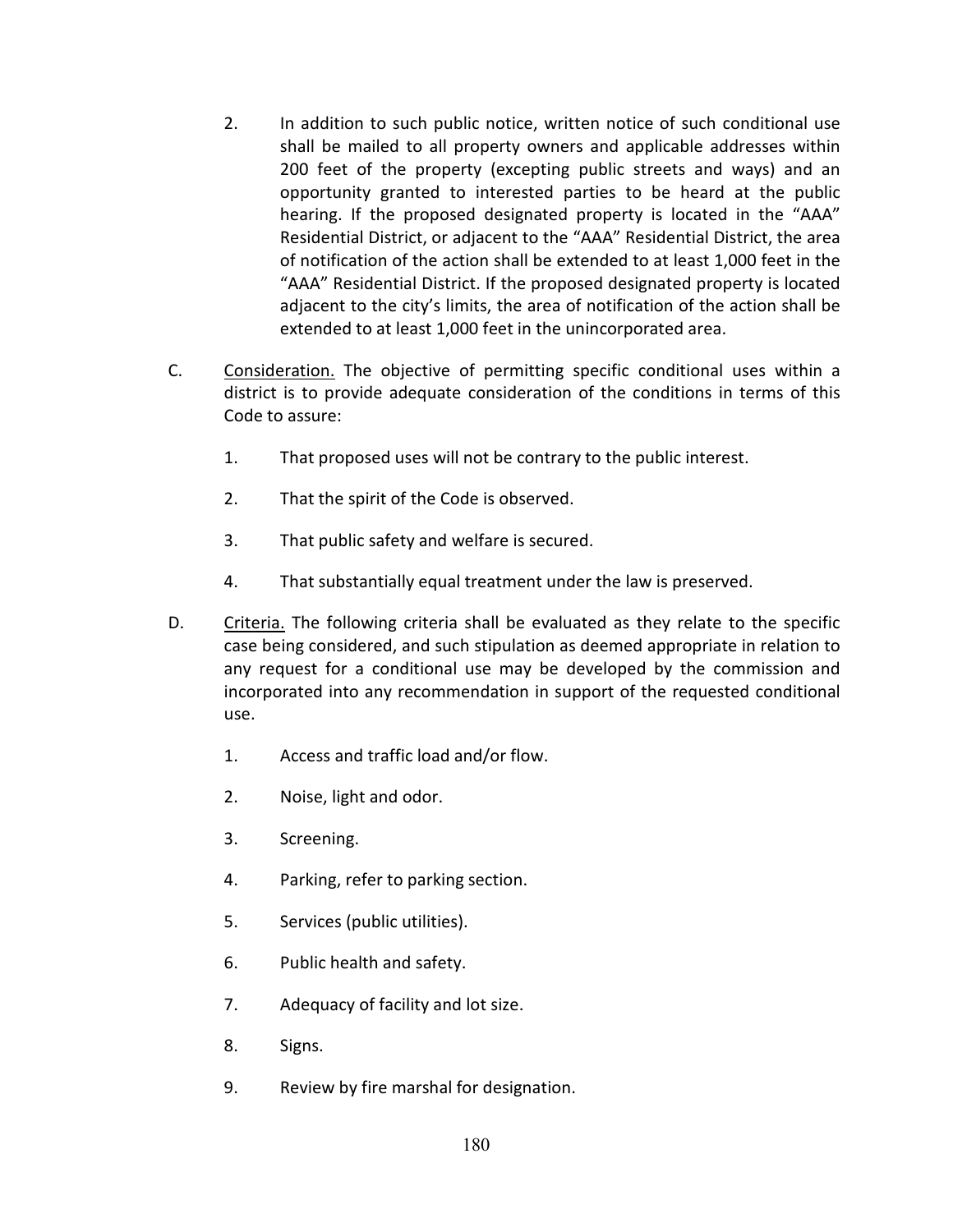- 10. Time limitations for implementing/beginning the use upon the property may be incorporated within the conditions of the conditional use when appropriate to ensure that when the use is begun the criteria upon which the conditional use was approved remains essentially the same.
- 11. Sunset provisions may be incorporated within the terms of the conditional use in accordance with the same standards set forth in Article 6 regarding abandonment of use.
- 12. Other considerations as appropriate.
- E. Action. An accurate written summary of the Public Hearing held by the Planning Commission shall be made. The Public Hearing may be adjourned from time to time. Within 60 days following the conclusion of the public hearing, the Planning Commission shall prepare its recommendations, and by an affirmative vote of a majority of the entire membership of the commission either 1) adopt the recommendation including any conditions to be met in allowing the conditional use, or 2) deny the application including a statement of the reason(s) for such denial, and the recommendation, together with the written summary of the public hearing thereon, shall be submitted to the Governing Body. If the planning commission fails to make a recommendation on a conditional use request within the allotted timeframe, the planning commission shall be deemed to have made a recommendation of disapproval, and such default recommendation and written summary of the public hearing, shall be submitted to the Governing Body for further action.
- F. Upon receipt of the recommendation from the Planning Commission, the Governing Body either may: (1) Approve such recommendation by the adoption of an Order; (2) override the planning commission's recommendations by a 2/3 majority vote of the membership of the Governing Body, and adopt an Order setting forth the action determined appropriate by such majority of that body; or (3) may return the recommendation to the planning commission for further consideration, together with a statement specifying the basis for the Governing Body's failure to approve or disapprove.
- G. If the Governing Body returns the planning commission's recommendation for further consideration, the planning commission, shall at its next regularly scheduled meeting consider the same, and after consideration, may resubmit its original recommendation giving the reasons therefor or submit a new and amended recommendation. Except as otherwise required by 700(E) above, upon the receipt of such recommendation, the Governing Body, by a simple majority thereof, may adopt, or may revise or amend and adopt, such recommendation by Order, or it need take no further action thereon. If the planning commission fails to deliver its recommendation to the Governing Body following the planning commission's next regular meeting after receipt of the Governing Body's report,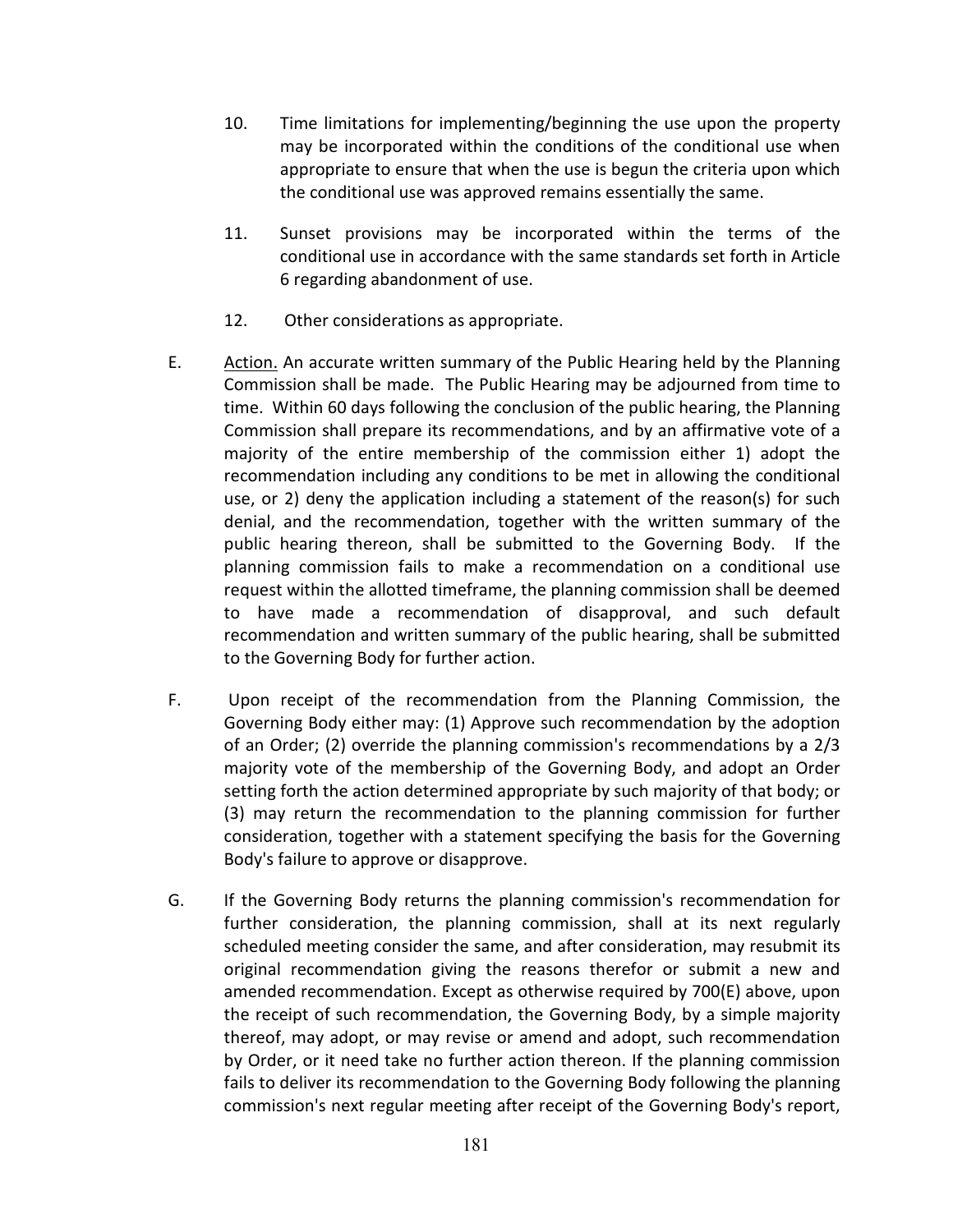the Governing Body shall consider such course of inaction on the part of the planning commission as a resubmission of the original recommendation and proceed accordingly.

- H. Protest. The same protest provisions set forth in Section 701 above shall apply to this conditional use process.
- I. Existing Conditions. Uses which were legal at the time of the adoption of this zoning ordinance that would be conditional uses under the zoning ordinance shall be considered nonconforming uses and shall be continued and maintained in conformance with the provisions of Section 600.

## **703 ENFORCEMENT OF THESE REGULATIONS**

A. It shall be the duty of the Director of Public Works, or designee, to enforce the provisions of this Code and to refuse to issue any permit for any building or structure, or for the use of any premises that would violate any of the provisions hereof, and to cause any building, structure, place, or premises to be inspected and examined, and to order in writing the remedying of any condition found to exist therein or be in violation of any provision of this Code.

B. In case any building or structure is erected, constructed, reconstructed, altered, repaired, converted, or maintained, or any building, structure, or land is used in violation of this Code, the Director of Public Works, or designee, is hereby authorized and directed to institute any appropriate action or proceedings to prevent such unlawful erection, construction, reconstruction, alteration, repair, conversion, maintenance, or use, to restrain, correct, or abate such violation and to prevent the occupancy of the building, structure, or land, or to prevent any illegal act, conduct, or use in or about such premises.

### **704 PERMITS**

- A. The existing character of structures and the use and occupancy of premises shall not be changed, nor shall any building, the use of which is proposed to be altered or changed, be hereafter erected or altered until a permit shall have been approved by the Director of Public Works, or designee, and issued by the city clerk stating that the proposed uses of such building or premises complies with all the provisions of this Code.
- B. Application for permits shall be on forms approved by the Director of Public Works, or designee, and shall be filed with the city clerk. A record of all applications and permits shall be kept on file in the office of the City Clerk. If an application for a permit is made after the work for which the permit is sought has begun, then the cost of the permit hall be double the cost of a permit that is obtained prior to the time work has begun.
- C. No permit shall be issued unless the application shows that the proposed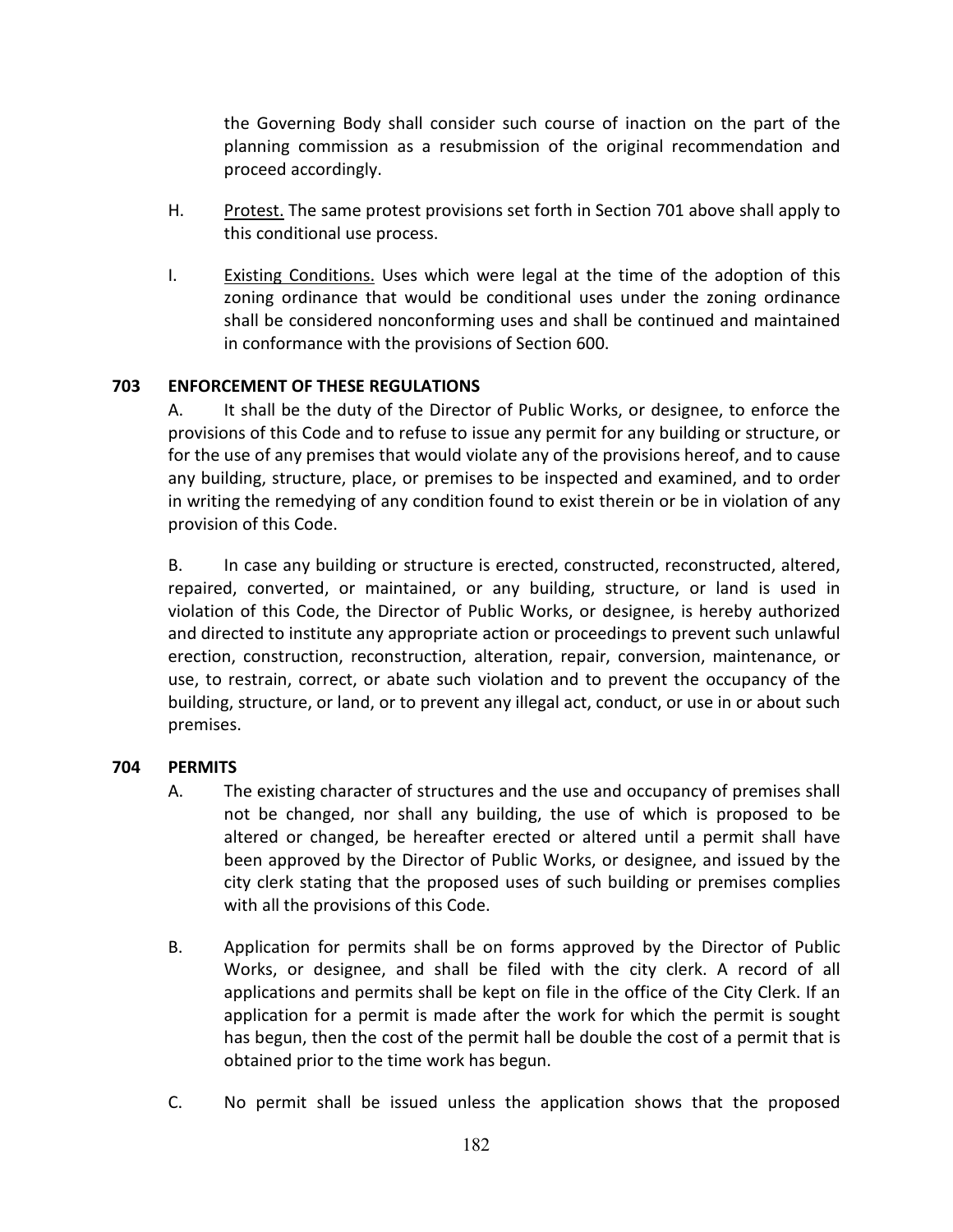structure and use will conform to the provisions of this Code.

- D. Permits must meet the requirements of the City Subdivision Regulations and, thus, shall not be issued on land which is not shown on a recorded plat or replat, or a lot split, except for a continuation of an existing use or occupancy, accessory structures or uses, or additions to existing structures or uses. If platting is not required, all of the public improvements necessary to carry out the requested permit nevertheless may be required at the applicants' expense, including, but not limited to, dedications in lieu of platting such as for easements and additional rights-of-way.
- E. An appeal may be taken to the Governing Body from the action of the Director of Public Works, or designee, denying any permit by filing a notice of appeal, specifying the grounds therefore, with the City Clerk. The City Clerk shall schedule a hearing for the applicant before the Governing Body within thirty (30) days of receipt of such notice of appeal. If the Director of Public Works', or such designee's, action is determined to be justified because of noncompliance to this Code, the applicant shall be directed to the commission, as appropriate, to comply prior to issuance of any permit.

### **705 PENALTY**

Any violation of the provisions of these regulations shall be a misdemeanor and shall be punishable by a fine of not to exceed \$500 or by imprisonment for not more than six months for each offense or by both such fine and imprisonment. Each day's violation shall constitute a separate offense.

### **706 VALIDITY**

If a section, paragraph, clause, or provision of these regulations shall be declared invalid by any court or competent jurisdiction, the same shall not affect the validity of the Code or any part of provision thereof, other than the part so declared to be invalid.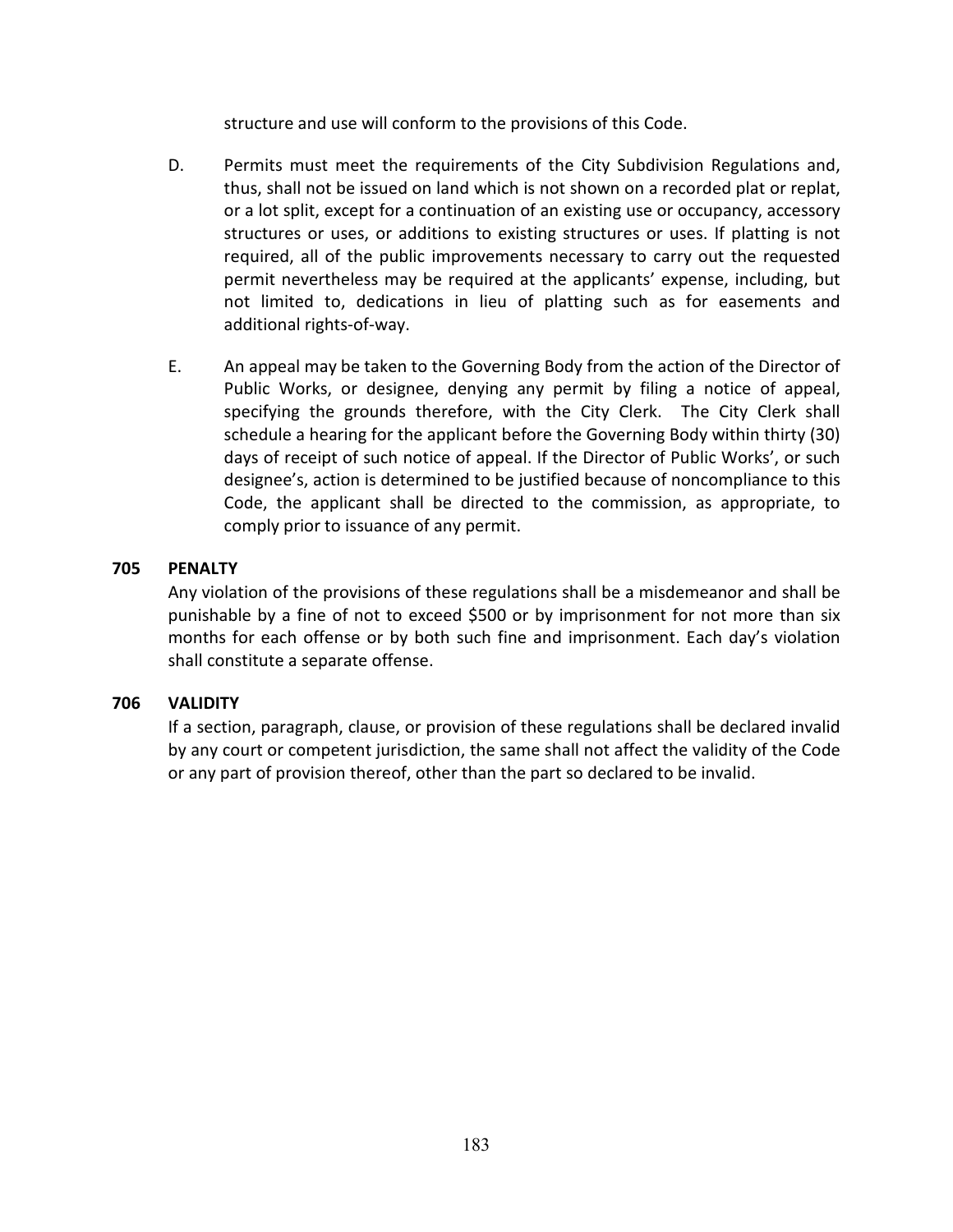# **ARTICLE 8. SUBDIVISION REGULATIONS**

## **800 SUBDIVISION REGULATIONS INCORPORATED**

It is hereby incorporated by reference as if set out fully herein, the Subdivision Regulations adopted by the Governing Body of the City of Haysville, Kansas, by Ordinance, effective. No fewer than three copies of the Zoning and Planning regulations, including Article 8 relating to the Subdivision Regulations, shall be filed with the city clerk to be open for inspection and available to the public at all reasonable business hours.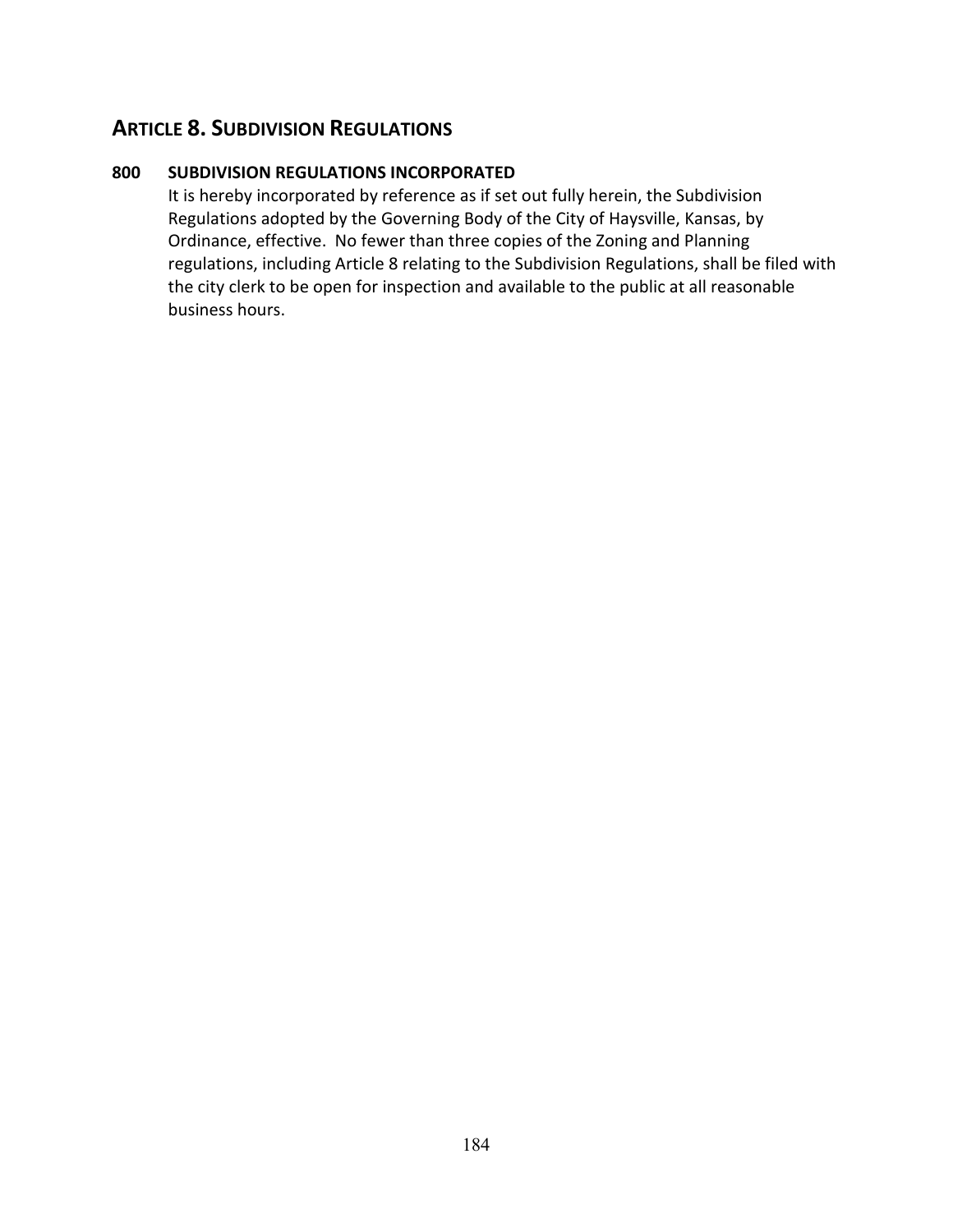# **ARTICLE 9. PLANNING COMMISSION**

## **901 JURISDICTION**

Jurisdictional boundaries of planning commission are hereby established as shown on the map designated as the "Zoning Jurisdiction Map," which such map shall include:

- A. Total jurisdiction within city limits;
- B. Primary recommendation within zone of influence, three-mile ring, where overlap occurs within the city's zone of influence.
- C. Secondary recommendation within zone influence, three-mile ring, where overlap occurs within the city's zone of influence.

Such map and all notations, references and the information shown thereon are hereby made a part of this chapter as if the same were set forth in full herein. It shall be the duty of the Planning Commission Secretary to keep on file in his or her office an authentic copy of the map, all changes, amendments or additions thereto and duplicate copies thereof shall be kept on file in the office of the commission and building inspector.

## **ARTICLE 10. BOARD OF ZONING APPEALS**

### **1001 APPEALS**

Appeals to the board may be taken by any person aggrieved by any officer, department, board or bureau of the municipality during the enforcement of the Zoning Regulations, or affected by any decision of the administrative officer regarding the applicability of such restrictions and/or requirements imposed by the Zoning Regulations. Such grievance shall be taken within a reasonable amount of time to the board for consideration and/or action, by filing an appeal specifying the grounds thereof and paying the fee required. The officer from whom the appeal is taken shall forthwith transmit to the board, all papers constituting the record upon which the action appealed was taken. The board shall have the power to hear appeals (of, where, or when) it is alleged there is an error in any order, requirement, decision or determination made by an administrative officer in the enforcement of the Zoning Regulations.

- A. Appeal: An appeal in writing shall be filed with the board accompanied by such data and information as may be prescribed by the board as to assure the fullest possible presentation of facts for the permanent record.
- B. On the appeal, the property for which review and consideration is sought shall be designated by legal description and general street location.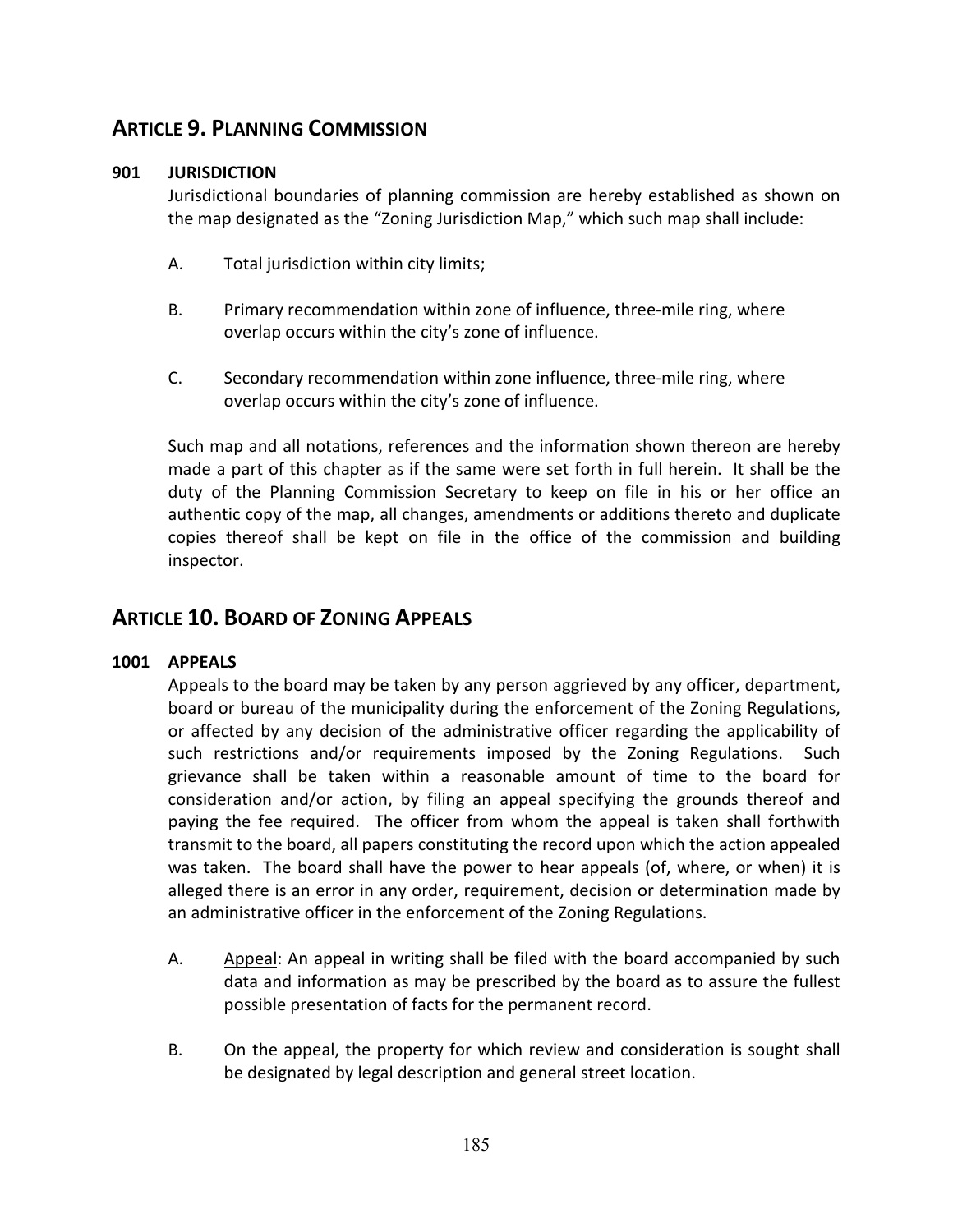- C. Accompanying the appeal, a certified list of the names and addresses of all property owners within 200 feet of the designated property (excepting public streets and ways) shall be provided by the petitioner. If a proposed appeal to property for which review and consideration is sought is located adjacent to the city's limits, the area of notification of the action shall be extended to at least 1,000 feet in the unincorporated area.
- D. A filing fee of \$100 and a publication fee of \$50 shall be paid to the city clerk upon the filing of each appeal, for the purpose of defraying the costs of the proceedings prescribed herein. A written receipt shall be issued to the persons making such payment and records thereof shall be kept in such a manner as prescribed by law.

## **1002 STAY PROCEEDINGS**

An appeal stays all proceedings in furtherance of the action appealed from, unless the officer from whom the appeal is taken certifies to the board after the notice of appeal shall have been filed with him or her that by reason of facts stated in the certificate a stay would, in his or her opinion, cause imminent peril to life or property. In such case proceedings shall not be stayed otherwise than by a restraining order which may be granted by the board or by a court of record on application or notice to the officer from the appeal of which is taken and on due cause shown.

### **1003 HEARING**

The board shall fix a reasonable time for the hearing of any appeal, variance or exception, give public notice thereof as well as due notice to the parties of interest, and decide same within a reasonable time. Upon the hearing any party may appear in person or by agent or attorney.

- A. Hearing: The board shall establish the time and place of the public hearing.
- B. At least 20 day's notice of the time and place of the public hearing shall be published in the official paper of the City of Haysville.
- C. In addition to such public notice, written notice of such appeal shall be mailed to all property owners and applicable addresses, within 200 feet of the property (excepting public streets and ways), each party to the appeal and the appropriate planning commission and an opportunity granted to interested parties to be heard at the public hearing. If the proposed property for which appeal, variance, or exception is located adjacent to the city's limits, the area of notification of the action shall be extended to at least 1,000 feet in the unincorporated area.

### **1004 VARIANCES**

The board is empowered to authorize in specific cases a variance from the specific terms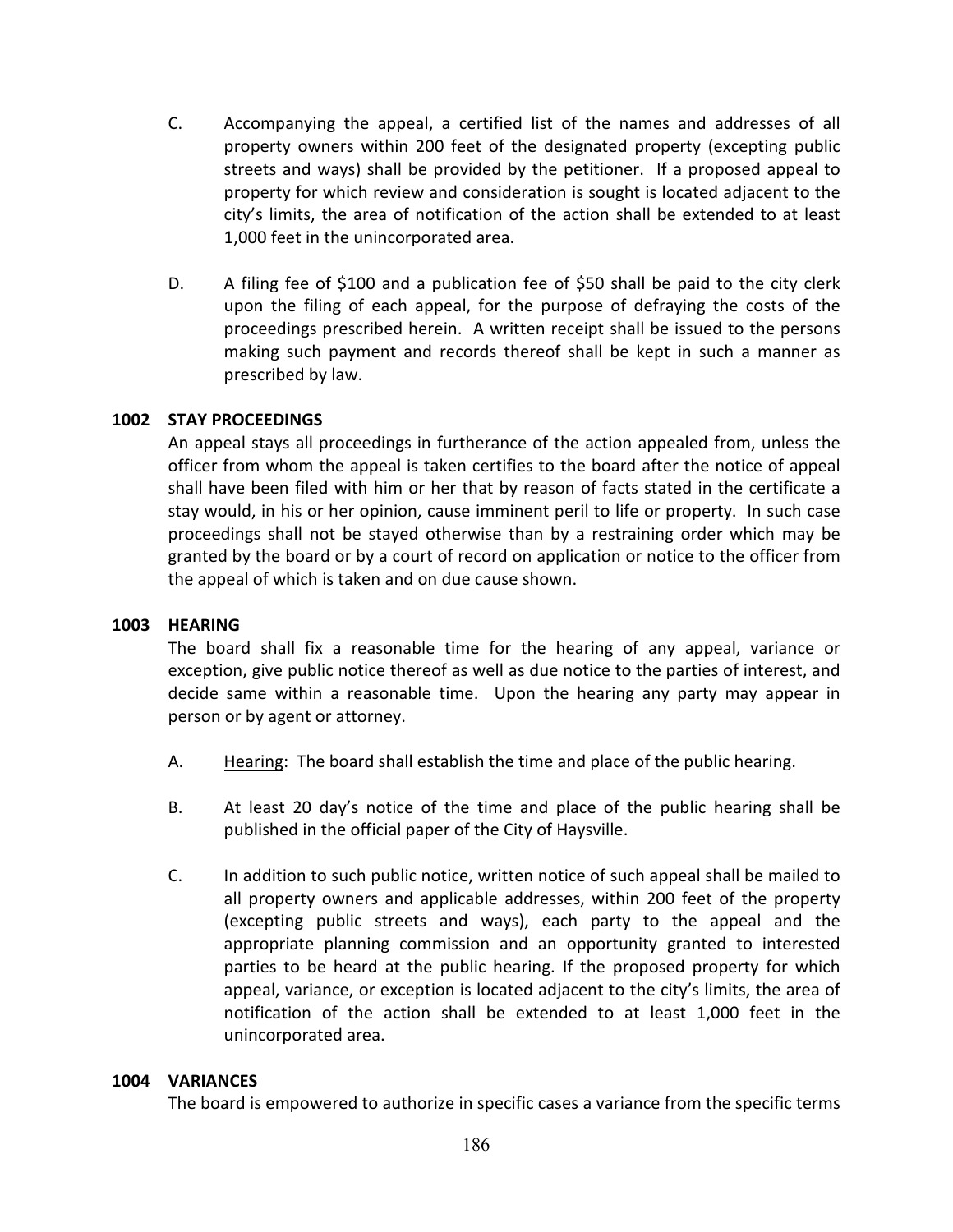of the zoning ordinance which will not be contrary to the public interest and where owing to special conditions, a literal enforcement of the provisions of the zoning ordinance will in an individual case result in unnecessary hardship (total deprivation of use), and provided that the spirit of the zoning ordinance shall be observed, public safety and welfare secured, and substantial justice done. Such variance shall not permit any use not permitted by the zoning ordinance in such district. A request for variance may be granted in such case upon finding by the board that all of the following conditions have been met:

- A. That the variance requested arises from such condition which is unique to the property in question and which is not ordinarily found in the same zone or district; and that it is not created by an action or actions of the property owner represented in the application;
- B. That the granting of the permit for the variance will not adversely affect the rights of adjacent property owner represented in the application;
- D. That the strict application of the provisions of the zoning ordinance of which variance is requested will constitute unnecessary hardship upon the property owner represented in the application;
- D. That the variance desired will not adversely affect the public health, safety, morals, order, convenience, prosperity or general welfare.
- E. That granting of the variance desired will not be opposed to the general spirit and intent of the zoning ordinances.

### **1005 EXCEPTIONS**

The board is authorized to grant exceptions to the provisions of the zoning ordinance in those instances where the board is specifically authorized to grant such exceptions and only under the terms of the zoning ordinance. In no event shall exceptions to the provisions of the zoning ordinance be granted where the use or exception contemplated is not specifically listed as an exception in the zoning ordinance. Further, under no conditions shall the board have the power to grant exceptions when conditions of this exception, as established in the zoning ordinance, are not found to be present.

#### **1006 SPECIAL EXCEPTIONS**

The board is authorized:

A. To grant a permit for a temporary building for commerce or industry in a dwelling district which is incidental to the dwelling development, which temporary building shall be located in the platted development area. No such permit shall be issued for more than 24 months or beyond completion of the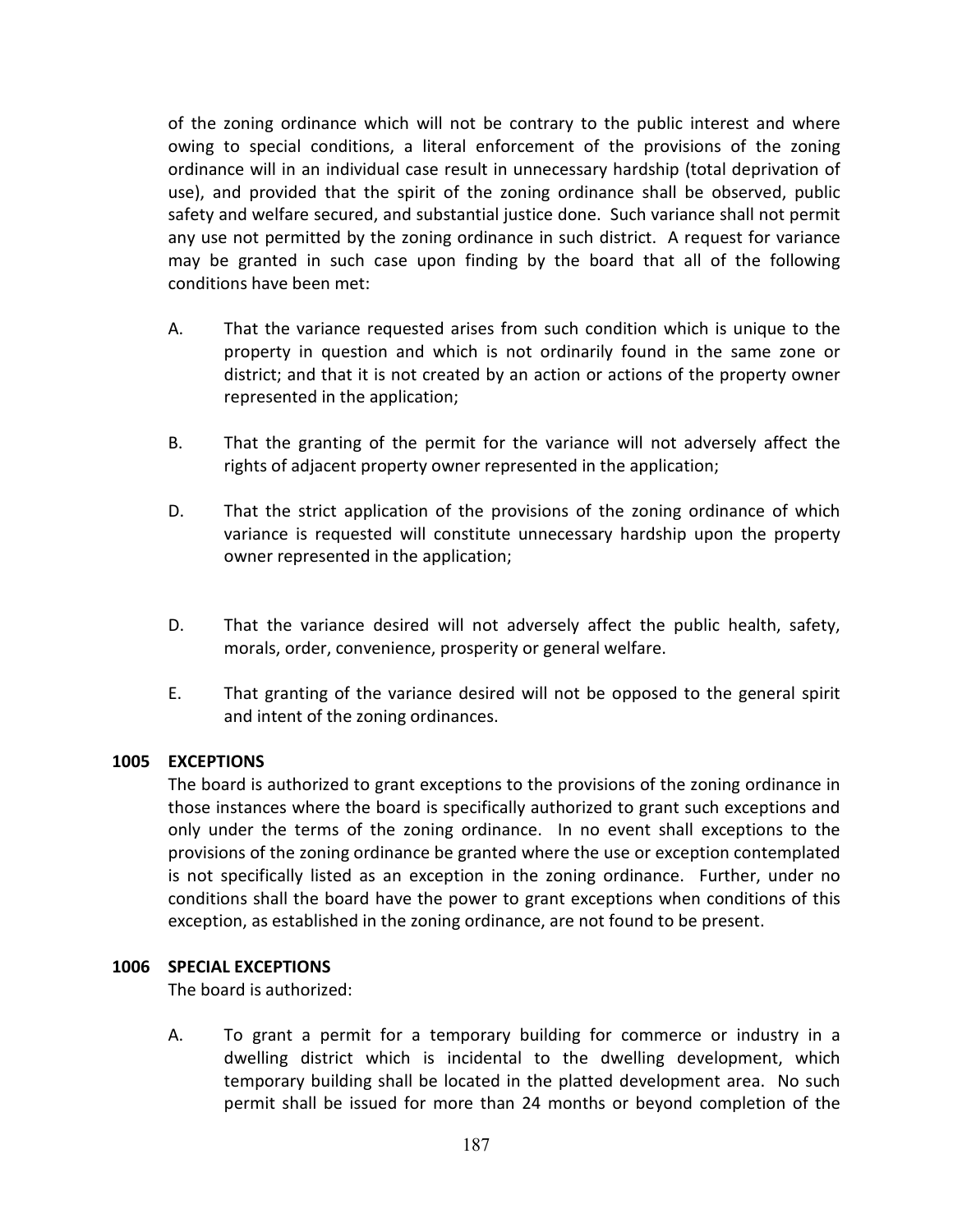project, whichever is shorter.

- B. To grant a permit for the extension of a use or area regulation into an adjoining district, where the boundary line of the district divides a lot in a single ownership at the time of the adoption of the zoning ordinance, or at the time of annexation, whichever is later.
- C. To determine in cases of uncertainty, the classification of any use not specifically enumerated in the zoning regulations.

## **1007 FURTHER POWERS OF THE BOARD**

In exercising the powers set out in this article, such board may reverse or affirm wholly or partially, or may modify the order, requirement, decision, or determination appealed from and may make such order, requirement, decision or determination as ought to be made and that end shall have all powers of the officer from whom the appeal is taken.

## **1008 VOTE REQUIRED**

The concurring vote of a majority of the members appointed to the board shall be required to reverse any order, requirement, decision, or determination of any such administrative official, or to decide in favor of the applicant on any matter upon which it is required, or to affect any variation of the zoning regulations.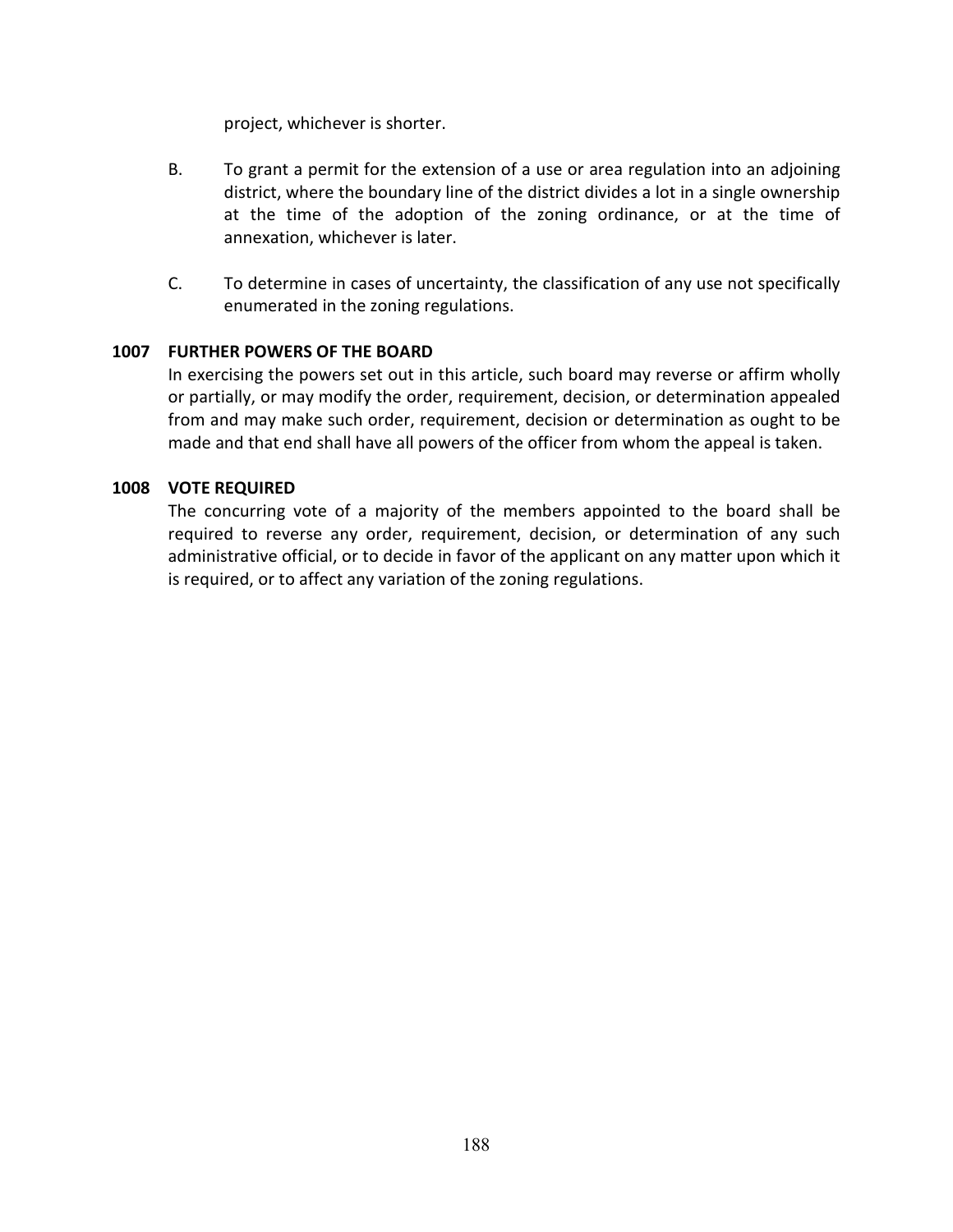## **ARTICLE 11. METROPOLITAN AREA PLANNING COMMISSION**

## **1100 RATIFYING, CONCURRING JOINT ORDINANCE-RESOLUTION** ORDINANCE NO. 238

AN ORDINANCE RATIFYING AND CONCURRING IN A JOINT ORDINANCE-RESOLUTION AND AN AGREEMENT DATED DECEMBER 19, 1967, WITH ANY AMENDMENTS THERETO, OF THE CITY OF WICHITA, KANSAS, AND SEDGWICK COUNTY, KANSAS, ATTACHING THE CITY OF HAYSVILLE, KANSAS, TO THE WICHITA-SEDGWICK COUNTY METROPOLITAN AREA PLANNING COMMISSION AND REPEALING ORDINANCE NO. 229 PERTAINING THERETO.

Be it Ordained by the Governing Body of the City of Haysville, Kansas:

Section 1. The City of Haysville, Kansas, under the authority of K.S.A. 1965 Supp. 12-716, et seq., herein ratifies and concurs in the Joint Ordinance-Resolution establishing the Wichita-Sedgwick County Metropolitan Area Planning Commission and an Agreement dated December 19, 1967, with any amendments thereto, adopted by the Board of Commissioners of the City of Wichita and the Board of Commissioners of Sedgwick County. All future agreements or amendments are also ratified and concurred in, providing they are served on the Clerk of the City of Wichita and the Board of Commissioners of Sedgwick County. All future agreements or amendments are also ratified and concurred in, providing they are served on the Clerk of the City and the Chairman of the City Planning Commission, and provided the governing body does not officially object within 30 days of the service of such notice.

Section 2. That by such action the City of Haysville, Kansas, does hereby establish itself as a member of the Wichita-Sedgwick County Metropolitan Area Planning Commission.

Section 3. The City Clerk is hereby directed to serve a copy of this ordinance to each governing body who is a member of the Wichita-Sedgwick County Metropolitan Area Planning Commission and the Secretary of the Metropolitan Area Planning Commission.

Section 4. Ordinance No. 229 of the City of Haysville, Kansas be and the same is hereby repealed.

Section 5. This Ordinance shall be in force and take effect from and after its passage in the official city paper.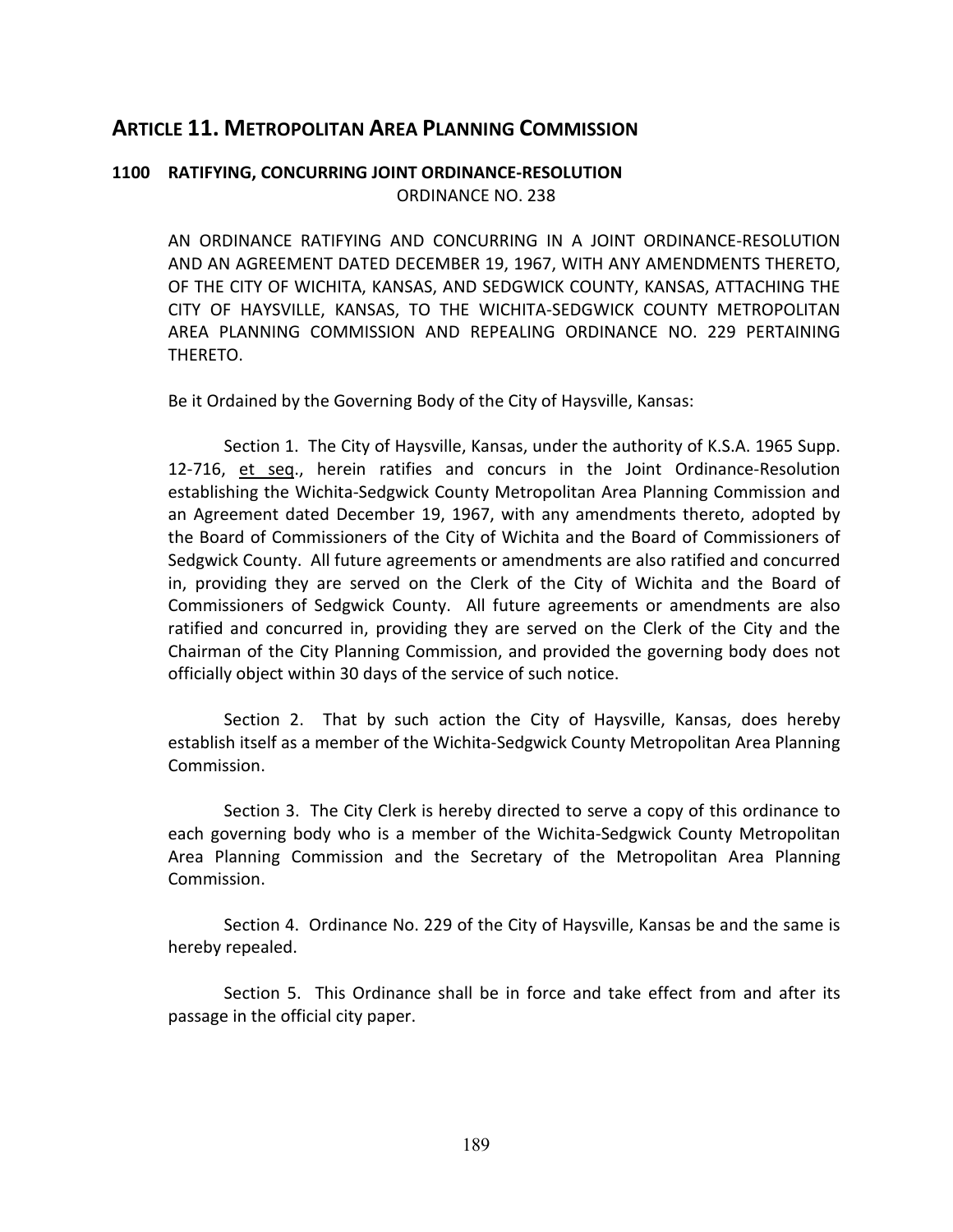PASSED AND APPROVED, at Haysville, Kansas, this 26th day of February 1968.

/s/ Fred E. Ryan, Mayor

## ATTEST: /s/ V. Faye Mallory, City Clerk

(SEAL)

## **1101 AGREEMENT: BOARD OF COUNTY COMMISSIONERS** AGREEMENT

THE BOARD OF COMMISSIONERS OF THE CITY OF WICHITA AND THE BOARD OF COUNTY COMMISSIONERS OF SEDGWICK COUNTY, ON THIS 19th DAY OF DECEMBER, 1967 , PURSUANT TO THE ADOPTION OF A JOINT ORDINANCE-RESOLUTION CREATING THE WICHITA-SEDGWICK COUNTY METROPOLITAN AREA PLANNING COMMISSION, DO HEREBY AGREE TO THE FOLLOWING:

1. MEMBERSHIP, TERM, QUALIFICATIONS AND COMPENSATION. The Wichita-Sedgwick County Metropolitan Area Planning Commission shall consist of eight (8) members, four (4) of whom shall be appointed by the Mayor of the City of Wichita by and with the consent of the Board of Commissioners of the City of Wichita, and four (4) of whom shall be appointed by a majority vote of the Board of County Commissioners of Sedgwick County, Kansas. All terms shall commence on February 1, and expire on January 31. All terms of office other than the terms of the initial appointees shall be for four (4) years and until their successors shall have been duly appointed and qualified. All appointments to the Wichita-Sedgwick County Metropolitan Area Planning Commission existing at the date of this Agreement shall remain in full force and the appointees shall remain in office for the term to which appointed. Each of the appointments shall be made so that no more than one City and one County appointment shall expire each year. In case of death, incapacity, resignation or disqualification of any member, the Board making the appointment of such member shall appoint another member for the unexpired term of such deceased, incapacitated, resigned or disqualified member. Any person residing within the City of Wichita shall be eligible for appointment by the Board of Commissioners of the City of Wichita. Any person residing within Sedgwick County (including incorporated areas), or within an area under which planning jurisdiction has been established, shall be eligible for appointment by the Board of Commissioners of Sedgwick County. Members of the Wichita-Sedgwick County Metropolitan Area Planning Commission shall serve without compensation, but may be reimbursed for expenses actually incurred in the performance of their duties as members of the Wichita-Sedgwick County Metropolitan Area Planning Commission.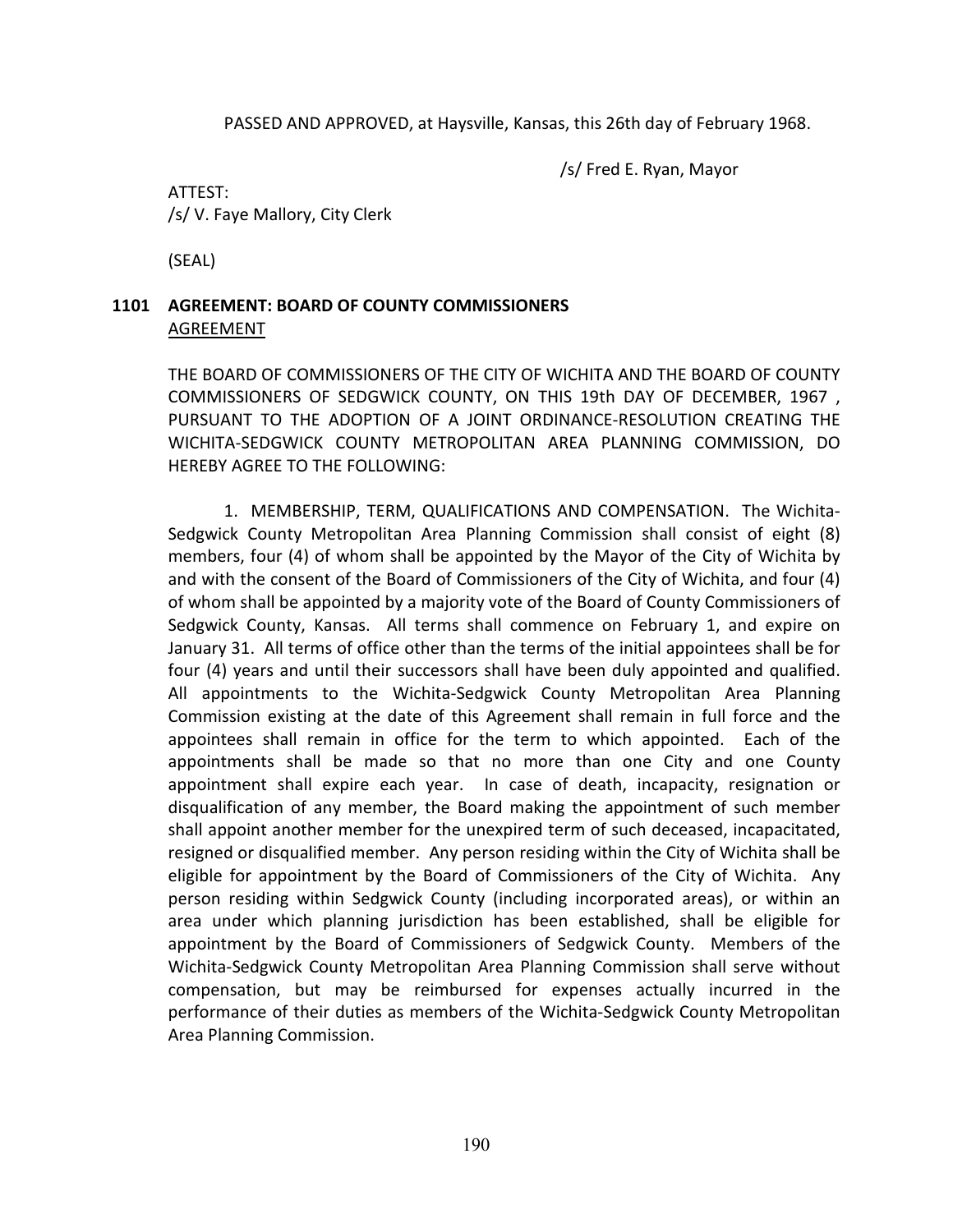2. MEETINGS, ORGANIZATIONS, RECORDS. The Wichita-Sedgwick County Metropolitan Area Planning Commission shall convene for its meetings at such time and place as shall be fixed by its Chairman, and shall meet not less frequently than once a month. Said Planning Commission shall elect one member as Chairman and one member as Vice Chairman. The terms of the Chairman and Vice Chairman shall be for one year and until his successor shall have been elected and qualified. Special meetings of the Planning Commission may be called by the Chairman, or in his absence by the Vice Chairman, or a majority of all the Commissioners, on not less than 24 hours notice, such notice to be by mail or personal service by the Secretary or his representative, at the address given to the Secretary of the Planning Commission by such member. A quorum of the Planning Commission shall consist of five (5) members. The Planning Commission shall designate a Secretary and may also designate an Assistant Secretary, neither of whom need be members of the Planning Commission. The Secretary shall cause a proper record to be kept of all the proceedings of the Planning Commission. All action taken by the Wichita-Sedgwick County Metropolitan Area Planning Commission superseded hereby shall continue in full force and effect.

3. PLANNING COMMISSION AUTHORITY, FUNCTION, RESPONSIBILITY. The Wichita-Sedgwick County Metropolitan Area Planning Commission, herein sometimes referred to as the Planning Commission, shall have such power and duties as may be prescribed by law from time to time. As a primary function, the Planning Commission shall have the responsibility for the preparation, adoption, recommendation and maintaining of a long-range Comprehensive Development Plan to guide the future physical development of the area within the planning jurisdiction as established in the joint ordinance-resolution creating the Wichita-Sedgwick County Metropolitan Area Planning Commission. Such Comprehensive Development Plan shall consist of at least a land use element, a circulation element and a facilities element. The plan shall provide a statement of population distribution and density and proposed building intensities and other uses of land. The Commission shall recommend development plans for specific public works projects and for urban renewal. Such development plans shall be related to the Comprehensive Development Plan and shall ensure the integration of proposed land uses and for matters of access and relationship to the neighborhood within which such development plans provide for construction. Development plans shall also contain analysis of methods of financing proposed public works. The Planning Commission shall cause to be prepared zoning studies and shall recommend the zoning of all land within its jurisdiction as defined within the joint ordinance-resolution. The Planning Commission shall cause to be prepared recommendations governing the control of subdivisions within the area of its jurisdiction as heretofore defined. The Planning Commission shall cause to be prepared annually for the jurisdictions that they represent, a statement of current and past growth and development trends and anticipated growth for the succeeding year and for the succeeding five years. Such annual statement of anticipated growth and development shall also contain an annual review of the status of the General Plan and recommended adjustments in such Plan. Such annual review statement shall be transmitted to the administrative heads of the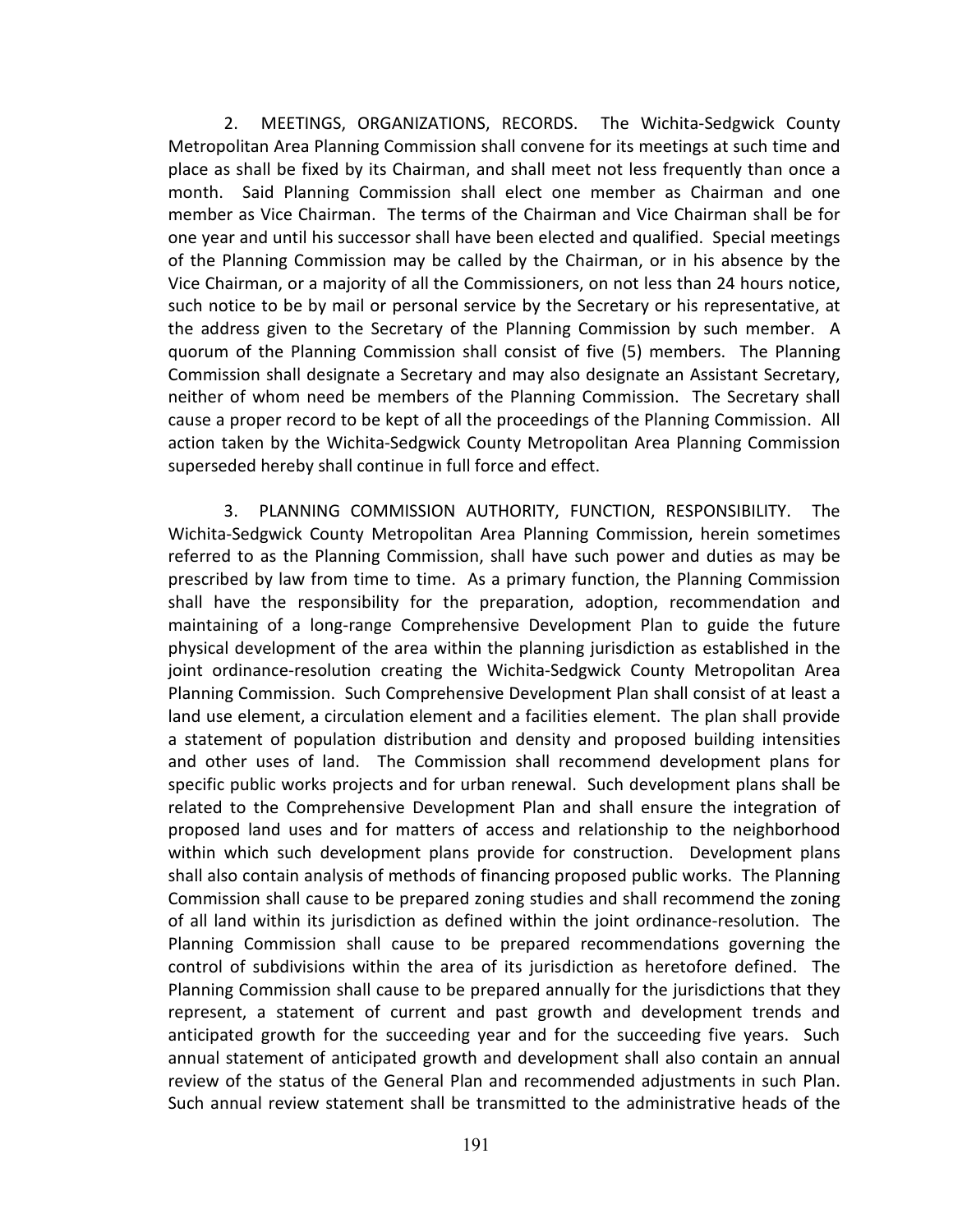political jurisdiction involved for the use by the respective jurisdictions in the preparation of their annual capital improvement budget. The Planning Commission shall cause to have reviewed annually the proposed capital improvement budgets of the respective jurisdictions and shall comment upon the proposed budget in terms of its conformity to and furtherance of the Comprehensive Development Plan. The Wichita-Sedgwick County Metropolitan Area Planning Commission shall assume and perform all of the powers, duties and functions heretofore vested in the Wichita City Planning Commission, and in the previously constituted Wichita-Sedgwick County Metropolitan Area Planning Commission.

4. WICHITA-SEDGWICK COUNTY METROPOLITAN AREA PLANNING DEPARTMENT--ESTABLISHMENT THEREOF. There is hereby established and created the Wichita-Sedgwick County Metropolitan Area Planning Department. The Director of such Department shall be appointed by the City Manager of the City of Wichita and by the majority vote of the Board of Commissioners of Sedgwick County, Kansas, by joint appointment. All subordinate employees shall be similarly appointed, but it shall be the responsibility of the personnel Division of the Department of Administration of the City of Wichita to make such examinations, conduct such tests, obtain such records and generally supervise the Personnel of the Planning Department as may be reasonably necessary and in accordance with general personal practices and procedures of the City of Wichita. The Director of Planning and all subordinate employees shall serve at the pleasure of the majority vote of the Board of County Commissioners and the City Manager of the City of Wichita.

5. BUDGET, DISBURSING AGENTS. At such times as may be prescribed by the governing bodies, the Planning Department shall submit to the Board of County Commissioners of Sedgwick County, Kansas, to the City Manager of the City of Wichita, and to all other local governing bodies of their planning commissions, who directly contribute to the funding of the Planning Commission, a budget of income and expenditures for the ensuing fiscal year. This budget shall be submitted for review and comment. After such review and comment, such budget shall be considered by the Board of County Commissioners of Sedgwick County, Kansas, and the Board of City Commissioners of the City of Wichita, Kansas, and such budget as submitted, or as the same may be amended, shall be approved and adopted by said governing bodies to the extent of approximately 50% of such amended or revised budget by the Board of Commissioners of the City of Wichita, and such fiscal support by any other member, city or county, as any one or more of such cities or counties feel it can make. The City Treasurer of the City of Wichita is hereby designated as the custodian and disbursing agent for the total budget; and the Board of County Commissioners shall direct the County Treasurer to pay over direct to the City Treasurer of Wichita the County's portion of such budget.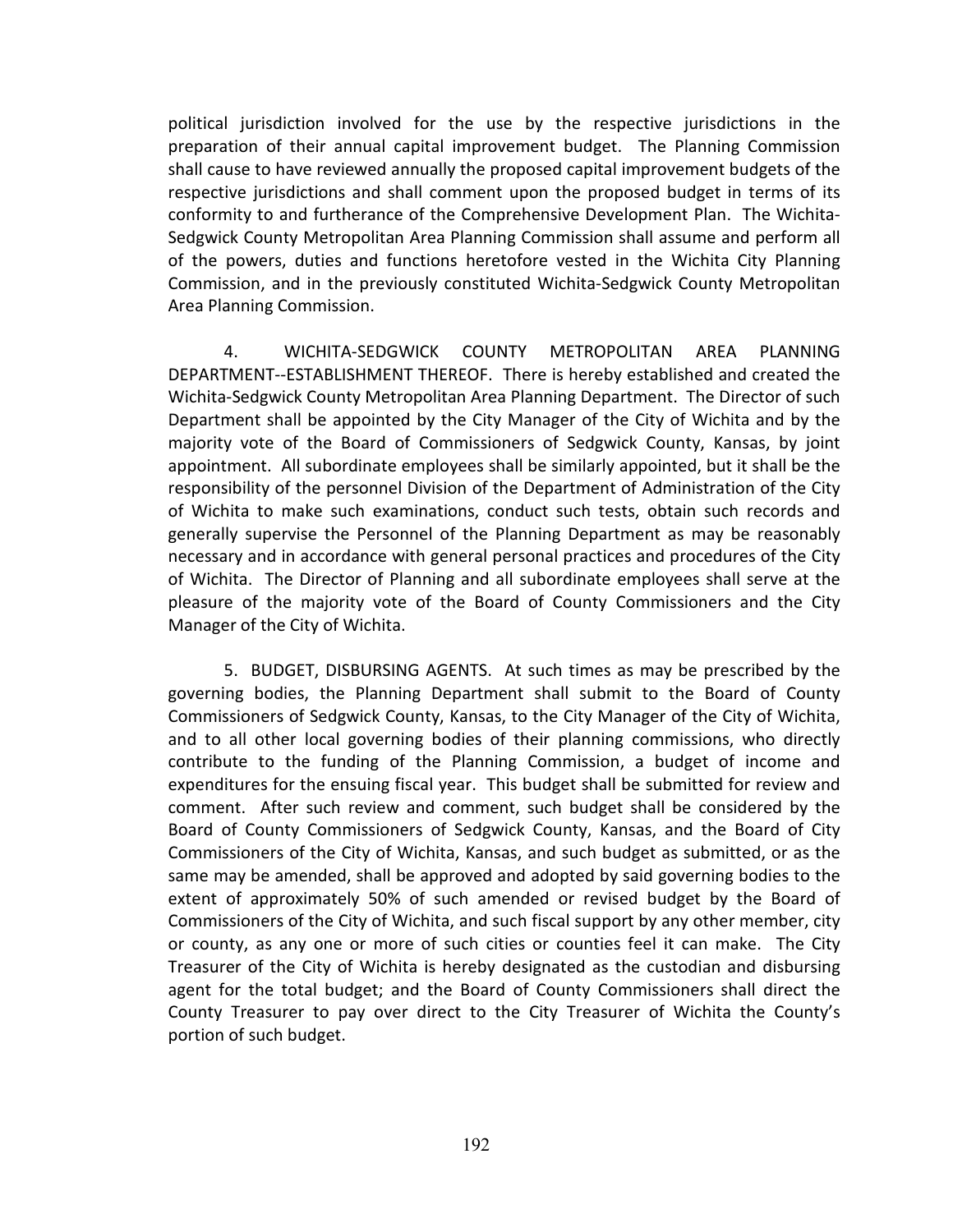6. PLANNING MATTERS--PRIOR ACTION AND PENDING PROCEEDINGS. All planning and zoning actions of every kind or character heretofore taken by the Wichita City Planning Commission, or the Sedgwick County Planning Commission heretofore created, shall be continued in full force and effect and shall in no way be affected by this joint resolution and ordinance. All petitions for zoning change, petitions for vacation of streets, alleys and other public ways, requests for changes in street names, requests for approval of plats and dedications, Master or Comprehensive Plans, and all other matters pending before the Wichita-Sedgwick County Metropolitan Area Planning Commission upon the effective date of this joint resolution-ordinance shall continue to be processed by said Commission before which such applications may be pending until such matters are concluded.

7. AGREEMENT AND EFFECTIVE DATES. This Agreement between the City of Wichita and Sedgwick County shall be ratified by either ordinance (City) or resolution (Counties) of any city or county desiring to become a member of the Wichita-Sedgwick County Metropolitan Area Planning Commission.

AGREED TO this 19th day of December, 1967, at Wichita, Kansas.

By the BOARD OF COUNTY COMMISSIONERS OF SEDGWICK COUNTY

/s/ Tom Scott, Chairman /s/ Elmer S. Peters, Commissioner /s/ Earl E. Rush, Commissioner

ATTEST: Marie Warden, County Clerk (By /s/ Shirley Markey, Deputy County Clerk)

(SEAL)

By the CITY OF WICHITA

/s/ Clarence E. Vollmer, Mayor

ATTEST: Ralph C. Eberly, City Clerk

(SEAL)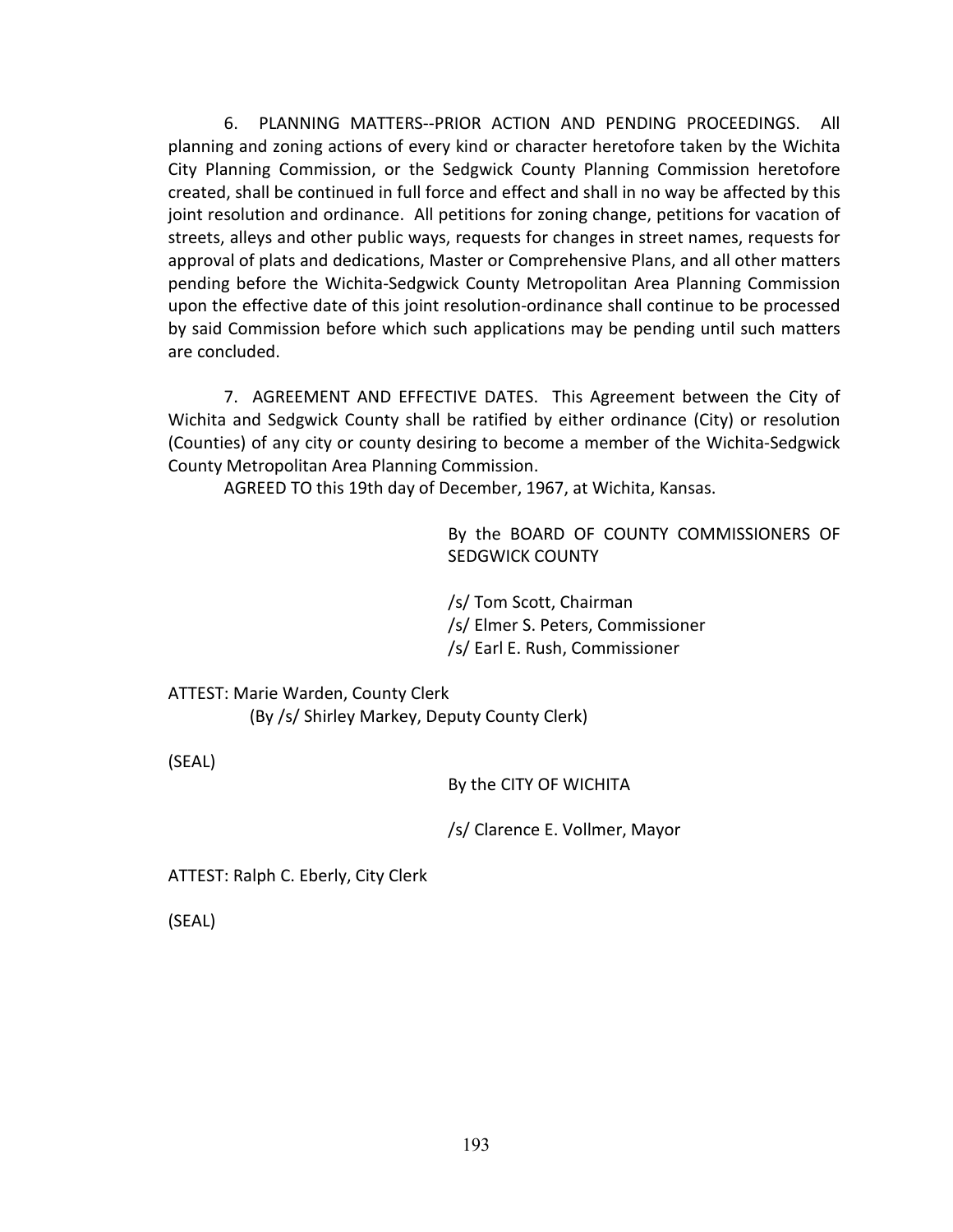#### **1102 METROPOLITAN AREA PLANNING COMMISSION** ORDINANCE NO. 29-610

JOINT ORDINANCE OF THE CITY OF WICHITA, KANSAS, AND RESOLUTION OF THE BOARD OF COUNTY COMMISSIONERS OF SEDGWICK COUNTY, KANSAS, PROVIDING FOR THE CREATION OF THE WICHITA-SEDGWICK COUNTY METROPOLITAN AREA PLANNING COMMISSION, DESIGNATING THE AREA OF PLANNING JURISDICTION, PROVIDING FOR THE METHOD OF ACCEPTING OTHER PARTICIPATING AGENCIES, PROVIDING FOR JOINT AGREEMENTS BETWEEN THE COOPERATING CITIES AND COUNTIES AND REPEALING A CERTAIN ORDINANCE AND RESOLUTION RELATING THERETO.

Be it ordained by the Governing Body of the City of Wichita: and

BE IT RESOLVED BY THE BOARD OF COUNTY COMMISSIONERS OF SEDGWICK COUNTY, KANSAS, BEING IN REGULAR SESSION IN THE OFFICE AT THE COURTHOUSE IN WICHITA, KANSAS, THIS 6th DAY OF DECEMBER, 1967.

Section 1. CREATION. There is hereby created by the Wichita-Sedgwick County Metropolitan Area Planning Commission, as authorized by K.S.A. 1965 Supp. 12-716, et seq. Its membership, authority, function, responsibility, budget and staff shall be as established in agreements between the cooperating agencies, unless provided for herein.

Section 2. PLANNING AREA JURISDICTION. The area of planning jurisdiction for comprehensive planning as may be defined by Statute or further agreement between the cooperating agencies, shall include all of Sedgwick County and such other areas which, in the opinion of the Commission, bears a direct relationship to the development of the area. The Planning Commission shall hold a hearing on all zoning matters within the City of Wichita and within the unincorporated area three miles from the City of Wichita or from any City becoming a member of the Metropolitan Area Planning Commission; or for such area as may be determined appropriate if zoning is established under the provisions of K.S.A. 1965 Supp. 19-2919, et seq. The Planning Commission shall have subdivision jurisdiction within the City of Wichita and the unincorporated area within three miles thereof, and/or such other unincorporated area as may be determined appropriate by the Board of County Commissioners of Sedgwick County, either by Resolution of that Board of County Commissioners or by concurrence with Subdivision Regulations adopted by the Planning Commission. The Planning Commission shall also have such other jurisdiction as may be possessed by any member governing body or their planning commission when expressly delegated to the Wichita-Sedgwick County Metropolitan Area Planning Commission by Resolution or Ordinance. All matters pertaining to planning, zoning or subdivision affecting land within three miles of any member city or county shall be referred to the local Planning Commission if there be one, for discussion and recommendation before said matter shall be considered before the Metropolitan Area Planning Commission for action.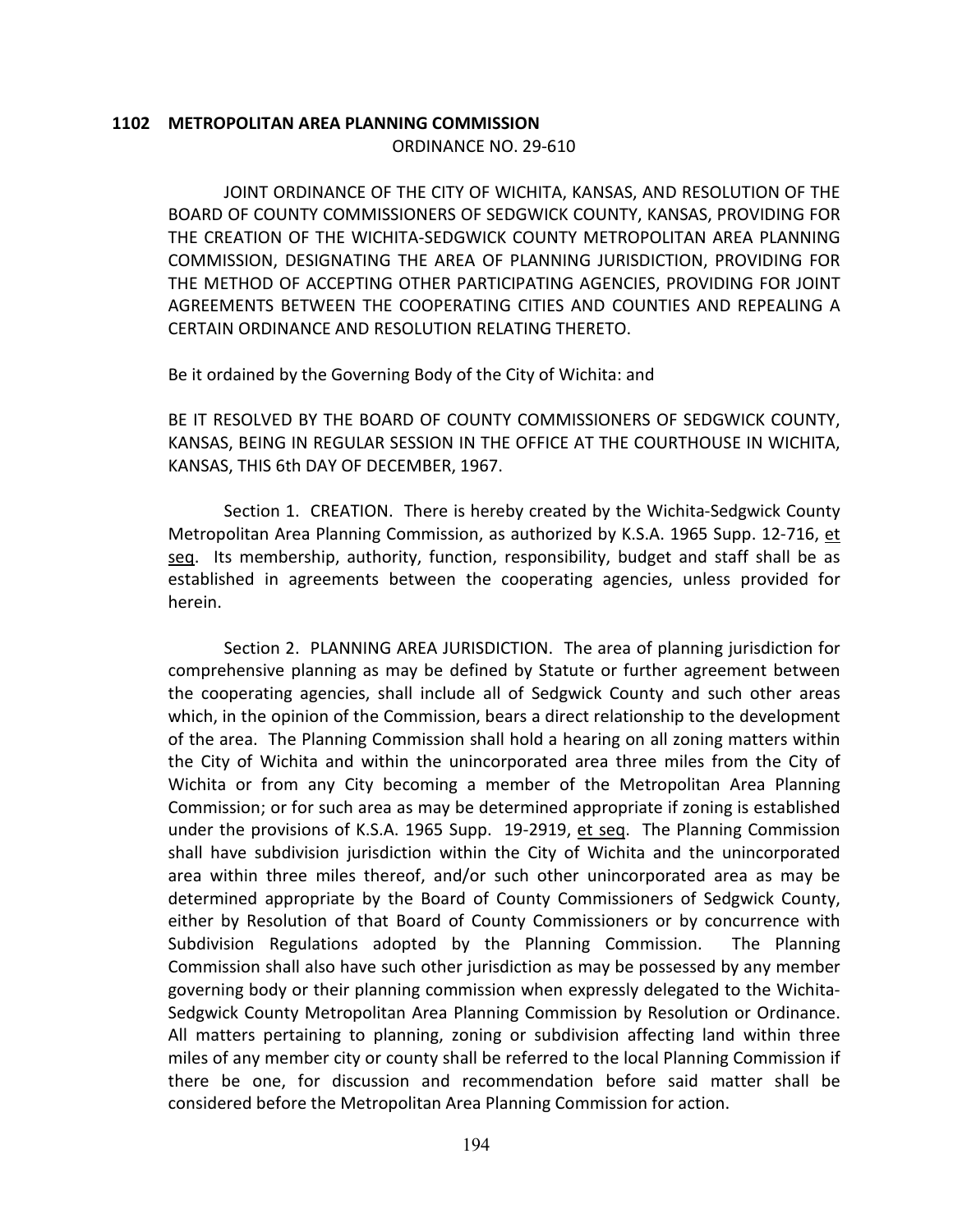Section 3. MEMBER CITIES OR COUNTIES-ACCEPTANCE-DISSOLUTION. Any city in Sedgwick County, or county abutting Sedgwick County, or any city within such County, wishing to attach itself as a member, may become a member by first notifying the Wichita-Sedgwick County Metropolitan Area Planning Commission at least 15 days before adopting an ordinance (city) or resolution (county), which ratifies this joint ordinance-resolution (and amendments or supplements thereto), and existing agreements between the cooperating cities and counties concerning the Metropolitan Area Planning Commission. The Ordinance-Resolution shall provide for the ratification and concurrence of this ordinance-resolution and any agreements concerning the establishment of the Metropolitan Area Planning Commission, as well as any delegation of or assignment of areas of planning jurisdiction. The Ordinance-Resolution shall also provide that in addition to all existing agreements being ratified, all future amendatory agreements are also ratified unless within 30 days after service of such agreement upon a member city or county, they reject said amendment or new agreement. Such ordinance or resolution shall not become effective until all member units have been served a copy thereof. In the event any member shall wish to terminate its membership, the adoption of an ordinance or resolution shall be required, provided that such ordinance or resolution shall not become effective for 60 days after its service upon an officer of the Metropolitan Area Planning Commission.

Section 4. AGREEMENTS. The City of Wichita and the County of Sedgwick concurrently with the adoption of this Joint Ordinance-Resolution, shall enter into an agreement specifying the general purpose of the Planning Commission, designate the functions in addition to those contained herein, determining the number and qualifications of its members, provide for the manner of cooperation, the means and methods of operation and functioning of the Planning Commission, including the creation of a Planning Department, providing for the employment of personnel and consultants, determining the proportionate share of costs and expenses and such other matters as may be determined proper for consideration. Copies of such agreement shall be served upon the Clerks of the member cities or counties and the Chairman of their Planning Commissions, if there be any.

Section 5. SEVERABILITY. If this Joint Resolution and Ordinance, or any part thereof, shall be held or determined to be unconstitutional, illegal, ultravires or void, the same shall not be held or construed to change or annul any provision hereof which may be legal or lawful; and in the event this Joint Ordinance and Resolution, or any part thereof, shall be held unconstitutional, illegal, ultravires or void, the same shall not affect any action heretofore taken by the Wichita City Planning Commission, the Sedgwick County Planning Commission, or the Wichita-Sedgwick County Metropolitan Area Planning Commission as heretofore established and constituted.

Section 6. REPEAL. Ordinance No. 29-359 of the City of Wichita is hereby repealed.